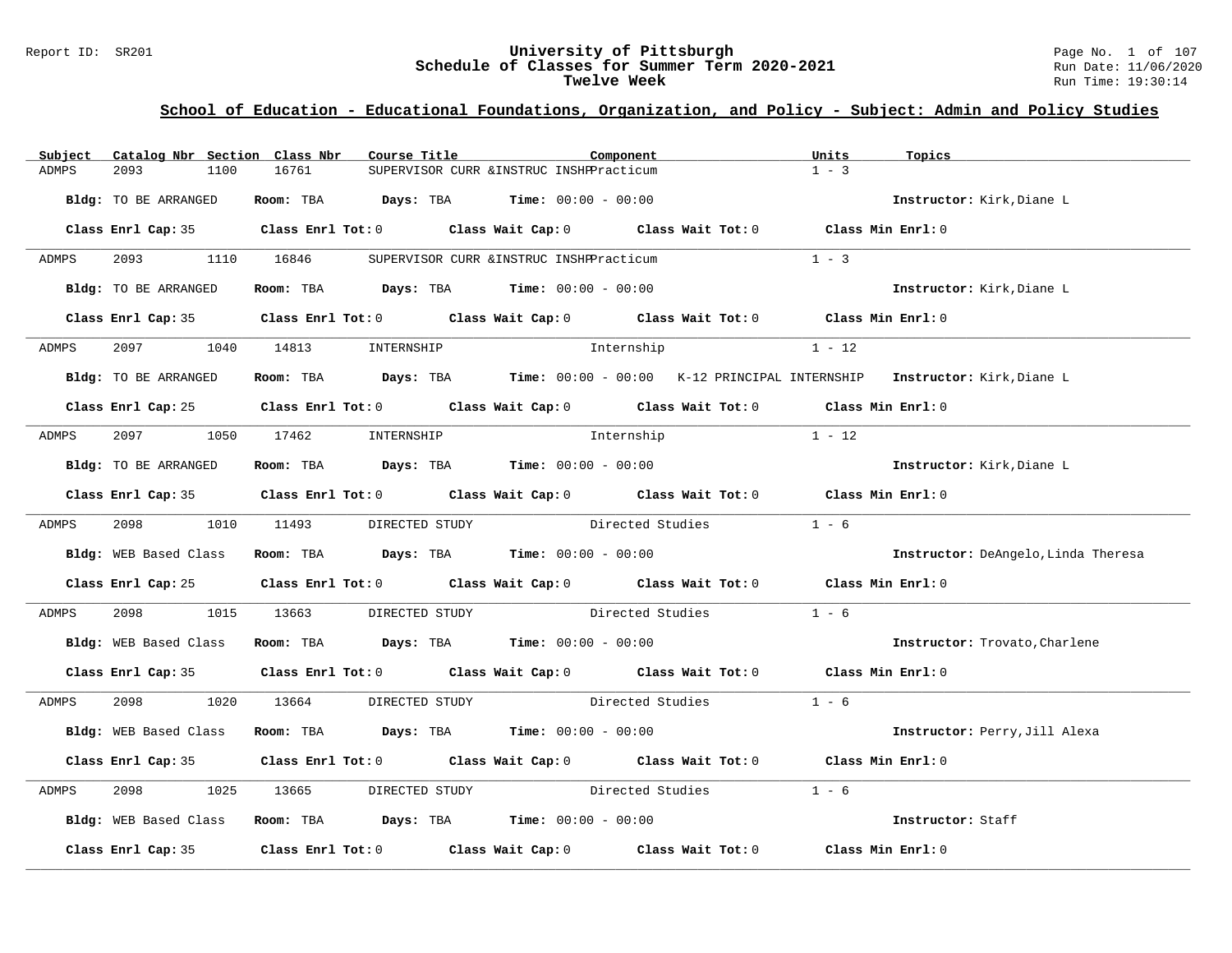| ADMPS        | 2098<br>1035          | 13666<br>DIRECTED STUDY                                       | Directed Studies                                                                           | $1 - 6$                             |
|--------------|-----------------------|---------------------------------------------------------------|--------------------------------------------------------------------------------------------|-------------------------------------|
|              | Bldg: WEB Based Class | Room: TBA $Days:$ TBA $Time: 00:00 - 00:00$                   |                                                                                            | Instructor: Gunzenhauser, Michael G |
|              |                       |                                                               | Class Enrl Cap: 35 Class Enrl Tot: 0 Class Wait Cap: 0 Class Wait Tot: 0 Class Min Enrl: 0 |                                     |
| ADMPS        |                       |                                                               | 2098 1040 13667 DIRECTED STUDY Directed Studies 1 - 6                                      |                                     |
|              |                       | Bldg: WEB Based Class Room: TBA Days: TBA Time: 00:00 - 00:00 |                                                                                            | Instructor: Porter, Maureen K       |
|              |                       |                                                               | Class Enrl Cap: 35 Class Enrl Tot: 0 Class Wait Cap: 0 Class Wait Tot: 0 Class Min Enrl: 0 |                                     |
| ADMPS        |                       |                                                               | 2098 1045 13668 DIRECTED STUDY Directed Studies 1 - 6                                      |                                     |
|              |                       | Bldg: WEB Based Class Room: TBA Days: TBA Time: 00:00 - 00:00 |                                                                                            | Instructor: Ferketish, B Jean       |
|              |                       |                                                               | Class Enrl Cap: 35 Class Enrl Tot: 0 Class Wait Cap: 0 Class Wait Tot: 0 Class Min Enrl: 0 |                                     |
| <b>ADMPS</b> |                       | 2098 1050 13669 DIRECTED STUDY                                | Directed Studies 1 - 6                                                                     |                                     |
|              |                       | Bldg: WEB Based Class Room: TBA Days: TBA Time: 00:00 - 00:00 |                                                                                            | Instructor: Staff                   |
|              |                       |                                                               | Class Enrl Cap: 35 Class Enrl Tot: 0 Class Wait Cap: 0 Class Wait Tot: 0 Class Min Enrl: 0 |                                     |
| ADMPS        |                       |                                                               | 2098 1055 13670 DIRECTED STUDY Directed Studies 1 - 6                                      |                                     |
|              |                       | Bldg: WEB Based Class Room: TBA Days: TBA Time: 00:00 - 00:00 |                                                                                            | Instructor: Kelly, Sean Patrick     |
|              |                       |                                                               | Class Enrl Cap: 35 Class Enrl Tot: 0 Class Wait Cap: 0 Class Wait Tot: 0 Class Min Enrl: 0 |                                     |
| ADMPS        |                       |                                                               | 2098 1060 13671 DIRECTED STUDY Directed Studies 1 - 6                                      |                                     |
|              |                       | Bldg: WEB Based Class Room: TBA Days: TBA Time: 00:00 - 00:00 |                                                                                            | <b>Instructor:</b> Kerr,Mary        |
|              |                       |                                                               | Class Enrl Cap: 35 Class Enrl Tot: 0 Class Wait Cap: 0 Class Wait Tot: 0 Class Min Enrl: 0 |                                     |
| ADMPS        |                       |                                                               | 2098 1065 13672 DIRECTED STUDY Directed Studies 1 - 6                                      |                                     |
|              |                       | Bldg: TO BE ARRANGED Room: TBA Days: TBA Time: 00:00 - 00:00  |                                                                                            | Instructor: Staff                   |
|              |                       |                                                               | Class Enrl Cap: 35 Class Enrl Tot: 0 Class Wait Cap: 0 Class Wait Tot: 0 Class Min Enrl: 0 |                                     |
| ADMPS        |                       | 2098 1070 13673 DIRECTED STUDY                                | Directed Studies 1 - 6                                                                     |                                     |
|              |                       | Bldg: WEB Based Class Room: TBA Days: TBA Time: 00:00 - 00:00 |                                                                                            | Instructor: Staff                   |
|              |                       |                                                               | Class Enrl Cap: 35 Class Enrl Tot: 0 Class Wait Cap: 0 Class Wait Tot: 0 Class Min Enrl: 0 |                                     |
|              |                       |                                                               | ADMPS 2098 1075 13674 DIRECTED STUDY Directed Studies 1 - 6                                |                                     |
|              |                       | Bldg: WEB Based Class Room: TBA Days: TBA Time: 00:00 - 00:00 |                                                                                            | Instructor: McClure, Maureen W      |
|              |                       |                                                               | Class Enrl Cap: 35 Class Enrl Tot: 0 Class Wait Cap: 0 Class Wait Tot: 0 Class Min Enrl: 0 |                                     |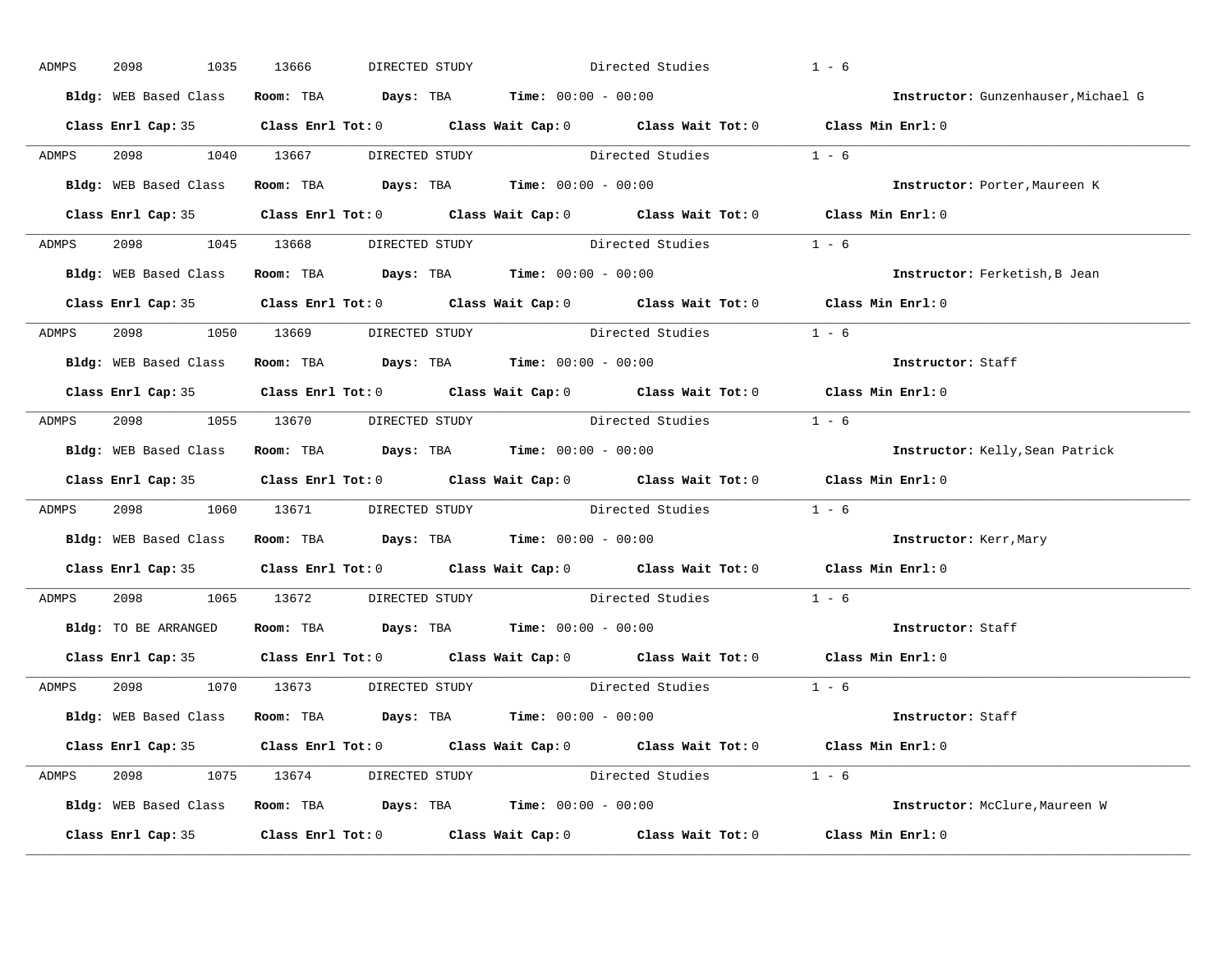#### Report ID: SR201 **University of Pittsburgh** Page No. 3 of 107 **Schedule of Classes for Summer Term 2020-2021** Run Date: 11/06/2020 **Twelve Week** Run Time: 19:30:14

| Subject | Catalog Nbr Section Class Nbr |                                                                | Course Title   | Component |                                                                                                     | Units             | Topics                              |
|---------|-------------------------------|----------------------------------------------------------------|----------------|-----------|-----------------------------------------------------------------------------------------------------|-------------------|-------------------------------------|
| ADMPS   | 2098<br>1080                  | 13675                                                          | DIRECTED STUDY |           | Directed Studies                                                                                    | $1 - 6$           |                                     |
|         | Bldg: WEB Based Class         | <b>Room:</b> TBA $Days: TBA$ <b>Time:</b> $00:00 - 00:00$      |                |           |                                                                                                     |                   | Instructor: Shafiq, Mohammad Najeeb |
|         |                               |                                                                |                |           | Class Enrl Cap: 35 Class Enrl Tot: 0 Class Wait Cap: 0 Class Wait Tot: 0 Class Min Enrl: 0          |                   |                                     |
| ADMPS   | 2098 1085 13676               |                                                                | DIRECTED STUDY |           | Directed Studies                                                                                    | $1 - 6$           |                                     |
|         | <b>Bldg:</b> WEB Based Class  | Room: TBA Days: TBA Time: $00:00 - 00:00$                      |                |           |                                                                                                     |                   | Instructor: Staff                   |
|         |                               |                                                                |                |           | Class Enrl Cap: 35 Class Enrl Tot: 0 Class Wait Cap: 0 Class Wait Tot: 0 Class Min Enrl: 0          |                   |                                     |
| ADMPS   |                               | 2098 1090 13677 DIRECTED STUDY                                 |                |           | Directed Studies                                                                                    | $1 - 6$           |                                     |
|         | Bldg: WEB Based Class         | Room: TBA $Days:$ TBA $Time: 00:00 - 00:00$                    |                |           |                                                                                                     |                   | Instructor: Ferketish, B Jean       |
|         |                               |                                                                |                |           | Class Enrl Cap: 35 Class Enrl Tot: 0 Class Wait Cap: 0 Class Wait Tot: 0 Class Min Enrl: 0          |                   |                                     |
| ADMPS   | 2098                          | 1095 13678                                                     |                |           | DIRECTED STUDY Directed Studies                                                                     | $1 - 6$           |                                     |
|         | Bldg: WEB Based Class         | Room: TBA $\rule{1em}{0.15mm}$ Days: TBA Time: $00:00 - 00:00$ |                |           |                                                                                                     |                   | Instructor: Garcia, Gina Ann        |
|         |                               |                                                                |                |           | Class Enrl Cap: 35 Class Enrl Tot: 0 Class Wait Cap: 0 Class Wait Tot: 0 Class Min Enrl: 0          |                   |                                     |
| ADMPS   | 2098 1100 13679               |                                                                |                |           | DIRECTED STUDY Directed Studies                                                                     | $1 - 6$           |                                     |
|         |                               | Bldg: WEB Based Class Room: TBA Days: TBA Time: 00:00 - 00:00  |                |           |                                                                                                     |                   | Instructor: Kirk, Diane L           |
|         |                               |                                                                |                |           | Class Enrl Cap: 35 Class Enrl Tot: 0 Class Wait Cap: 0 Class Wait Tot: 0 Class Min Enrl: 0          |                   |                                     |
| ADMPS   | 2098<br>1105                  | 13680                                                          |                |           | DIRECTED STUDY Directed Studies                                                                     | $1 - 6$           |                                     |
|         |                               | Bldg: WEB Based Class Room: TBA Days: TBA Time: 00:00 - 00:00  |                |           |                                                                                                     |                   | Instructor: Longo, Ralph G          |
|         |                               |                                                                |                |           | Class Enrl Cap: 35 Class Enrl Tot: 0 Class Wait Cap: 0 Class Wait Tot: 0 Class Min Enrl: 0          |                   |                                     |
| ADMPS   |                               |                                                                |                |           | 2098 1110 13681 DIRECTED STUDY Directed Studies                                                     | $1 - 6$           |                                     |
|         |                               | Bldg: WEB Based Class Room: TBA Days: TBA Time: 00:00 - 00:00  |                |           |                                                                                                     |                   | Instructor: Page, Lindsay Coleman   |
|         |                               |                                                                |                |           | Class Enrl Cap: 35 Class Enrl Tot: 0 Class Wait Cap: 0 Class Wait Tot: 0 Class Min Enrl: 0          |                   |                                     |
| ADMPS   | 2099<br>1030                  |                                                                |                |           |                                                                                                     | $1 - 6$           |                                     |
|         | Bldg: TO BE ARRANGED          | Room: TBA $Days:$ TBA $Time: 00:00 - 00:00$                    |                |           |                                                                                                     |                   | Instructor: Ferketish, B Jean       |
|         |                               |                                                                |                |           | Class Enrl Cap: 35 $\qquad$ Class Enrl Tot: 0 $\qquad$ Class Wait Cap: 0 $\qquad$ Class Wait Tot: 0 | Class Min Enrl: 0 |                                     |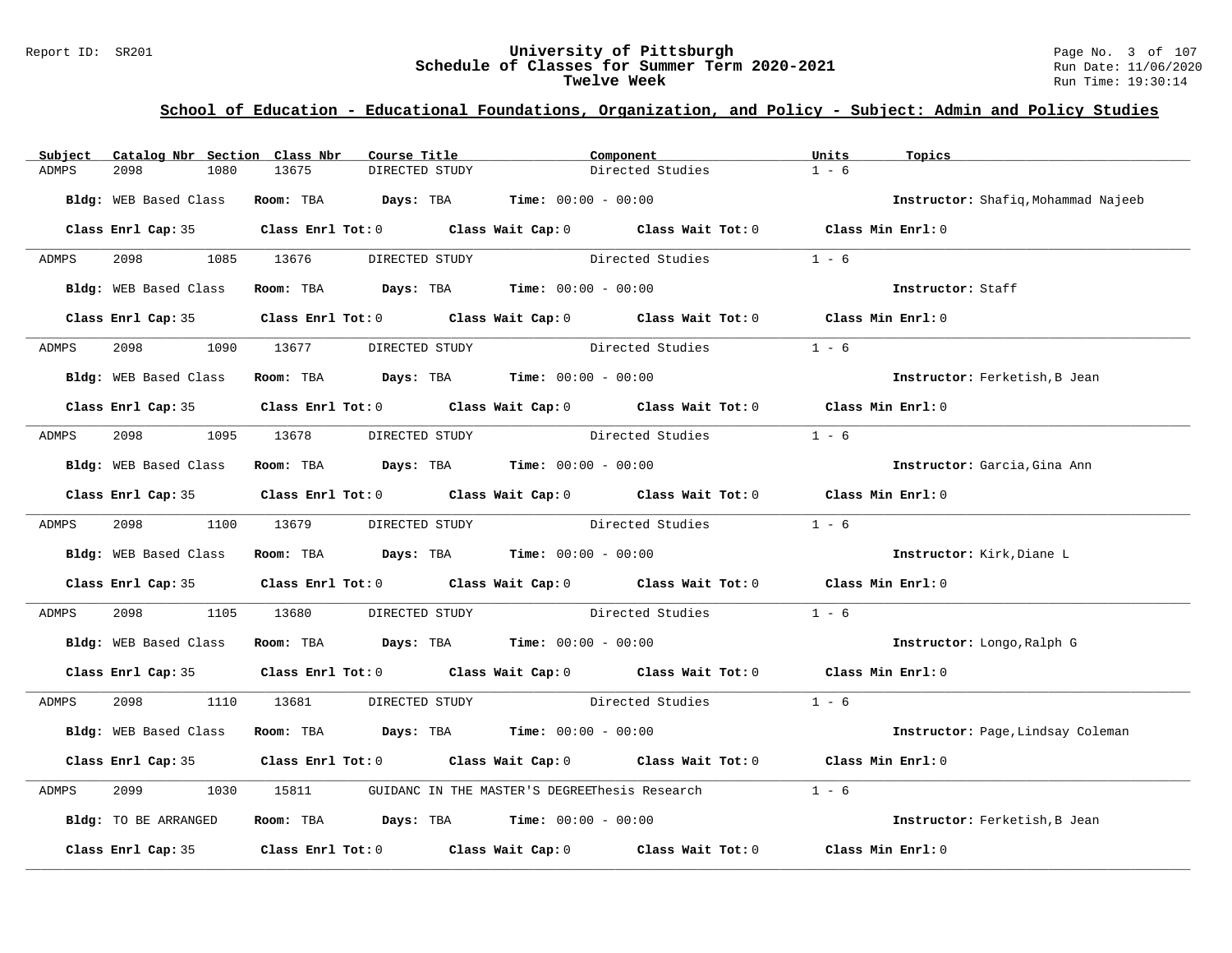| ADMPS        | 2099<br>1040         | 15812 | GUIDANC IN THE MASTER'S DEGREEThesis Research                                                       |         | $1 - 6$                             |
|--------------|----------------------|-------|-----------------------------------------------------------------------------------------------------|---------|-------------------------------------|
|              | Bldg: TO BE ARRANGED |       | Room: TBA $Days:$ TBA $Time: 00:00 - 00:00$                                                         |         | Instructor: Staff                   |
|              |                      |       | Class Enrl Cap: 35 Class Enrl Tot: 0 Class Wait Cap: 0 Class Wait Tot: 0 Class Min Enrl: 0          |         |                                     |
| ADMPS        |                      |       | 2099 1050 15813 GUIDANC IN THE MASTER'S DEGREEThesis Research 1 - 6                                 |         |                                     |
|              | Bldg: TO BE ARRANGED |       | Room: TBA $Days:$ TBA $Time: 00:00 - 00:00$                                                         |         | Instructor: DeAngelo, Linda Theresa |
|              |                      |       | Class Enrl Cap: 35 Class Enrl Tot: 0 Class Wait Cap: 0 Class Wait Tot: 0 Class Min Enrl: 0          |         |                                     |
| <b>ADMPS</b> |                      |       | 2099 1060 15814 GUIDANC IN THE MASTER'S DEGREEThesis Research 1 - 6                                 |         |                                     |
|              |                      |       | Bldg: TO BE ARRANGED Room: TBA Days: TBA Time: 00:00 - 00:00                                        |         | Instructor: Gunzenhauser, Michael G |
|              |                      |       | Class Enrl Cap: 35 Class Enrl Tot: 0 Class Wait Cap: 0 Class Wait Tot: 0 Class Min Enrl: 0          |         |                                     |
| <b>ADMPS</b> |                      |       | 2099 1070 15815 GUIDANC IN THE MASTER'S DEGREEThesis Research                                       | $1 - 6$ |                                     |
|              | Bldg: TO BE ARRANGED |       | Room: TBA $Days:$ TBA $Time: 00:00 - 00:00$                                                         |         | Instructor: Garcia, Gina Ann        |
|              |                      |       | Class Enrl Cap: 35 Class Enrl Tot: 0 Class Wait Cap: 0 Class Wait Tot: 0 Class Min Enrl: 0          |         |                                     |
| ADMPS        |                      |       | 2099 1080 15816 GUIDANC IN THE MASTER'S DEGREEThesis Research                                       |         | $1 - 6$                             |
|              | Bldg: TO BE ARRANGED |       | Room: TBA $Days:$ TBA Time: $00:00 - 00:00$                                                         |         | Instructor: McClure, Maureen W      |
|              |                      |       | Class Enrl Cap: 35 Class Enrl Tot: 0 Class Wait Cap: 0 Class Wait Tot: 0 Class Min Enrl: 0          |         |                                     |
| ADMPS        |                      |       | 2099 1090 15817 GUIDANC IN THE MASTER'S DEGREEThesis Research 1 - 6                                 |         |                                     |
|              | Bldg: TO BE ARRANGED |       | Room: TBA $Days:$ TBA $Time: 00:00 - 00:00$                                                         |         | Instructor: Porter, Maureen K       |
|              |                      |       | Class Enrl Cap: 35 Class Enrl Tot: 0 Class Wait Cap: 0 Class Wait Tot: 0                            |         | Class Min Enrl: 0                   |
| ADMPS        |                      |       | 2099 1100 15818 GUIDANC IN THE MASTER'S DEGREEThesis Research                                       |         | $1 - 6$                             |
|              |                      |       |                                                                                                     |         |                                     |
|              | Bldg: TO BE ARRANGED |       | Room: TBA $\rule{1em}{0.15mm}$ Days: TBA Time: $00:00 - 00:00$                                      |         | Instructor: Staff                   |
|              |                      |       | Class Enrl Cap: 35 $\qquad$ Class Enrl Tot: 0 $\qquad$ Class Wait Cap: 0 $\qquad$ Class Wait Tot: 0 |         | Class Min Enrl: 0                   |
| ADMPS        |                      |       | 2099 1110 15819 GUIDANC IN THE MASTER'S DEGREEThesis Research                                       | $1 - 6$ |                                     |
|              | Bldg: TO BE ARRANGED |       | Room: TBA $\rule{1em}{0.15mm}$ Days: TBA Time: $00:00 - 00:00$                                      |         | Instructor: Staff                   |
|              |                      |       | Class Enrl Cap: 35 Class Enrl Tot: 0 Class Wait Cap: 0 Class Wait Tot: 0 Class Min Enrl: 0          |         |                                     |
| ADMPS        |                      |       | 2099 1120 15820 GUIDANC IN THE MASTER'S DEGREEThesis Research 1 - 6                                 |         |                                     |
|              |                      |       | Bldg: TO BE ARRANGED Room: TBA Days: TBA Time: 00:00 - 00:00                                        |         | Instructor: Trovato, Charlene       |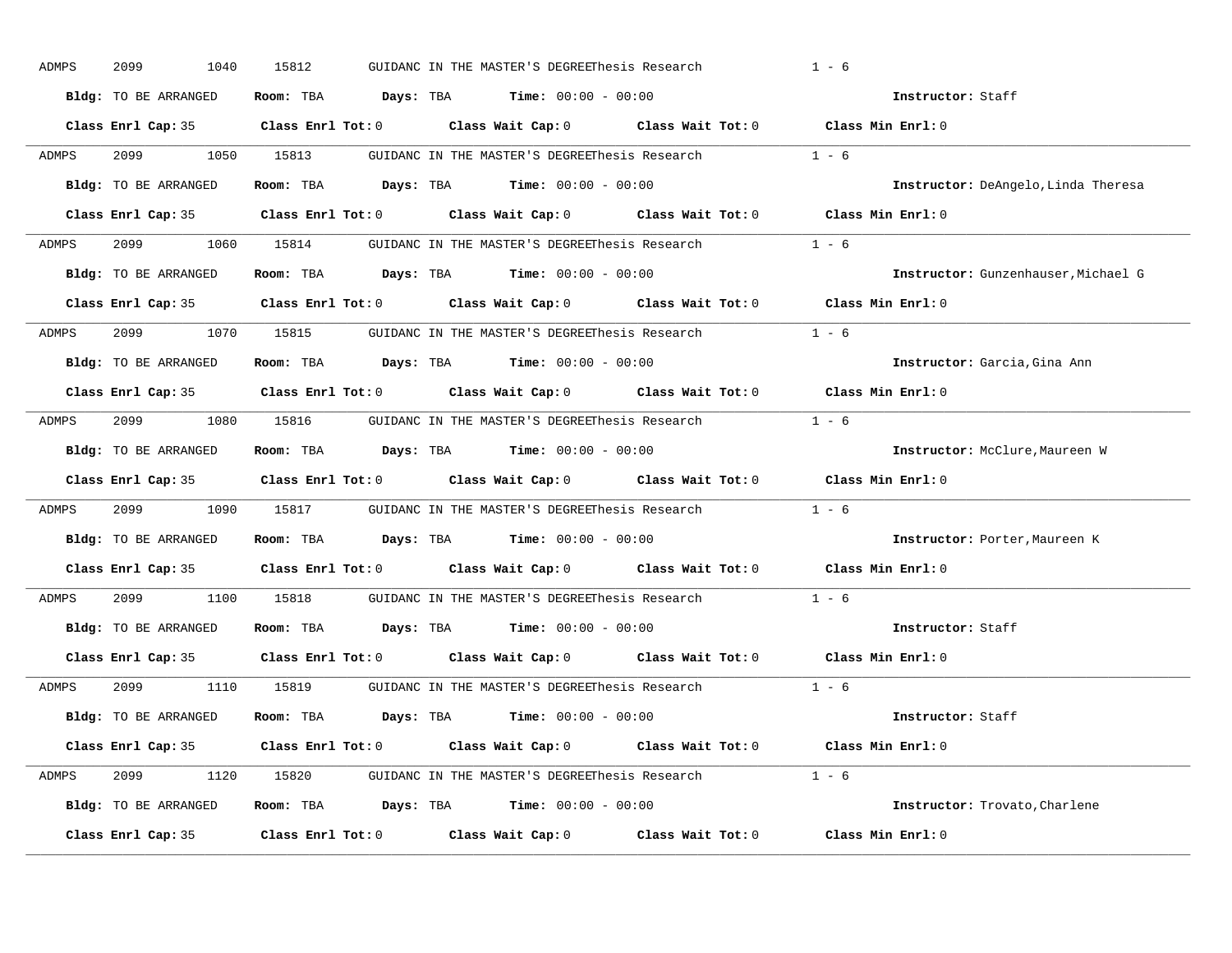#### Report ID: SR201 **University of Pittsburgh** Page No. 5 of 107 **Schedule of Classes for Summer Term 2020-2021** Run Date: 11/06/2020 **Twelve Week** Run Time: 19:30:14

| Subject      | Catalog Nbr Section Class Nbr | Course Title | Component                                                                                  | Units<br>Topics                     |
|--------------|-------------------------------|--------------|--------------------------------------------------------------------------------------------|-------------------------------------|
| <b>ADMPS</b> | 2099<br>1130                  | 15821        | GUIDANC IN THE MASTER'S DEGREEThesis Research                                              | $1 - 6$                             |
|              | Bldg: TO BE ARRANGED          |              | Room: TBA $Days:$ TBA $Time: 00:00 - 00:00$                                                | Instructor: Staff                   |
|              |                               |              | Class Enrl Cap: 35 Class Enrl Tot: 0 Class Wait Cap: 0 Class Wait Tot: 0                   | Class Min Enrl: 0                   |
| ADMPS        | 2099                          | 1140 15822   | GUIDANC IN THE MASTER'S DEGREEThesis Research                                              | $1 - 6$                             |
|              | Bldg: TO BE ARRANGED          |              | Room: TBA $Days:$ TBA $Time: 00:00 - 00:00$                                                | Instructor: Page, Lindsay Coleman   |
|              |                               |              | Class Enrl Cap: 35 Class Enrl Tot: 0 Class Wait Cap: 0 Class Wait Tot: 0 Class Min Enrl: 0 |                                     |
| ADMPS        | 2099 70                       | 1150 15823   | GUIDANC IN THE MASTER'S DEGREEThesis Research                                              | $1 - 6$                             |
|              | Bldg: TO BE ARRANGED          |              | Room: TBA $Days:$ TBA $Time:$ $00:00 - 00:00$                                              | Instructor: Kelly, Sean Patrick     |
|              |                               |              | Class Enrl Cap: 35 Class Enrl Tot: 0 Class Wait Cap: 0 Class Wait Tot: 0 Class Min Enrl: 0 |                                     |
| ADMPS        | 2099<br>1160                  | 15824        | GUIDANC IN THE MASTER'S DEGREEThesis Research                                              | $1 - 6$                             |
|              | Bldg: TO BE ARRANGED          |              | Room: TBA $Days:$ TBA Time: $00:00 - 00:00$                                                | Instructor: Staff                   |
|              |                               |              | Class Enrl Cap: 35 Class Enrl Tot: 0 Class Wait Cap: 0 Class Wait Tot: 0 Class Min Enrl: 0 |                                     |
| ADMPS        | 2099 1170 15825               |              | GUIDANC IN THE MASTER'S DEGREEThesis Research $1 - 6$                                      |                                     |
|              | Bldg: TO BE ARRANGED          |              | Room: TBA $Days: TBA$ Time: $00:00 - 00:00$                                                | Instructor: Kerr, Mary              |
|              |                               |              | Class Enrl Cap: 35 Class Enrl Tot: 0 Class Wait Cap: 0 Class Wait Tot: 0 Class Min Enrl: 0 |                                     |
| ADMPS        | 2099<br>1180                  | 15826        | GUIDANC IN THE MASTER'S DEGREEThesis Research                                              | $1 - 6$                             |
|              | Bldg: TO BE ARRANGED          |              | Room: TBA $Days:$ TBA $Time: 00:00 - 00:00$                                                | Instructor: Shafiq, Mohammad Najeeb |
|              |                               |              | Class Enrl Cap: 35 Class Enrl Tot: 0 Class Wait Cap: 0 Class Wait Tot: 0 Class Min Enrl: 0 |                                     |
| ADMPS        |                               |              | 2099 1990 15827 GUIDANC IN THE MASTER'S DEGREEThesis Research 1 - 6                        |                                     |
|              | Bldg: TO BE ARRANGED          |              | Room: TBA $Days: TBA$ Time: $00:00 - 00:00$                                                | Instructor: Kirk, Diane L           |
|              |                               |              | Class Enrl Cap: 35 Class Enrl Tot: 0 Class Wait Cap: 0 Class Wait Tot: 0 Class Min Enrl: 0 |                                     |
| ADMPS        | 2099<br>1200                  |              | 15828 GUIDANC IN THE MASTER'S DEGREEThesis Research                                        | $1 - 6$                             |
|              | Bldg: TO BE ARRANGED          |              | Room: TBA $Days:$ TBA $Time: 00:00 - 00:00$                                                | Instructor: Longo, Ralph G          |
|              | Class Enrl Cap: 35            |              | Class Enrl Tot: 0 Class Wait Cap: 0 Class Wait Tot: 0                                      | Class Min Enrl: 0                   |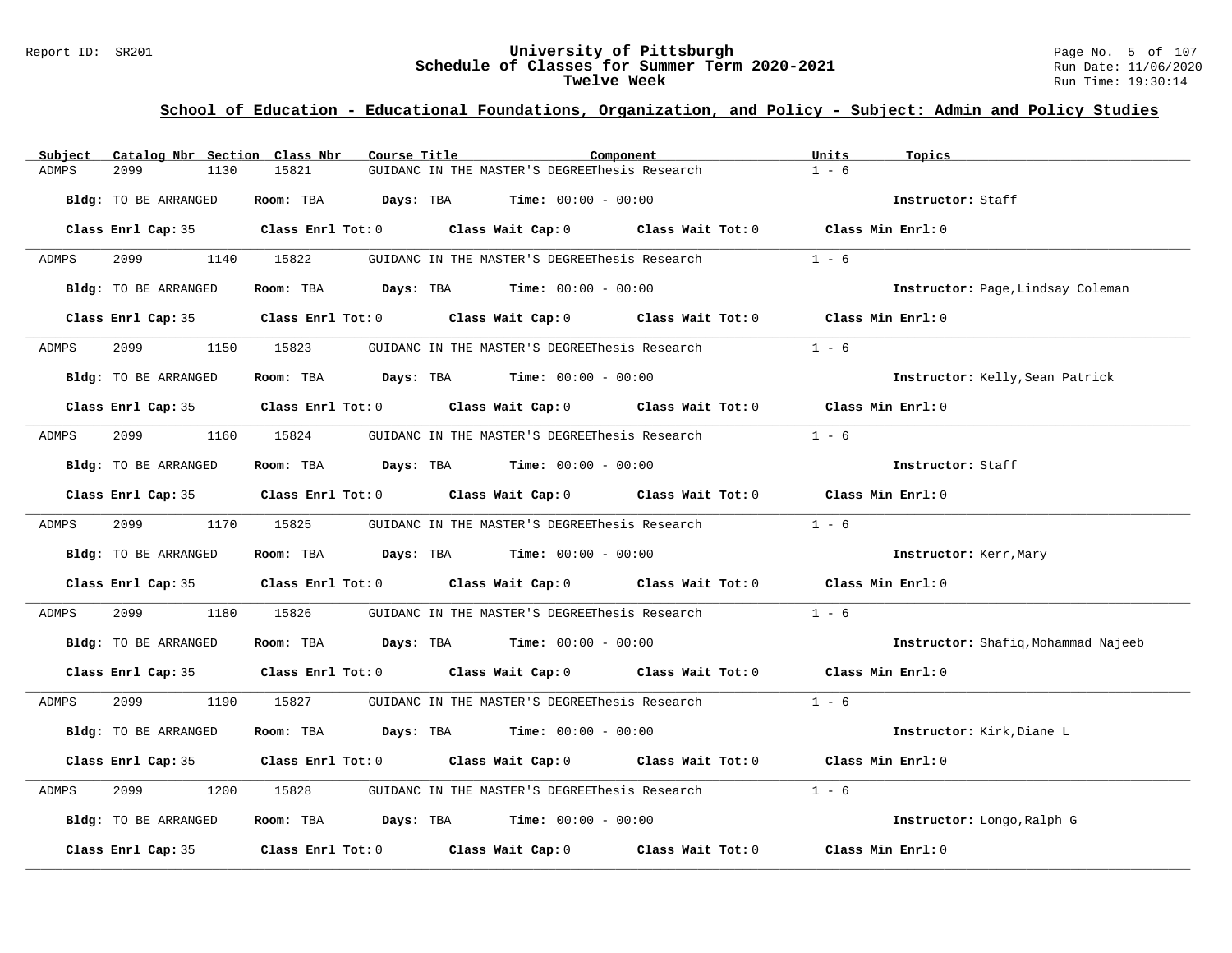| <b>ADMPS</b> | 2402<br>1300                             | 16228                                                      | HEALTH, MENTAL HEALTH & SAFETYLecture                                                              | 2                                   |
|--------------|------------------------------------------|------------------------------------------------------------|----------------------------------------------------------------------------------------------------|-------------------------------------|
|              | Bldg: WEB Based Class                    | Room: TBA<br><b>Days:</b> TBA <b>Time:</b> $00:00 - 00:00$ |                                                                                                    | Instructor: Staff                   |
|              | Class Enrl Cap: 35<br>Attributes: Hybrid |                                                            | Class Enrl Tot: $0$ Class Wait Cap: $0$ Class Wait Tot: $0$ Class Min Enrl: $0$                    |                                     |
| <b>ADMPS</b> | 2412<br>1350                             | 16542                                                      | LEADERSHIP INCLUSIVE SCHOOLS Lecture                                                               | 2                                   |
|              | Bldg: WEB Based Class                    | Room: TBA $Days:$ TBA $Time: 00:00 - 00:00$                |                                                                                                    | Instructor: Kerr, Mary              |
|              | Class Enrl Cap: 30<br>Attributes: Online |                                                            | Class Enrl Tot: 0 Class Wait Cap: 0 Class Wait Tot: 0                                              | Class Min $Enr1:0$                  |
| ADMPS        | 3092<br>1010                             | 14726                                                      | HIGHER EDUCATION INTERNSHIP Internship                                                             | $1 - 6$                             |
|              | Bldg: TO BE ARRANGED                     | Room: TBA $Days:$ TBA $Time: 00:00 - 00:00$                |                                                                                                    | Instructor: Garcia, Gina Ann        |
|              | Class Enrl Cap: 35                       | Class Enrl Tot: 0 Class Wait Cap: 0                        | Class Wait Tot: 0                                                                                  | Class Min Enrl: 0                   |
| ADMPS        | 1015<br>3092                             | 14727                                                      | HIGHER EDUCATION INTERNSHIP Internship                                                             | $1 - 6$                             |
|              | Bldg: TO BE ARRANGED                     | Room: TBA $Days:$ TBA $Time: 00:00 - 00:00$                |                                                                                                    | Instructor: Staff                   |
|              | Class Enrl Cap: 35                       |                                                            | Class Enrl Tot: 0 Class Wait Cap: 0 Class Wait Tot: 0 Class Min Enrl: 0                            |                                     |
| ADMPS        | 3092<br>1025                             | 14728                                                      | HIGHER EDUCATION INTERNSHIP Internship                                                             | $1 - 6$                             |
|              | Bldg: TO BE ARRANGED                     | <b>Days:</b> TBA <b>Time:</b> $00:00 - 00:00$<br>Room: TBA |                                                                                                    | Instructor: Staff                   |
|              | Class Enrl Cap: 35                       | Class Enrl Tot: 0 Class Wait Cap: 0                        | Class Wait Tot: 0                                                                                  | Class Min Enrl: 0                   |
| ADMPS        | 3092<br>1030                             | 14729                                                      | HIGHER EDUCATION INTERNSHIP Internship                                                             | $1 - 6$                             |
|              | Bldg: TO BE ARRANGED                     | Room: TBA $Days:$ TBA $Time: 00:00 - 00:00$                |                                                                                                    | Instructor: Staff                   |
|              | Class Enrl Cap: 35                       |                                                            | Class Enrl Tot: 0 $\qquad$ Class Wait Cap: 0 $\qquad$ Class Wait Tot: 0 $\qquad$ Class Min Enrl: 0 |                                     |
| ADMPS        | 3092<br>1035                             | 14730                                                      | HIGHER EDUCATION INTERNSHIP Internship                                                             | $1 - 6$                             |
|              | Bldg: TO BE ARRANGED                     | <b>Days:</b> TBA <b>Time:</b> $00:00 - 00:00$<br>Room: TBA |                                                                                                    | Instructor: Shafiq, Mohammad Najeeb |
|              | Class Enrl Cap: 35                       | Class Enrl Tot: 0 Class Wait Cap: 0                        | Class Wait Tot: 0                                                                                  | Class Min Enrl: 0                   |
| ADMPS        | 3092<br>1040                             | 16388                                                      | HIGHER EDUCATION INTERNSHIP Internship                                                             | $1 - 6$                             |
|              | Bldg: TO BE ARRANGED                     | Room: TBA $Days:$ TBA $Time: 00:00 - 00:00$                |                                                                                                    | Instructor: DeAngelo, Linda Theresa |
|              | Class Enrl Cap: 35                       | $Class$ $Enr1$ $Tot: 0$                                    | Class Wait Cap: 0<br>Class Wait Tot: 0                                                             | Class Min Enrl: 0                   |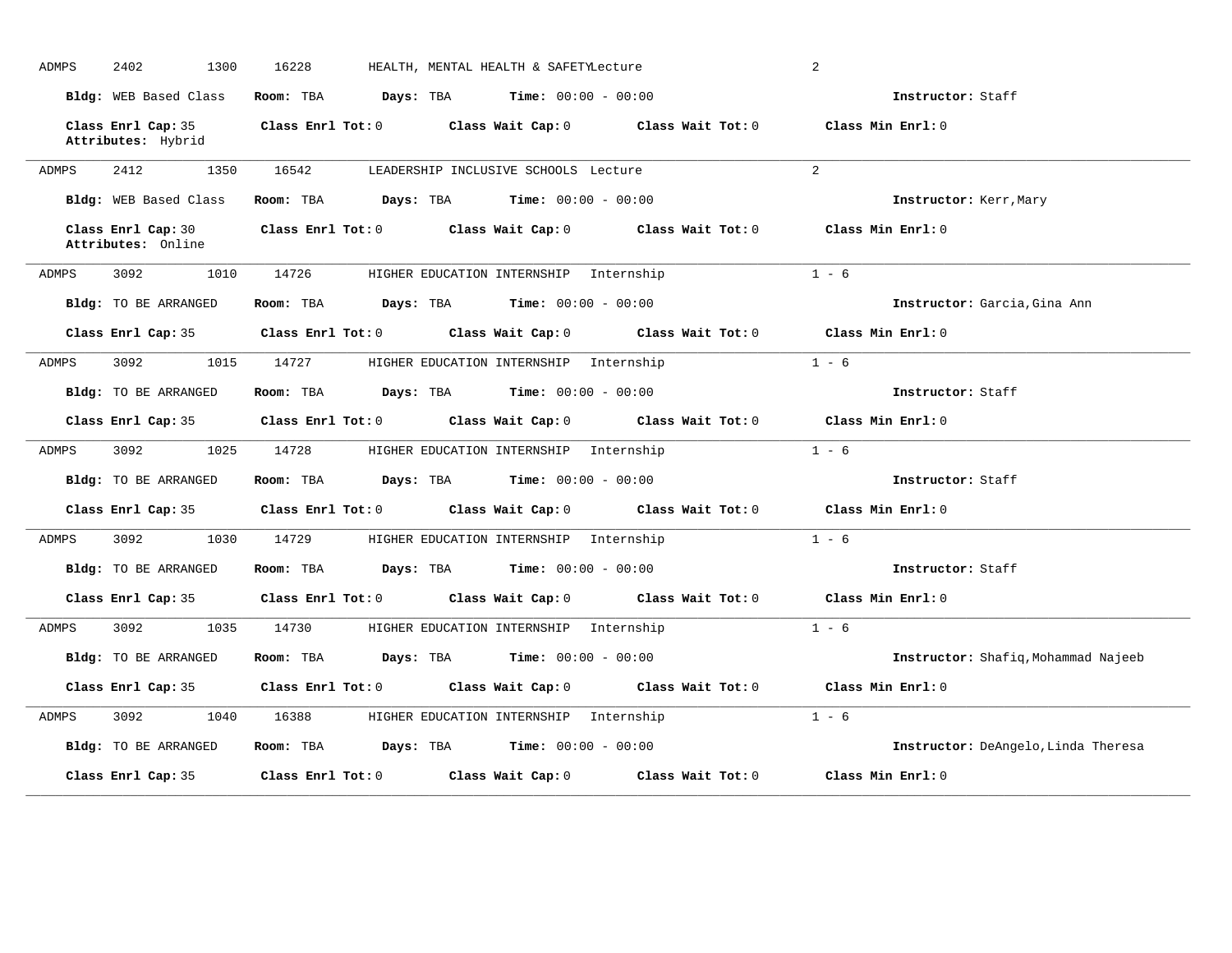# Report ID: SR201 **University of Pittsburgh University of Pittsburgh** Page No. 7 of 107<br>**Schedule of Classes for Summer Term 2020-2021** Run Date: 11/06/2020 Schedule of Classes for Summer Term 2020-2021<br>Twelve Week

| Catalog Nbr Section Class Nbr<br>Subject | Course Title                                                                                       | Component                                | Units<br>Topics                     |
|------------------------------------------|----------------------------------------------------------------------------------------------------|------------------------------------------|-------------------------------------|
| 3092<br>1045<br>ADMPS                    | 16389                                                                                              | HIGHER EDUCATION INTERNSHIP Internship   | $1 - 6$                             |
| Bldg: TO BE ARRANGED                     | Room: TBA<br>Days: TBA                                                                             | <b>Time:</b> $00:00 - 00:00$             | Instructor: Trovato, Charlene       |
| Class Enrl Cap: 35                       | Class Enrl Tot: 0 Class Wait Cap: 0                                                                | Class Wait Tot: 0                        | Class Min Enrl: 0                   |
| 3092<br>1050<br>ADMPS                    | 16525                                                                                              | HIGHER EDUCATION INTERNSHIP Internship   | $1 - 6$                             |
| Bldg: TO BE ARRANGED                     | <b>Days:</b> TBA <b>Time:</b> $00:00 - 00:00$<br>Room: TBA                                         |                                          | Instructor: Staff                   |
| Class Enrl Cap: 35                       | Class Enrl Tot: 0 Class Wait Cap: 0 Class Wait Tot: 0                                              |                                          | Class Min Enrl: 0                   |
| 3093<br>1010<br>ADMPS                    | 11494                                                                                              | INTSHP IN CENTRAL OFFICE ADMINInternship | $1 - 3$                             |
| Bldg: TBA                                | Room: TBA $Days: TBA$ Time: $00:00 - 00:00$                                                        |                                          | Instructor: Kirk, Diane L           |
| Class Enrl Cap: 20<br>Attributes: Hybrid | Class Enrl Tot: 0 $\qquad$ Class Wait Cap: 0 $\qquad$ Class Wait Tot: 0 $\qquad$ Class Min Enrl: 0 |                                          |                                     |
|                                          | Room Characteristics: PeopleSoft - Scheduled (PS)(1)                                               |                                          |                                     |
| 3097<br>1010<br>ADMPS                    | 11490                                                                                              | SUPERVISED RESEARCH 1ndependent Study    | $1 - 6$                             |
| Bldg: TO BE ARRANGED                     | Room: TBA $Days:$ TBA $Time: 00:00 - 00:00$                                                        |                                          | Instructor: Ferketish, B Jean       |
|                                          | Class Enrl Cap: 25 Class Enrl Tot: 0 Class Wait Cap: 0 Class Wait Tot: 0 Class Min Enrl: 0         |                                          |                                     |
| ADMPS<br>3097<br>1020                    | 13682                                                                                              | SUPERVISED RESEARCH 1ndependent Study    | $1 - 6$                             |
| Bldg: TO BE ARRANGED                     | Room: TBA $\rule{1em}{0.15mm}$ Days: TBA $\rule{1.5mm}{0.15mm}$ Time: $00:00 - 00:00$              |                                          | Instructor: Thompson, Dana N        |
| Class Enrl Cap: 35                       | Class Enrl Tot: 0 Class Wait Cap: 0 Class Wait Tot: 0 Class Min Enrl: 0                            |                                          |                                     |
| 3097<br>ADMPS<br>1030                    | 13683                                                                                              | SUPERVISED RESEARCH 1ndependent Study    | $1 - 6$                             |
| Bldg: TO BE ARRANGED                     | Room: TBA $Days: TBA$ Time: $00:00 - 00:00$                                                        |                                          | Instructor: DeAngelo, Linda Theresa |
| Class Enrl Cap: 35                       | Class Enrl Tot: $0$ Class Wait Cap: $0$ Class Wait Tot: $0$ Class Min Enrl: $0$                    |                                          |                                     |
| 3097<br>ADMPS<br>1040                    | 13684                                                                                              | SUPERVISED RESEARCH 1ndependent Study    | $1 - 6$                             |
| Bldg: TO BE ARRANGED                     | Room: TBA $\rule{1em}{0.15mm}$ Days: TBA Time: $00:00 - 00:00$                                     |                                          | Instructor: Gunzenhauser, Michael G |
| Class Enrl Cap: 35                       | Class Enrl Tot: 0 Class Wait Cap: 0                                                                | Class Wait Tot: 0                        | Class Min Enrl: 0                   |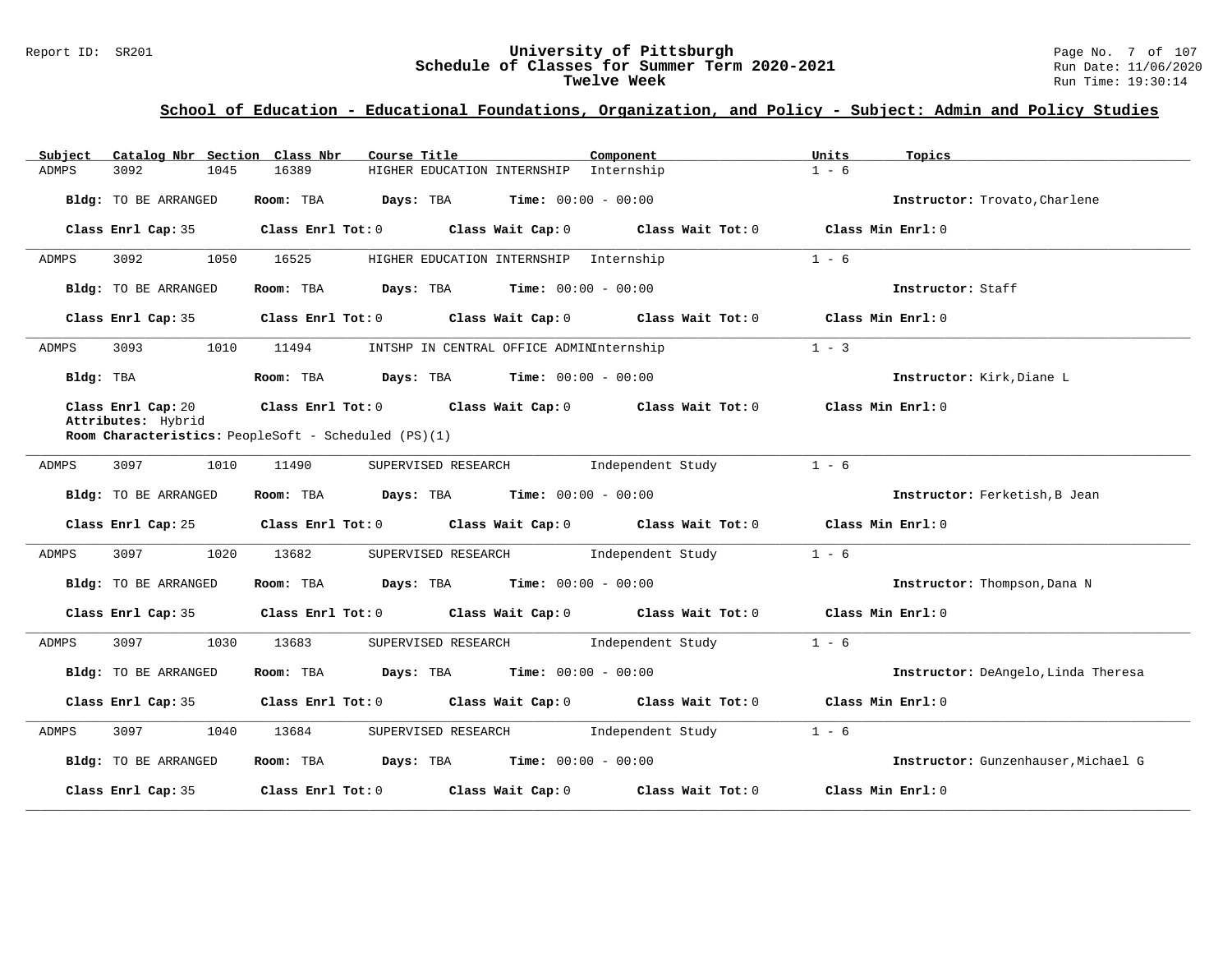#### Report ID: SR201 **University of Pittsburgh** Page No. 8 of 107 **Schedule of Classes for Summer Term 2020-2021** Run Date: 11/06/2020 **Twelve Week** Run Time: 19:30:14

| Subject | Catalog Nbr Section Class Nbr | Course Title <b>Source Search</b>                                                                  | Component         | Units<br>Topics                     |
|---------|-------------------------------|----------------------------------------------------------------------------------------------------|-------------------|-------------------------------------|
| ADMPS   | 3097<br>1050                  | 13685<br>SUPERVISED RESEARCH                                                                       | Independent Study | $1 - 6$                             |
|         | Bldg: TO BE ARRANGED          | Room: TBA $Days:$ TBA $Time: 00:00 - 00:00$                                                        |                   | Instructor: Shafiq, Mohammad Najeeb |
|         |                               | Class Enrl Cap: 35 Class Enrl Tot: 0 Class Wait Cap: 0 Class Wait Tot: 0 Class Min Enrl: 0         |                   |                                     |
| ADMPS   | 3097 1055 13686               | SUPERVISED RESEARCH Modern Independent Study                                                       |                   | $1 - 6$                             |
|         | Bldg: TO BE ARRANGED          | Room: TBA Days: TBA Time: $00:00 - 00:00$                                                          |                   | Instructor: Garcia, Gina Ann        |
|         |                               | Class Enrl Cap: 35 Class Enrl Tot: 0 Class Wait Cap: 0 Class Wait Tot: 0 Class Min Enrl: 0         |                   |                                     |
|         |                               | ADMPS 3097 1060 13687 SUPERVISED RESEARCH Independent Study 1 - 6                                  |                   |                                     |
|         | Bldg: TO BE ARRANGED          | Room: TBA $Days:$ TBA $Time:$ 00:00 - 00:00                                                        |                   | Instructor: Kirk, Diane L           |
|         |                               | Class Enrl Cap: 35 Class Enrl Tot: 0 Class Wait Cap: 0 Class Wait Tot: 0 Class Min Enrl: 0         |                   |                                     |
| ADMPS   | 3097 1065 13688               | SUPERVISED RESEARCH Modern Independent Study 1 - 6                                                 |                   |                                     |
|         | Bldg: TO BE ARRANGED          | Room: TBA $\rule{1em}{0.15mm}$ Days: TBA Time: $00:00 - 00:00$                                     |                   | Instructor: McClure, Maureen W      |
|         |                               | Class Enrl Cap: 35 Class Enrl Tot: 0 Class Wait Cap: 0 Class Wait Tot: 0 Class Min Enrl: 0         |                   |                                     |
| ADMPS   | 3097 1070 13689               | SUPERVISED RESEARCH 1ndependent Study 1 - 6                                                        |                   |                                     |
|         | Bldg: TO BE ARRANGED          | Room: TBA $Days:$ TBA $Time: 00:00 - 00:00$                                                        |                   | Instructor: Longo, Ralph G          |
|         |                               | Class Enrl Cap: 35 Class Enrl Tot: 0 Class Wait Cap: 0 Class Wait Tot: 0 Class Min Enrl: 0         |                   |                                     |
| ADMPS   | 3097                          | 1075 13690 SUPERVISED RESEARCH 1ndependent Study 1 - 6                                             |                   |                                     |
|         | Bldg: TO BE ARRANGED          | Room: TBA $\rule{1em}{0.15mm}$ Days: TBA $\rule{1.5mm}{0.15mm}$ Time: $00:00 - 00:00$              |                   | Instructor: Porter, Maureen K       |
|         |                               | Class Enrl Cap: 35 Class Enrl Tot: 0 Class Wait Cap: 0 Class Wait Tot: 0 Class Min Enrl: 0         |                   |                                     |
| ADMPS   |                               | 3097 1080 13691 SUPERVISED RESEARCH Independent Study 1 - 6                                        |                   |                                     |
|         | Bldg: TO BE ARRANGED          | Room: TBA $Days:$ TBA $Time: 00:00 - 00:00$                                                        |                   | Instructor: Trahan, Keith Wayne     |
|         |                               | Class Enrl Cap: 35 Class Enrl Tot: 0 Class Wait Cap: 0 Class Wait Tot: 0 Class Min Enrl: 0         |                   |                                     |
| ADMPS   | 3097 300                      | 1085 13692 SUPERVISED RESEARCH 1ndependent Study                                                   |                   | $1 - 6$                             |
|         | Bldg: TO BE ARRANGED          | Room: TBA $\rule{1em}{0.15mm}$ Days: TBA $\rule{1.15mm}]{0.15mm}$ Time: $00:00 - 00:00$            |                   | Instructor: Staff                   |
|         | Class Enrl Cap: 35            | Class Enrl Tot: 0 $\qquad$ Class Wait Cap: 0 $\qquad$ Class Wait Tot: 0 $\qquad$ Class Min Enrl: 0 |                   |                                     |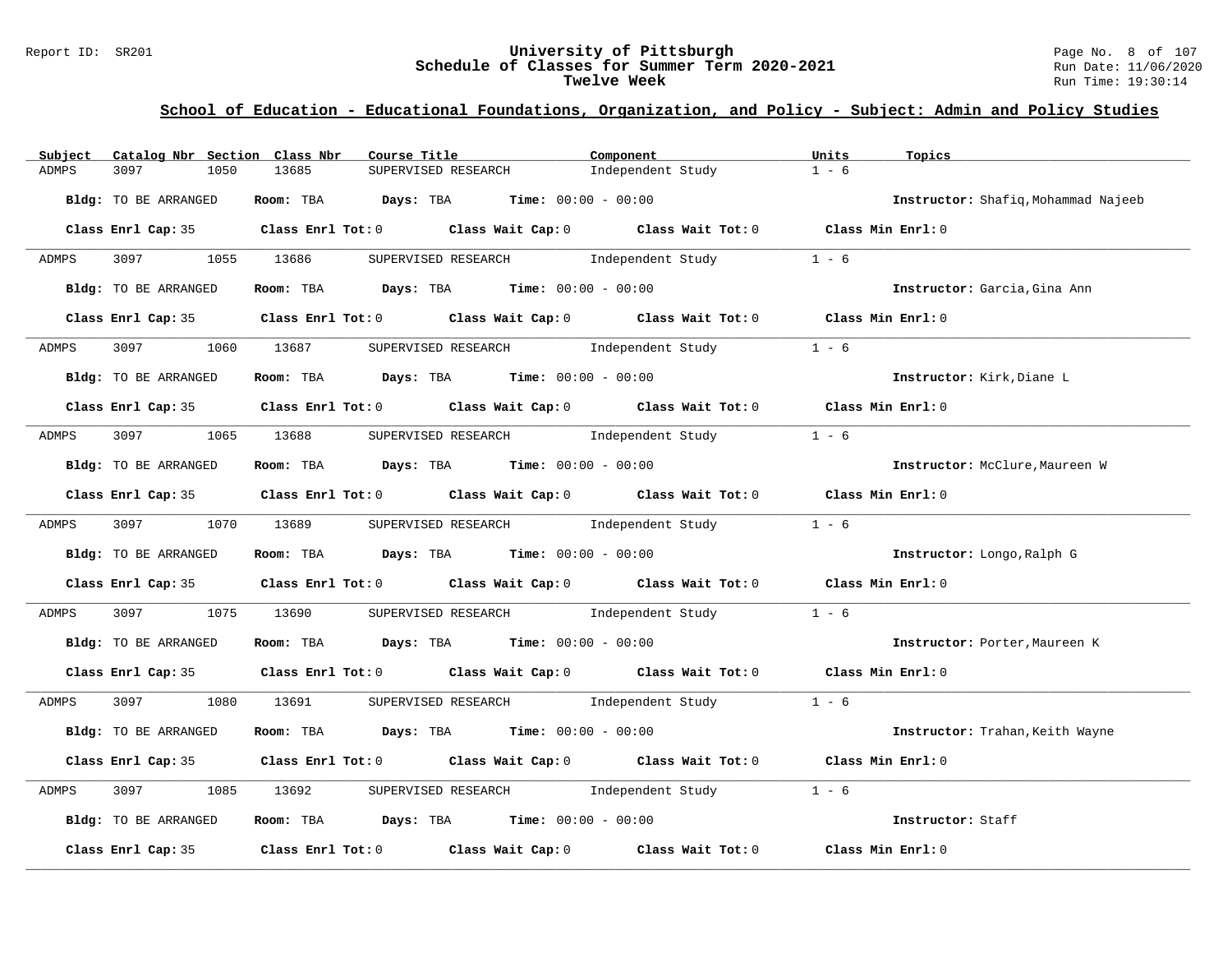| ADMPS | 3097<br>1090         | Independent Study<br>13693<br>SUPERVISED RESEARCH                                          |                        | $1 - 6$                             |
|-------|----------------------|--------------------------------------------------------------------------------------------|------------------------|-------------------------------------|
|       | Bldg: TO BE ARRANGED | Room: TBA $Days:$ TBA $Time: 00:00 - 00:00$                                                |                        | Instructor: Trovato, Charlene       |
|       |                      | Class Enrl Cap: 35 Class Enrl Tot: 0 Class Wait Cap: 0 Class Wait Tot: 0 Class Min Enrl: 0 |                        |                                     |
| ADMPS |                      | 3097 1095 13694 SUPERVISED RESEARCH Independent Study 1 - 6                                |                        |                                     |
|       |                      | Bldg: TO BE ARRANGED Room: TBA Days: TBA Time: 00:00 - 00:00                               |                        | Instructor: Staff                   |
|       |                      | Class Enrl Cap: 35 Class Enrl Tot: 0 Class Wait Cap: 0 Class Wait Tot: 0 Class Min Enrl: 0 |                        |                                     |
| ADMPS |                      | 3097 1100 13695 SUPERVISED RESEARCH Independent Study 1 - 6                                |                        |                                     |
|       |                      | Bldg: TO BE ARRANGED ROOM: TBA Days: TBA Time: 00:00 - 00:00                               |                        | Instructor: Ferketish, B Jean       |
|       |                      | Class Enrl Cap: 35 Class Enrl Tot: 0 Class Wait Cap: 0 Class Wait Tot: 0 Class Min Enrl: 0 |                        |                                     |
|       |                      | ADMPS 3097 1105 14287 SUPERVISED RESEARCH Independent Study 1 - 6                          |                        |                                     |
|       | Bldg: TO BE ARRANGED | Room: TBA $Days:$ TBA $Time: 00:00 - 00:00$                                                |                        | Instructor: Kerr, Mary              |
|       |                      | Class Enrl Cap: 35 Class Enrl Tot: 0 Class Wait Cap: 0 Class Wait Tot: 0 Class Min Enrl: 0 |                        |                                     |
| ADMPS |                      | 3097 1110 13696 SUPERVISED RESEARCH Independent Study                                      |                        | $1 - 6$                             |
|       | Bldg: TO BE ARRANGED | Room: TBA Days: TBA Time: $00:00 - 00:00$                                                  |                        | Instructor: Kelly, Sean Patrick     |
|       |                      | Class Enrl Cap: 35 Class Enrl Tot: 0 Class Wait Cap: 0 Class Wait Tot: 0 Class Min Enrl: 0 |                        |                                     |
| ADMPS |                      | 3097 1120 14281 SUPERVISED RESEARCH Independent Study 1 - 6                                |                        |                                     |
|       | Bldg: TO BE ARRANGED | Room: TBA Days: TBA Time: $00:00 - 00:00$                                                  |                        | Instructor: Staff                   |
|       |                      |                                                                                            |                        |                                     |
|       |                      | Class Enrl Cap: 35 Class Enrl Tot: 0 Class Wait Cap: 0 Class Wait Tot: 0 Class Min Enrl: 0 |                        |                                     |
| ADMPS |                      | 3098 1010 11461 DIRECTED STUDY Directed Studies                                            |                        | $1 - 6$                             |
|       | Bldg: TO BE ARRANGED | Room: TBA $Days:$ TBA $Time:$ 00:00 - 00:00                                                |                        | Instructor: Ferketish, B Jean       |
|       | Class Enrl Cap: 25   | Class Enrl Tot: $0$ Class Wait Cap: $0$ Class Wait Tot: $0$ Class Min Enrl: $0$            |                        |                                     |
| ADMPS |                      | 3098 1015 13697 DIRECTED STUDY                                                             | Directed Studies 1 - 6 |                                     |
|       |                      | Bldg: TO BE ARRANGED Room: TBA Days: TBA Time: 00:00 - 00:00                               |                        | Instructor: Stevens, Lisa Patel     |
|       |                      | Class Enrl Cap: 35 Class Enrl Tot: 0 Class Wait Cap: 0 Class Wait Tot: 0 Class Min Enrl: 0 |                        |                                     |
|       |                      | ADMPS 3098 1020 13698 DIRECTED STUDY Directed Studies 1 - 6                                |                        |                                     |
|       |                      | Bldg: TO BE ARRANGED Room: TBA Days: TBA Time: 00:00 - 00:00                               |                        | Instructor: Gunzenhauser, Michael G |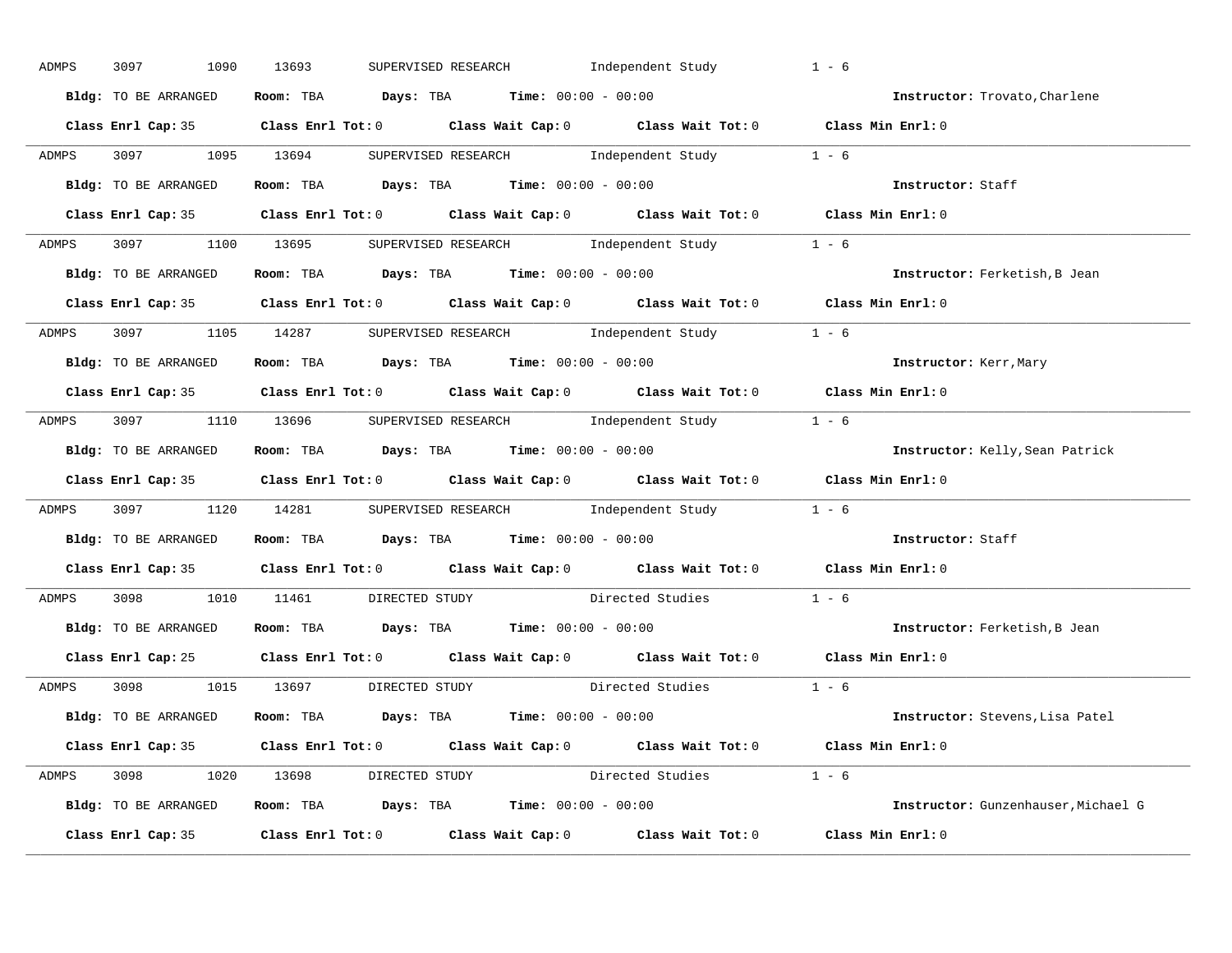#### Report ID: SR201 **University of Pittsburgh** Page No. 10 of 107 **Schedule of Classes for Summer Term 2020-2021** Run Date: 11/06/2020 **Twelve Week** Run Time: 19:30:14

| Subject                              | Catalog Nbr Section Class Nbr | Course Title                                                                            | Component                                                                                  | Units   | Topics                              |
|--------------------------------------|-------------------------------|-----------------------------------------------------------------------------------------|--------------------------------------------------------------------------------------------|---------|-------------------------------------|
| 3098<br>ADMPS                        | 1025<br>13699                 | DIRECTED STUDY                                                                          | Directed Studies                                                                           | $1 - 6$ |                                     |
| Bldg: TO BE ARRANGED                 |                               | Room: TBA $Days:$ TBA $Time: 00:00 - 00:00$                                             |                                                                                            |         | Instructor: DeAngelo, Linda Theresa |
|                                      |                               |                                                                                         | Class Enrl Cap: 35 Class Enrl Tot: 0 Class Wait Cap: 0 Class Wait Tot: 0 Class Min Enrl: 0 |         |                                     |
| 3098 300<br>ADMPS                    | 1030 13700                    | DIRECTED STUDY                                                                          | Directed Studies                                                                           | $1 - 6$ |                                     |
| Bldg: TO BE ARRANGED                 |                               | Room: TBA $\rule{1em}{0.15mm}$ Days: TBA $\rule{1.15mm}]{0.15mm}$ Time: $00:00 - 00:00$ |                                                                                            |         | Instructor: Kerr, Mary              |
|                                      |                               |                                                                                         | Class Enrl Cap: 35 Class Enrl Tot: 0 Class Wait Cap: 0 Class Wait Tot: 0 Class Min Enrl: 0 |         |                                     |
| 3098 300<br>ADMPS                    |                               | 1035 13701 DIRECTED STUDY                                                               | Directed Studies                                                                           | $1 - 6$ |                                     |
| Bldg: TO BE ARRANGED                 |                               | Room: TBA $Days:$ TBA $Time: 00:00 - 00:00$                                             |                                                                                            |         | Instructor: Garcia, Gina Ann        |
|                                      |                               |                                                                                         | Class Enrl Cap: 35 Class Enrl Tot: 0 Class Wait Cap: 0 Class Wait Tot: 0 Class Min Enrl: 0 |         |                                     |
| ADMPS                                |                               | 3098 1040 13702 DIRECTED STUDY Directed Studies                                         |                                                                                            | $1 - 6$ |                                     |
| Bldg: TO BE ARRANGED                 |                               | Room: TBA $\rule{1em}{0.15mm}$ Days: TBA $\rule{1.5mm}{0.15mm}$ Time: $00:00 - 00:00$   |                                                                                            |         | Instructor: Kirk, Diane L           |
|                                      |                               |                                                                                         | Class Enrl Cap: 35 Class Enrl Tot: 0 Class Wait Cap: 0 Class Wait Tot: 0 Class Min Enrl: 0 |         |                                     |
| ADMPS 3098 1045 13703                |                               | DIRECTED STUDY                                                                          | Directed Studies 1 - 6                                                                     |         |                                     |
| Bldg: TO BE ARRANGED                 |                               | Room: TBA $Days:$ TBA Time: $00:00 - 00:00$                                             |                                                                                            |         | Instructor: McClure, Maureen W      |
|                                      |                               |                                                                                         | Class Enrl Cap: 35 Class Enrl Tot: 0 Class Wait Cap: 0 Class Wait Tot: 0 Class Min Enrl: 0 |         |                                     |
| ADMPS<br>3098 300                    | 1050 13704                    |                                                                                         | DIRECTED STUDY Directed Studies                                                            | $1 - 6$ |                                     |
| Bldg: TO BE ARRANGED                 |                               | Room: TBA $\rule{1em}{0.15mm}$ Days: TBA Time: $00:00 - 00:00$                          |                                                                                            |         | Instructor: Longo, Ralph G          |
|                                      |                               |                                                                                         | Class Enrl Cap: 35 Class Enrl Tot: 0 Class Wait Cap: 0 Class Wait Tot: 0 Class Min Enrl: 0 |         |                                     |
| ADMPS 3098 1055 13705 DIRECTED STUDY |                               |                                                                                         | Directed Studies 1 - 6                                                                     |         |                                     |
| Bldg: TO BE ARRANGED                 |                               | Room: TBA $Days:$ TBA $Time: 00:00 - 00:00$                                             |                                                                                            |         | Instructor: Porter, Maureen K       |
|                                      |                               |                                                                                         | Class Enrl Cap: 35 Class Enrl Tot: 0 Class Wait Cap: 0 Class Wait Tot: 0 Class Min Enrl: 0 |         |                                     |
| ADMPS<br>3098                        | 1060 13706                    |                                                                                         | DIRECTED STUDY Directed Studies                                                            | $1 - 6$ |                                     |
| Bldg: TO BE ARRANGED                 |                               | Room: TBA $Days: TBA$ Time: $00:00 - 00:00$                                             |                                                                                            |         | Instructor: Staff                   |
|                                      |                               |                                                                                         | Class Enrl Cap: 35 Class Enrl Tot: 0 Class Wait Cap: 0 Class Wait Tot: 0 Class Min Enrl: 0 |         |                                     |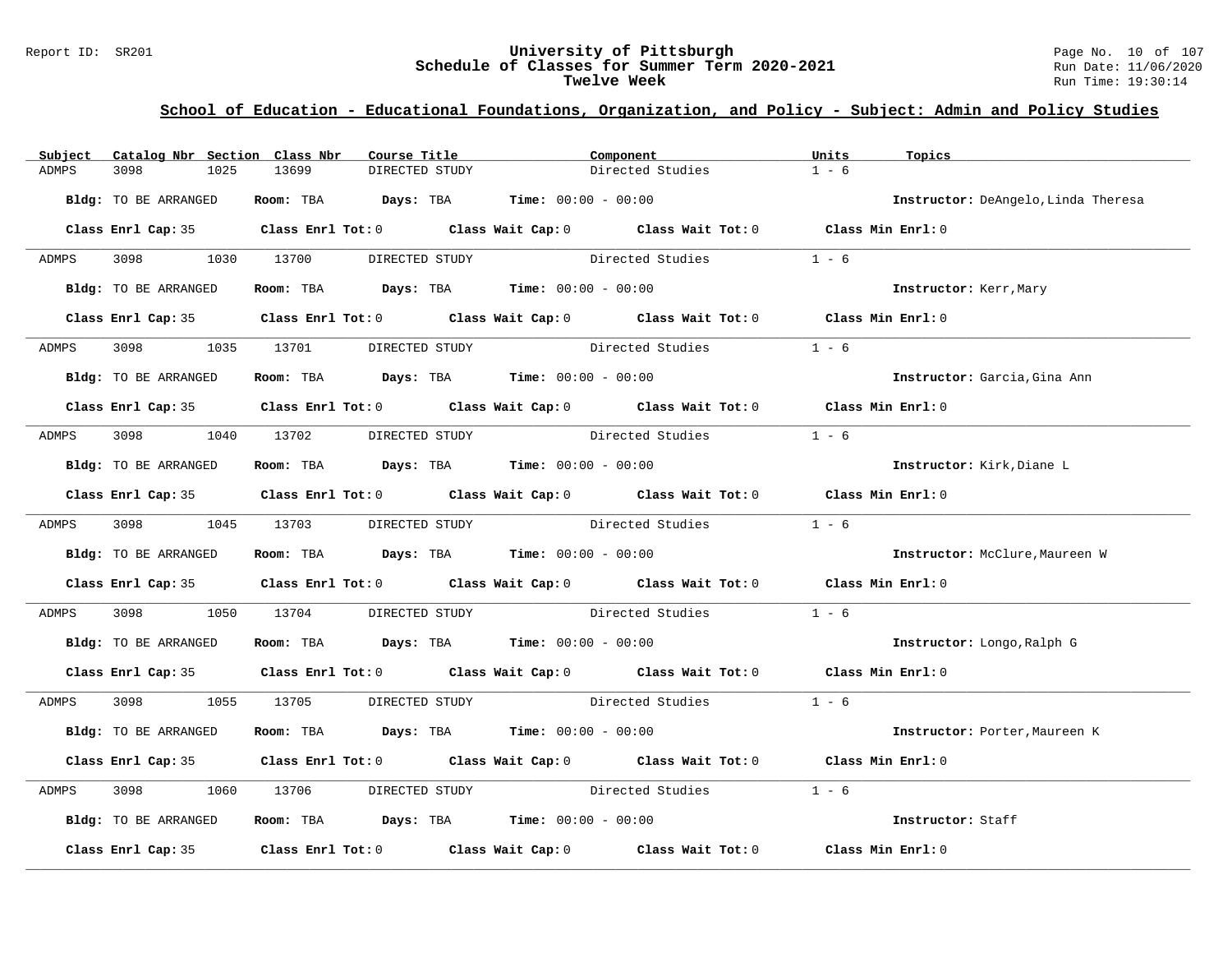| ADMPS | 3098<br>1065         | 13707<br>DIRECTED STUDY                                                                    | Directed Studies                                                                                    | $1 - 6$                             |
|-------|----------------------|--------------------------------------------------------------------------------------------|-----------------------------------------------------------------------------------------------------|-------------------------------------|
|       | Bldg: TO BE ARRANGED | Room: TBA $Days:$ TBA $Time: 00:00 - 00:00$                                                |                                                                                                     | Instructor: Staff                   |
|       |                      |                                                                                            | Class Enrl Cap: 35 Class Enrl Tot: 0 Class Wait Cap: 0 Class Wait Tot: 0 Class Min Enrl: 0          |                                     |
|       |                      |                                                                                            | ADMPS 3098 1070 13708 DIRECTED STUDY Directed Studies 1 - 6                                         |                                     |
|       | Bldg: TO BE ARRANGED | Room: TBA $Days:$ TBA Time: $00:00 - 00:00$                                                |                                                                                                     | Instructor: Trovato, Charlene       |
|       |                      |                                                                                            | Class Enrl Cap: 35 Class Enrl Tot: 0 Class Wait Cap: 0 Class Wait Tot: 0 Class Min Enrl: 0          |                                     |
|       |                      |                                                                                            | ADMPS 3098 1075 13709 DIRECTED STUDY Directed Studies 1 - 6                                         |                                     |
|       |                      | <b>Bldg:</b> TO BE ARRANGED <b>Room:</b> TBA <b>Days:</b> TBA <b>Time:</b> $00:00 - 00:00$ |                                                                                                     | Instructor: Staff                   |
|       |                      |                                                                                            | Class Enrl Cap: 35 Class Enrl Tot: 0 Class Wait Cap: 0 Class Wait Tot: 0 Class Min Enrl: 0          |                                     |
|       |                      | ADMPS 3098 1080 13710 DIRECTED STUDY                                                       | Directed Studies                                                                                    | $1 - 6$                             |
|       | Bldg: TO BE ARRANGED | Room: TBA $Days:$ TBA Time: $00:00 - 00:00$                                                |                                                                                                     | Instructor: Page, Lindsay Coleman   |
|       |                      |                                                                                            | Class Enrl Cap: 35 Class Enrl Tot: 0 Class Wait Cap: 0 Class Wait Tot: 0 Class Min Enrl: 0          |                                     |
|       |                      |                                                                                            | ADMPS 3098 1085 13711 DIRECTED STUDY Directed Studies 1 - 6                                         |                                     |
|       | Bldg: TO BE ARRANGED | Room: TBA $Days:$ TBA $Time:$ $00:00 - 00:00$                                              |                                                                                                     | Instructor: Kelly, Sean Patrick     |
|       |                      |                                                                                            | Class Enrl Cap: 35 Class Enrl Tot: 0 Class Wait Cap: 0 Class Wait Tot: 0 Class Min Enrl: 0          |                                     |
| ADMPS |                      |                                                                                            | 3098 1090 13712 DIRECTED STUDY Directed Studies 1 - 6                                               |                                     |
|       | Bldg: TO BE ARRANGED | Room: TBA $Days$ : TBA Time: $00:00 - 00:00$                                               |                                                                                                     | Instructor: Staff                   |
|       |                      |                                                                                            | Class Enrl Cap: 35 $\qquad$ Class Enrl Tot: 0 $\qquad$ Class Wait Cap: 0 $\qquad$ Class Wait Tot: 0 | Class Min Enrl: 0                   |
| ADMPS |                      |                                                                                            | 3098 1095 13713 DIRECTED STUDY Directed Studies                                                     | $1 - 6$                             |
|       |                      | Bldg: TO BE ARRANGED Room: TBA Days: TBA Time: 00:00 - 00:00                               |                                                                                                     | Instructor: Shafiq, Mohammad Najeeb |
|       |                      |                                                                                            | Class Enrl Cap: 35 Class Enrl Tot: 0 Class Wait Cap: 0 Class Wait Tot: 0                            | Class Min Enrl: 0                   |
|       |                      | ADMPS 3098 1100 13714 DIRECTED STUDY                                                       | Directed Studies 1 - 6                                                                              |                                     |
|       | Bldg: TO BE ARRANGED | Room: TBA $Days:$ TBA $Time: 00:00 - 00:00$                                                |                                                                                                     | Instructor: Perry, Jill Alexa       |
|       |                      |                                                                                            | Class Enrl Cap: 35 Class Enrl Tot: 0 Class Wait Cap: 0 Class Wait Tot: 0 Class Min Enrl: 0          |                                     |
|       |                      |                                                                                            | ADMPS 3098 1105 13715 DIRECTED STUDY Directed Studies 1 - 6                                         |                                     |
|       |                      | Bldg: TO BE ARRANGED Room: TBA Days: TBA Time: 00:00 - 00:00                               |                                                                                                     | Instructor: Ferketish, B Jean       |
|       |                      |                                                                                            | Class Enrl Cap: 35 Class Enrl Tot: 0 Class Wait Cap: 0 Class Wait Tot: 0 Class Min Enrl: 0          |                                     |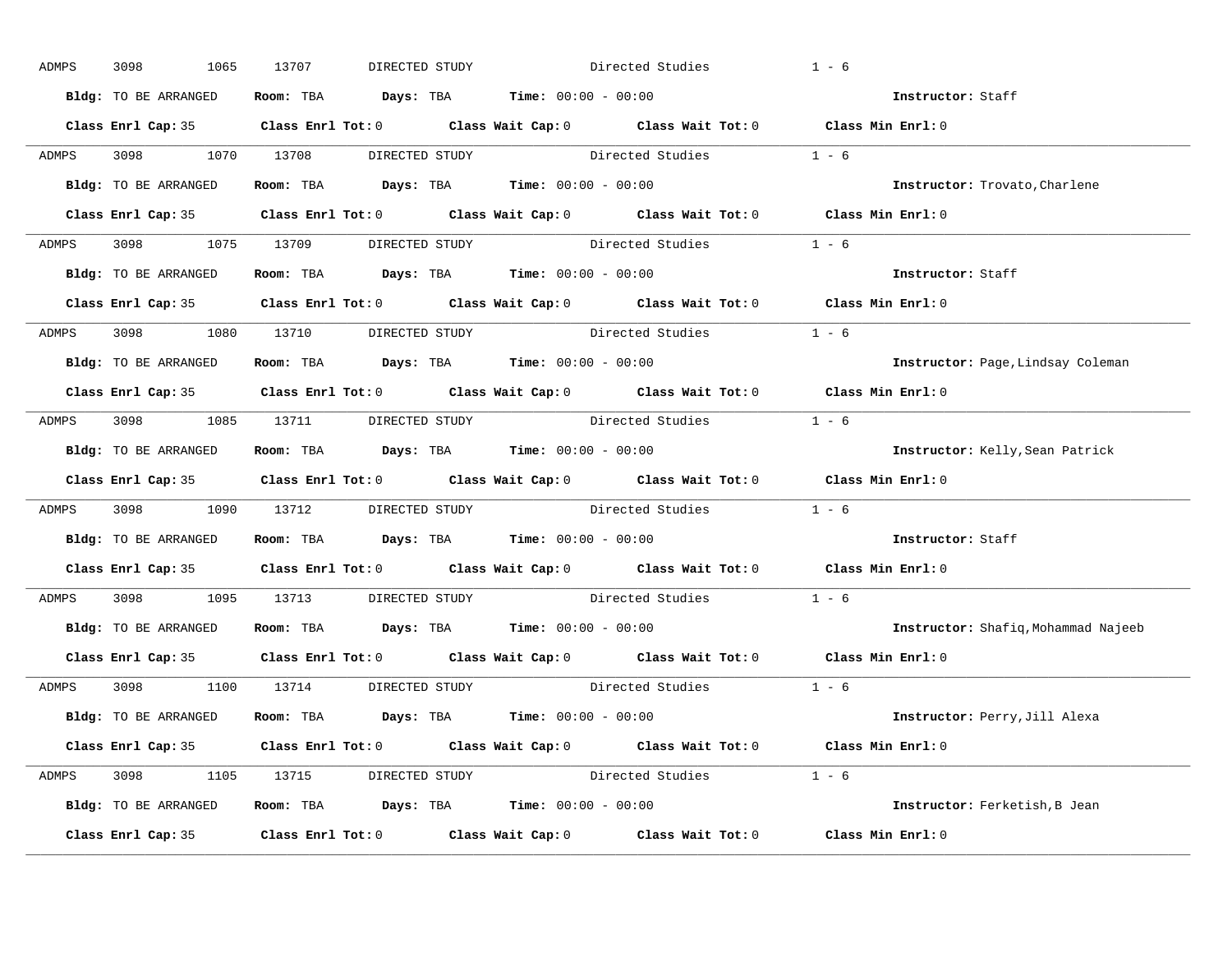#### Report ID: SR201 **University of Pittsburgh** Page No. 12 of 107 **Schedule of Classes for Summer Term 2020-2021** Run Date: 11/06/2020 **Twelve Week** Run Time: 19:30:14

| Subject      | Catalog Nbr Section Class Nbr | Course Title |                                                                                                     | Component         | Units<br>Topics                     |
|--------------|-------------------------------|--------------|-----------------------------------------------------------------------------------------------------|-------------------|-------------------------------------|
| <b>ADMPS</b> | 3099<br>1010                  | 11460        | GUIDANC IN THE DOCTORAL DEGREEThesis Research                                                       |                   | $1 - 18$                            |
|              | Bldg: WEB Based Class         | Room: TBA    | <b>Days:</b> TBA <b>Time:</b> $00:00 - 00:00$                                                       |                   | Instructor: Milner, Henry R         |
|              |                               |              | Class Enrl Cap: 25 Class Enrl Tot: 0 Class Wait Cap: 0 Class Wait Tot: 0                            |                   | Class Min Enrl: 0                   |
| ADMPS        | 3099<br>1015                  | 13716        | GUIDANC IN THE DOCTORAL DEGREEThesis Research                                                       |                   | $1 - 18$                            |
|              | Bldg: WEB Based Class         |              | Room: TBA $Days:$ TBA $Time: 00:00 - 00:00$                                                         |                   | Instructor: Stevens, Lisa Patel     |
|              | Class Enrl Cap: 35            |              | Class Enrl Tot: 0 Class Wait Cap: 0 Class Wait Tot: 0                                               |                   | Class Min Enrl: 0                   |
| ADMPS        | 3099 700                      | 1020 13717   | GUIDANC IN THE DOCTORAL DEGREEThesis Research                                                       |                   | $1 - 18$                            |
|              | Bldg: WEB Based Class         |              | Room: TBA $Days:$ TBA $Time: 00:00 - 00:00$                                                         |                   | Instructor: Gunzenhauser, Michael G |
|              |                               |              | Class Enrl Cap: 35 $\qquad$ Class Enrl Tot: 0 $\qquad$ Class Wait Cap: 0 $\qquad$ Class Wait Tot: 0 |                   | Class Min Enrl: 0                   |
| ADMPS        | 3099<br>1025                  | 13718        | GUIDANC IN THE DOCTORAL DEGREEThesis Research                                                       |                   | $1 - 18$                            |
|              | Bldg: WEB Based Class         |              | Room: TBA $Days:$ TBA $Time: 00:00 - 00:00$                                                         |                   | Instructor: DeAngelo, Linda Theresa |
|              | Class Enrl Cap: 35            |              | Class Enrl Tot: 0 Class Wait Cap: 0 Class Wait Tot: 0 Class Min Enrl: 0                             |                   |                                     |
| ADMPS        | 3099 700                      | 1030 13719   | GUIDANC IN THE DOCTORAL DEGREEThesis Research                                                       |                   | $1 - 18$                            |
|              | Bldg: WEB Based Class         |              | <b>Room:</b> TBA <b>Days:</b> TBA <b>Time:</b> 00:00 - 00:00                                        |                   | Instructor: Shafiq, Mohammad Najeeb |
|              | Class Enrl Cap: 35            |              | Class Enrl Tot: 0 Class Wait Cap: 0 Class Wait Tot: 0 Class Min Enrl: 0                             |                   |                                     |
| ADMPS        | 3099<br>1035                  | 13720        | GUIDANC IN THE DOCTORAL DEGREEThesis Research                                                       |                   | $1 - 18$                            |
|              | Bldg: WEB Based Class         |              | Room: TBA $Days:$ TBA $Time: 00:00 - 00:00$                                                         |                   | Instructor: Garcia, Gina Ann        |
|              | Class Enrl Cap: 35            |              | Class Enrl Tot: 0 $\qquad$ Class Wait Cap: 0 $\qquad$ Class Wait Tot: 0 $\qquad$ Class Min Enrl: 0  |                   |                                     |
| ADMPS        | 3099 700<br>1040              | 13721        | GUIDANC IN THE DOCTORAL DEGREEThesis Research                                                       |                   | $1 - 18$                            |
|              | <b>Bldg:</b> WEB Based Class  | Room: TBA    | <b>Days:</b> TBA <b>Time:</b> $00:00 - 00:00$                                                       |                   | Instructor: Longo, Ralph G          |
|              | Class Enrl Cap: 35            |              | Class Enrl Tot: $0$ Class Wait Cap: $0$ Class Wait Tot: $0$                                         |                   | Class Min Enrl: 0                   |
| ADMPS        | 3099<br>1045                  | 13722        | GUIDANC IN THE DOCTORAL DEGREEThesis Research                                                       |                   | $1 - 18$                            |
|              | Bldg: WEB Based Class         |              | Room: TBA $Days:$ TBA $Time: 00:00 - 00:00$                                                         |                   | Instructor: McClure, Maureen W      |
|              | Class Enrl Cap: 35            |              | Class Enrl Tot: 0 Class Wait Cap: 0                                                                 | Class Wait Tot: 0 | Class Min Enrl: 0                   |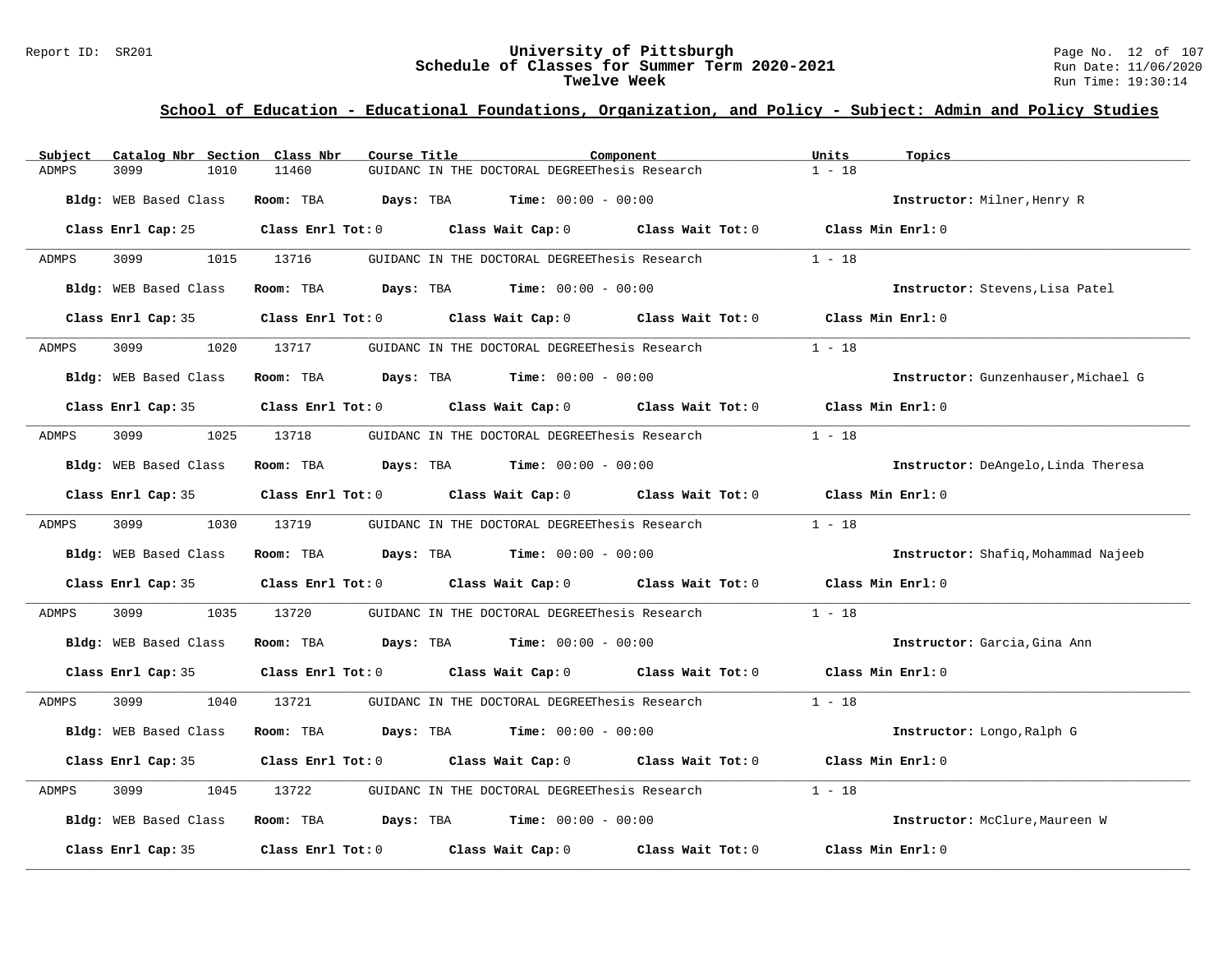| ADMPS        | 3099<br>1050          | 13723 | GUIDANC IN THE DOCTORAL DEGREEThesis Research                                                       | $1 - 18$                          |
|--------------|-----------------------|-------|-----------------------------------------------------------------------------------------------------|-----------------------------------|
|              | Bldg: WEB Based Class |       | Room: TBA $Days: TBA$ Time: $00:00 - 00:00$                                                         | Instructor: Thompson, Dana N      |
|              |                       |       | Class Enrl Cap: 35 Class Enrl Tot: 0 Class Wait Cap: 0 Class Wait Tot: 0 Class Min Enrl: 0          |                                   |
| ADMPS        |                       |       | 3099 1055 13724 GUIDANC IN THE DOCTORAL DEGREEThesis Research 1 - 18                                |                                   |
|              | Bldg: WEB Based Class |       | Room: TBA Days: TBA Time: $00:00 - 00:00$                                                           | Instructor: Porter, Maureen K     |
|              | Class Enrl Cap: 35    |       | Class Enrl Tot: 0 Class Wait Cap: 0 Class Wait Tot: 0 Class Min Enrl: 0                             |                                   |
|              |                       |       | ADMPS 3099 1060 13725 GUIDANC IN THE DOCTORAL DEGREEThesis Research 1 - 18                          |                                   |
|              |                       |       | Bldg: WEB Based Class Room: TBA Days: TBA Time: 00:00 - 00:00                                       | Instructor: Staff                 |
|              |                       |       | Class Enrl Cap: 35 Class Enrl Tot: 0 Class Wait Cap: 0 Class Wait Tot: 0 Class Min Enrl: 0          |                                   |
| <b>ADMPS</b> |                       |       | 3099 1065 13726 GUIDANC IN THE DOCTORAL DEGREEThesis Research 1 - 18                                |                                   |
|              | Bldg: WEB Based Class |       | Room: TBA $\rule{1em}{0.15mm}$ Days: TBA $\rule{1.15mm}]{0.15mm}$ Time: $0.000 - 0.0000$            | Instructor: Staff                 |
|              |                       |       | Class Enrl Cap: 35 Class Enrl Tot: 0 Class Wait Cap: 0 Class Wait Tot: 0 Class Min Enrl: 0          |                                   |
| ADMPS        |                       |       | 3099 1070 13727 GUIDANC IN THE DOCTORAL DEGREEThesis Research 1 - 18                                |                                   |
|              | Bldg: WEB Based Class |       | Room: TBA $\rule{1em}{0.15mm}$ Days: TBA Time: $00:00 - 00:00$                                      | Instructor: Trovato, Charlene     |
|              |                       |       | Class Enrl Cap: 35 Class Enrl Tot: 0 Class Wait Cap: 0 Class Wait Tot: 0 Class Min Enrl: 0          |                                   |
| ADMPS        |                       |       | 3099 1075 13728 GUIDANC IN THE DOCTORAL DEGREEThesis Research 1 - 18                                |                                   |
|              |                       |       | Bldg: WEB Based Class Room: TBA Days: TBA Time: 00:00 - 00:00                                       | Instructor: Staff                 |
|              |                       |       | Class Enrl Cap: 35 $\qquad$ Class Enrl Tot: 0 $\qquad$ Class Wait Cap: 0 $\qquad$ Class Wait Tot: 0 | $Class$ Min $Enrl: 0$             |
| ADMPS        | 3099 300              |       | 1080 13729 GUIDANC IN THE DOCTORAL DEGREEThesis Research                                            | $1 - 18$                          |
|              |                       |       | Bldg: WEB Based Class Room: TBA Days: TBA Time: 00:00 - 00:00                                       | Instructor: Page, Lindsay Coleman |
|              |                       |       | Class Enrl Cap: 35 Class Enrl Tot: 0 Class Wait Cap: 0 Class Wait Tot: 0 Class Min Enrl: 0          |                                   |
| ADMPS        |                       |       | 3099 1090 13730 GUIDANC IN THE DOCTORAL DEGREEThesis Research                                       | $1 - 18$                          |
|              |                       |       | Bldg: WEB Based Class Room: TBA Days: TBA Time: 00:00 - 00:00                                       | Instructor: Kelly, Sean Patrick   |
|              |                       |       | Class Enrl Cap: 35 Class Enrl Tot: 0 Class Wait Cap: 0 Class Wait Tot: 0 Class Min Enrl: 0          |                                   |
|              |                       |       | ADMPS 3099 1095 14276 GUIDANC IN THE DOCTORAL DEGREEThesis Research 1 - 18                          |                                   |
|              |                       |       |                                                                                                     |                                   |
|              |                       |       | Bldg: WEB Based Class Room: TBA Days: TBA Time: 00:00 - 00:00                                       | Instructor: Kerr, Mary            |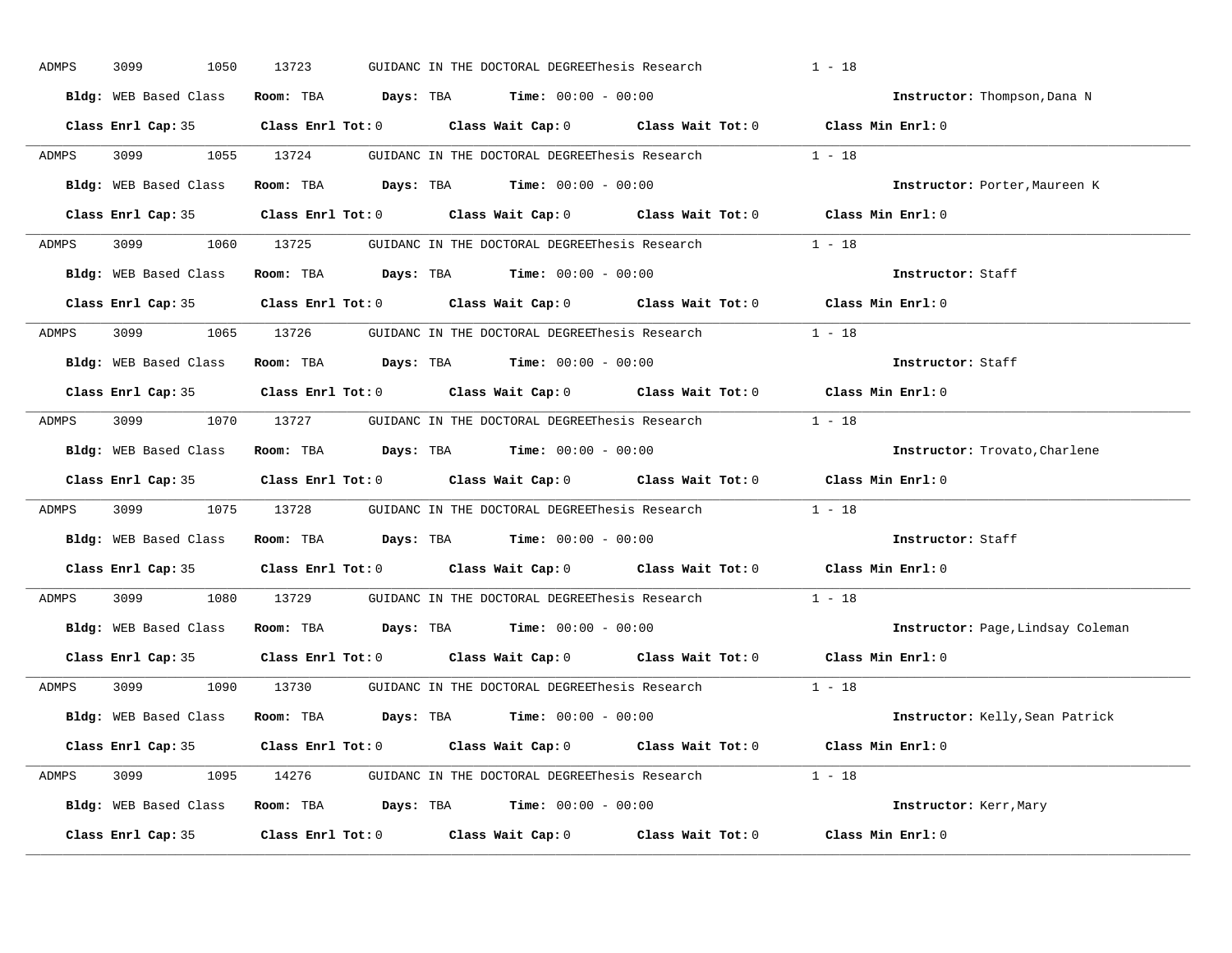### Report ID: SR201 **University of Pittsburgh** Page No. 14 of 107 **Schedule of Classes for Summer Term 2020-2021** Run Date: 11/06/2020 **Twelve Week** Run Time: 19:30:14

| Subject | Catalog Nbr Section Class Nbr |      |                     | Course Title |                   |                                               | Component           | Units                | Topics                        |
|---------|-------------------------------|------|---------------------|--------------|-------------------|-----------------------------------------------|---------------------|----------------------|-------------------------------|
| ADMPS   | 3099                          | 1100 | 16493               |              |                   | GUIDANC IN THE DOCTORAL DEGREEThesis Research |                     | $-18$                |                               |
|         | <b>Bldg:</b> TO BE ARRANGED   |      | Room: TBA           | Days: TBA    |                   | <b>Time:</b> $00:00 - 00:00$                  |                     |                      | Instructor: Kirk, Diane L     |
|         | Class Enrl Cap: 20            |      | Class Enrl Tot: $0$ |              | Class Wait Cap: 0 |                                               | Class Wait $Tot: 0$ | $Class Min Ernst: 0$ |                               |
| ADMPS   | 3099                          | 1110 | 16526               |              |                   | GUIDANC IN THE DOCTORAL DEGREEThesis Research |                     | $1 - 18$             |                               |
|         | <b>Bldg:</b> TO BE ARRANGED   |      | Room: TBA           | Days: TBA    |                   | <b>Time:</b> $00:00 - 00:00$                  |                     |                      | Instructor: Ferketish, B Jean |
|         | Class Enrl Cap: 20            |      | Class Enrl Tot: $0$ |              | Class Wait Cap: 0 |                                               | Class Wait $Tot: 0$ | $Class Min Ernst: 0$ |                               |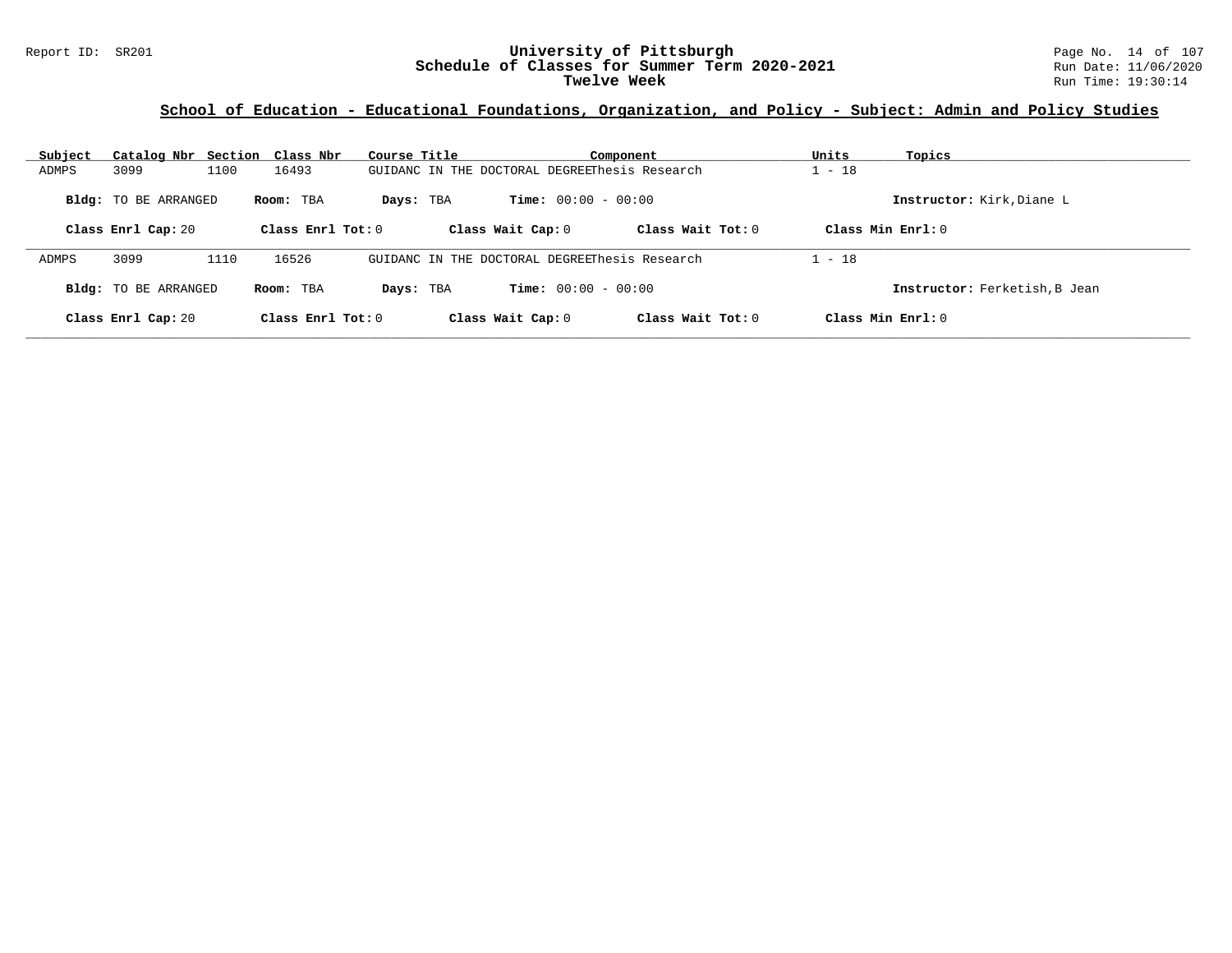### Report ID: SR201 **University of Pittsburgh** Page No. 15 of 107 **Schedule of Classes for Summer Term 2020-2021** Run Date: 11/06/2020 **Twelve Week** Run Time: 19:30:14

# **School of Education - Office of the Dean, School of Education - Subject: FT Diss Study EDUC**

| Subject | Catalog Nbr Section Class Nbr |      |                   | Course Title                                        | Component         | Units             | Topics            |
|---------|-------------------------------|------|-------------------|-----------------------------------------------------|-------------------|-------------------|-------------------|
| FTDG    | 0000                          | 1010 | 11462             | FULL-TIME DISSERTATION STUDY Full Time Dissertation |                   |                   |                   |
|         | Bldg: TO BE ARRANGED          |      | Room: TBA         | <b>Time:</b> $00:00 - 00:00$<br>Days: TBA           |                   |                   | Instructor: Staff |
|         | Class Enrl Cap: 999           |      | Class Enrl Tot: 0 | Class Wait Cap: 0                                   | Class Wait Tot: 0 | Class Min Enrl: 0 |                   |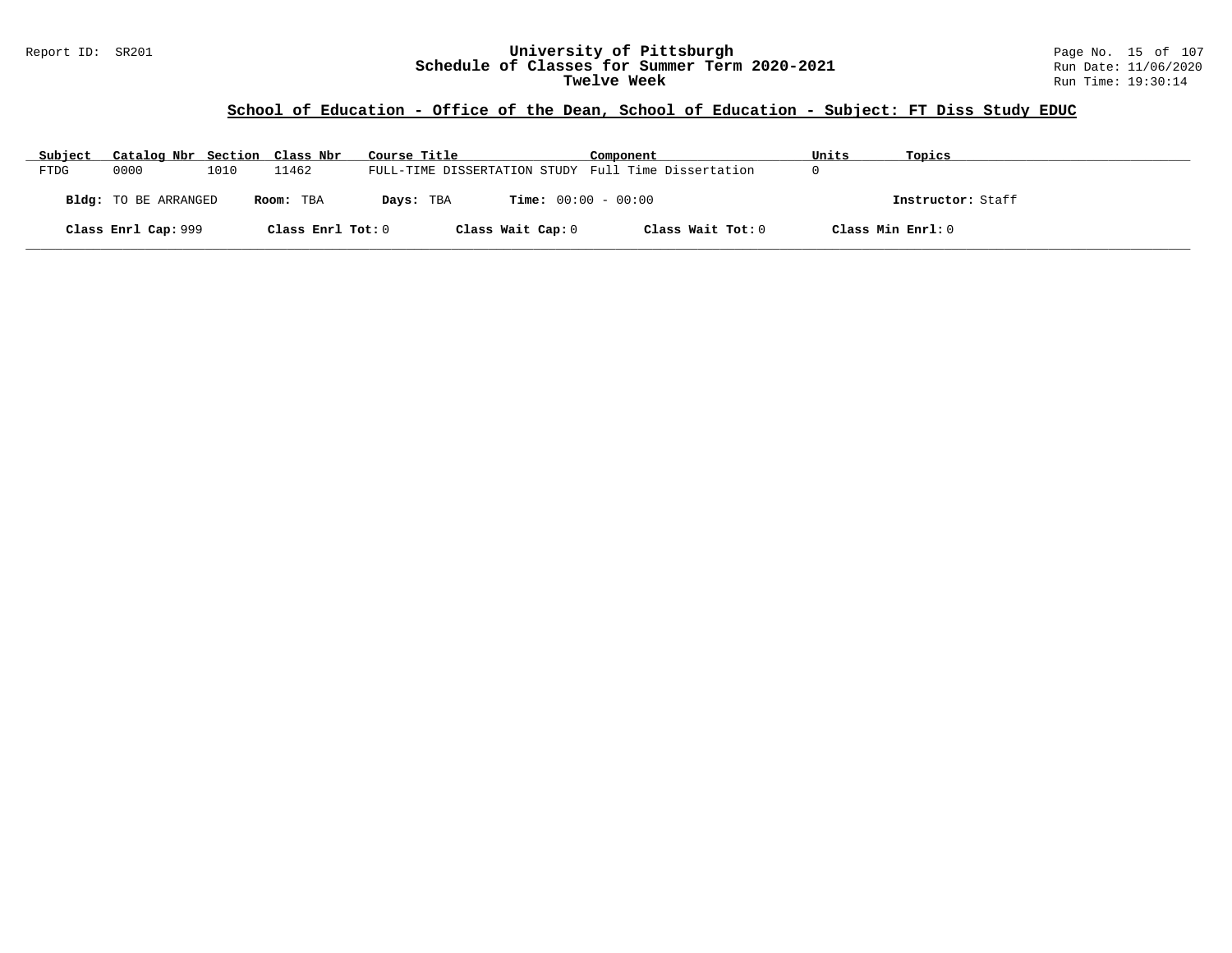#### Report ID: SR201 **University of Pittsburgh** Page No. 16 of 107 **Schedule of Classes for Summer Term 2020-2021** Run Date: 11/06/2020 **Twelve Week** Run Time: 19:30:14

# **School of Education - Health and Human Development - Subject: Health and Physical Activity**

| Subject    | Catalog Nbr Section Class Nbr | Course Title                                                                                                        | Component                                                                       | Units<br>Topics                       |
|------------|-------------------------------|---------------------------------------------------------------------------------------------------------------------|---------------------------------------------------------------------------------|---------------------------------------|
| <b>HPA</b> | 1996<br>1010                  | 11495<br>CLINICAL INTERNSHIP                                                                                        | Internship                                                                      | 12                                    |
|            | Bldg: WEB Based Class         | <b>Days:</b> TBA <b>Time:</b> $00:00 - 00:00$<br>Room: TBA                                                          |                                                                                 | Instructor: Sprowls-Repcheck, Carma R |
|            | Class Enrl Cap: 15            | Class Enrl Tot: 0 Class Wait Cap: 10                                                                                | Class Wait Tot: 0                                                               | Class Min Enrl: 0                     |
| HPA        | 2380<br>1395                  | 20155                                                                                                               | BEHAVIOR CHANGE & HLTH COACHNGLecture                                           | $\mathbf{3}$                          |
|            | Bldg: TBA                     | Room: TBA<br><b>Days:</b> W <b>Time:</b> $17:30 - 20:10$                                                            |                                                                                 | Instructor: Davis, Kelliann K.        |
|            | Class Enrl Cap: 30            | Class Enrl Tot: $0$ Class Wait Cap: $0$ Class Wait Tot: $0$<br>Room Characteristics: PeopleSoft - Scheduled (PS)(1) |                                                                                 | Class Min Enrl: 0                     |
| HPA        | 2385<br>1300                  | 20156                                                                                                               | PRAC IN HLTH & PHYSICAL ACTVY Practicum                                         | 3                                     |
|            | <b>Bldg:</b> TO BE ARRANGED   | $\texttt{Days:}$ TBA Time: $00:00 - 00:00$<br>Room: TBA                                                             |                                                                                 | Instructor: Davis, Kelliann K.        |
|            | Class Enrl Cap: 15            |                                                                                                                     | Class Enrl Tot: $0$ Class Wait Cap: $0$ Class Wait Tot: $0$ Class Min Enrl: $0$ |                                       |
| HPA        | 2385<br>1305                  | 20157                                                                                                               | PRAC IN HLTH & PHYSICAL ACTVY Practicum                                         | $\mathbf{3}$                          |
|            | Bldg: TO BE ARRANGED          | Room: TBA<br><b>Days:</b> TBA <b>Time:</b> $00:00 - 00:00$                                                          |                                                                                 | Instructor: Rogers, Renee J           |
|            | Class Enrl Cap: 15            |                                                                                                                     | Class Enrl Tot: 0 Class Wait Cap: 0 Class Wait Tot: 0                           | Class Min Enrl: 0                     |
| HPA        | 2990<br>1035                  | 11532<br>RESEARCH SEMINAR IN HPA                                                                                    | Seminar                                                                         | $\mathbf{3}$                          |
|            | Bldg: WEB Based Class         | <b>Days:</b> F Time: $12:00 - 14:45$<br>Room: TBA                                                                   |                                                                                 | Instructor: Jakicic, John M           |
|            | Class Enrl Cap: 5             |                                                                                                                     | Class Enrl Tot: 0 Class Wait Cap: 0 Class Wait Tot: 0                           | Class Min Enrl: 0                     |
| HPA        | 2998<br>1015                  | 16007<br>DIRECTED STUDY                                                                                             | Directed Studies                                                                | $1 - 9$                               |
|            | Bldg: WEB Based Class         | $\texttt{Davis:}$ TBA $\texttt{Time:}$ 00:00 - 00:00<br>Room: TBA                                                   |                                                                                 | Instructor: Gibbs, Bethany Barone     |
|            | Class Enrl Cap: 15            |                                                                                                                     | Class Enrl Tot: 0 Class Wait Cap: 0 Class Wait Tot: 0                           | Class Min Enrl: 0                     |
| HPA        | 2998<br>1020                  | 11496<br>DIRECTED STUDY                                                                                             | Directed Studies                                                                | $1 - 9$                               |
|            | Bldg: WEB Based Class         | Room: TBA $Days:$ TBA $Time: 00:00 - 00:00$                                                                         |                                                                                 | Instructor: Ross, Sharon Elizabeth    |
|            | Class Enrl Cap: 15            | Class Enrl Tot: 0 Class Wait Cap: 0                                                                                 | Class Wait Tot: 0                                                               | Class Min Enrl: 0                     |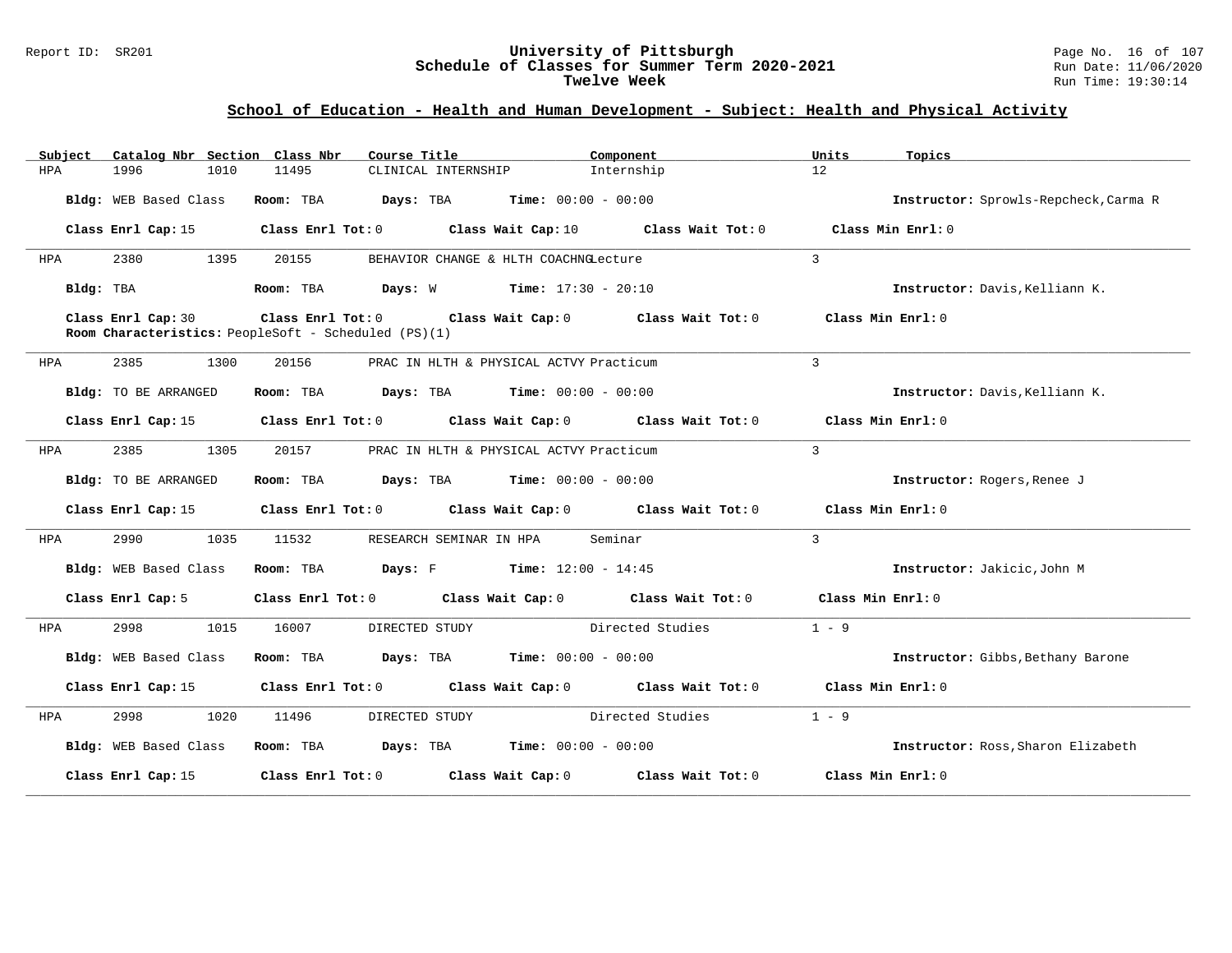#### Report ID: SR201 **University of Pittsburgh** Page No. 17 of 107 **Schedule of Classes for Summer Term 2020-2021** Run Date: 11/06/2020 **Twelve Week** Run Time: 19:30:14

# **School of Education - Health and Human Development - Subject: Health and Physical Activity**

| Subject               | Catalog Nbr Section Class Nbr | Course Title                                                                            |                  | Component                                                                                          | Units             | Topics                             |
|-----------------------|-------------------------------|-----------------------------------------------------------------------------------------|------------------|----------------------------------------------------------------------------------------------------|-------------------|------------------------------------|
| 2998<br>HPA           | 1030<br>11497                 | DIRECTED STUDY                                                                          |                  | Directed Studies                                                                                   | $1 - 9$           |                                    |
| Bldg: WEB Based Class |                               | Room: TBA $Days: TBA$ Time: $00:00 - 00:00$                                             |                  |                                                                                                    |                   | Instructor: Goss, Fredric L        |
|                       |                               |                                                                                         |                  | Class Enrl Cap: 15 Class Enrl Tot: 0 Class Wait Cap: 0 Class Wait Tot: 0 Class Min Enrl: 0         |                   |                                    |
| 2998 — 100<br>HPA     | 1050 11498                    | DIRECTED STUDY                                                                          |                  | Directed Studies                                                                                   | $1 - 9$           |                                    |
| Bldg: WEB Based Class |                               | Room: TBA $\rule{1em}{0.15mm}$ Days: TBA $\rule{1.15mm}]{0.15mm}$ Time: $00:00 - 00:00$ |                  |                                                                                                    |                   | Instructor: Jakicic, John M        |
| Class Enrl Cap: 15    |                               |                                                                                         |                  | Class Enrl Tot: 0 Class Wait Cap: 0 Class Wait Tot: 0 Class Min Enrl: 0                            |                   |                                    |
| 2998<br><b>HPA</b>    | 1070 11499                    | DIRECTED STUDY                                                                          | Directed Studies |                                                                                                    | $1 - 9$           |                                    |
| Bldg: WEB Based Class |                               | Room: TBA $Days:$ TBA $Time: 00:00 - 00:00$                                             |                  |                                                                                                    |                   | Instructor: Nagle, Elizabeth       |
|                       |                               |                                                                                         |                  | Class Enrl Cap: 15 Class Enrl Tot: 0 Class Wait Cap: 0 Class Wait Tot: 0 Class Min Enrl: 0         |                   |                                    |
| HPA                   | 2998 1080 11500               | DIRECTED STUDY Directed Studies                                                         |                  |                                                                                                    | $1 - 9$           |                                    |
| Bldg: WEB Based Class |                               | Room: TBA $Days:$ TBA $Time: 00:00 - 00:00$                                             |                  |                                                                                                    |                   | Instructor: Kline, Christopher E.  |
| Class Enrl Cap: 15    |                               |                                                                                         |                  | Class Enrl Tot: 0 $\qquad$ Class Wait Cap: 0 $\qquad$ Class Wait Tot: 0 $\qquad$ Class Min Enrl: 0 |                   |                                    |
| <b>HPA</b>            | 2998 1300 17499               | DIRECTED STUDY Directed Studies                                                         |                  |                                                                                                    | $1 - 9$           |                                    |
| Bldg: WEB Based Class |                               | Room: TBA $Days: TBA$ Time: $00:00 - 00:00$                                             |                  |                                                                                                    |                   | Instructor: Rogers, Renee J        |
|                       |                               |                                                                                         |                  | Class Enrl Cap: 15 Class Enrl Tot: 0 Class Wait Cap: 0 Class Wait Tot: 0 Class Min Enrl: 0         |                   |                                    |
| 2999<br>HPA           | 1015<br>16006                 | MASTER'S THESIS RESEARCH Thesis Research                                                |                  |                                                                                                    | $1 - 9$           |                                    |
| Bldg: WEB Based Class |                               | Room: TBA $Days$ : TBA Time: $00:00 - 00:00$                                            |                  |                                                                                                    |                   | Instructor: Gibbs, Bethany Barone  |
| Class Enrl Cap: 15    |                               |                                                                                         |                  | Class Enrl Tot: 0 Class Wait Cap: 0 Class Wait Tot: 0 Class Min Enrl: 0                            |                   |                                    |
| 2999 720<br>HPA       |                               |                                                                                         |                  | 1020 11501 MASTER'S THESIS RESEARCH Thesis Research                                                | $1 - 9$           |                                    |
| Bldg: WEB Based Class |                               | Room: TBA $Days:$ TBA $Time: 00:00 - 00:00$                                             |                  |                                                                                                    |                   | Instructor: Ross, Sharon Elizabeth |
| Class Enrl Cap: 15    |                               |                                                                                         |                  | Class Enrl Tot: 0 Class Wait Cap: 0 Class Wait Tot: 0 Class Min Enrl: 0                            |                   |                                    |
| 2999<br>HPA           | 1030<br>11502                 | MASTER'S THESIS RESEARCH Thesis Research                                                |                  |                                                                                                    | $1 - 9$           |                                    |
| Bldg: WEB Based Class |                               | Room: TBA $Days:$ TBA $Time:$ $00:00 - 00:00$                                           |                  |                                                                                                    |                   | Instructor: Goss, Fredric L        |
| Class Enrl Cap: 15    |                               |                                                                                         |                  | Class Enrl Tot: 0 Class Wait Cap: 0 Class Wait Tot: 0                                              | Class Min Enrl: 0 |                                    |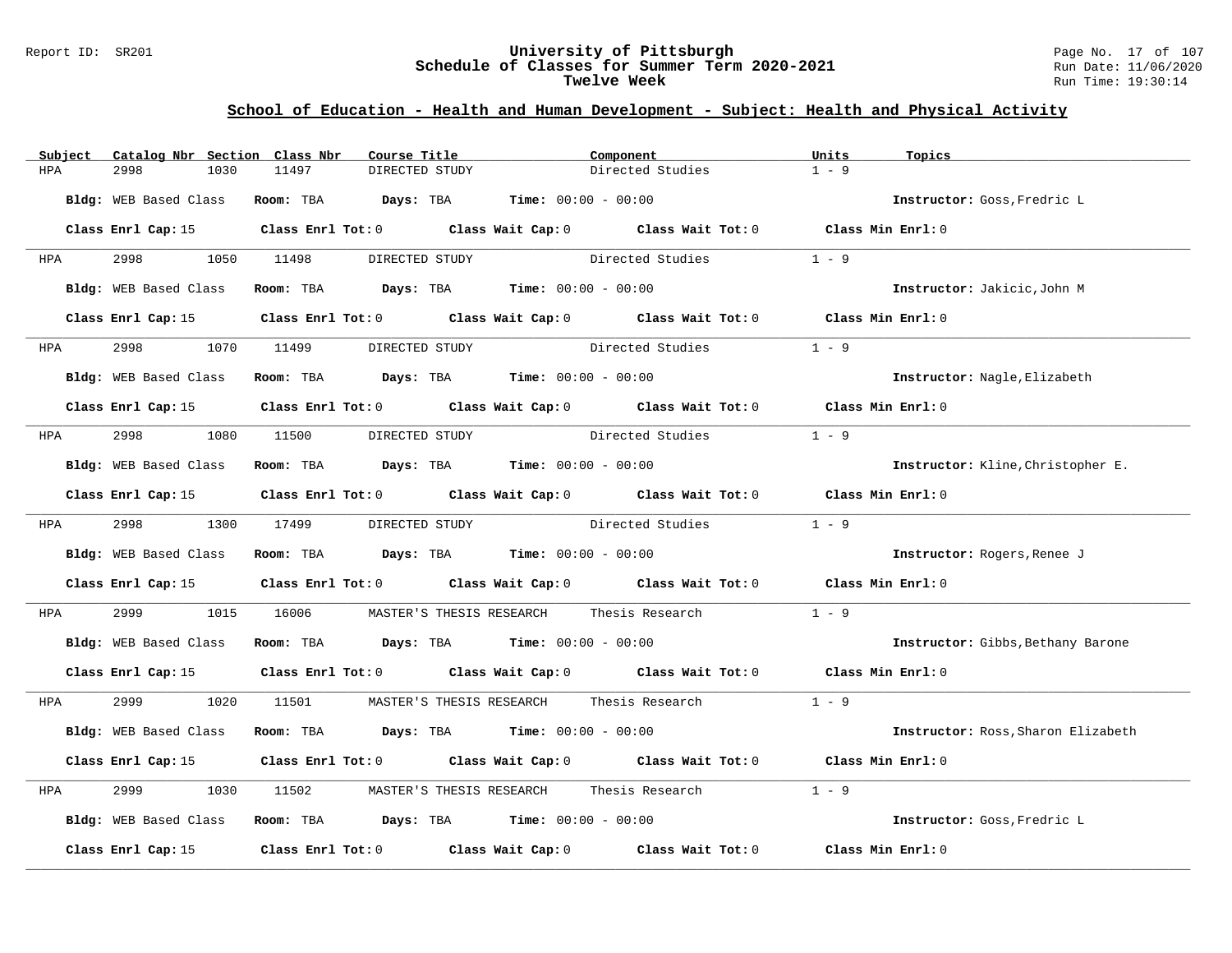| HPA        | 2999<br>1040          | 11503<br>MASTER'S THESIS RESEARCH                                                                                              | Thesis Research        | $1 - 9$                            |
|------------|-----------------------|--------------------------------------------------------------------------------------------------------------------------------|------------------------|------------------------------------|
|            | Bldg: WEB Based Class | Room: TBA $Days: TBA$ Time: $00:00 - 00:00$                                                                                    |                        | Instructor: Jakicic, John M        |
|            |                       | Class Enrl Cap: 15 Class Enrl Tot: 0 Class Wait Cap: 0 Class Wait Tot: 0 Class Min Enrl: 0                                     |                        |                                    |
| <b>HPA</b> | 2999 1070 11504       | MASTER'S THESIS RESEARCH        Thesis Research                                                                                |                        | $1 - 9$                            |
|            |                       | Bldg: WEB Based Class Room: TBA Days: TBA Time: 00:00 - 00:00                                                                  |                        | Instructor: Nagle, Elizabeth       |
|            |                       | Class Enrl Cap: 15 (Class Enrl Tot: 0 (Class Wait Cap: 0 (Class Wait Tot: 0 (Class Min Enrl: 0)                                |                        |                                    |
|            |                       | HPA 2999 1080 11505 MASTER'S THESIS RESEARCH Thesis Research 1 - 9                                                             |                        |                                    |
|            |                       | Bldg: WEB Based Class Room: TBA Days: TBA Time: 00:00 - 00:00                                                                  |                        | Instructor: Kline, Christopher E.  |
|            |                       | Class Enrl Cap: 15 Class Enrl Tot: 0 Class Wait Cap: 0 Class Wait Tot: 0 Class Min Enrl: 0                                     |                        |                                    |
|            |                       | HPA 3404 1010 11506 COLLEGE TEACHING PRACTICUM Practicum                                                                       |                        | $\mathcal{E}$                      |
|            |                       | Bldg: WEB Based Class Room: TBA Days: TBA Time: 00:00 - 00:00                                                                  |                        | Instructor: Jakicic, John M        |
|            |                       | Class Enrl Cap: 10 $\qquad$ Class Enrl Tot: 0 $\qquad$ Class Wait Cap: 0 $\qquad$ Class Wait Tot: 0 $\qquad$ Class Min Enrl: 0 |                        |                                    |
|            |                       | HPA 3998 1015 16009 DIRECTED STUDY Directed Studies 1 - 9                                                                      |                        |                                    |
|            | Bldg: WEB Based Class | Room: TBA $Days:$ TBA $Time: 00:00 - 00:00$                                                                                    |                        | Instructor: Gibbs, Bethany Barone  |
|            |                       | Class Enrl Cap: 15 (Class Enrl Tot: 0 (Class Wait Cap: 0 (Class Wait Tot: 0 (Class Min Enrl: 0)                                |                        |                                    |
| <b>HPA</b> |                       | 3998 1020 11507 DIRECTED STUDY Directed Studies 1 - 9                                                                          |                        |                                    |
|            |                       | Bldg: WEB Based Class Room: TBA Days: TBA Time: 00:00 - 00:00                                                                  |                        | Instructor: Ross, Sharon Elizabeth |
|            |                       | Class Enrl Cap: 15 $\qquad$ Class Enrl Tot: 0 $\qquad$ Class Wait Cap: 0 $\qquad$ Class Wait Tot: 0                            |                        | Class Min Enrl: 0                  |
| <b>HPA</b> | 3998 1030 11508       | DIRECTED STUDY Directed Studies                                                                                                |                        | $1 - 9$                            |
|            |                       | Bldg: WEB Based Class Room: TBA Days: TBA Time: 00:00 - 00:00                                                                  |                        | Instructor: Goss, Fredric L        |
|            |                       | Class Enrl Cap: 15 $\qquad$ Class Enrl Tot: 0 $\qquad$ Class Wait Cap: 0 $\qquad$ Class Wait Tot: 0                            |                        | Class Min Enrl: 0                  |
|            |                       | HPA 3998 1060 11509 DIRECTED STUDY                                                                                             | Directed Studies 1 - 9 |                                    |
|            |                       | Bldg: WEB Based Class Room: TBA Days: TBA Time: 00:00 - 00:00                                                                  |                        | Instructor: Jakicic,John M         |
|            |                       | Class Enrl Cap: 15 Class Enrl Tot: 0 Class Wait Cap: 0 Class Wait Tot: 0 Class Min Enrl: 0                                     |                        |                                    |
|            |                       | HPA 3998 1070 11510 DIRECTED STUDY Directed Studies 1 - 9                                                                      |                        |                                    |
|            |                       | Bldg: WEB Based Class Room: TBA Days: TBA Time: 00:00 - 00:00                                                                  |                        | Instructor: Nagle, Elizabeth       |
|            |                       | Class Enrl Cap: 15 Class Enrl Tot: 0 Class Wait Cap: 0 Class Wait Tot: 0 Class Min Enrl: 0                                     |                        |                                    |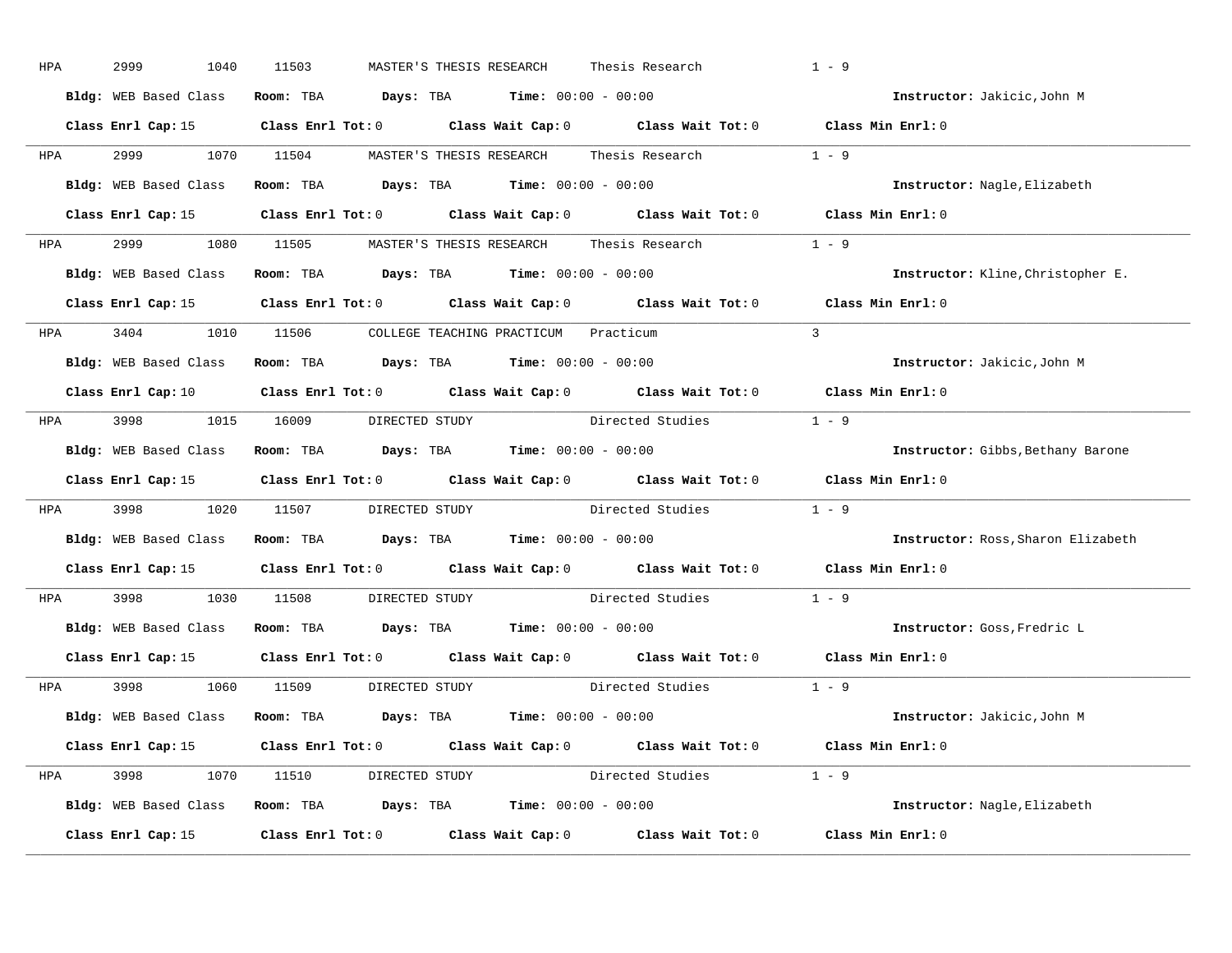#### Report ID: SR201 **University of Pittsburgh** Page No. 19 of 107 **Schedule of Classes for Summer Term 2020-2021** Run Date: 11/06/2020 **Twelve Week** Run Time: 19:30:14

# **School of Education - Health and Human Development - Subject: Health and Physical Activity**

| Subject    | Catalog Nbr Section Class Nbr | Course Title                                                            | Component                                                   |                   | Units<br>Topics                    |  |
|------------|-------------------------------|-------------------------------------------------------------------------|-------------------------------------------------------------|-------------------|------------------------------------|--|
| <b>HPA</b> | 3998<br>1080                  | 11511<br>DIRECTED STUDY                                                 |                                                             | Directed Studies  | $1 - 9$                            |  |
|            | Bldg: WEB Based Class         | Room: TBA                                                               | <b>Days:</b> TBA <b>Time:</b> $00:00 - 00:00$               |                   | Instructor: Kline, Christopher E.  |  |
|            | Class Enrl Cap: 15            | Class Enrl Tot: 0                                                       | Class Wait Cap: $0$ Class Wait Tot: $0$ Class Min Enrl: $0$ |                   |                                    |  |
| HPA        | 3999<br>1015                  | 16008                                                                   | DOCTORAL DISSERTATION RESEARCHThesis Research               |                   | $1 - 15$                           |  |
|            | Bldg: WEB Based Class         | Room: TBA                                                               | $\texttt{Davis:}$ TBA $\texttt{Time:}$ 00:00 - 00:00        |                   | Instructor: Gibbs, Bethany Barone  |  |
|            | Class Enrl Cap: 15            | Class Enrl Tot: 0 Class Wait Cap: 0 Class Wait Tot: 0 Class Min Enrl: 0 |                                                             |                   |                                    |  |
| HPA        | 3999<br>1020                  | 11512                                                                   | DOCTORAL DISSERTATION RESEARCHThesis Research               |                   | $1 - 15$                           |  |
|            | Bldg: WEB Based Class         | Room: TBA $Days:$ TBA $Time: 00:00 - 00:00$                             |                                                             |                   | Instructor: Ross, Sharon Elizabeth |  |
|            | Class Enrl Cap: 15            | Class Enrl Tot: 0 Class Wait Cap: 0 Class Wait Tot: 0 Class Min Enrl: 0 |                                                             |                   |                                    |  |
| HPA        | 3999<br>1030                  | 11513                                                                   | DOCTORAL DISSERTATION RESEARCHThesis Research               |                   | $1 - 15$                           |  |
|            | Bldg: WEB Based Class         | Room: TBA                                                               | <b>Days:</b> TBA <b>Time:</b> $00:00 - 00:00$               |                   | Instructor: Goss, Fredric L        |  |
|            | Class Enrl Cap: 15            | Class Enrl Tot: 0 Class Wait Cap: 0 Class Wait Tot: 0 Class Min Enrl: 0 |                                                             |                   |                                    |  |
| HPA        | 3999<br>1060                  | 11514                                                                   | DOCTORAL DISSERTATION RESEARCHThesis Research               |                   | $1 - 15$                           |  |
|            | Bldg: WEB Based Class         | Room: TBA                                                               | $\texttt{Days:}$ TBA $\texttt{Time:}$ 00:00 - 00:00         |                   | Instructor: Jakicic, John M        |  |
|            | Class Enrl Cap: 15            | Class Enrl Tot: 0 Class Wait Cap: 0 Class Wait Tot: 0                   |                                                             |                   | Class Min Enrl: 0                  |  |
| HPA        | 3999<br>1070                  | 11515                                                                   | DOCTORAL DISSERTATION RESEARCHThesis Research               |                   | $1 - 15$                           |  |
|            | Bldg: WEB Based Class         | Room: TBA                                                               | <b>Days:</b> TBA <b>Time:</b> $00:00 - 00:00$               |                   | Instructor: Kline, Christopher E.  |  |
|            | Class Enrl Cap: 15            | Class Enrl Tot: 0 Class Wait Cap: 0 Class Wait Tot: 0 Class Min Enrl: 0 |                                                             |                   |                                    |  |
| HPA        | 3999<br>1080                  | 11516                                                                   | DOCTORAL DISSERTATION RESEARCHThesis Research               |                   | $1 - 15$                           |  |
|            | Bldg: WEB Based Class         | Room: TBA                                                               | <b>Days:</b> TBA <b>Time:</b> $00:00 - 00:00$               |                   | Instructor: Nagle, Elizabeth       |  |
|            | Class Enrl Cap: 15            | Class Enrl Tot: 0 Class Wait Cap: 0                                     |                                                             | Class Wait Tot: 0 | Class Min Enrl: 0                  |  |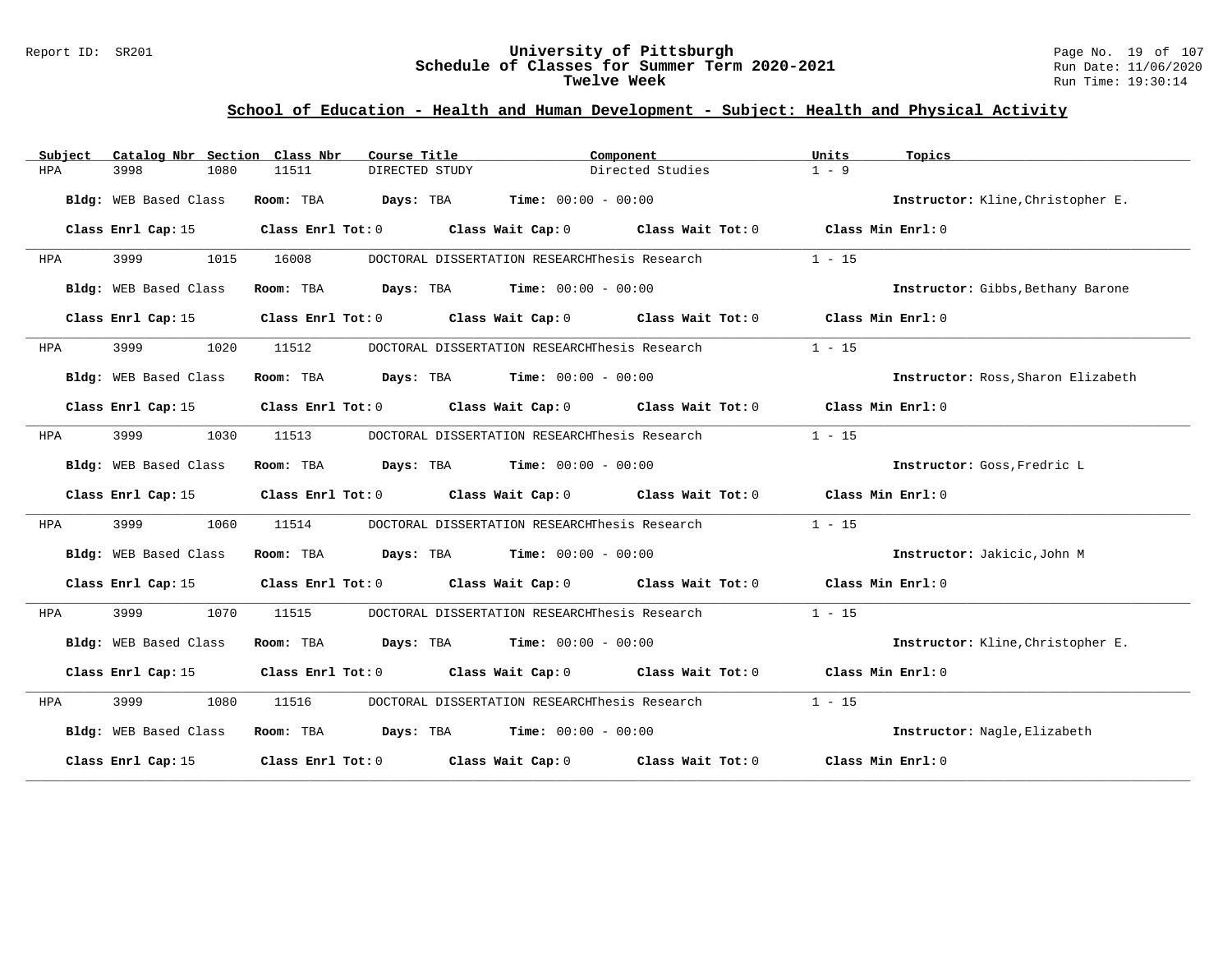#### Report ID: SR201 **University of Pittsburgh** Page No. 20 of 107 **Schedule of Classes for Summer Term 2020-2021** Run Date: 11/06/2020 **Twelve Week** Run Time: 19:30:14

# **School of Education - Health and Human Development - Subject: Psychology in Education**

| Catalog Nbr Section Class Nbr<br>Subject | Course Title                                                                 | Component                                     | Units<br>Topics                   |
|------------------------------------------|------------------------------------------------------------------------------|-----------------------------------------------|-----------------------------------|
| <b>PSYED</b><br>1099<br>1060             | 14290<br>DIRECTED STUDY                                                      | Directed Studies                              | $1 - 6$                           |
| Bldg: TO BE ARRANGED                     | Room: TBA<br>Days: TBA                                                       | <b>Time:</b> $00:00 - 00:00$                  | Instructor: Popovich, Cynthia J   |
| Class Enrl Cap: 18                       | Class Enrl Tot: 0 Class Wait Cap: 10                                         | Class Wait Tot: 0                             | Class Min Enrl: 0                 |
| 2001<br>1310<br>PSYED                    | 18394                                                                        | INTRO TO RESEARCH METHODOLOGY Lecture         | $\mathbf{3}$                      |
| Bldg: WEB Based Class                    | Days: TBA<br>Room: TBA                                                       | $Time: 00:00 - 00:00$                         | Instructor: Lane, Suzanne         |
|                                          |                                                                              |                                               | Xu, Shangmou                      |
| Class Enrl Cap: 25<br>Attributes: Online | Class Enrl Tot: 0<br>Class Wait Cap: 0                                       | Class Wait Tot: 0                             | Class Min Enrl: 0                 |
|                                          | <b>Combined Section ID:</b> $0069(PSYED 2001/EDUC 2201)$ - EDUC 2201(#18395) |                                               |                                   |
| 2490<br>1070<br>PSYED                    | 14347<br>SUPERVISED RESEARCH IN ADP                                          | Directed Studies                              | $1 - 18$                          |
| Bldg: TO BE ARRANGED                     | Room: TBA                                                                    | <b>Days:</b> TBA <b>Time:</b> $00:00 - 00:00$ | Instructor: Kerr, Mary            |
| Class Enrl Cap: 15                       | Class Enrl Tot: 0 Class Wait Cap: 0                                          | Class Wait Tot: 0                             | Class Min Enrl: 0                 |
| 2490<br>1100<br>PSYED                    | 14789<br>SUPERVISED RESEARCH IN ADP                                          | Directed Studies                              | $1 - 18$                          |
| Bldg: TO BE ARRANGED                     | Room: TBA                                                                    | <b>Days:</b> TBA <b>Time:</b> $00:00 - 00:00$ | Instructor: Bachman, Heather J    |
| Class Enrl Cap: 15                       | Class Enrl Tot: 0 Class Wait Cap: 0                                          | Class Wait Tot: 0                             | Class Min Enrl: 0                 |
| 2490<br>1110<br>PSYED                    | 14790                                                                        | SUPERVISED RESEARCH IN ADP Directed Studies   | $1 - 18$                          |
| Bldg: TO BE ARRANGED                     | Room: TBA                                                                    | <b>Days:</b> TBA <b>Time:</b> $00:00 - 00:00$ | Instructor: Staff                 |
| Class Enrl Cap: 15                       | Class Enrl Tot: 0                                                            | Class Wait Cap: 0 Class Wait Tot: 0           | Class Min Enrl: 0                 |
| 2494<br>1015<br>PSYED                    | 11601                                                                        | M.A. PROJECT IN RSRCH METHDLGYThesis Research | $1 - 9$                           |
| Bldg: WEB Based Class                    | Room: TBA                                                                    | <b>Days:</b> TBA <b>Time:</b> $00:00 - 00:00$ | Instructor: Page, Lindsay Coleman |
| Class Enrl Cap: 5                        | Class Enrl Tot: 0 Class Wait Cap: 0                                          | Class Wait Tot: 0                             | Class Min Enrl: 0                 |
| 2494<br>PSYED<br>1020                    | 11602                                                                        | M.A. PROJECT IN RSRCH METHDLGYThesis Research | $1 - 9$                           |
| Bldg: WEB Based Class                    | Room: TBA                                                                    | <b>Days:</b> TBA <b>Time:</b> $00:00 - 00:00$ | Instructor: Lane, Suzanne         |
| Class Enrl Cap: 5                        | Class Enrl Tot: 0 Class Wait Cap: 0                                          | Class Wait Tot: 0                             | Class Min Enrl: 0                 |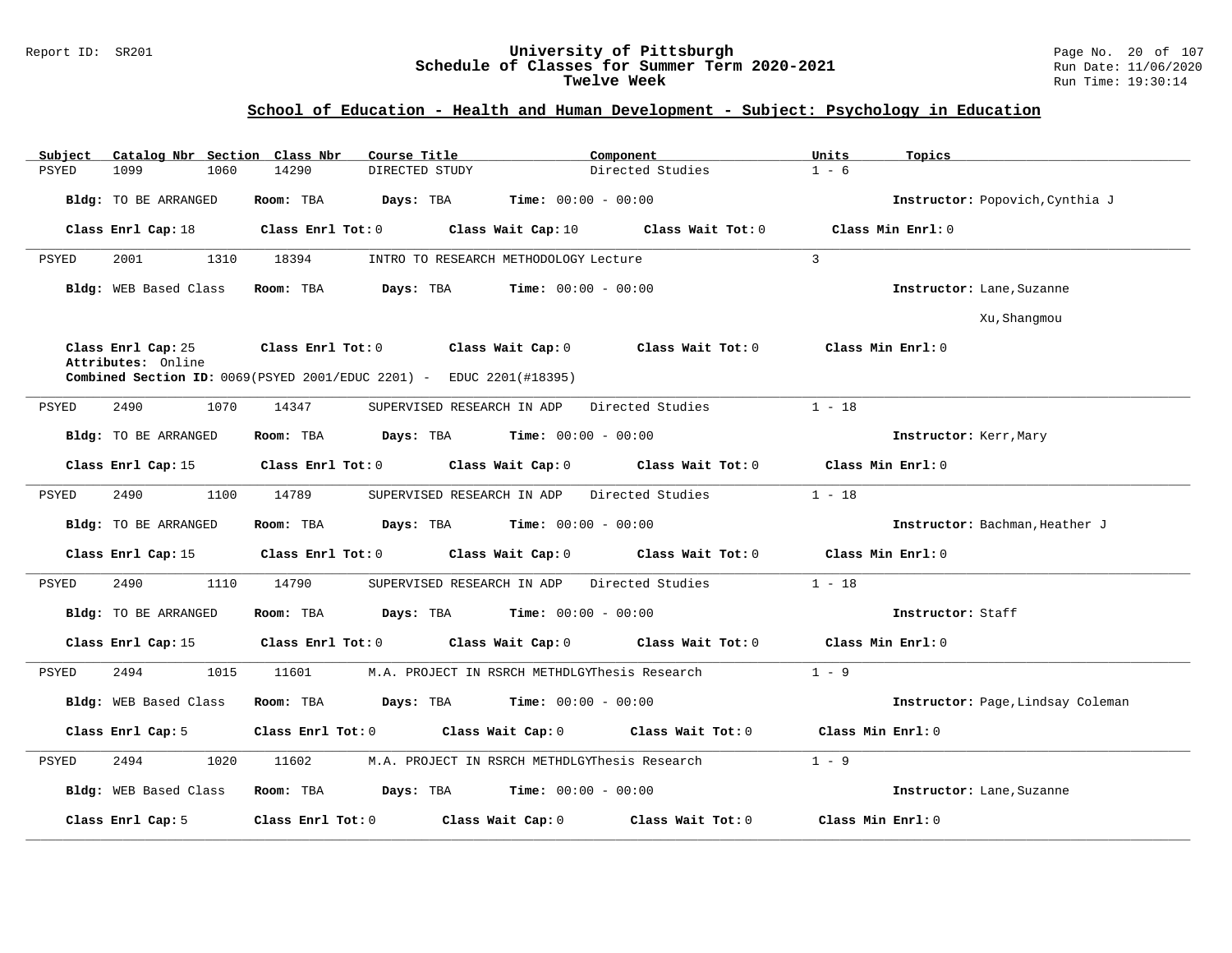#### Report ID: SR201 **University of Pittsburgh** Page No. 21 of 107 **Schedule of Classes for Summer Term 2020-2021** Run Date: 11/06/2020 **Twelve Week** Run Time: 19:30:14

# **School of Education - Health and Human Development - Subject: Psychology in Education**

| Subject               |      | Catalog Nbr Section Class Nbr | Course Title                                       | Component                                                                                                                      | Units   | Topics                            |
|-----------------------|------|-------------------------------|----------------------------------------------------|--------------------------------------------------------------------------------------------------------------------------------|---------|-----------------------------------|
| 2494<br>PSYED         | 1030 | 11603                         |                                                    | M.A. PROJECT IN RSRCH METHDLGYThesis Research                                                                                  | $1 - 9$ |                                   |
| Bldg: WEB Based Class |      |                               | <b>Room:</b> TBA $Days:$ TBA $Time: 00:00 - 00:00$ |                                                                                                                                |         | Instructor: Oin, Xu               |
| Class Enrl Cap: 5     |      |                               |                                                    | Class Enrl Tot: 0 Class Wait Cap: 0 Class Wait Tot: 0 Class Min Enrl: 0                                                        |         |                                   |
| 2494<br>PSYED         | 1035 | 11604                         |                                                    | M.A. PROJECT IN RSRCH METHDLGYThesis Research                                                                                  | $1 - 9$ |                                   |
| Bldg: WEB Based Class |      |                               | <b>Room:</b> TBA $Days:$ TBA $Time: 00:00 - 00:00$ |                                                                                                                                |         | Instructor: Staff                 |
| Class Enrl Cap: 5     |      |                               |                                                    | Class Enrl Tot: $0$ Class Wait Cap: $0$ Class Wait Tot: $0$ Class Min Enrl: $0$                                                |         |                                   |
| PSYED<br>2498         | 1015 | 11597                         |                                                    | DIRECTED STUDY IN RES METH Directed Studies                                                                                    | $1 - 3$ |                                   |
| Bldg: WEB Based Class |      |                               | Room: TBA $Days:$ TBA $Time: 00:00 - 00:00$        |                                                                                                                                |         | Instructor: Page, Lindsay Coleman |
| Class Enrl Cap: 10    |      |                               |                                                    | Class Enrl Tot: 0 Class Wait Cap: 0 Class Wait Tot: 0 Class Min Enrl: 0                                                        |         |                                   |
| PSYED<br>2498         | 1020 | 11598                         |                                                    | DIRECTED STUDY IN RES METH Directed Studies                                                                                    | $1 - 3$ |                                   |
| Bldg: WEB Based Class |      |                               | Room: TBA $Days:$ TBA $Time: 00:00 - 00:00$        |                                                                                                                                |         | Instructor: Lane, Suzanne         |
| Class Enrl Cap: 10    |      |                               |                                                    | Class Enrl Tot: 0 Class Wait Cap: 0 Class Wait Tot: 0 Class Min Enrl: 0                                                        |         |                                   |
| 2498<br>PSYED         | 1030 | 11599                         |                                                    | DIRECTED STUDY IN RES METH Directed Studies                                                                                    | $1 - 3$ |                                   |
| Bldg: WEB Based Class |      |                               | Room: TBA $Days:$ TBA $Time: 00:00 - 00:00$        |                                                                                                                                |         | Instructor: Qin, Xu               |
| Class Enrl Cap: 10    |      |                               |                                                    | Class Enrl Tot: 0 Class Wait Cap: 0 Class Wait Tot: 0 Class Min Enrl: 0                                                        |         |                                   |
| PSYED<br>2498         | 1035 | 11600                         |                                                    | DIRECTED STUDY IN RES METH Directed Studies                                                                                    | $1 - 3$ |                                   |
| Bldg: WEB Based Class |      |                               | Room: TBA $Days:$ TBA $Time: 00:00 - 00:00$        |                                                                                                                                |         | Instructor: Staff                 |
|                       |      |                               |                                                    | Class Enrl Cap: 10 $\qquad$ Class Enrl Tot: 0 $\qquad$ Class Wait Cap: 0 $\qquad$ Class Wait Tot: 0 $\qquad$ Class Min Enrl: 0 |         |                                   |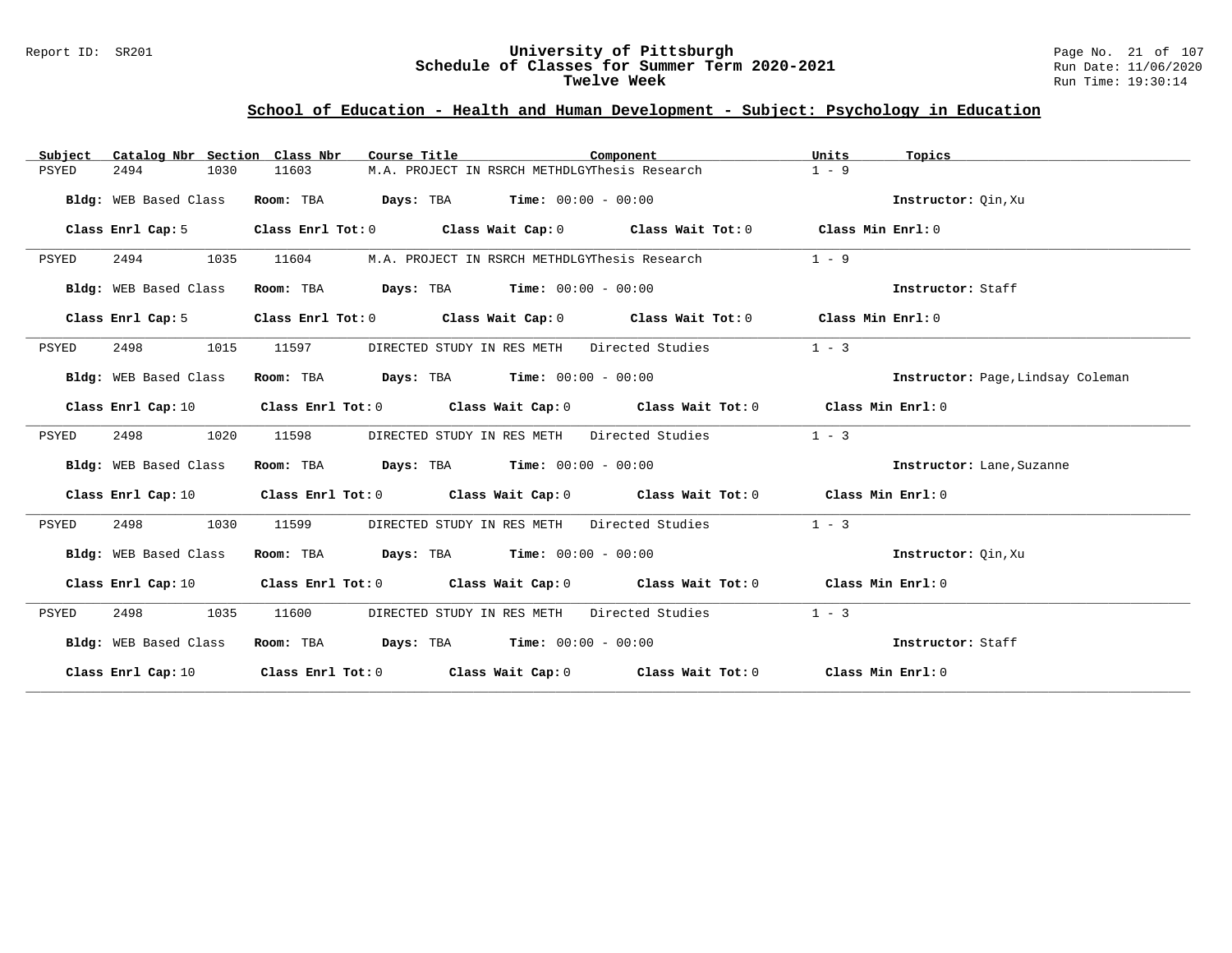#### Report ID: SR201 **University of Pittsburgh** Page No. 22 of 107 **Schedule of Classes for Summer Term 2020-2021** Run Date: 11/06/2020 **Twelve Week** Run Time: 19:30:14

### **School of Education - Teaching, Learning, and Leading - Subject: Instruction and Learning**

|     | Subject                                  |      | Catalog Nbr Section Class Nbr | Course Title                                         |                                          | Component |                   | Units          | Topics                              |
|-----|------------------------------------------|------|-------------------------------|------------------------------------------------------|------------------------------------------|-----------|-------------------|----------------|-------------------------------------|
| IL  | 2509                                     | 1205 | 16364                         |                                                      | APPLD BHVR ANAL/POSTV SUPRT              | Lecture   |                   | $\mathbf{3}$   |                                     |
|     | Bldg: TBA                                |      | Room: TBA                     | Days: TuWTh                                          | <b>Time:</b> $13:00 - 16:15$             |           |                   |                | Instructor: Coy, Justin N           |
|     | Class Enrl Cap: 30                       |      | Class Enrl Tot: 0             | Room Characteristics: PeopleSoft - Scheduled (PS)(1) | Class Wait Cap: 0                        |           | Class Wait Tot: 0 |                | Class Min Enrl: 0                   |
| IL  | 2541                                     | 1010 | 20377                         |                                                      | PROGRM DEVELP: ORIETN & MOBLTYLecture    |           |                   | $\overline{3}$ |                                     |
|     | Bldg: WEB Based Class                    |      | Room: TBA                     | Days: TBA                                            | <b>Time:</b> $00:00 - 00:00$             |           |                   |                | Instructor: Bonenberger, Shannon D. |
|     |                                          |      |                               |                                                      |                                          |           |                   |                | McCarthy, Tessa Shannon             |
|     | Class Enrl Cap: 35<br>Attributes: Online |      | Class Enrl Tot: 0             |                                                      | Class Wait Cap: 0                        |           | Class Wait Tot: 0 |                | Class Min Enrl: 0                   |
| IL. | 2750                                     | 1200 | 16832                         |                                                      | TECHNIQUES ORIETN & MOBLTY 1 Lecture     |           |                   | $\overline{3}$ |                                     |
|     | Bldg: WEB Based Class                    |      | Room: TBA                     | Days: TBA                                            | <b>Time:</b> $00:00 - 00:00$             |           |                   |                | Instructor: McCarthy, Tessa Shannon |
|     | Class Enrl Cap: 15                       |      | Class Enrl Tot: 0             |                                                      | Class Wait Cap: 0                        |           | Class Wait Tot: 0 |                | Class Min Enrl: 0                   |
| IL  | 2751                                     | 1300 | 16833                         |                                                      | SPECL ED PROCDRES & TRANS PROCLecture    |           |                   | $\mathbf{3}$   |                                     |
|     | Bldg: TBA                                |      | Room: TBA                     | Days: TuWTh                                          | <b>Time:</b> $08:30 - 11:45$             |           |                   |                | Instructor: Srsic, Amy              |
|     | Class Enrl Cap: 30                       |      | Class Enrl Tot: 0             | Room Characteristics: PeopleSoft - Scheduled (PS)(1) | Class Wait Cap: 0                        |           | Class Wait Tot: 0 |                | Class Min Enrl: 0                   |
| IL  | 2857                                     | 1010 | 11481                         |                                                      | LVL 3 INSHP PRAC-ORIETN MOBLTYInternship |           |                   | 6              |                                     |
|     | Bldg: WEB Based Class                    |      | Room: TBA                     | Days: TBA                                            | <b>Time:</b> $00:00 - 00:00$             |           |                   |                | Instructor: D'Andrea, Frances Mary  |
|     |                                          |      |                               |                                                      |                                          |           |                   |                | Craig, Jolene T                     |
|     | Class Enrl Cap: 35<br>Attributes: Online |      | Class Enrl Tot: 0             |                                                      | Class Wait Cap: 0                        |           | Class Wait Tot: 0 |                | Class Min Enrl: 0                   |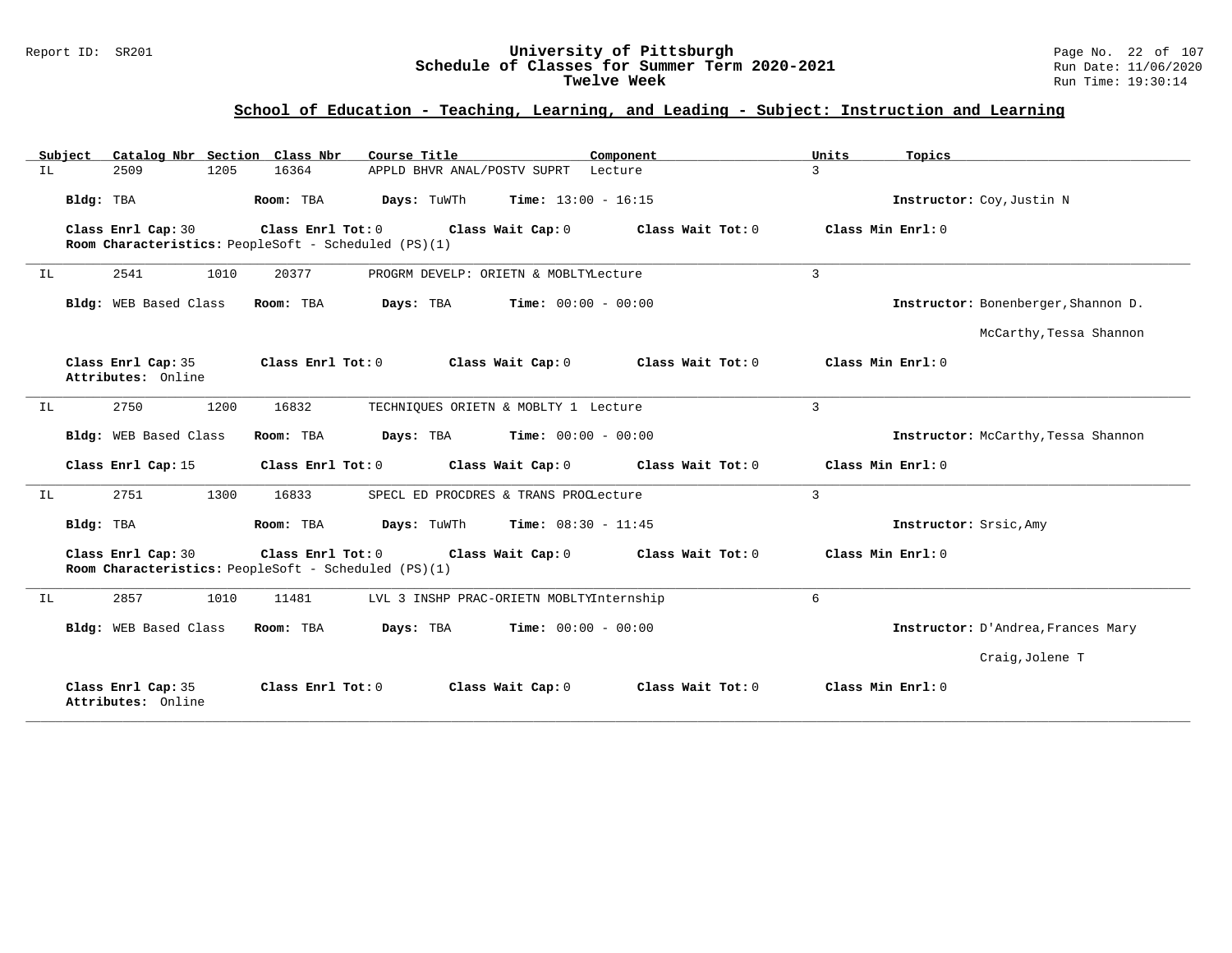#### Report ID: SR201 **University of Pittsburgh** Page No. 23 of 107 **Schedule of Classes for Summer Term 2020-2021** Run Date: 11/06/2020 **Twelve Week** Run Time: 19:30:14

| Catalog Nbr Section Class Nbr<br>Subject | Course Title                                                                                       |                                               | Component         | Units<br>Topics                            |
|------------------------------------------|----------------------------------------------------------------------------------------------------|-----------------------------------------------|-------------------|--------------------------------------------|
| <b>EDUC</b><br>2000<br>1310              | 16842                                                                                              | PSYCH OF LRNG & DEVELP FOR ED Lecture         |                   | 3                                          |
| Bldg: WEB Based Class                    | Room: TBA<br>Days: TBA                                                                             | Time: $00:00 - 00:00$                         |                   | Instructor: Wallace, N Tanner LeBaron      |
| Class Enrl Cap: 15<br>Attributes: Online | Class Enrl Tot: 0                                                                                  | Class Wait Cap: 0                             | Class Wait Tot: 0 | Class Min Enrl: 0                          |
| 2201<br>1310<br><b>EDUC</b>              | 18395                                                                                              | INTRO TO RESEARCH METHODOLOGY Lecture         |                   | $\overline{3}$                             |
| Bldg: WEB Based Class                    | Room: TBA<br>Days: TBA                                                                             | <b>Time:</b> $00:00 - 00:00$                  |                   | Instructor: Lane, Suzanne                  |
|                                          |                                                                                                    |                                               |                   | Xu, Shangmou                               |
| Class Enrl Cap: 35<br>Attributes: Online | Class Enrl Tot: 0<br><b>Combined Section ID:</b> $0069(PSYED 2001/EDUC 2201)$ - PSYED 2001(#18394) | Class Wait Cap: 0                             | Class Wait Tot: 0 | Class Min Enrl: 0                          |
|                                          |                                                                                                    |                                               |                   |                                            |
| 1200<br><b>EDUC</b><br>3001              | 17071                                                                                              | PRACTITIONER INQUIRY 1                        | Lecture           | $\mathbf{3}$                               |
| Bldg: TBA                                | Room: TBA<br>Days: Sa                                                                              | Time: $13:00 - 17:00$                         |                   | Instructor: Akiva, Thomas Matthew Schweinh |
|                                          |                                                                                                    |                                               |                   | Perry, Jill Alexa                          |
|                                          |                                                                                                    |                                               |                   | Osai, Esohe R                              |
| Bldg: TBA                                | Room: TBA<br>Days: Sa                                                                              | <b>Time:</b> $13:00 - 17:00$                  |                   | Instructor: Staff                          |
| Bldg: TBA                                | Room: TBA<br>Days: Sa                                                                              | <b>Time:</b> $13:00 - 17:00$                  |                   | Instructor: Staff                          |
| Bldg: TBA                                | Room: TBA                                                                                          | Time: $13:00 - 17:00$<br>Days: MTuWThF        |                   | Instructor: Staff                          |
| Class Enrl Cap: 75<br>Attributes: Hybrid | Class Enrl Tot: 0                                                                                  | Class Wait Cap: 0                             | Class Wait Tot: 0 | Class Min Enrl: 0                          |
|                                          | Room Characteristics: PeopleSoft - Scheduled (PS)(1)                                               |                                               |                   |                                            |
| 3002<br>1200<br><b>EDUC</b>              | 17072<br>FOUNDATIONS 1                                                                             |                                               | Lecture           | $\overline{3}$                             |
| Bldg: TBA                                | Days: Sa<br>Room: TBA                                                                              | <b>Time:</b> $08:00 - 12:00$                  |                   | Instructor: Akiva, Thomas Matthew Schweinh |
|                                          |                                                                                                    |                                               |                   | Osai, Esohe R                              |
| Bldg: TBA                                | Room: TBA<br>Days: Sa                                                                              | <b>Time:</b> $08:00 - 12:00$                  |                   | Instructor: Staff                          |
| Bldg: TBA                                | Room: TBA<br>Days: Sa                                                                              | Time: $08:00 - 12:00$                         |                   | Instructor: Staff                          |
| Bldg: TBA                                | Room: TBA                                                                                          | Days: MTuWThF<br><b>Time:</b> $08:00 - 12:00$ |                   | Instructor: Staff                          |
| Class Enrl Cap: 75                       | Class Enrl Tot: 0                                                                                  | Class Wait Cap: 0                             | Class Wait Tot: 0 | Class Min Enrl: 0                          |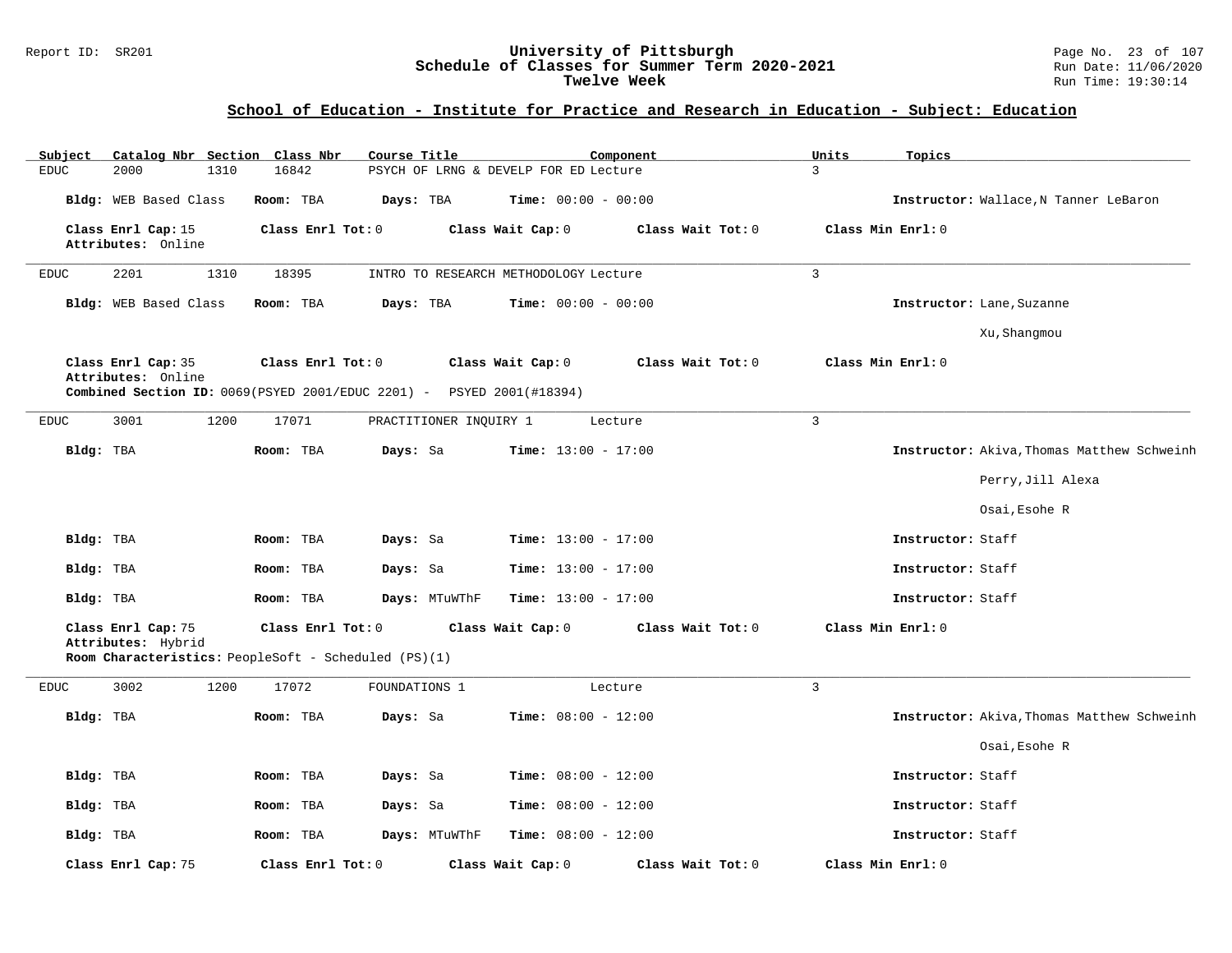**Attributes:** Hybrid **Room Characteristics:** PeopleSoft - Scheduled (PS)(1)

| <b>EDUC</b> | 3005                                                                       | 1050 | 17785             |                           | FOUNDATIONS 4: POLC LEVR CHNGLecture   | 3                                       |
|-------------|----------------------------------------------------------------------------|------|-------------------|---------------------------|----------------------------------------|-----------------------------------------|
| Bldg: TBA   |                                                                            |      | Room: TBA         | Days: TBA                 | <b>Time:</b> $00:00 - 00:00$           | Instructor: Stein, Mary Kay             |
|             |                                                                            |      |                   |                           |                                        | Correnti, Richard James                 |
|             |                                                                            |      |                   |                           |                                        | Yurekli, Bilge                          |
| Bldg: TBA   |                                                                            |      | Room: TBA         | Days: Sa                  | <b>Time:</b> $08:00 - 12:00$           | Instructor: Staff                       |
| Bldg: TBA   |                                                                            |      | Room: TBA         | Days: Sa                  | <b>Time:</b> $08:00 - 12:00$           | Instructor: Staff                       |
| Bldg: TBA   |                                                                            |      | Room: TBA         | Days: Sa                  | <b>Time:</b> $08:00 - 12:00$           | Instructor: Staff                       |
| Bldg: TBA   |                                                                            |      | Room: TBA         | Days: Sa                  | <b>Time:</b> $08:00 - 12:00$           | Instructor: Staff                       |
|             | Class Enrl Cap: 70                                                         |      | Class Enrl Tot: 0 |                           | Class Wait Cap: 0<br>Class Wait Tot: 0 | Class Min Enrl: 0                       |
|             | Attributes: Hybrid<br>Room Characteristics: PeopleSoft - Scheduled (PS)(1) |      |                   |                           |                                        |                                         |
| <b>EDUC</b> | 3008                                                                       | 1300 | 18015             | PRACTICUM INQUIRY 4       | Lecture                                | $\overline{3}$                          |
| Bldg: TBA   |                                                                            |      | Room: TBA         | Days: TBA                 | <b>Time:</b> $00:00 - 00:00$           | Instructor: Crowley, Kevin J            |
|             |                                                                            |      |                   |                           |                                        | Perry, Jill Alexa                       |
| Bldg: TBA   |                                                                            |      | Room: TBA         | Days: Sa                  | Time: $08:00 - 12:00$                  | Instructor: Staff                       |
| Bldg: TBA   |                                                                            |      | Room: TBA         | Days: Sa                  | <b>Time:</b> $08:00 - 12:00$           | Instructor: Staff                       |
| Bldg: TBA   |                                                                            |      | Room: TBA         | Days: Sa                  | <b>Time:</b> $08:00 - 12:00$           | Instructor: Staff                       |
| Bldg: TBA   |                                                                            |      | Room: TBA         | Days: Sa                  | <b>Time:</b> $08:00 - 12:00$           | Instructor: Staff                       |
|             | Class Enrl Cap: 65<br>Attributes: Hybrid                                   |      | Class Enrl Tot: 0 |                           | Class Wait Cap: 0<br>Class Wait Tot: 0 | Class Min Enrl: 0                       |
|             | Room Characteristics: PeopleSoft - Scheduled (PS)(1)                       |      |                   |                           |                                        |                                         |
| <b>EDUC</b> | 3009                                                                       | 1300 | 19711             | SUPV PRACTITIONER INQUIRY | Directed Studies                       | $\overline{3}$                          |
|             | Bldg: WEB Based Class                                                      |      | Room: TBA         | Days: Sa                  | <b>Time:</b> $13:00 - 17:00$           | Instructor: Schuster, Maximilian Thomas |
|             | Class Enrl Cap: 30<br>Attributes: Hybrid                                   |      | Class Enrl Tot: 0 |                           | Class Wait Cap: 0<br>Class Wait Tot: 0 | Class Min $Enrl: 0$                     |
|             | Room Characteristics: PeopleSoft - Scheduled (PS)(1)                       |      |                   |                           |                                        |                                         |

<b></b>The planned operational modality for this class is REMOTE. For more information please visit <a href="http://www.provost.pitt.edu/students/student-success-flexpitt/flex-pitt-guarded-risk-posture-all-students-remote" target="\_blank">http://www.provost.pitt.edu/students/student-success-flexpitt/flex-pitt-guarded-risk-posture-all-students-remote/</a>

**\_\_\_\_\_\_\_\_\_\_\_\_\_\_\_\_\_\_\_\_\_\_\_\_\_\_\_\_\_\_\_\_\_\_\_\_\_\_\_\_\_\_\_\_\_\_\_\_\_\_\_\_\_\_\_\_\_\_\_\_\_\_\_\_\_\_\_\_\_\_\_\_\_\_\_\_\_\_\_\_\_\_\_\_\_\_\_\_\_\_\_\_\_\_\_\_\_\_\_\_\_\_\_\_\_\_\_\_\_\_\_\_\_\_\_\_\_\_\_\_\_\_\_\_\_\_\_\_\_\_\_\_\_\_\_\_\_\_\_\_\_\_\_\_\_\_\_\_\_\_\_\_\_\_\_\_**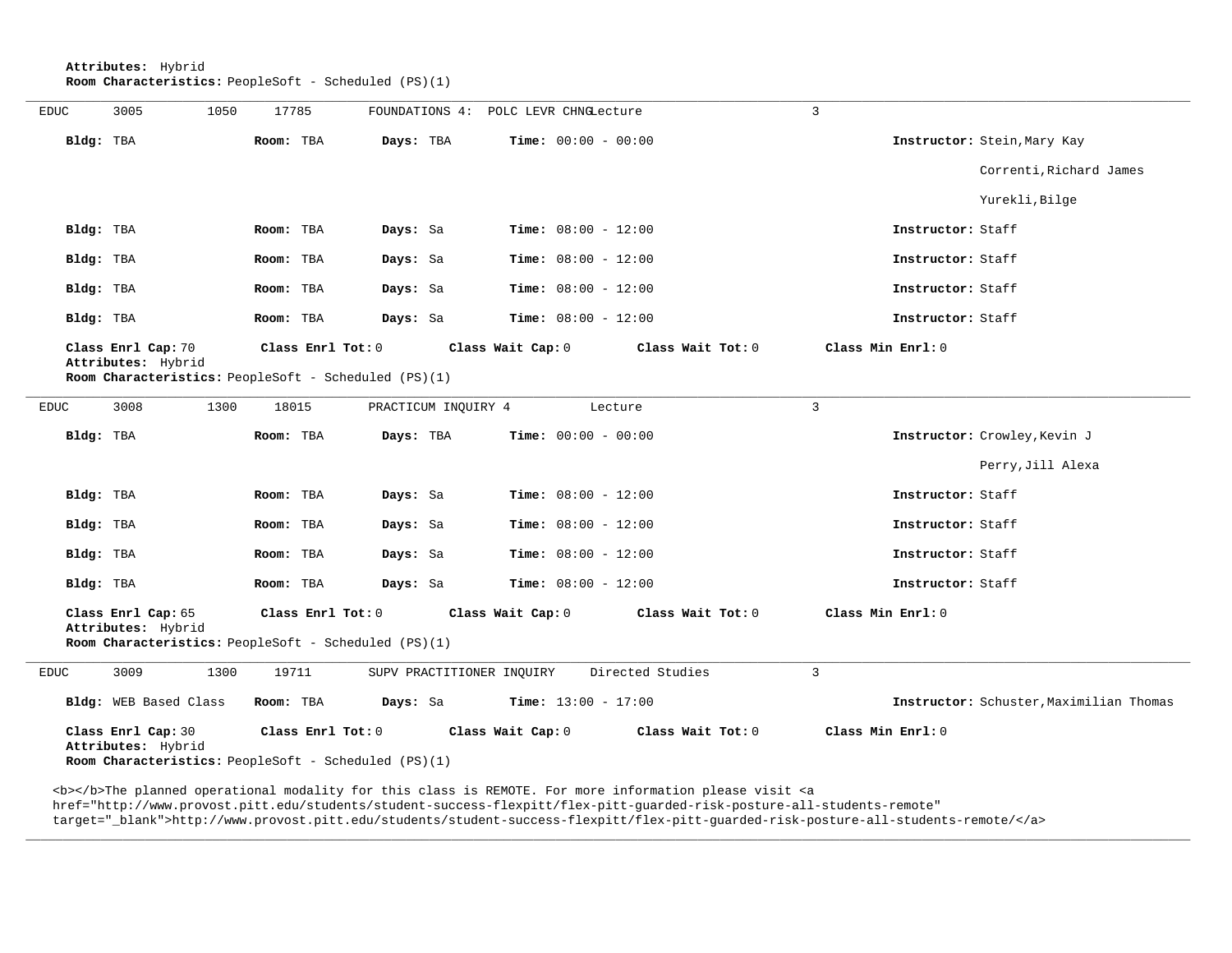#### Report ID: SR201 **University of Pittsburgh** Page No. 25 of 107 **Schedule of Classes for Summer Term 2020-2021** Run Date: 11/06/2020 **Twelve Week** Run Time: 19:30:14

| Catalog Nbr Section Class Nbr<br>Subject | Course Title                                                                                                                                                                                                                                                                                                                                                                       | Component           | Units<br>Topics                     |
|------------------------------------------|------------------------------------------------------------------------------------------------------------------------------------------------------------------------------------------------------------------------------------------------------------------------------------------------------------------------------------------------------------------------------------|---------------------|-------------------------------------|
| <b>EDUC</b><br>3009<br>1305              | 19712<br>SUPV PRACTITIONER INOUIRY                                                                                                                                                                                                                                                                                                                                                 | Directed Studies    | 3                                   |
| Bldg: TO BE ARRANGED                     | Room: TBA<br>Days: TBA<br><b>Time:</b> $00:00 - 00:00$                                                                                                                                                                                                                                                                                                                             |                     | Instructor: Rainey, Emily Catherine |
| Class Enrl Cap: 35<br>Attributes: Hybrid | Class Enrl Tot: 0<br>Class Wait Cap: 0                                                                                                                                                                                                                                                                                                                                             | Class Wait Tot: 0   | Class Min Enrl: 0                   |
| 3009<br>1310<br><b>EDUC</b>              | 19713<br>SUPV PRACTITIONER INQUIRY                                                                                                                                                                                                                                                                                                                                                 | Directed Studies    | $\overline{3}$                      |
| Bldg: WEB Based Class                    | Room: TBA<br>Days: Sa<br><b>Time:</b> $13:00 - 17:00$                                                                                                                                                                                                                                                                                                                              |                     | Instructor: Longo, Ralph G          |
| Class Enrl Cap: 35<br>Attributes: Hybrid | Class Enrl Tot: 0<br>Class Wait Cap: 0<br>Room Characteristics: PeopleSoft - Scheduled (PS)(1)                                                                                                                                                                                                                                                                                     | Class Wait Tot: 0   | Class Min Enrl: 0                   |
|                                          | <b></b> The planned operational modality for this class is REMOTE. For more information please visit <a<br>href="http://www.provost.pitt.edu/students/student-success-flexpitt/flex-pitt-quarded-risk-posture-all-students-remote"<br/>target="_blank"&gt;http://www.provost.pitt.edu/students/student-success-flexpitt/flex-pitt-guarded-risk-posture-all-students-remote/</a<br> |                     |                                     |
| <b>EDUC</b><br>3009<br>1315              | 19714<br>SUPV PRACTITIONER INQUIRY                                                                                                                                                                                                                                                                                                                                                 | Directed Studies    | $\overline{3}$                      |
| Bldg: TO BE ARRANGED                     | Time: $00:00 - 00:00$<br>Room: TBA<br>Days: TBA                                                                                                                                                                                                                                                                                                                                    |                     | Instructor: Delale, Lori A          |
| Class Enrl Cap: 35<br>Attributes: Hybrid | Class Enrl Tot: $0$<br>Class Wait Cap: 0                                                                                                                                                                                                                                                                                                                                           | Class Wait Tot: $0$ | Class Min Enrl: 0                   |
| 3009<br>1320<br><b>EDUC</b>              | 19715<br>SUPV PRACTITIONER INQUIRY                                                                                                                                                                                                                                                                                                                                                 | Directed Studies    | $\overline{3}$                      |
| Bldg: TO BE ARRANGED                     | Room: TBA<br>Days: TBA<br><b>Time:</b> $00:00 - 00:00$                                                                                                                                                                                                                                                                                                                             |                     | Instructor: Staff                   |
| Class Enrl Cap: 35<br>Attributes: Hybrid | Class Enrl Tot: 0<br>Class Wait Cap: 0                                                                                                                                                                                                                                                                                                                                             | Class Wait Tot: 0   | Class Min Enrl: 0                   |
| 1325<br>3009<br>EDUC                     | 19716<br>SUPV PRACTITIONER INQUIRY                                                                                                                                                                                                                                                                                                                                                 | Directed Studies    | $\overline{3}$                      |
| Bldg: TO BE ARRANGED                     | Room: TBA<br>Days: TBA<br><b>Time:</b> $00:00 - 00:00$                                                                                                                                                                                                                                                                                                                             |                     | Instructor: Staff                   |
| Class Enrl Cap: 35<br>Attributes: Hybrid | Class Enrl Tot: 0<br>Class Wait Cap: 0                                                                                                                                                                                                                                                                                                                                             | Class Wait Tot: 0   | Class Min Enrl: 0                   |
| 3009<br>1330<br><b>EDUC</b>              | 19717<br>SUPV PRACTITIONER INQUIRY                                                                                                                                                                                                                                                                                                                                                 | Directed Studies    | $\overline{3}$                      |
| Bldg: TO BE ARRANGED                     | <b>Time:</b> $00:00 - 00:00$<br>Room: TBA<br>Days: TBA                                                                                                                                                                                                                                                                                                                             |                     | Instructor: Staff                   |
| Class Enrl Cap: 35<br>Attributes: Hybrid | Class Enrl Tot: $0$<br>Class Wait Cap: 0                                                                                                                                                                                                                                                                                                                                           | Class Wait Tot: $0$ | Class Min $Enrl: 0$                 |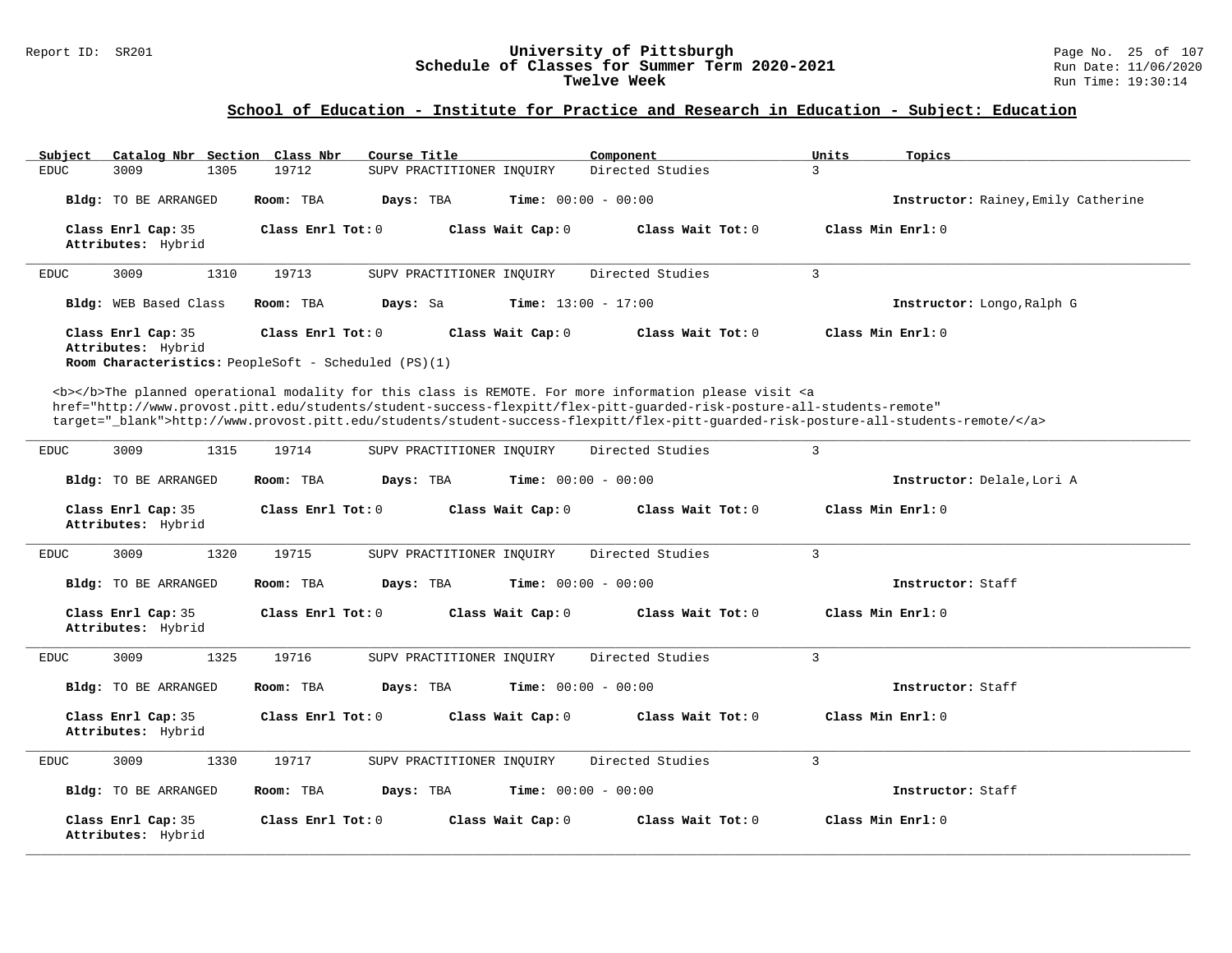#### Report ID: SR201 **University of Pittsburgh** Page No. 26 of 107 **Schedule of Classes for Summer Term 2020-2021** Run Date: 11/06/2020 **Twelve Week** Run Time: 19:30:14

| Catalog Nbr Section Class Nbr<br>Subject | Course Title                                                                          | Component<br>Units                     | Topics                              |
|------------------------------------------|---------------------------------------------------------------------------------------|----------------------------------------|-------------------------------------|
| 3012<br>EDUC<br>1310                     | 18016<br>LABORATORY OF PRACTICE                                                       | $\mathcal{L}$<br>Internship            |                                     |
| Bldg: TO BE ARRANGED                     | Room: TBA<br><b>Days:</b> TBA <b>Time:</b> $00:00 - 00:00$                            |                                        | Instructor: Dancy, Theodis Elon     |
| Class Enrl Cap: 7                        | Class Enrl Tot: $0$ Class Wait Cap: $0$ Class Wait Tot: $0$ Class Min Enrl: $0$       |                                        |                                     |
| 3012<br>EDUC                             | 1311 18032<br>LABORATORY OF PRACTICE                                                  | Internship<br>$\mathcal{L}$            |                                     |
| Bldg: TO BE ARRANGED                     | Room: TBA $Days:$ TBA $Time: 00:00 - 00:00$                                           |                                        | Instructor: Kerr, Mary              |
| Class Enrl Cap: 7                        | Class Enrl Tot: 0 Class Wait Cap: 0 Class Wait Tot: 0                                 | Class Min Enrl: 0                      |                                     |
| 3012<br><b>EDUC</b>                      | 1317 18033<br>LABORATORY OF PRACTICE                                                  | $\mathcal{L}$<br>Internship            |                                     |
| Bldg: TO BE ARRANGED                     | <b>Room:</b> TBA $Days: TBA$ <b>Time:</b> $00:00 - 00:00$                             |                                        | Instructor: Kokina, Anastasia       |
|                                          | Class Enrl Cap: 7 Class Enrl Tot: 0 Class Wait Cap: 0 Class Wait Tot: 0               | Class Min Enrl: 0                      |                                     |
| 3012<br>EDUC                             | 1318 18034<br>LABORATORY OF PRACTICE internship                                       | $\mathbf{3}$                           |                                     |
| Bldg: TO BE ARRANGED                     | Room: TBA $Days:$ TBA $Time: 00:00 - 00:00$                                           |                                        | Instructor: DeAngelo, Linda Theresa |
| Class Enrl Cap: 7                        | Class Enrl Tot: $0$ Class Wait Cap: $0$ Class Wait Tot: $0$ Class Min Enrl: $0$       |                                        |                                     |
| 3012 200<br>EDUC                         | 1319 18035<br>LABORATORY OF PRACTICE Internship                                       | $\mathcal{L}$                          |                                     |
| Bldg: TO BE ARRANGED                     | Room: TBA $Days:$ TBA $Time: 00:00 - 00:00$                                           |                                        | Instructor: Garcia, Gina Ann        |
| Class Enrl Cap: 7                        | Class Enrl Tot: 0 Class Wait Cap: 0 Class Wait Tot: 0                                 | Class Min Enrl: 0                      |                                     |
| 3012<br>1320<br>EDUC                     | 18036<br>LABORATORY OF PRACTICE Internship                                            | $\overline{3}$                         |                                     |
| Bldg: TO BE ARRANGED                     | Room: TBA $Days:$ TBA $Time: 00:00 - 00:00$                                           |                                        | Instructor: Shafiq, Mohammad Najeeb |
| Class Enrl Cap: 7                        | Class Enrl Tot: 0 Class Wait Cap: 0 Class Wait Tot: 0 Class Min Enrl: 0               |                                        |                                     |
| 3012<br>1321<br><b>EDUC</b>              | 18037 LABORATORY OF PRACTICE Internship                                               | $\overline{3}$                         |                                     |
| Bldg: TO BE ARRANGED                     | Room: TBA $Days:$ TBA $Time: 00:00 - 00:00$                                           |                                        | Instructor: Rainey, Emily Catherine |
| Class Enrl Cap: 7                        | Class Enrl Tot: 0 Class Wait Cap: 0 Class Wait Tot: 0                                 | Class Min Enrl: 0                      |                                     |
| 3012<br>1322<br>EDUC                     | 18038<br>LABORATORY OF PRACTICE                                                       | $\mathbf{3}$<br>Internship             |                                     |
| Bldg: TO BE ARRANGED                     | Room: TBA $\rule{1em}{0.15mm}$ Days: TBA $\rule{1.5mm}{0.15mm}$ Time: $00:00 - 00:00$ |                                        | Instructor: Kelly, Sean Patrick     |
| Class Enrl Cap: 7                        | Class Enrl Tot: 0 Class Wait Cap: 0                                                   | Class Wait Tot: 0<br>Class Min Enrl: 0 |                                     |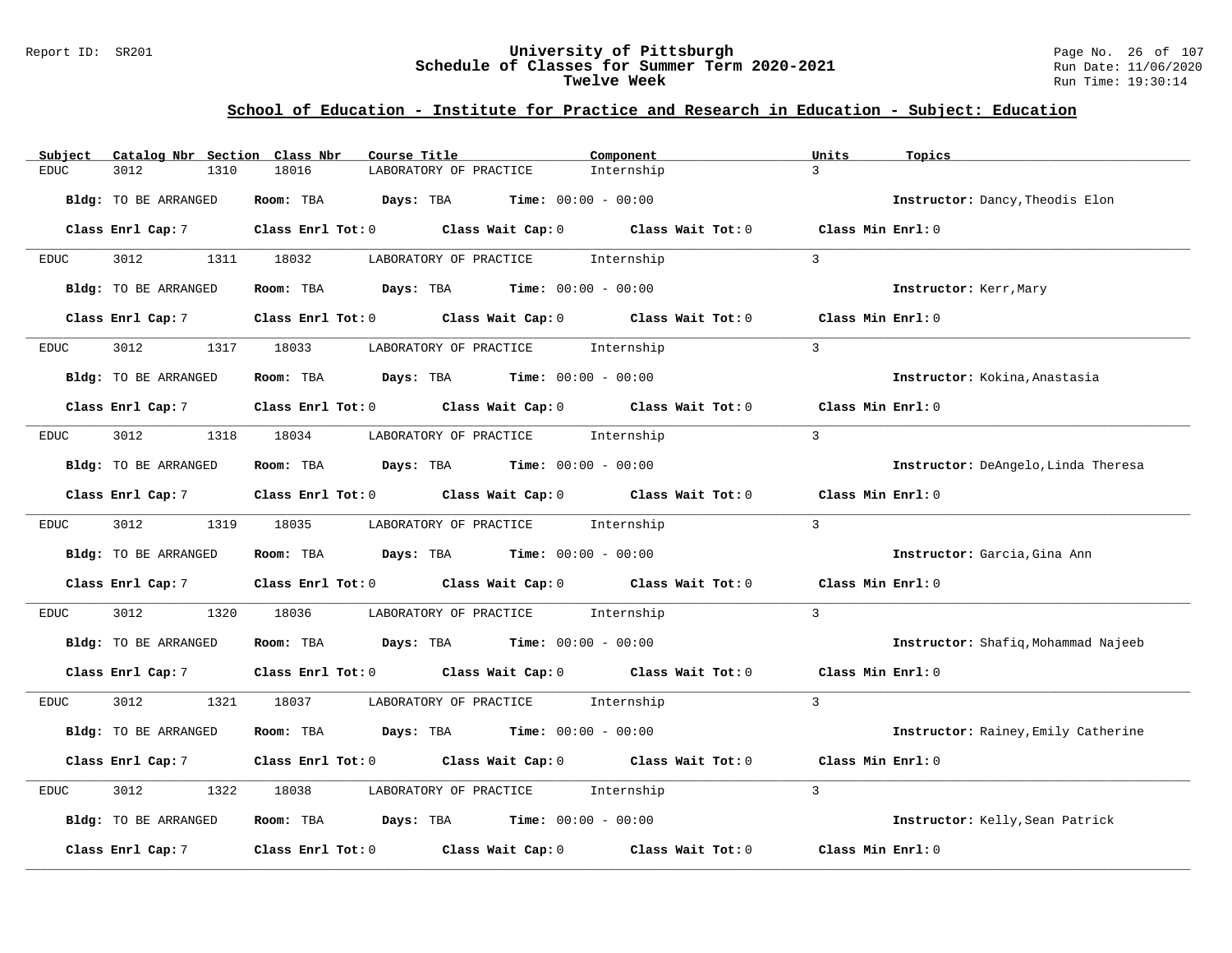| <b>EDUC</b> | 3012<br>1323                | 18039<br>LABORATORY OF PRACTICE                                                 | Internship        | $\mathbf{3}$                               |
|-------------|-----------------------------|---------------------------------------------------------------------------------|-------------------|--------------------------------------------|
|             | Bldg: TO BE ARRANGED        | <b>Days:</b> TBA <b>Time:</b> $00:00 - 00:00$<br>Room: TBA                      |                   | Instructor: Crowley, Kevin J               |
|             | Class Enrl Cap: 7           | Class Enrl Tot: $0$ Class Wait Cap: $0$ Class Wait Tot: $0$ Class Min Enrl: $0$ |                   |                                            |
| <b>EDUC</b> | 3012                        | 1324 18040<br>LABORATORY OF PRACTICE                                            | Internship        | $\overline{3}$                             |
|             | Bldg: TO BE ARRANGED        | Room: TBA<br><b>Days:</b> TBA <b>Time:</b> $00:00 - 00:00$                      |                   | Instructor: Longo, Ralph G                 |
|             | Class Enrl Cap: 7           | Class Enrl Tot: 0 Class Wait Cap: 0 Class Wait Tot: 0                           |                   | Class Min Enrl: 0                          |
| <b>EDUC</b> | 3012                        | 1325 18041<br>LABORATORY OF PRACTICE Internship                                 |                   | $\overline{3}$                             |
|             | Bldg: TO BE ARRANGED        | <b>Days:</b> TBA <b>Time:</b> $00:00 - 00:00$<br>Room: TBA                      |                   | Instructor: Akiva, Thomas Matthew Schweinh |
|             |                             | Class Enrl Cap: 7 Class Enrl Tot: 0 Class Wait Cap: 0 Class Wait Tot: 0         |                   | Class Min Enrl: 0                          |
| EDUC        | 3012                        | 1326 18042<br>LABORATORY OF PRACTICE Internship                                 |                   | $\overline{3}$                             |
|             | <b>Bldg:</b> TO BE ARRANGED | <b>Days:</b> TBA <b>Time:</b> $00:00 - 00:00$<br>Room: TBA                      |                   | Instructor: Russell, Jennifer Lin          |
|             | Class Enrl Cap: 7           | Class Enrl Tot: 0 Class Wait Cap: 0 Class Wait Tot: 0                           |                   | Class Min Enrl: 0                          |
| EDUC        | 3012                        | 1327 18043<br>LABORATORY OF PRACTICE Internship                                 |                   | $\overline{3}$                             |
|             | Bldg: TO BE ARRANGED        | Room: TBA<br>$\texttt{Davis:}$ TBA $\texttt{Time:}$ 00:00 - 00:00               |                   | Instructor: Tananis, Cynthia A             |
|             | Class Enrl Cap: 7           | Class Enrl Tot: $0$ Class Wait Cap: $0$ Class Wait Tot: $0$                     |                   | Class Min Enrl: 0                          |
| <b>EDUC</b> | 3012<br>1328                | 18044 LABORATORY OF PRACTICE Internship                                         |                   | $\overline{3}$                             |
|             | Bldg: TO BE ARRANGED        | Room: TBA<br>$\texttt{Davis:}$ TBA $\texttt{Time:}$ 00:00 - 00:00               |                   | Instructor: Donato, Richard                |
|             | Class Enrl Cap: 7           | Class Enrl Tot: 0 Class Wait Cap: 0 Class Wait Tot: 0                           |                   | Class Min Enrl: 0                          |
| EDUC        | 3012<br>1329                | 18045<br>LABORATORY OF PRACTICE                                                 | Internship        | $\mathbf{3}$                               |
|             | Bldg: TO BE ARRANGED        | Room: TBA $Days:$ TBA $Time: 00:00 - 00:00$                                     |                   | Instructor: Thompson, Dana N               |
|             | Class Enrl Cap: 7           | Class Enrl Tot: 0 Class Wait Cap: 0 Class Wait Tot: 0                           |                   | Class Min Enrl: 0                          |
| EDUC        | 3012                        | 1336 18046<br>LABORATORY OF PRACTICE                                            | Internship        | $\mathcal{L}$                              |
|             | Bldg: TO BE ARRANGED        | Room: TBA $Days:$ TBA $Time: 00:00 - 00:00$                                     |                   | Instructor: Perry, Jill Alexa              |
|             | Class Enrl Cap: 7           | Class Enrl Tot: $0$ Class Wait Cap: $0$ Class Wait Tot: $0$                     |                   | Class Min Enrl: 0                          |
| EDUC        | 3012                        | 1337 18047<br>LABORATORY OF PRACTICE Internship                                 |                   | $\mathcal{L}$                              |
|             | Bldg: TO BE ARRANGED        | Room: TBA $Days:$ TBA $Time: 00:00 - 00:00$                                     |                   | Instructor: Godley, Amanda Joan            |
|             | Class Enrl Cap: 7           | Class Enrl Tot: 0<br>Class Wait Cap: 0                                          | Class Wait Tot: 0 | Class Min Enrl: 0                          |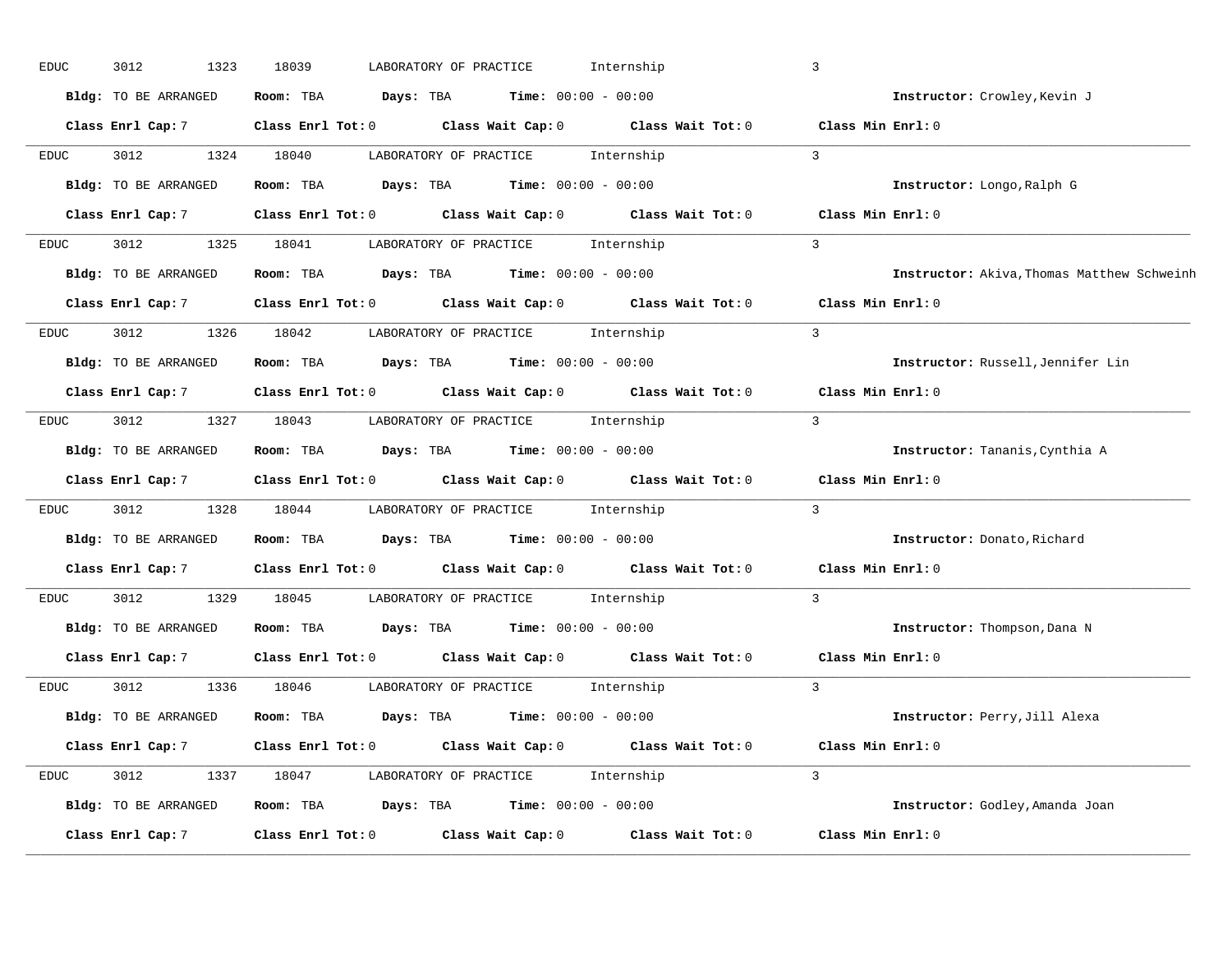#### Report ID: SR201 **University of Pittsburgh** Page No. 28 of 107 **Schedule of Classes for Summer Term 2020-2021** Run Date: 11/06/2020 **Twelve Week** Run Time: 19:30:14

| Subject              | Catalog Nbr Section Class Nbr<br>Course Title                                                      | Component                   | Units<br>Topics                    |
|----------------------|----------------------------------------------------------------------------------------------------|-----------------------------|------------------------------------|
| 3012<br>1338<br>EDUC | 18048<br>LABORATORY OF PRACTICE                                                                    | $\mathbf{3}$<br>Internship  |                                    |
| Bldg: TO BE ARRANGED | Room: TBA $Days:$ TBA $Time: 00:00 - 00:00$                                                        |                             | Instructor: Kucan, Linda L.        |
| Class Enrl Cap: 7    | Class Enrl Tot: $0$ Class Wait Cap: $0$ Class Wait Tot: $0$ Class Min Enrl: $0$                    |                             |                                    |
| 3012 200<br>EDUC     | 1339 18049<br>LABORATORY OF PRACTICE                                                               | $\mathcal{L}$<br>Internship |                                    |
| Bldg: TO BE ARRANGED | Room: TBA $Days:$ TBA $Time: 00:00 - 00:00$                                                        |                             | Instructor: Ferketish, B Jean      |
| Class Enrl Cap: 7    | Class Enrl Tot: $0$ Class Wait Cap: $0$ Class Wait Tot: $0$                                        |                             | Class Min Enrl: 0                  |
| 3012<br>EDUC         | 1340 18050<br>LABORATORY OF PRACTICE Internship                                                    | $\overline{3}$              |                                    |
| Bldg: TO BE ARRANGED | Room: TBA $Days:$ TBA $Time: 00:00 - 00:00$                                                        |                             | Instructor: Ross, Sharon Elizabeth |
|                      | Class Enrl Cap: 7 $\qquad$ Class Enrl Tot: 0 $\qquad$ Class Wait Cap: 0 $\qquad$ Class Wait Tot: 0 |                             | Class Min Enrl: 0                  |
| 3012<br>EDUC         | 1341 18051 LABORATORY OF PRACTICE Internship                                                       | $\overline{3}$              |                                    |
| Bldg: TO BE ARRANGED | Room: TBA $Days:$ TBA $Time: 00:00 - 00:00$                                                        |                             | Instructor: Kirk, Diane L          |
| Class Enrl Cap: 7    | Class Enrl Tot: $0$ Class Wait Cap: $0$ Class Wait Tot: $0$ Class Min Enrl: $0$                    |                             |                                    |
| EDUC                 | 3012 1342 18052<br>LABORATORY OF PRACTICE Internship                                               | $\overline{3}$              |                                    |
| Bldg: TO BE ARRANGED | Room: TBA $Days:$ TBA $Time: 00:00 - 00:00$                                                        |                             | Instructor: Delale, Lori A         |
| Class Enrl Cap: 7    | Class Enrl Tot: 0 Class Wait Cap: 0 Class Wait Tot: 0                                              |                             | Class Min Enrl: 0                  |
| 3012<br>EDUC         | 1343 18053<br>LABORATORY OF PRACTICE Internship                                                    | $\mathbf{3}$                |                                    |
| Bldg: TO BE ARRANGED | Room: TBA $Days:$ TBA $Time: 00:00 - 00:00$                                                        |                             | Instructor: McClure, Maureen W     |
|                      | Class Enrl Cap: 7 Class Enrl Tot: 0 Class Wait Cap: 0 Class Wait Tot: 0 Class Min Enrl: 0          |                             |                                    |
| 3012 200<br>EDUC     | 1344 18054 LABORATORY OF PRACTICE Internship                                                       | $\overline{3}$              |                                    |
| Bldg: TO BE ARRANGED | Room: TBA $Days:$ TBA $Time: 00:00 - 00:00$                                                        |                             | Instructor: Robertson, Rachel E    |
|                      | Class Enrl Cap: 7 Class Enrl Tot: 0 Class Wait Cap: 0 Class Wait Tot: 0                            |                             | Class Min Enrl: 0                  |
| 3012<br>EDUC         | LABORATORY OF PRACTICE internship<br>1345<br>18055                                                 | $\overline{3}$              |                                    |
| Bldg: TO BE ARRANGED | Room: TBA $Days:$ TBA $Time: 00:00 - 00:00$                                                        |                             | Instructor: Kaczmarek, Louise A    |
| Class Enrl Cap: 7    | Class Enrl Tot: 0 Class Wait Cap: 0                                                                | Class Wait Tot: 0           | Class Min Enrl: 0                  |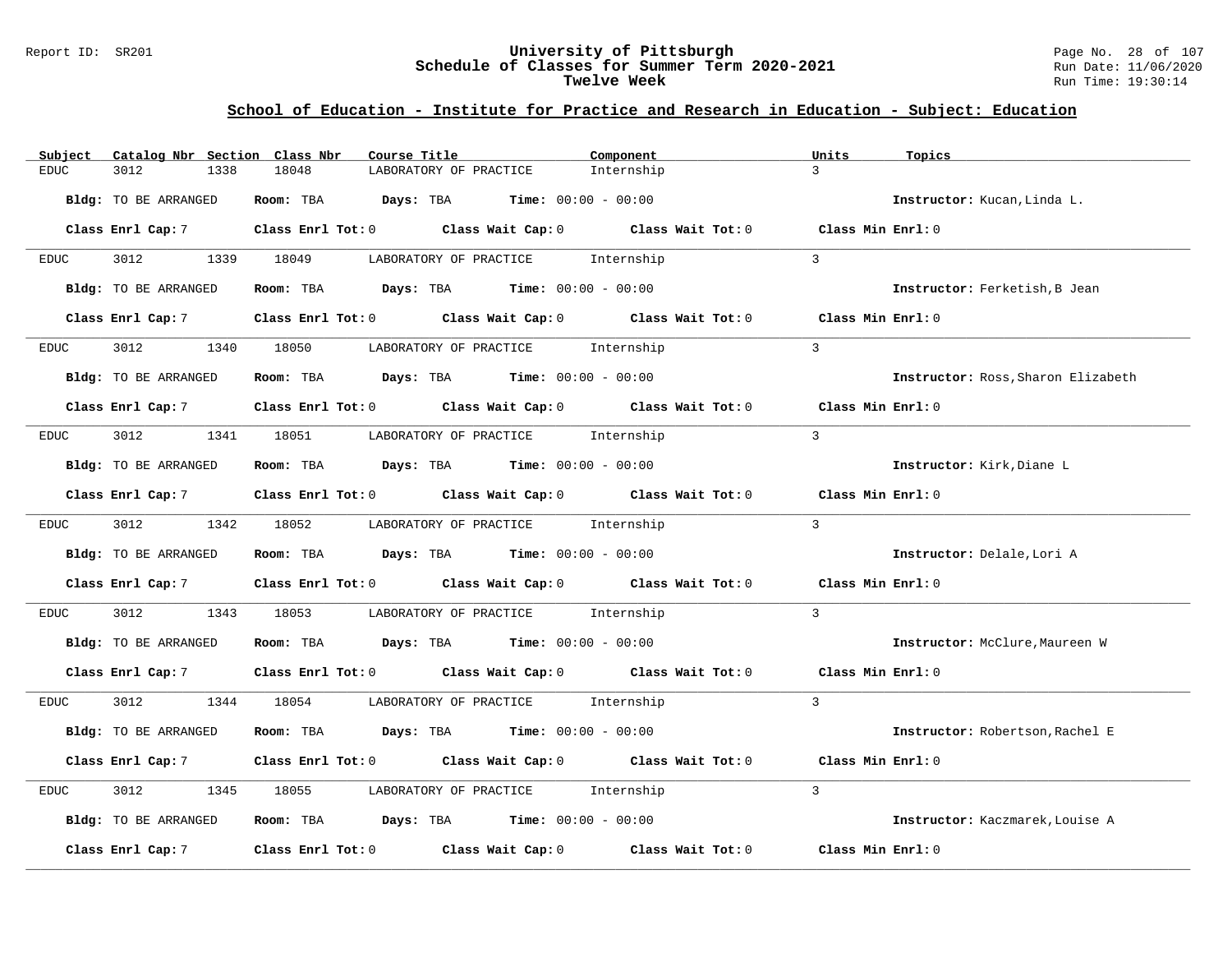| EDUC        | 3012<br>1346         | 18056<br>Internship<br>LABORATORY OF PRACTICE                                                                                 | $\overline{3}$                          |
|-------------|----------------------|-------------------------------------------------------------------------------------------------------------------------------|-----------------------------------------|
|             | Bldg: TO BE ARRANGED | Room: TBA $Days: TBA$ Time: $00:00 - 00:00$                                                                                   | Instructor: Kostewicz, Douglas E        |
|             |                      | Class Enrl Cap: 7 $\qquad$ Class Enrl Tot: 0 $\qquad$ Class Wait Cap: 0 $\qquad$ Class Wait Tot: 0 $\qquad$ Class Min Enrl: 0 |                                         |
| EDUC        | 3012                 | 1347 18057<br>LABORATORY OF PRACTICE Internship                                                                               | $\mathcal{L}$                           |
|             | Bldg: TO BE ARRANGED | Room: TBA $Days: TBA$ Time: $00:00 - 00:00$                                                                                   | Instructor: McCarthy, Tessa Shannon     |
|             | Class Enrl Cap: 7    | Class Enrl Tot: 0 $\qquad$ Class Wait Cap: 0 $\qquad$ Class Wait Tot: 0 $\qquad$ Class Min Enrl: 0                            |                                         |
| EDUC        |                      | 3012 1348 18058 LABORATORY OF PRACTICE Internship                                                                             | $\overline{3}$                          |
|             |                      | Bldg: TO BE ARRANGED Room: TBA Days: TBA Time: 00:00 - 00:00                                                                  | Instructor: Ansell, Ellen Sue           |
|             |                      | Class Enrl Cap: 7 $\qquad$ Class Enrl Tot: 0 $\qquad$ Class Wait Cap: 0 $\qquad$ Class Wait Tot: 0                            | Class Min Enrl: 0                       |
| EDUC        |                      | 3012 1349 18059 LABORATORY OF PRACTICE Internship                                                                             | $\overline{3}$                          |
|             | Bldg: TO BE ARRANGED | Room: TBA $Days:$ TBA $Time: 00:00 - 00:00$                                                                                   | Instructor: Cho, Byeong-Young           |
|             |                      | Class Enrl Cap: 7 Class Enrl Tot: 0 Class Wait Cap: 0 Class Wait Tot: 0                                                       | Class Min Enrl: 0                       |
| EDUC        |                      | 3012 1350 18060 LABORATORY OF PRACTICE Internship                                                                             | $\mathcal{R}$                           |
|             | Bldg: TO BE ARRANGED | <b>Room:</b> TBA $\qquad \qquad$ Days: TBA $\qquad \qquad$ Time: $00:00 - 00:00$                                              | Instructor: Crawford, Patricia A        |
|             |                      | Class Enrl Cap: 7 Class Enrl Tot: 0 Class Wait Cap: 0 Class Wait Tot: 0                                                       | Class Min Enrl: 0                       |
| EDUC        |                      | 3012 1351 18061 LABORATORY OF PRACTICE Internship                                                                             | $\overline{3}$                          |
|             | Bldg: TO BE ARRANGED | Room: TBA $Days:$ TBA $Time: 00:00 - 00:00$                                                                                   | Instructor: Fertman, Carl               |
|             |                      | Class Enrl Cap: 7 Class Enrl Tot: 0 Class Wait Cap: 0 Class Wait Tot: 0                                                       | Class Min Enrl: 0                       |
| <b>EDUC</b> | 3012 2012            | 1386 18062 LABORATORY OF PRACTICE<br>Internship                                                                               | $\overline{3}$                          |
|             | Bldg: TO BE ARRANGED | Room: TBA $Days:$ TBA Time: $00:00 - 00:00$                                                                                   | Instructor: Schuster, Maximilian Thomas |
|             |                      | Class Enrl Cap: 7 $\qquad$ Class Enrl Tot: 0 $\qquad$ Class Wait Cap: 0 $\qquad$ Class Wait Tot: 0                            | Class Min Enrl: 0                       |
| <b>EDUC</b> |                      | 3012 1387 18063 LABORATORY OF PRACTICE Internship                                                                             | $\mathcal{L}$                           |
|             | Bldg: TO BE ARRANGED | Room: TBA $Days:$ TBA $Time: 00:00 - 00:00$                                                                                   | Instructor: Trovato, Charlene           |
|             | Class Enrl Cap: 7    | Class Enrl Tot: 0 $\qquad$ Class Wait Cap: 0 $\qquad$ Class Wait Tot: 0 $\qquad$ Class Min Enrl: 0                            |                                         |
| <b>EDUC</b> |                      | 3012 1388 18064 LABORATORY OF PRACTICE Internship                                                                             | $\mathcal{L}$                           |
|             |                      | Bldg: TO BE ARRANGED Room: TBA Days: TBA Time: 00:00 - 00:00                                                                  | Instructor: Kokka, Karen Naomi          |
|             | Class Enrl Cap: 7    | Class Enrl Tot: 0 Class Wait Cap: 0<br>Class Wait Tot: 0                                                                      | Class Min Enrl: 0                       |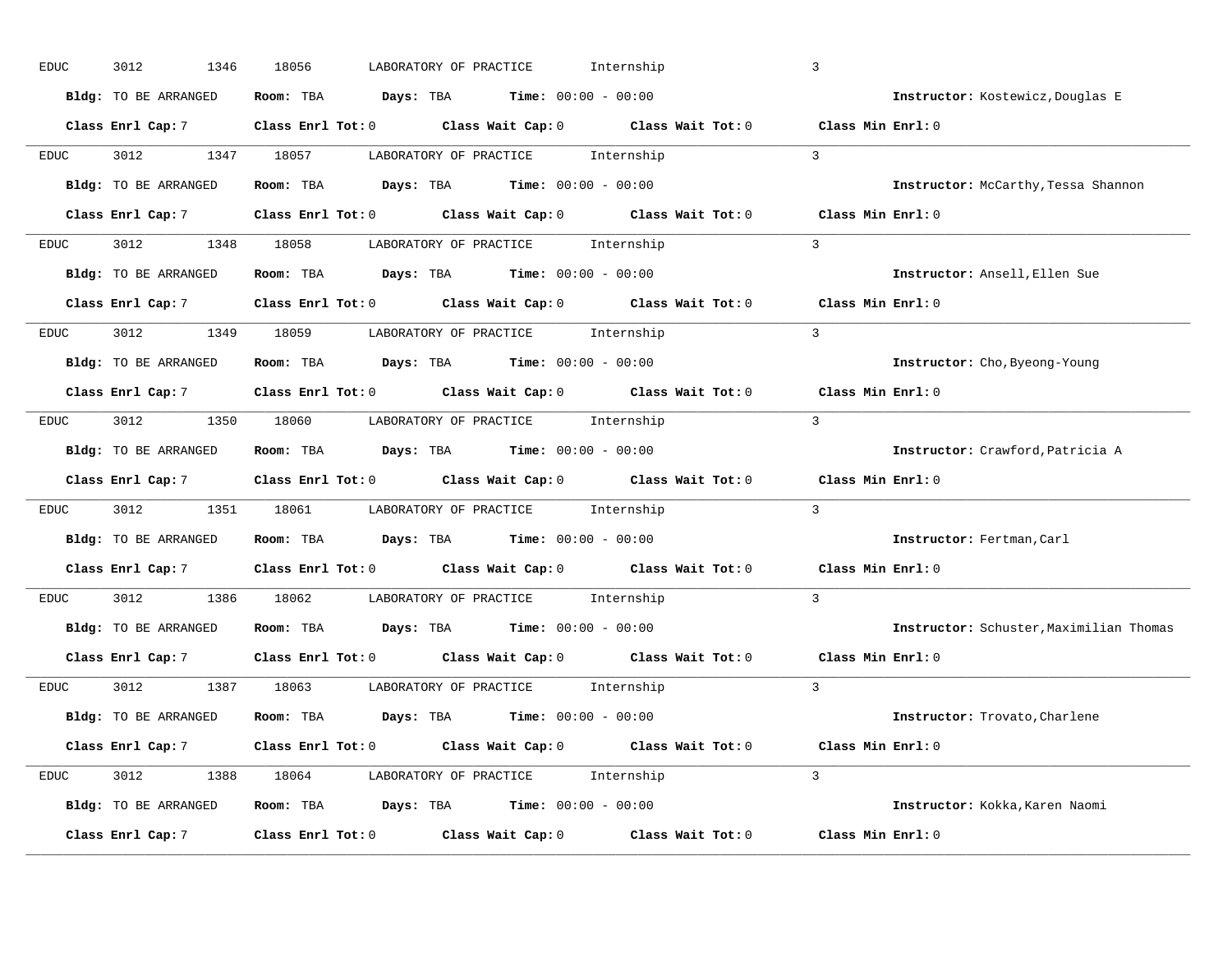#### Report ID: SR201 **University of Pittsburgh** Page No. 30 of 107 **Schedule of Classes for Summer Term 2020-2021** Run Date: 11/06/2020 **Twelve Week** Run Time: 19:30:14

| Subject |                      | Catalog Nbr Section Class Nbr | Course Title                                    | Component                    | Units<br>Topics                 |  |
|---------|----------------------|-------------------------------|-------------------------------------------------|------------------------------|---------------------------------|--|
| EDUC    | 3012                 | 1389<br>18065                 | LABORATORY OF PRACTICE                          | Internship                   | 3                               |  |
|         | Bldg: TO BE ARRANGED | Room: TBA                     | Days: TBA                                       | <b>Time:</b> $00:00 - 00:00$ | Instructor: Forman, Ellice A    |  |
|         | Class Enrl Cap: 7    | Class Enrl Tot: 0             | Class Wait Cap: 0                               | Class Wait Tot: 0            | Class Min Enrl: 0               |  |
| EDUC    | 3012                 | 1390<br>18066                 | LABORATORY OF PRACTICE                          | Internship                   | 3                               |  |
|         | Bldg: TO BE ARRANGED | Room: TBA                     | Days: TBA                                       | <b>Time:</b> $00:00 - 00:00$ | Instructor: Quigley, Cassie Fay |  |
|         | Class Enrl Cap: 7    | Class Enrl Tot: 0             | Class Wait Cap: 0                               | Class Wait Tot: 0            | Class Min Enrl: 0               |  |
| EDUC    | 3099                 | 1201<br>19382                 | GUIDANCE IN SCHOLARLY PRACTICEIndependent Study |                              | $1 - 15$                        |  |
|         | Bldg: TO BE ARRANGED | Room: TBA                     | Days: TBA                                       | <b>Time:</b> $00:00 - 00:00$ | Instructor: Robertson, Rachel E |  |
|         | Class Enrl Cap: 35   | Class Enrl Tot: $0$           | Class Wait Cap: 0                               | Class Wait Tot: 0            | Class Min Enrl: 0               |  |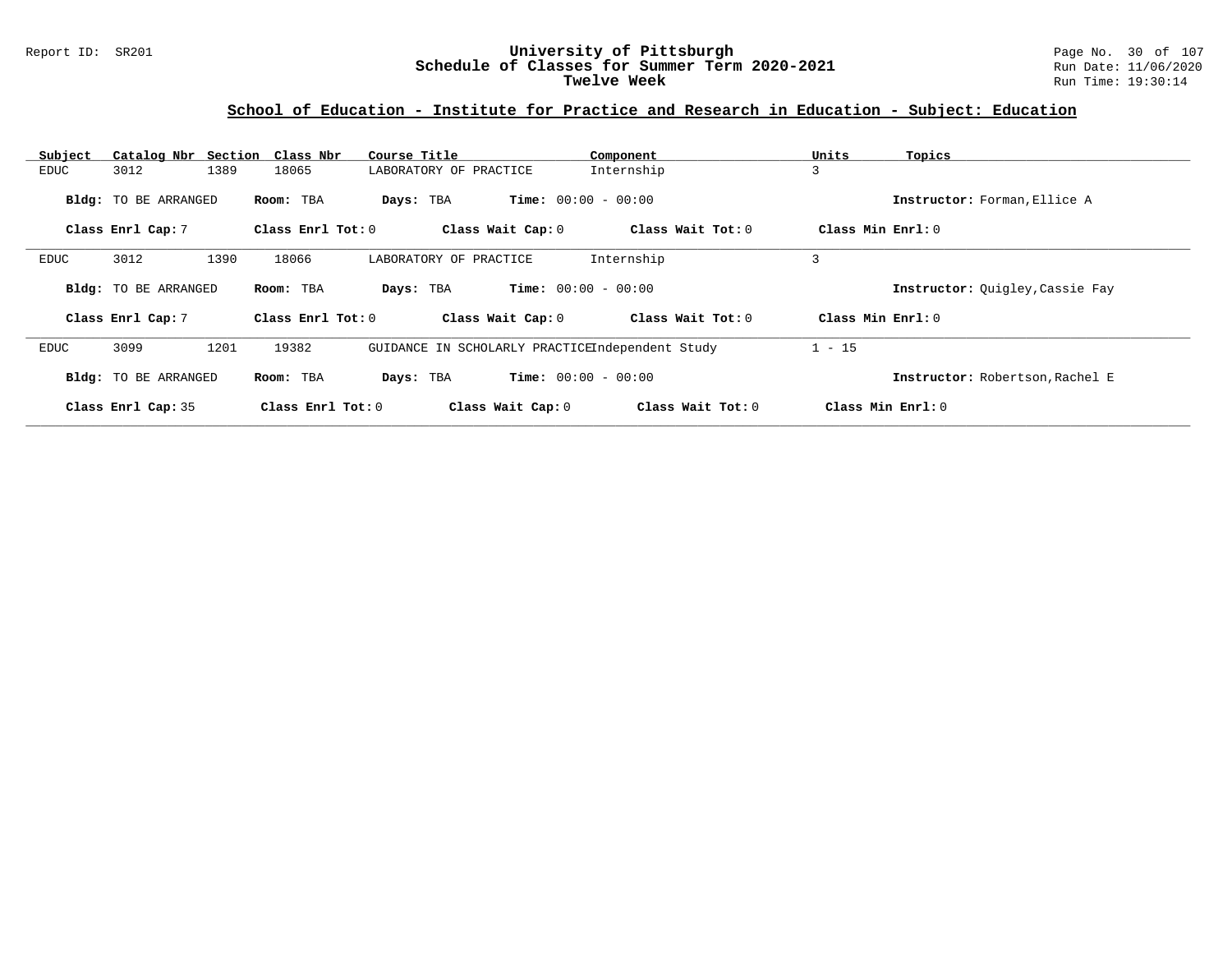### Report ID: SR201 **University of Pittsburgh** Page No. 31 of 107 **Schedule of Classes for Summer Term 2020-2021** Run Date: 11/06/2020 **Four Week - First** Run Time: 19:30:14

### **School of Education - Health and Human Development - Subject: Psychology in Education**

| Subject | Catalog Nbr Section Class Nbr |      |                   | Course Title      | Component                    | Units             | Topics                          |
|---------|-------------------------------|------|-------------------|-------------------|------------------------------|-------------------|---------------------------------|
| PSYED   | 2197                          | 1400 | 17978             | INDEPENDENT STUDY | Independent Study            | $-6$              |                                 |
|         | Bldg: TO BE ARRANGED          |      | Room: TBA         | Days: TBA         | <b>Time:</b> $00:00 - 00:00$ |                   | Instructor: Popovich, Cynthia J |
|         | Class Enrl Cap: 50            |      | Class Enrl Tot: 0 | Class Wait Cap: 0 | Class Wait Tot: 0            | Class Min Enrl: 0 |                                 |

**\_\_\_\_\_\_\_\_\_\_\_\_\_\_\_\_\_\_\_\_\_\_\_\_\_\_\_\_\_\_\_\_\_\_\_\_\_\_\_\_\_\_\_\_\_\_\_\_\_\_\_\_\_\_\_\_\_\_\_\_\_\_\_\_\_\_\_\_\_\_\_\_\_\_\_\_\_\_\_\_\_\_\_\_\_\_\_\_\_\_\_\_\_\_\_\_\_\_\_\_\_\_\_\_\_\_\_\_\_\_\_\_\_\_\_\_\_\_\_\_\_\_\_\_\_\_\_\_\_\_\_\_\_\_\_\_\_\_\_\_\_\_\_\_\_\_\_\_\_\_\_\_\_\_\_\_**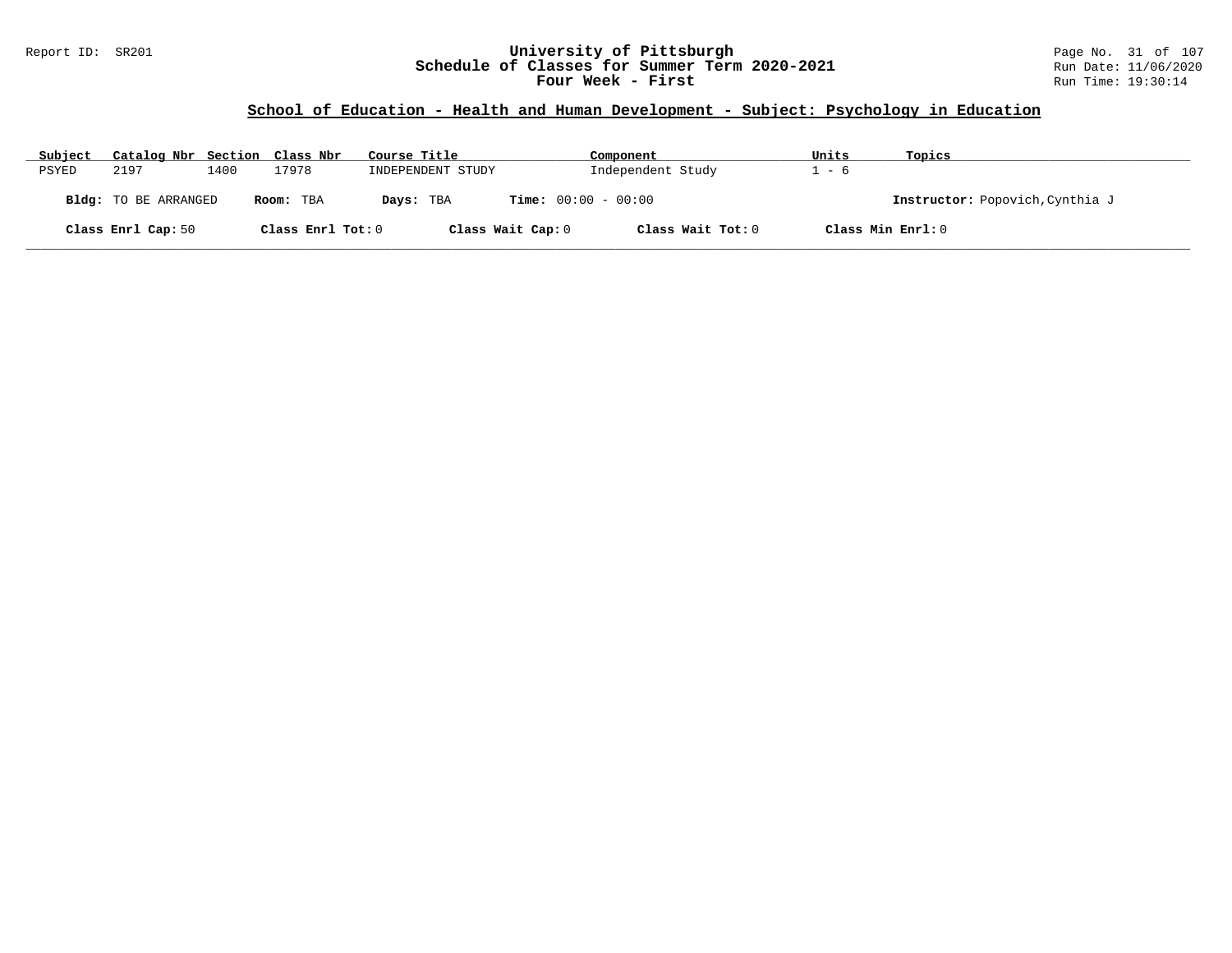### Report ID: SR201 **University of Pittsburgh** Page No. 32 of 107 **Schedule of Classes for Summer Term 2020-2021** Run Date: 11/06/2020 **Four Week - First** Run Time: 19:30:14

### **School of Education - Teaching, Learning, and Leading - Subject: Instruction and Learning**

| Subject   | Catalog Nbr Section Class Nbr |      |                     | Course Title                                                |                              | Component           | Units   | Topics                         |
|-----------|-------------------------------|------|---------------------|-------------------------------------------------------------|------------------------------|---------------------|---------|--------------------------------|
| IL.       | 2498                          | 1230 | 20327               | DIRECTED STUDY - MATH                                       |                              | Directed Studies    | $1 - 9$ |                                |
|           | <b>Bldg:</b> TO BE ARRANGED   |      | Room: TBA           | Days: TBA                                                   | <b>Time:</b> $00:00 - 00:00$ |                     |         | Instructor: Kokka, Karen Naomi |
|           | Class Enrl Cap: 10            |      | Class Enrl Tot: 0   |                                                             | Class Wait Cap: 0            | Class Wait Tot: 0   |         | Class Min $Enrl: 0$            |
| IL        | 2518                          | 1010 | 20255               | POSTN/HNDL/MOBLTY: CHILD DISABSLecture                      |                              |                     |         |                                |
| Bldg: TBA |                               |      | Room: TBA           | Days: TBA                                                   | Time: TBA                    |                     |         | Instructor: Staff              |
|           | Class Enrl Cap: 35            |      | Class Enrl Tot: $0$ | <b>Room Characteristics:</b> PeopleSoft - Scheduled (PS)(1) | Class Wait Cap: 0            | Class Wait $Tot: 0$ |         | Class Min $Enrl: 0$            |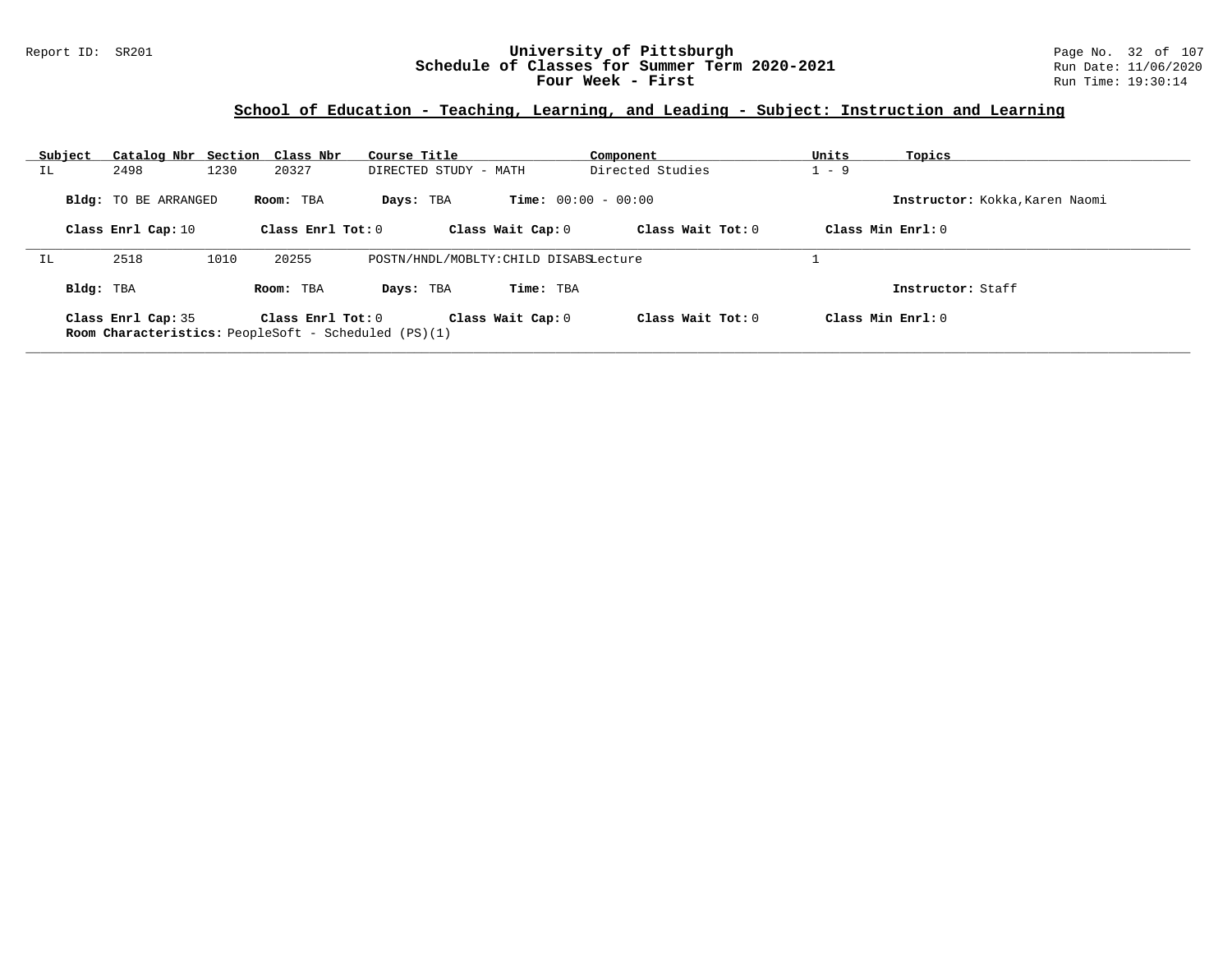### Report ID: SR201 **University of Pittsburgh University of Pittsburgh** Page No. 33 of 107<br>**Schedule of Classes for Summer Term 2020-2021** Run Date: 11/06/2020 **Schedule of Classes for Summer Term 2020-2021** Run Date: 11/06/2021<br>**Six Week - First** Run Time: 19:30:14 **Six Week - First**

| Catalog Nbr Section Class Nbr<br>Subject | Course Title                                                           | Component                                                                                  | Units<br>Topics                     |
|------------------------------------------|------------------------------------------------------------------------|--------------------------------------------------------------------------------------------|-------------------------------------|
| 2098<br>1150<br>ADMPS                    | 18174<br>DIRECTED STUDY                                                | Directed Studies                                                                           | $1 - 6$                             |
| Bldg: TO BE ARRANGED                     | Room: TBA $Days:$ TBA $Time: 00:00 - 00:00$                            |                                                                                            | Instructor: Staff                   |
| Class Enrl Cap: 35                       | <b>Combined Section ID:</b> 0023(ADMPS/2098/3098) - ADMPS 3098(#18173) | Class Enrl Tot: $0$ Class Wait Cap: $0$ Class Wait Tot: $0$ Class Min Enrl: $0$            |                                     |
| ADMPS<br>2098<br>1300                    | 11523<br>DIRECTED STUDY                                                | Directed Studies                                                                           | $1 - 6$                             |
| Bldg: TO BE ARRANGED                     | Room: TBA $Days: TBA$ Time: $00:00 - 00:00$                            |                                                                                            | Instructor: DeAngelo, Linda Theresa |
|                                          |                                                                        | Class Enrl Cap: 50 Class Enrl Tot: 0 Class Wait Cap: 0 Class Wait Tot: 0 Class Min Enrl: 0 |                                     |
| 2098<br>ADMPS                            | 1305 13749<br>DIRECTED STUDY                                           | Directed Studies                                                                           | $1 - 6$                             |
| Bldg: TO BE ARRANGED                     | Room: TBA $Days: TBA$ Time: $00:00 - 00:00$                            |                                                                                            | Instructor: Trovato, Charlene       |
|                                          |                                                                        | Class Enrl Cap: 35 Class Enrl Tot: 0 Class Wait Cap: 0 Class Wait Tot: 0 Class Min Enrl: 0 |                                     |
| 2098 — 100<br>ADMPS                      | 1310 13750<br>DIRECTED STUDY                                           | Directed Studies                                                                           | $1 - 6$                             |
| Bldg: TO BE ARRANGED                     | Room: TBA $Days: TBA$ Time: $00:00 - 00:00$                            |                                                                                            | Instructor: Perry, Jill Alexa       |
|                                          |                                                                        | Class Enrl Cap: 35 Class Enrl Tot: 0 Class Wait Cap: 0 Class Wait Tot: 0 Class Min Enrl: 0 |                                     |
| 2098 — 100<br>ADMPS                      | 1315 13751<br>DIRECTED STUDY                                           | Directed Studies                                                                           | $1 - 6$                             |
| Bldg: TO BE ARRANGED                     | Room: TBA                                                              | $\texttt{Davis:}$ TBA $\texttt{Time:}$ 00:00 - 00:00                                       | Instructor: Tananis, Cynthia A      |
| Class Enrl Cap: 35                       |                                                                        | Class Enrl Tot: $0$ Class Wait Cap: $0$ Class Wait Tot: $0$                                | Class Min Enrl: 0                   |
| 2098 70<br>1325<br>ADMPS                 | 13752<br>DIRECTED STUDY                                                | Directed Studies                                                                           | $1 - 6$                             |
| Bldg: TO BE ARRANGED                     | Room: TBA                                                              | <b>Days:</b> TBA <b>Time:</b> $00:00 - 00:00$                                              | Instructor: Gunzenhauser, Michael G |
| Class Enrl Cap: 35                       |                                                                        | Class Enrl Tot: 0 Class Wait Cap: 0 Class Wait Tot: 0                                      | Class Min Enrl: 0                   |
| 2098<br>1330<br>ADMPS                    | 13753<br>DIRECTED STUDY                                                | Directed Studies                                                                           | $1 - 6$                             |
| Bldg: TO BE ARRANGED                     | Room: TBA $Days: TBA$ Time: $00:00 - 00:00$                            |                                                                                            | Instructor: Porter, Maureen K       |
|                                          |                                                                        |                                                                                            | Whitehead, Jeffrey Robert           |
| Class Enrl Cap: 35                       | Class Enrl Tot: 0<br>Class Wait Cap: 0                                 | Class Wait Tot: 0                                                                          | Class Min Enrl: 0                   |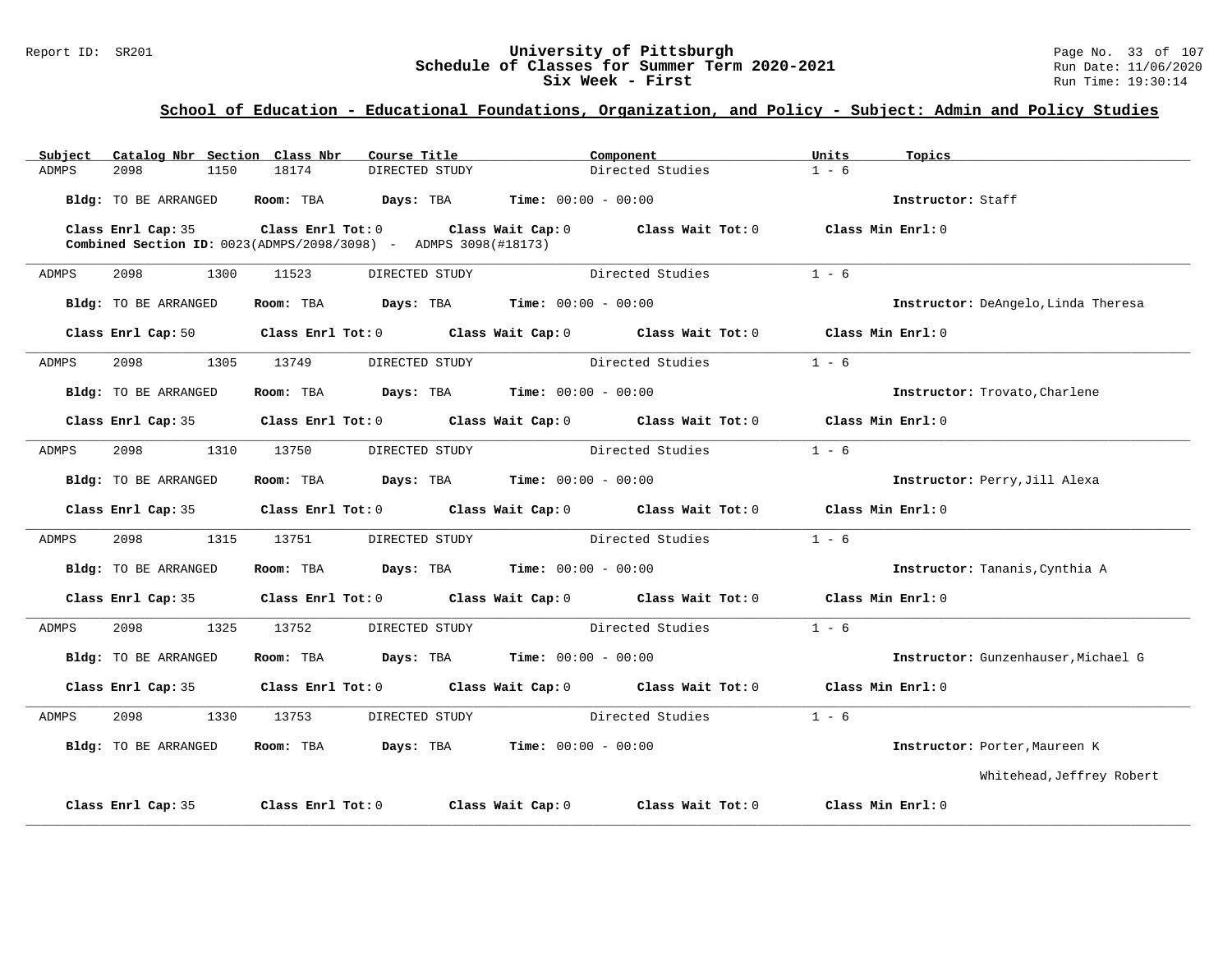### Report ID: SR201 **University of Pittsburgh University of Pittsburgh** Page No. 34 of 107<br>**Schedule of Classes for Summer Term 2020-2021** Run Date: 11/06/2020 **Schedule of Classes for Summer Term 2020-2021** Run Date: 11/06/2021<br>**Six Week - First** Run Time: 19:30:14 **Six Week - First**

| Subject | Catalog Nbr Section Class Nbr  |      |            | Course Title   |                                                                                          | Component                                                                                  | Units   | Topics                              |
|---------|--------------------------------|------|------------|----------------|------------------------------------------------------------------------------------------|--------------------------------------------------------------------------------------------|---------|-------------------------------------|
| ADMPS   | 2098                           | 1335 | 13754      | DIRECTED STUDY |                                                                                          | Directed Studies                                                                           | $1 - 6$ |                                     |
|         | Bldg: TO BE ARRANGED           |      |            |                | Room: TBA $Days:$ TBA $Time: 00:00 - 00:00$                                              |                                                                                            |         | Instructor: Ferketish, B Jean       |
|         |                                |      |            |                |                                                                                          | Class Enrl Cap: 35 Class Enrl Tot: 0 Class Wait Cap: 0 Class Wait Tot: 0 Class Min Enrl: 0 |         |                                     |
| ADMPS   | 2098 1340 13755                |      |            | DIRECTED STUDY |                                                                                          | Directed Studies                                                                           | $1 - 6$ |                                     |
|         | Bldg: TO BE ARRANGED           |      |            |                | Room: TBA Days: TBA Time: $00:00 - 00:00$                                                |                                                                                            |         | Instructor: Staff                   |
|         |                                |      |            |                |                                                                                          | Class Enrl Cap: 35 Class Enrl Tot: 0 Class Wait Cap: 0 Class Wait Tot: 0 Class Min Enrl: 0 |         |                                     |
| ADMPS   | 2098 1345 13756 DIRECTED STUDY |      |            |                |                                                                                          | Directed Studies                                                                           | $1 - 6$ |                                     |
|         | Bldg: TO BE ARRANGED           |      |            |                | Room: TBA $\rule{1em}{0.15mm}$ Days: TBA $\rule{1.15mm}]{0.15mm}$ Time: $0.000 - 0.0000$ |                                                                                            |         | Instructor: Shafiq, Mohammad Najeeb |
|         |                                |      |            |                |                                                                                          | Class Enrl Cap: 35 Class Enrl Tot: 0 Class Wait Cap: 0 Class Wait Tot: 0 Class Min Enrl: 0 |         |                                     |
| ADMPS   | 2098 70                        |      | 1350 13757 |                |                                                                                          | DIRECTED STUDY Directed Studies                                                            | $1 - 6$ |                                     |
|         | Bldg: TO BE ARRANGED           |      |            |                | Room: TBA $\rule{1em}{0.15mm}$ Days: TBA Time: $00:00 - 00:00$                           |                                                                                            |         | Instructor: Kelly, Sean Patrick     |
|         |                                |      |            |                |                                                                                          | Class Enrl Cap: 35 Class Enrl Tot: 0 Class Wait Cap: 0 Class Wait Tot: 0 Class Min Enrl: 0 |         |                                     |
| ADMPS   |                                |      |            |                |                                                                                          | 2098 1360 13758 DIRECTED STUDY Directed Studies                                            | $1 - 6$ |                                     |
|         | Bldg: TO BE ARRANGED           |      |            |                | Room: TBA $Days:$ TBA $Time: 00:00 - 00:00$                                              |                                                                                            |         | Instructor: Staff                   |
|         |                                |      |            |                |                                                                                          | Class Enrl Cap: 35 Class Enrl Tot: 0 Class Wait Cap: 0 Class Wait Tot: 0 Class Min Enrl: 0 |         |                                     |
| ADMPS   | 2098 — 100                     |      | 1365 13759 |                |                                                                                          | DIRECTED STUDY Directed Studies                                                            | $1 - 6$ |                                     |
|         | Bldg: TO BE ARRANGED           |      |            |                | Room: TBA $Days:$ TBA $Time: 00:00 - 00:00$                                              |                                                                                            |         | Instructor: McClure, Maureen W      |
|         |                                |      |            |                |                                                                                          | Class Enrl Cap: 35 Class Enrl Tot: 0 Class Wait Cap: 0 Class Wait Tot: 0 Class Min Enrl: 0 |         |                                     |
| ADMPS   |                                |      |            |                |                                                                                          | 2098 1370 13760 DIRECTED STUDY Directed Studies 1 - 6                                      |         |                                     |
|         | Bldg: TO BE ARRANGED           |      |            |                | Room: TBA $Days:$ TBA $Time: 00:00 - 00:00$                                              |                                                                                            |         | Instructor: Kerr, Mary              |
|         |                                |      |            |                |                                                                                          | Class Enrl Cap: 35 Class Enrl Tot: 0 Class Wait Cap: 0 Class Wait Tot: 0 Class Min Enrl: 0 |         |                                     |
| ADMPS   | 2098                           |      | 1375 13761 |                |                                                                                          | DIRECTED STUDY Directed Studies                                                            | $1 - 6$ |                                     |
|         | Bldg: TO BE ARRANGED           |      |            |                | Room: TBA $\rule{1em}{0.15mm}$ Days: TBA $\rule{1.15mm}]{0.15mm}$ Time: $00:00 - 00:00$  |                                                                                            |         | Instructor: Staff                   |
|         |                                |      |            |                |                                                                                          | Class Enrl Cap: 35 Class Enrl Tot: 0 Class Wait Cap: 0 Class Wait Tot: 0 Class Min Enrl: 0 |         |                                     |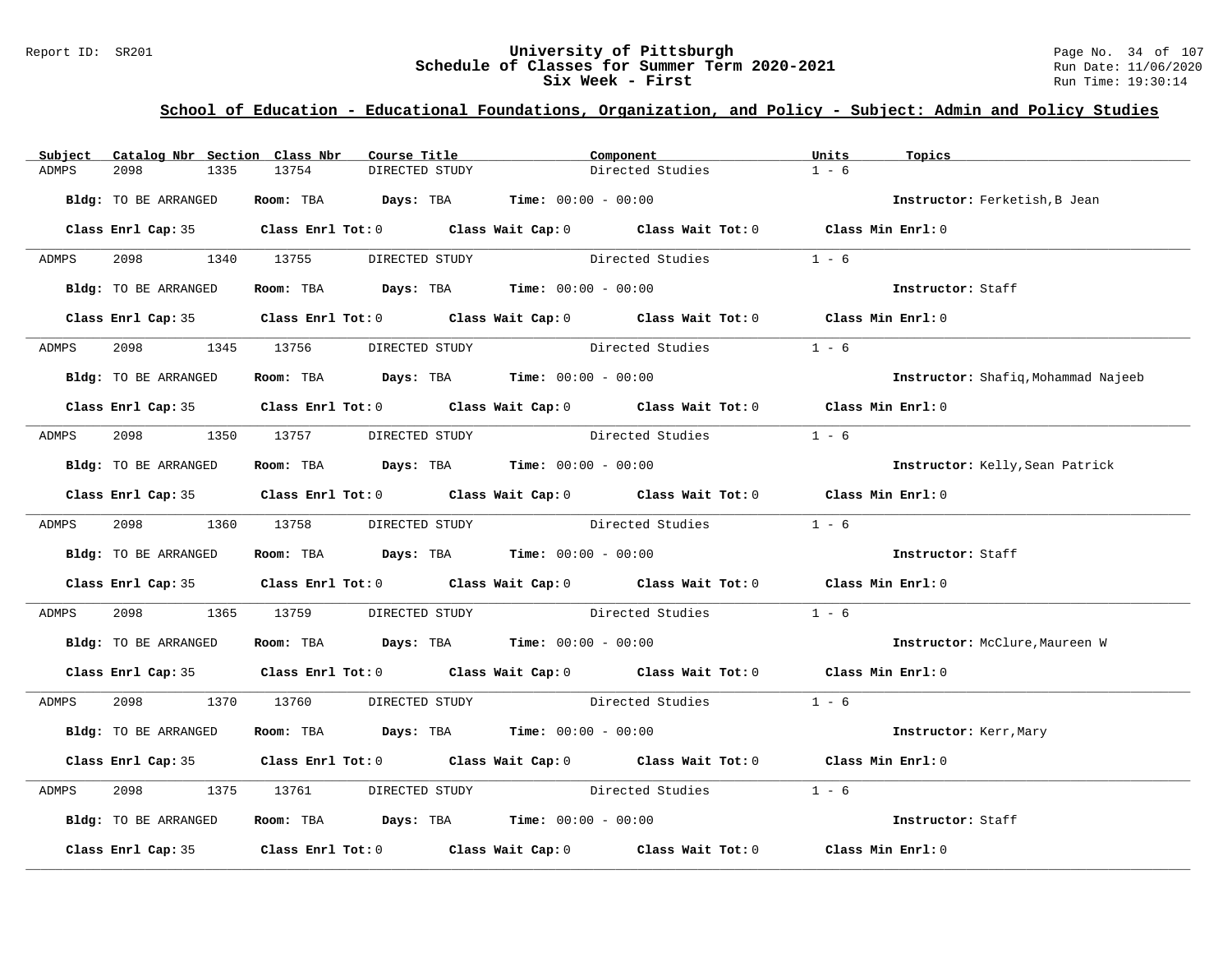| ADMPS | 2098<br>1380         | 13762<br>DIRECTED STUDY        |                                                                                            | Directed Studies | $1 - 6$                             |
|-------|----------------------|--------------------------------|--------------------------------------------------------------------------------------------|------------------|-------------------------------------|
|       | Bldg: TO BE ARRANGED |                                | Room: TBA $Days:$ TBA $Time: 00:00 - 00:00$                                                |                  | Instructor: Staff                   |
|       |                      |                                | Class Enrl Cap: 35 Class Enrl Tot: 0 Class Wait Cap: 0 Class Wait Tot: 0 Class Min Enrl: 0 |                  |                                     |
| ADMPS | 2098 1385 13763      |                                | DIRECTED STUDY Directed Studies 1 - 6                                                      |                  |                                     |
|       | Bldg: TO BE ARRANGED |                                | Room: TBA $Days:$ TBA Time: $00:00 - 00:00$                                                |                  | Instructor: Garcia, Gina Ann        |
|       |                      |                                | Class Enrl Cap: 35 Class Enrl Tot: 0 Class Wait Cap: 0 Class Wait Tot: 0 Class Min Enrl: 0 |                  |                                     |
|       |                      |                                | ADMPS 2098 1390 13764 DIRECTED STUDY Directed Studies 1 - 6                                |                  |                                     |
|       |                      |                                | Bldg: TO BE ARRANGED Room: TBA Days: TBA Time: 00:00 - 00:00                               |                  | Instructor: Kirk, Diane L           |
|       |                      |                                | Class Enrl Cap: 35 Class Enrl Tot: 0 Class Wait Cap: 0 Class Wait Tot: 0 Class Min Enrl: 0 |                  |                                     |
| ADMPS |                      | 2098 1395 13765 DIRECTED STUDY | Directed Studies                                                                           |                  | $1 - 6$                             |
|       | Bldg: TO BE ARRANGED |                                | Room: TBA $Days:$ TBA $Time: 00:00 - 00:00$                                                |                  | Instructor: Longo, Ralph G          |
|       |                      |                                | Class Enrl Cap: 35 Class Enrl Tot: 0 Class Wait Cap: 0 Class Wait Tot: 0 Class Min Enrl: 0 |                  |                                     |
| ADMPS |                      |                                | 2098 1400 13766 DIRECTED STUDY Directed Studies 1 - 6                                      |                  |                                     |
|       | Bldg: TO BE ARRANGED |                                | Room: TBA $Days:$ TBA $Time: 00:00 - 00:00$                                                |                  | Instructor: Page, Lindsay Coleman   |
|       |                      |                                | Class Enrl Cap: 35 Class Enrl Tot: 0 Class Wait Cap: 0 Class Wait Tot: 0 Class Min Enrl: 0 |                  |                                     |
| ADMPS |                      |                                | 2099 1400 15829 GUIDANC IN THE MASTER'S DEGREEThesis Research 1 - 6                        |                  |                                     |
|       | Bldg: TO BE ARRANGED |                                | Room: TBA $Days:$ TBA $Time: 00:00 - 00:00$                                                |                  | Instructor: Ferketish, B Jean       |
|       |                      |                                | Class Enrl Cap: 35 Class Enrl Tot: 0 Class Wait Cap: 0 Class Wait Tot: 0                   |                  | Class Min Enrl: 0                   |
| ADMPS |                      |                                | 2099 1410 15830 GUIDANC IN THE MASTER'S DEGREEThesis Research                              |                  | $1 - 6$                             |
|       |                      |                                | Bldg: TO BE ARRANGED Room: TBA Days: TBA Time: 00:00 - 00:00                               |                  | Instructor: Staff                   |
|       |                      |                                | Class Enrl Cap: 35 Class Enrl Tot: 0 Class Wait Cap: 0 Class Wait Tot: 0                   |                  | Class Min Enrl: 0                   |
| ADMPS |                      |                                | 2099 1420 15831 GUIDANC IN THE MASTER'S DEGREEThesis Research                              |                  | $1 - 6$                             |
|       | Bldg: TO BE ARRANGED |                                | Room: TBA $Days:$ TBA $Time: 00:00 - 00:00$                                                |                  | Instructor: DeAngelo, Linda Theresa |
|       |                      |                                | Class Enrl Cap: 35 Class Enrl Tot: 0 Class Wait Cap: 0 Class Wait Tot: 0 Class Min Enrl: 0 |                  |                                     |
| ADMPS |                      |                                | 2099 1430 15832 GUIDANC IN THE MASTER'S DEGREEThesis Research 1 - 6                        |                  |                                     |
|       | Bldg: TO BE ARRANGED |                                | Room: TBA $Days: TBA$ Time: $00:00 - 00:00$                                                |                  | Instructor: Gunzenhauser, Michael G |
|       | Class Enrl Cap: 35   |                                | Class Enrl Tot: $0$ Class Wait Cap: $0$ Class Wait Tot: $0$                                |                  | Class Min Enrl: 0                   |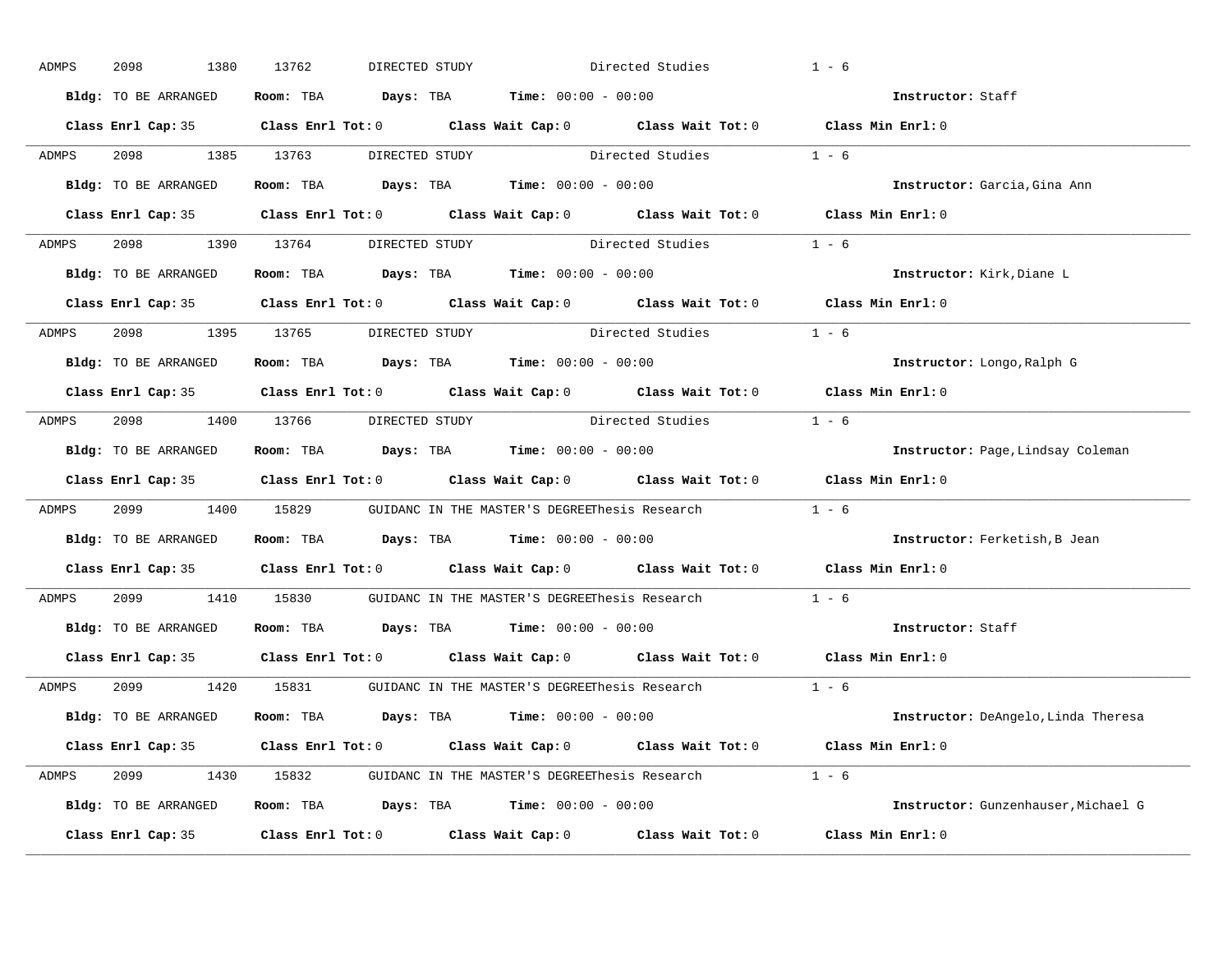### Report ID: SR201 **University of Pittsburgh University of Pittsburgh** Page No. 36 of 107<br>**Schedule of Classes for Summer Term 2020-2021** Run Date: 11/06/2020 **Schedule of Classes for Summer Term 2020-2021** Run Date: 11/06/2021<br>**Six Week - First** Run Time: 19:30:14 **Six Week - First**

| Subject |                             | Catalog Nbr Section Class Nbr | Course Title |                                                                                       | Component                                                                                           | Units             | Topics                            |
|---------|-----------------------------|-------------------------------|--------------|---------------------------------------------------------------------------------------|-----------------------------------------------------------------------------------------------------|-------------------|-----------------------------------|
| ADMPS   | 2099                        | 1440<br>15833                 |              | GUIDANC IN THE MASTER'S DEGREEThesis Research                                         |                                                                                                     | $1 - 6$           |                                   |
|         | Bldg: TO BE ARRANGED        |                               |              | Room: TBA $Days: TBA$ Time: $00:00 - 00:00$                                           |                                                                                                     |                   | Instructor: Garcia, Gina Ann      |
|         |                             |                               |              |                                                                                       | Class Enrl Cap: 35 $\qquad$ Class Enrl Tot: 0 $\qquad$ Class Wait Cap: 0 $\qquad$ Class Wait Tot: 0 | Class Min Enrl: 0 |                                   |
| ADMPS   |                             |                               |              | 2099 1450 15834 GUIDANC IN THE MASTER'S DEGREEThesis Research                         |                                                                                                     | $1 - 6$           |                                   |
|         | Bldg: TO BE ARRANGED        |                               |              | Room: TBA $Days:$ TBA $Time: 00:00 - 00:00$                                           |                                                                                                     |                   | Instructor: McClure, Maureen W    |
|         |                             |                               |              |                                                                                       | Class Enrl Cap: 35 Class Enrl Tot: 0 Class Wait Cap: 0 Class Wait Tot: 0 Class Min Enrl: 0          |                   |                                   |
| ADMPS   |                             | 2099 1460 15835               |              |                                                                                       | GUIDANC IN THE MASTER'S DEGREEThesis Research                                                       | $1 - 6$           |                                   |
|         | Bldg: TO BE ARRANGED        |                               |              | Room: TBA $\rule{1em}{0.15mm}$ Days: TBA $\rule{1.5mm}{0.15mm}$ Time: $00:00 - 00:00$ |                                                                                                     |                   | Instructor: Porter, Maureen K     |
|         |                             |                               |              |                                                                                       | Class Enrl Cap: 35 Class Enrl Tot: 0 Class Wait Cap: 0 Class Wait Tot: 0 Class Min Enrl: 0          |                   |                                   |
| ADMPS   | 2099                        | 1470 15836                    |              |                                                                                       | GUIDANC IN THE MASTER'S DEGREEThesis Research                                                       | $1 - 6$           |                                   |
|         | <b>Bldg:</b> TO BE ARRANGED |                               |              | Room: TBA $Days:$ TBA $Time: 00:00 - 00:00$                                           |                                                                                                     |                   | Instructor: Staff                 |
|         |                             |                               |              |                                                                                       | Class Enrl Cap: 35 Class Enrl Tot: 0 Class Wait Cap: 0 Class Wait Tot: 0 Class Min Enrl: 0          |                   |                                   |
| ADMPS   |                             |                               |              |                                                                                       | 2099 1480 15837 GUIDANC IN THE MASTER'S DEGREEThesis Research 1 - 6                                 |                   |                                   |
|         | Bldg: TO BE ARRANGED        |                               |              | Room: TBA $Days:$ TBA $Time: 00:00 - 00:00$                                           |                                                                                                     |                   | Instructor: Staff                 |
|         |                             |                               |              |                                                                                       | Class Enrl Cap: 35 Class Enrl Tot: 0 Class Wait Cap: 0 Class Wait Tot: 0 Class Min Enrl: 0          |                   |                                   |
| ADMPS   | 2099                        | 1490<br>15838                 |              | GUIDANC IN THE MASTER'S DEGREEThesis Research                                         |                                                                                                     | $1 - 6$           |                                   |
|         | Bldg: TO BE ARRANGED        |                               |              | Room: TBA $Days:$ TBA $Time: 00:00 - 00:00$                                           |                                                                                                     |                   | Instructor: Trovato, Charlene     |
|         |                             |                               |              |                                                                                       | Class Enrl Cap: 35 Class Enrl Tot: 0 Class Wait Cap: 0 Class Wait Tot: 0 Class Min Enrl: 0          |                   |                                   |
| ADMPS   |                             |                               |              |                                                                                       | 2099 1500 15839 GUIDANC IN THE MASTER'S DEGREEThesis Research 1 - 6                                 |                   |                                   |
|         | Bldg: TO BE ARRANGED        |                               |              | Room: TBA $Days: TBA$ Time: $00:00 - 00:00$                                           |                                                                                                     |                   | Instructor: Staff                 |
|         |                             |                               |              |                                                                                       | Class Enrl Cap: 35 Class Enrl Tot: 0 Class Wait Cap: 0 Class Wait Tot: 0 Class Min Enrl: 0          |                   |                                   |
| ADMPS   | 2099                        |                               |              |                                                                                       | 1510 15840 GUIDANC IN THE MASTER'S DEGREEThesis Research                                            | $1 - 6$           |                                   |
|         | Bldg: TO BE ARRANGED        |                               |              | Room: TBA $Days:$ TBA $Time: 00:00 - 00:00$                                           |                                                                                                     |                   | Instructor: Page, Lindsay Coleman |
|         | Class Enrl Cap: 35          |                               |              |                                                                                       | Class Enrl Tot: $0$ Class Wait Cap: $0$ Class Wait Tot: $0$                                         |                   | Class Min Enrl: 0                 |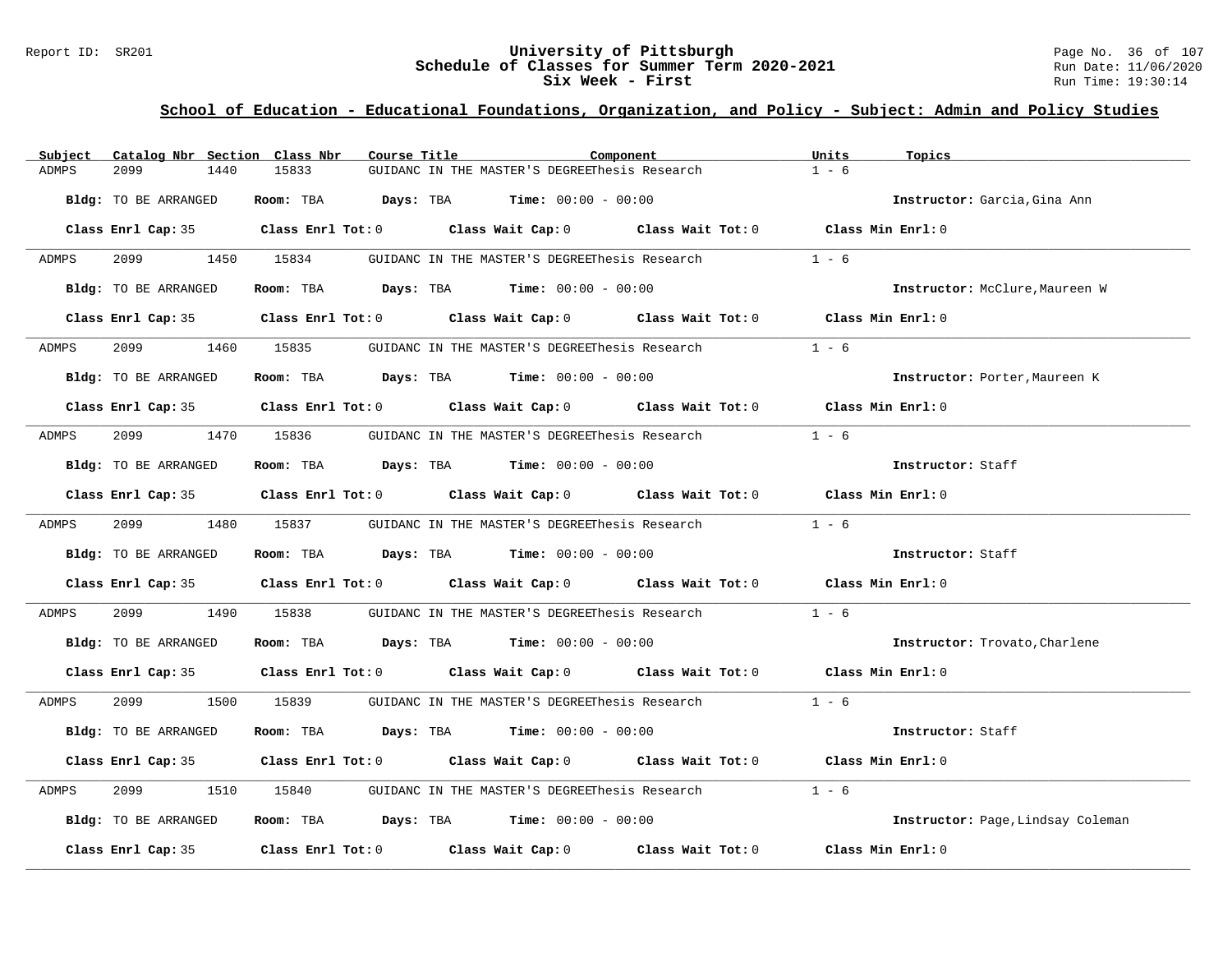| ADMPS | 2099<br>1520          | 15841 | GUIDANC IN THE MASTER'S DEGREEThesis Research                                                                                  | $1 - 6$                             |
|-------|-----------------------|-------|--------------------------------------------------------------------------------------------------------------------------------|-------------------------------------|
|       | Bldg: TO BE ARRANGED  |       | Room: TBA $Days:$ TBA $Time: 00:00 - 00:00$                                                                                    | Instructor: Kelly, Sean Patrick     |
|       |                       |       | Class Enrl Cap: 35 Class Enrl Tot: 0 Class Wait Cap: 0 Class Wait Tot: 0 Class Min Enrl: 0                                     |                                     |
| ADMPS | 2099 — 2005           |       | 1530 15842 GUIDANC IN THE MASTER'S DEGREEThesis Research 1 - 6                                                                 |                                     |
|       | Bldg: TO BE ARRANGED  |       | Room: TBA $Days:$ TBA $Time: 00:00 - 00:00$                                                                                    | Instructor: Staff                   |
|       |                       |       | Class Enrl Cap: 35 Class Enrl Tot: 0 Class Wait Cap: 0 Class Wait Tot: 0 Class Min Enrl: 0                                     |                                     |
| ADMPS |                       |       | 2099 1540 15843 GUIDANC IN THE MASTER'S DEGREEThesis Research 1 - 6                                                            |                                     |
|       | Bldg: TO BE ARRANGED  |       | Room: TBA Days: TBA Time: $00:00 - 00:00$                                                                                      | Instructor: Kerr, Mary              |
|       |                       |       | Class Enrl Cap: 35 Class Enrl Tot: 0 Class Wait Cap: 0 Class Wait Tot: 0 Class Min Enrl: 0                                     |                                     |
| ADMPS |                       |       | 2099 1550 15844 GUIDANC IN THE MASTER'S DEGREEThesis Research 1 - 6                                                            |                                     |
|       |                       |       | Bldg: TO BE ARRANGED Room: TBA Days: TBA Time: 00:00 - 00:00                                                                   | Instructor: Shafiq, Mohammad Najeeb |
|       |                       |       | Class Enrl Cap: 35 $\qquad$ Class Enrl Tot: 0 $\qquad$ Class Wait Cap: 0 $\qquad$ Class Wait Tot: 0                            | Class Min Enrl: 0                   |
| ADMPS |                       |       | 2099 1560 15845 GUIDANC IN THE MASTER'S DEGREEThesis Research 1 - 6                                                            |                                     |
|       |                       |       | Bldg: TO BE ARRANGED Room: TBA Days: TBA Time: 00:00 - 00:00                                                                   | Instructor: Kirk, Diane L           |
|       |                       |       |                                                                                                                                |                                     |
|       |                       |       | Class Enrl Cap: 35 $\qquad$ Class Enrl Tot: 0 $\qquad$ Class Wait Cap: 0 $\qquad$ Class Wait Tot: 0                            | Class Min Enrl: 0                   |
| ADMPS |                       |       | 2099 1570 15846 GUIDANC IN THE MASTER'S DEGREEThesis Research 1 - 6                                                            |                                     |
|       | Bldg: TO BE ARRANGED  |       | Room: TBA $Days:$ TBA $Time: 00:00 - 00:00$                                                                                    | Instructor: Longo, Ralph G          |
|       |                       |       | Class Enrl Cap: 35 Class Enrl Tot: 0 Class Wait Cap: 0 Class Wait Tot: 0 Class Min Enrl: 0                                     |                                     |
| ADMPS |                       |       | 2410 1300 16540 INSTITUTIONAL LEADERSHIP Lecture                                                                               | $\mathcal{R}$                       |
|       | Bldg: WEB Based Class |       | Room: TBA $Days:$ TBA $Time: 00:00 - 00:00$                                                                                    | Instructor: Staff                   |
|       | Attributes: Online    |       | Class Enrl Cap: 20 		 Class Enrl Tot: 0 		 Class Wait Cap: 0 		 Class Wait Tot: 0 		 Class Min Enrl: 0                         |                                     |
|       | ADMPS 3097 1300       |       | 11521 SUPERVISED RESEARCH 1ndependent Study 1 - 6                                                                              |                                     |
|       | Bldg: TO BE ARRANGED  |       | Room: TBA $Days:$ TBA $Time: 00:00 - 00:00$                                                                                    | Instructor: Ferketish, B Jean       |
|       |                       |       | Class Enrl Cap: 50 $\qquad$ Class Enrl Tot: 0 $\qquad$ Class Wait Cap: 0 $\qquad$ Class Wait Tot: 0 $\qquad$ Class Min Enrl: 0 |                                     |
| ADMPS |                       |       | 3097 1305 13767 SUPERVISED RESEARCH Independent Study 1 - 6                                                                    |                                     |
|       | Bldg: TO BE ARRANGED  |       | Room: TBA $Days:$ TBA $Time:$ 00:00 - 00:00                                                                                    | Instructor: Staff                   |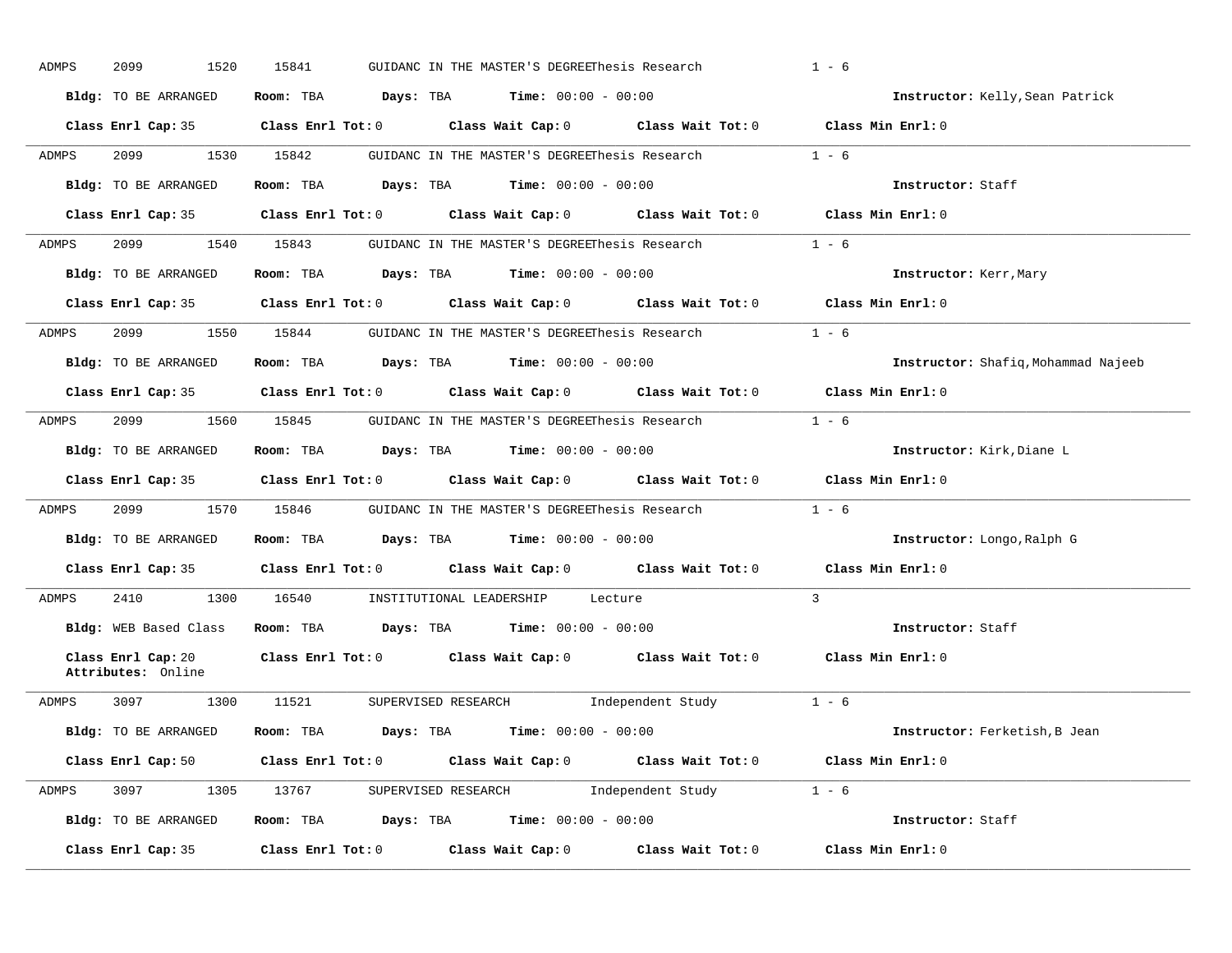| ADMPS        | 3097<br>1310         | SUPERVISED RESEARCH<br>Independent Study<br>13768                                                  | $1 - 6$                             |
|--------------|----------------------|----------------------------------------------------------------------------------------------------|-------------------------------------|
|              | Bldg: TO BE ARRANGED | Room: TBA $Days:$ TBA $Time: 00:00 - 00:00$                                                        | Instructor: Gunzenhauser, Michael G |
|              |                      | Class Enrl Cap: 35 Class Enrl Tot: 0 Class Wait Cap: 0 Class Wait Tot: 0 Class Min Enrl: 0         |                                     |
| ADMPS        |                      | 3097 1315 13769 SUPERVISED RESEARCH Independent Study 1 - 6                                        |                                     |
|              | Bldg: TO BE ARRANGED | Room: TBA $Days:$ TBA Time: $00:00 - 00:00$                                                        | Instructor: DeAngelo, Linda Theresa |
|              |                      | Class Enrl Cap: 35 Class Enrl Tot: 0 Class Wait Cap: 0 Class Wait Tot: 0 Class Min Enrl: 0         |                                     |
| ADMPS        |                      | 3097 1320 13770 SUPERVISED RESEARCH Independent Study 1 - 6                                        |                                     |
|              |                      | Bldg: TO BE ARRANGED Room: TBA Days: TBA Time: 00:00 - 00:00                                       | Instructor: Staff                   |
|              |                      | Class Enrl Cap: 35 Class Enrl Tot: 0 Class Wait Cap: 0 Class Wait Tot: 0 Class Min Enrl: 0         |                                     |
| <b>ADMPS</b> |                      | 3097 1325 13771 SUPERVISED RESEARCH Independent Study 1 - 6                                        |                                     |
|              | Bldg: TO BE ARRANGED | Room: TBA $Days:$ TBA $Time: 00:00 - 00:00$                                                        | Instructor: Garcia, Gina Ann        |
|              |                      | Class Enrl Cap: 35 Class Enrl Tot: 0 Class Wait Cap: 0 Class Wait Tot: 0 Class Min Enrl: 0         |                                     |
| ADMPS        |                      | 3097 1330 13772 SUPERVISED RESEARCH Independent Study                                              | $1 - 6$                             |
|              | Bldg: TO BE ARRANGED | Room: TBA $Days: TBA$ Time: $00:00 - 00:00$                                                        | Instructor: Kerr, Mary              |
|              |                      | Class Enrl Cap: 35 Class Enrl Tot: 0 Class Wait Cap: 0 Class Wait Tot: 0 Class Min Enrl: 0         |                                     |
| ADMPS        |                      | 3097 1335 13773 SUPERVISED RESEARCH Independent Study 1 - 6                                        |                                     |
|              | Bldg: TO BE ARRANGED | Room: TBA $Days:$ TBA Time: $00:00 - 00:00$                                                        | Instructor: McClure, Maureen W      |
|              |                      | Class Enrl Cap: 35 Class Enrl Tot: 0 Class Wait Cap: 0 Class Wait Tot: 0 Class Min Enrl: 0         |                                     |
| ADMPS        |                      | 3097 1340 13774 SUPERVISED RESEARCH Independent Study 1 - 6                                        |                                     |
|              | Bldg: TO BE ARRANGED | Room: TBA $Days:$ TBA $Time:$ 00:00 - 00:00                                                        | Instructor: Shafiq, Mohammad Najeeb |
|              |                      |                                                                                                    |                                     |
|              | Class Enrl Cap: 35   | Class Enrl Tot: 0 $\qquad$ Class Wait Cap: 0 $\qquad$ Class Wait Tot: 0 $\qquad$ Class Min Enrl: 0 |                                     |
| ADMPS        |                      | 3097 1345 13775 SUPERVISED RESEARCH Independent Study 1 - 6                                        |                                     |
|              |                      | Bldg: TO BE ARRANGED Room: TBA Days: TBA Time: 00:00 - 00:00                                       | Instructor: Porter, Maureen K       |
|              |                      | Class Enrl Cap: 35 Class Enrl Tot: 0 Class Wait Cap: 0 Class Wait Tot: 0 Class Min Enrl: 0         |                                     |
|              |                      | ADMPS 3097 1350 13776 SUPERVISED RESEARCH Independent Study 1 - 6                                  |                                     |
|              |                      | Bldg: TO BE ARRANGED ROOM: TBA Days: TBA Time: 00:00 - 00:00                                       | Instructor: Staff                   |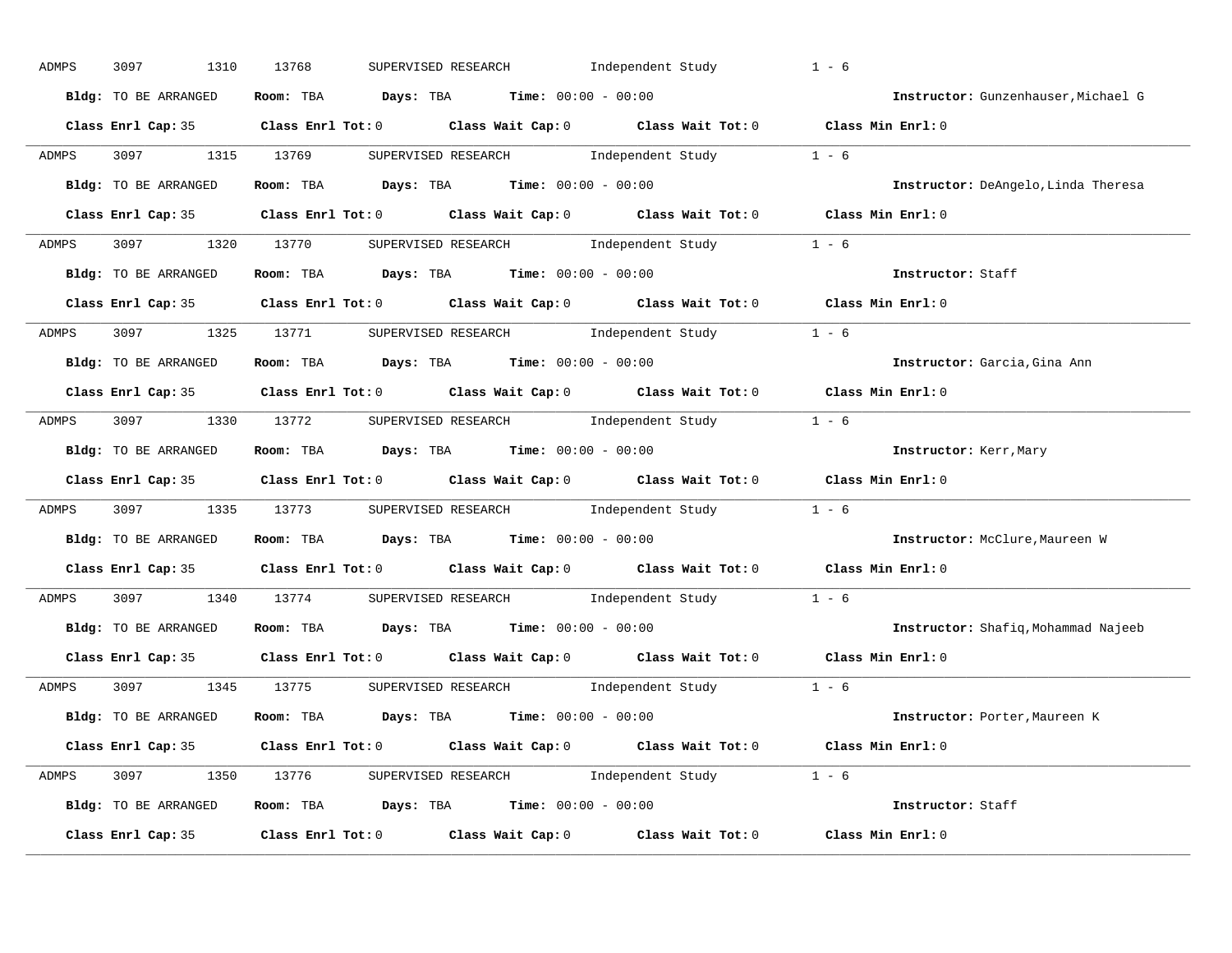### Report ID: SR201 **University of Pittsburgh University of Pittsburgh** Page No. 39 of 107<br>**Schedule of Classes for Summer Term 2020-2021** Run Date: 11/06/2020 **Schedule of Classes for Summer Term 2020-2021** Run Date: 11/06/2021<br>**Six Week - First** Run Time: 19:30:14 Six Week - First

| Catalog Nbr Section Class Nbr<br>Subject | Course Title <b>Course In the Course Course I</b>                                          | Component | Units<br>Topics                   |
|------------------------------------------|--------------------------------------------------------------------------------------------|-----------|-----------------------------------|
| ADMPS<br>3097<br>1355                    | SUPERVISED RESEARCH 1ndependent Study<br>13777                                             |           | $1 - 6$                           |
| Bldg: TO BE ARRANGED                     | Room: TBA $Days:$ TBA $Time: 00:00 - 00:00$                                                |           | Instructor: Staff                 |
|                                          | Class Enrl Cap: 35 Class Enrl Tot: 0 Class Wait Cap: 0 Class Wait Tot: 0 Class Min Enrl: 0 |           |                                   |
| 3097 1360 13778<br>ADMPS                 | SUPERVISED RESEARCH independent Study 1 - 6                                                |           |                                   |
| Bldg: TO BE ARRANGED                     | Room: TBA $\rule{1em}{0.15mm}$ Days: TBA Time: $00:00 - 00:00$                             |           | Instructor: Trovato, Charlene     |
|                                          | Class Enrl Cap: 35 Class Enrl Tot: 0 Class Wait Cap: 0 Class Wait Tot: 0 Class Min Enrl: 0 |           |                                   |
| ADMPS                                    | 3097 1365 13779 SUPERVISED RESEARCH Independent Study                                      |           | $1 - 6$                           |
| Bldg: TO BE ARRANGED                     | Room: TBA $\rule{1em}{0.15mm}$ Days: TBA $\rule{1.5mm}{0.15mm}$ Time: $00:00 - 00:00$      |           | Instructor: Staff                 |
|                                          | Class Enrl Cap: 35 Class Enrl Tot: 0 Class Wait Cap: 0 Class Wait Tot: 0 Class Min Enrl: 0 |           |                                   |
| ADMPS                                    | 3097 1370 13780 SUPERVISED RESEARCH Independent Study                                      |           | $1 - 6$                           |
| Bldg: TO BE ARRANGED                     | Room: TBA $\rule{1em}{0.15mm}$ Days: TBA Time: $00:00 - 00:00$                             |           | Instructor: Page, Lindsay Coleman |
|                                          | Class Enrl Cap: 35 Class Enrl Tot: 0 Class Wait Cap: 0 Class Wait Tot: 0 Class Min Enrl: 0 |           |                                   |
| ADMPS<br>3097 300<br>1375                | 13781 SUPERVISED RESEARCH Independent Study                                                |           | $1 - 6$                           |
| Bldg: TO BE ARRANGED                     | <b>ROOM:</b> TBA <b>Days:</b> TBA <b>Time:</b> 00:00 - 00:00                               |           | Instructor: Kelly, Sean Patrick   |
|                                          | Class Enrl Cap: 35 Class Enrl Tot: 0 Class Wait Cap: 0 Class Wait Tot: 0 Class Min Enrl: 0 |           |                                   |
| 3097 1380 15877<br>ADMPS                 | SUPERVISED RESEARCH 1ndependent Study 1 - 6                                                |           |                                   |
| Bldg: TO BE ARRANGED                     | Room: TBA $\rule{1em}{0.15mm}$ Days: TBA Time: $00:00 - 00:00$                             |           | Instructor: Kirk, Diane L         |
|                                          | Class Enrl Cap: 35 Class Enrl Tot: 0 Class Wait Cap: 0 Class Wait Tot: 0 Class Min Enrl: 0 |           |                                   |
| ADMPS                                    | 3097 1385 15912 SUPERVISED RESEARCH Independent Study 1 - 6                                |           |                                   |
| Bldg: TO BE ARRANGED                     | Room: TBA $Days:$ TBA $Time: 00:00 - 00:00$                                                |           | Instructor: Longo, Ralph G        |
|                                          | Class Enrl Cap: 35 Class Enrl Tot: 0 Class Wait Cap: 0 Class Wait Tot: 0 Class Min Enrl: 0 |           |                                   |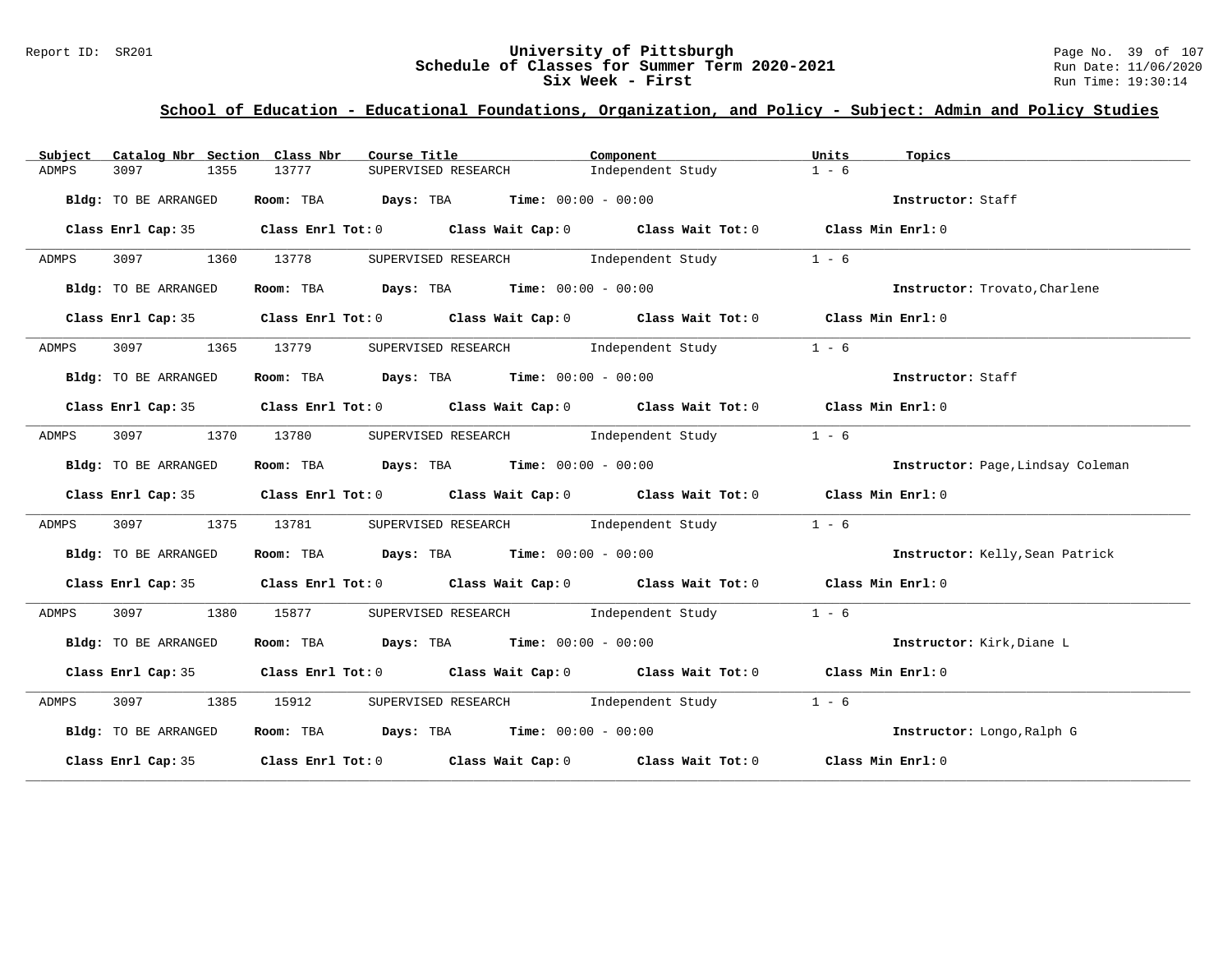### Report ID: SR201 **University of Pittsburgh University of Pittsburgh** Page No. 40 of 107<br>**Schedule of Classes for Summer Term 2020-2021** Run Date: 11/06/2020 **Schedule of Classes for Summer Term 2020-2021** Run Date: 11/06/2021<br>Six Week - First Run Time: 19:30:14 Six Week - First

| Subject              |                    | Catalog Nbr Section Class Nbr | Course Title                                                           |                                                                                                                                | Component                                                                                  | Units   | Topics                              |
|----------------------|--------------------|-------------------------------|------------------------------------------------------------------------|--------------------------------------------------------------------------------------------------------------------------------|--------------------------------------------------------------------------------------------|---------|-------------------------------------|
| 3098<br>ADMPS        | 1150               | 18173                         | DIRECTED STUDY                                                         |                                                                                                                                | Directed Studies                                                                           | $1 - 6$ |                                     |
| Bldg: TO BE ARRANGED |                    |                               | Room: TBA $Days:$ TBA $Time: 00:00 - 00:00$                            |                                                                                                                                |                                                                                            |         | Instructor: Staff                   |
|                      |                    |                               | <b>Combined Section ID:</b> 0023(ADMPS/2098/3098) - ADMPS 2098(#18174) |                                                                                                                                | Class Enrl Cap: 35 Class Enrl Tot: 0 Class Wait Cap: 0 Class Wait Tot: 0 Class Min Enrl: 0 |         |                                     |
| ADMPS                | 3098 — 100<br>1300 | 11519                         | DIRECTED STUDY                                                         | Directed Studies                                                                                                               |                                                                                            | $1 - 6$ |                                     |
| Bldg: TO BE ARRANGED |                    |                               | Room: TBA $Days:$ TBA $Time: 00:00 - 00:00$                            |                                                                                                                                |                                                                                            |         | Instructor: Staff                   |
|                      |                    |                               |                                                                        | Class Enrl Cap: 50 $\qquad$ Class Enrl Tot: 0 $\qquad$ Class Wait Cap: 0 $\qquad$ Class Wait Tot: 0 $\qquad$ Class Min Enrl: 0 |                                                                                            |         |                                     |
| ADMPS                |                    | 3098 1305 13782               | DIRECTED STUDY                                                         |                                                                                                                                | Directed Studies                                                                           | $1 - 6$ |                                     |
| Bldg: TO BE ARRANGED |                    |                               | Room: TBA $Days:$ TBA $Time: 00:00 - 00:00$                            |                                                                                                                                |                                                                                            |         | Instructor: Staff                   |
|                      |                    |                               |                                                                        |                                                                                                                                | Class Enrl Cap: 35 Class Enrl Tot: 0 Class Wait Cap: 0 Class Wait Tot: 0 Class Min Enrl: 0 |         |                                     |
| ADMPS                |                    | 3098 1310 13783               |                                                                        |                                                                                                                                | DIRECTED STUDY Directed Studies                                                            | $1 - 6$ |                                     |
| Bldg: TO BE ARRANGED |                    |                               | Room: TBA $Days:$ TBA $Time: 00:00 - 00:00$                            |                                                                                                                                |                                                                                            |         | Instructor: Gunzenhauser, Michael G |
|                      |                    |                               |                                                                        | Class Enrl Cap: 35 Class Enrl Tot: 0 Class Wait Cap: 0 Class Wait Tot: 0 Class Min Enrl: 0                                     |                                                                                            |         |                                     |
| ADMPS                |                    | 3098 1315 13784               |                                                                        |                                                                                                                                | DIRECTED STUDY Directed Studies                                                            | $1 - 6$ |                                     |
| Bldg: TO BE ARRANGED |                    |                               | Room: TBA $Days:$ TBA $Time: 00:00 - 00:00$                            |                                                                                                                                |                                                                                            |         | Instructor: DeAngelo, Linda Theresa |
|                      |                    |                               |                                                                        |                                                                                                                                | Class Enrl Cap: 35 Class Enrl Tot: 0 Class Wait Cap: 0 Class Wait Tot: 0 Class Min Enrl: 0 |         |                                     |
| ADMPS                | 3098 1320          | 13785                         |                                                                        |                                                                                                                                | DIRECTED STUDY Directed Studies                                                            | $1 - 6$ |                                     |
| Bldg: TO BE ARRANGED |                    |                               | Room: TBA $Days:$ TBA $Time: 00:00 - 00:00$                            |                                                                                                                                |                                                                                            |         | Instructor: Shafiq, Mohammad Najeeb |
|                      |                    |                               |                                                                        |                                                                                                                                | Class Enrl Cap: 35 Class Enrl Tot: 0 Class Wait Cap: 0 Class Wait Tot: 0 Class Min Enrl: 0 |         |                                     |
| ADMPS                | 3098 300           |                               | 1325 13786 DIRECTED STUDY Directed Studies                             |                                                                                                                                |                                                                                            | $1 - 6$ |                                     |
| Bldg: TO BE ARRANGED |                    |                               | Room: TBA $Days:$ TBA $Time: 00:00 - 00:00$                            |                                                                                                                                |                                                                                            |         | Instructor: Garcia, Gina Ann        |
|                      |                    |                               |                                                                        |                                                                                                                                | Class Enrl Cap: 35 Class Enrl Tot: 0 Class Wait Cap: 0 Class Wait Tot: 0 Class Min Enrl: 0 |         |                                     |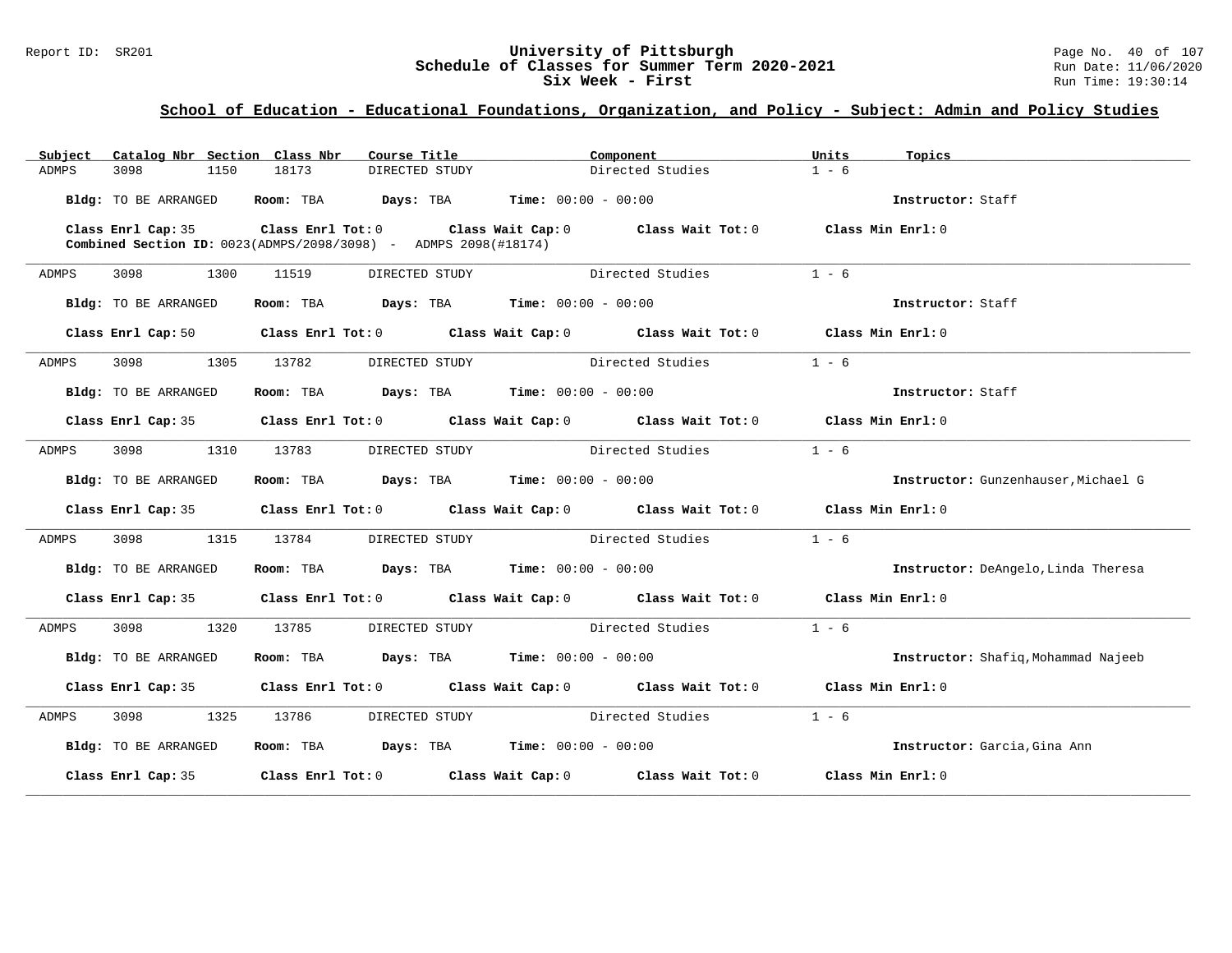### Report ID: SR201 **University of Pittsburgh University of Pittsburgh** Page No. 41 of 107<br>**Schedule of Classes for Summer Term 2020-2021** Run Date: 11/06/2020 **Schedule of Classes for Summer Term 2020-2021** Run Date: 11/06/2021<br>Six Week - First Run Time: 19:30:14 Six Week - First

| Subject | Catalog Nbr Section Class Nbr |                                                                                            | Course Title   | Component                                                                                  |                                             | Units   | Topics                          |
|---------|-------------------------------|--------------------------------------------------------------------------------------------|----------------|--------------------------------------------------------------------------------------------|---------------------------------------------|---------|---------------------------------|
| ADMPS   | 3098<br>1330                  | 13787                                                                                      | DIRECTED STUDY |                                                                                            | Directed Studies                            | $1 - 6$ |                                 |
|         | Bldg: TO BE ARRANGED          | Room: TBA $Days:$ TBA $Time: 00:00 - 00:00$                                                |                |                                                                                            |                                             |         | Instructor: Kelly, Sean Patrick |
|         |                               | Class Enrl Cap: 35 Class Enrl Tot: 0 Class Wait Cap: 0 Class Wait Tot: 0 Class Min Enrl: 0 |                |                                                                                            |                                             |         |                                 |
| ADMPS   |                               | 3098 1335 13788                                                                            | DIRECTED STUDY |                                                                                            | Directed Studies                            | $1 - 6$ |                                 |
|         | Bldg: TO BE ARRANGED          |                                                                                            |                |                                                                                            | Room: TBA $Days:$ TBA $Time: 00:00 - 00:00$ |         | Instructor: McClure, Maureen W  |
|         |                               |                                                                                            |                | Class Enrl Cap: 35 Class Enrl Tot: 0 Class Wait Cap: 0 Class Wait Tot: 0 Class Min Enrl: 0 |                                             |         |                                 |
| ADMPS   |                               | 3098 1340 13789 DIRECTED STUDY                                                             |                |                                                                                            | Directed Studies                            | $1 - 6$ |                                 |
|         | Bldg: TO BE ARRANGED          |                                                                                            |                | Room: TBA $Days:$ TBA Time: $00:00 - 00:00$                                                |                                             |         | Instructor: Kerr, Mary          |
|         |                               | Class Enrl Cap: 35 Class Enrl Tot: 0 Class Wait Cap: 0 Class Wait Tot: 0 Class Min Enrl: 0 |                |                                                                                            |                                             |         |                                 |
| ADMPS   | 3098 300                      | 1345 13790                                                                                 |                |                                                                                            | DIRECTED STUDY Directed Studies             | $1 - 6$ |                                 |
|         | Bldg: TO BE ARRANGED          | Room: TBA $\rule{1em}{0.15mm}$ Days: TBA Time: $00:00 - 00:00$                             |                |                                                                                            |                                             |         | Instructor: Porter, Maureen K   |
|         |                               | Class Enrl Cap: 35 Class Enrl Tot: 0 Class Wait Cap: 0 Class Wait Tot: 0 Class Min Enrl: 0 |                |                                                                                            |                                             |         |                                 |
|         |                               | ADMPS 3098 1350 13791 DIRECTED STUDY          Directed Studies                             |                |                                                                                            |                                             | $1 - 6$ |                                 |
|         | Bldg: TO BE ARRANGED          | Room: TBA $Days:$ TBA $Time: 00:00 - 00:00$                                                |                |                                                                                            |                                             |         | Instructor: Staff               |
|         |                               | Class Enrl Cap: 35 Class Enrl Tot: 0 Class Wait Cap: 0 Class Wait Tot: 0 Class Min Enrl: 0 |                |                                                                                            |                                             |         |                                 |
| ADMPS   | 3098 300                      | 1355 13792 DIRECTED STUDY Directed Studies                                                 |                |                                                                                            |                                             | $1 - 6$ |                                 |
|         | Bldg: TO BE ARRANGED          | Room: TBA $\rule{1em}{0.15mm}$ Days: TBA Time: $00:00 - 00:00$                             |                |                                                                                            |                                             |         | Instructor: Staff               |
|         |                               | Class Enrl Cap: 35 Class Enrl Tot: 0 Class Wait Cap: 0 Class Wait Tot: 0 Class Min Enrl: 0 |                |                                                                                            |                                             |         |                                 |
|         |                               | ADMPS 3098 1360 13793 DIRECTED STUDY Directed Studies 1 - 6                                |                |                                                                                            |                                             |         |                                 |
|         | Bldg: TO BE ARRANGED          | Room: TBA $Days:$ TBA $Time: 00:00 - 00:00$                                                |                |                                                                                            |                                             |         | Instructor: Trovato, Charlene   |
|         |                               | Class Enrl Cap: 35 Class Enrl Tot: 0 Class Wait Cap: 0 Class Wait Tot: 0 Class Min Enrl: 0 |                |                                                                                            |                                             |         |                                 |
| ADMPS   | 3098 300                      | 1365 13794 DIRECTED STUDY Directed Studies                                                 |                |                                                                                            |                                             | $1 - 6$ |                                 |
|         | Bldg: TO BE ARRANGED          | Room: TBA $\rule{1em}{0.15mm}$ Days: TBA $\rule{1.15mm}]{0.15mm}$ Time: $00:00 - 00:00$    |                |                                                                                            |                                             |         | Instructor: Staff               |
|         |                               | Class Enrl Cap: 35 Class Enrl Tot: 0 Class Wait Cap: 0 Class Wait Tot: 0 Class Min Enrl: 0 |                |                                                                                            |                                             |         |                                 |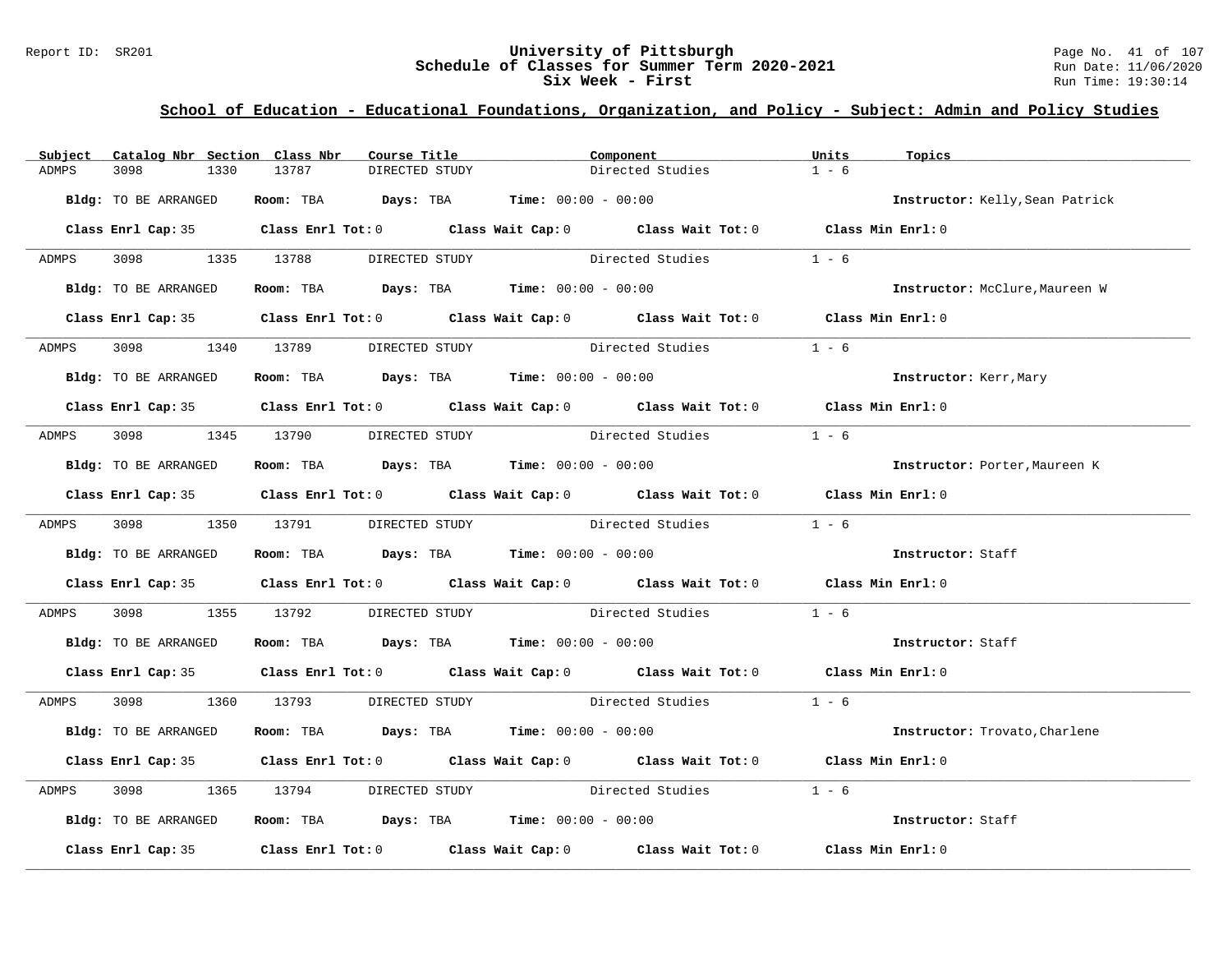| ADMPS | 3098<br>1370         | 13795<br>DIRECTED STUDY        |                                                                                                     | Directed Studies | $1 - 6$                             |
|-------|----------------------|--------------------------------|-----------------------------------------------------------------------------------------------------|------------------|-------------------------------------|
|       | Bldg: TO BE ARRANGED |                                | Room: TBA $Days:$ TBA $Time: 00:00 - 00:00$                                                         |                  | Instructor: Page, Lindsay Coleman   |
|       |                      |                                | Class Enrl Cap: 35 Class Enrl Tot: 0 Class Wait Cap: 0 Class Wait Tot: 0 Class Min Enrl: 0          |                  |                                     |
| ADMPS | 3098 1375 13796      |                                | DIRECTED STUDY Directed Studies 1 - 6                                                               |                  |                                     |
|       | Bldg: TO BE ARRANGED |                                | Room: TBA $Days:$ TBA Time: $00:00 - 00:00$                                                         |                  | Instructor: Ferketish, B Jean       |
|       |                      |                                | Class Enrl Cap: 35 Class Enrl Tot: 0 Class Wait Cap: 0 Class Wait Tot: 0 Class Min Enrl: 0          |                  |                                     |
|       |                      |                                | ADMPS 3098 1380 13797 DIRECTED STUDY Directed Studies 1 - 6                                         |                  |                                     |
|       |                      |                                | Bldg: TO BE ARRANGED Room: TBA Days: TBA Time: 00:00 - 00:00                                        |                  | Instructor: Staff                   |
|       |                      |                                | Class Enrl Cap: 35 Class Enrl Tot: 0 Class Wait Cap: 0 Class Wait Tot: 0 Class Min Enrl: 0          |                  |                                     |
| ADMPS |                      | 3098 1385 13798 DIRECTED STUDY | Directed Studies                                                                                    |                  | $1 - 6$                             |
|       | Bldg: TO BE ARRANGED |                                | Room: TBA $Days:$ TBA $Time: 00:00 - 00:00$                                                         |                  | Instructor: Kirk, Diane L           |
|       |                      |                                | Class Enrl Cap: 35 Class Enrl Tot: 0 Class Wait Cap: 0 Class Wait Tot: 0 Class Min Enrl: 0          |                  |                                     |
| ADMPS |                      |                                | 3098 1390 13799 DIRECTED STUDY Directed Studies 1 - 6                                               |                  |                                     |
|       | Bldg: TO BE ARRANGED |                                | Room: TBA $Days:$ TBA $Time: 00:00 - 00:00$                                                         |                  | Instructor: Longo, Ralph G          |
|       |                      |                                | Class Enrl Cap: 35 Class Enrl Tot: 0 Class Wait Cap: 0 Class Wait Tot: 0 Class Min Enrl: 0          |                  |                                     |
| ADMPS |                      |                                | 3098 1395 13800 DIRECTED STUDY Directed Studies 1 - 6                                               |                  |                                     |
|       | Bldg: TO BE ARRANGED |                                | Room: TBA $Days:$ TBA $Time: 00:00 - 00:00$                                                         |                  | Instructor: Perry, Jill Alexa       |
|       |                      |                                | Class Enrl Cap: 35 Class Enrl Tot: 0 Class Wait Cap: 0 Class Wait Tot: 0                            |                  | Class Min Enrl: 0                   |
| ADMPS |                      |                                | 3099 1300 11518 GUIDANC IN THE DOCTORAL DEGREEThesis Research                                       |                  | $1 - 18$                            |
|       |                      |                                | Bldg: TO BE ARRANGED Room: TBA Days: TBA Time: 00:00 - 00:00                                        |                  | Instructor: Perry, Jill Alexa       |
|       |                      |                                | Class Enrl Cap: 50 $\qquad$ Class Enrl Tot: 0 $\qquad$ Class Wait Cap: 0 $\qquad$ Class Wait Tot: 0 |                  | Class Min Enrl: 0                   |
|       |                      |                                | ADMPS 3099 1305 13801 GUIDANC IN THE DOCTORAL DEGREEThesis Research 1 - 18                          |                  |                                     |
|       | Bldg: TO BE ARRANGED |                                | Room: TBA $Days:$ TBA $Time: 00:00 - 00:00$                                                         |                  | Instructor: Staff                   |
|       |                      |                                | Class Enrl Cap: 35 Class Enrl Tot: 0 Class Wait Cap: 0 Class Wait Tot: 0 Class Min Enrl: 0          |                  |                                     |
|       |                      |                                | ADMPS 3099 1310 13802 GUIDANC IN THE DOCTORAL DEGREEThesis Research 1 - 18                          |                  |                                     |
|       |                      |                                | Bldg: TO BE ARRANGED Room: TBA Days: TBA Time: 00:00 - 00:00                                        |                  | Instructor: Gunzenhauser, Michael G |
|       |                      |                                | Class Enrl Cap: 35 Class Enrl Tot: 0 Class Wait Cap: 0 Class Wait Tot: 0                            |                  | Class Min Enrl: 0                   |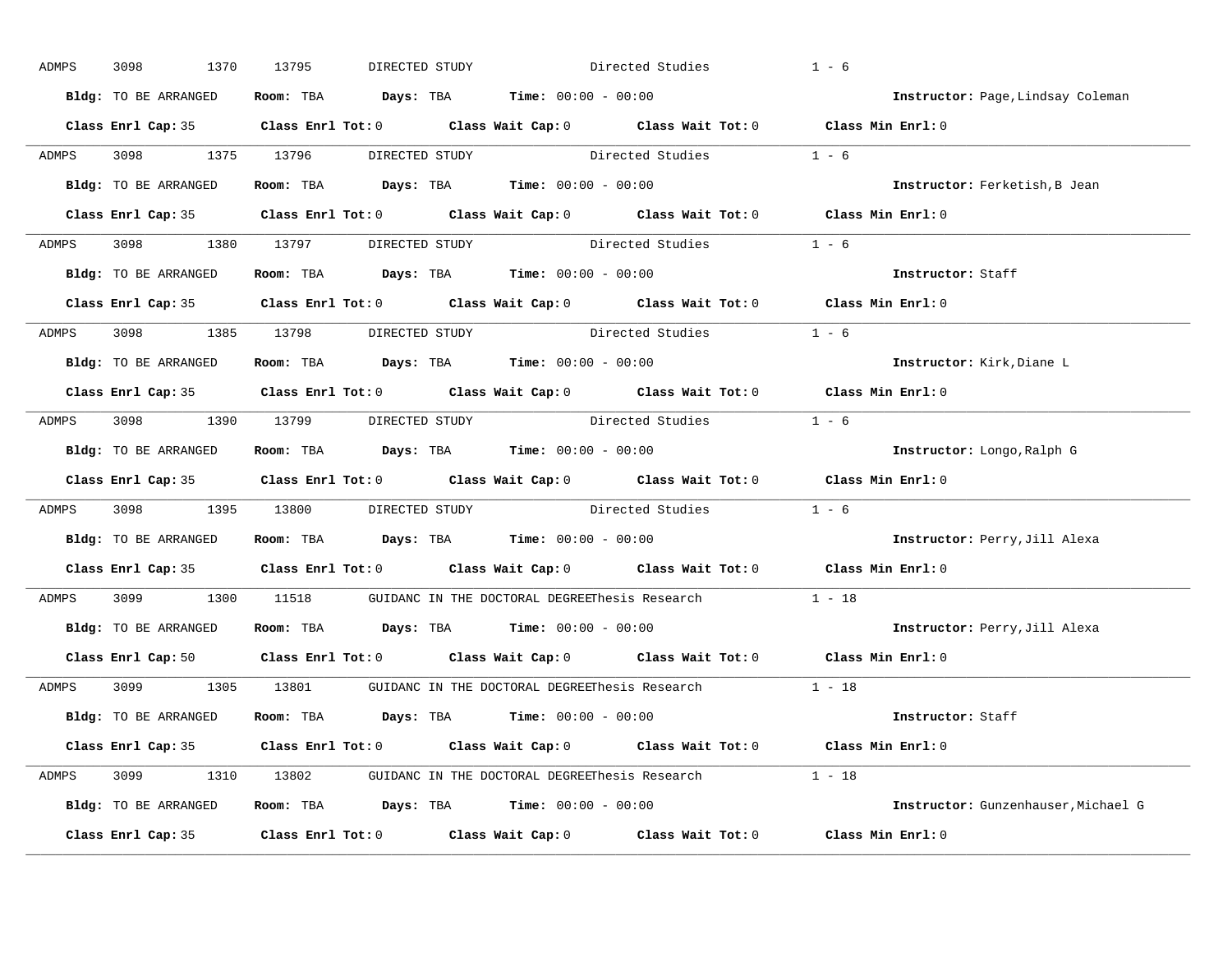### Report ID: SR201 **University of Pittsburgh University of Pittsburgh** Page No. 43 of 107<br>**Schedule of Classes for Summer Term 2020-2021** Run Date: 11/06/2020 **Schedule of Classes for Summer Term 2020-2021** Run Date: 11/06/2021<br>Six Week - First Run Time: 19:30:14 Six Week - First

| Subject      | Catalog Nbr Section Class Nbr | Course Title | Component                                                                                  | Units<br>Topics                     |
|--------------|-------------------------------|--------------|--------------------------------------------------------------------------------------------|-------------------------------------|
| <b>ADMPS</b> | 3099<br>1315                  | 13803        | GUIDANC IN THE DOCTORAL DEGREEThesis Research                                              | $1 - 18$                            |
|              | Bldg: TO BE ARRANGED          |              | Room: TBA $Days:$ TBA $Time: 00:00 - 00:00$                                                | Instructor: DeAngelo, Linda Theresa |
|              |                               |              | Class Enrl Cap: 35 Class Enrl Tot: 0 Class Wait Cap: 0 Class Wait Tot: 0                   | Class Min Enrl: 0                   |
| ADMPS        | 3099                          | 1320 13804   | GUIDANC IN THE DOCTORAL DEGREEThesis Research                                              | $1 - 18$                            |
|              | Bldg: TO BE ARRANGED          |              | Room: TBA $Days:$ TBA $Time: 00:00 - 00:00$                                                | Instructor: Shafiq, Mohammad Najeeb |
|              |                               |              | Class Enrl Cap: 35 Class Enrl Tot: 0 Class Wait Cap: 0 Class Wait Tot: 0 Class Min Enrl: 0 |                                     |
| ADMPS        | 3099 700                      | 1325 13805   | GUIDANC IN THE DOCTORAL DEGREEThesis Research                                              | $1 - 18$                            |
|              | Bldg: TO BE ARRANGED          |              | Room: TBA $Days:$ TBA $Time:$ $00:00 - 00:00$                                              | Instructor: Garcia, Gina Ann        |
|              |                               |              | Class Enrl Cap: 35 Class Enrl Tot: 0 Class Wait Cap: 0 Class Wait Tot: 0 Class Min Enrl: 0 |                                     |
| ADMPS        | 3099 700                      | 1330 13806   | GUIDANC IN THE DOCTORAL DEGREEThesis Research                                              | $1 - 18$                            |
|              | Bldg: TO BE ARRANGED          |              | Room: TBA $Days:$ TBA Time: $00:00 - 00:00$                                                | Instructor: Kerr, Mary              |
|              |                               |              | Class Enrl Cap: 35 Class Enrl Tot: 0 Class Wait Cap: 0 Class Wait Tot: 0 Class Min Enrl: 0 |                                     |
| ADMPS        | 3099 1335 13807               |              | GUIDANC IN THE DOCTORAL DEGREEThesis Research $1 - 18$                                     |                                     |
|              | Bldg: TO BE ARRANGED          |              | Room: TBA $Days: TBA$ Time: $00:00 - 00:00$                                                | Instructor: McClure, Maureen W      |
|              |                               |              | Class Enrl Cap: 35 Class Enrl Tot: 0 Class Wait Cap: 0 Class Wait Tot: 0 Class Min Enrl: 0 |                                     |
| ADMPS        | 3099<br>1340                  | 13808        | GUIDANC IN THE DOCTORAL DEGREEThesis Research                                              | $1 - 18$                            |
|              | Bldg: TO BE ARRANGED          |              | Room: TBA $Days:$ TBA $Time: 00:00 - 00:00$                                                | Instructor: Staff                   |
|              |                               |              | Class Enrl Cap: 35 Class Enrl Tot: 0 Class Wait Cap: 0 Class Wait Tot: 0 Class Min Enrl: 0 |                                     |
| ADMPS        |                               |              | 3099 1345 13809 GUIDANC IN THE DOCTORAL DEGREEThesis Research 1 - 18                       |                                     |
|              | Bldg: TO BE ARRANGED          |              | Room: TBA $Days:$ TBA $Time: 00:00 - 00:00$                                                | Instructor: Porter, Maureen K       |
|              |                               |              | Class Enrl Cap: 35 Class Enrl Tot: 0 Class Wait Cap: 0 Class Wait Tot: 0 Class Min Enrl: 0 |                                     |
| ADMPS        | 3099<br>1350                  |              | 13810 GUIDANC IN THE DOCTORAL DEGREEThesis Research                                        | $1 - 18$                            |
|              | Bldg: TO BE ARRANGED          |              | Room: TBA $Days:$ TBA $Time:$ $00:00 - 00:00$                                              | Instructor: Staff                   |
|              | Class Enrl Cap: 35            |              | Class Enrl Tot: $0$ Class Wait Cap: $0$ Class Wait Tot: $0$                                | Class Min Enrl: 0                   |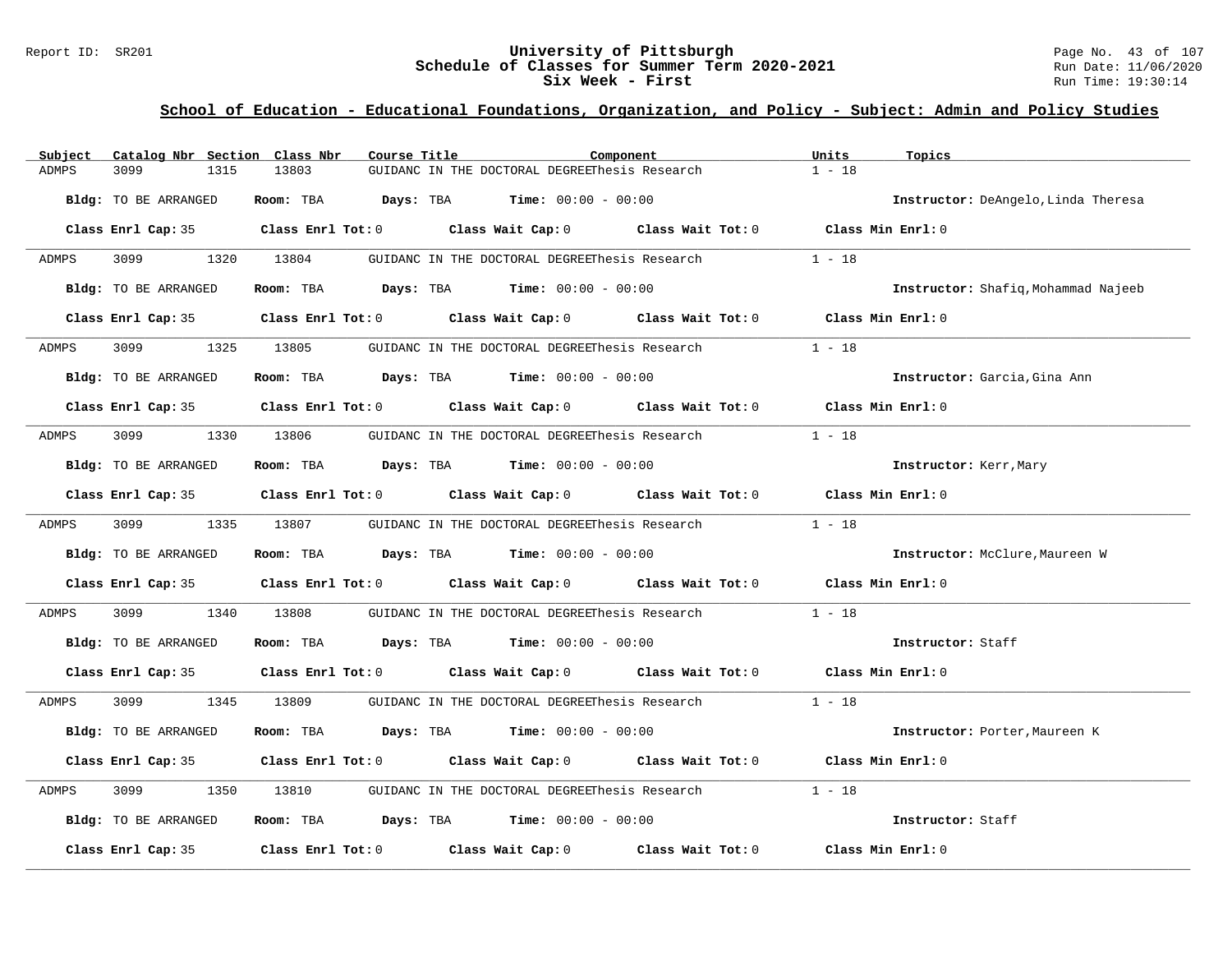| ADMPS        | 3099<br>1355         | 13811      | GUIDANC IN THE DOCTORAL DEGREEThesis Research                                                          |  | $1 - 18$                          |  |
|--------------|----------------------|------------|--------------------------------------------------------------------------------------------------------|--|-----------------------------------|--|
|              | Bldg: TO BE ARRANGED |            | Room: TBA $Days:$ TBA $Time: 00:00 - 00:00$                                                            |  | Instructor: Staff                 |  |
|              |                      |            | Class Enrl Cap: 35 Class Enrl Tot: 0 Class Wait Cap: 0 Class Wait Tot: 0 Class Min Enrl: 0             |  |                                   |  |
| ADMPS        | 3099 700             | 1360 13812 | GUIDANC IN THE DOCTORAL DEGREEThesis Research 1 - 18                                                   |  |                                   |  |
|              | Bldg: TO BE ARRANGED |            | Room: TBA $\rule{1em}{0.15mm}$ Days: TBA Time: $00:00 - 00:00$                                         |  | Instructor: Trovato, Charlene     |  |
|              |                      |            | Class Enrl Cap: 35 Class Enrl Tot: 0 Class Wait Cap: 0 Class Wait Tot: 0 Class Min Enrl: 0             |  |                                   |  |
| <b>ADMPS</b> |                      |            | 3099 1365 13813 GUIDANC IN THE DOCTORAL DEGREEThesis Research 1 - 18                                   |  |                                   |  |
|              | Bldg: TO BE ARRANGED |            | Room: TBA $Days: TBA$ Time: $00:00 - 00:00$                                                            |  | Instructor: Staff                 |  |
|              |                      |            | Class Enrl Cap: 35 Class Enrl Tot: 0 Class Wait Cap: 0 Class Wait Tot: 0 Class Min Enrl: 0             |  |                                   |  |
| ADMPS        |                      |            | 3099 1370 13814 GUIDANC IN THE DOCTORAL DEGREEThesis Research                                          |  | $1 - 18$                          |  |
|              | Bldg: TO BE ARRANGED |            | Room: TBA $Days:$ TBA $Time: 00:00 - 00:00$                                                            |  | Instructor: Page, Lindsay Coleman |  |
|              |                      |            | Class Enrl Cap: 35 Class Enrl Tot: 0 Class Wait Cap: 0 Class Wait Tot: 0 Class Min Enrl: 0             |  |                                   |  |
| ADMPS        |                      |            | 3099 1375 13815 GUIDANC IN THE DOCTORAL DEGREEThesis Research                                          |  | $1 - 18$                          |  |
|              | Bldg: TO BE ARRANGED |            | Room: TBA $\rule{1em}{0.15mm}$ Days: TBA Time: $00:00 - 00:00$                                         |  | Instructor: Kelly, Sean Patrick   |  |
|              |                      |            | Class Enrl Cap: 35 Class Enrl Tot: 0 Class Wait Cap: 0 Class Wait Tot: 0 Class Min Enrl: 0             |  |                                   |  |
| <b>ADMPS</b> |                      |            | 3099 1380 15910 GUIDANC IN THE DOCTORAL DEGREEThesis Research 1 - 18                                   |  |                                   |  |
|              | Bldg: TO BE ARRANGED |            | Room: TBA $Days:$ TBA $Time: 00:00 - 00:00$                                                            |  | Instructor: Longo, Ralph G        |  |
|              |                      |            | Class Enrl Cap: 35 Class Enrl Tot: 0 Class Wait Cap: 0 Class Wait Tot: 0 Class Min Enrl: 0             |  |                                   |  |
| ADMPS        |                      |            | 3099 1381 16494 GUIDANC IN THE DOCTORAL DEGREEThesis Research                                          |  | $1 - 18$                          |  |
|              | Bldg: TO BE ARRANGED |            | Room: TBA $Days:$ TBA $Time: 00:00 - 00:00$                                                            |  | Instructor: Kirk, Diane L         |  |
|              |                      |            | Class Enrl Cap: 20 		 Class Enrl Tot: 0 		 Class Wait Cap: 0 		 Class Wait Tot: 0 		 Class Min Enrl: 0 |  |                                   |  |
| ADMPS        | 3099 700             |            | 1382 16527 GUIDANC IN THE DOCTORAL DEGREEThesis Research 1 - 18                                        |  |                                   |  |
|              | Bldg: TO BE ARRANGED |            | Room: TBA $\rule{1em}{0.15mm}$ Days: TBA Time: $00:00 - 00:00$                                         |  | Instructor: Ferketish, B Jean     |  |
|              | Class Enrl Cap: 20   |            | Class Enrl Tot: $0$ Class Wait Cap: $0$ Class Wait Tot: $0$ Class Min Enrl: $0$                        |  |                                   |  |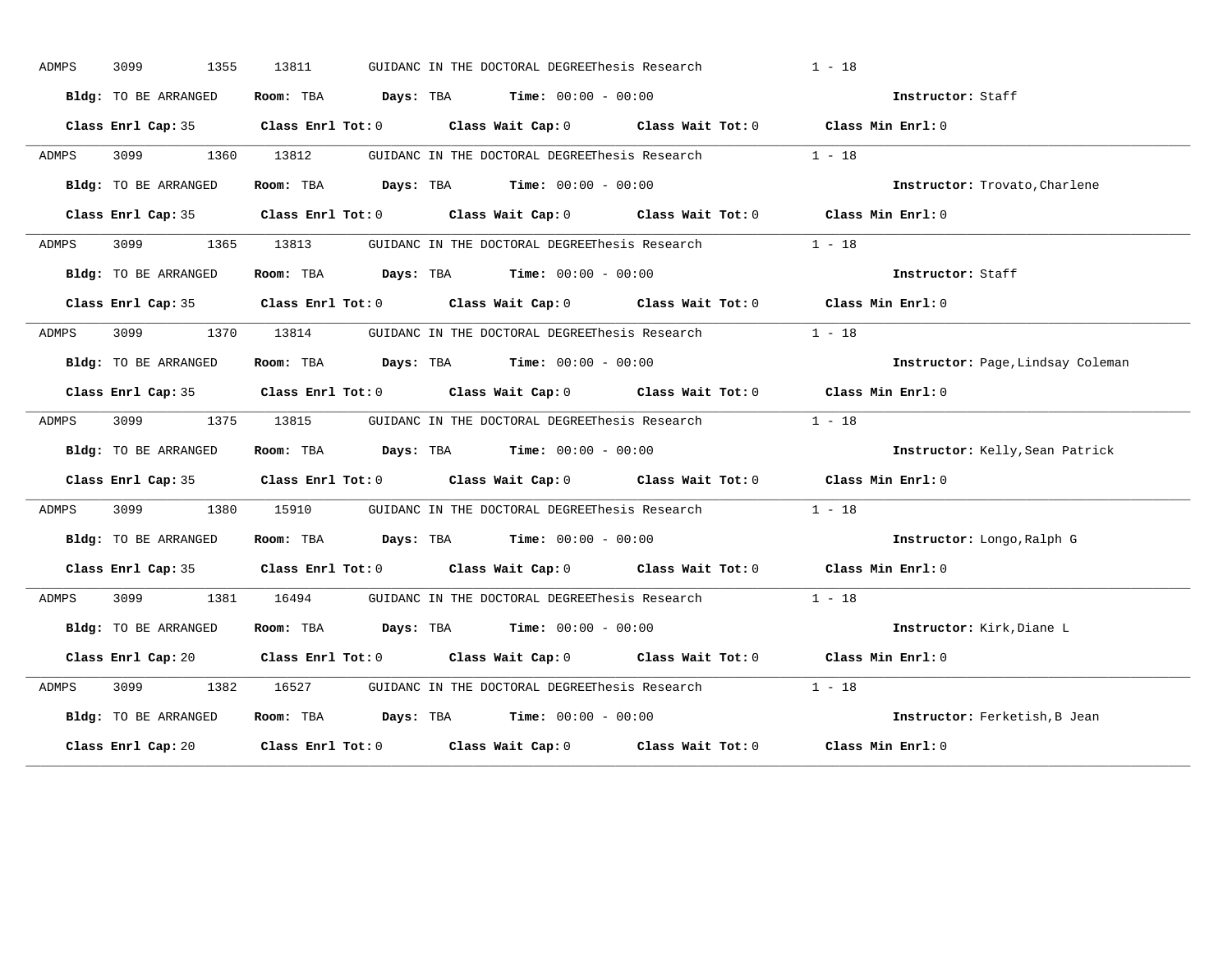### Report ID: SR201 **University of Pittsburgh** Page No. 45 of 107 **Schedule of Classes for Summer Term 2020-2021** Run Date: 11/06/2020 **Six Week - First Run** Time: 19:30:14

# **School of Education - Health and Human Development - Subject: Health and Physical Activity**

| Subject                                                  |                       | Catalog Nbr Section Class Nbr | Course Title          | Component                    |                     | Units             | Topics                          |
|----------------------------------------------------------|-----------------------|-------------------------------|-----------------------|------------------------------|---------------------|-------------------|---------------------------------|
| HPA                                                      | 1241                  | 1120<br>14049                 | TEACHING EXPERIENCE 1 |                              | Credit Laboratory   |                   |                                 |
| Bldg: WEB Based Class<br>Room: TBA<br>Class Enrl Cap: 20 |                       |                               | Days: TBA             | <b>Time:</b> $00:00 - 00:00$ |                     |                   | Instructor: McLaughlin, Kevin J |
|                                                          |                       |                               | Class Enrl Tot: $0$   | Class Wait Cap: 20           | Class Wait Tot: $0$ | Class Min Enrl: 0 |                                 |
| <b>HPA</b>                                               | 1242                  | 1120<br>14051                 | TEACHING EXPERIENCE 2 |                              | Credit Laboratory   |                   |                                 |
|                                                          | Bldg: WEB Based Class | Room: TBA                     | Davs: TBA             | <b>Time:</b> $00:00 - 00:00$ |                     |                   | Instructor: McLaughlin, Kevin J |
|                                                          | Class Enrl Cap: 20    |                               | Class Enrl Tot: $0$   | Class Wait Cap: 20           | Class Wait Tot: 0   | Class Min Enrl: 0 |                                 |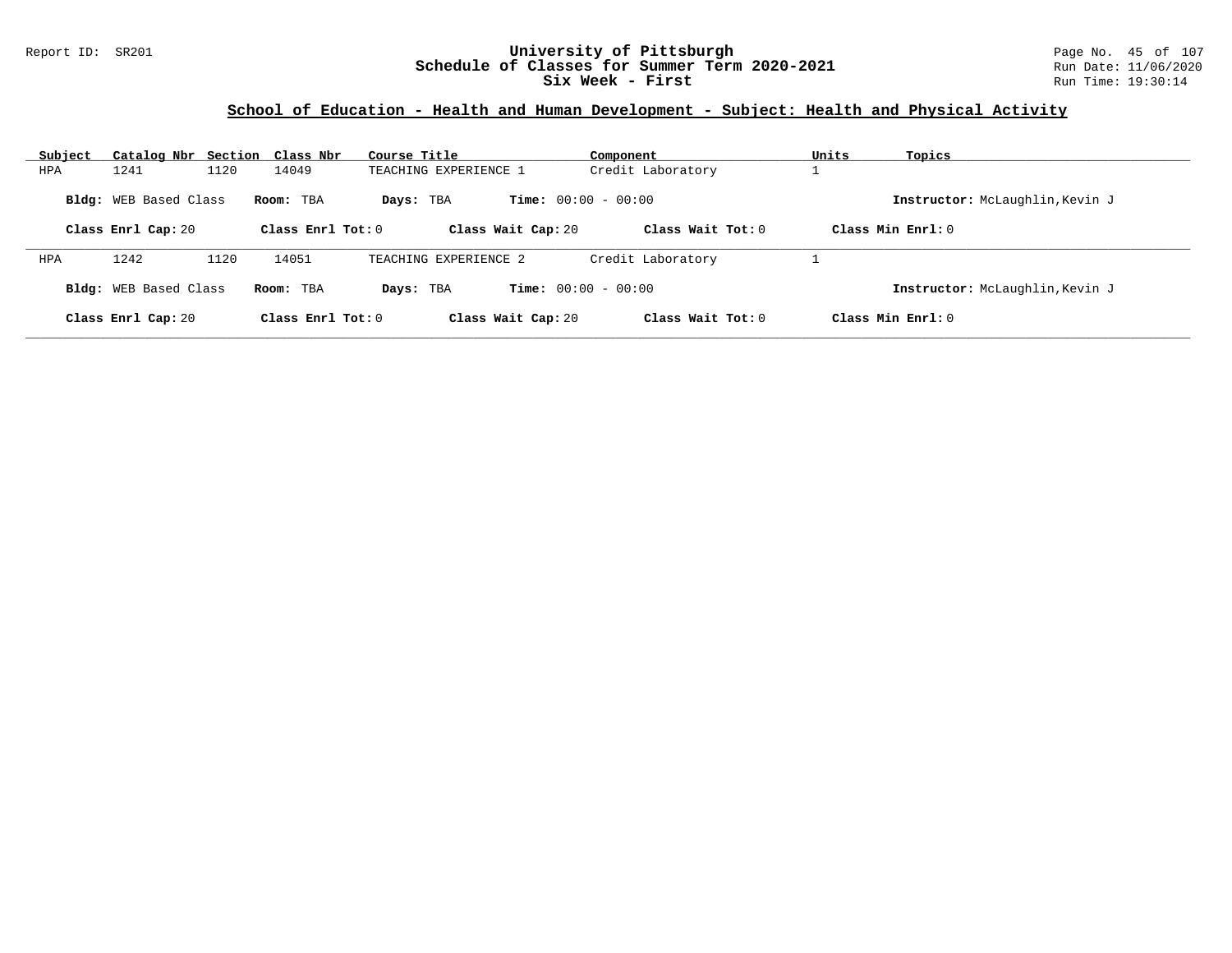### Report ID: SR201 **University of Pittsburgh** Page No. 46 of 107 **Schedule of Classes for Summer Term 2020-2021** Run Date: 11/06/2020 **Six Week - First Run Time: 19:30:14**

## **School of Education - Health and Human Development - Subject: Co-Ed Physical Education**

| Subject | Catalog Nbr Section Class Nbr |      |                   | Course Title |                              | Component                                                                                                                                                                                                                                               | Units | Topics                          |
|---------|-------------------------------|------|-------------------|--------------|------------------------------|---------------------------------------------------------------------------------------------------------------------------------------------------------------------------------------------------------------------------------------------------------|-------|---------------------------------|
| PEDC    | 0158                          | 1100 | 10500             |              | WEIGHT TRAINING - BEGINNER   | Credit Laboratory                                                                                                                                                                                                                                       | 1     |                                 |
|         | Bldg: WEB Based Class         |      | Room: TBA         | Days: MW     | <b>Time:</b> $14:00 - 14:50$ |                                                                                                                                                                                                                                                         |       | Instructor: McLaughlin, Kevin J |
|         |                               |      |                   |              |                              |                                                                                                                                                                                                                                                         |       | Pifer, Aaron J                  |
|         |                               |      |                   |              |                              |                                                                                                                                                                                                                                                         |       | Wilson, Zachary J               |
|         | Class Enrl Cap: 20            |      | Class Enrl Tot: 0 |              | Class Wait Cap: 20           | Class Wait Tot: 0                                                                                                                                                                                                                                       |       | Class Min Enrl: 0               |
| PEDC    | 0262                          | 1130 | 16010             | YOGA 1       |                              | <b></b> This class has an additional fee. For more information go to <a <br="" href="http://www.registrar.pitt.edu">target="_blank"&gt;http://www.registrar.pitt.edu/</a> , and click on Faculty and Staff, then Course and Class.<br>Credit Laboratory |       |                                 |
|         | Bldg: WEB Based Class         |      | Room: TBA         | Days: MW     | <b>Time:</b> $13:00 - 13:50$ |                                                                                                                                                                                                                                                         |       | Instructor: McLaughlin, Kevin J |
|         |                               |      |                   |              |                              |                                                                                                                                                                                                                                                         |       | Sherman, Sally Anne             |
|         |                               |      |                   |              |                              |                                                                                                                                                                                                                                                         |       |                                 |
|         | Class Enrl Cap: 25            |      | Class Enrl Tot: 0 |              | Class Wait Cap: 20           | Class Wait Tot: $0$                                                                                                                                                                                                                                     |       | Class Min Enrl: 0               |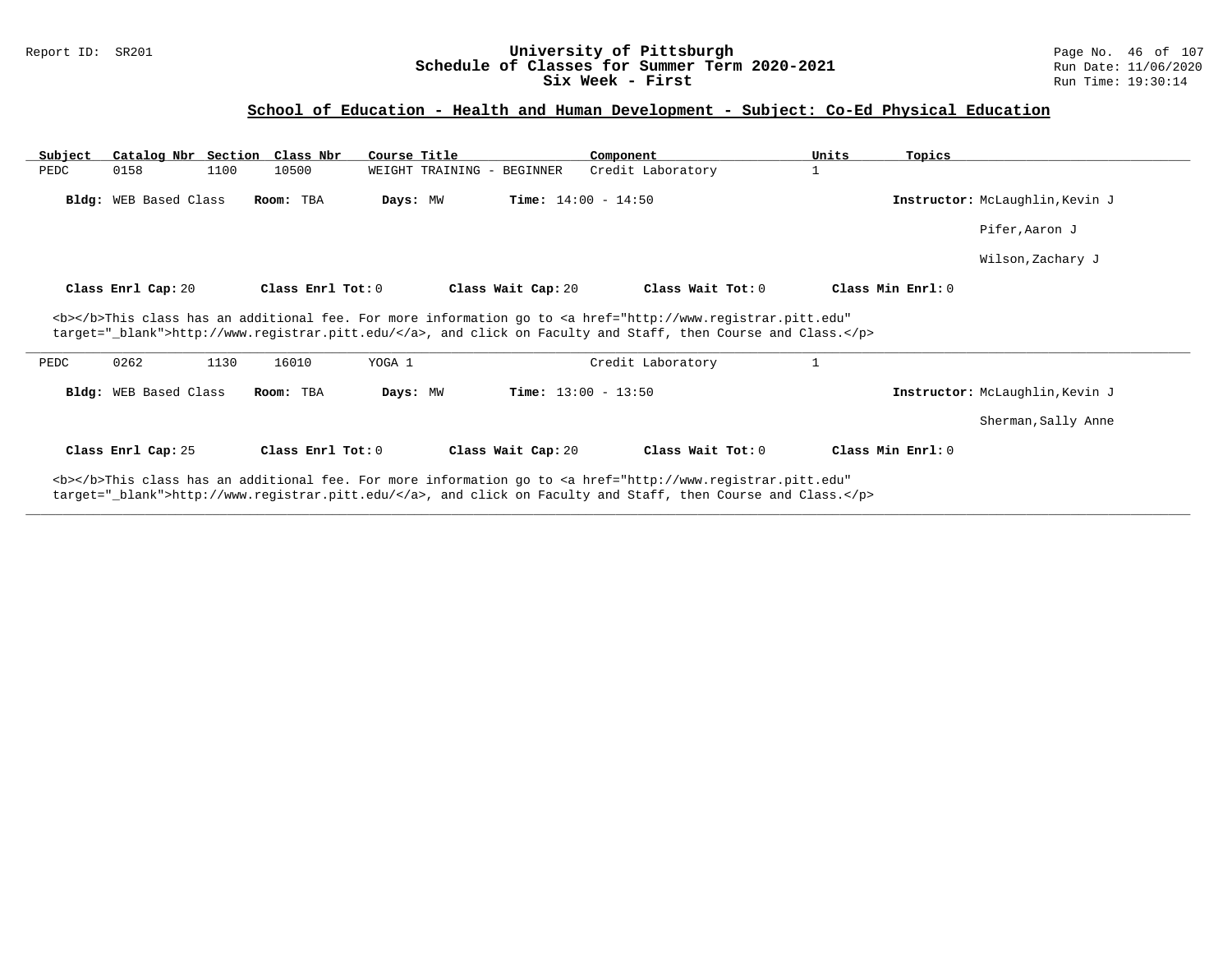### Report ID: SR201 **University of Pittsburgh** Page No. 47 of 107 **Schedule of Classes for Summer Term 2020-2021** Run Date: 11/06/2020 **Six Week - First Run Time: 19:30:14**

# **School of Education - Health and Human Development - Subject: Psychology in Education**

| Subject   | Catalog Nbr Section Class Nbr            |      |                                                                          | Course Title   |                   |                                       | Component         | Units             | Topics                          |
|-----------|------------------------------------------|------|--------------------------------------------------------------------------|----------------|-------------------|---------------------------------------|-------------------|-------------------|---------------------------------|
| PSYED     | 1099                                     | 1010 | 19451                                                                    | DIRECTED STUDY |                   |                                       | Directed Studies  | $1 - 6$           |                                 |
|           | <b>Bldg:</b> TO BE ARRANGED              |      | Room: TBA                                                                | Days: TBA      |                   | <b>Time:</b> $00:00 - 00:00$          |                   |                   | Instructor: Popovich, Cynthia J |
|           | Class Enrl Cap: 18                       |      | Class Enrl Tot: 0                                                        |                |                   | Class Wait Cap: 10                    | Class Wait Tot: 0 |                   | Class Min Enrl: 0               |
| PSYED     | 2127                                     | 1180 | 18027                                                                    | HUMAN LEARNING |                   |                                       | Lecture           | 3                 |                                 |
|           | Bldg: WEB Based Class                    |      | Room: TBA                                                                | Days: TBA      |                   | <b>Time:</b> $00:00 - 00:00$          |                   |                   | Instructor: Klein, Roger D      |
|           | Class Enrl Cap: 20<br>Attributes: Online |      | Class Enrl Tot: $0$<br>Combined Section ID: 0014(EDUC/2007/PSYED/2127) - |                | Class Wait Cap: 0 | Class Wait Tot: 0                     |                   | Class Min Enrl: 0 |                                 |
|           |                                          |      |                                                                          |                |                   | EDUC 2007(#18026)                     |                   |                   |                                 |
| PSYED     | 2504                                     | 1010 | 19231                                                                    |                |                   | DVLP: MIDDLE CHLHD/ADOLESCENCELecture |                   | 3                 |                                 |
| Bldg: TBA |                                          |      | Room: TBA                                                                | Days: TBA      |                   | Time: TBA                             |                   |                   | Instructor: Staff               |
|           | Class Enrl Cap: 20<br>Attributes: Online |      | Class Enrl Tot: $0$                                                      |                |                   | Class Wait Cap: 0                     | Class Wait Tot: 0 |                   | Class Min Enrl: 0               |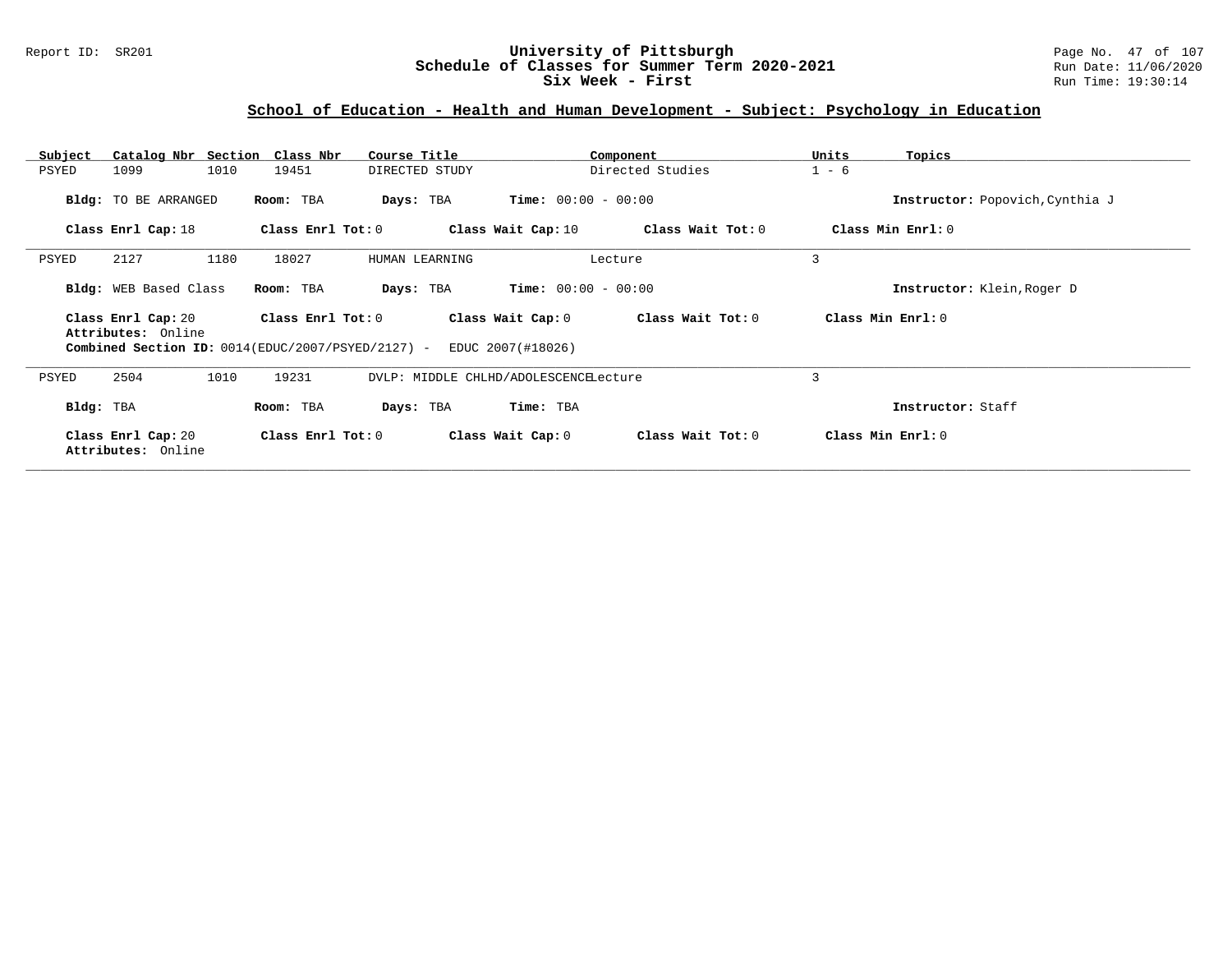#### Report ID: SR201 **University of Pittsburgh** Page No. 48 of 107 **Schedule of Classes for Summer Term 2020-2021** Run Date: 11/06/2020 **Six Week - First Run** Time: 19:30:14

## **School of Education - Teaching, Learning, and Leading - Subject: Instruction and Learning**

|     | Subject   |                                                                                         |      | Catalog Nbr Section Class Nbr | Course Title            |                                                     |                              | Component                           |                   | Units              | Topics                             |
|-----|-----------|-----------------------------------------------------------------------------------------|------|-------------------------------|-------------------------|-----------------------------------------------------|------------------------------|-------------------------------------|-------------------|--------------------|------------------------------------|
| IL  |           | 2008                                                                                    | 1000 | 20410                         |                         | STEAM: INSTRUCTIONAL DESIGN Lecture                 |                              |                                     |                   | $\mathcal{L}$      |                                    |
|     |           | Bldg: WEB Based Class                                                                   |      | Room: TBA                     | Days: TBA               |                                                     | $Time: 00:00 - 00:00$        |                                     |                   |                    | Instructor: Staff                  |
|     |           | Class Enrl Cap: 35                                                                      |      |                               | $Class$ $Enrl$ $Tot: 0$ |                                                     |                              | Class Wait Cap: 0 Class Wait Tot: 0 |                   |                    | Class Min Enrl: 0                  |
| IL  |           | 2219                                                                                    | 1100 | 20403                         |                         | DISCIPLINARY LITERACY                               |                              | Lecture                             |                   | $\overline{3}$     |                                    |
|     |           | Bldg: WEB Based Class                                                                   |      | Room: TBA                     |                         | <b>Days:</b> TBA <b>Time:</b> $00:00 - 00:00$       |                              |                                     |                   |                    | Instructor: Staff                  |
|     |           | Class Enrl Cap: 50                                                                      |      |                               |                         | Class Enrl Tot: 0 Class Wait Cap: 0                 |                              |                                     | Class Wait Tot: 0 |                    | Class Min Enrl: 0                  |
| ΙL  |           | 2277                                                                                    | 1010 | 19260                         |                         | COMP & GLBL PERSPCTVS ON EDUC Lecture               |                              |                                     |                   | $\overline{3}$     |                                    |
|     |           | Bldg: TO BE ARRANGED                                                                    |      | Room: TBA                     |                         | <b>Days:</b> TBA <b>Time:</b> $00:00 - 00:00$       |                              |                                     |                   |                    | Instructor: Staff                  |
|     |           | Class Enrl Cap: 25                                                                      |      |                               | $Class$ $Enr1$ $Tot: 0$ | Class Wait Cap: 0                                   |                              |                                     | Class Wait Tot: 0 | Class Min Enrl: 0  |                                    |
| IL  |           | 2281                                                                                    | 1130 | 11526                         |                         | LEADERSHP SCHOOL LITERCY PROGMLecture               |                              |                                     |                   | $\overline{3}$     |                                    |
|     | Bldg: TBA |                                                                                         |      | Room: TBA                     | Days: MW                |                                                     | <b>Time:</b> $16:30 - 19:45$ |                                     |                   |                    | Instructor: Arnett, Melissa Elaine |
|     |           |                                                                                         |      |                               |                         |                                                     |                              |                                     |                   |                    | Sobolak, Michelle J                |
|     |           | Class Enrl Cap: 30<br>Room Characteristics: PeopleSoft - Scheduled (PS)(1)              |      |                               |                         | Class Enrl Tot: 0 Class Wait Cap: 0                 |                              | Class Wait Tot: 0                   |                   | Class Min Enrl: 0  |                                    |
| IL. |           | 2298                                                                                    | 1300 | 18413                         |                         | DIRECTED STUDY - READING                            |                              | Directed Studies                    |                   | $1 - 9$            |                                    |
|     |           | Bldg: TO BE ARRANGED                                                                    |      | Room: TBA                     |                         | <b>Days:</b> TBA <b>Time:</b> $00:00 - 00:00$       |                              |                                     |                   |                    | Instructor: Cho, Byeong-Young      |
|     |           | Class Enrl Cap: 2<br><b>Combined Section ID:</b> $0015(IL/2298/3298)$ - IL 3298(#18412) |      |                               |                         | Class Enrl Tot: 0 Class Wait Cap: 0                 |                              | Class Wait Tot: 0                   |                   | Class Min $Err1:0$ |                                    |
| IL  |           | 2495                                                                                    | 1100 | 11459                         |                         | INTERNSHIP - MATH                                   |                              | Internship                          |                   | $1 - 9$            |                                    |
|     |           | Bldg: WEB Based Class                                                                   |      | Room: TBA                     |                         | $\texttt{Days:}$ TBA $\texttt{Time:}$ 00:00 - 00:00 |                              |                                     |                   |                    | Instructor: Ansell, Ellen Sue      |
|     |           | Class Enrl Cap: 30                                                                      |      |                               | $Class$ $Enr1$ $Tot: 0$ |                                                     |                              | Class Wait Cap: 0 Class Wait Tot: 0 |                   |                    | Class Min Enrl: 0                  |
| ΙL  |           | 2496                                                                                    | 1100 | 11458                         |                         | INTERNSHIP - SCIENCE                                |                              | Clinical                            |                   | $1 - 9$            |                                    |
|     |           | Bldg: WEB Based Class                                                                   |      |                               |                         | Room: TBA $Days:$ TBA $Time: 00:00 - 00:00$         |                              |                                     |                   |                    | Instructor: Ansell, Ellen Sue      |
|     |           | Class Enrl Cap: 30                                                                      |      | Class Enrl Tot: 0             |                         | Class Wait Cap: 0                                   |                              |                                     | Class Wait Tot: 0 |                    | Class Min Enrl: 0                  |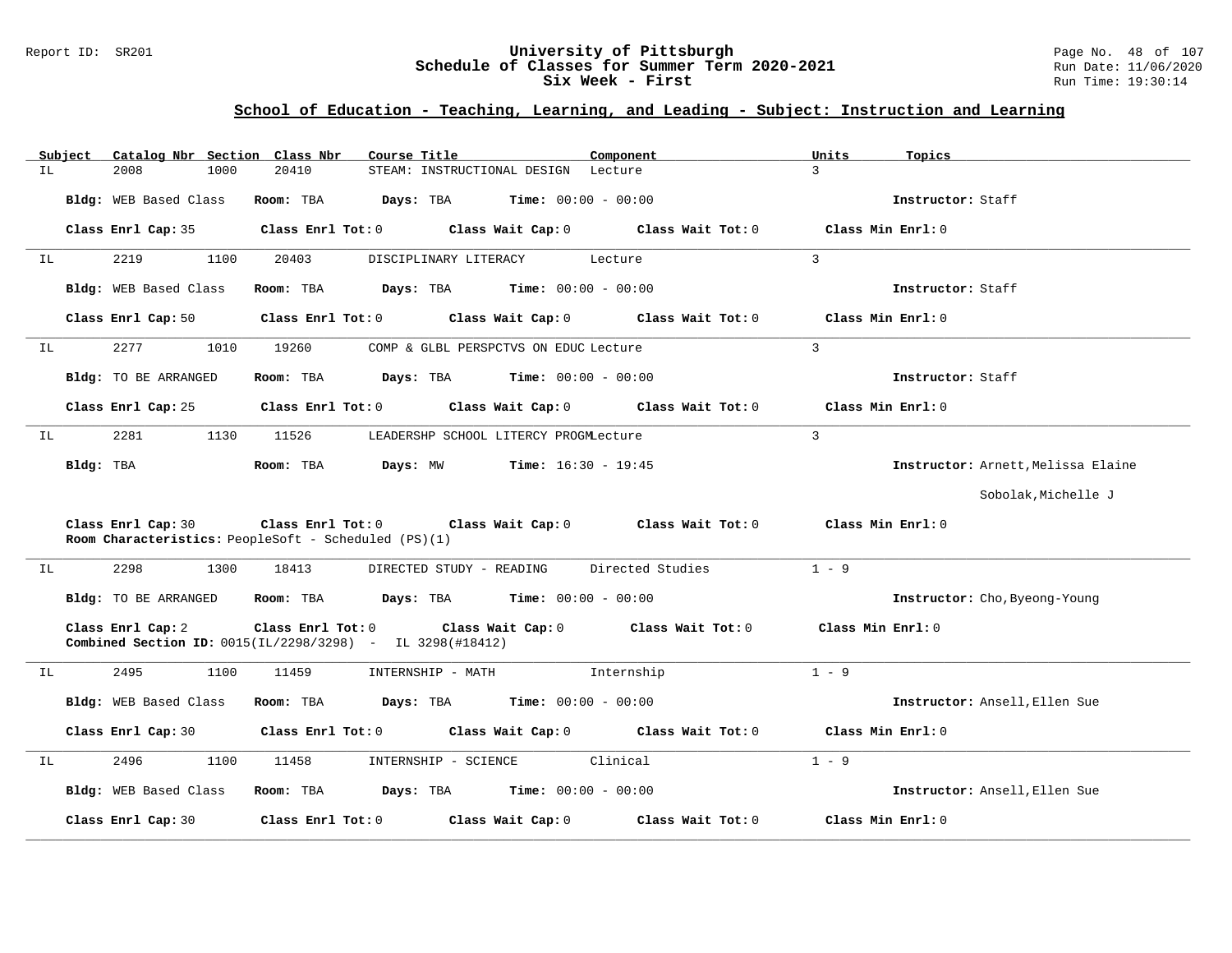#### Report ID: SR201 **University of Pittsburgh** Page No. 49 of 107 **Schedule of Classes for Summer Term 2020-2021** Run Date: 11/06/2020 **Six Week - First Run** Time: 19:30:14

# **School of Education - Teaching, Learning, and Leading - Subject: Instruction and Learning**

| Subject                                  | Catalog Nbr Section Class Nbr<br>Course Title                                                                                                                  | Component                                      | Units<br>Topics                     |
|------------------------------------------|----------------------------------------------------------------------------------------------------------------------------------------------------------------|------------------------------------------------|-------------------------------------|
| IL.<br>2507<br>1250                      | 13894<br>EARLY INTERVNTN CONSULTATION Lecture                                                                                                                  |                                                | $\mathbf{1}$                        |
| Bldg: TBA                                | Room: TBA<br>Days: TBA                                                                                                                                         | Time: TBA                                      | Instructor: Staff                   |
| Class Enrl Cap: 20                       | Class Enrl Tot: 0<br>Class Wait Cap: 0<br>Room Characteristics: PeopleSoft - Scheduled (PS)(1)                                                                 | Class Wait Tot: 0                              | Class Min Enrl: 0                   |
| 2519<br>1400<br>IL                       | 11527<br>ORL MOTR FEDG STRAT: CHLD DISABLecture                                                                                                                |                                                | $\mathbf{1}$                        |
| Bldg: TBA                                | Room: TBA<br>Days: TBA                                                                                                                                         | Time: TBA                                      | Instructor: Staff                   |
| Class Enrl Cap: 25                       | Class Enrl Tot: 0<br>Class Wait Cap: 0<br>Room Characteristics: Seating - Moveable(1)                                                                          | Class Wait Tot: 0                              | Class Min Enrl: 0                   |
| 2578<br>1100<br>IL                       | 18096<br>ABA 6: ETHICS                                                                                                                                         | Lecture                                        | $\overline{3}$                      |
| Bldg: TBA                                | Room: TBA<br>Days: MW                                                                                                                                          | <b>Time:</b> $16:30 - 19:45$                   | Instructor: Handen, Benjamin L      |
|                                          |                                                                                                                                                                |                                                | Alfieri, Jennifer Boule             |
| Class Enrl Cap: 25                       | Class Enrl Tot: 0<br>Class Wait Cap: 0<br>Room Characteristics: PeopleSoft - Scheduled (PS)(1)<br>Combined Section ID: 0053(IL 2578/IL 3578) - IL 3578(#18097) | Class Wait Tot: 0                              | Class Min Enrl: 0                   |
| 2590<br>1150<br>IL                       | 16887<br>RESEARCH SEMINAR IN SP ED                                                                                                                             | Lecture                                        | 3                                   |
| Bldg: TBA                                | Room: TBA<br>Days: MTu                                                                                                                                         | <b>Time:</b> $12:30 - 16:30$                   | Instructor: Kokina, Anastasia       |
| Class Enrl Cap: 30<br>Attributes: Online | Class Enrl Tot: 0<br>Class Wait Cap: 0                                                                                                                         | Class Wait Tot: 0                              | Class Min Enrl: 0                   |
| 2598<br>1070<br>ΙL                       | 14784<br>DIRECTED STUDY IN SP ED                                                                                                                               | Directed Studies                               | $1 - 6$                             |
| <b>Bldg:</b> TO BE ARRANGED              | Days: TBA<br>Room: TBA                                                                                                                                         | $Time: 00:00 - 00:00$                          | Instructor: McCarthy, Tessa Shannon |
| Class Enrl Cap: 5                        | Class Enrl Tot: 0<br>Class Wait Cap: 0<br>Combined Section ID: 0011(IL 2598/IL 3598) - IL 3598(#14786)                                                         | Class Wait Tot: 0                              | Class Min Enrl: 0                   |
| 2698<br>1100<br>ΙL                       | 18240                                                                                                                                                          | DRCTD STUDY - EARLY CHILDHOOD Directed Studies | $1 - 9$                             |
| <b>Bldg:</b> TO BE ARRANGED              | Room: TBA<br>Days: TBA                                                                                                                                         | <b>Time:</b> $00:00 - 00:00$                   | Instructor: Crawford, Patricia A    |
| Class Enrl Cap: 2                        | Class Enrl Tot: 0<br>Class Wait Cap: 0                                                                                                                         | Class Wait Tot: 0                              | Class Min Enrl: 0                   |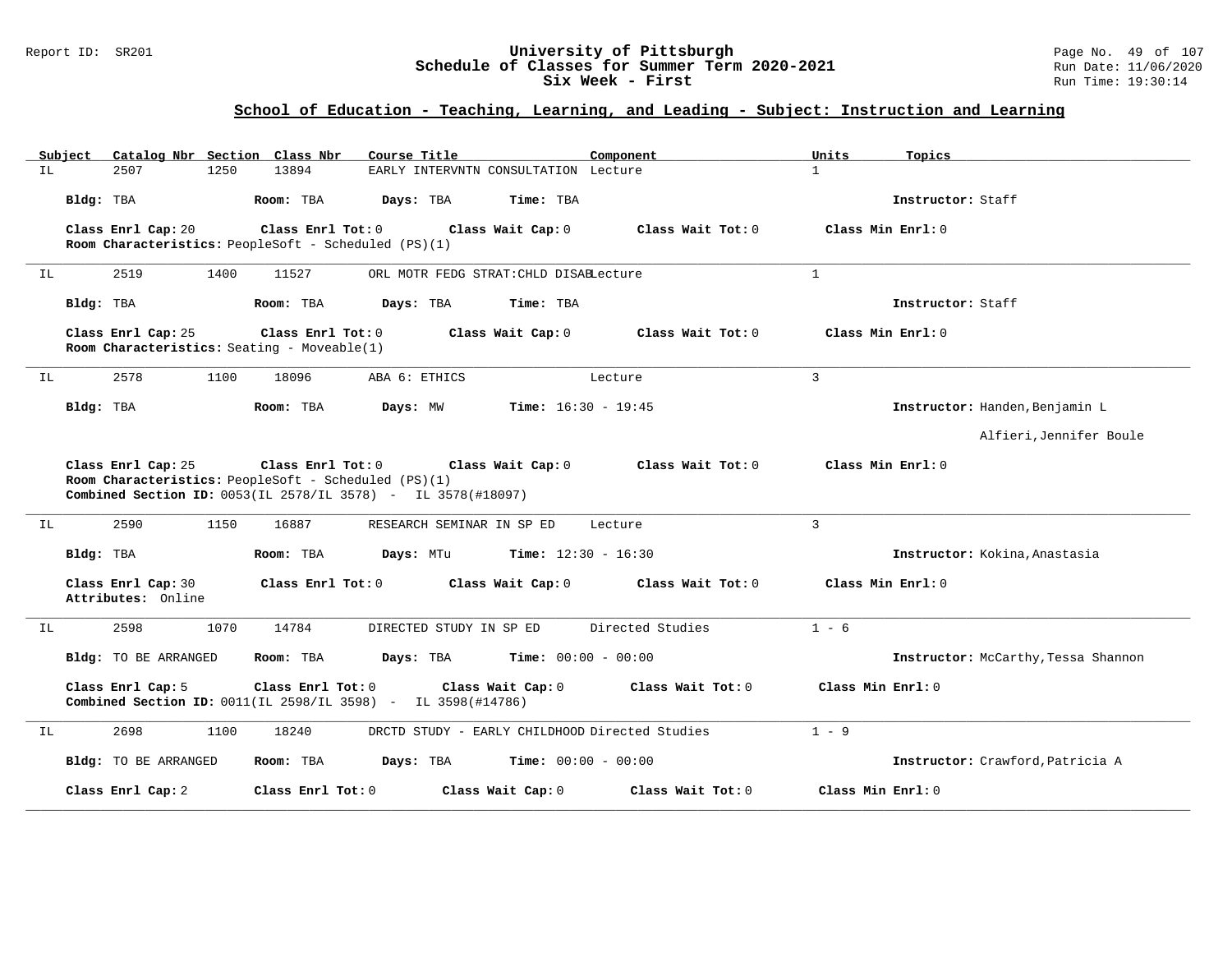### Report ID: SR201 **University of Pittsburgh** Page No. 50 of 107 **Schedule of Classes for Summer Term 2020-2021** Run Date: 11/06/2020 **Six Week - First** Run Time: 19:30:14

# **School of Education - Teaching, Learning, and Leading - Subject: Instruction and Learning**

| Subject | Catalog Nbr Section Class Nbr                                              |                     | Course Title                                                                                               | Component                    |                                                                                                                                                                                                                                                              | Units             | Topics                              |
|---------|----------------------------------------------------------------------------|---------------------|------------------------------------------------------------------------------------------------------------|------------------------------|--------------------------------------------------------------------------------------------------------------------------------------------------------------------------------------------------------------------------------------------------------------|-------------------|-------------------------------------|
| IL      | 2881<br>1100                                                               | 11455               | INTERNSHIP-ENGLISH OR COM EDUCInternship                                                                   |                              |                                                                                                                                                                                                                                                              | $1 - 9$           |                                     |
|         | Bldg: WEB Based Class                                                      | Room: TBA           | Days: TBA                                                                                                  | Time: $00:00 - 00:00$        |                                                                                                                                                                                                                                                              |                   | Instructor: Staff                   |
|         | Class Enrl Cap: 30                                                         | Class Enrl Tot: 0   | Class Wait Cap: 0                                                                                          |                              | Class Wait Tot: 0                                                                                                                                                                                                                                            | Class Min Enrl: 0 |                                     |
| IL      | 2882<br>1100                                                               | 11457               | INTERNSHIP - FOREIGN LANGUAGE Internship                                                                   |                              |                                                                                                                                                                                                                                                              | $1 - 7$           |                                     |
|         | Bldg: WEB Based Class                                                      | Room: TBA           | Days: TBA                                                                                                  | Time: $00:00 - 00:00$        |                                                                                                                                                                                                                                                              |                   | Instructor: Hendry, Heather Jean    |
|         | Class Enrl Cap: 30                                                         | Class Enrl Tot: 0   | Class Wait Cap: 0                                                                                          |                              | Class Wait Tot: 0                                                                                                                                                                                                                                            | Class Min Enrl: 0 |                                     |
| IL      | 2883<br>1100                                                               | 11456               | INTERNSHIP - SOCIAL STUDIES                                                                                | Internship                   |                                                                                                                                                                                                                                                              | $1 - 9$           |                                     |
|         | Bldg: WEB Based Class                                                      | Room: TBA           | Days: TBA                                                                                                  | Time: $00:00 - 00:00$        |                                                                                                                                                                                                                                                              |                   | Instructor: Jacobs, Katharine E B   |
|         | Class Enrl Cap: 30                                                         | Class Enrl Tot: 0   | Class Wait Cap: 0                                                                                          |                              | Class Wait Tot: 0                                                                                                                                                                                                                                            | Class Min Enrl: 0 |                                     |
| IL      | 2890<br>1100                                                               | 11479               | ADVANCED TEACHING PRACTICUM                                                                                |                              | Directed Studies                                                                                                                                                                                                                                             | $1 - 9$           |                                     |
|         | Bldg: WEB Based Class                                                      | Room: TBA           | Days: TBA                                                                                                  | <b>Time:</b> $00:00 - 00:00$ |                                                                                                                                                                                                                                                              |                   | Instructor: Kostewicz, Douglas E    |
|         | Class Enrl Cap: 35                                                         | Class Enrl Tot: 0   | Class Wait Cap: 0                                                                                          |                              | Class Wait Tot: 0                                                                                                                                                                                                                                            | Class Min Enrl: 0 |                                     |
| ΙL      | 2890<br>1110                                                               | 15943               | ADVANCED TEACHING PRACTICUM                                                                                |                              | Directed Studies                                                                                                                                                                                                                                             | $1 - 9$           |                                     |
|         | Bldg: WEB Based Class                                                      | Room: TBA           | Days: TBA                                                                                                  | <b>Time:</b> $00:00 - 00:00$ |                                                                                                                                                                                                                                                              |                   | Instructor: Kostewicz, Douglas E    |
|         | Class Enrl Cap: 35                                                         | Class Enrl Tot: $0$ | Class Wait Cap: 0                                                                                          |                              | Class Wait Tot: $0$                                                                                                                                                                                                                                          | Class Min Enrl: 0 |                                     |
| IL      | 2990<br>1160                                                               | 11492               | RSRCH SEMINAR FOR MAT INTRNS Seminar                                                                       |                              |                                                                                                                                                                                                                                                              | 3                 |                                     |
|         | Bldg: WEB Based Class                                                      | Room: TBA           | Days: MW                                                                                                   | <b>Time:</b> $16:30 - 19:45$ |                                                                                                                                                                                                                                                              |                   | Instructor: Rainey, Emily Catherine |
|         | Class Enrl Cap: 30<br>Room Characteristics: PeopleSoft - Scheduled (PS)(1) | Class Enrl Tot: 0   | Class Wait Cap: 0                                                                                          |                              | Class Wait Tot: 0                                                                                                                                                                                                                                            | Class Min Enrl: 0 |                                     |
|         |                                                                            |                     |                                                                                                            |                              | <b></b> The planned operational modality for this class is REMOTE. For more information please visit <a< td=""><td></td><td></td></a<>                                                                                                                       |                   |                                     |
|         |                                                                            |                     |                                                                                                            |                              | href="http://www.provost.pitt.edu/students/student-success-flexpitt/flex-pitt-quarded-risk-posture-all-students-remote"<br>target="_blank">http://www.provost.pitt.edu/students/student-success-flexpitt/flex-pitt-quarded-risk-posture-all-students-remote/ |                   |                                     |
|         |                                                                            |                     |                                                                                                            |                              |                                                                                                                                                                                                                                                              |                   |                                     |
| IL      | 2990<br>1180                                                               | 14663               | RSRCH SEMINAR FOR MAT INTRNS Seminar                                                                       |                              |                                                                                                                                                                                                                                                              | $\overline{3}$    |                                     |
|         | Bldg: WEB Based Class                                                      | Room: TBA           | Days: MW                                                                                                   | Time: $16:30 - 19:45$        |                                                                                                                                                                                                                                                              |                   | Instructor: Forman, Ellice A        |
|         | Class Enrl Cap: 30                                                         | Class Enrl Tot: 0   | Class Wait Cap: 0<br><b>Room Characteristics:</b> Media - Data Projector/Monitor(1), Seating - Moveable(1) |                              | Class Wait Tot: 0                                                                                                                                                                                                                                            | Class Min Enrl: 0 |                                     |

**\_\_\_\_\_\_\_\_\_\_\_\_\_\_\_\_\_\_\_\_\_\_\_\_\_\_\_\_\_\_\_\_\_\_\_\_\_\_\_\_\_\_\_\_\_\_\_\_\_\_\_\_\_\_\_\_\_\_\_\_\_\_\_\_\_\_\_\_\_\_\_\_\_\_\_\_\_\_\_\_\_\_\_\_\_\_\_\_\_\_\_\_\_\_\_\_\_\_\_\_\_\_\_\_\_\_\_\_\_\_\_\_\_\_\_\_\_\_\_\_\_\_\_\_\_\_\_\_\_\_\_\_\_\_\_\_\_\_\_\_\_\_\_\_\_\_\_\_\_\_\_\_\_\_\_\_**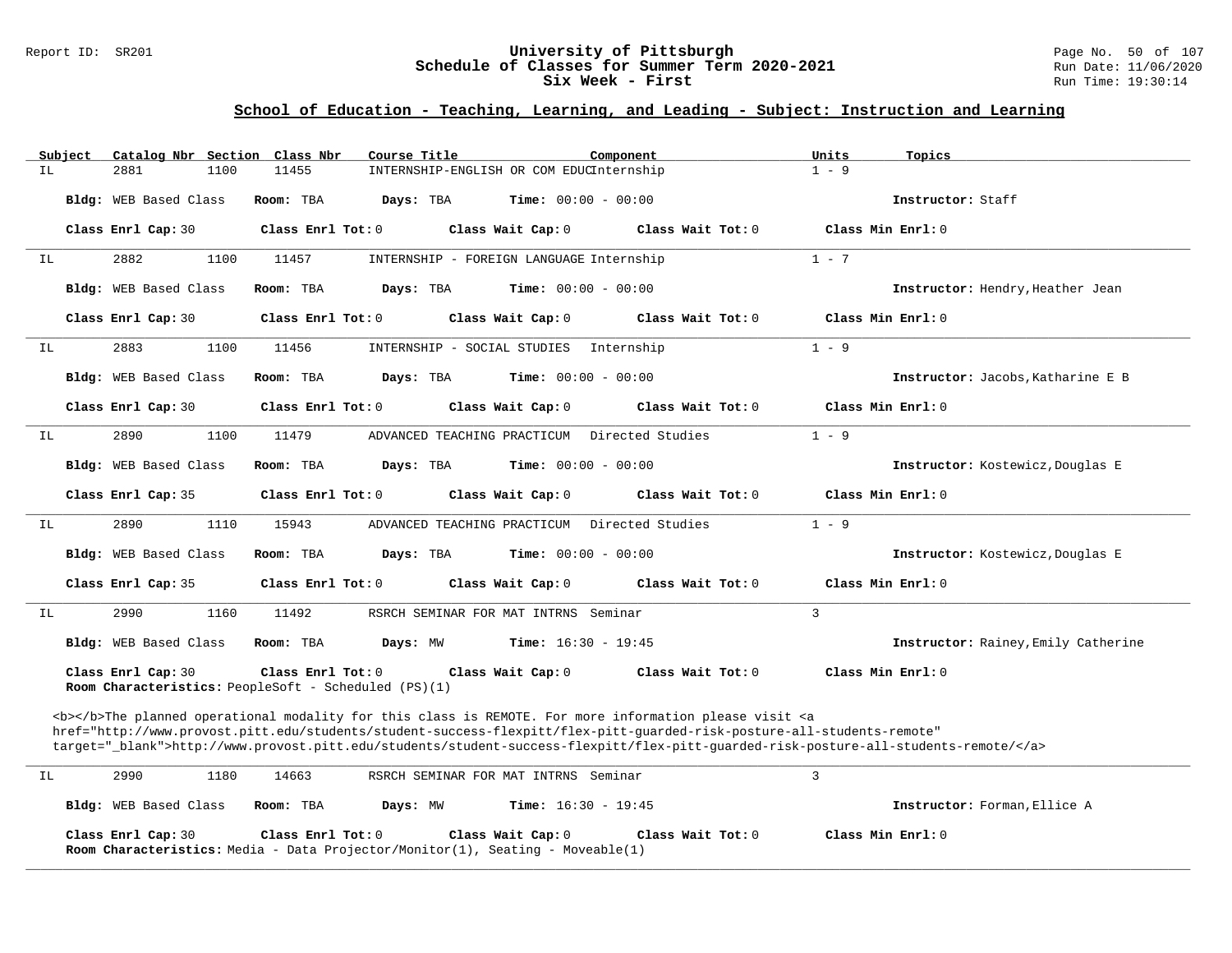| IL |           | 3298<br>1300                                                                                                                                     | 18412                   | DIRECTED STUDY - READING                      |                              | Directed Studies  | $1 - 9$           |                                     |
|----|-----------|--------------------------------------------------------------------------------------------------------------------------------------------------|-------------------------|-----------------------------------------------|------------------------------|-------------------|-------------------|-------------------------------------|
|    |           | Bldg: TO BE ARRANGED                                                                                                                             | Room: TBA               | Days: TBA                                     | $Time: 00:00 - 00:00$        |                   |                   | Instructor: Cho, Byeong-Young       |
|    |           | Class Enrl Cap: 3<br>Combined Section ID: 0015(IL/2298/3298) - IL 2298(#18413)                                                                   | Class Enrl Tot: 0       |                                               | Class Wait Cap: 0            | Class Wait Tot: 0 | Class Min Enrl: 0 |                                     |
| IL |           | 3299<br>1100                                                                                                                                     | 16236                   | DOCTORAL DISSER RES - READING Thesis Research |                              |                   | $1 - 15$          |                                     |
|    |           | Bldg: WEB Based Class                                                                                                                            | Room: TBA               | <b>Days:</b> TBA <b>Time:</b> $00:00 - 00:00$ |                              |                   |                   | Instructor: Crawford, Patricia A    |
|    |           | Class Enrl Cap: 5                                                                                                                                | Class Enrl Tot: 0       |                                               | Class Wait Cap: 0            | Class Wait Tot: 0 | Class Min Enrl: 0 |                                     |
| IL |           | 3398<br>1110                                                                                                                                     | 14243                   | DIRECTED STUDY IN LLC                         |                              | Directed Studies  | $1 - 6$           |                                     |
|    |           | Bldg: Wesley W Posvar Halkoom: 05300                                                                                                             |                         | Days: TBA                                     | <b>Time:</b> $00:00 - 00:00$ |                   |                   | Instructor: Godley, Amanda Joan     |
|    |           | Class Enrl Cap: 10                                                                                                                               | $Class$ $Enr1$ $Tot: 0$ |                                               | Class Wait Cap: 0            | Class Wait Tot: 0 | Class Min Enrl: 0 |                                     |
| IL |           | 3399<br>1110                                                                                                                                     | 14254                   | DOCTORAL DISSERTATN RES IN ENGThesis Research |                              |                   | $1 - 18$          |                                     |
|    |           | Bldg: WEB Based Class                                                                                                                            | Room: TBA               | Days: TBA                                     | $Time: 00:00 - 00:00$        |                   |                   | Instructor: Staff                   |
|    |           | Class Enrl Cap: 10                                                                                                                               | Class Enrl Tot: 0       | Class Wait Cap: 0                             |                              | Class Wait Tot: 0 | Class Min Enrl: 0 |                                     |
| IL |           | 3578<br>1100                                                                                                                                     | 18097                   | ABA 6: ETHICS                                 |                              | Lecture           | $\overline{3}$    |                                     |
|    | Bldg: TBA |                                                                                                                                                  | Room: TBA               | <b>Days:</b> MW <b>Time:</b> $16:30 - 19:45$  |                              |                   |                   | Instructor: Handen, Benjamin L      |
|    |           |                                                                                                                                                  |                         |                                               |                              |                   |                   | Alfieri, Jennifer Boule             |
|    |           | Class Enrl Cap: 5<br>Room Characteristics: PeopleSoft - Scheduled (PS)(1)<br><b>Combined Section ID:</b> 0053(IL 2578/IL 3578) - IL 2578(#18096) | Class Enrl Tot: 0       | Class Wait Cap: 0                             |                              | Class Wait Tot: 0 | Class Min Enrl: 0 |                                     |
| IL |           | 3598<br>1050                                                                                                                                     | 14786                   | DIRECTED STUDY IN SP ED                       |                              | Directed Studies  | $1 - 6$           |                                     |
|    |           | Bldg: TO BE ARRANGED                                                                                                                             | Room: TBA               | Days: TBA                                     | <b>Time:</b> $00:00 - 00:00$ |                   |                   | Instructor: McCarthy, Tessa Shannon |
|    |           | Class Enrl Cap: 2<br>Combined Section ID: 0011(IL 2598/IL 3598) - IL 2598(#14784)                                                                | Class Enrl Tot: 0       | Class Wait Cap: 0                             |                              | Class Wait Tot: 0 | Class Min Enrl: 0 |                                     |
| IL |           | 1100<br>3799                                                                                                                                     | 17416                   | DCTRL DISSER RES-FOREIGN LANG Thesis Research |                              |                   | $1 - 15$          |                                     |
|    |           | Bldg: WEB Based Class                                                                                                                            | Room: TBA               | Days: TBA                                     | $Time: 00:00 - 00:00$        |                   |                   | Instructor: Donato, Richard         |
|    |           | Class Enrl Cap: 5                                                                                                                                | Class Enrl Tot: 0       |                                               | Class Wait Cap: 0            | Class Wait Tot: 0 | Class Min Enrl: 0 |                                     |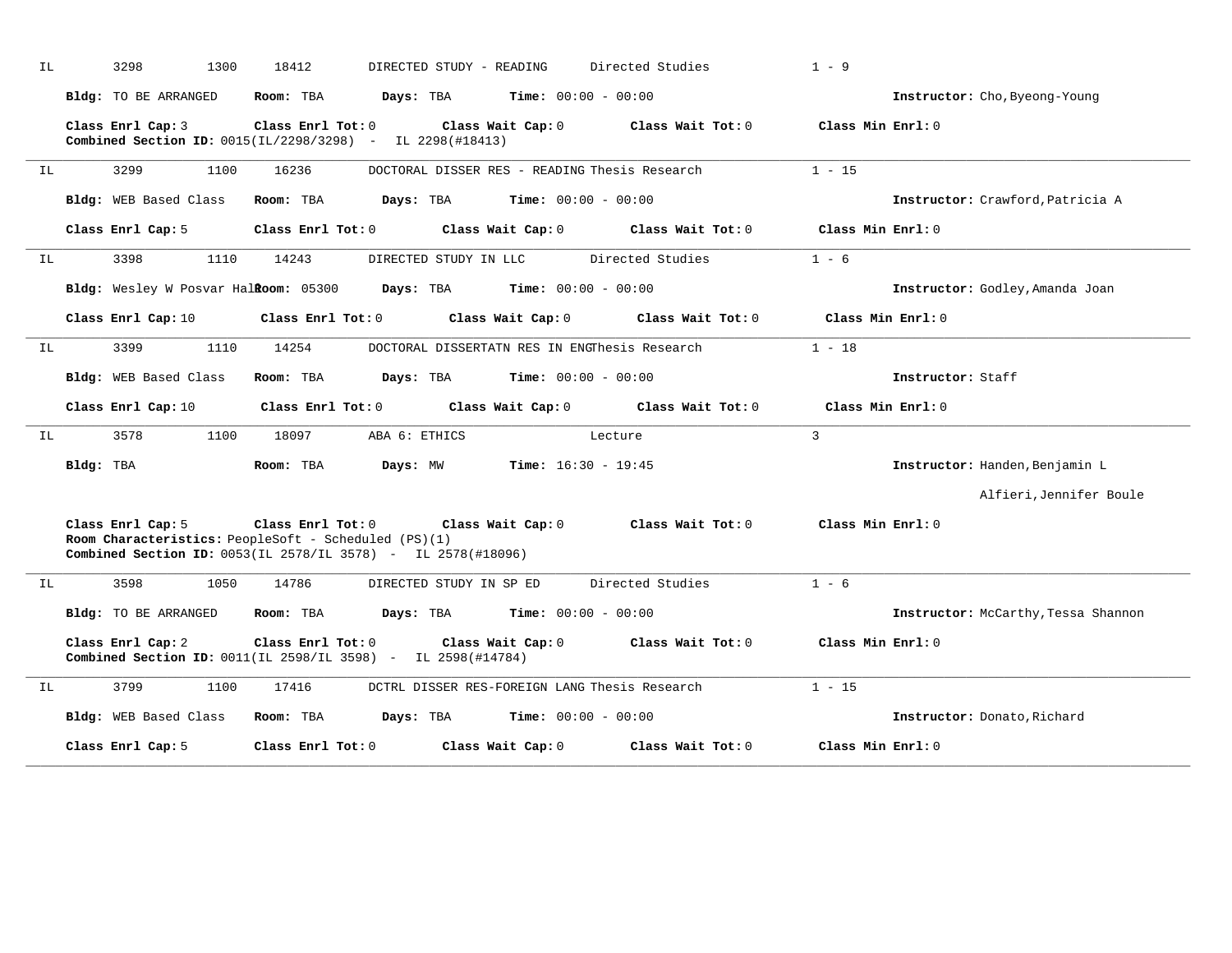### Report ID: SR201 **1988 Chedule of Classes for Summer Term 2020-2021** Page No. 52 of 107<br>**Schedule of Classes for Summer Term 2020-2021** Run Date: 11/06/2020 **Schedule of Classes for Summer Term 2020-2021** Run Date: 11/06/2021<br>Six Week - First Run Time: 19:30:14 Six Week - First

## **School of Education - Institute for Practice and Research in Education - Subject: Education**

| Catalog Nbr Section<br>Subject           | Class Nbr<br>Course Title                                                      | Component                                       | Units<br>Topics                            |
|------------------------------------------|--------------------------------------------------------------------------------|-------------------------------------------------|--------------------------------------------|
| <b>EDUC</b><br>2007<br>1180              | 18026<br>HUMAN LEARNING                                                        | Lecture                                         | 3                                          |
| Bldg: WEB Based Class                    | Room: TBA<br>Days: TBA                                                         | <b>Time:</b> $00:00 - 00:00$                    | Instructor: Klein, Roger D                 |
| Class Enrl Cap: 10<br>Attributes: Online | Class Enrl Tot: 0                                                              | Class Wait Cap: 0<br>Class Wait Tot: 0          | Class Min Enrl: 0                          |
|                                          | <b>Combined Section ID:</b> $0014$ (EDUC/2007/PSYED/2127) - PSYED 2127(#18027) |                                                 |                                            |
| 3099<br>1010<br>EDUC                     | 18337                                                                          | GUIDANCE IN SCHOLARLY PRACTICEIndependent Study | $1 - 15$                                   |
| Bldg: TO BE ARRANGED                     | Room: TBA<br>Days: TBA                                                         | <b>Time:</b> $00:00 - 00:00$                    | Instructor: Kelly, Sean Patrick            |
| Class Enrl Cap: 35                       | Class Enrl Tot: 0                                                              | Class Wait Cap: 0<br>Class Wait Tot: 0          | Class Min Enrl: 0                          |
| 3099<br>1015<br><b>EDUC</b>              | 18338                                                                          | GUIDANCE IN SCHOLARLY PRACTICEIndependent Study | $1 - 15$                                   |
| Bldg: TO BE ARRANGED                     | Room: TBA<br>Days: TBA                                                         | <b>Time:</b> $00:00 - 00:00$                    | Instructor: Crowley, Kevin J               |
| Class Enrl Cap: 35                       | Class Enrl Tot: 0                                                              | Class Wait Cap: 0<br>Class Wait Tot: 0          | Class Min Enrl: 0                          |
| 3099<br>1020<br><b>EDUC</b>              | 18339                                                                          | GUIDANCE IN SCHOLARLY PRACTICEIndependent Study | $1 - 15$                                   |
| Bldg: TO BE ARRANGED                     | Room: TBA<br>Days: TBA                                                         | <b>Time:</b> $00:00 - 00:00$                    | Instructor: Longo, Ralph G                 |
| Class Enrl Cap: 35                       | Class Enrl Tot: 0                                                              | Class Wait Cap: 0<br>Class Wait Tot: 0          | Class Min Enrl: 0                          |
| 3099<br>1025<br><b>EDUC</b>              | 18340                                                                          | GUIDANCE IN SCHOLARLY PRACTICEIndependent Study | $1 - 15$                                   |
| Bldg: TO BE ARRANGED                     | Room: TBA<br>Days: TBA                                                         | $Time: 00:00 - 00:00$                           | Instructor: Kerr, Mary                     |
| Class Enrl Cap: 35                       | Class Enrl Tot: 0                                                              | Class Wait Cap: 0<br>Class Wait Tot: 0          | Class Min Enrl: 0                          |
| 3099<br>1030<br>EDUC                     | 18341                                                                          | GUIDANCE IN SCHOLARLY PRACTICEIndependent Study | $1 - 15$                                   |
| <b>Bldg:</b> TO BE ARRANGED              | Days: TBA<br>Room: TBA                                                         | <b>Time:</b> $00:00 - 00:00$                    | Instructor: Akiva, Thomas Matthew Schweinh |
| Class Enrl Cap: 35                       | Class Enrl Tot: 0                                                              | Class Wait Cap: 0<br>Class Wait Tot: 0          | Class Min Enrl: 0                          |
| 3099<br>1035<br><b>EDUC</b>              | 18342                                                                          | GUIDANCE IN SCHOLARLY PRACTICEIndependent Study | $1 - 15$                                   |
| <b>Bldg:</b> TO BE ARRANGED              | Days: TBA<br>Room: TBA                                                         | <b>Time:</b> $00:00 - 00:00$                    | Instructor: Kirk, Diane L                  |
| Class Enrl Cap: 35                       | Class Enrl Tot: 0                                                              | Class Wait Cap: 0<br>Class Wait Tot: 0          | Class Min Enrl: 0                          |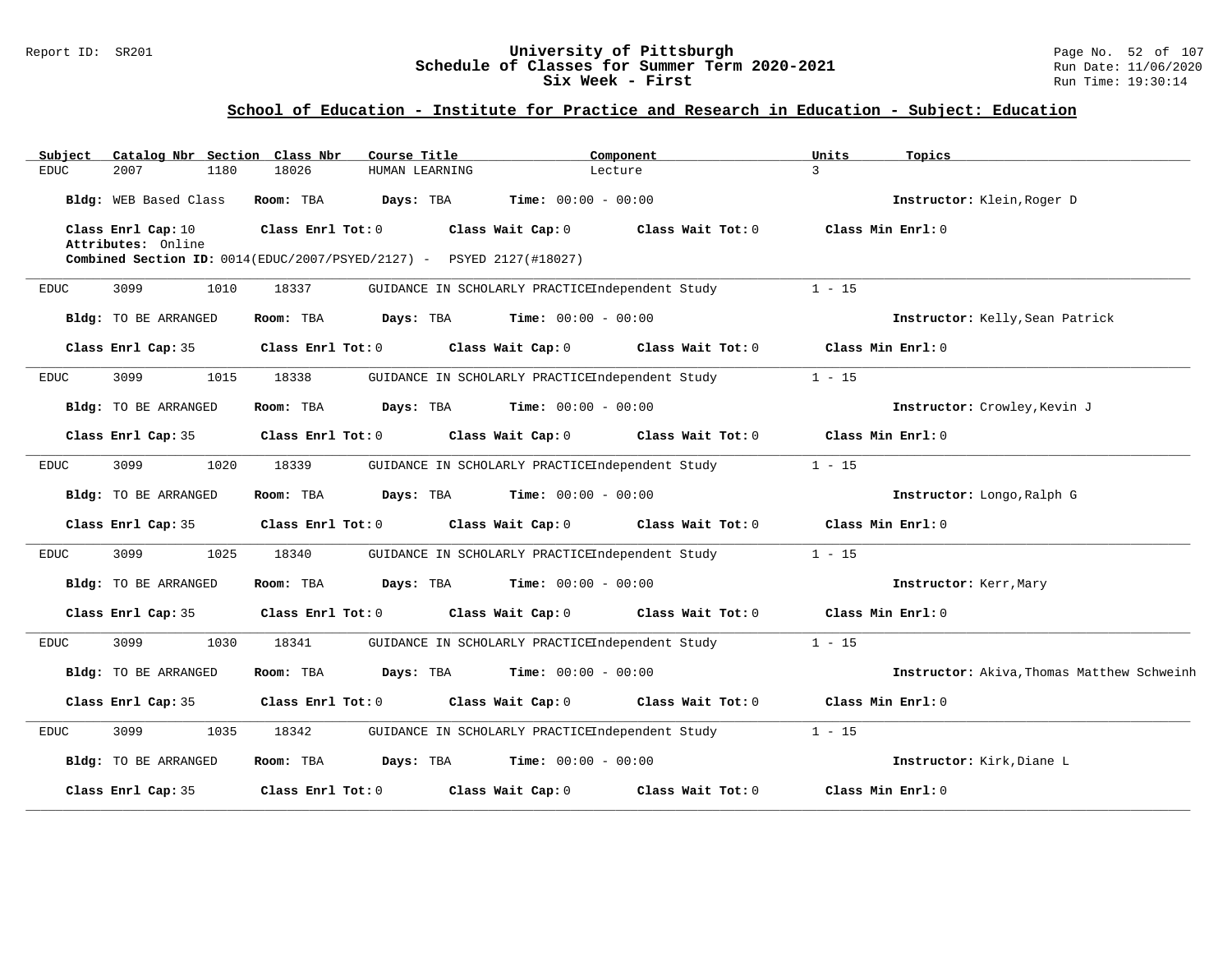#### Report ID: SR201 **University of Pittsburgh** Page No. 53 of 107 **Schedule of Classes for Summer Term 2020-2021** Run Date: 11/06/2020 **Six Week - First Run** Time: 19:30:14

# **School of Education - Institute for Practice and Research in Education - Subject: Education**

| Subject              | Catalog Nbr Section Class Nbr<br>Course Title |                                                 | Component         | Units<br>Topics                         |
|----------------------|-----------------------------------------------|-------------------------------------------------|-------------------|-----------------------------------------|
| <b>EDUC</b><br>3099  | 1040<br>18343                                 | GUIDANCE IN SCHOLARLY PRACTICEIndependent Study |                   | $1 - 15$                                |
| Bldg: TO BE ARRANGED | Room: TBA                                     | Days: TBA<br><b>Time:</b> $00:00 - 00:00$       |                   | Instructor: Garcia, Gina Ann            |
| Class Enrl Cap: 35   | Class Enrl Tot: 0                             | Class Wait Cap: 0                               | Class Wait Tot: 0 | Class Min Enrl: 0                       |
| 3099<br><b>EDUC</b>  | 1045<br>18344                                 | GUIDANCE IN SCHOLARLY PRACTICEIndependent Study |                   | $1 - 15$                                |
| Bldg: TO BE ARRANGED | Room: TBA                                     | Days: TBA<br>$Time: 00:00 - 00:00$              |                   | Instructor: DeAngelo, Linda Theresa     |
| Class Enrl Cap: 35   | Class Enrl Tot: 0                             | Class Wait Cap: 0                               | Class Wait Tot: 0 | Class Min Enrl: 0                       |
| 3099<br>EDUC         | 1050<br>18345                                 | GUIDANCE IN SCHOLARLY PRACTICEIndependent Study |                   | $1 - 15$                                |
| Bldg: TO BE ARRANGED | Room: TBA<br>Days: TBA                        | <b>Time:</b> $00:00 - 00:00$                    |                   | Instructor: Ansell, Ellen Sue           |
| Class Enrl Cap: 35   | Class Enrl Tot: 0                             | Class Wait Cap: 0 Class Wait Tot: 0             |                   | Class Min Enrl: 0                       |
| 3099<br>EDUC         | 1055<br>18346                                 | GUIDANCE IN SCHOLARLY PRACTICEIndependent Study |                   | $1 - 15$                                |
| Bldg: TO BE ARRANGED | Room: TBA                                     | <b>Days:</b> TBA <b>Time:</b> $00:00 - 00:00$   |                   | Instructor: Schuster, Maximilian Thomas |
| Class Enrl Cap: 35   | Class Enrl Tot: 0                             | Class Wait Cap: 0                               | Class Wait Tot: 0 | Class Min Enrl: 0                       |
| 3099<br><b>EDUC</b>  | 1060<br>18347                                 | GUIDANCE IN SCHOLARLY PRACTICEIndependent Study |                   | $1 - 15$                                |
| Bldg: TO BE ARRANGED | Room: TBA                                     | Days: TBA<br><b>Time:</b> $00:00 - 00:00$       |                   | Instructor: Thompson, Dana N            |
| Class Enrl Cap: 35   | Class Enrl Tot: 0                             | Class Wait Cap: 0 Class Wait Tot: 0             |                   | Class Min Enrl: 0                       |
| 3099<br><b>EDUC</b>  | 1065<br>18348                                 | GUIDANCE IN SCHOLARLY PRACTICEIndependent Study |                   | $1 - 15$                                |
| Bldg: TO BE ARRANGED | Room: TBA                                     | <b>Days:</b> TBA <b>Time:</b> $00:00 - 00:00$   |                   | Instructor: McClure, Maureen W          |
| Class Enrl Cap: 35   | Class Enrl Tot: 0                             | Class Wait Cap: 0                               | Class Wait Tot: 0 | Class Min Enrl: 0                       |
| 3099<br><b>EDUC</b>  | 1070<br>18349                                 | GUIDANCE IN SCHOLARLY PRACTICEIndependent Study |                   | $1 - 15$                                |
| Bldg: TO BE ARRANGED | Room: TBA                                     | Days: TBA<br><b>Time:</b> $00:00 - 00:00$       |                   | Instructor: Gunzenhauser, Michael G     |
| Class Enrl Cap: 35   | Class Enrl Tot: 0                             | Class Wait Cap: $0$ Class Wait Tot: $0$         |                   | Class Min Enrl: 0                       |
| <b>EDUC</b><br>3099  | 1075<br>18350                                 | GUIDANCE IN SCHOLARLY PRACTICEIndependent Study |                   | $1 - 15$                                |
| Bldg: TO BE ARRANGED | Room: TBA                                     | Days: TBA<br><b>Time:</b> $00:00 - 00:00$       |                   | Instructor: Cho, Byeong-Young           |
| Class Enrl Cap: 35   | Class Enrl Tot: 0                             | Class Wait Cap: 0                               | Class Wait Tot: 0 | Class Min Enrl: 0                       |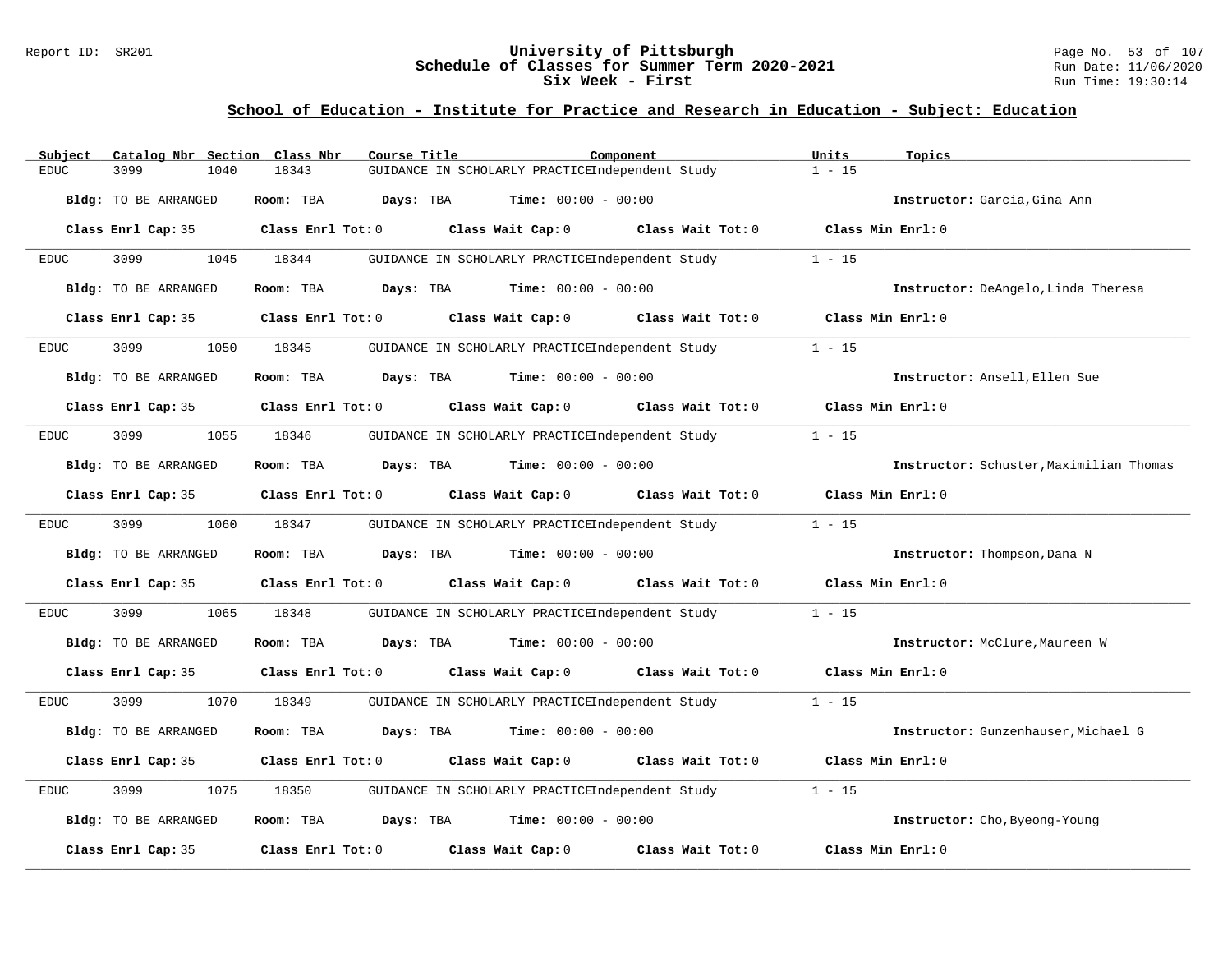| EDUC        | 3099<br>1080         | 18351<br>GUIDANCE IN SCHOLARLY PRACTICEIndependent Study   |                                     | $1 - 15$                            |
|-------------|----------------------|------------------------------------------------------------|-------------------------------------|-------------------------------------|
|             | Bldg: TO BE ARRANGED | Room: TBA<br>Days: TBA<br><b>Time:</b> $00:00 - 00:00$     |                                     | Instructor: Kaczmarek, Louise A     |
|             | Class Enrl Cap: 35   | $Class$ $Enr1$ $Tot: 0$                                    | Class Wait Cap: 0 Class Wait Tot: 0 | Class Min Enrl: 0                   |
| EDUC        | 3099<br>1085         | 18352<br>GUIDANCE IN SCHOLARLY PRACTICEIndependent Study   |                                     | $1 - 15$                            |
|             | Bldg: TO BE ARRANGED | Room: TBA<br>Days: TBA<br><b>Time:</b> $00:00 - 00:00$     |                                     | Instructor: Kokina, Anastasia       |
|             | Class Enrl Cap: 35   | Class Enrl Tot: 0                                          | Class Wait Cap: 0 Class Wait Tot: 0 | Class Min Enrl: 0                   |
| <b>EDUC</b> | 1090<br>3099         | 18353<br>GUIDANCE IN SCHOLARLY PRACTICEIndependent Study   |                                     | $1 - 15$                            |
|             | Bldg: TO BE ARRANGED | Room: TBA<br>Days: TBA<br><b>Time:</b> $00:00 - 00:00$     |                                     | Instructor: Kostewicz, Douglas E    |
|             | Class Enrl Cap: 35   | Class Enrl Tot: 0                                          | Class Wait Cap: 0 Class Wait Tot: 0 | Class Min Enrl: 0                   |
| EDUC        | 3099<br>1095         | 18354<br>GUIDANCE IN SCHOLARLY PRACTICEIndependent Study   |                                     | $1 - 15$                            |
|             | Bldg: TO BE ARRANGED | Room: TBA<br>Days: TBA<br><b>Time:</b> $00:00 - 00:00$     |                                     | Instructor: Fertman, Carl           |
|             | Class Enrl Cap: 35   | $Class$ $Enrl$ $Tot: 0$                                    | Class Wait Cap: 0 Class Wait Tot: 0 | Class Min Enrl: 0                   |
| EDUC        | 3099<br>1100         | 18355<br>GUIDANCE IN SCHOLARLY PRACTICEIndependent Study   |                                     | $1 - 15$                            |
|             | Bldg: TO BE ARRANGED | <b>Days:</b> TBA <b>Time:</b> $00:00 - 00:00$<br>Room: TBA |                                     | Instructor: Forman, Ellice A        |
|             | Class Enrl Cap: 35   | Class Enrl Tot: 0 Class Wait Cap: 0 Class Wait Tot: 0      |                                     | Class Min Enrl: 0                   |
| <b>EDUC</b> | 3099<br>1105         | 18356<br>GUIDANCE IN SCHOLARLY PRACTICEIndependent Study   |                                     | $1 - 15$                            |
|             | Bldg: TO BE ARRANGED | <b>Days:</b> TBA <b>Time:</b> $00:00 - 00:00$<br>Room: TBA |                                     | Instructor: Delale, Lori A          |
|             | Class Enrl Cap: 35   | Class Enrl Tot: 0 Class Wait Cap: 0 Class Wait Tot: 0      |                                     | Class Min Enrl: 0                   |
| EDUC        | 3099<br>1110         | 18357<br>GUIDANCE IN SCHOLARLY PRACTICEIndependent Study   |                                     | $1 - 15$                            |
|             | Bldg: TO BE ARRANGED | <b>Days:</b> TBA <b>Time:</b> $00:00 - 00:00$<br>Room: TBA |                                     | Instructor: Crawford, Patricia A    |
|             | Class Enrl Cap: 35   | Class Enrl Tot: 0<br>Class Wait Cap: 0                     | Class Wait Tot: 0                   | Class Min Enrl: 0                   |
| EDUC        | 3099<br>1115         | 18358<br>GUIDANCE IN SCHOLARLY PRACTICEIndependent Study   |                                     | $1 - 15$                            |
|             | Bldg: TO BE ARRANGED | <b>Days:</b> TBA <b>Time:</b> $00:00 - 00:00$<br>Room: TBA |                                     | Instructor: McCarthy, Tessa Shannon |
|             | Class Enrl Cap: 35   | Class Wait Cap: 0<br>$Class$ $Enr1$ $Tot: 0$               | Class Wait Tot: 0                   | Class Min Enrl: 0                   |
| EDUC        | 3099<br>1120         |                                                            |                                     |                                     |
|             | Bldg: TO BE ARRANGED | Room: TBA<br><b>Days:</b> TBA <b>Time:</b> $00:00 - 00:00$ |                                     | Instructor: Donato, Richard         |
|             | Class Enrl Cap: 35   | Class Wait Cap: 0<br>Class Enrl Tot: 0                     | Class Wait Tot: 0                   | Class Min Enrl: 0                   |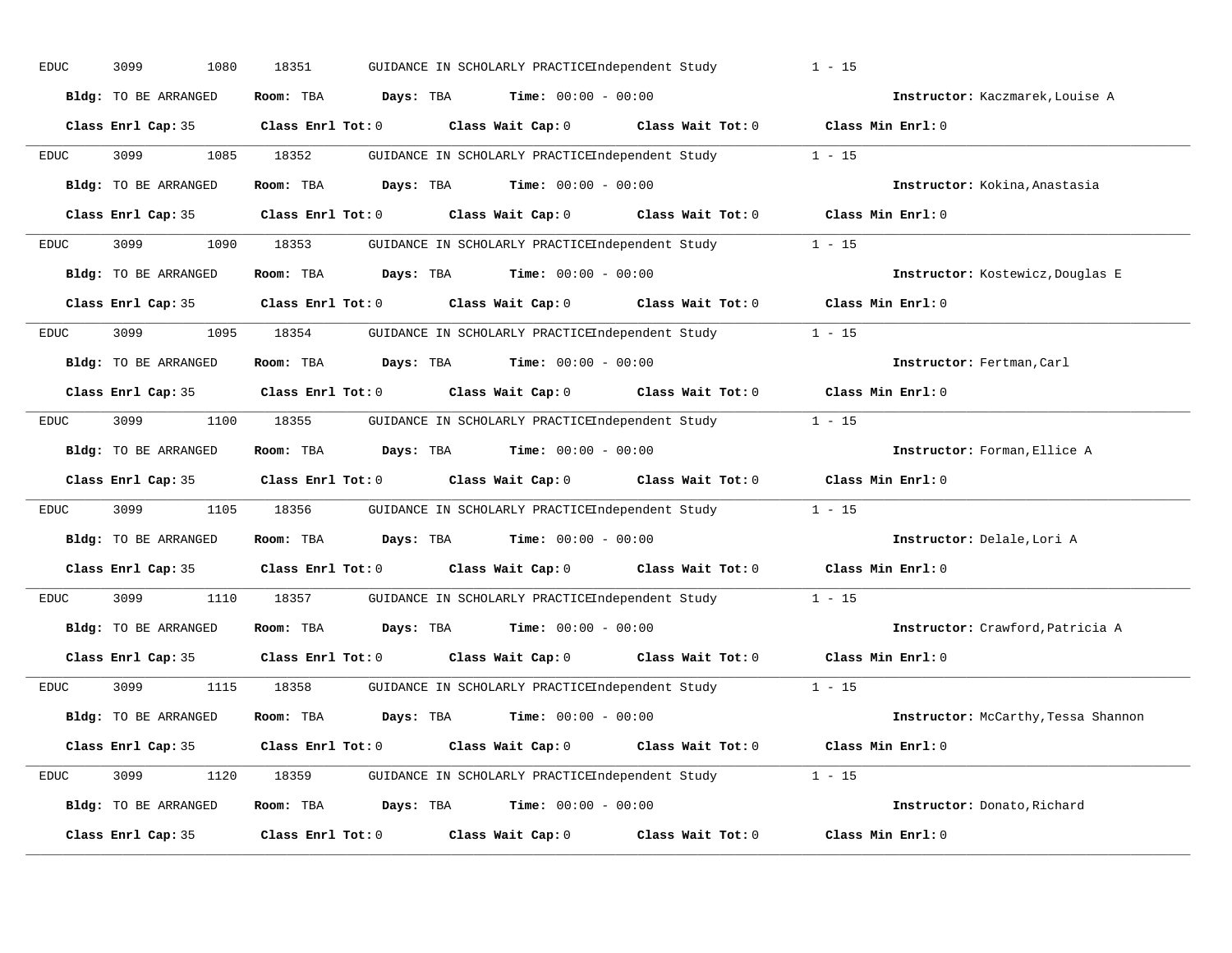#### Report ID: SR201 **University of Pittsburgh** Page No. 55 of 107 **Schedule of Classes for Summer Term 2020-2021** Run Date: 11/06/2020 **Six Week - First Run** Time: 19:30:14

# **School of Education - Institute for Practice and Research in Education - Subject: Education**

| Catalog Nbr Section Class Nbr<br>Subject | Course Title                                                      | Component                                       | Units<br>Topics                    |
|------------------------------------------|-------------------------------------------------------------------|-------------------------------------------------|------------------------------------|
| 3099<br>1125<br>EDUC                     | 18360                                                             | GUIDANCE IN SCHOLARLY PRACTICEIndependent Study | $1 - 15$                           |
| Bldg: TO BE ARRANGED                     | Room: TBA<br>Days: TBA                                            | <b>Time:</b> $00:00 - 00:00$                    | Instructor: Robertson, Rachel E    |
| Class Enrl Cap: 35                       | $Class$ $Enrl$ $Tot: 0$                                           | Class Wait Cap: 0 Class Wait Tot: 0             | Class Min Enrl: 0                  |
| 3099<br>1130<br><b>EDUC</b>              | 18361                                                             | GUIDANCE IN SCHOLARLY PRACTICEIndependent Study | $1 - 15$                           |
| Bldg: TO BE ARRANGED                     | Room: TBA                                                         | <b>Days:</b> TBA <b>Time:</b> $00:00 - 00:00$   | Instructor: Ross, Sharon Elizabeth |
| Class Enrl Cap: 35                       | Class Enrl Tot: 0                                                 | Class Wait Cap: 0<br>Class Wait Tot: 0          | Class Min $Err1:0$                 |
| 3099<br>1135<br>EDUC                     | 18362                                                             | GUIDANCE IN SCHOLARLY PRACTICEIndependent Study | $1 - 15$                           |
| Bldg: TO BE ARRANGED                     | <b>Days:</b> TBA <b>Time:</b> $00:00 - 00:00$<br>Room: TBA        |                                                 | Instructor: Perry, Jill Alexa      |
| Class Enrl Cap: 35                       | $Class$ $Enrl$ $Tot: 0$                                           | Class Wait Cap: 0 Class Wait Tot: 0             | Class Min Enrl: 0                  |
| 3099<br>1140<br>EDUC                     | 18363                                                             | GUIDANCE IN SCHOLARLY PRACTICEIndependent Study | $1 - 15$                           |
| Bldg: TO BE ARRANGED                     | Room: TBA<br>$\texttt{Davis:}$ TBA $\texttt{Time:}$ 00:00 - 00:00 |                                                 | Instructor: Ferketish, B Jean      |
| Class Enrl Cap: 35                       | Class Enrl Tot: 0                                                 | Class Wait Cap: 0<br>Class Wait Tot: 0          | Class Min Enrl: 0                  |
| 3099<br>1145<br><b>EDUC</b>              | 18364                                                             | GUIDANCE IN SCHOLARLY PRACTICEIndependent Study | $1 - 15$                           |
| Bldg: TO BE ARRANGED                     | Room: TBA<br>Days: TBA                                            | <b>Time:</b> $00:00 - 00:00$                    | Instructor: Godley, Amanda Joan    |
| Class Enrl Cap: 35                       | Class Enrl Tot: 0                                                 | Class Wait Cap: $0$ Class Wait Tot: $0$         | Class Min Enrl: 0                  |
| 3099<br>1150<br>EDUC                     | 20289                                                             | GUIDANCE IN SCHOLARLY PRACTICEIndependent Study | $1 - 15$                           |
| Bldg: TO BE ARRANGED                     | Room: TBA<br><b>Days:</b> TBA <b>Time:</b> $00:00 - 00:00$        |                                                 | Instructor: Kucan, Linda L.        |
| Class Enrl Cap: 35                       | Class Enrl Tot: 0                                                 | Class Wait Cap: 0<br>Class Wait Tot: 0          | Class Min Enrl: 0                  |
| 3099<br>1153<br><b>EDUC</b>              | 20292                                                             | GUIDANCE IN SCHOLARLY PRACTICEIndependent Study | $1 - 15$                           |
| <b>Bldg:</b> TO BE ARRANGED              | Days: TBA<br>Room: TBA                                            | <b>Time:</b> $00:00 - 00:00$                    | Instructor: Tananis, Cynthia A     |
| Class Enrl Cap: 35                       | Class Enrl Tot: 0                                                 | Class Wait Cap: 0 Class Wait Tot: 0             | Class Min Enrl: 0                  |
| <b>EDUC</b><br>3099<br>1161              | 20369                                                             | GUIDANCE IN SCHOLARLY PRACTICEIndependent Study | $1 - 15$                           |
| <b>Bldg:</b> TO BE ARRANGED              | Room: TBA<br>Days: TBA                                            | <b>Time:</b> $00:00 - 00:00$                    | Instructor: Staff                  |
| Class Enrl Cap: 35                       | Class Enrl Tot: 0                                                 | Class Wait Cap: 0<br>Class Wait Tot: 0          | Class Min Enrl: 0                  |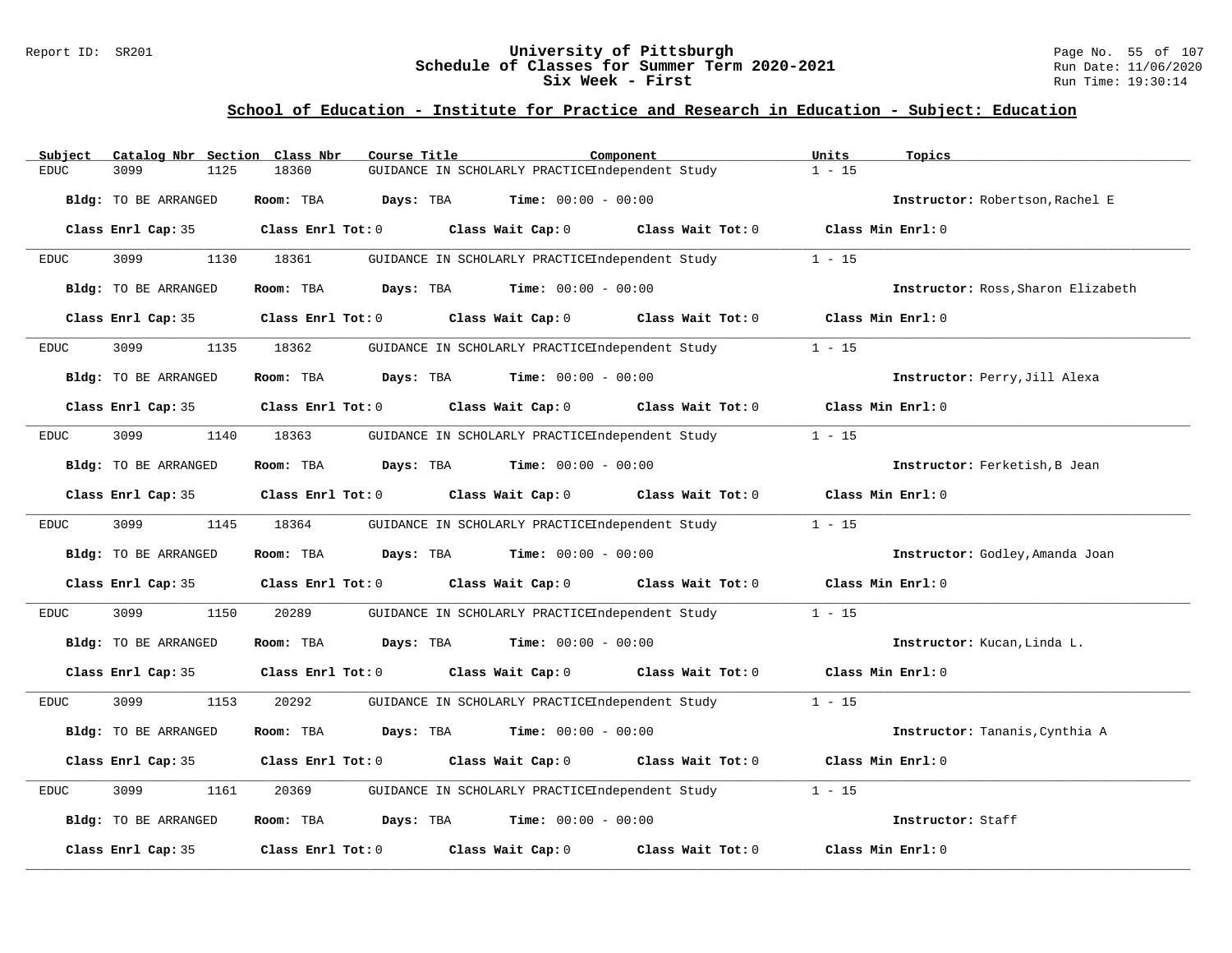| EDUC | 3099                 | 1162 | 20370             |           |                              | GUIDANCE IN SCHOLARLY PRACTICEIndependent Study | . - 15                      |  |
|------|----------------------|------|-------------------|-----------|------------------------------|-------------------------------------------------|-----------------------------|--|
|      | Bldg: TO BE ARRANGED |      | Room: TBA         | Days: TBA | <b>Time:</b> $00:00 - 00:00$ |                                                 | Instructor: Lesgold, Alan M |  |
|      | Class Enrl Cap: 35   |      | Class Enrl Tot: 0 |           | Class Wait Cap: 0            | Class Wait Tot: 0                               | Class Min Enrl: 0           |  |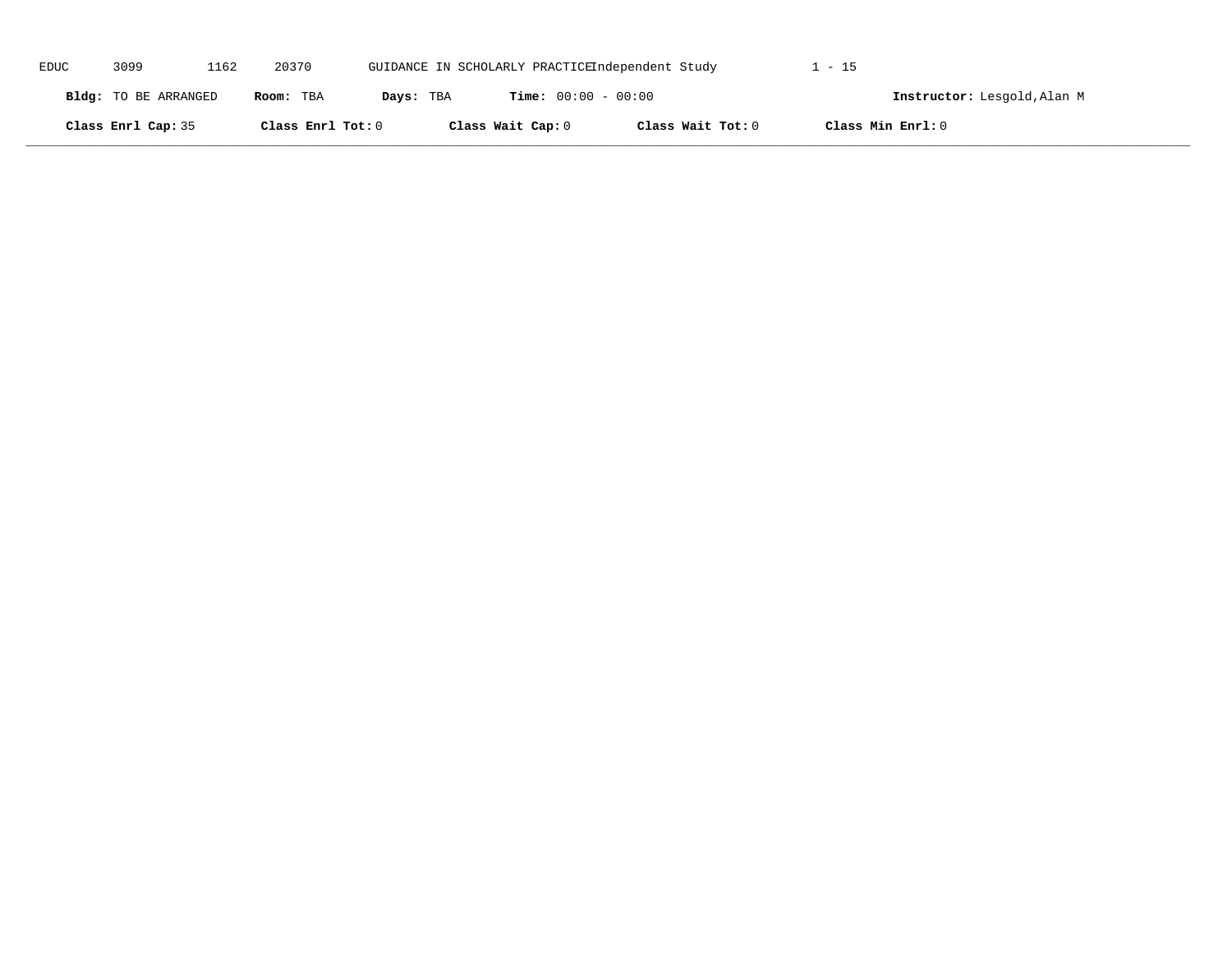### Report ID: SR201 **University of Pittsburgh University of Pittsburgh** Page No. 57 of 107<br>**Schedule of Classes for Summer Term 2020-2021** Run Date: 11/06/2020 **Schedule of Classes for Summer Term 2020-2021** Run Date: 11/06/2021<br>Six Week - Second Run Time: 19:30:14 **Six Week - Second**

| Subject | Catalog Nbr Section Class Nbr |                                                                | Course Title   | Component        |                                                                                            | Units   | Topics                              |
|---------|-------------------------------|----------------------------------------------------------------|----------------|------------------|--------------------------------------------------------------------------------------------|---------|-------------------------------------|
| ADMPS   | 2098<br>1500                  | 11524                                                          | DIRECTED STUDY |                  | Directed Studies                                                                           | $1 - 6$ |                                     |
|         | Bldg: TO BE ARRANGED          | Room: TBA $Days:$ TBA $Time: 00:00 - 00:00$                    |                |                  |                                                                                            |         | Instructor: DeAngelo, Linda Theresa |
|         |                               |                                                                |                |                  | Class Enrl Cap: 50 Class Enrl Tot: 0 Class Wait Cap: 0 Class Wait Tot: 0 Class Min Enrl: 0 |         |                                     |
| ADMPS   |                               | 2098 1505 13816 DIRECTED STUDY                                 |                |                  | Directed Studies                                                                           | $1 - 6$ |                                     |
|         | Bldg: TO BE ARRANGED          | Room: TBA $Days:$ TBA $Time: 00:00 - 00:00$                    |                |                  |                                                                                            |         | Instructor: Trovato, Charlene       |
|         |                               |                                                                |                |                  | Class Enrl Cap: 35 Class Enrl Tot: 0 Class Wait Cap: 0 Class Wait Tot: 0 Class Min Enrl: 0 |         |                                     |
| ADMPS   | 2098                          | 1510 13817 DIRECTED STUDY                                      |                | Directed Studies |                                                                                            | $1 - 6$ |                                     |
|         | Bldg: TO BE ARRANGED          | Room: TBA $Days:$ TBA $Time: 00:00 - 00:00$                    |                |                  |                                                                                            |         | Instructor: Perry, Jill Alexa       |
|         |                               |                                                                |                |                  | Class Enrl Cap: 35 Class Enrl Tot: 0 Class Wait Cap: 0 Class Wait Tot: 0 Class Min Enrl: 0 |         |                                     |
| ADMPS   |                               | 2098 1515 13818 DIRECTED STUDY                                 |                | Directed Studies |                                                                                            | $1 - 6$ |                                     |
|         | Bldg: TO BE ARRANGED          | Room: TBA $Days:$ TBA $Time: 00:00 - 00:00$                    |                |                  |                                                                                            |         | Instructor: Staff                   |
|         |                               |                                                                |                |                  | Class Enrl Cap: 35 Class Enrl Tot: 0 Class Wait Cap: 0 Class Wait Tot: 0 Class Min Enrl: 0 |         |                                     |
| ADMPS   |                               | 2098 1525 13819 DIRECTED STUDY                                 |                |                  | Directed Studies 1 - 6                                                                     |         |                                     |
|         | Bldg: TO BE ARRANGED          | Room: TBA $Days:$ TBA $Time:$ 00:00 - 00:00                    |                |                  |                                                                                            |         | Instructor: Gunzenhauser, Michael G |
|         |                               |                                                                |                |                  | Class Enrl Cap: 35 Class Enrl Tot: 0 Class Wait Cap: 0 Class Wait Tot: 0 Class Min Enrl: 0 |         |                                     |
| ADMPS   | 2098 — 100                    | 1530 13820                                                     |                |                  | DIRECTED STUDY Directed Studies                                                            | $1 - 6$ |                                     |
|         | Bldg: TO BE ARRANGED          | Room: TBA $Days:$ TBA $Time:$ $00:00 - 00:00$                  |                |                  |                                                                                            |         | Instructor: Porter, Maureen K       |
|         |                               |                                                                |                |                  | Class Enrl Cap: 35 Class Enrl Tot: 0 Class Wait Cap: 0 Class Wait Tot: 0 Class Min Enrl: 0 |         |                                     |
| ADMPS   |                               |                                                                |                |                  | 2098 1535 13821 DIRECTED STUDY Directed Studies 1 - 6                                      |         |                                     |
|         | Bldg: TO BE ARRANGED          | Room: TBA $Days:$ TBA $Time: 00:00 - 00:00$                    |                |                  |                                                                                            |         | Instructor: Staff                   |
|         |                               |                                                                |                |                  | Class Enrl Cap: 35 Class Enrl Tot: 0 Class Wait Cap: 0 Class Wait Tot: 0 Class Min Enrl: 0 |         |                                     |
| ADMPS   | 2098                          |                                                                |                |                  | 1540 13822 DIRECTED STUDY Directed Studies                                                 | $1 - 6$ |                                     |
|         | Bldg: TO BE ARRANGED          | Room: TBA $\rule{1em}{0.15mm}$ Days: TBA Time: $00:00 - 00:00$ |                |                  |                                                                                            |         | Instructor: Staff                   |
|         |                               |                                                                |                |                  | Class Enrl Cap: 35 Class Enrl Tot: 0 Class Wait Cap: 0 Class Wait Tot: 0 Class Min Enrl: 0 |         |                                     |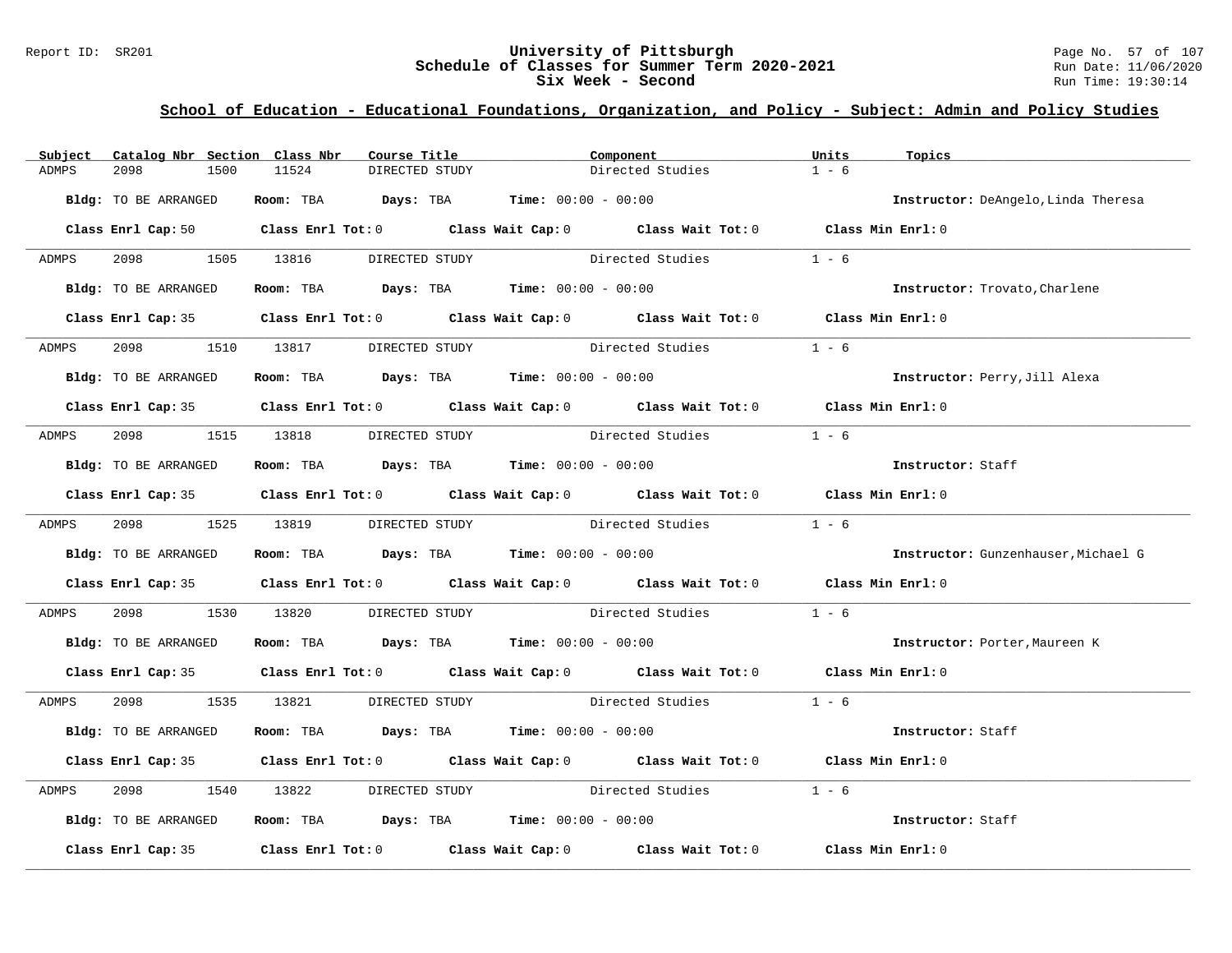| ADMPS        | 2098<br>1545         | 13823<br>DIRECTED STUDY                                                                             | Directed Studies | $1 - 6$                                                                                    |                                   |
|--------------|----------------------|-----------------------------------------------------------------------------------------------------|------------------|--------------------------------------------------------------------------------------------|-----------------------------------|
|              | Bldg: TO BE ARRANGED | Room: TBA $Days:$ TBA $Time: 00:00 - 00:00$                                                         |                  |                                                                                            | Instructor: Kelly, Sean Patrick   |
|              |                      |                                                                                                     |                  | Class Enrl Cap: 35 Class Enrl Tot: 0 Class Wait Cap: 0 Class Wait Tot: 0 Class Min Enrl: 0 |                                   |
| ADMPS        |                      | 2098 1550 13824 DIRECTED STUDY Directed Studies 1 - 6                                               |                  |                                                                                            |                                   |
|              | Bldg: TO BE ARRANGED | Room: TBA $Days:$ TBA Time: $00:00 - 00:00$                                                         |                  |                                                                                            | Instructor: Page, Lindsay Coleman |
|              |                      |                                                                                                     |                  | Class Enrl Cap: 35 Class Enrl Tot: 0 Class Wait Cap: 0 Class Wait Tot: 0 Class Min Enrl: 0 |                                   |
| <b>ADMPS</b> |                      | 2098 1560 13825 DIRECTED STUDY Directed Studies 1 - 6                                               |                  |                                                                                            |                                   |
|              |                      | Bldg: TO BE ARRANGED Room: TBA Days: TBA Time: 00:00 - 00:00                                        |                  |                                                                                            | Instructor: Staff                 |
|              |                      |                                                                                                     |                  | Class Enrl Cap: 35 Class Enrl Tot: 0 Class Wait Cap: 0 Class Wait Tot: 0 Class Min Enrl: 0 |                                   |
| <b>ADMPS</b> |                      | 2098 1565 13826 DIRECTED STUDY                                                                      |                  | Directed Studies 1 - 6                                                                     |                                   |
|              | Bldg: TO BE ARRANGED | Room: TBA $\rule{1em}{0.15mm}$ Days: TBA $\rule{1.5mm}{0.15mm}$ Time: $00:00 - 00:00$               |                  |                                                                                            | Instructor: McClure, Maureen W    |
|              |                      |                                                                                                     |                  | Class Enrl Cap: 35 Class Enrl Tot: 0 Class Wait Cap: 0 Class Wait Tot: 0 Class Min Enrl: 0 |                                   |
| ADMPS        |                      | 2098 1570 13827 DIRECTED STUDY Directed Studies 1 - 6                                               |                  |                                                                                            |                                   |
|              | Bldg: TO BE ARRANGED | Room: TBA $\rule{1em}{0.15mm}$ Days: TBA Time: $00:00 - 00:00$                                      |                  |                                                                                            | Instructor: Kerr, Mary            |
|              |                      |                                                                                                     |                  | Class Enrl Cap: 35 Class Enrl Tot: 0 Class Wait Cap: 0 Class Wait Tot: 0 Class Min Enrl: 0 |                                   |
| ADMPS        |                      | 2098 1575 13828 DIRECTED STUDY Directed Studies 1 - 6                                               |                  |                                                                                            |                                   |
|              |                      | Bldg: TO BE ARRANGED Room: TBA Days: TBA Time: 00:00 - 00:00                                        |                  |                                                                                            | Instructor: Staff                 |
|              |                      | Class Enrl Cap: 35 $\qquad$ Class Enrl Tot: 0 $\qquad$ Class Wait Cap: 0 $\qquad$ Class Wait Tot: 0 |                  | Class Min $Enr1:0$                                                                         |                                   |
| ADMPS        |                      | 2098 1580 13829 DIRECTED STUDY Directed Studies 1 - 6                                               |                  |                                                                                            |                                   |
|              | Bldg: TO BE ARRANGED | Room: TBA $Days:$ TBA $Time:$ 00:00 - 00:00                                                         |                  |                                                                                            | Instructor: Garcia, Gina Ann      |
|              |                      |                                                                                                     |                  | Class Enrl Cap: 35 Class Enrl Tot: 0 Class Wait Cap: 0 Class Wait Tot: 0 Class Min Enrl: 0 |                                   |
| ADMPS        |                      | 2098 1585 13830 DIRECTED STUDY                                                                      |                  | Directed Studies 1 - 6                                                                     |                                   |
|              | Bldg: TO BE ARRANGED | Room: TBA $\rule{1em}{0.15mm}$ Days: TBA $\rule{1.5mm}{0.15mm}$ Time: $00:00 - 00:00$               |                  |                                                                                            | Instructor: Staff                 |
|              |                      |                                                                                                     |                  | Class Enrl Cap: 35 Class Enrl Tot: 0 Class Wait Cap: 0 Class Wait Tot: 0 Class Min Enrl: 0 |                                   |
|              |                      | ADMPS 2098 1590 13831 DIRECTED STUDY Directed Studies 1 - 6                                         |                  |                                                                                            |                                   |
|              |                      | Bldg: TO BE ARRANGED Room: TBA Days: TBA Time: 00:00 - 00:00                                        |                  |                                                                                            | Instructor: Kirk, Diane L         |
|              |                      | Class Enrl Cap: 35 Class Enrl Tot: 0 Class Wait Cap: 0 Class Wait Tot: 0 Class Min Enrl: 0          |                  |                                                                                            |                                   |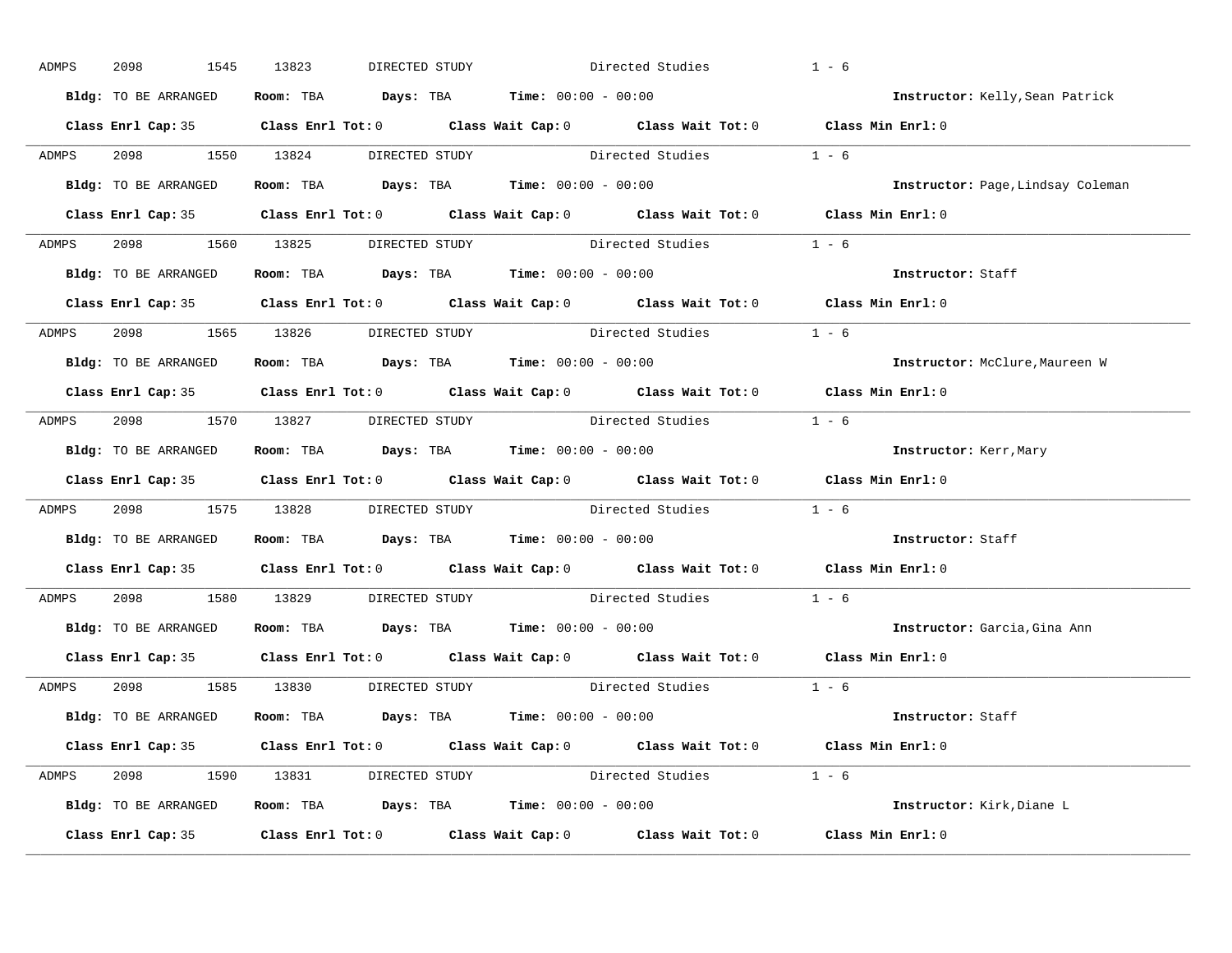### Report ID: SR201 **University of Pittsburgh University of Pittsburgh** Page No. 59 of 107<br>**Schedule of Classes for Summer Term 2020-2021** Run Date: 11/06/2020 **Schedule of Classes for Summer Term 2020-2021** Run Date: 11/06/2021<br>Six Week - Second Run Time: 19:30:14 **Six Week - Second**

| Subject      | Catalog Nbr Section Class Nbr | Course Title                                | Component                                                                                  | Units<br>Topics                                                                                  |
|--------------|-------------------------------|---------------------------------------------|--------------------------------------------------------------------------------------------|--------------------------------------------------------------------------------------------------|
| ADMPS        | 2098<br>1595                  | DIRECTED STUDY<br>13832                     | Directed Studies                                                                           | $1 - 6$                                                                                          |
|              | Bldg: TO BE ARRANGED          | Room: TBA                                   | <b>Days:</b> TBA <b>Time:</b> $00:00 - 00:00$                                              | Instructor: Longo, Ralph G                                                                       |
|              | Class Enrl Cap: 35            |                                             | Class Enrl Tot: $0$ Class Wait Cap: $0$ Class Wait Tot: $0$ Class Min Enrl: $0$            |                                                                                                  |
| ADMPS        | 2098<br>1600                  | 13833<br>DIRECTED STUDY                     | Directed Studies                                                                           | $1 - 6$                                                                                          |
|              | Bldg: TO BE ARRANGED          | Room: TBA                                   | <b>Days:</b> TBA <b>Time:</b> $00:00 - 00:00$                                              | Instructor: Shafiq, Mohammad Najeeb                                                              |
|              |                               |                                             | Class Enrl Cap: 35 Class Enrl Tot: 0 Class Wait Cap: 0 Class Wait Tot: 0 Class Min Enrl: 0 |                                                                                                  |
| ADMPS        | 2098<br>1605                  | 19421<br>DIRECTED STUDY                     | Directed Studies                                                                           | $1 - 6$                                                                                          |
|              | Bldg: TO BE ARRANGED          | Room: TBA                                   |                                                                                            | Days: TBA Time: 00:00 - 00:00 COMPARATIVE EDUCATION EUROPE Instructor: Whitehead, Jeffrey Robert |
|              |                               |                                             |                                                                                            | Porter, Maureen K                                                                                |
|              |                               |                                             | Class Enrl Cap: 35 Class Enrl Tot: 0 Class Wait Cap: 0 Class Wait Tot: 0 Class Min Enrl: 0 |                                                                                                  |
| ADMPS        | 2099<br>1700                  | 15847                                       | GUIDANC IN THE MASTER'S DEGREEThesis Research                                              | $1 - 6$                                                                                          |
|              | Bldg: TO BE ARRANGED          | Room: TBA $Days: TBA$ Time: $00:00 - 00:00$ |                                                                                            | Instructor: Ferketish, B Jean                                                                    |
|              |                               |                                             | Class Enrl Cap: 35 Class Enrl Tot: 0 Class Wait Cap: 0 Class Wait Tot: 0 Class Min Enrl: 0 |                                                                                                  |
| ADMPS        | 2099<br>1710                  | 15848                                       | GUIDANC IN THE MASTER'S DEGREEThesis Research                                              | $1 - 6$                                                                                          |
|              | Bldg: TO BE ARRANGED          | Room: TBA $Days: TBA$ Time: $00:00 - 00:00$ |                                                                                            | Instructor: Staff                                                                                |
|              |                               |                                             | Class Enrl Cap: 35 Class Enrl Tot: 0 Class Wait Cap: 0 Class Wait Tot: 0 Class Min Enrl: 0 |                                                                                                  |
| <b>ADMPS</b> | 2099<br>1720                  | 15849                                       | GUIDANC IN THE MASTER'S DEGREEThesis Research                                              | $1 - 6$                                                                                          |
|              | Bldg: TO BE ARRANGED          | Room: TBA $Days:$ TBA $Time: 00:00 - 00:00$ |                                                                                            | Instructor: DeAngelo, Linda Theresa                                                              |
|              |                               |                                             | Class Enrl Cap: 35 Class Enrl Tot: 0 Class Wait Cap: 0 Class Wait Tot: 0 Class Min Enrl: 0 |                                                                                                  |
| ADMPS        | 2099<br>1730                  | 15850                                       | GUIDANC IN THE MASTER'S DEGREEThesis Research                                              | $1 - 6$                                                                                          |
|              | Bldg: TO BE ARRANGED          | Room: TBA $Days:$ TBA $Time: 00:00 - 00:00$ |                                                                                            | Instructor: Gunzenhauser, Michael G                                                              |
|              | Class Enrl Cap: 35            | Class Enrl Tot: 0 Class Wait Cap: 0         | Class Wait Tot: 0                                                                          | Class Min Enrl: 0                                                                                |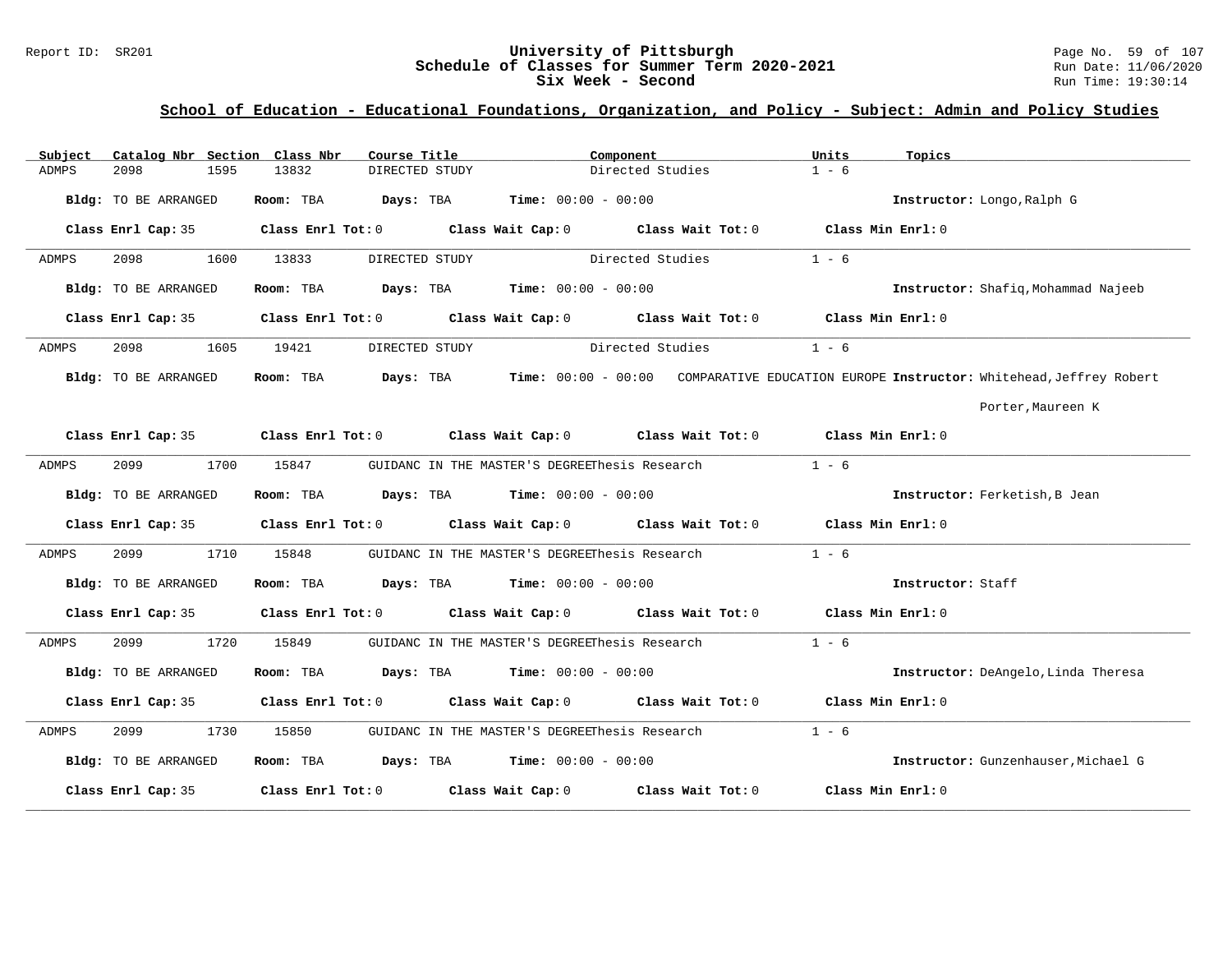#### Report ID: SR201 **University of Pittsburgh** Page No. 60 of 107 **Schedule of Classes for Summer Term 2020-2021** Run Date: 11/06/2020 **Six Week - Second Run Time: 19:30:14**

| Subject | Catalog Nbr Section Class Nbr | Course Title |                                                                                                     | Component | Units<br>Topics                   |
|---------|-------------------------------|--------------|-----------------------------------------------------------------------------------------------------|-----------|-----------------------------------|
| ADMPS   | 2099<br>1740                  | 15851        | GUIDANC IN THE MASTER'S DEGREEThesis Research                                                       |           | $1 - 6$                           |
|         | Bldg: TO BE ARRANGED          |              | Room: TBA $Days:$ TBA $Time: 00:00 - 00:00$                                                         |           | Instructor: Garcia, Gina Ann      |
|         |                               |              | Class Enrl Cap: 35 $\qquad$ Class Enrl Tot: 0 $\qquad$ Class Wait Cap: 0 $\qquad$ Class Wait Tot: 0 |           | Class Min Enrl: 0                 |
| ADMPS   | 2099 — 200                    | 1750 15852   | GUIDANC IN THE MASTER'S DEGREEThesis Research                                                       |           | $1 - 6$                           |
|         | Bldg: TO BE ARRANGED          |              | Room: TBA $Days:$ TBA $Time:$ $00:00 - 00:00$                                                       |           | Instructor: McClure, Maureen W    |
|         |                               |              | Class Enrl Cap: 35 Class Enrl Tot: 0 Class Wait Cap: 0 Class Wait Tot: 0 Class Min Enrl: 0          |           |                                   |
| ADMPS   | 2099 1760 15853               |              | GUIDANC IN THE MASTER'S DEGREEThesis Research                                                       |           | $1 - 6$                           |
|         | Bldg: TO BE ARRANGED          |              | Room: TBA $Days:$ TBA $Time: 00:00 - 00:00$                                                         |           | Instructor: Porter, Maureen K     |
|         |                               |              | Class Enrl Cap: 35 Class Enrl Tot: 0 Class Wait Cap: 0 Class Wait Tot: 0 Class Min Enrl: 0          |           |                                   |
| ADMPS   | 2099                          | 1770 15854   | GUIDANC IN THE MASTER'S DEGREEThesis Research                                                       |           | $1 - 6$                           |
|         | Bldg: TO BE ARRANGED          |              | Room: TBA $Days:$ TBA $Time: 00:00 - 00:00$                                                         |           | Instructor: Staff                 |
|         |                               |              | Class Enrl Cap: 35 Class Enrl Tot: 0 Class Wait Cap: 0 Class Wait Tot: 0 Class Min Enrl: 0          |           |                                   |
| ADMPS   | 2099 1780 15855               |              | GUIDANC IN THE MASTER'S DEGREEThesis Research 1 - 6                                                 |           |                                   |
|         | Bldg: TO BE ARRANGED          |              | Room: TBA $Days:$ TBA $Time: 00:00 - 00:00$                                                         |           | Instructor: Staff                 |
|         |                               |              | Class Enrl Cap: 35 Class Enrl Tot: 0 Class Wait Cap: 0 Class Wait Tot: 0 Class Min Enrl: 0          |           |                                   |
| ADMPS   | 2099<br>1790                  | 15856        | GUIDANC IN THE MASTER'S DEGREEThesis Research                                                       |           | $1 - 6$                           |
|         | Bldg: TO BE ARRANGED          |              | Room: TBA $Days:$ TBA $Time: 00:00 - 00:00$                                                         |           | Instructor: Trovato, Charlene     |
|         |                               |              | Class Enrl Cap: 35 Class Enrl Tot: 0 Class Wait Cap: 0 Class Wait Tot: 0 Class Min Enrl: 0          |           |                                   |
| ADMPS   | 2099 — 2007                   | 1800 15857   | GUIDANC IN THE MASTER'S DEGREEThesis Research $1 - 6$                                               |           |                                   |
|         | Bldg: TO BE ARRANGED          |              | Room: TBA $Days:$ TBA $Time: 00:00 - 00:00$                                                         |           | Instructor: Staff                 |
|         |                               |              | Class Enrl Cap: 35 Class Enrl Tot: 0 Class Wait Cap: 0 Class Wait Tot: 0 Class Min Enrl: 0          |           |                                   |
| ADMPS   | 2099<br>1810                  | 15858        | GUIDANC IN THE MASTER'S DEGREEThesis Research                                                       |           | $1 - 6$                           |
|         | Bldg: TO BE ARRANGED          |              | Room: TBA $Days:$ TBA $Time: 00:00 - 00:00$                                                         |           | Instructor: Page, Lindsay Coleman |
|         | Class Enrl Cap: 35            |              | Class Enrl Tot: 0 Class Wait Cap: 0 Class Wait Tot: 0                                               |           | Class Min Enrl: 0                 |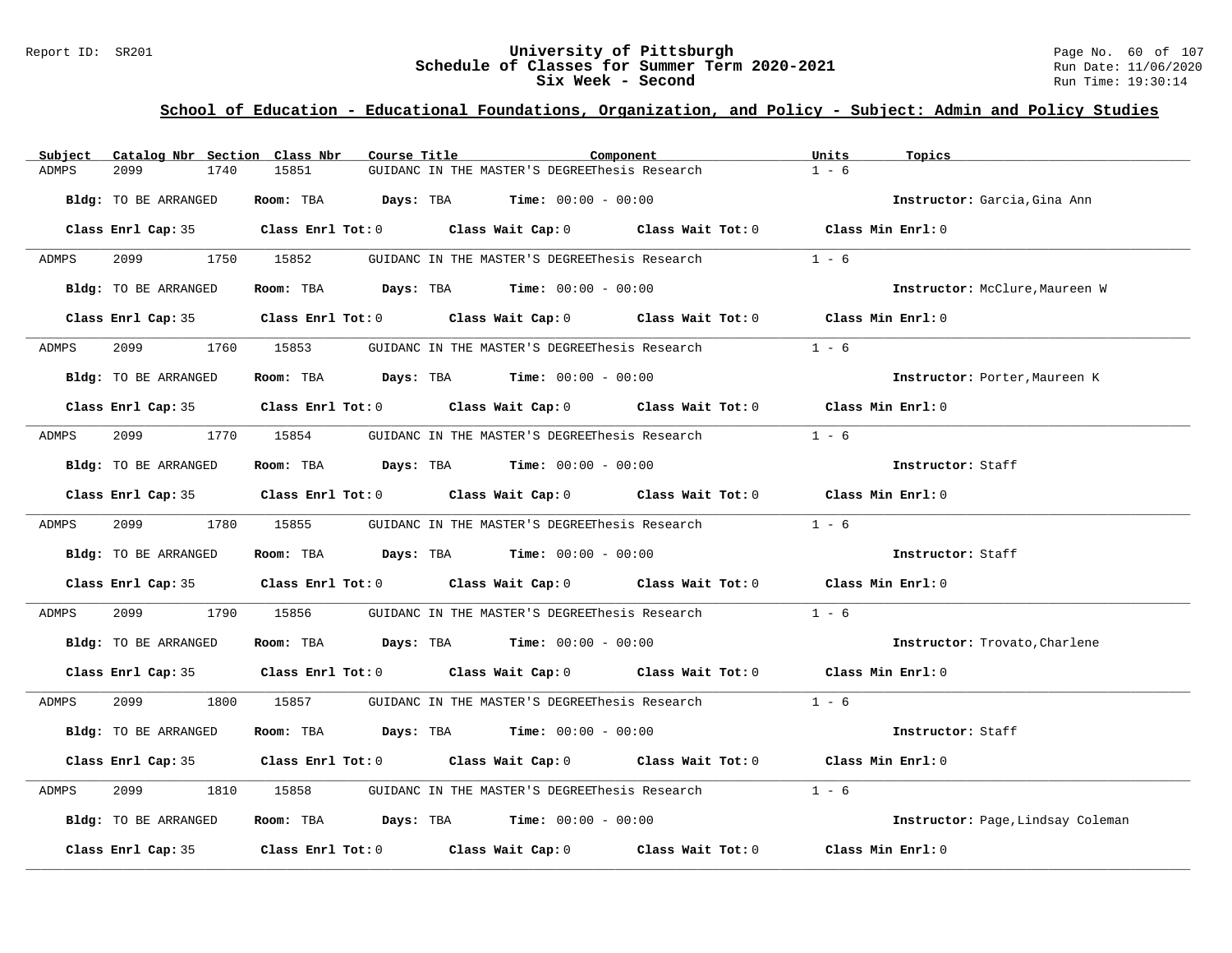| ADMPS | 2099<br>1820                             | 15859               | GUIDANC IN THE MASTER'S DEGREEThesis Research                                                       | $1 - 6$                             |
|-------|------------------------------------------|---------------------|-----------------------------------------------------------------------------------------------------|-------------------------------------|
|       | Bldg: TO BE ARRANGED                     |                     | Room: TBA $Days:$ TBA $Time: 00:00 - 00:00$                                                         | Instructor: Kelly, Sean Patrick     |
|       |                                          |                     | Class Enrl Cap: 35 Class Enrl Tot: 0 Class Wait Cap: 0 Class Wait Tot: 0 Class Min Enrl: 0          |                                     |
| ADMPS | 2099 — 2005                              | 1830 15860          | GUIDANC IN THE MASTER'S DEGREEThesis Research 1 - 6                                                 |                                     |
|       | Bldg: TO BE ARRANGED                     | Room: TBA Days: TBA | $Time: 00:00 - 00:00$                                                                               | Instructor: Staff                   |
|       | Class Enrl Cap: 35                       |                     | Class Enrl Tot: 0 Class Wait Cap: 0 Class Wait Tot: 0 Class Min Enrl: 0                             |                                     |
| ADMPS |                                          |                     | 2099 1840 15861 GUIDANC IN THE MASTER'S DEGREEThesis Research 1 - 6                                 |                                     |
|       | Bldg: TO BE ARRANGED                     |                     | Room: TBA Days: TBA Time: $00:00 - 00:00$                                                           | Instructor: Kerr, Mary              |
|       |                                          |                     | Class Enrl Cap: 35 Class Enrl Tot: 0 Class Wait Cap: 0 Class Wait Tot: 0 Class Min Enrl: 0          |                                     |
| ADMPS |                                          |                     | 2099 1850 15862 GUIDANC IN THE MASTER'S DEGREEThesis Research 1 - 6                                 |                                     |
|       | Bldg: TO BE ARRANGED                     |                     | Room: TBA $Days:$ TBA $Time: 00:00 - 00:00$                                                         | Instructor: Shafiq, Mohammad Najeeb |
|       |                                          |                     | Class Enrl Cap: 35 $\qquad$ Class Enrl Tot: 0 $\qquad$ Class Wait Cap: 0 $\qquad$ Class Wait Tot: 0 | Class Min Enrl: 0                   |
| ADMPS |                                          |                     | 2099 1860 15863 GUIDANC IN THE MASTER'S DEGREEThesis Research 1 - 6                                 |                                     |
|       | Bldg: TO BE ARRANGED                     |                     | Room: TBA $Days: TBA$ Time: $00:00 - 00:00$                                                         | Instructor: Kirk, Diane L           |
|       |                                          |                     |                                                                                                     |                                     |
|       |                                          |                     | Class Enrl Cap: 35 $\qquad$ Class Enrl Tot: 0 $\qquad$ Class Wait Cap: 0 $\qquad$ Class Wait Tot: 0 | Class Min Enrl: 0                   |
| ADMPS |                                          |                     | 2099 1870 15864 GUIDANC IN THE MASTER'S DEGREEThesis Research 1 - 6                                 |                                     |
|       | Bldg: TO BE ARRANGED                     |                     | Room: TBA $Days:$ TBA $Time: 00:00 - 00:00$                                                         | Instructor: Longo, Ralph G          |
|       |                                          |                     | Class Enrl Cap: 35 Class Enrl Tot: 0 Class Wait Cap: 0 Class Wait Tot: 0 Class Min Enrl: 0          |                                     |
| ADMPS |                                          |                     | 2123 1220 14664 SUMMER LEADERSHP INSTITUTE Seminar                                                  | $\mathcal{R}$                       |
|       | Bldg: WEB Based Class                    |                     | Room: TBA $\rule{1em}{0.15mm}$ Days: TBA $\rule{1.15mm}]{0.15mm}$ Time: $0.000 - 0.0000$            | Instructor: Staff                   |
|       | Class Enrl Cap: 25<br>Attributes: Hybrid |                     | Class Enrl Tot: 0 Class Wait Cap: 0 Class Wait Tot: 0 Class Min Enrl: 0                             |                                     |
| ADMPS | 3097 1500                                |                     | 11522 SUPERVISED RESEARCH 1ndependent Study 1 - 6                                                   |                                     |
|       | Bldg: TO BE ARRANGED                     |                     | Room: TBA $\rule{1em}{0.15mm}$ Days: TBA Time: $00:00 - 00:00$                                      | Instructor: Ferketish, B Jean       |
|       |                                          |                     | Class Enrl Cap: 50 Class Enrl Tot: 0 Class Wait Cap: 0 Class Wait Tot: 0 Class Min Enrl: 0          |                                     |
| ADMPS |                                          |                     | 3097 1505 13834 SUPERVISED RESEARCH Independent Study 1 - 6                                         |                                     |
|       | Bldg: TO BE ARRANGED                     |                     | Room: TBA $Days:$ TBA $Time:$ $00:00 - 00:00$                                                       | Instructor: Delale, Lori A          |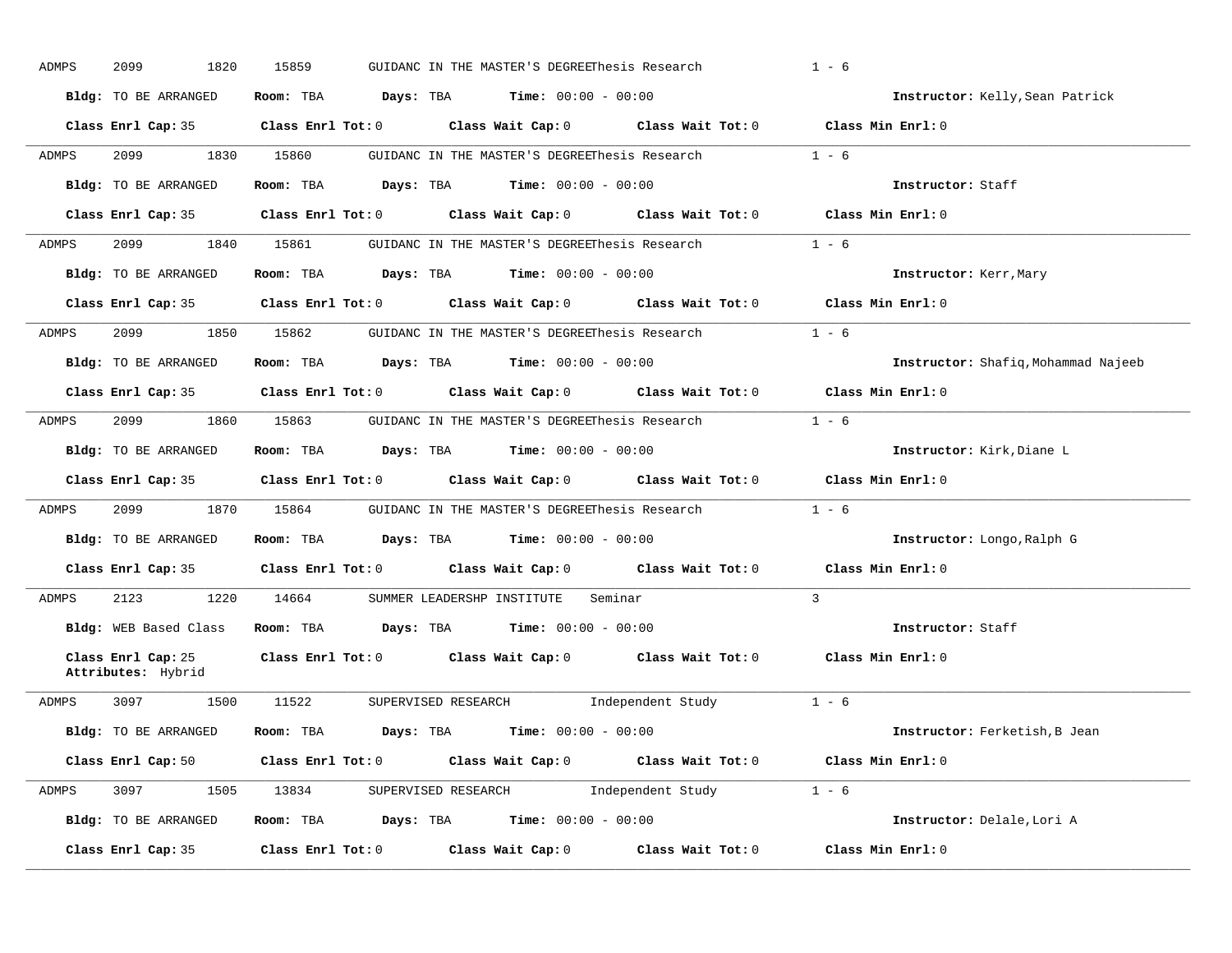| ADMPS        | 3097<br>1510         | Independent Study<br>13835<br>SUPERVISED RESEARCH                                                     | $1 - 6$                             |
|--------------|----------------------|-------------------------------------------------------------------------------------------------------|-------------------------------------|
|              | Bldg: TO BE ARRANGED | Room: TBA $Days:$ TBA $Time: 00:00 - 00:00$                                                           | Instructor: Gunzenhauser, Michael G |
|              |                      | Class Enrl Cap: 35 Class Enrl Tot: 0 Class Wait Cap: 0 Class Wait Tot: 0 Class Min Enrl: 0            |                                     |
| ADMPS        |                      | 3097 1515 13836 SUPERVISED RESEARCH Independent Study 1 - 6                                           |                                     |
|              |                      | Bldg: TO BE ARRANGED Room: TBA Days: TBA Time: 00:00 - 00:00                                          | Instructor: Staff                   |
|              |                      | Class Enrl Cap: 35 Class Enrl Tot: 0 Class Wait Cap: 0 Class Wait Tot: 0 Class Min Enrl: 0            |                                     |
| <b>ADMPS</b> |                      | 3097 1520 13837 SUPERVISED RESEARCH Independent Study 1 - 6                                           |                                     |
|              |                      | Bldg: TO BE ARRANGED Room: TBA Days: TBA Time: 00:00 - 00:00 000 100 100 Instructor: Garcia, Gina Ann |                                     |
|              |                      | Class Enrl Cap: 35 Class Enrl Tot: 0 Class Wait Cap: 0 Class Wait Tot: 0 Class Min Enrl: 0            |                                     |
|              |                      | ADMPS 3097 1530 13838 SUPERVISED RESEARCH Independent Study 1 - 6                                     |                                     |
|              | Bldg: TO BE ARRANGED | Room: TBA $Days:$ TBA $Time:$ $00:00 - 00:00$                                                         | Instructor: Kerr, Mary              |
|              |                      | Class Enrl Cap: 35 Class Enrl Tot: 0 Class Wait Cap: 0 Class Wait Tot: 0 Class Min Enrl: 0            |                                     |
| ADMPS        |                      | 3097 1535 13839 SUPERVISED RESEARCH Independent Study 1 - 6                                           |                                     |
|              | Bldg: TO BE ARRANGED | Room: TBA Days: TBA Time: $00:00 - 00:00$                                                             | Instructor: McClure, Maureen W      |
|              |                      | Class Enrl Cap: 35 Class Enrl Tot: 0 Class Wait Cap: 0 Class Wait Tot: 0 Class Min Enrl: 0            |                                     |
| ADMPS        |                      | 3097 1540 13840 SUPERVISED RESEARCH Independent Study 1 - 6                                           |                                     |
|              | Bldg: TO BE ARRANGED | Room: TBA $Days:$ TBA Time: $00:00 - 00:00$                                                           | Instructor: Shafiq, Mohammad Najeeb |
|              |                      | Class Enrl Cap: 35 Class Enrl Tot: 0 Class Wait Cap: 0 Class Wait Tot: 0 Class Min Enrl: 0            |                                     |
| ADMPS        |                      | 3097 1545 13841 SUPERVISED RESEARCH Independent Study 1 - 6                                           |                                     |
|              | Bldg: TO BE ARRANGED | Room: TBA $Days:$ TBA $Time: 00:00 - 00:00$                                                           | Instructor: Porter, Maureen K       |
|              | Class Enrl Cap: 35   | Class Enrl Tot: 0 $\qquad$ Class Wait Cap: 0 $\qquad$ Class Wait Tot: 0 $\qquad$ Class Min Enrl: 0    |                                     |
| ADMPS        |                      | 3097 1550 13842 SUPERVISED RESEARCH Independent Study 1 - 6                                           |                                     |
|              |                      | Bldg: TO BE ARRANGED Room: TBA Days: TBA Time: 00:00 - 00:00                                          | Instructor: Staff                   |
|              |                      | Class Enrl Cap: 35 Class Enrl Tot: 0 Class Wait Cap: 0 Class Wait Tot: 0 Class Min Enrl: 0            |                                     |
|              |                      | ADMPS 3097 1555 13843 SUPERVISED RESEARCH Independent Study 1 - 6                                     |                                     |
|              |                      |                                                                                                       |                                     |
|              |                      | Bldg: TO BE ARRANGED Room: TBA Days: TBA Time: 00:00 - 00:00                                          | Instructor: Staff                   |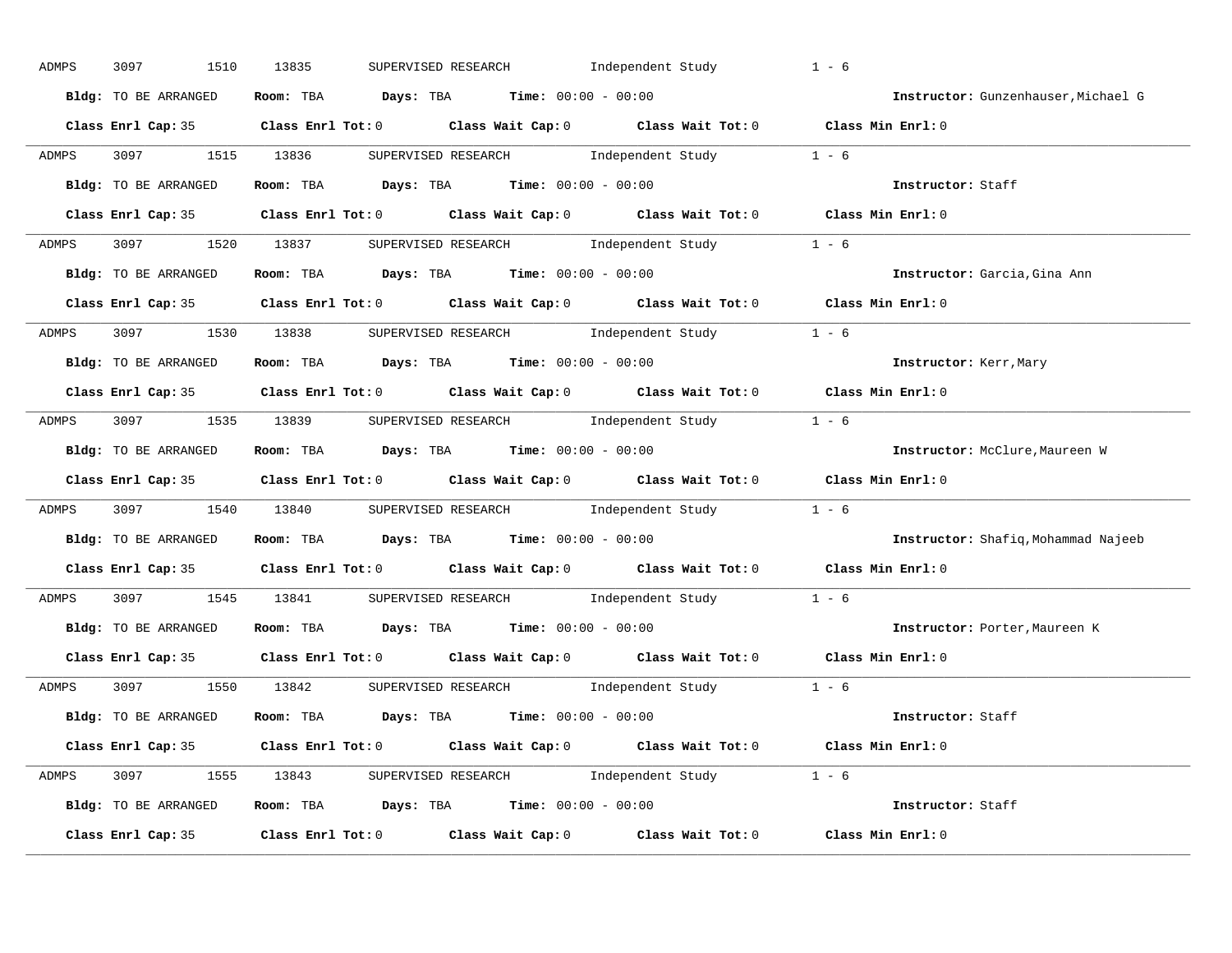### Report ID: SR201 **University of Pittsburgh University of Pittsburgh** Page No. 63 of 107<br>**Schedule of Classes for Summer Term 2020-2021** Run Date: 11/06/2020 **Schedule of Classes for Summer Term 2020-2021** Run Date: 11/06/2021<br>Six Week - Second Run Time: 19:30:14 **Six Week - Second**

| Catalog Nbr Section Class Nbr<br>Subject | Course Title                                                                               | Component         | Units<br>Topics                     |
|------------------------------------------|--------------------------------------------------------------------------------------------|-------------------|-------------------------------------|
| 3097<br>1560<br>ADMPS                    | 13844<br>SUPERVISED RESEARCH                                                               | Independent Study | $1 - 6$                             |
| Bldg: TO BE ARRANGED                     | Room: TBA $Days:$ TBA $Time: 00:00 - 00:00$                                                |                   | Instructor: Trovato, Charlene       |
|                                          | Class Enrl Cap: 35 Class Enrl Tot: 0 Class Wait Cap: 0 Class Wait Tot: 0 Class Min Enrl: 0 |                   |                                     |
| 3097 1565 13845<br>ADMPS                 | SUPERVISED RESEARCH 1ndependent Study                                                      |                   | $1 - 6$                             |
| Bldg: TO BE ARRANGED                     | Room: TBA $Days:$ TBA $Time: 00:00 - 00:00$                                                |                   | Instructor: Staff                   |
|                                          | Class Enrl Cap: 35 Class Enrl Tot: 0 Class Wait Cap: 0 Class Wait Tot: 0 Class Min Enrl: 0 |                   |                                     |
| ADMPS                                    | 3097 1370 13846 SUPERVISED RESEARCH Independent Study                                      |                   | $1 - 6$                             |
| Bldg: TO BE ARRANGED                     | Room: TBA $Days:$ TBA $Time: 00:00 - 00:00$                                                |                   | Instructor: Page, Lindsay Coleman   |
|                                          | Class Enrl Cap: 35 Class Enrl Tot: 0 Class Wait Cap: 0 Class Wait Tot: 0 Class Min Enrl: 0 |                   |                                     |
| ADMPS                                    | 3097 1575 13847 SUPERVISED RESEARCH Independent Study                                      |                   | $1 - 6$                             |
| Bldg: TO BE ARRANGED                     | Room: TBA $\rule{1em}{0.15mm}$ Days: TBA $\rule{1.5mm}{0.15mm}$ Time: $00:00 - 00:00$      |                   | Instructor: DeAngelo, Linda Theresa |
|                                          | Class Enrl Cap: 35 Class Enrl Tot: 0 Class Wait Cap: 0 Class Wait Tot: 0 Class Min Enrl: 0 |                   |                                     |
| ADMPS 3097 1580 13848                    | SUPERVISED RESEARCH Modern Independent Study 1 - 6                                         |                   |                                     |
| Bldg: TO BE ARRANGED                     | Room: TBA $\rule{1em}{0.15mm}$ Days: TBA Time: $00:00 - 00:00$                             |                   | Instructor: Kelly, Sean Patrick     |
|                                          | Class Enrl Cap: 35 Class Enrl Tot: 0 Class Wait Cap: 0 Class Wait Tot: 0 Class Min Enrl: 0 |                   |                                     |
| ADMPS<br>3097 300                        | 1590 15878 SUPERVISED RESEARCH 1ndependent Study                                           |                   | $1 - 6$                             |
| Bldg: TO BE ARRANGED                     | Room: TBA $\rule{1em}{0.15mm}$ Days: TBA Time: $00:00 - 00:00$                             |                   | Instructor: Kirk, Diane L           |
|                                          | Class Enrl Cap: 35 Class Enrl Tot: 0 Class Wait Cap: 0 Class Wait Tot: 0 Class Min Enrl: 0 |                   |                                     |
| ADMPS                                    | 3097 1595 15913 SUPERVISED RESEARCH Independent Study 1 - 6                                |                   |                                     |
| Bldg: TO BE ARRANGED                     | Room: TBA $Days:$ TBA $Time: 00:00 - 00:00$                                                |                   | Instructor: Longo, Ralph G          |
|                                          | Class Enrl Cap: 35 Class Enrl Tot: 0 Class Wait Cap: 0 Class Wait Tot: 0 Class Min Enrl: 0 |                   |                                     |
| 3098<br>ADMPS                            | DIRECTED STUDY Directed Studies<br>1500 11520                                              |                   | $1 - 6$                             |
| Bldg: TO BE ARRANGED                     | Room: TBA $\rule{1em}{0.15mm}$ Days: TBA $\rule{1.15mm}]{0.15mm}$ Time: $00:00 - 00:00$    |                   | Instructor: Dancy, Theodis Elon     |
| Class Enrl Cap: 50                       | Class Enrl Tot: $0$ Class Wait Cap: $0$ Class Wait Tot: $0$                                |                   | Class Min Enrl: 0                   |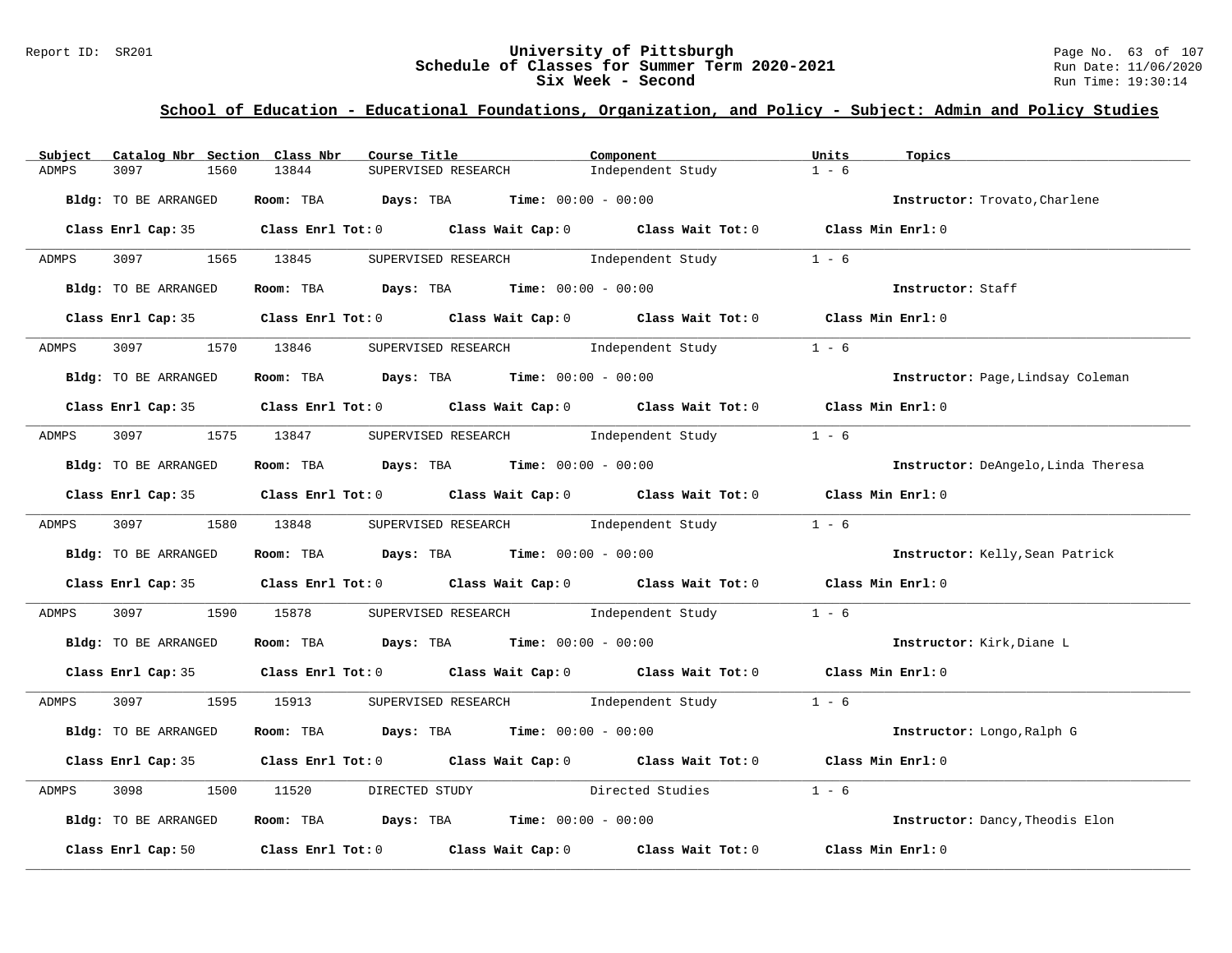| ADMPS | 1505<br>3098         | 13849<br>DIRECTED STUDY                                      | Directed Studies                                                                           | $1 - 6$                             |
|-------|----------------------|--------------------------------------------------------------|--------------------------------------------------------------------------------------------|-------------------------------------|
|       | Bldg: TO BE ARRANGED | Room: TBA $Days: TBA$ Time: $00:00 - 00:00$                  |                                                                                            | Instructor: Staff                   |
|       |                      |                                                              | Class Enrl Cap: 35 Class Enrl Tot: 0 Class Wait Cap: 0 Class Wait Tot: 0 Class Min Enrl: 0 |                                     |
| ADMPS | 3098 1510 13850      |                                                              | DIRECTED STUDY Directed Studies                                                            | $1 - 6$                             |
|       | Bldg: TO BE ARRANGED | Room: TBA $Days:$ TBA Time: $00:00 - 00:00$                  |                                                                                            | Instructor: Gunzenhauser, Michael G |
|       |                      |                                                              | Class Enrl Cap: 35 Class Enrl Tot: 0 Class Wait Cap: 0 Class Wait Tot: 0 Class Min Enrl: 0 |                                     |
|       |                      |                                                              | ADMPS 3098 1515 13851 DIRECTED STUDY Directed Studies 1 - 6                                |                                     |
|       |                      | Bldg: TO BE ARRANGED Room: TBA Days: TBA Time: 00:00 - 00:00 |                                                                                            | Instructor: DeAngelo, Linda Theresa |
|       |                      |                                                              | Class Enrl Cap: 35 Class Enrl Tot: 0 Class Wait Cap: 0 Class Wait Tot: 0 Class Min Enrl: 0 |                                     |
| ADMPS |                      | 3098 1520 13852 DIRECTED STUDY                               | Directed Studies                                                                           | $1 - 6$                             |
|       | Bldg: TO BE ARRANGED | Room: TBA $Days:$ TBA $Time: 00:00 - 00:00$                  |                                                                                            | Instructor: Shafiq, Mohammad Najeeb |
|       |                      |                                                              | Class Enrl Cap: 35 Class Enrl Tot: 0 Class Wait Cap: 0 Class Wait Tot: 0 Class Min Enrl: 0 |                                     |
| ADMPS |                      |                                                              | 3098 1530 13853 DIRECTED STUDY Directed Studies 1 - 6                                      |                                     |
|       | Bldg: TO BE ARRANGED | Room: TBA $Days:$ TBA $Time: 00:00 - 00:00$                  |                                                                                            | Instructor: Garcia, Gina Ann        |
|       |                      |                                                              | Class Enrl Cap: 35 Class Enrl Tot: 0 Class Wait Cap: 0 Class Wait Tot: 0 Class Min Enrl: 0 |                                     |
| ADMPS |                      |                                                              | 3098 1540 13854 DIRECTED STUDY Directed Studies 1 - 6                                      |                                     |
|       | Bldg: TO BE ARRANGED | Room: TBA $Days:$ TBA $Time: 00:00 - 00:00$                  |                                                                                            | Instructor: Kelly, Sean Patrick     |
|       |                      |                                                              | Class Enrl Cap: 35 Class Enrl Tot: 0 Class Wait Cap: 0 Class Wait Tot: 0                   | Class Min Enrl: 0                   |
| ADMPS |                      |                                                              | 3098 1545 13855 DIRECTED STUDY Directed Studies                                            | $1 - 6$                             |
|       |                      | Bldg: TO BE ARRANGED Room: TBA Days: TBA Time: 00:00 - 00:00 |                                                                                            | Instructor: McClure, Maureen W      |
|       |                      |                                                              | Class Enrl Cap: 35 Class Enrl Tot: 0 Class Wait Cap: 0 Class Wait Tot: 0                   | Class Min Enrl: 0                   |
|       |                      | ADMPS 3098 1550 13856 DIRECTED STUDY                         | Directed Studies 1 - 6                                                                     |                                     |
|       | Bldg: TO BE ARRANGED | Room: TBA $Days:$ TBA $Time: 00:00 - 00:00$                  |                                                                                            | Instructor: Kerr, Mary              |
|       |                      |                                                              | Class Enrl Cap: 35 Class Enrl Tot: 0 Class Wait Cap: 0 Class Wait Tot: 0 Class Min Enrl: 0 |                                     |
|       |                      |                                                              | ADMPS 3098 1555 13857 DIRECTED STUDY Directed Studies 1 - 6                                |                                     |
|       | Bldg: TO BE ARRANGED | Room: TBA $Days:$ TBA $Time: 00:00 - 00:00$                  |                                                                                            | Instructor: Porter, Maureen K       |
|       | Class Enrl Cap: 35   |                                                              | Class Enrl Tot: $0$ Class Wait Cap: $0$ Class Wait Tot: $0$ Class Min Enrl: $0$            |                                     |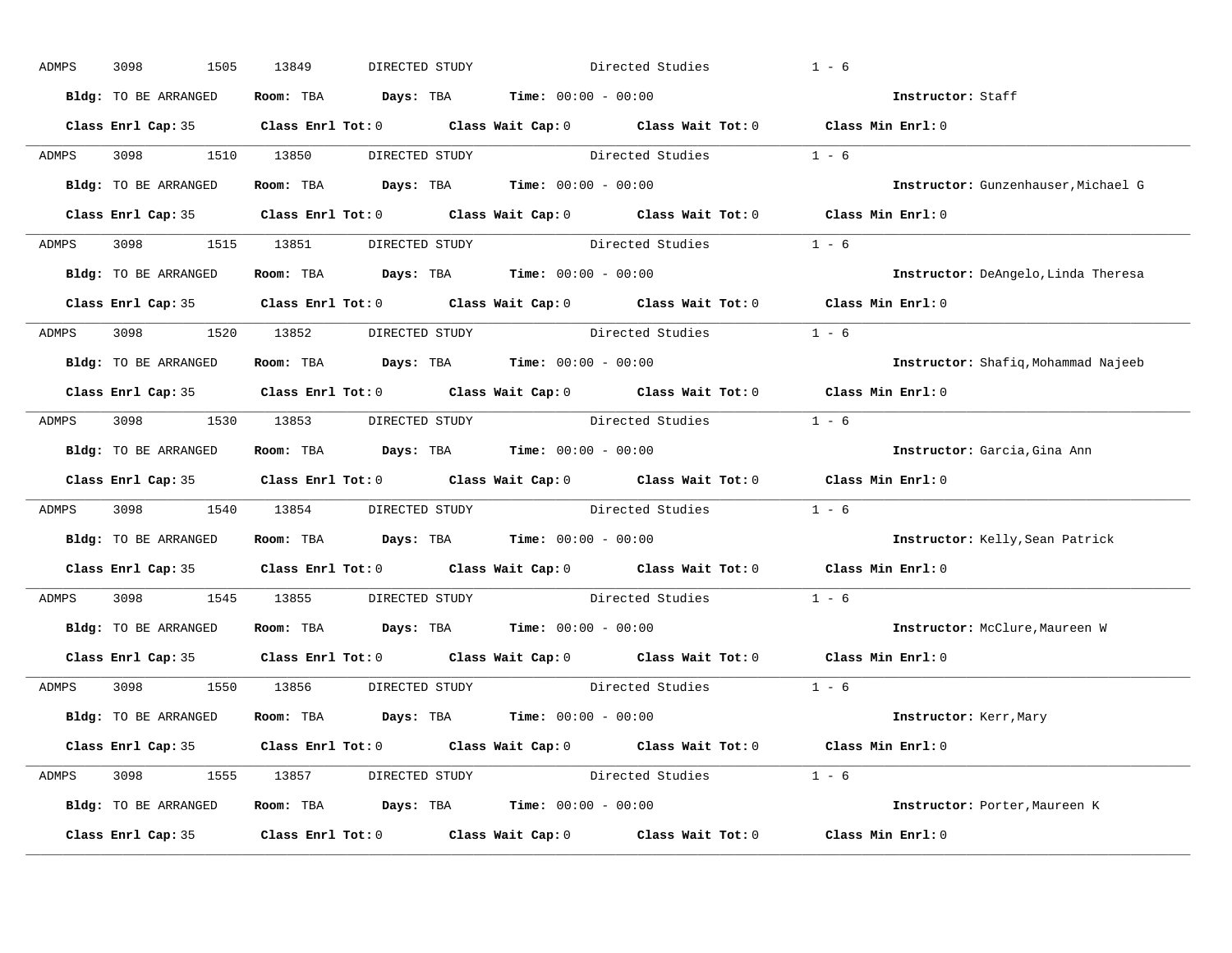### Report ID: SR201 **University of Pittsburgh University of Pittsburgh** Page No. 65 of 107<br>**Schedule of Classes for Summer Term 2020-2021** Run Date: 11/06/2020 **Schedule of Classes for Summer Term 2020-2021** Run Date: 11/06/2021<br>Six Week - Second Run Time: 19:30:14 **Six Week - Second**

| Subject | Catalog Nbr Section Class Nbr | Course Title                                                                               |                | Component |                                 | Units   | Topics                            |
|---------|-------------------------------|--------------------------------------------------------------------------------------------|----------------|-----------|---------------------------------|---------|-----------------------------------|
| ADMPS   | 3098<br>1560                  | 13858                                                                                      | DIRECTED STUDY |           | Directed Studies                | $1 - 6$ |                                   |
|         | Bldg: TO BE ARRANGED          | Room: TBA $Days:$ TBA $Time: 00:00 - 00:00$                                                |                |           |                                 |         | Instructor: Staff                 |
|         |                               | Class Enrl Cap: 35 Class Enrl Tot: 0 Class Wait Cap: 0 Class Wait Tot: 0 Class Min Enrl: 0 |                |           |                                 |         |                                   |
| ADMPS   | 3098 1565 13859               |                                                                                            | DIRECTED STUDY |           | Directed Studies                | $1 - 6$ |                                   |
|         | Bldg: TO BE ARRANGED          | Room: TBA $Days:$ TBA $Time: 00:00 - 00:00$                                                |                |           |                                 |         | Instructor: Tananis, Cynthia A    |
|         |                               | Class Enrl Cap: 35 Class Enrl Tot: 0 Class Wait Cap: 0 Class Wait Tot: 0 Class Min Enrl: 0 |                |           |                                 |         |                                   |
|         |                               | ADMPS 3098 1570 13860 DIRECTED STUDY Directed Studies 1 - 6                                |                |           |                                 |         |                                   |
|         | Bldg: TO BE ARRANGED          | Room: TBA $Days:$ TBA $Time: 00:00 - 00:00$                                                |                |           |                                 |         | Instructor: Trovato, Charlene     |
|         |                               | Class Enrl Cap: 35 Class Enrl Tot: 0 Class Wait Cap: 0 Class Wait Tot: 0 Class Min Enrl: 0 |                |           |                                 |         |                                   |
| ADMPS   | 3098 1575 13861               |                                                                                            |                |           | DIRECTED STUDY Directed Studies | $1 - 6$ |                                   |
|         | Bldg: TO BE ARRANGED          | Room: TBA $Days: TBA$ Time: $00:00 - 00:00$                                                |                |           |                                 |         | Instructor: Staff                 |
|         |                               | Class Enrl Cap: 35 Class Enrl Tot: 0 Class Wait Cap: 0 Class Wait Tot: 0 Class Min Enrl: 0 |                |           |                                 |         |                                   |
| ADMPS   |                               | 3098 1580 13862 DIRECTED STUDY Directed Studies 1 - 6                                      |                |           |                                 |         |                                   |
|         | Bldg: TO BE ARRANGED          | Room: TBA $Days:$ TBA $Time: 00:00 - 00:00$                                                |                |           |                                 |         | Instructor: Page, Lindsay Coleman |
|         |                               | Class Enrl Cap: 35 Class Enrl Tot: 0 Class Wait Cap: 0 Class Wait Tot: 0 Class Min Enrl: 0 |                |           |                                 |         |                                   |
| ADMPS   | 3098 300                      | 1585 13863 DIRECTED STUDY Directed Studies                                                 |                |           |                                 | $1 - 6$ |                                   |
|         | Bldg: TO BE ARRANGED          | Room: TBA $\rule{1em}{0.15mm}$ Days: TBA Time: $00:00 - 00:00$                             |                |           |                                 |         | Instructor: Ferketish, B Jean     |
|         |                               | Class Enrl Cap: 35 Class Enrl Tot: 0 Class Wait Cap: 0 Class Wait Tot: 0 Class Min Enrl: 0 |                |           |                                 |         |                                   |
| ADMPS   |                               | 3098 1590 13864 DIRECTED STUDY Directed Studies 1 - 6                                      |                |           |                                 |         |                                   |
|         | Bldg: TO BE ARRANGED          | Room: TBA $Days:$ TBA $Time: 00:00 - 00:00$                                                |                |           |                                 |         | Instructor: Stevens, Lisa Patel   |
|         |                               | Class Enrl Cap: 35 Class Enrl Tot: 0 Class Wait Cap: 0 Class Wait Tot: 0 Class Min Enrl: 0 |                |           |                                 |         |                                   |
| ADMPS   | 3098                          | 1595 13865                                                                                 |                |           | DIRECTED STUDY Directed Studies | $1 - 6$ |                                   |
|         | Bldg: TO BE ARRANGED          | Room: TBA $\rule{1em}{0.15mm}$ Days: TBA $\rule{1.15mm}]{0.15mm}$ Time: $00:00 - 00:00$    |                |           |                                 |         | Instructor: Kirk, Diane L         |
|         |                               | Class Enrl Cap: 35 Class Enrl Tot: 0 Class Wait Cap: 0 Class Wait Tot: 0 Class Min Enrl: 0 |                |           |                                 |         |                                   |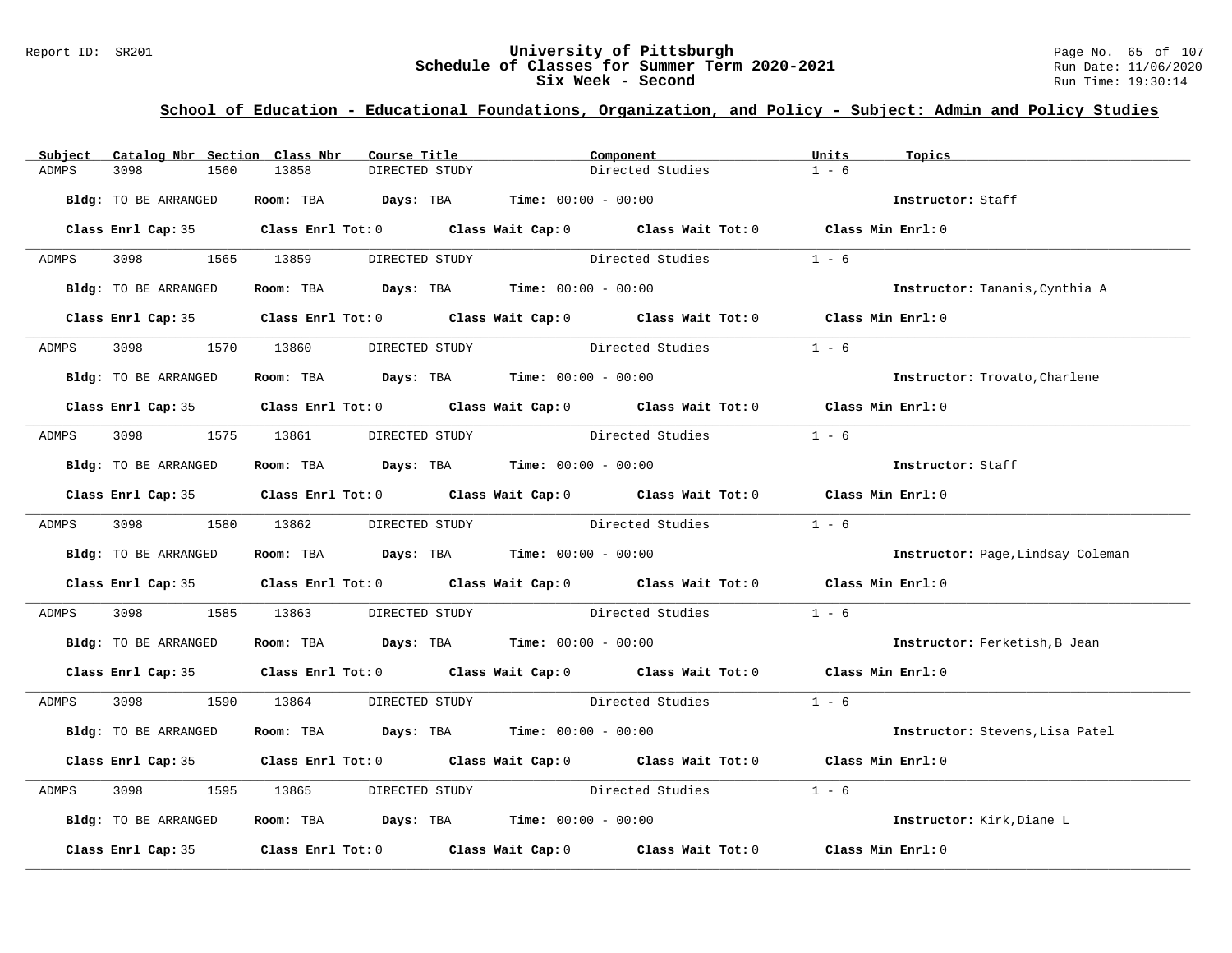| ADMPS | 3098<br>1600         | 13866 | DIRECTED STUDY                                                                                      | Directed Studies | $1 - 6$                             |
|-------|----------------------|-------|-----------------------------------------------------------------------------------------------------|------------------|-------------------------------------|
|       | Bldg: TO BE ARRANGED |       | Room: TBA $Days: TBA$ Time: $00:00 - 00:00$                                                         |                  | Instructor: Longo, Ralph G          |
|       |                      |       | Class Enrl Cap: 35 Class Enrl Tot: 0 Class Wait Cap: 0 Class Wait Tot: 0 Class Min Enrl: 0          |                  |                                     |
| ADMPS | 3098 1605 13867      |       | DIRECTED STUDY Directed Studies                                                                     |                  | $1 - 6$                             |
|       | Bldg: TO BE ARRANGED |       | Room: TBA $Days:$ TBA Time: $00:00 - 00:00$                                                         |                  | Instructor: Perry, Jill Alexa       |
|       |                      |       | Class Enrl Cap: 35 Class Enrl Tot: 0 Class Wait Cap: 0 Class Wait Tot: 0 Class Min Enrl: 0          |                  |                                     |
| ADMPS |                      |       | 3099 1500 11517 GUIDANC IN THE DOCTORAL DEGREEThesis Research 1 - 18                                |                  |                                     |
|       | Bldg: TO BE ARRANGED |       | Room: TBA $Days:$ TBA Time: $00:00 - 00:00$                                                         |                  | Instructor: Perry, Jill Alexa       |
|       |                      |       | Class Enrl Cap: 50 $\qquad$ Class Enrl Tot: 0 $\qquad$ Class Wait Cap: 0 $\qquad$ Class Wait Tot: 0 |                  | Class Min Enrl: 0                   |
| ADMPS |                      |       | 3099 1505 13868 GUIDANC IN THE DOCTORAL DEGREEThesis Research                                       |                  | $1 - 18$                            |
|       | Bldg: TO BE ARRANGED |       | Room: TBA $Days: TBA$ Time: $00:00 - 00:00$                                                         |                  | Instructor: Staff                   |
|       |                      |       | Class Enrl Cap: 35 Class Enrl Tot: 0 Class Wait Cap: 0 Class Wait Tot: 0                            |                  | Class Min Enrl: 0                   |
| ADMPS |                      |       | 3099 1510 13869 GUIDANC IN THE DOCTORAL DEGREEThesis Research 1 - 18                                |                  |                                     |
|       | Bldg: TO BE ARRANGED |       | Room: TBA $Days: TBA$ Time: $00:00 - 00:00$                                                         |                  | Instructor: Gunzenhauser, Michael G |
|       |                      |       | Class Enrl Cap: 35 Class Enrl Tot: 0 Class Wait Cap: 0 Class Wait Tot: 0 Class Min Enrl: 0          |                  |                                     |
| ADMPS |                      |       | 3099 1515 13870 GUIDANC IN THE DOCTORAL DEGREEThesis Research                                       |                  | $1 - 18$                            |
|       | Bldg: TO BE ARRANGED |       | Room: TBA $Days:$ TBA $Time: 00:00 - 00:00$                                                         |                  | Instructor: DeAngelo, Linda Theresa |
|       |                      |       | Class Enrl Cap: 35 Class Enrl Tot: 0 Class Wait Cap: 0 Class Wait Tot: 0                            |                  | Class Min Enrl: 0                   |
| ADMPS | 3099 700             |       | 1520 13871 GUIDANC IN THE DOCTORAL DEGREEThesis Research                                            |                  | $1 - 18$                            |
|       | Bldg: TO BE ARRANGED |       | Room: TBA $Days:$ TBA Time: $00:00 - 00:00$                                                         |                  | Instructor: Shafiq, Mohammad Najeeb |
|       |                      |       | Class Enrl Cap: 35 Class Enrl Tot: 0 Class Wait Cap: 0 Class Wait Tot: 0                            |                  | Class Min Enrl: 0                   |
| ADMPS |                      |       | 3099 1525 13872 GUIDANC IN THE DOCTORAL DEGREEThesis Research                                       |                  | $1 - 18$                            |
|       | Bldg: TO BE ARRANGED |       | Room: TBA $Days:$ TBA $Time: 00:00 - 00:00$                                                         |                  | Instructor: Garcia, Gina Ann        |
|       |                      |       | Class Enrl Cap: 35 Class Enrl Tot: 0 Class Wait Cap: 0 Class Wait Tot: 0 Class Min Enrl: 0          |                  |                                     |
| ADMPS |                      |       | 3099 1530 13873 GUIDANC IN THE DOCTORAL DEGREEThesis Research 1 - 18                                |                  |                                     |
|       | Bldg: TO BE ARRANGED |       | Room: TBA $Days: TBA$ Time: $00:00 - 00:00$                                                         |                  | Instructor: Kerr, Mary              |
|       | Class Enrl Cap: 35   |       | $Class$ $Enrl$ $Tot: 0$ $Class$ $Wait$ $Cans$ $Class$ $Wait$ $Tot: 0$                               |                  | Class Min Enrl: 0                   |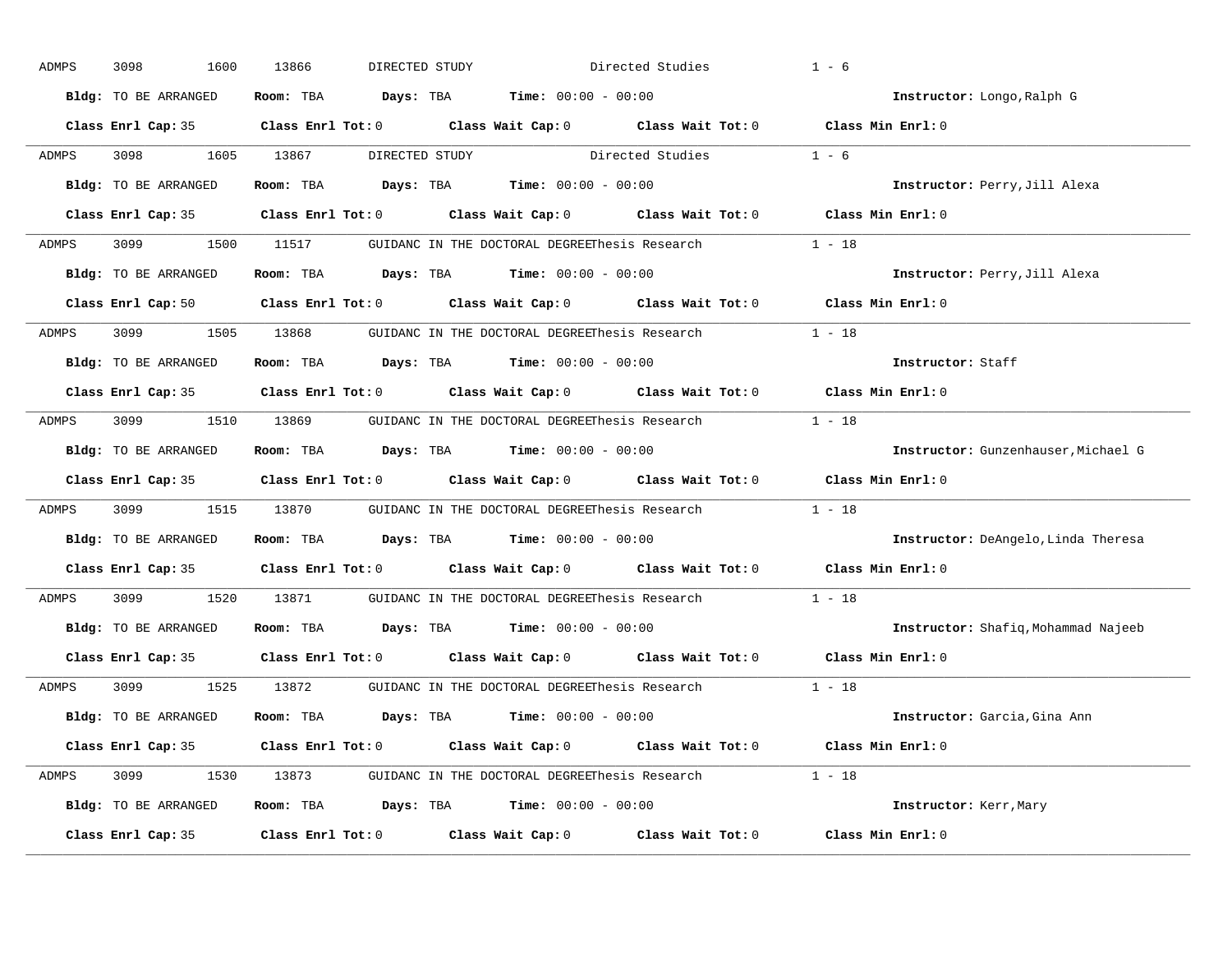### Report ID: SR201 **University of Pittsburgh University of Pittsburgh** Page No. 67 of 107<br>**Schedule of Classes for Summer Term 2020-2021** Run Date: 11/06/2020 **Schedule of Classes for Summer Term 2020-2021** Run Date: 11/06/2021<br>Six Week - Second Run Time: 19:30:14 **Six Week - Second**

| Subject      | Catalog Nbr Section Class Nbr | Course Title | Component                                                                                          | Units<br>Topics                   |
|--------------|-------------------------------|--------------|----------------------------------------------------------------------------------------------------|-----------------------------------|
| <b>ADMPS</b> | 3099<br>1535                  | 13874        | GUIDANC IN THE DOCTORAL DEGREEThesis Research                                                      | $1 - 18$                          |
|              | Bldg: TO BE ARRANGED          |              | Room: TBA $Days:$ TBA $Time: 00:00 - 00:00$                                                        | Instructor: McClure, Maureen W    |
|              |                               |              | Class Enrl Cap: 35 Class Enrl Tot: 0 Class Wait Cap: 0 Class Wait Tot: 0                           | Class Min Enrl: 0                 |
| ADMPS        | 3099 1540 13875               |              | GUIDANC IN THE DOCTORAL DEGREEThesis Research                                                      | $1 - 18$                          |
|              | Bldg: TO BE ARRANGED          |              | Room: TBA $Days:$ TBA $Time: 00:00 - 00:00$                                                        | Instructor: Staff                 |
|              |                               |              | Class Enrl Cap: 35 Class Enrl Tot: 0 Class Wait Cap: 0 Class Wait Tot: 0 Class Min Enrl: 0         |                                   |
| ADMPS        | 3099 1545 13876               |              | GUIDANC IN THE DOCTORAL DEGREEThesis Research                                                      | $1 - 18$                          |
|              | Bldg: TO BE ARRANGED          |              | Room: TBA $Days:$ TBA $Time: 00:00 - 00:00$                                                        | Instructor: Porter, Maureen K     |
|              |                               |              | Class Enrl Cap: 35 Class Enrl Tot: 0 Class Wait Cap: 0 Class Wait Tot: 0 Class Min Enrl: 0         |                                   |
| ADMPS        | 3099 700                      | 1550 13877   | GUIDANC IN THE DOCTORAL DEGREEThesis Research 1 - 18                                               |                                   |
|              | Bldg: TO BE ARRANGED          |              | Room: TBA $Days:$ TBA Time: $00:00 - 00:00$                                                        | Instructor: Staff                 |
|              |                               |              | Class Enrl Cap: 35 Class Enrl Tot: 0 Class Wait Cap: 0 Class Wait Tot: 0 Class Min Enrl: 0         |                                   |
| ADMPS        | 3099 1555 13878               |              | GUIDANC IN THE DOCTORAL DEGREEThesis Research $1 - 18$                                             |                                   |
|              | Bldg: TO BE ARRANGED          |              | <b>Room:</b> TBA $Days: TBA$ <b>Time:</b> $00:00 - 00:00$                                          | Instructor: Trovato, Charlene     |
|              |                               |              | Class Enrl Cap: 35 Class Enrl Tot: 0 Class Wait Cap: 0 Class Wait Tot: 0 Class Min Enrl: 0         |                                   |
| ADMPS        | 3099<br>1560                  | 13879        | GUIDANC IN THE DOCTORAL DEGREEThesis Research $1 - 18$                                             |                                   |
|              | Bldg: TO BE ARRANGED          |              | Room: TBA $Days:$ TBA $Time: 00:00 - 00:00$                                                        | Instructor: Staff                 |
|              |                               |              | Class Enrl Cap: 35 Class Enrl Tot: 0 Class Wait Cap: 0 Class Wait Tot: 0 Class Min Enrl: 0         |                                   |
| ADMPS        |                               |              | 3099 1565 13880 GUIDANC IN THE DOCTORAL DEGREEThesis Research 1 - 18                               |                                   |
|              | Bldg: TO BE ARRANGED          |              | Room: TBA $Days:$ TBA $Time: 00:00 - 00:00$                                                        | Instructor: Page, Lindsay Coleman |
|              |                               |              | Class Enrl Cap: 35 Class Enrl Tot: 0 Class Wait Cap: 0 Class Wait Tot: 0 Class Min Enrl: 0         |                                   |
| ADMPS        | 3099                          | 1570 13881   | GUIDANC IN THE DOCTORAL DEGREEThesis Research                                                      | $1 - 18$                          |
|              | Bldg: TO BE ARRANGED          |              | Room: TBA $Days:$ TBA $Time: 00:00 - 00:00$                                                        | Instructor: Kelly, Sean Patrick   |
|              | Class Enrl Cap: 35            |              | Class Enrl Tot: 0 $\qquad$ Class Wait Cap: 0 $\qquad$ Class Wait Tot: 0 $\qquad$ Class Min Enrl: 0 |                                   |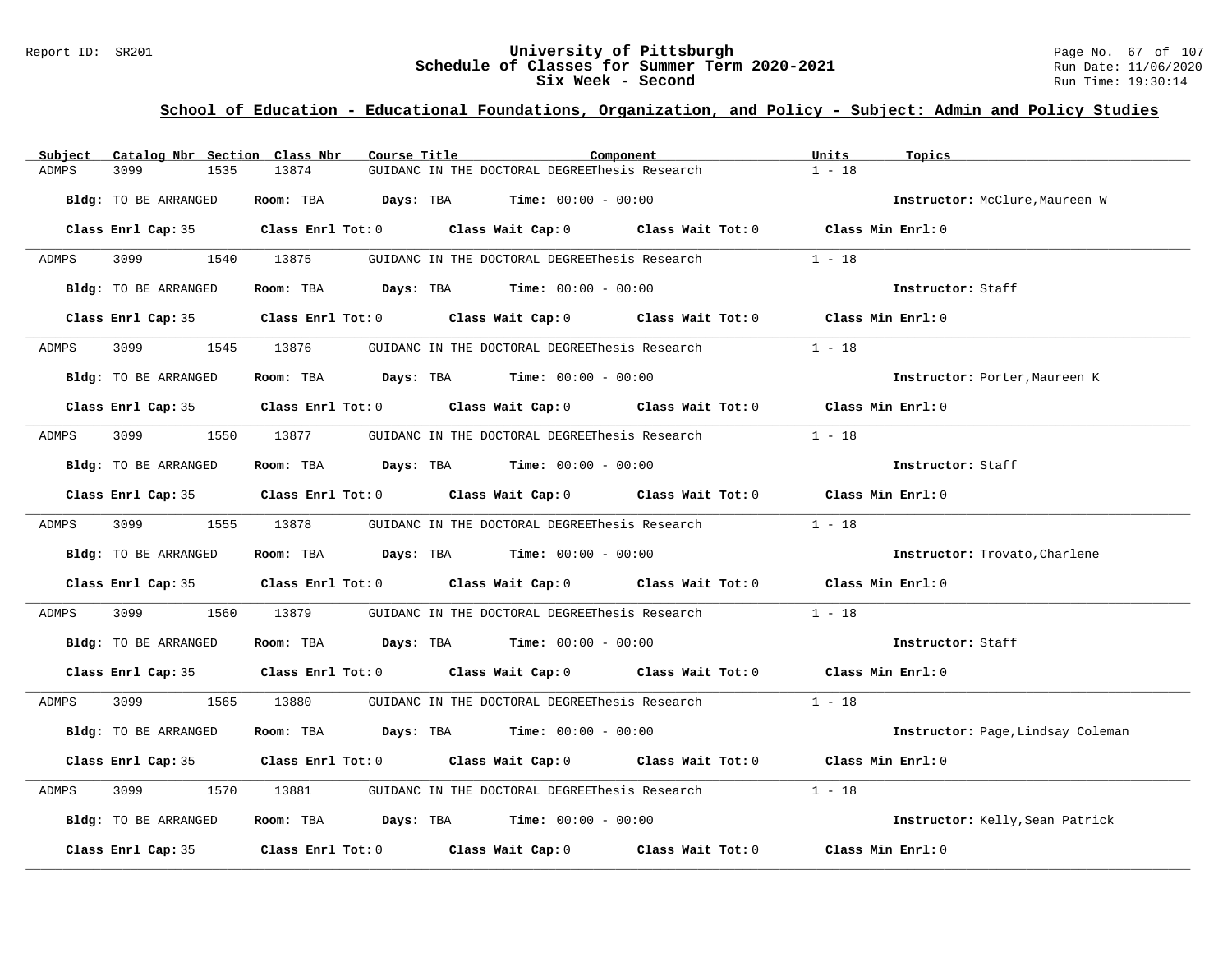| ADMPS | 3099                        | 1575 | 13882               |           | GUIDANC IN THE DOCTORAL DEGREEThesis Research |                                         | $1 - 18$ |                                   |
|-------|-----------------------------|------|---------------------|-----------|-----------------------------------------------|-----------------------------------------|----------|-----------------------------------|
|       | <b>Bldg:</b> TO BE ARRANGED |      | Room: TBA           | Days: TBA | <b>Time:</b> $00:00 - 00:00$                  |                                         |          | Instructor: Sutin, Stewart Edward |
|       | Class Enrl Cap: 35          |      | Class Enrl Tot: 0   |           | Class Wait Cap: 0                             | Class Wait Tot: 0                       |          | Class Min Enrl: 0                 |
| ADMPS | 3099                        | 1580 | 15911               |           | GUIDANC IN THE DOCTORAL DEGREEThesis Research |                                         | $1 - 18$ |                                   |
|       | Bldg: TO BE ARRANGED        |      | Room: TBA           | Days: TBA | $Time: 00:00 - 00:00$                         |                                         |          | Instructor: Longo, Ralph G        |
|       | Class Enrl Cap: 35          |      | Class Enrl Tot: 0   |           |                                               | Class Wait Cap: 0 Class Wait Tot: 0     |          | Class Min Enrl: 0                 |
| ADMPS | 3099                        | 1581 | 16495               |           | GUIDANC IN THE DOCTORAL DEGREEThesis Research |                                         | $1 - 18$ |                                   |
|       | <b>Bldg:</b> TO BE ARRANGED |      | Room: TBA           | Days: TBA | $Time: 00:00 - 00:00$                         |                                         |          | Instructor: Kirk, Diane L         |
|       | Class Enrl Cap: 20          |      | Class Enrl Tot: 0   |           |                                               | Class Wait Cap: $0$ Class Wait Tot: $0$ |          | Class Min $Err1:0$                |
| ADMPS | 3099                        | 1582 | 16528               |           | GUIDANC IN THE DOCTORAL DEGREEThesis Research |                                         | $1 - 18$ |                                   |
|       | <b>Bldg:</b> TO BE ARRANGED |      | Room: TBA           | Days: TBA | <b>Time:</b> $00:00 - 00:00$                  |                                         |          | Instructor: Staff                 |
|       | Class Enrl Cap: 20          |      | Class Enrl Tot: $0$ |           | Class Wait Cap: 0                             | Class Wait Tot: 0                       |          | Class Min Enrl: 0                 |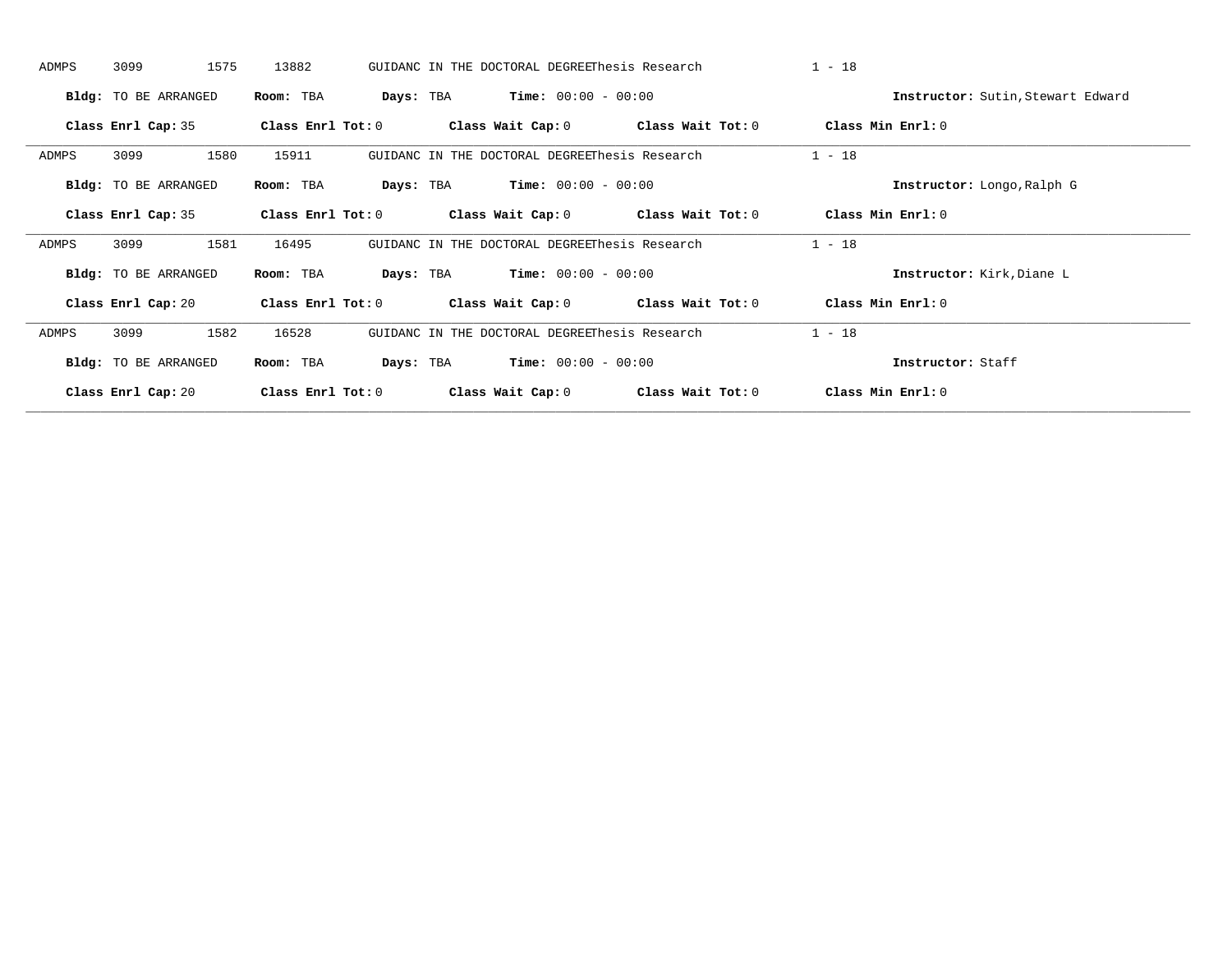#### Report ID: SR201 **University of Pittsburgh** Page No. 69 of 107 **Schedule of Classes for Summer Term 2020-2021** Run Date: 11/06/2020 **Six Week - Second Run Time: 19:30:14**

# **School of Education - Health and Human Development - Subject: Health and Physical Activity**

| Catalog Nbr Section Class Nbr<br>Subject | Course Title                                                              | Component                                                                                                                                                                                                                                                                                                                                                                          | Units<br>Topics                 |
|------------------------------------------|---------------------------------------------------------------------------|------------------------------------------------------------------------------------------------------------------------------------------------------------------------------------------------------------------------------------------------------------------------------------------------------------------------------------------------------------------------------------|---------------------------------|
| 0050<br>1200<br>HPA                      | SPORTS AND DRUGS<br>11531                                                 | Seminar                                                                                                                                                                                                                                                                                                                                                                            | $\mathbf{1}$                    |
| Bldg: WEB Based Class                    | Room: TBA<br>Days: Th                                                     | <b>Time:</b> $13:00 - 15:20$                                                                                                                                                                                                                                                                                                                                                       | Instructor: Ely, Jennifer Ann   |
| Class Enrl Cap: 30                       | Class Enrl Tot: 0<br>Room Characteristics: PeopleSoft - Scheduled (PS)(1) | Class Wait Cap: 20<br>Class Wait Tot: 0                                                                                                                                                                                                                                                                                                                                            | Class Min Enrl: 0               |
|                                          |                                                                           | <b></b> The planned operational modality for this class is REMOTE. For more information please visit <a<br>href="http://www.provost.pitt.edu/students/student-success-flexpitt/flex-pitt-quarded-risk-posture-all-students-remote"<br/>target="_blank"&gt;http://www.provost.pitt.edu/students/student-success-flexpitt/flex-pitt-quarded-risk-posture-all-students-remote/</a<br> |                                 |
| 0050<br>1210<br>HPA                      | 17056<br>SPORTS AND DRUGS                                                 | Seminar                                                                                                                                                                                                                                                                                                                                                                            | $\mathbf{1}$                    |
| Bldg: WEB Based Class                    | Room: TBA<br>Days: Tu                                                     | <b>Time:</b> $13:00 - 15:20$                                                                                                                                                                                                                                                                                                                                                       | Instructor: Ely, Jennifer Ann   |
| Class Enrl Cap: 30                       | Class Enrl Tot: 0<br>Room Characteristics: PeopleSoft - Scheduled (PS)(1) | Class Wait Cap: 20<br>Class Wait Tot: 0                                                                                                                                                                                                                                                                                                                                            | Class Min Enrl: 0               |
|                                          |                                                                           | <b></b> The planned operational modality for this class is REMOTE. For more information please visit <a<br>href="http://www.provost.pitt.edu/students/student-success-flexpitt/flex-pitt-quarded-risk-posture-all-students-remote"<br/>target="_blank"&gt;http://www.provost.pitt.edu/students/student-success-flexpitt/flex-pitt-quarded-risk-posture-all-students-remote/</a<br> |                                 |
| 1220<br>1241<br>HPA                      | 14050<br>TEACHING EXPERIENCE 1                                            | Credit Laboratory                                                                                                                                                                                                                                                                                                                                                                  | $\mathbf{1}$                    |
| Bldg: WEB Based Class                    | Room: TBA<br>Days: TBA                                                    | <b>Time:</b> $00:00 - 00:00$                                                                                                                                                                                                                                                                                                                                                       | Instructor: McLaughlin, Kevin J |
| Class Enrl Cap: 20                       | Class Enrl Tot: 0                                                         | Class Wait Cap: 20<br>Class Wait Tot: 0                                                                                                                                                                                                                                                                                                                                            | Class Min Enrl: 0               |
| 1242<br>1220<br>HPA                      | 14052<br>TEACHING EXPERIENCE 2                                            | Credit Laboratory                                                                                                                                                                                                                                                                                                                                                                  | $\mathbf{1}$                    |
| Bldg: WEB Based Class                    | Days: TBA<br>Room: TBA                                                    | <b>Time:</b> $00:00 - 00:00$                                                                                                                                                                                                                                                                                                                                                       | Instructor: McLaughlin, Kevin J |
| Class Enrl Cap: 20                       | Class Enrl Tot: 0                                                         | Class Wait Cap: 20<br>Class Wait Tot: $0$                                                                                                                                                                                                                                                                                                                                          | Class Min Enrl: 0               |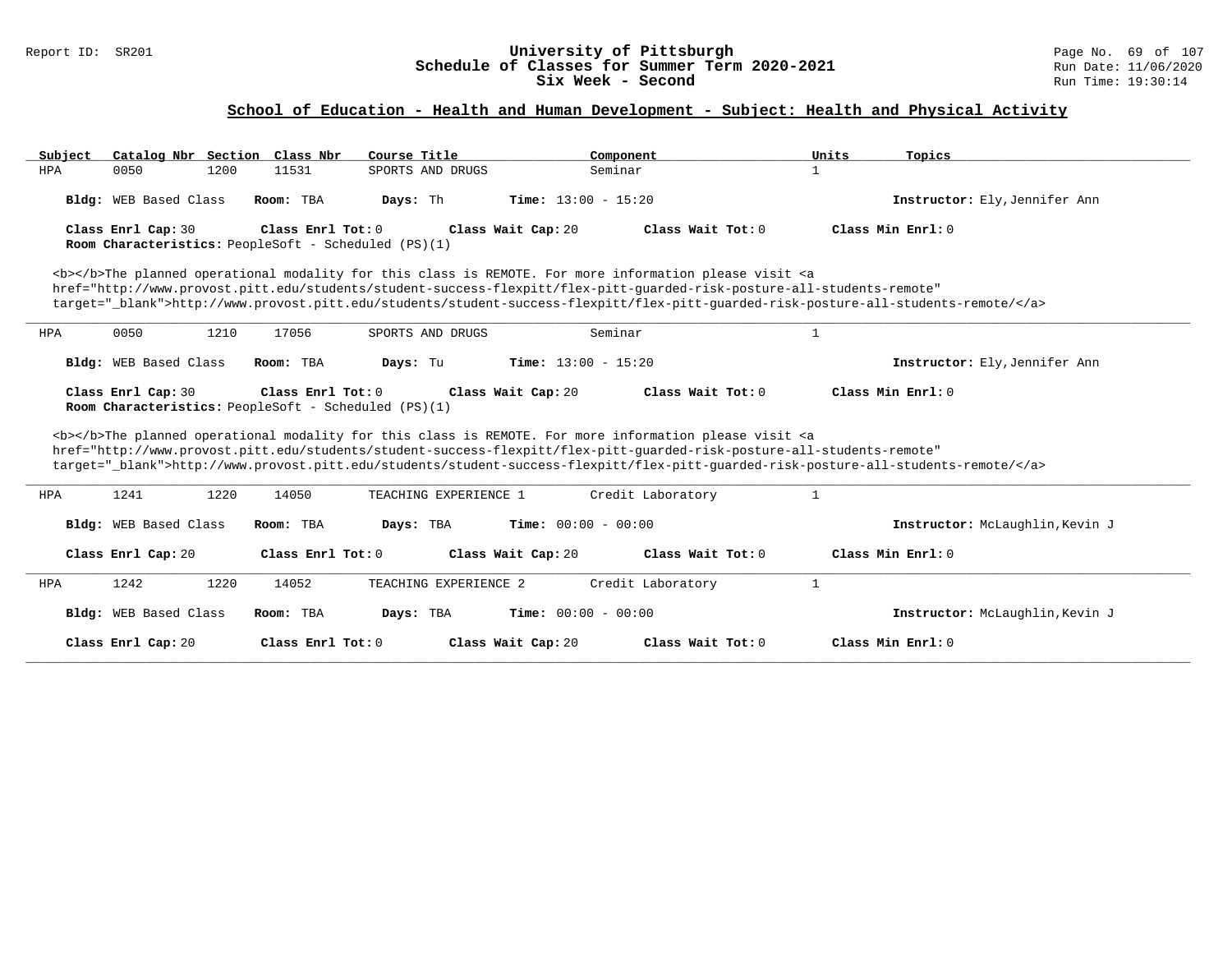### Report ID: SR201 **University of Pittsburgh University of Pittsburgh** Page No. 70 of 107<br>**Schedule of Classes for Summer Term 2020-2021** Run Date: 11/06/2020 **Schedule of Classes for Summer Term 2020-2021** Run Date: 11/06/2021<br>Six Week - Second Run Time: 19:30:14 **Six Week - Second**

## **School of Education - Health and Human Development - Subject: Co-Ed Physical Education**

| Subject | Catalog Nbr Section Class Nbr |      |                   | Course Title |                              | Component                                                                                                                                      | Units | Topics                          |
|---------|-------------------------------|------|-------------------|--------------|------------------------------|------------------------------------------------------------------------------------------------------------------------------------------------|-------|---------------------------------|
| PEDC    | 0262                          | 1230 | 16011             | YOGA 1       |                              | Credit Laboratory                                                                                                                              |       |                                 |
|         | Bldg: WEB Based Class         |      | Room: TBA         | Days: MW     | <b>Time:</b> $13:00 - 13:50$ |                                                                                                                                                |       | Instructor: McLaughlin, Kevin J |
|         |                               |      |                   |              |                              |                                                                                                                                                |       | Sherman, Sally Anne             |
|         | Class Enrl Cap: 25            |      | Class Enrl Tot: 0 |              | Class Wait Cap: 20           | Class Wait $Tot: 0$                                                                                                                            |       | Class Min Enrl: 0               |
|         |                               |      |                   |              |                              | <b></b> This class has an additional fee. For more information go to <a <="" href="http://www.registrar.pitt.edu" td=""><td></td><td></td></a> |       |                                 |

**\_\_\_\_\_\_\_\_\_\_\_\_\_\_\_\_\_\_\_\_\_\_\_\_\_\_\_\_\_\_\_\_\_\_\_\_\_\_\_\_\_\_\_\_\_\_\_\_\_\_\_\_\_\_\_\_\_\_\_\_\_\_\_\_\_\_\_\_\_\_\_\_\_\_\_\_\_\_\_\_\_\_\_\_\_\_\_\_\_\_\_\_\_\_\_\_\_\_\_\_\_\_\_\_\_\_\_\_\_\_\_\_\_\_\_\_\_\_\_\_\_\_\_\_\_\_\_\_\_\_\_\_\_\_\_\_\_\_\_\_\_\_\_\_\_\_\_\_\_\_\_\_\_\_\_\_**

target="\_blank">http://www.registrar.pitt.edu/</a>, and click on Faculty and Staff, then Course and Class.</p>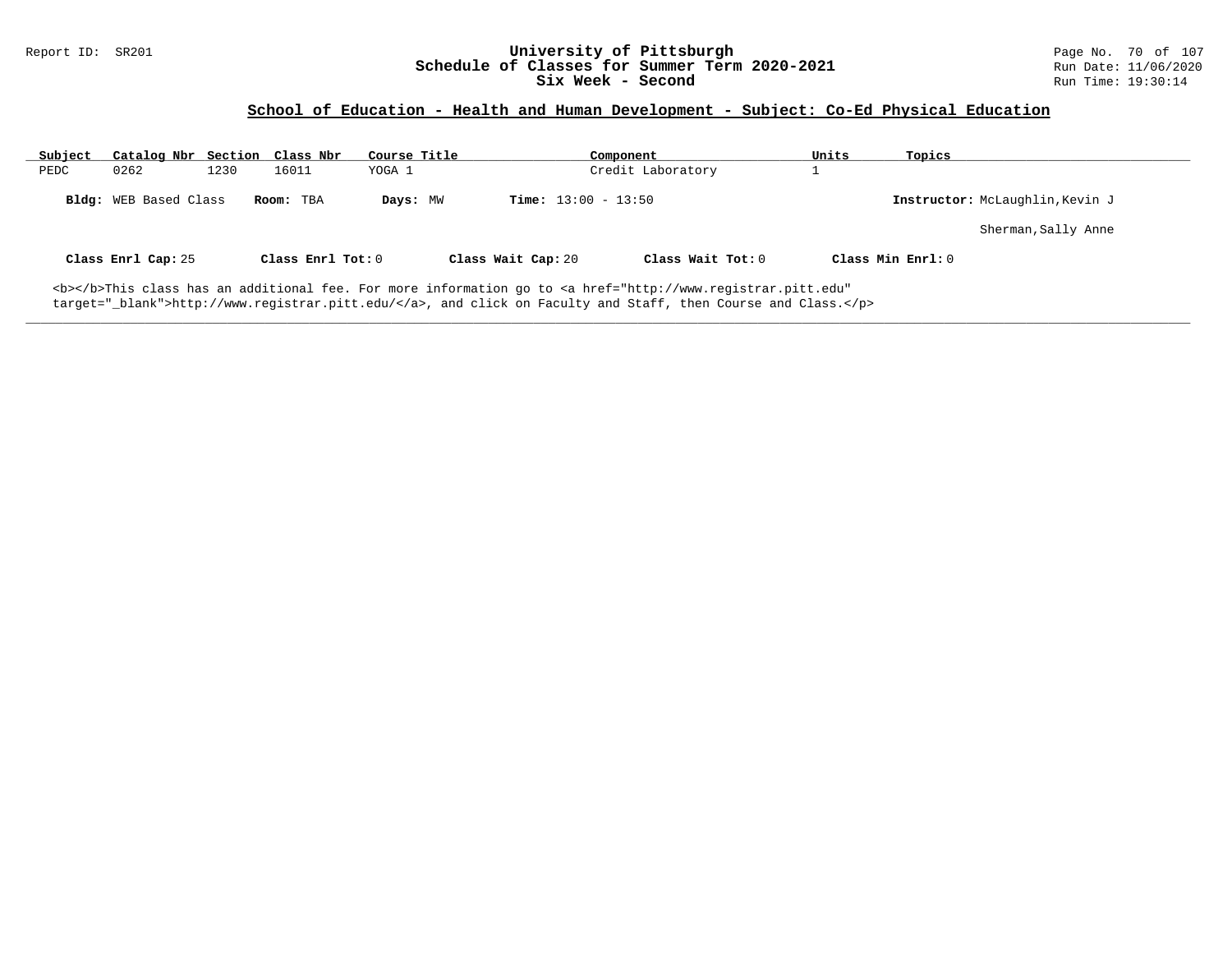### Report ID: SR201 **University of Pittsburgh** Page No. 71 of 107 **Schedule of Classes for Summer Term 2020-2021** Run Date: 11/06/2020 **Six Week - Second Run Time: 19:30:14**

# **School of Education - Health and Human Development - Subject: Psychology in Education**

| Subject      | Catalog Nbr Section Class Nbr | Course Title                                                  | Component                                                                                 | Units<br>Topics                            |
|--------------|-------------------------------|---------------------------------------------------------------|-------------------------------------------------------------------------------------------|--------------------------------------------|
| <b>PSYED</b> | 2197<br>1200                  | 11480<br>INDEPENDENT STUDY                                    | Independent Study                                                                         | $1 - 6$                                    |
|              | Bldg: WEB Based Class         | Room: TBA $Days:$ TBA $Time: 00:00 - 00:00$                   |                                                                                           | Instructor: Bachman, Heather J             |
|              | Class Enrl Cap: 1             |                                                               | Class Enrl Tot: 0 Class Wait Cap: 0 Class Wait Tot: 0 Class Min Enrl: 0                   |                                            |
| PSYED        | 2197 120                      | 1210 11539<br>INDEPENDENT STUDY                               | Independent Study                                                                         | $1 - 6$                                    |
|              | Bldg: WEB Based Class         |                                                               | Room: TBA $\rule{1em}{0.15mm}$ Days: TBA $\rule{1em}{0.15mm}$ Time: $00:00 - 00:00$       | Instructor: Bagnato, Stephen J             |
|              | Class Enrl Cap: 1             |                                                               | Class Enrl Tot: 0 Class Wait Cap: 0 Class Wait Tot: 0                                     | Class Min Enrl: 0                          |
| PSYED        | 2197                          | 1220 11540<br>INDEPENDENT STUDY                               | Independent Study                                                                         | $1 - 6$                                    |
|              | Bldg: WEB Based Class         | <b>Room:</b> TBA $Days:$ TBA $Time: 00:00 - 00:00$            |                                                                                           | Instructor: Wanless, Shannon Beth          |
|              |                               |                                                               | Class Enrl Cap: 1 Class Enrl Tot: 0 Class Wait Cap: 0 Class Wait Tot: 0 Class Min Enrl: 0 |                                            |
| PSYED        |                               |                                                               | 2197 1230 11541 INDEPENDENT STUDY Independent Study                                       | $1 - 6$                                    |
|              | Bldg: WEB Based Class         | Room: TBA $Days:$ TBA $Time:$ $00:00 - 00:00$                 |                                                                                           | Instructor: Akiva, Thomas Matthew Schweinh |
|              | Class Enrl Cap: 1             |                                                               | Class Enrl Tot: 0 Class Wait Cap: 0 Class Wait Tot: 0                                     | Class Min Enrl: 0                          |
| PSYED        | 2197 1240 11542               |                                                               | INDEPENDENT STUDY 1ndependent Study                                                       | $1 - 6$                                    |
|              |                               | Bldg: WEB Based Class Room: TBA Days: TBA Time: 00:00 - 00:00 |                                                                                           | Instructor: Klein, Roger D                 |
|              | Class Enrl Cap: 1             |                                                               | Class Enrl Tot: $0$ Class Wait Cap: $0$ Class Wait Tot: $0$                               | Class Min Enrl: 0                          |
| PSYED        | 2197<br>1260                  | 11543                                                         | INDEPENDENT STUDY 1ndependent Study                                                       | $1 - 6$                                    |
|              | Bldg: WEB Based Class         | Room: TBA $Days:$ TBA $Time: 00:00 - 00:00$                   |                                                                                           | Instructor: Kerr, Mary                     |
|              | Class Enrl Cap: 1             |                                                               | Class Enrl Tot: 0 Class Wait Cap: 0 Class Wait Tot: 0 Class Min Enrl: 0                   |                                            |
| PSYED        |                               |                                                               | 2197 1280 11544 INDEPENDENT STUDY Independent Study                                       | $1 - 6$                                    |
|              | Bldg: WEB Based Class         | Room: TBA $Days:$ TBA $Time: 00:00 - 00:00$                   |                                                                                           | Instructor: Lane, Suzanne                  |
|              | Class Enrl Cap: 1             |                                                               | Class Enrl Tot: $0$ Class Wait Cap: $0$ Class Wait Tot: $0$                               | Class Min Enrl: 0                          |
| PSYED        | 3495<br>1210                  | 11585                                                         | TEACHING INTRNSHIP IN RES METHPracticum                                                   | $\mathbf{3}$                               |
|              | Bldg: WEB Based Class         | Room: TBA $Days: TBA$ Time: $00:00 - 00:00$                   |                                                                                           | Instructor: Page, Lindsay Coleman          |
|              | Class Enrl Cap: 25            |                                                               | Class Enrl Tot: 0 Class Wait Cap: 0 Class Wait Tot: 0                                     | Class Min Enrl: 0                          |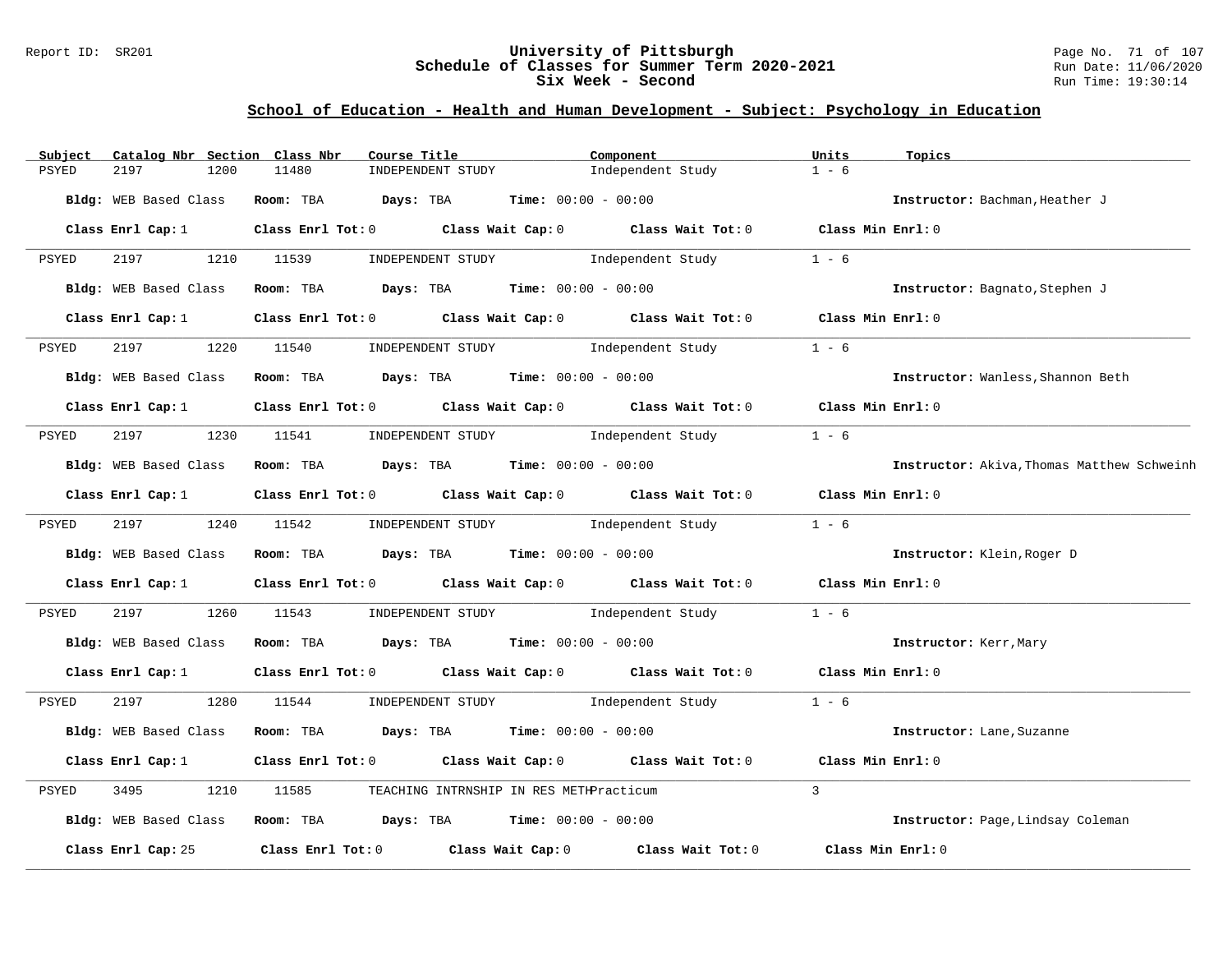| PSYED | 3495 | 1220                  | 11586 |                                                                | TEACHING INTRNSHIP IN RES METHPracticum |                                                                                            | $\overline{3}$                                                                                                                 |
|-------|------|-----------------------|-------|----------------------------------------------------------------|-----------------------------------------|--------------------------------------------------------------------------------------------|--------------------------------------------------------------------------------------------------------------------------------|
|       |      | Bldg: WEB Based Class |       | Room: TBA $Days:$ TBA Time: $00:00 - 00:00$                    |                                         |                                                                                            | Instructor: Lane, Suzanne                                                                                                      |
|       |      |                       |       |                                                                |                                         |                                                                                            | Class Enrl Cap: 25 Class Enrl Tot: 0 Class Wait Cap: 0 Class Wait Tot: 0 Class Min Enrl: 0                                     |
| PSYED |      |                       |       | 3495 1240 11587 TEACHING INTRNSHIP IN RES METHPracticum        |                                         |                                                                                            | $\mathcal{L}$                                                                                                                  |
|       |      | Bldg: WEB Based Class |       | Room: TBA $Days: TBA$ Time: $00:00 - 00:00$                    |                                         |                                                                                            | Instructor: Qin, Xu                                                                                                            |
|       |      |                       |       |                                                                |                                         |                                                                                            | Class Enrl Cap: 25 Class Enrl Tot: 0 Class Wait Cap: 0 Class Wait Tot: 0 Class Min Enrl: 0                                     |
| PSYED |      |                       |       | 3495 1250 11588 TEACHING INTRNSHIP IN RES METHPracticum        |                                         |                                                                                            | $\mathcal{L}$                                                                                                                  |
|       |      | Bldg: WEB Based Class |       | Room: TBA $Days:$ TBA $Time: 00:00 - 00:00$                    |                                         |                                                                                            | Instructor: Staff                                                                                                              |
|       |      |                       |       |                                                                |                                         |                                                                                            | Class Enrl Cap: 25 Class Enrl Tot: 0 Class Wait Cap: 0 Class Wait Tot: 0 Class Min Enrl: 0                                     |
| PSYED |      |                       |       | 3499 1210 11568 DISSERTATION RES IN RES METH Thesis Research   |                                         |                                                                                            | $1 - 18$                                                                                                                       |
|       |      |                       |       | Bldg: WEB Based Class Room: TBA Days: TBA Time: 00:00 - 00:00  |                                         |                                                                                            | Instructor: Staff                                                                                                              |
|       |      |                       |       |                                                                |                                         |                                                                                            | Class Enrl Cap: 10 Class Enrl Tot: 0 Class Wait Cap: 0 Class Wait Tot: 0 Class Min Enrl: 0                                     |
| PSYED |      |                       |       |                                                                |                                         | 3499 1220 11569 DISSERTATION RES IN RES METH Thesis Research 1 - 18                        |                                                                                                                                |
|       |      |                       |       | Bldg: WEB Based Class Room: TBA Days: TBA Time: 00:00 - 00:00  |                                         |                                                                                            | Instructor: Lane, Suzanne                                                                                                      |
|       |      |                       |       |                                                                |                                         |                                                                                            | Class Enrl Cap: 10 $\qquad$ Class Enrl Tot: 0 $\qquad$ Class Wait Cap: 0 $\qquad$ Class Wait Tot: 0 $\qquad$ Class Min Enrl: 0 |
| PSYED |      |                       |       |                                                                |                                         | 3499 1240 11570 DISSERTATION RES IN RES METH Thesis Research 1 - 18                        |                                                                                                                                |
|       |      |                       |       | Bldg: WEB Based Class Room: TBA Days: TBA Time: 00:00 - 00:00  |                                         |                                                                                            | Instructor: Qin, Xu                                                                                                            |
|       |      |                       |       |                                                                |                                         |                                                                                            | Class Enrl Cap: 10 Class Enrl Tot: 0 Class Wait Cap: 0 Class Wait Tot: 0 Class Min Enrl: 0                                     |
| PSYED |      |                       |       | 3499 1250 11571 DISSERTATION RES IN RES METH Thesis Research   |                                         |                                                                                            | $1 - 18$                                                                                                                       |
|       |      |                       |       | Bldg: WEB Based Class Room: TBA Days: TBA Time: 00:00 - 00:00  |                                         |                                                                                            | Instructor: Staff                                                                                                              |
|       |      |                       |       |                                                                |                                         |                                                                                            | Class Enrl Cap: 10 $\qquad$ Class Enrl Tot: 0 $\qquad$ Class Wait Cap: 0 $\qquad$ Class Wait Tot: 0 $\qquad$ Class Min Enrl: 0 |
| PSYED |      | 3599 359              |       |                                                                |                                         | 1250 15981 DISSER RES APPLD DEVELM PSYCH Thesis Research 1 - 18                            |                                                                                                                                |
|       |      | Bldg: TO BE ARRANGED  |       | Room: TBA $\rule{1em}{0.15mm}$ Days: TBA Time: $00:00 - 00:00$ |                                         |                                                                                            | Instructor: Bachman, Heather J                                                                                                 |
|       |      |                       |       |                                                                |                                         | Class Enrl Cap: 35 Class Enrl Tot: 0 Class Wait Cap: 0 Class Wait Tot: 0 Class Min Enrl: 0 |                                                                                                                                |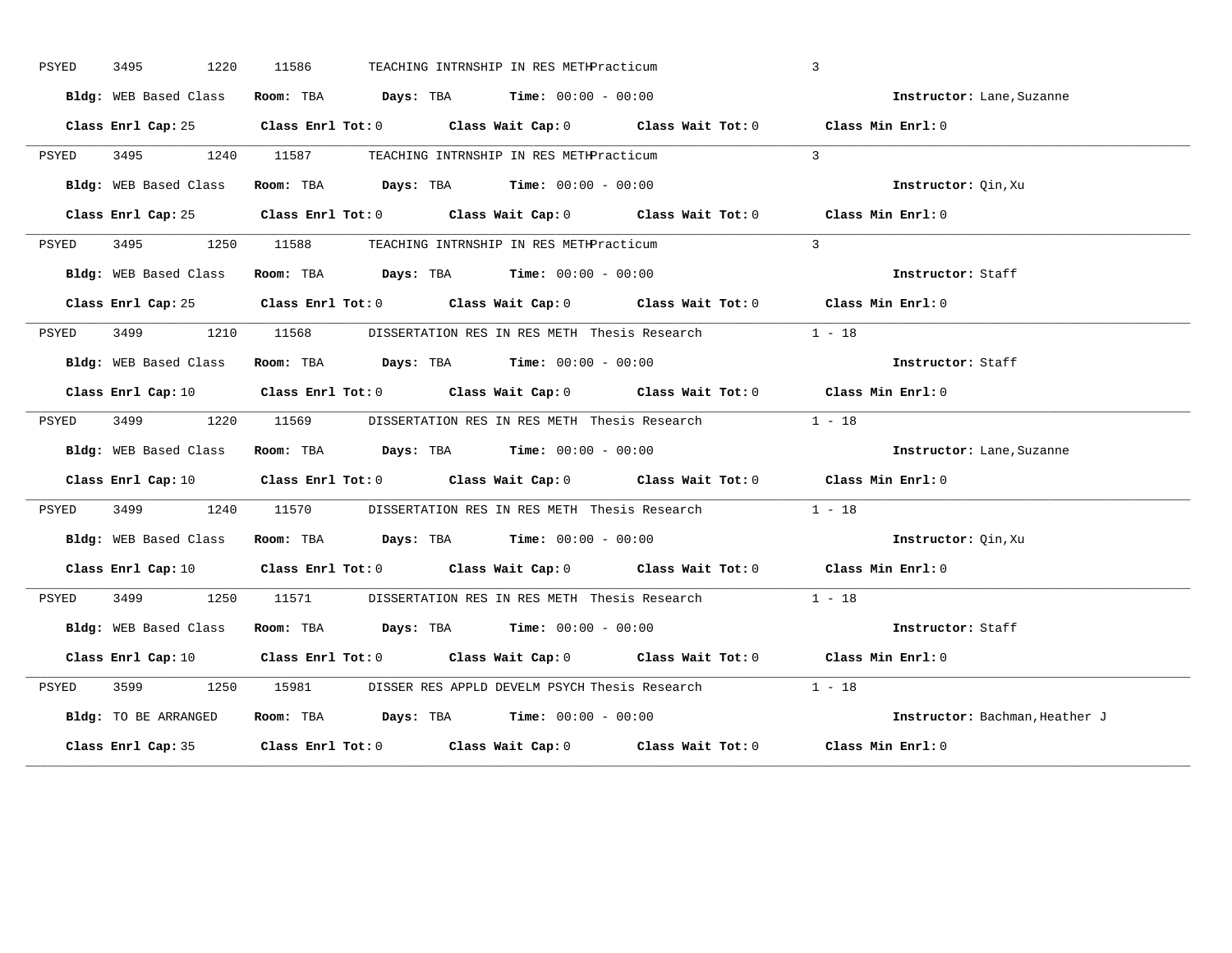### Report ID: SR201 **University of Pittsburgh** Page No. 73 of 107 **Schedule of Classes for Summer Term 2020-2021** Run Date: 11/06/2020 **Six Week - Second Run Time: 19:30:14**

| Subject                                                                                                                                                                                                                                                                                                                                                                                                                                                                                    | Catalog Nbr Section Class Nbr            |                                                                             | Course Title                                   | Component                                                                                                                                                                                                                                 | Units<br>Topics                                                                                                                   |  |  |  |
|--------------------------------------------------------------------------------------------------------------------------------------------------------------------------------------------------------------------------------------------------------------------------------------------------------------------------------------------------------------------------------------------------------------------------------------------------------------------------------------------|------------------------------------------|-----------------------------------------------------------------------------|------------------------------------------------|-------------------------------------------------------------------------------------------------------------------------------------------------------------------------------------------------------------------------------------------|-----------------------------------------------------------------------------------------------------------------------------------|--|--|--|
| IL                                                                                                                                                                                                                                                                                                                                                                                                                                                                                         | 1200<br>2098                             | 13883                                                                       | DIRECTED STUDY - SCIENCE                       | Directed Studies                                                                                                                                                                                                                          | $1 - 9$                                                                                                                           |  |  |  |
|                                                                                                                                                                                                                                                                                                                                                                                                                                                                                            | Bldg: WEB Based Class                    | Room: TBA                                                                   | Days: TBA<br><b>Time:</b> $00:00 - 00:00$      |                                                                                                                                                                                                                                           | Instructor: Forman, Ellice A                                                                                                      |  |  |  |
|                                                                                                                                                                                                                                                                                                                                                                                                                                                                                            | Class Enrl Cap: 10                       | Class Enrl Tot: $0$                                                         | Class Wait Cap: 0                              | Class Wait Tot: 0                                                                                                                                                                                                                         | Class Min Enrl: 0                                                                                                                 |  |  |  |
| IL                                                                                                                                                                                                                                                                                                                                                                                                                                                                                         | 2218<br>1200                             | 16279                                                                       | LITRCY PRAC ADLSCNT STUDENTS Practicum         |                                                                                                                                                                                                                                           | 3                                                                                                                                 |  |  |  |
|                                                                                                                                                                                                                                                                                                                                                                                                                                                                                            | Bldg: TO BE ARRANGED                     | Room: TBA                                                                   | Days: TBA<br><b>Time:</b> $00:00 - 00:00$      |                                                                                                                                                                                                                                           | Instructor: Kucan, Linda L.                                                                                                       |  |  |  |
|                                                                                                                                                                                                                                                                                                                                                                                                                                                                                            | Class Enrl Cap: 18                       | Class Enrl Tot: 0                                                           | Class Wait Cap: 0                              | Class Wait Tot: 0                                                                                                                                                                                                                         | Class Min Enrl: 0                                                                                                                 |  |  |  |
| IL                                                                                                                                                                                                                                                                                                                                                                                                                                                                                         | 2226<br>1200                             | 19179                                                                       | SPECIAL TOPICS - WRITING                       | Directed Studies                                                                                                                                                                                                                          | $1 - 3$                                                                                                                           |  |  |  |
|                                                                                                                                                                                                                                                                                                                                                                                                                                                                                            | Bldg: WEB Based Class                    | Room: TBA                                                                   | Days: MTuWThF<br><b>Time:</b> $08:30 - 15:30$  |                                                                                                                                                                                                                                           | TEACHER AS THINKER & CREATORSInstructor: Roop, Laura Jane                                                                         |  |  |  |
|                                                                                                                                                                                                                                                                                                                                                                                                                                                                                            | Class Enrl Cap: 35                       | Class Enrl Tot: $0$<br>Room Characteristics: PeopleSoft - Scheduled (PS)(1) | Class Wait Cap: 0                              | Class Wait Tot: 0                                                                                                                                                                                                                         | Class Min Enrl: 0                                                                                                                 |  |  |  |
| <b></b> >>>The planned operational modality for this class is REMOTE. For more information please visit <a<br>href="http://www.provost.pitt.edu/students/student-success-flexpitt/flex-pitt-guarded-risk-posture-all-students-remote"<br/>target="_blank"&gt;http://www.provost.pitt.edu/students/student-success-flexpitt/flex-pitt-quarded-risk-posture-all-students-remote/<br/>2226<br/>1201<br/>19452<br/>Directed Studies<br/><math>1 - 3</math><br/>SPECIAL TOPICS - WRITING</a<br> |                                          |                                                                             |                                                |                                                                                                                                                                                                                                           |                                                                                                                                   |  |  |  |
| IL                                                                                                                                                                                                                                                                                                                                                                                                                                                                                         |                                          |                                                                             |                                                |                                                                                                                                                                                                                                           |                                                                                                                                   |  |  |  |
|                                                                                                                                                                                                                                                                                                                                                                                                                                                                                            | Bldg: WEB Based Class                    | Room: TBA                                                                   | <b>Time:</b> $08:30 - 15:30$<br>Days: MTuWThF  | TEACHERS AS WRITERS                                                                                                                                                                                                                       | Instructor: Roop, Laura Jane                                                                                                      |  |  |  |
|                                                                                                                                                                                                                                                                                                                                                                                                                                                                                            | Class Enrl Cap: 20                       | Class Enrl Tot: 0<br>Room Characteristics: PeopleSoft - Scheduled (PS)(1)   | Class Wait Cap: 0                              | Class Wait Tot: 0                                                                                                                                                                                                                         | Class Min Enrl: 0                                                                                                                 |  |  |  |
|                                                                                                                                                                                                                                                                                                                                                                                                                                                                                            |                                          |                                                                             |                                                | <b></b> The planned operational modality for this class is REMOTE. For more information please visit <a<br>href="http://www.provost.pitt.edu/students/student-success-flexpitt/flex-pitt-quarded-risk-posture-all-students-remote"</a<br> | target="_blank">http://www.provost.pitt.edu/students/student-success-flexpitt/flex-pitt-guarded-risk-posture-all-students-remote/ |  |  |  |
| IL                                                                                                                                                                                                                                                                                                                                                                                                                                                                                         | 2290<br>1010                             | 17371                                                                       | RSRCH SEMINR FOR MED STUDENTS Seminar          |                                                                                                                                                                                                                                           | 3                                                                                                                                 |  |  |  |
|                                                                                                                                                                                                                                                                                                                                                                                                                                                                                            | Bldg: WEB Based Class                    | Room: TBA                                                                   | <b>Time:</b> $00:00 - 00:00$<br>Days: TBA      |                                                                                                                                                                                                                                           | Instructor: Tanner, Susan Leigh                                                                                                   |  |  |  |
|                                                                                                                                                                                                                                                                                                                                                                                                                                                                                            | Class Enrl Cap: 18<br>Attributes: Online | Class Enrl Tot: 0                                                           | Class Wait Cap: 0                              | Class Wait Tot: 0                                                                                                                                                                                                                         | Class Min Enrl: 0                                                                                                                 |  |  |  |
| IL                                                                                                                                                                                                                                                                                                                                                                                                                                                                                         | 2291<br>1210                             | 13884                                                                       | SUPERVISED RESEARCH - READING Directed Studies |                                                                                                                                                                                                                                           | $1 - 6$                                                                                                                           |  |  |  |
|                                                                                                                                                                                                                                                                                                                                                                                                                                                                                            | Bldg: WEB Based Class                    | Room: TBA                                                                   | <b>Time:</b> $00:00 - 00:00$<br>Days: TBA      |                                                                                                                                                                                                                                           | Instructor: Sobolak, Michelle J                                                                                                   |  |  |  |
|                                                                                                                                                                                                                                                                                                                                                                                                                                                                                            | Class Enrl Cap: 10                       | Class Enrl Tot: 0                                                           | Class Wait Cap: 0                              | Class Wait Tot: 0                                                                                                                                                                                                                         | Class Min Enrl: 0                                                                                                                 |  |  |  |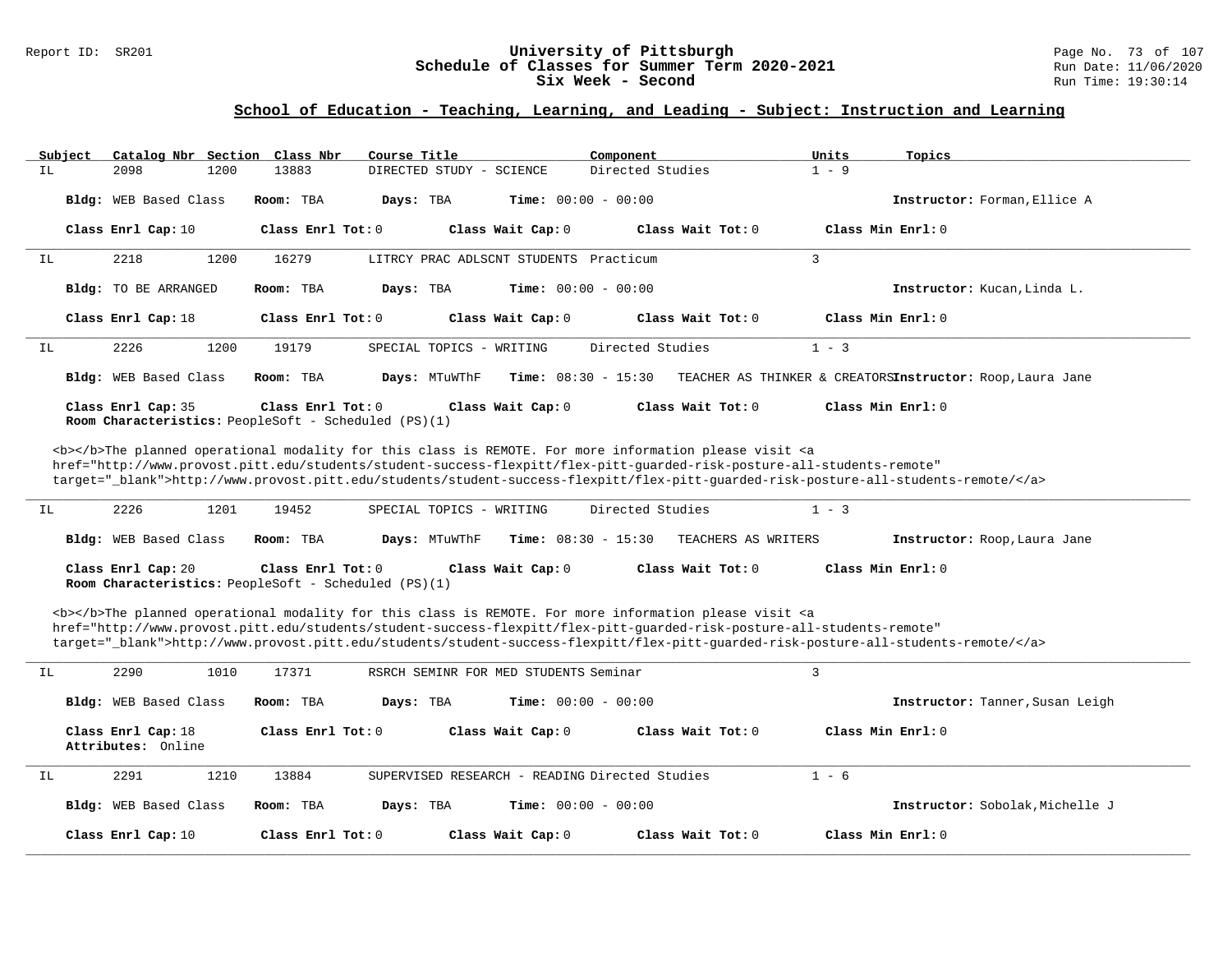### Report ID: SR201 **University of Pittsburgh University of Pittsburgh** Page No. 74 of 107<br>**Schedule of Classes for Summer Term 2020-2021** Run Date: 11/06/2020 **Schedule of Classes for Summer Term 2020-2021** Run Date: 11/06/2021<br>Six Week - Second Run Time: 19:30:14 Six Week - Second

### **School of Education - Teaching, Learning, and Leading - Subject: Instruction and Learning**

| Subject | Catalog Nbr Section Class Nbr | Course Title                                                                             |                                                      | Component         | Units<br>Topics                   |
|---------|-------------------------------|------------------------------------------------------------------------------------------|------------------------------------------------------|-------------------|-----------------------------------|
| ΙL      | 2291<br>1220                  | 13885                                                                                    | SUPERVISED RESEARCH - READING Directed Studies       |                   | $1 - 6$                           |
|         | Bldg: WEB Based Class         | Room: TBA<br>Days: TBA                                                                   | $Time: 00:00 - 00:00$                                |                   | Instructor: Sobolak, Michelle J   |
|         | Class Enrl Cap: 10            | Class Enrl Tot: 0                                                                        | Class Wait Cap: 0                                    | Class Wait Tot: 0 | Class Min Enrl: 0                 |
| IL      | 2298<br>1210                  | 13886                                                                                    | DIRECTED STUDY - READING                             | Directed Studies  | $1 - 9$                           |
|         | Bldg: WEB Based Class         | Room: TBA                                                                                | $\texttt{Davis:}$ TBA $\texttt{Time:}$ 00:00 - 00:00 |                   | Instructor: Jacobs, Katharine E B |
|         | Class Enrl Cap: 10            | Class Enrl Tot: 0<br><b>Combined Section ID:</b> $0009 (IL/3298/2298)$ - IL 3298(#13900) | Class Wait Cap: 0                                    | Class Wait Tot: 0 | Class Min Enrl: 0                 |
| IL      | 1230<br>2298                  | 13887                                                                                    | DIRECTED STUDY - READING                             | Directed Studies  | $1 - 9$                           |
|         | Bldg: WEB Based Class         | Room: TBA                                                                                | <b>Days:</b> TBA <b>Time:</b> $00:00 - 00:00$        |                   | Instructor: Jacobs, Katharine E B |
|         | Class Enrl Cap: 10            | Class Enrl Tot: 0 Class Wait Cap: 0                                                      |                                                      | Class Wait Tot: 0 | Class Min Enrl: 0                 |
| IL      | 2498<br>1200                  | 11471                                                                                    | DIRECTED STUDY - MATH                                | Directed Studies  | $1 - 9$                           |
|         | Bldg: WEB Based Class         | Room: TBA                                                                                | $\texttt{Days:}$ TBA $\texttt{Time:}$ 00:00 - 00:00  |                   | Instructor: Ansell, Ellen Sue     |
|         | Class Enrl Cap: 10            | $Class$ $Enr1$ $Tot: 0$                                                                  | Class Wait Cap: 0 Class Wait Tot: 0                  |                   | Class Min Enrl: 0                 |
| IL      | 2498<br>1210                  | 13888                                                                                    | DIRECTED STUDY - MATH                                | Directed Studies  | $1 - 9$                           |
|         | Bldg: WEB Based Class         | Room: TBA                                                                                | <b>Days:</b> TBA <b>Time:</b> $00:00 - 00:00$        |                   | Instructor: Kokka, Karen Naomi    |
|         | Class Enrl Cap: 10            | Class Enrl Tot: 0                                                                        | Class Wait Cap: 0                                    | Class Wait Tot: 0 | Class Min Enrl: 0                 |
| IL      | 2509<br>1210                  | 18318                                                                                    | APPLD BHVR ANAL/POSTV SUPRT Lecture                  |                   | 3                                 |
|         | Bldg: TBA                     | Room: TBA                                                                                | <b>Days:</b> TuTh <b>Time:</b> $13:00 - 16:15$       |                   | Instructor: Enders, Olivia G      |
|         | Class Enrl Cap: 30            | $Class$ $Enrl$ $Tot: 0$<br><b>Room Characteristics:</b> PeopleSoft - Scheduled (PS)(1)   | Class Wait Cap: 0                                    | Class Wait Tot: 0 | Class Min Enrl: 0                 |
| IL      | 2513<br>1200                  | 16365                                                                                    | INSTRNL METH-HI INCDNC DISABS Seminar                |                   | 3                                 |
|         | Bldg: WEB Based Class         | Room: TBA<br>Days: TuTh                                                                  | <b>Time:</b> $08:30 - 11:45$                         |                   | Instructor: Brown, Adam Robert    |
|         | Class Enrl Cap: 30            | Class Enrl Tot: 0<br><b>Room Characteristics:</b> PeopleSoft - Scheduled (PS)(1)         | Class Wait Cap: 0                                    | Class Wait Tot: 0 | Class Min Enrl: 0                 |

<b></b>The planned operational modality for this class is REMOTE. For more information please visit <a href="http://www.provost.pitt.edu/students/student-success-flexpitt/flex-pitt-guarded-risk-posture-all-students-remote" target="\_blank">http://www.provost.pitt.edu/students/student-success-flexpitt/flex-pitt-guarded-risk-posture-all-students-remote/</a>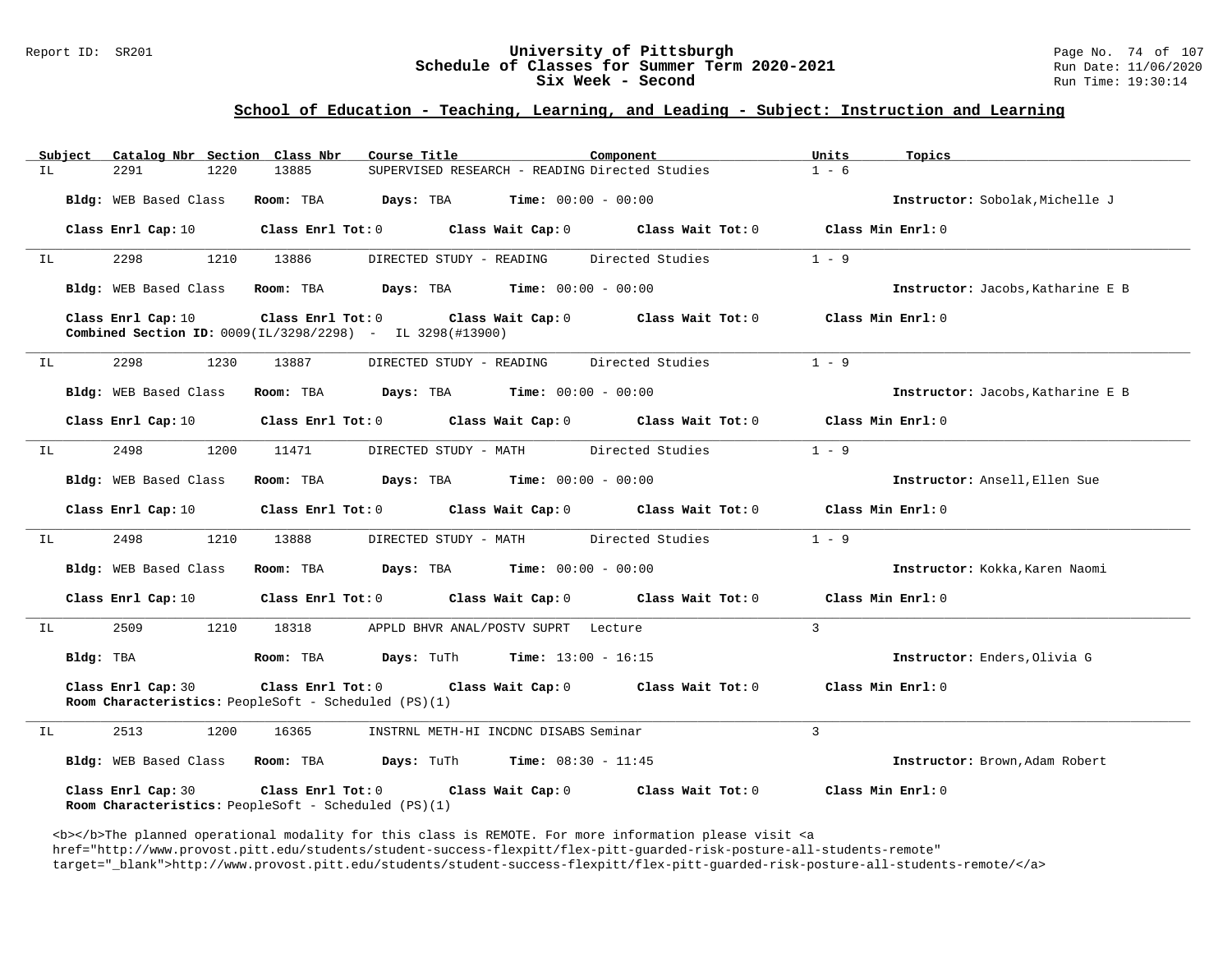| ΙL |                                                                                                                                                                                                                                                                                                                                                                                                                                                                                        | 2564<br>1010                 | 20161                                                                          | APLD BHVRL ANAL 1: FUNDMS 1<br>Lecture                                                                                              |                   | $\overline{3}$                |  |  |  |
|----|----------------------------------------------------------------------------------------------------------------------------------------------------------------------------------------------------------------------------------------------------------------------------------------------------------------------------------------------------------------------------------------------------------------------------------------------------------------------------------------|------------------------------|--------------------------------------------------------------------------------|-------------------------------------------------------------------------------------------------------------------------------------|-------------------|-------------------------------|--|--|--|
|    | Bldg: TBA                                                                                                                                                                                                                                                                                                                                                                                                                                                                              |                              | Room: TBA<br>Days: TuTh                                                        | <b>Time:</b> $16:00 - 19:15$                                                                                                        |                   | Instructor: Ampuero, Miguel E |  |  |  |
|    |                                                                                                                                                                                                                                                                                                                                                                                                                                                                                        | Class Enrl Cap: 32           | Class Enrl Tot: 0                                                              | Class Wait Cap: 0                                                                                                                   | Class Wait Tot: 0 | Class Min Enrl: 0             |  |  |  |
| IL |                                                                                                                                                                                                                                                                                                                                                                                                                                                                                        | 2568<br>1200                 | 11528                                                                          | ABA 5: CUR DEVELOPMENTS IN ABA Lecture                                                                                              |                   | $\overline{3}$                |  |  |  |
|    | Bldg: TBA                                                                                                                                                                                                                                                                                                                                                                                                                                                                              |                              | Room: TBA<br>Days: MW                                                          | <b>Time:</b> $16:30 - 19:45$                                                                                                        |                   | Instructor: Ampuero, Miquel E |  |  |  |
|    |                                                                                                                                                                                                                                                                                                                                                                                                                                                                                        | Class Enrl Cap: 30           | Class Enrl Tot: 0<br>Combined Section ID: 0003(IL/2568/3568) - IL 3568(#15802) | Class Wait Cap: 0<br>Room Characteristics: Media - Data Projector/Monitor(1), Seating - Moveable(1), PeopleSoft - Scheduled (PS)(1) | Class Wait Tot: 0 | Class Min Enrl: 0             |  |  |  |
| IL |                                                                                                                                                                                                                                                                                                                                                                                                                                                                                        | 2575<br>1200                 | 16366                                                                          | TRANSTN PROC SP EDUC PROCDR<br>Seminar                                                                                              |                   | $\overline{3}$                |  |  |  |
|    |                                                                                                                                                                                                                                                                                                                                                                                                                                                                                        | Bldg: WEB Based Class        | Room: TBA<br>Days: MW                                                          | Time: $13:00 - 16:15$                                                                                                               |                   | Instructor: Srsic, Amy        |  |  |  |
|    |                                                                                                                                                                                                                                                                                                                                                                                                                                                                                        | Class Enrl Cap: 30           | Class Enrl Tot: 0<br>Room Characteristics: PeopleSoft - Scheduled (PS)(1)      | Class Wait Cap: 0                                                                                                                   | Class Wait Tot: 0 | Class Min Enrl: 0             |  |  |  |
| IL | <b></b> The planned operational modality for this class is REMOTE. For more information please visit <a<br>href="http://www.provost.pitt.edu/students/student-success-flexpitt/flex-pitt-quarded-risk-posture-all-students-remote"<br/>target="_blank"&gt;http://www.provost.pitt.edu/students/student-success-flexpitt/flex-pitt-quarded-risk-posture-all-students-remote/<br/><math>\overline{3}</math><br/>2585<br/>1010<br/>20142<br/>TEC-BASD INTERVENTIONS: AUTISMLecture</a<br> |                              |                                                                                |                                                                                                                                     |                   |                               |  |  |  |
|    | Bldg: TBA                                                                                                                                                                                                                                                                                                                                                                                                                                                                              |                              | Room: TBA<br>Days: TuTh                                                        | <b>Time:</b> $16:30 - 19:45$                                                                                                        |                   | Instructor: Ames, Theresa     |  |  |  |
|    |                                                                                                                                                                                                                                                                                                                                                                                                                                                                                        | Class Enrl Cap: 20           | Class Enrl Tot: 0<br>Room Characteristics: PeopleSoft - Scheduled (PS)(1)      | Class Wait Cap: 0                                                                                                                   | Class Wait Tot: 0 | Class Min Enrl: 0             |  |  |  |
| IL |                                                                                                                                                                                                                                                                                                                                                                                                                                                                                        | 2598<br>1200                 | 11474                                                                          | DIRECTED STUDY IN SP ED                                                                                                             | Directed Studies  | $1 - 6$                       |  |  |  |
|    |                                                                                                                                                                                                                                                                                                                                                                                                                                                                                        | Bldg: WEB Based Class        | Room: TBA<br>Days: TBA                                                         | <b>Time:</b> $00:00 - 00:00$                                                                                                        |                   | Instructor: Staff             |  |  |  |
|    |                                                                                                                                                                                                                                                                                                                                                                                                                                                                                        | Class Enrl Cap: 10           | Class Enrl Tot: 0                                                              | Class Wait Cap: 0                                                                                                                   | Class Wait Tot: 0 | Class Min Enrl: 0             |  |  |  |
| IL |                                                                                                                                                                                                                                                                                                                                                                                                                                                                                        | 2598<br>1220                 | 13889                                                                          | DIRECTED STUDY IN SP ED                                                                                                             | Directed Studies  | $1 - 6$                       |  |  |  |
|    |                                                                                                                                                                                                                                                                                                                                                                                                                                                                                        | <b>Bldg:</b> WEB Based Class | Room: TBA<br>Days: TBA                                                         | <b>Time:</b> $00:00 - 00:00$                                                                                                        |                   | Instructor: Staff             |  |  |  |
|    |                                                                                                                                                                                                                                                                                                                                                                                                                                                                                        | Class Enrl Cap: 10           | Class Enrl Tot: 0                                                              | Class Wait Cap: 0                                                                                                                   | Class Wait Tot: 0 | Class Min Enrl: 0             |  |  |  |
| IL |                                                                                                                                                                                                                                                                                                                                                                                                                                                                                        | 2598<br>1230                 | 13890                                                                          | DIRECTED STUDY IN SP ED                                                                                                             | Directed Studies  | $1 - 6$                       |  |  |  |
|    |                                                                                                                                                                                                                                                                                                                                                                                                                                                                                        | Bldg: WEB Based Class        | Room: TBA<br>Days: TBA                                                         | <b>Time:</b> $00:00 - 00:00$                                                                                                        |                   | Instructor: Staff             |  |  |  |
|    |                                                                                                                                                                                                                                                                                                                                                                                                                                                                                        | Class Enrl Cap: 10           | Class Enrl Tot: 0                                                              | Class Wait Cap: 0                                                                                                                   | Class Wait Tot: 0 | Class Min Enrl: 0             |  |  |  |
|    |                                                                                                                                                                                                                                                                                                                                                                                                                                                                                        |                              |                                                                                |                                                                                                                                     |                   |                               |  |  |  |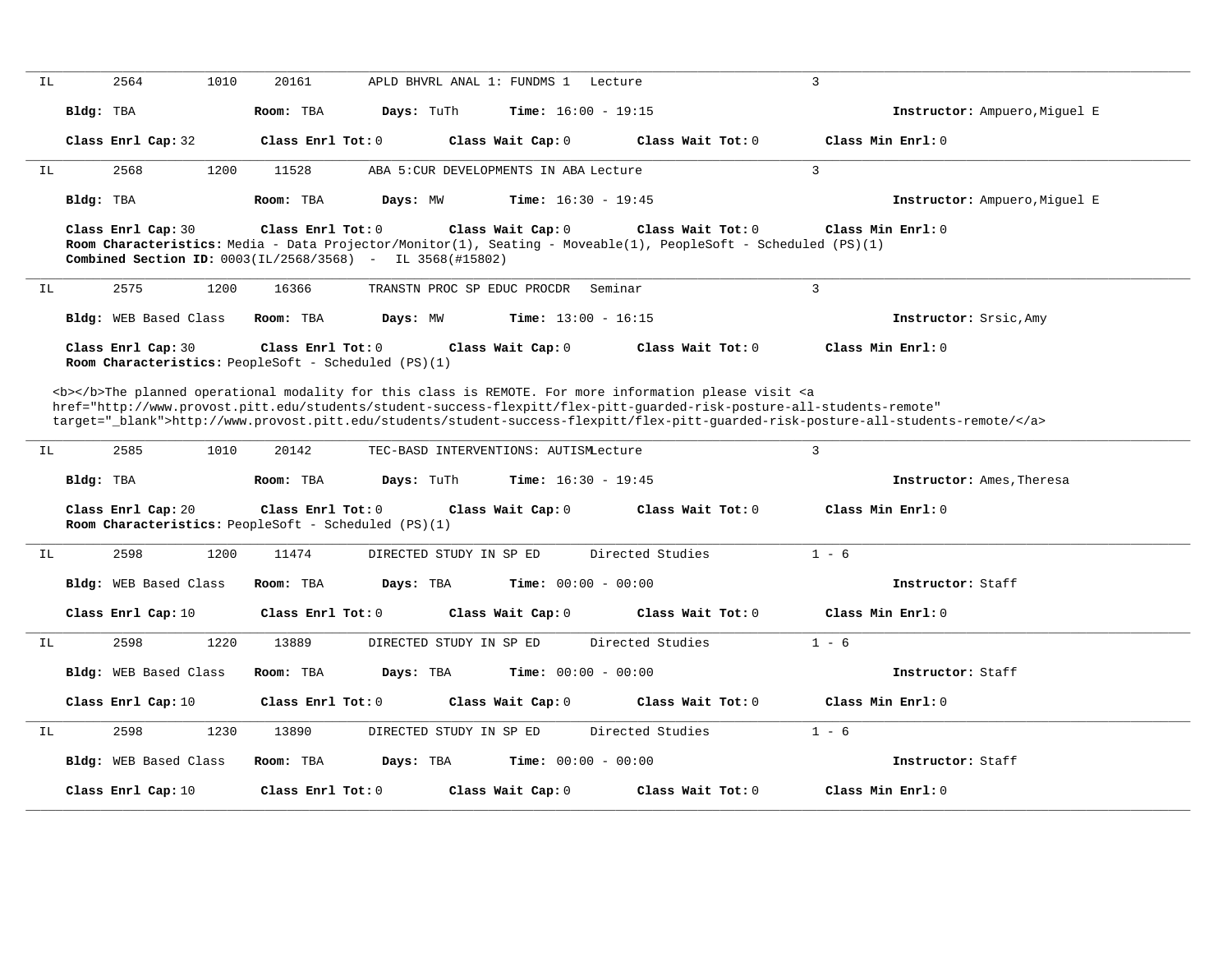### Report ID: SR201 **University of Pittsburgh** Page No. 76 of 107 **Schedule of Classes for Summer Term 2020-2021** Run Date: 11/06/2020 **Six Week - Second Run Time: 19:30:14**

|    | Subject | Catalog Nbr Section Class Nbr | Course Title                                                   | Component                                                                                                                      | Units<br>Topics                     |
|----|---------|-------------------------------|----------------------------------------------------------------|--------------------------------------------------------------------------------------------------------------------------------|-------------------------------------|
| ΙL |         | 2598<br>1240                  | 13891<br>DIRECTED STUDY IN SP ED                               | Directed Studies                                                                                                               | $1 - 6$                             |
|    |         | Bldg: WEB Based Class         | Room: TBA $Days:$ TBA $Time: 00:00 - 00:00$                    |                                                                                                                                | Instructor: Srsic, Amy              |
|    |         |                               |                                                                | Class Enrl Cap: 10 $\qquad$ Class Enrl Tot: 0 $\qquad$ Class Wait Cap: 0 $\qquad$ Class Wait Tot: 0 $\qquad$ Class Min Enrl: 0 |                                     |
| IL |         | 2898                          | 1200 11489                                                     | DIRCTED STUDY - SOCIAL STUDIESDirected Studies                                                                                 | $1 - 9$                             |
|    |         | Bldg: WEB Based Class         | Room: TBA $\rule{1em}{0.15mm}$ Days: TBA Time: $00:00 - 00:00$ |                                                                                                                                | Instructor: Staff                   |
|    |         | Class Enrl Cap: 10            |                                                                | Class Enrl Tot: $0$ Class Wait Cap: $0$ Class Wait Tot: $0$ Class Min Enrl: $0$                                                |                                     |
| IL |         | 3091 700                      | 1200 13895                                                     | SUPERVISED RESEARCH - SCIENCE Directed Studies                                                                                 | $1 - 6$                             |
|    |         | Bldg: WEB Based Class         | <b>Room:</b> TBA $Days: TBA$ <b>Time:</b> $00:00 - 00:00$      |                                                                                                                                | Instructor: Forman, Ellice A        |
|    |         |                               |                                                                | Class Enrl Cap: 10 Class Enrl Tot: 0 Class Wait Cap: 0 Class Wait Tot: 0 Class Min Enrl: 0                                     |                                     |
| IL |         | 3098<br>1200                  | 13893                                                          | DIRECTED STUDY - SCIENCE Directed Studies                                                                                      | $1 - 9$                             |
|    |         | Bldg: WEB Based Class         | Room: TBA $Days:$ TBA $Time: 00:00 - 00:00$                    |                                                                                                                                | Instructor: Forman, Ellice A        |
|    |         | Class Enrl Cap: 10            |                                                                | Class Enrl Tot: 0 Class Wait Cap: 0 Class Wait Tot: 0 Class Min Enrl: 0                                                        |                                     |
| IL |         | 3099 700                      | 1200 13892                                                     | DCRL DISSER RES - SCIENCE Directed Studies                                                                                     | $1 - 15$                            |
|    |         | Bldg: WEB Based Class         | Room: TBA $Days:$ TBA $Time: 00:00 - 00:00$                    |                                                                                                                                | Instructor: Forman, Ellice A        |
|    |         |                               |                                                                | Class Enrl Cap: 10 $\qquad$ Class Enrl Tot: 0 $\qquad$ Class Wait Cap: 0 $\qquad$ Class Wait Tot: 0 $\qquad$ Class Min Enrl: 0 |                                     |
| IL |         | 3291<br>1010                  | 20356                                                          | SUPERVISED RESEARCH-LLC Directed Studies                                                                                       | $1 - 6$                             |
|    |         | Bldg: TO BE ARRANGED          | Room: TBA $Days:$ TBA $Time: 00:00 - 00:00$                    |                                                                                                                                | Instructor: Godley, Amanda Joan     |
|    |         |                               |                                                                | Class Enrl Cap: 35 Class Enrl Tot: 0 Class Wait Cap: 0 Class Wait Tot: 0 Class Min Enrl: 0                                     |                                     |
| IL |         | 3291 320<br>1015              | 20357                                                          | SUPERVISED RESEARCH-LLC Directed Studies                                                                                       | $1 - 6$                             |
|    |         | Bldg: TO BE ARRANGED          | Room: TBA $Days:$ TBA $Time:$ $00:00 - 00:00$                  |                                                                                                                                | Instructor: Rainey, Emily Catherine |
|    |         |                               |                                                                | Class Enrl Cap: 35 Class Enrl Tot: 0 Class Wait Cap: 0 Class Wait Tot: 0 Class Min Enrl: 0                                     |                                     |
| IL |         | 3291<br>1020                  | 20358                                                          | SUPERVISED RESEARCH-LLC Directed Studies                                                                                       | $1 - 6$                             |
|    |         | Bldg: TO BE ARRANGED          | Room: TBA $Days:$ TBA $Time: 00:00 - 00:00$                    |                                                                                                                                | Instructor: Donato, Richard         |
|    |         | Class Enrl Cap: 35            |                                                                | Class Enrl Tot: $0$ Class Wait Cap: $0$ Class Wait Tot: $0$                                                                    | Class Min Enrl: 0                   |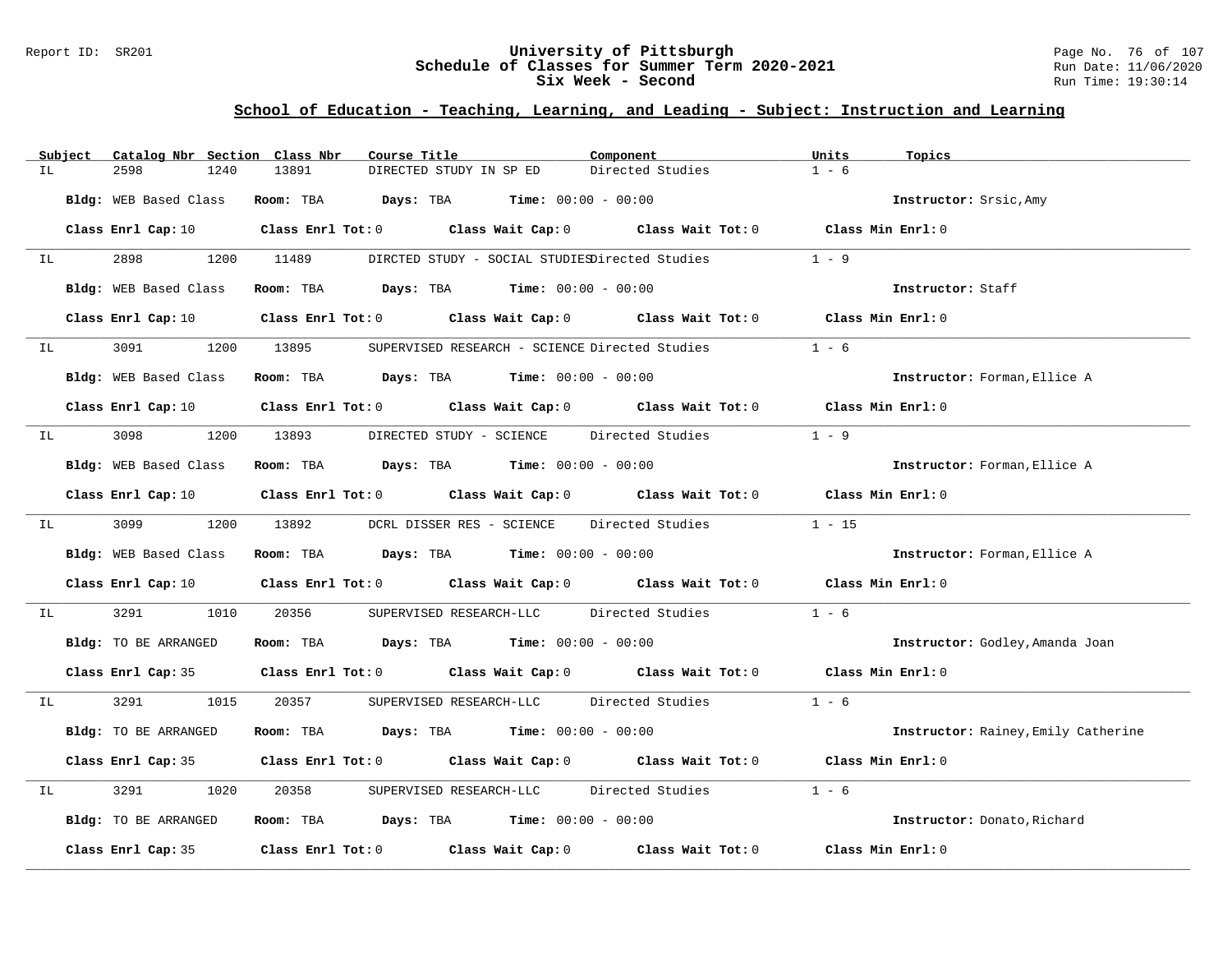| IL | 3291<br>1025         | 20359<br>SUPERVISED RESEARCH-LLC                               | Directed Studies                                                                                                               | $1 - 6$                             |
|----|----------------------|----------------------------------------------------------------|--------------------------------------------------------------------------------------------------------------------------------|-------------------------------------|
|    | Bldg: TO BE ARRANGED | Room: TBA $Days:$ TBA $Time: 00:00 - 00:00$                    |                                                                                                                                | Instructor: Crawford, Patricia A    |
|    |                      |                                                                | Class Enrl Cap: 35 Class Enrl Tot: 0 Class Wait Cap: 0 Class Wait Tot: 0 Class Min Enrl: 0                                     |                                     |
|    | IL 3291              | 1210 13901                                                     | SUPERVISED RESEARCH-LLC Directed Studies                                                                                       | $1 - 6$                             |
|    | Bldg: TO BE ARRANGED | Room: TBA $Days:$ TBA $Time: 00:00 - 00:00$                    |                                                                                                                                | Instructor: Kucan, Linda L.         |
|    |                      |                                                                | Class Enrl Cap: 10 $\qquad$ Class Enrl Tot: 0 $\qquad$ Class Wait Cap: 0 $\qquad$ Class Wait Tot: 0 $\qquad$ Class Min Enrl: 0 |                                     |
|    |                      |                                                                | IL 3291 1220 13902 SUPERVISED RESEARCH-LLC Directed Studies 1 - 6                                                              |                                     |
|    | Bldg: TO BE ARRANGED | Room: TBA $Days:$ TBA Time: $00:00 - 00:00$                    |                                                                                                                                | Instructor: Cho, Byeong-Young       |
|    |                      |                                                                | Class Enrl Cap: 10 $\qquad$ Class Enrl Tot: 0 $\qquad$ Class Wait Cap: 0 $\qquad$ Class Wait Tot: 0 $\qquad$ Class Min Enrl: 0 |                                     |
| IL |                      |                                                                | 3298 1210 13900 DIRECTED STUDY - READING Directed Studies 1 - 9                                                                |                                     |
|    |                      | Bldg: WEB Based Class Room: TBA Days: TBA Time: 00:00 - 00:00  |                                                                                                                                | Instructor: Jacobs, Katharine E B   |
|    | Class Enrl Cap: 10   | Combined Section ID: 0009(IL/3298/2298) - IL 2298(#13886)      | Class Enrl Tot: 0 Class Wait Cap: 0 Class Wait Tot: 0                                                                          | Class Min $Enr1:0$                  |
| IL | 3299<br>1050         | 19975                                                          | DOCTORAL DISSER RES - READING Thesis Research                                                                                  | $1 - 15$                            |
|    |                      | Bldg: WEB Based Class Room: TBA Days: TBA Time: 00:00 - 00:00  |                                                                                                                                | Instructor: Godley, Amanda Joan     |
|    |                      |                                                                | Class Enrl Cap: 5 $\qquad$ Class Enrl Tot: 0 $\qquad$ Class Wait Cap: 0 $\qquad$ Class Wait Tot: 0                             | Class Min Enrl: 0                   |
|    | IL 3299              | 1060   19976     DOCTORAL DISSER RES - READING Thesis Research |                                                                                                                                | $1 - 15$                            |
|    |                      | Bldg: WEB Based Class Room: TBA Days: TBA Time: 00:00 - 00:00  |                                                                                                                                | Instructor: Rainey, Emily Catherine |
|    | Class Enrl Cap: 5    |                                                                | Class Enrl Tot: 0 Class Wait Cap: 0 Class Wait Tot: 0 Class Min Enrl: 0                                                        |                                     |
| IL |                      |                                                                |                                                                                                                                | $1 - 15$                            |
|    |                      | Bldg: WEB Based Class Room: TBA Days: TBA Time: 00:00 - 00:00  |                                                                                                                                | Instructor: Donato, Richard         |
|    | Class Enrl Cap: 5    |                                                                | Class Enrl Tot: 0 Class Wait Cap: 0 Class Wait Tot: 0 Class Min Enrl: 0                                                        |                                     |
| IL |                      |                                                                | 3299 1080 19978 DOCTORAL DISSER RES - READING Thesis Research 1 - 15                                                           |                                     |
|    |                      | Bldg: WEB Based Class Room: TBA Days: TBA Time: 00:00 - 00:00  |                                                                                                                                | Instructor: Crawford, Patricia A    |
|    | Class Enrl Cap: 5    |                                                                | Class Enrl Tot: 0 Class Wait Cap: 0 Class Wait Tot: 0                                                                          | Class Min Enrl: 0                   |
| IL |                      |                                                                | 3299 1210 13898 DOCTORAL DISSER RES - READING Thesis Research 1 - 15                                                           |                                     |
|    |                      | Bldg: WEB Based Class Room: TBA Days: TBA Time: 00:00 - 00:00  |                                                                                                                                | Instructor: Kucan, Linda L.         |
|    | Class Enrl Cap: 10   |                                                                | Class Enrl Tot: $0$ Class Wait Cap: $0$ Class Wait Tot: $0$                                                                    | Class Min Enrl: 0                   |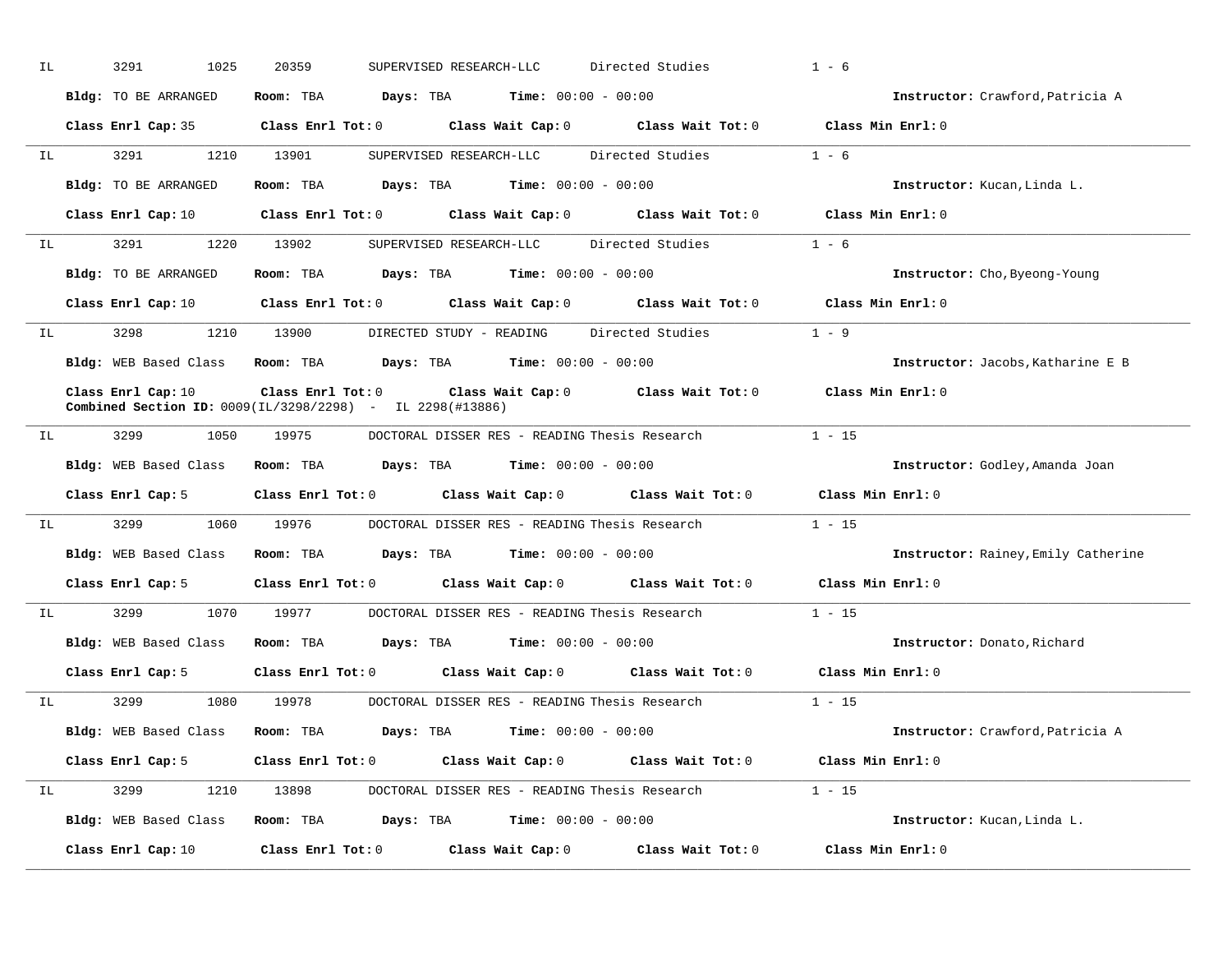| 3299<br>1220               | 13899                                                                                                                                                                                                                                                                                                                                                                                                                                                                                                                                                            |                                                                                                             |  | $1 - 15$                                                                                                                                                                                                                                                                                                                                                                                                                                                                                                                                                                                                                                                                                                                                                                                                                                                                                                                                                                                                                                                                                                                                                                                                                                                                                                                                                                                                                                                                                                                                                                                                                                                                                                                                                                                                                                                                                                                                                                                   |  |
|----------------------------|------------------------------------------------------------------------------------------------------------------------------------------------------------------------------------------------------------------------------------------------------------------------------------------------------------------------------------------------------------------------------------------------------------------------------------------------------------------------------------------------------------------------------------------------------------------|-------------------------------------------------------------------------------------------------------------|--|--------------------------------------------------------------------------------------------------------------------------------------------------------------------------------------------------------------------------------------------------------------------------------------------------------------------------------------------------------------------------------------------------------------------------------------------------------------------------------------------------------------------------------------------------------------------------------------------------------------------------------------------------------------------------------------------------------------------------------------------------------------------------------------------------------------------------------------------------------------------------------------------------------------------------------------------------------------------------------------------------------------------------------------------------------------------------------------------------------------------------------------------------------------------------------------------------------------------------------------------------------------------------------------------------------------------------------------------------------------------------------------------------------------------------------------------------------------------------------------------------------------------------------------------------------------------------------------------------------------------------------------------------------------------------------------------------------------------------------------------------------------------------------------------------------------------------------------------------------------------------------------------------------------------------------------------------------------------------------------------|--|
|                            |                                                                                                                                                                                                                                                                                                                                                                                                                                                                                                                                                                  |                                                                                                             |  | Instructor: Cho, Byeong-Young                                                                                                                                                                                                                                                                                                                                                                                                                                                                                                                                                                                                                                                                                                                                                                                                                                                                                                                                                                                                                                                                                                                                                                                                                                                                                                                                                                                                                                                                                                                                                                                                                                                                                                                                                                                                                                                                                                                                                              |  |
|                            |                                                                                                                                                                                                                                                                                                                                                                                                                                                                                                                                                                  |                                                                                                             |  |                                                                                                                                                                                                                                                                                                                                                                                                                                                                                                                                                                                                                                                                                                                                                                                                                                                                                                                                                                                                                                                                                                                                                                                                                                                                                                                                                                                                                                                                                                                                                                                                                                                                                                                                                                                                                                                                                                                                                                                            |  |
| 3398 3398                  |                                                                                                                                                                                                                                                                                                                                                                                                                                                                                                                                                                  |                                                                                                             |  | $1 - 6$                                                                                                                                                                                                                                                                                                                                                                                                                                                                                                                                                                                                                                                                                                                                                                                                                                                                                                                                                                                                                                                                                                                                                                                                                                                                                                                                                                                                                                                                                                                                                                                                                                                                                                                                                                                                                                                                                                                                                                                    |  |
|                            |                                                                                                                                                                                                                                                                                                                                                                                                                                                                                                                                                                  |                                                                                                             |  | Instructor: Godley, Amanda Joan                                                                                                                                                                                                                                                                                                                                                                                                                                                                                                                                                                                                                                                                                                                                                                                                                                                                                                                                                                                                                                                                                                                                                                                                                                                                                                                                                                                                                                                                                                                                                                                                                                                                                                                                                                                                                                                                                                                                                            |  |
|                            |                                                                                                                                                                                                                                                                                                                                                                                                                                                                                                                                                                  |                                                                                                             |  |                                                                                                                                                                                                                                                                                                                                                                                                                                                                                                                                                                                                                                                                                                                                                                                                                                                                                                                                                                                                                                                                                                                                                                                                                                                                                                                                                                                                                                                                                                                                                                                                                                                                                                                                                                                                                                                                                                                                                                                            |  |
|                            |                                                                                                                                                                                                                                                                                                                                                                                                                                                                                                                                                                  |                                                                                                             |  |                                                                                                                                                                                                                                                                                                                                                                                                                                                                                                                                                                                                                                                                                                                                                                                                                                                                                                                                                                                                                                                                                                                                                                                                                                                                                                                                                                                                                                                                                                                                                                                                                                                                                                                                                                                                                                                                                                                                                                                            |  |
|                            |                                                                                                                                                                                                                                                                                                                                                                                                                                                                                                                                                                  |                                                                                                             |  | Instructor: Staff                                                                                                                                                                                                                                                                                                                                                                                                                                                                                                                                                                                                                                                                                                                                                                                                                                                                                                                                                                                                                                                                                                                                                                                                                                                                                                                                                                                                                                                                                                                                                                                                                                                                                                                                                                                                                                                                                                                                                                          |  |
|                            |                                                                                                                                                                                                                                                                                                                                                                                                                                                                                                                                                                  |                                                                                                             |  |                                                                                                                                                                                                                                                                                                                                                                                                                                                                                                                                                                                                                                                                                                                                                                                                                                                                                                                                                                                                                                                                                                                                                                                                                                                                                                                                                                                                                                                                                                                                                                                                                                                                                                                                                                                                                                                                                                                                                                                            |  |
| 3498 3498                  |                                                                                                                                                                                                                                                                                                                                                                                                                                                                                                                                                                  |                                                                                                             |  | $1 - 9$                                                                                                                                                                                                                                                                                                                                                                                                                                                                                                                                                                                                                                                                                                                                                                                                                                                                                                                                                                                                                                                                                                                                                                                                                                                                                                                                                                                                                                                                                                                                                                                                                                                                                                                                                                                                                                                                                                                                                                                    |  |
|                            |                                                                                                                                                                                                                                                                                                                                                                                                                                                                                                                                                                  |                                                                                                             |  | Instructor: Ansell, Ellen Sue                                                                                                                                                                                                                                                                                                                                                                                                                                                                                                                                                                                                                                                                                                                                                                                                                                                                                                                                                                                                                                                                                                                                                                                                                                                                                                                                                                                                                                                                                                                                                                                                                                                                                                                                                                                                                                                                                                                                                              |  |
|                            |                                                                                                                                                                                                                                                                                                                                                                                                                                                                                                                                                                  |                                                                                                             |  |                                                                                                                                                                                                                                                                                                                                                                                                                                                                                                                                                                                                                                                                                                                                                                                                                                                                                                                                                                                                                                                                                                                                                                                                                                                                                                                                                                                                                                                                                                                                                                                                                                                                                                                                                                                                                                                                                                                                                                                            |  |
| 3499 34                    |                                                                                                                                                                                                                                                                                                                                                                                                                                                                                                                                                                  |                                                                                                             |  |                                                                                                                                                                                                                                                                                                                                                                                                                                                                                                                                                                                                                                                                                                                                                                                                                                                                                                                                                                                                                                                                                                                                                                                                                                                                                                                                                                                                                                                                                                                                                                                                                                                                                                                                                                                                                                                                                                                                                                                            |  |
|                            |                                                                                                                                                                                                                                                                                                                                                                                                                                                                                                                                                                  |                                                                                                             |  | Instructor: Ansell, Ellen Sue                                                                                                                                                                                                                                                                                                                                                                                                                                                                                                                                                                                                                                                                                                                                                                                                                                                                                                                                                                                                                                                                                                                                                                                                                                                                                                                                                                                                                                                                                                                                                                                                                                                                                                                                                                                                                                                                                                                                                              |  |
|                            |                                                                                                                                                                                                                                                                                                                                                                                                                                                                                                                                                                  |                                                                                                             |  |                                                                                                                                                                                                                                                                                                                                                                                                                                                                                                                                                                                                                                                                                                                                                                                                                                                                                                                                                                                                                                                                                                                                                                                                                                                                                                                                                                                                                                                                                                                                                                                                                                                                                                                                                                                                                                                                                                                                                                                            |  |
|                            |                                                                                                                                                                                                                                                                                                                                                                                                                                                                                                                                                                  |                                                                                                             |  |                                                                                                                                                                                                                                                                                                                                                                                                                                                                                                                                                                                                                                                                                                                                                                                                                                                                                                                                                                                                                                                                                                                                                                                                                                                                                                                                                                                                                                                                                                                                                                                                                                                                                                                                                                                                                                                                                                                                                                                            |  |
|                            |                                                                                                                                                                                                                                                                                                                                                                                                                                                                                                                                                                  |                                                                                                             |  | Instructor: Kokka, Karen Naomi                                                                                                                                                                                                                                                                                                                                                                                                                                                                                                                                                                                                                                                                                                                                                                                                                                                                                                                                                                                                                                                                                                                                                                                                                                                                                                                                                                                                                                                                                                                                                                                                                                                                                                                                                                                                                                                                                                                                                             |  |
|                            |                                                                                                                                                                                                                                                                                                                                                                                                                                                                                                                                                                  |                                                                                                             |  |                                                                                                                                                                                                                                                                                                                                                                                                                                                                                                                                                                                                                                                                                                                                                                                                                                                                                                                                                                                                                                                                                                                                                                                                                                                                                                                                                                                                                                                                                                                                                                                                                                                                                                                                                                                                                                                                                                                                                                                            |  |
|                            |                                                                                                                                                                                                                                                                                                                                                                                                                                                                                                                                                                  |                                                                                                             |  |                                                                                                                                                                                                                                                                                                                                                                                                                                                                                                                                                                                                                                                                                                                                                                                                                                                                                                                                                                                                                                                                                                                                                                                                                                                                                                                                                                                                                                                                                                                                                                                                                                                                                                                                                                                                                                                                                                                                                                                            |  |
|                            |                                                                                                                                                                                                                                                                                                                                                                                                                                                                                                                                                                  |                                                                                                             |  | Instructor: Staff                                                                                                                                                                                                                                                                                                                                                                                                                                                                                                                                                                                                                                                                                                                                                                                                                                                                                                                                                                                                                                                                                                                                                                                                                                                                                                                                                                                                                                                                                                                                                                                                                                                                                                                                                                                                                                                                                                                                                                          |  |
|                            |                                                                                                                                                                                                                                                                                                                                                                                                                                                                                                                                                                  |                                                                                                             |  |                                                                                                                                                                                                                                                                                                                                                                                                                                                                                                                                                                                                                                                                                                                                                                                                                                                                                                                                                                                                                                                                                                                                                                                                                                                                                                                                                                                                                                                                                                                                                                                                                                                                                                                                                                                                                                                                                                                                                                                            |  |
| 3526                       |                                                                                                                                                                                                                                                                                                                                                                                                                                                                                                                                                                  |                                                                                                             |  |                                                                                                                                                                                                                                                                                                                                                                                                                                                                                                                                                                                                                                                                                                                                                                                                                                                                                                                                                                                                                                                                                                                                                                                                                                                                                                                                                                                                                                                                                                                                                                                                                                                                                                                                                                                                                                                                                                                                                                                            |  |
|                            |                                                                                                                                                                                                                                                                                                                                                                                                                                                                                                                                                                  |                                                                                                             |  | Instructor: Staff                                                                                                                                                                                                                                                                                                                                                                                                                                                                                                                                                                                                                                                                                                                                                                                                                                                                                                                                                                                                                                                                                                                                                                                                                                                                                                                                                                                                                                                                                                                                                                                                                                                                                                                                                                                                                                                                                                                                                                          |  |
|                            |                                                                                                                                                                                                                                                                                                                                                                                                                                                                                                                                                                  |                                                                                                             |  |                                                                                                                                                                                                                                                                                                                                                                                                                                                                                                                                                                                                                                                                                                                                                                                                                                                                                                                                                                                                                                                                                                                                                                                                                                                                                                                                                                                                                                                                                                                                                                                                                                                                                                                                                                                                                                                                                                                                                                                            |  |
| IL<br>IL<br>IL<br>IL<br>IL | IL Service Service Service Service Service Service Service Service Service Service Service Service Service Service Service Service Service Service Service Service Service Service Service Service Service Service Service Ser<br>IL Service Service Service Service Service<br>Bldg: WEB Based Class<br>IL Service Service Service Service Service Service Service Service Service Service Service Service Service Service Service Service Service Service Service Service Service Service Service Service Service Service Service Ser<br>Bldg: WEB Based Class | 1220 14244<br>Bldg: WEB Based Class<br>Bldg: WEB Based Class<br>Bldg: WEB Based Class<br>Class Enrl Cap: 35 |  | DOCTORAL DISSER RES - READING Thesis Research<br>Bldg: WEB Based Class Room: TBA Days: TBA Time: 00:00 - 00:00<br>Class Enrl Cap: 10 $\qquad$ Class Enrl Tot: 0 $\qquad$ Class Wait Cap: 0 $\qquad$ Class Wait Tot: 0 $\qquad$ Class Min Enrl: 0<br>DIRECTED STUDY IN LLC Directed Studies<br>Bldg: Wesley W Posvar Halkoom: 05300 Days: TBA Time: 00:00 - 00:00<br>Class Enrl Cap: 10 $\qquad$ Class Enrl Tot: 0 $\qquad$ Class Wait Cap: 0 $\qquad$ Class Wait Tot: 0 $\qquad$ Class Min Enrl: 0<br>3399 1210 13897 DOCTORAL DISSERTATN RES IN ENGThesis Research 1 - 18<br>Room: TBA $Days:$ TBA $Time: 00:00 - 00:00$<br>Class Enrl Cap: 10 $\qquad$ Class Enrl Tot: 0 $\qquad$ Class Wait Cap: 0 $\qquad$ Class Wait Tot: 0 $\qquad$ Class Min Enrl: 0<br>1200 11472 DIRECTED STUDY - MATH Directed Studies<br>Room: TBA $Days: TBA$ Time: $00:00 - 00:00$<br>Class Enrl Cap: 10 $\qquad$ Class Enrl Tot: 0 $\qquad$ Class Wait Cap: 0 $\qquad$ Class Wait Tot: 0 $\qquad$ Class Min Enrl: 0<br>1200 11473 DOCTORAL DISSER RES - MATH Thesis Research 1 - 15<br>Room: TBA $\rule{1em}{0.15mm}$ Days: TBA Time: $00:00 - 00:00$<br>Class Enrl Cap: 10 $\qquad$ Class Enrl Tot: 0 $\qquad$ Class Wait Cap: 0 $\qquad$ Class Wait Tot: 0 $\qquad$ Class Min Enrl: 0<br>3499 1210 13896 DOCTORAL DISSER RES - MATH Thesis Research 1 - 15<br>Room: TBA $Days:$ TBA $Time: 00:00 - 00:00$<br>Class Enrl Cap: 10 $\qquad$ Class Enrl Tot: 0 $\qquad$ Class Wait Cap: 0 $\qquad$ Class Wait Tot: 0 $\qquad$ Class Min Enrl: 0<br>3526 1200 11477 PRACTICUM IN COLLEGE TEACHING Independent Study 1 - 3<br>Room: TBA Days: TBA Time: $00:00 - 00:00$<br>Class Enrl Cap: 35 Class Enrl Tot: 0 Class Wait Cap: 0 Class Wait Tot: 0 Class Min Enrl: 0<br>1220 15549 PRACTICUM IN COLLEGE TEACHING Independent Study 1 - 3<br>Bldg: WEB Based Class Room: TBA Days: TBA Time: 00:00 - 00:00<br>Class Enrl Tot: 0 $\qquad$ Class Wait Cap: 0 $\qquad$ Class Wait Tot: 0 $\qquad$ Class Min Enrl: 0 |  |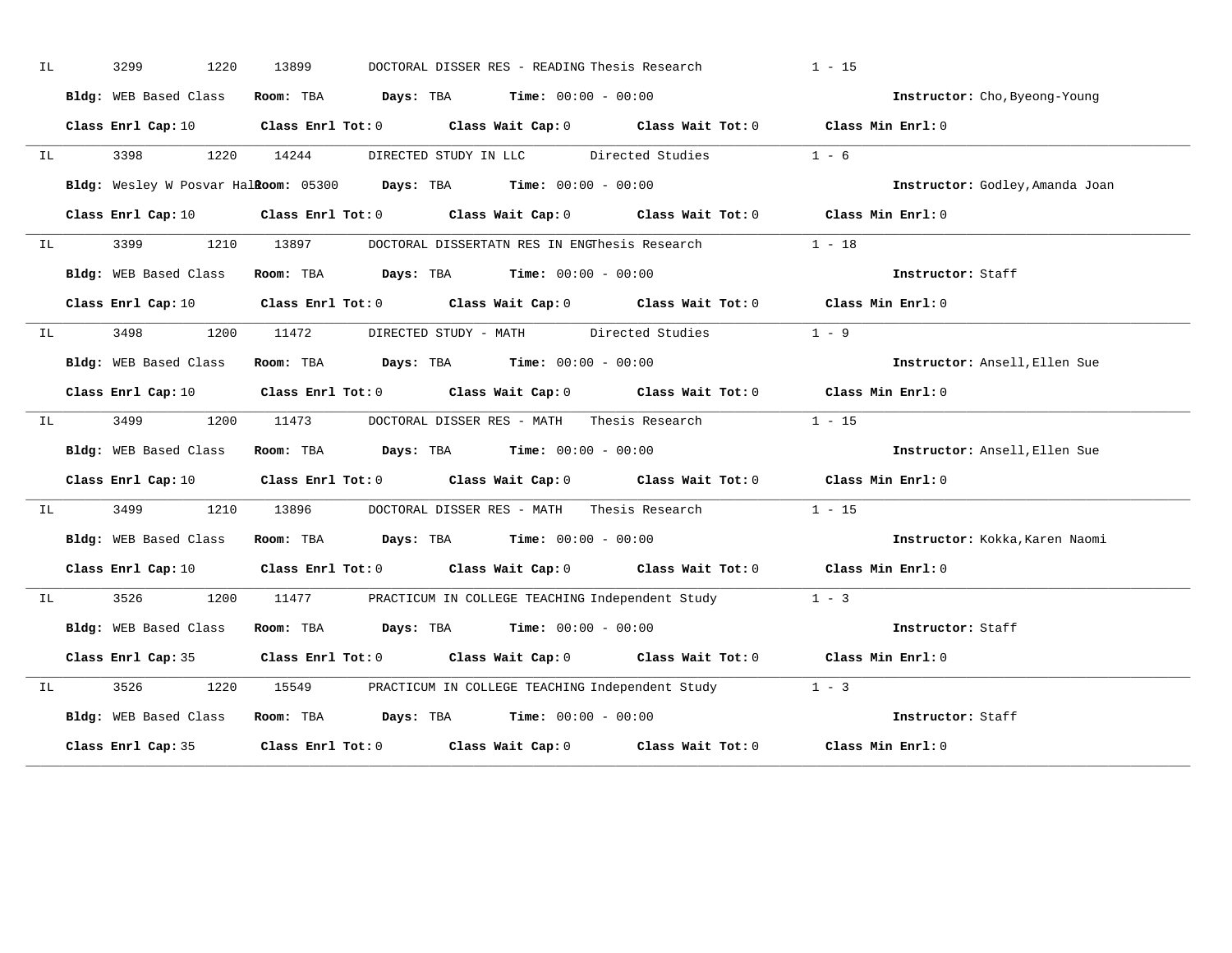#### Report ID: SR201 **University of Pittsburgh** Page No. 79 of 107 **Schedule of Classes for Summer Term 2020-2021** Run Date: 11/06/2020 **Six Week - Second Run Time: 19:30:14**

|    | Subject   | Catalog Nbr Section Class Nbr                        |           | Course Title                                                                          | Component                                                                       | Units<br>Topics               |  |
|----|-----------|------------------------------------------------------|-----------|---------------------------------------------------------------------------------------|---------------------------------------------------------------------------------|-------------------------------|--|
| IL |           | 3568<br>1220                                         | 15802     | APPLIED BEHAVIORAL ANALYSIS 5 Lecture                                                 |                                                                                 | $\mathcal{L}$                 |  |
|    | Bldg: TBA |                                                      | Room: TBA | <b>Days:</b> MW <b>Time:</b> $16:30 - 19:45$                                          |                                                                                 | Instructor: Ampuero, Miguel E |  |
|    |           | Class Enrl Cap: 3                                    |           | Class Enrl Tot: 0 Class Wait Cap: 0 Class Wait Tot: 0                                 |                                                                                 | Class Min Enrl: 0             |  |
|    |           | Room Characteristics: PeopleSoft - Scheduled (PS)(1) |           |                                                                                       |                                                                                 |                               |  |
|    |           |                                                      |           | <b>Combined Section ID:</b> $0003(IL/2568/3568)$ - IL $2568(H11528)$                  |                                                                                 |                               |  |
| IL |           | 3591<br>1220                                         | 13905     | SUPRVSD RSRCH IN SPECIAL EDUC Directed Studies                                        |                                                                                 | $1 - 9$                       |  |
|    |           | Bldg: WEB Based Class                                |           | Room: TBA $Days:$ TBA $Time: 00:00 - 00:00$                                           |                                                                                 | Instructor: Staff             |  |
|    |           | Class Enrl Cap: 10                                   |           |                                                                                       | Class Enrl Tot: $0$ Class Wait Cap: $0$ Class Wait Tot: $0$ Class Min Enrl: $0$ |                               |  |
| IL |           | 1230<br>3591                                         | 13906     | SUPRVSD RSRCH IN SPECIAL EDUC Directed Studies                                        |                                                                                 | $1 - 9$                       |  |
|    |           | Bldg: WEB Based Class                                |           | Room: TBA $Days:$ TBA $Time: 00:00 - 00:00$                                           |                                                                                 | Instructor: Staff             |  |
|    |           | Class Enrl Cap: 10                                   |           |                                                                                       | Class Enrl Tot: $0$ Class Wait Cap: $0$ Class Wait Tot: $0$ Class Min Enrl: $0$ |                               |  |
| IL |           | 3598<br>1200                                         | 11476     | DIRECTED STUDY IN SP ED Directed Studies                                              |                                                                                 | $1 - 6$                       |  |
|    |           | <b>Bldg:</b> WEB Based Class                         |           | <b>Room:</b> TBA <b>Days:</b> TBA <b>Time:</b> 00:00 - 00:00                          |                                                                                 | Instructor: Staff             |  |
|    |           | Class Enrl Cap: 10                                   |           |                                                                                       | Class Enrl Tot: 0 Class Wait Cap: 0 Class Wait Tot: 0 Class Min Enrl: 0         |                               |  |
| IL |           | 3598<br>1210                                         | 13907     | DIRECTED STUDY IN SP ED Directed Studies                                              |                                                                                 | $1 - 6$                       |  |
|    |           | Bldg: WEB Based Class                                |           | Room: TBA $\rule{1em}{0.15mm}$ Days: TBA $\rule{1.5mm}{0.15mm}$ Time: $00:00 - 00:00$ |                                                                                 | Instructor: Staff             |  |
|    |           | Class Enrl Cap: 10                                   |           |                                                                                       | Class Enrl Tot: 0 Class Wait Cap: 0 Class Wait Tot: 0 Class Min Enrl: 0         |                               |  |
| IL |           | 3598<br>1230                                         | 13908     | DIRECTED STUDY IN SP ED Directed Studies                                              |                                                                                 | $1 - 6$                       |  |
|    |           | Bldg: WEB Based Class                                |           | Room: TBA $\rule{1em}{0.15mm}$ Days: TBA $\rule{1.5mm}{0.15mm}$ Time: $00:00 - 00:00$ |                                                                                 | Instructor: Staff             |  |
|    |           | Class Enrl Cap: 10                                   |           |                                                                                       | Class Enrl Tot: 0 Class Wait Cap: 0 Class Wait Tot: 0 Class Min Enrl: 0         |                               |  |
| IL |           | 3599<br>1230                                         | 13904     | DOCTRL DISSER RES - SPECIAL EDThesis Research                                         |                                                                                 | $1 - 15$                      |  |
|    |           | Bldg: WEB Based Class                                |           | Room: TBA $Days:$ TBA $Time: 00:00 - 00:00$                                           |                                                                                 | Instructor: Staff             |  |
|    |           | Class Enrl Cap: 10                                   |           |                                                                                       | Class Enrl Tot: $0$ Class Wait Cap: $0$ Class Wait Tot: $0$                     | Class Min Enrl: 0             |  |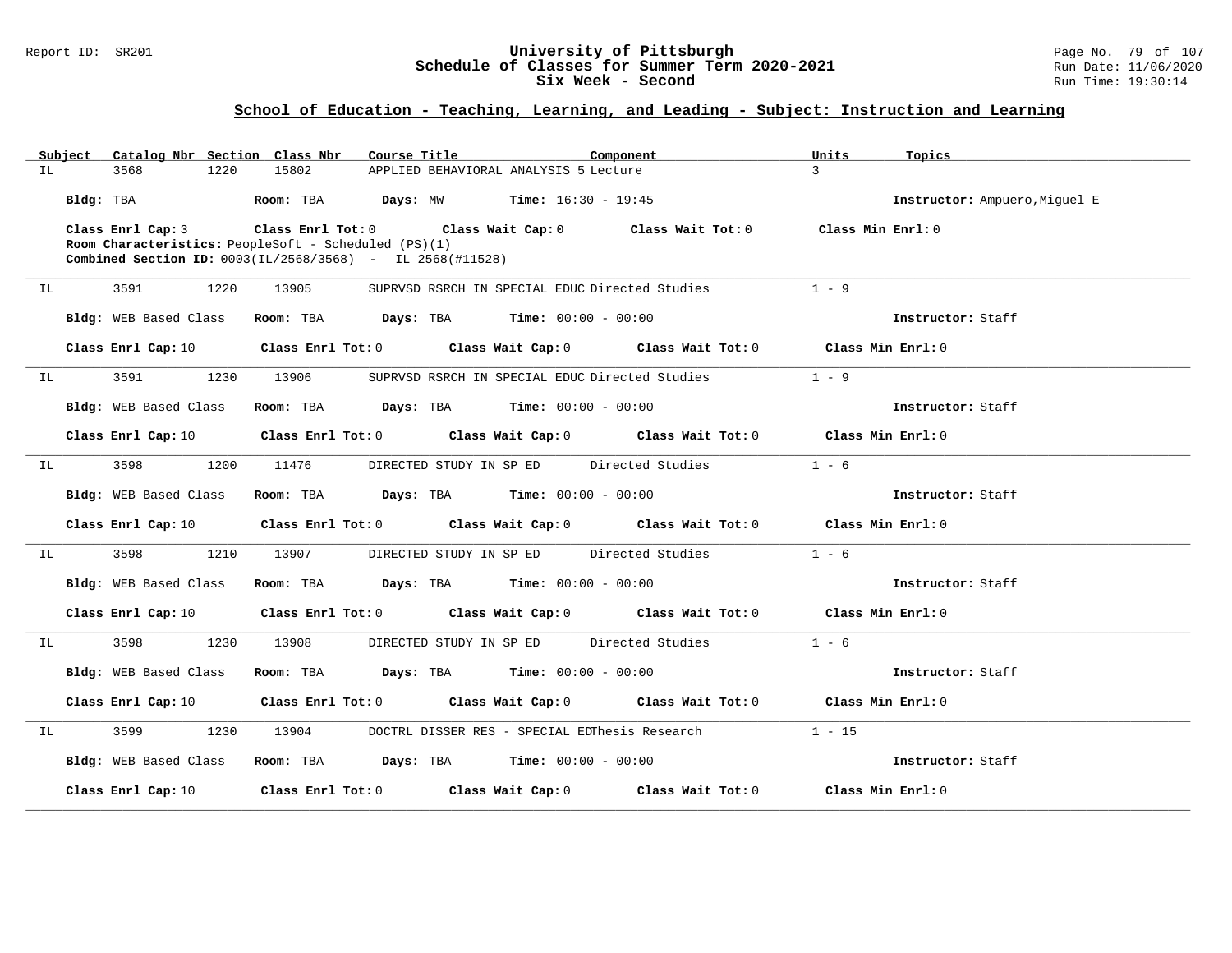### Report ID: SR201 **University of Pittsburgh** Page No. 80 of 107 **Schedule of Classes for Summer Term 2020-2021** Run Date: 11/06/2020 **Six Week - Second Run Time: 19:30:14**

| Subject | Catalog Nbr Section   | Class Nbr         | Course Title                                    | Component         | Units<br>Topics             |  |
|---------|-----------------------|-------------------|-------------------------------------------------|-------------------|-----------------------------|--|
| IL      | 1200<br>3791          | 11530             | SUPERVISED RES - FOREIGN LANG Independent Study |                   | $1 - 6$                     |  |
|         | Bldg: TO BE ARRANGED  | Room: TBA         | <b>Time:</b> $00:00 - 00:00$<br>Days: TBA       |                   | Instructor: Donato, Richard |  |
|         | Class Enrl Cap: 35    | Class Enrl Tot: 0 | Class Wait Cap: 0                               | Class Wait Tot: 0 | Class Min Enrl: 0           |  |
| IL      | 3798<br>1200          | 11485             | DIRECTED STUDY - FOREIGN LANG Directed Studies  |                   | $1 - 9$                     |  |
|         | Bldg: WEB Based Class | Room: TBA         | <b>Time:</b> $00:00 - 00:00$<br>Days: TBA       |                   | Instructor: Staff           |  |
|         | Class Enrl Cap: 10    | Class Enrl Tot: 0 | Class Wait Cap: 0                               | Class Wait Tot: 0 | Class Min Enrl: 0           |  |
| ΙL      | 1200<br>3899          | 11483             | DOCTRL DISSER RES-SOCL STUDIESThesis Research   |                   | $1 - 15$                    |  |
|         | Bldg: WEB Based Class | Room: TBA         | <b>Time:</b> $00:00 - 00:00$<br>Days: TBA       |                   | Instructor: Staff           |  |
|         | Class Enrl Cap: 10    | Class Enrl Tot: 0 | Class Wait Cap: 0                               | Class Wait Tot: 0 | Class Min Enrl: 0           |  |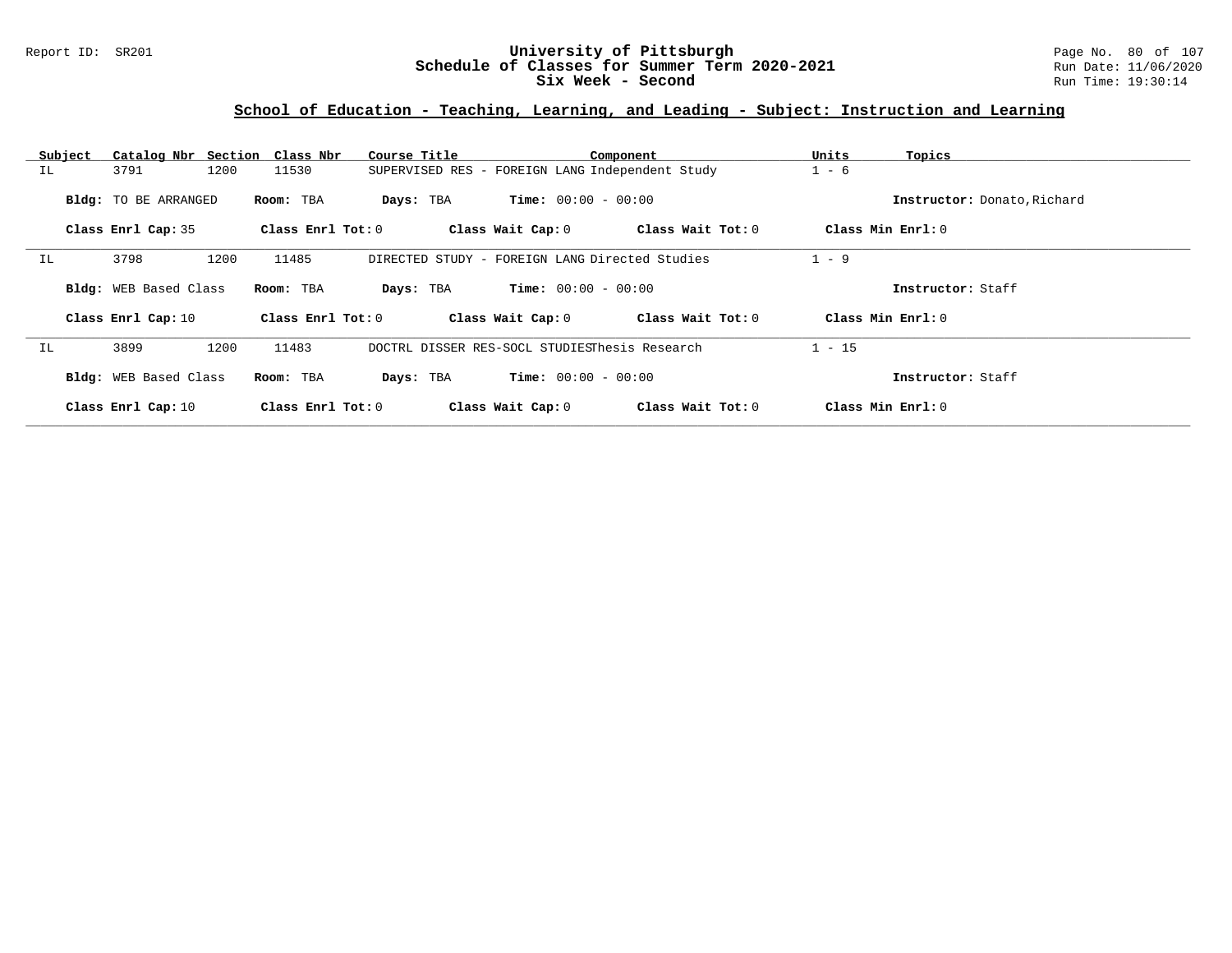### Report ID: SR201 **University of Pittsburgh** Page No. 81 of 107 **Schedule of Classes for Summer Term 2020-2021** Run Date: 11/06/2020 **Six Week - Second Run Time: 19:30:14**

# **School of Education - Institute for Practice and Research in Education - Subject: Education**

| Subject | Catalog Nbr Section Class Nbr                            |                     | Course Title           | Component                    | Units<br>Topics                    |
|---------|----------------------------------------------------------|---------------------|------------------------|------------------------------|------------------------------------|
| EDUC    | 2100<br>1215                                             | 15091               | EDUCATION AND SOCIETY  | Lecture                      |                                    |
|         | <b>Bldg:</b> WEB Based Class                             | Room: TBA           | Days: TBA              | <b>Time:</b> $00:00 - 00:00$ | Instructor: Delgado, Jorge Enrique |
|         | Class Enrl Cap: 30<br>Attributes: Online, Global Studies | Class $Enr1 Tot: 0$ | Class Wait Cap: 0      | Class Wait Tot: $0$          | Class Min Enrl: 0                  |
| EDUC    | 3012<br>1391                                             | 18067               | LABORATORY OF PRACTICE | Internship                   |                                    |
|         | <b>Bldg:</b> TO BE ARRANGED                              | Room: TBA           | Days: TBA              | <b>Time:</b> $00:00 - 00:00$ | Instructor: Porter, Maureen K      |
|         | Class Enrl Cap: 7                                        | Class Enrl Tot: $0$ | Class Wait Cap: 0      | Class Wait Tot: $0$          | Class Min Enrl: 0                  |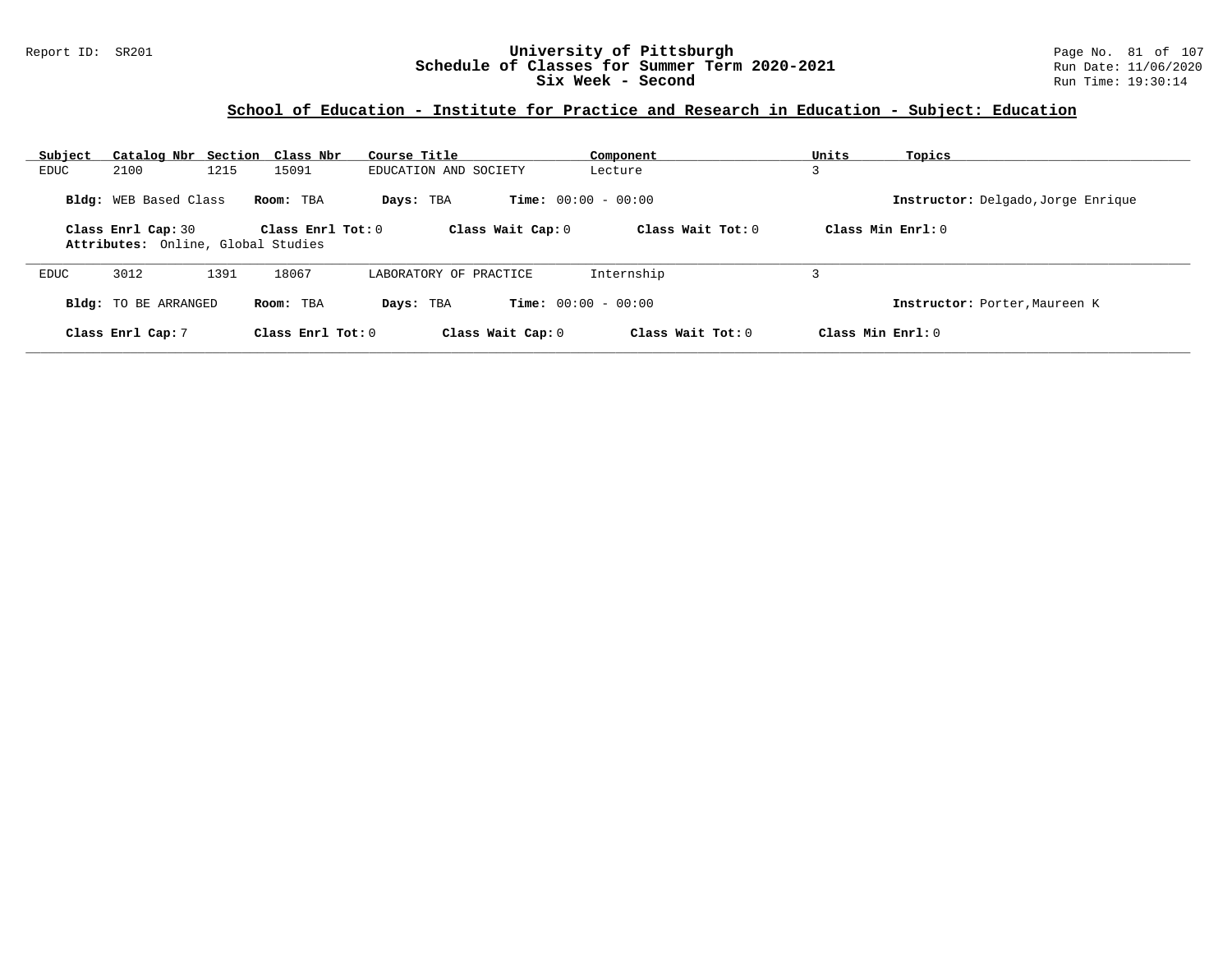### **School of Education - Educational Foundations, Organization, and Policy - Subject: Admin and Policy Studies**

| Subject | Catalog Nbr Section Class Nbr |      |                   | Course Title      | Component                    | Units | Topics            |
|---------|-------------------------------|------|-------------------|-------------------|------------------------------|-------|-------------------|
| ADMPS   | 3098                          | 1610 | 20498             | DIRECTED STUDY    | Directed Studies             | - 6   |                   |
|         | <b>Bldg:</b> TO BE ARRANGED   |      | Room: TBA         | Days: TBA         | <b>Time:</b> $00:00 - 00:00$ |       | Instructor: Staff |
|         | Class Enrl Cap: 35            |      | Class Enrl Tot: 0 | Class Wait Cap: 0 | Class Wait Tot: 0            |       | Class Min Enrl: 0 |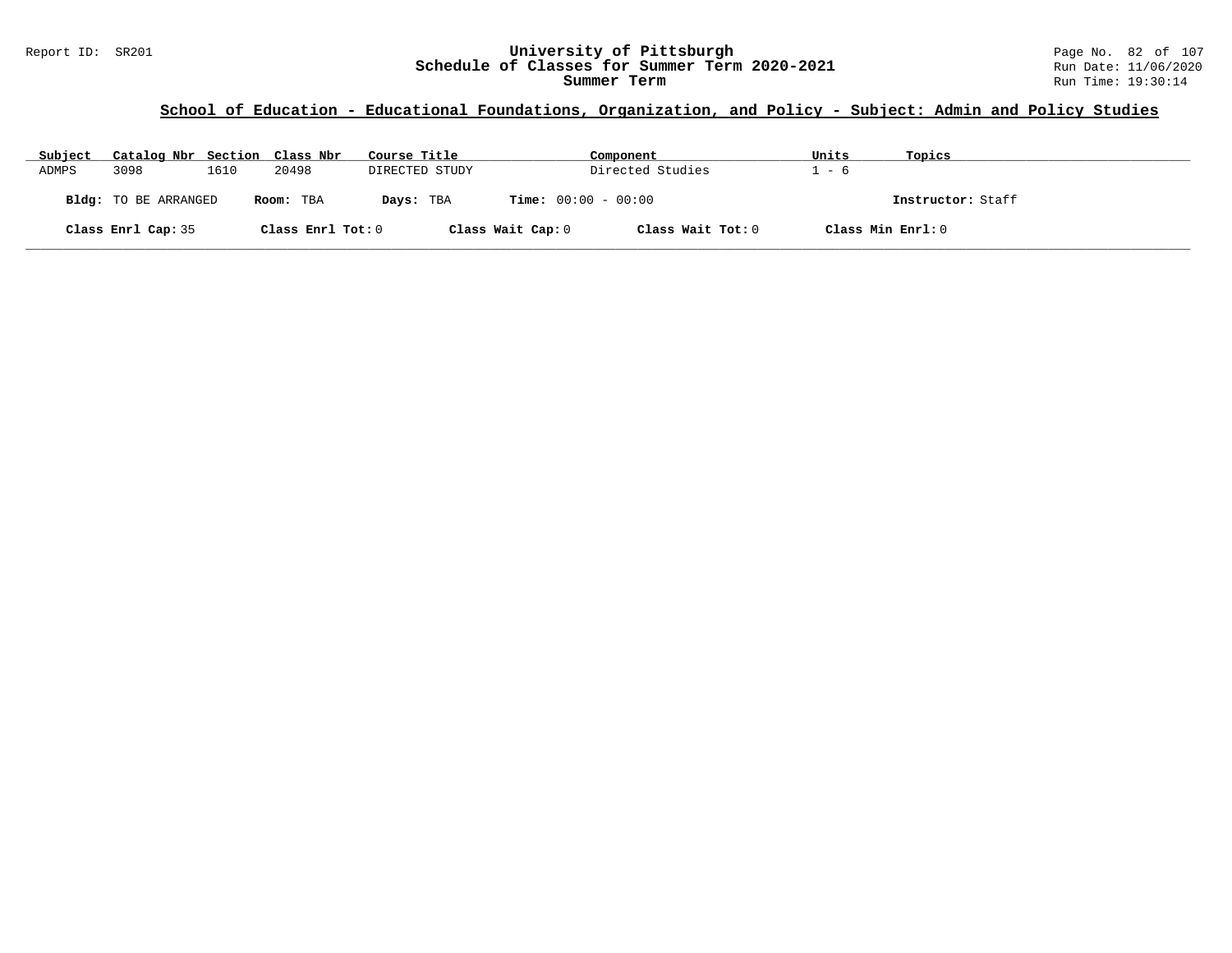#### Report ID: SR201 **University of Pittsburgh** Page No. 83 of 107 **Schedule of Classes for Summer Term 2020-2021** Run Date: 11/06/2020 **Summer Term** Run Time: 19:30:14

# **School of Education - Health and Human Development - Subject: Psychology in Education**

| Subject | Catalog Nbr Section Class Nbr | Course Title                                                                                   |                | Component                                                                                   | Units             | Topics                                                                                      |
|---------|-------------------------------|------------------------------------------------------------------------------------------------|----------------|---------------------------------------------------------------------------------------------|-------------------|---------------------------------------------------------------------------------------------|
| PSYED   | 1089<br>1010                  | 18964<br>SPECIAL TOPICS                                                                        |                | Lecture                                                                                     | $\mathcal{L}$     |                                                                                             |
|         | Bldg: TO BE ARRANGED          |                                                                                                |                |                                                                                             |                   | Room: TBA Days: TBA Time: 00:00 - 00:00 CHILDREN AND WAR Instructor: Gallen, Robert Timothy |
|         |                               |                                                                                                |                | Class Enrl Cap: 20 Class Enrl Tot: 0 Class Wait Cap: 20 Class Wait Tot: 0 Class Min Enrl: 0 |                   |                                                                                             |
| PSYED   | 1198    1010    11475         |                                                                                                | DIRECTED STUDY | Directed Studies                                                                            | $1 - 3$           |                                                                                             |
|         | <b>Bldg:</b> WEB Based Class  | Room: TBA $Days:$ TBA $Time: 00:00 - 00:00$                                                    |                |                                                                                             |                   | Instructor: Bachman, Heather J                                                              |
|         | Class Enrl Cap: 5             |                                                                                                |                | Class Enrl Tot: 0 Class Wait Cap: 5 Class Wait Tot: 0                                       | Class Min Enrl: 0 |                                                                                             |
| PSYED   | 1198                          | 1015 11533                                                                                     | DIRECTED STUDY | Directed Studies                                                                            | $1 - 3$           |                                                                                             |
|         | <b>Bldg:</b> WEB Based Class  | Room: TBA Days: TBA Time: $00:00 - 00:00$                                                      |                |                                                                                             |                   | Instructor: Bagnato, Stephen J                                                              |
|         | Class Enrl Cap: 5             |                                                                                                |                | Class Enrl Tot: 0 Class Wait Cap: 5 Class Wait Tot: 0 Class Min Enrl: 0                     |                   |                                                                                             |
| PSYED   | 1198 1020 11534               |                                                                                                | DIRECTED STUDY | Directed Studies                                                                            | $1 - 3$           |                                                                                             |
|         | Bldg: WEB Based Class         | Room: TBA $\rule{1em}{0.15mm}$ Days: TBA Time: $00:00 - 00:00$                                 |                |                                                                                             |                   | Instructor: Wallace, N Tanner LeBaron                                                       |
|         | Class Enrl Cap: 5             |                                                                                                |                | Class Enrl Tot: $0$ Class Wait Cap: $5$ Class Wait Tot: $0$ Class Min Enrl: $0$             |                   |                                                                                             |
| PSYED   | 1198 1025 11535               |                                                                                                |                | DIRECTED STUDY Directed Studies                                                             | $1 - 3$           |                                                                                             |
|         |                               | Bldg: WEB Based Class Room: TBA Days: TBA Time: 00:00 - 00:00                                  |                |                                                                                             |                   | Instructor: Arlotta-Guerrero, Anna M                                                        |
|         | Class Enrl Cap: 5             |                                                                                                |                | Class Enrl Tot: 0 Class Wait Cap: 5 Class Wait Tot: 0                                       | Class Min Enrl: 0 |                                                                                             |
| PSYED   | 1198<br>1030                  | 11536                                                                                          |                | DIRECTED STUDY Directed Studies                                                             | $1 - 3$           |                                                                                             |
|         | Bldg: WEB Based Class         | <b>Room:</b> TBA $\qquad \qquad$ <b>Days:</b> TBA $\qquad \qquad$ <b>Time:</b> $00:00 - 00:00$ |                |                                                                                             |                   | Instructor: Staff                                                                           |
|         | Class Enrl Cap: 5             |                                                                                                |                | Class Enrl Tot: 0 Class Wait Cap: 5 Class Wait Tot: 0 Class Min Enrl: 0                     |                   |                                                                                             |
| PSYED   | 1198 7                        | 1035 11537                                                                                     |                | DIRECTED STUDY Directed Studies                                                             | $1 - 3$           |                                                                                             |
|         | Bldg: WEB Based Class         | Room: TBA $Days:$ TBA $Time: 00:00 - 00:00$                                                    |                |                                                                                             |                   | Instructor: Klein, Roger D                                                                  |
|         | Class Enrl Cap: 5             |                                                                                                |                | Class Enrl Tot: 0 Class Wait Cap: 5 Class Wait Tot: 0                                       | Class Min Enrl: 0 |                                                                                             |
| PSYED   | 1198<br>1040                  | 11538                                                                                          | DIRECTED STUDY | Directed Studies                                                                            | $1 - 3$           |                                                                                             |
|         |                               | Bldg: WEB Based Class Room: TBA Days: TBA Time: 00:00 - 00:00                                  |                |                                                                                             |                   | Instructor: Kerr, Mary                                                                      |
|         | Class Enrl Cap: 5             |                                                                                                |                | Class Enrl Tot: 0 Class Wait Cap: 5 Class Wait Tot: 0                                       | Class Min Enrl: 0 |                                                                                             |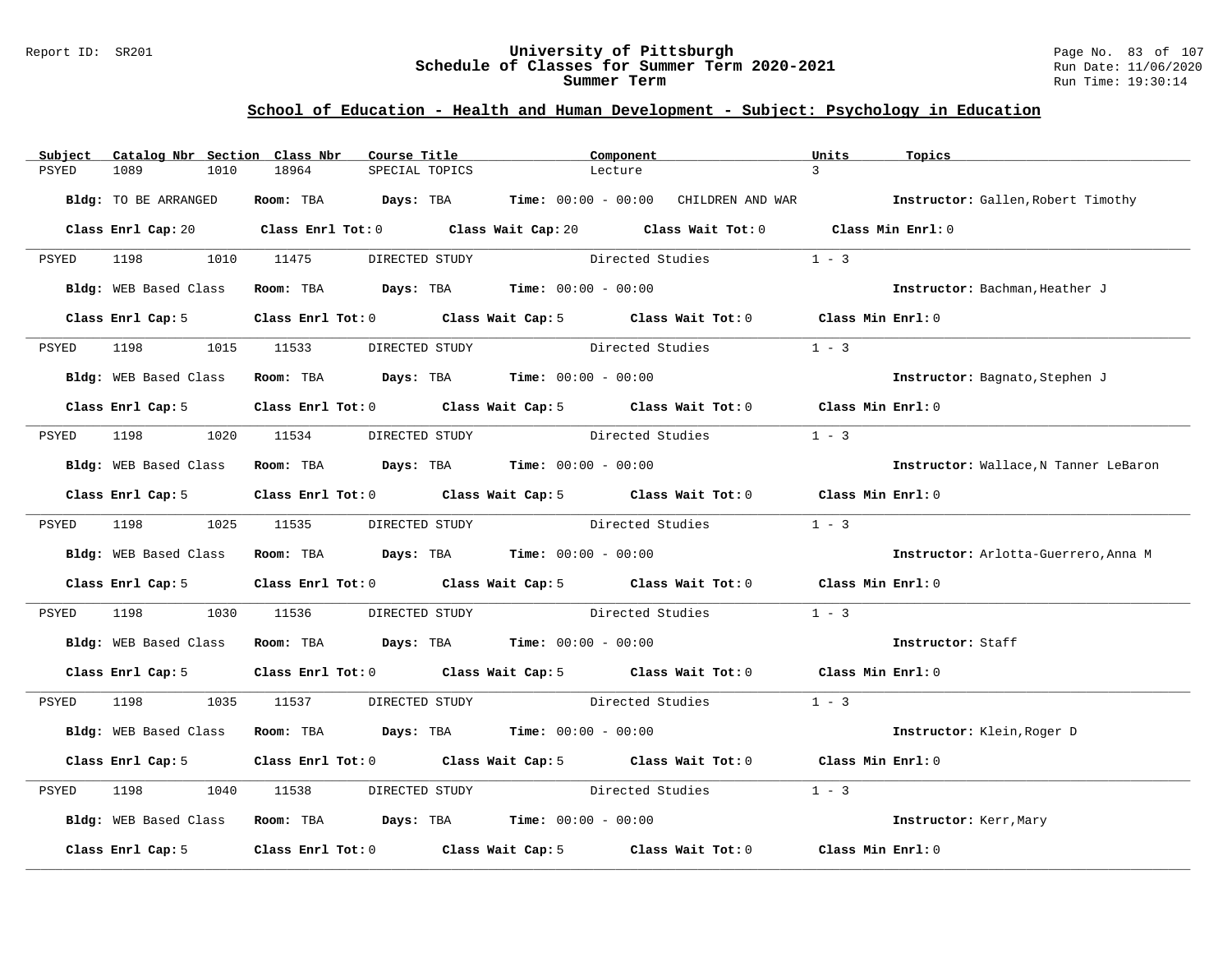| PSYED | 2491                  | 1015 | 11605      | SUPERVISED RSRCH IN RES METH Directed Studies |                                                               | $1 - 9$                                                                                                |         |                                   |
|-------|-----------------------|------|------------|-----------------------------------------------|---------------------------------------------------------------|--------------------------------------------------------------------------------------------------------|---------|-----------------------------------|
|       | Bldg: WEB Based Class |      |            |                                               | Room: TBA $Days:$ TBA $Time: 00:00 - 00:00$                   |                                                                                                        |         | Instructor: Page, Lindsay Coleman |
|       |                       |      |            |                                               |                                                               | Class Enrl Cap: 15 (Class Enrl Tot: 0 (Class Wait Cap: 0 (Class Wait Tot: 0 (Class Min Enrl: 0)        |         |                                   |
| PSYED | 2491 1020 11606       |      |            |                                               |                                                               | SUPERVISED RSRCH IN RES METH Directed Studies 1 - 9                                                    |         |                                   |
|       |                       |      |            |                                               | Bldg: WEB Based Class Room: TBA Days: TBA Time: 00:00 - 00:00 |                                                                                                        |         | Instructor: Lane, Suzanne         |
|       |                       |      |            |                                               |                                                               | Class Enrl Cap: 15 (Class Enrl Tot: 0 (Class Wait Cap: 0 (Class Wait Tot: 0 (Class Min Enrl: 0)        |         |                                   |
| PSYED |                       |      |            |                                               |                                                               | 2491 1030 11607 SUPERVISED RSRCH IN RES METH Directed Studies 1 - 9                                    |         |                                   |
|       |                       |      |            |                                               | Bldg: WEB Based Class Room: TBA Days: TBA Time: 00:00 - 00:00 |                                                                                                        |         | Instructor: Staff                 |
|       |                       |      |            |                                               |                                                               | Class Enrl Cap: 15 Class Enrl Tot: 0 Class Wait Cap: 0 Class Wait Tot: 0 Class Min Enrl: 0             |         |                                   |
| PSYED |                       |      |            |                                               |                                                               | 2491 1035 11608 SUPERVISED RSRCH IN RES METH Directed Studies 1 - 9                                    |         |                                   |
|       | Bldg: WEB Based Class |      |            |                                               | <b>Room:</b> TBA $Days: TBA$ <b>Time:</b> $00:00 - 00:00$     |                                                                                                        |         | Instructor: Staff                 |
|       |                       |      |            |                                               |                                                               | Class Enrl Cap: 15 Class Enrl Tot: 0 Class Wait Cap: 0 Class Wait Tot: 0 Class Min Enrl: 0             |         |                                   |
| PSYED |                       |      |            |                                               |                                                               | 2499 1015 11593 THESIS RES IN RSRCH METHDOLOGYThesis Research 1 - 9                                    |         |                                   |
|       |                       |      |            |                                               | Bldg: WEB Based Class Room: TBA Days: TBA Time: 00:00 - 00:00 |                                                                                                        |         | Instructor: Page, Lindsay Coleman |
|       |                       |      |            |                                               |                                                               | Class Enrl Cap: 20 Class Enrl Tot: 0 Class Wait Cap: 0 Class Wait Tot: 0                               |         | Class Min Enrl: 0                 |
| PSYED | 2499 24               |      | 1020 11594 |                                               |                                                               | THESIS RES IN RSRCH METHDOLOGYThesis Research                                                          | $1 - 9$ |                                   |
|       |                       |      |            |                                               | Bldg: WEB Based Class Room: TBA Days: TBA Time: 00:00 - 00:00 |                                                                                                        |         | Instructor: Lane, Suzanne         |
|       |                       |      |            |                                               |                                                               | Class Enrl Cap: 20 Class Enrl Tot: 0 Class Wait Cap: 0 Class Wait Tot: 0 Class Min Enrl: 0             |         |                                   |
| PSYED |                       |      |            |                                               |                                                               | 2499 1030 11595 THESIS RES IN RSRCH METHDOLOGYThesis Research 1 - 9                                    |         |                                   |
|       |                       |      |            |                                               | Bldg: WEB Based Class Room: TBA Days: TBA Time: 00:00 - 00:00 |                                                                                                        |         | Instructor: Qin, Xu               |
|       |                       |      |            |                                               |                                                               | Class Enrl Cap: 20 Class Enrl Tot: 0 Class Wait Cap: 0 Class Wait Tot: 0 Class Min Enrl: 0             |         |                                   |
|       |                       |      |            |                                               |                                                               | PSYED 2499 1035 11596 THESIS RES IN RSRCH METHDOLOGYThesis Research 1 - 9                              |         |                                   |
|       |                       |      |            |                                               | Bldg: WEB Based Class Room: TBA Days: TBA Time: 00:00 - 00:00 |                                                                                                        |         | Instructor: Staff                 |
|       |                       |      |            |                                               |                                                               | Class Enrl Cap: 20 Class Enrl Tot: 0 Class Wait Cap: 0 Class Wait Tot: 0 Class Min Enrl: 0             |         |                                   |
| PSYED |                       |      |            |                                               | 2596 1015 11545 INTERNSHIP IN ADP Practicum                   |                                                                                                        | $1 - 6$ |                                   |
|       |                       |      |            |                                               | Bldg: WEB Based Class Room: TBA Days: TBA Time: 00:00 - 00:00 |                                                                                                        |         | Instructor: Bachman, Heather J    |
|       |                       |      |            |                                               |                                                               | Class Enrl Cap: 20 		 Class Enrl Tot: 0 		 Class Wait Cap: 0 		 Class Wait Tot: 0 		 Class Min Enrl: 0 |         |                                   |

<b></b>This class has an additional fee. For more information go to <a href="http://www.registrar.pitt.edu"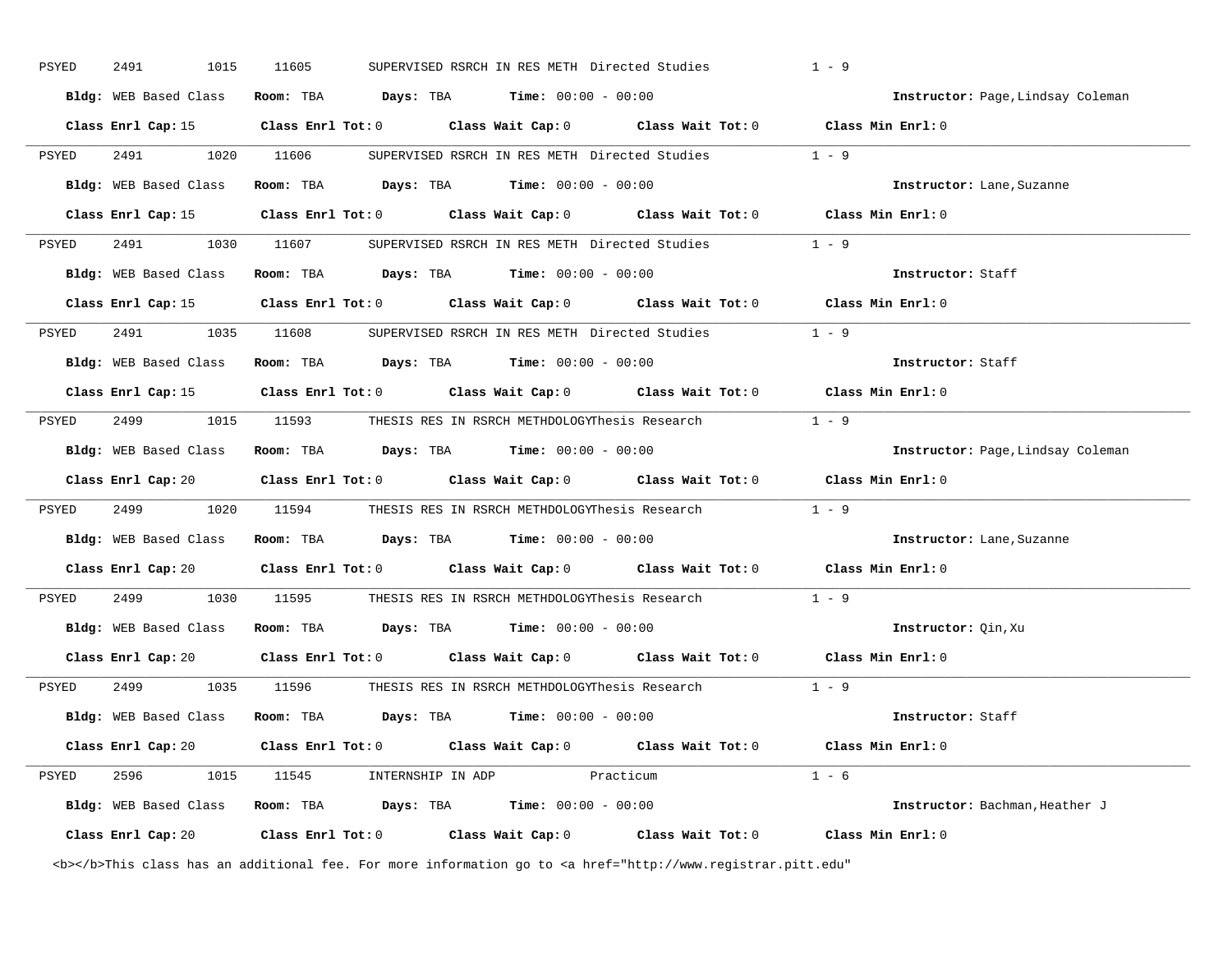|                              | target="_blank">http://www.registrar.pitt.edu/, and click on Faculty and Staff, then Course and Class. |                              |                                                                                                                                                |                                   |  |  |  |  |  |
|------------------------------|--------------------------------------------------------------------------------------------------------|------------------------------|------------------------------------------------------------------------------------------------------------------------------------------------|-----------------------------------|--|--|--|--|--|
| 2596<br>PSYED                | 1020<br>11546                                                                                          | INTERNSHIP IN ADP            | Practicum                                                                                                                                      | $1 - 6$                           |  |  |  |  |  |
| Bldg: WEB Based Class        | Room: TBA<br>Days: TBA                                                                                 | <b>Time:</b> $00:00 - 00:00$ |                                                                                                                                                | Instructor: Bagnato, Stephen J    |  |  |  |  |  |
| Class Enrl Cap: 20           | Class Enrl Tot: $0$                                                                                    | Class Wait Cap: 0            | Class Wait $Tot: 0$                                                                                                                            | Class Min Enrl: 0                 |  |  |  |  |  |
|                              |                                                                                                        |                              | <b></b> This class has an additional fee. For more information go to <a <="" href="http://www.registrar.pitt.edu" td=""><td></td><td></td></a> |                                   |  |  |  |  |  |
|                              |                                                                                                        |                              | target="_blank">http://www.registrar.pitt.edu/, and click on Faculty and Staff, then Course and Class.                                         |                                   |  |  |  |  |  |
| 2596<br>PSYED                | 1025<br>11547                                                                                          | INTERNSHIP IN ADP            | Practicum                                                                                                                                      | $1 - 6$                           |  |  |  |  |  |
| Bldg: WEB Based Class        | Days: TBA<br>Room: TBA                                                                                 | Time: $00:00 - 00:00$        |                                                                                                                                                | Instructor: Staff                 |  |  |  |  |  |
| Class Enrl Cap: 20           | Class Enrl Tot: 0                                                                                      | Class Wait Cap: 0            | Class Wait Tot: 0                                                                                                                              | Class Min Enrl: 0                 |  |  |  |  |  |
|                              |                                                                                                        |                              | <b></b> This class has an additional fee. For more information go to <a <="" href="http://www.registrar.pitt.edu" td=""><td></td><td></td></a> |                                   |  |  |  |  |  |
|                              |                                                                                                        |                              | target="_blank">http://www.registrar.pitt.edu/, and click on Faculty and Staff, then Course and Class.                                         |                                   |  |  |  |  |  |
| <b>PSYED</b><br>2596         | 1030<br>11548                                                                                          | INTERNSHIP IN ADP            | Practicum                                                                                                                                      | $1 - 6$                           |  |  |  |  |  |
| <b>Bldg:</b> WEB Based Class | Room: TBA<br>Days: TBA                                                                                 | <b>Time:</b> $00:00 - 00:00$ |                                                                                                                                                | Instructor: Wanless, Shannon Beth |  |  |  |  |  |
| Class Enrl Cap: 20           | Class Enrl Tot: 0                                                                                      | Class Wait Cap: 0            | Class Wait Tot: 0                                                                                                                              | Class Min Enrl: 0                 |  |  |  |  |  |
|                              |                                                                                                        |                              | <b></b> This class has an additional fee. For more information go to <a <="" href="http://www.registrar.pitt.edu" td=""><td></td><td></td></a> |                                   |  |  |  |  |  |
|                              |                                                                                                        |                              | target="_blank">http://www.registrar.pitt.edu/, and click on Faculty and Staff, then Course and Class.                                         |                                   |  |  |  |  |  |
| 2596<br>PSYED                | 1040<br>11549                                                                                          | INTERNSHIP IN ADP            | Practicum                                                                                                                                      | $1 - 6$                           |  |  |  |  |  |
| Bldg: WEB Based Class        | Room: TBA<br>Days: TBA                                                                                 | Time: $00:00 - 00:00$        |                                                                                                                                                | Instructor: Klein, Roger D        |  |  |  |  |  |
| Class Enrl Cap: 20           | Class Enrl Tot: 0                                                                                      | Class Wait Cap: 0            | Class Wait Tot: 0                                                                                                                              | Class Min Enrl: 0                 |  |  |  |  |  |
|                              |                                                                                                        |                              | <b></b> This class has an additional fee. For more information go to <a <="" href="http://www.registrar.pitt.edu" td=""><td></td><td></td></a> |                                   |  |  |  |  |  |
|                              |                                                                                                        |                              | target="_blank">http://www.registrar.pitt.edu/, and click on Faculty and Staff, then Course and Class.                                         |                                   |  |  |  |  |  |
| 2596<br>PSYED                | 1050<br>11550                                                                                          | INTERNSHIP IN ADP            | Practicum                                                                                                                                      | $1 - 6$                           |  |  |  |  |  |
| Bldg: WEB Based Class        | Days: TBA<br>Room: TBA                                                                                 | <b>Time:</b> $00:00 - 00:00$ |                                                                                                                                                | Instructor: Staff                 |  |  |  |  |  |
| Class Enrl Cap: 20           | Class Enrl Tot: $0$                                                                                    | Class Wait Cap: 0            | Class Wait Tot: 0                                                                                                                              | Class Min Enrl: 0                 |  |  |  |  |  |
|                              |                                                                                                        |                              | <b></b> This class has an additional fee. For more information go to <a <="" href="http://www.registrar.pitt.edu" td=""><td></td><td></td></a> |                                   |  |  |  |  |  |
|                              |                                                                                                        |                              | target="_blank">http://www.registrar.pitt.edu/, and click on Faculty and Staff, then Course and Class.                                         |                                   |  |  |  |  |  |
| 2596<br>PSYED                | 1055<br>11551                                                                                          | INTERNSHIP IN ADP            | Practicum                                                                                                                                      | $1 - 6$                           |  |  |  |  |  |
| Bldg: WEB Based Class        | Room: TBA<br>Days: TBA                                                                                 | <b>Time:</b> $00:00 - 00:00$ |                                                                                                                                                | Instructor: Kerr, Mary            |  |  |  |  |  |
| Class Enrl Cap: 20           | Class Enrl Tot: 0                                                                                      | Class Wait Cap: 0            | Class Wait Tot: 0                                                                                                                              | Class Min Enrl: 0                 |  |  |  |  |  |
|                              |                                                                                                        |                              | ster of the Motor and an analyzed and the Contractional contraction and analyzed and modern of four constanting and a set of the solicity      |                                   |  |  |  |  |  |

**\_\_\_\_\_\_\_\_\_\_\_\_\_\_\_\_\_\_\_\_\_\_\_\_\_\_\_\_\_\_\_\_\_\_\_\_\_\_\_\_\_\_\_\_\_\_\_\_\_\_\_\_\_\_\_\_\_\_\_\_\_\_\_\_\_\_\_\_\_\_\_\_\_\_\_\_\_\_\_\_\_\_\_\_\_\_\_\_\_\_\_\_\_\_\_\_\_\_\_\_\_\_\_\_\_\_\_\_\_\_\_\_\_\_\_\_\_\_\_\_\_\_\_\_\_\_\_\_\_\_\_\_\_\_\_\_\_\_\_\_\_\_\_\_\_\_\_\_\_\_\_\_\_\_\_\_**

<b></b>This class has an additional fee. For more information go to <a href="http://www.registrar.pitt.edu" target="\_blank">http://www.registrar.pitt.edu/</a>, and click on Faculty and Staff, then Course and Class.</p>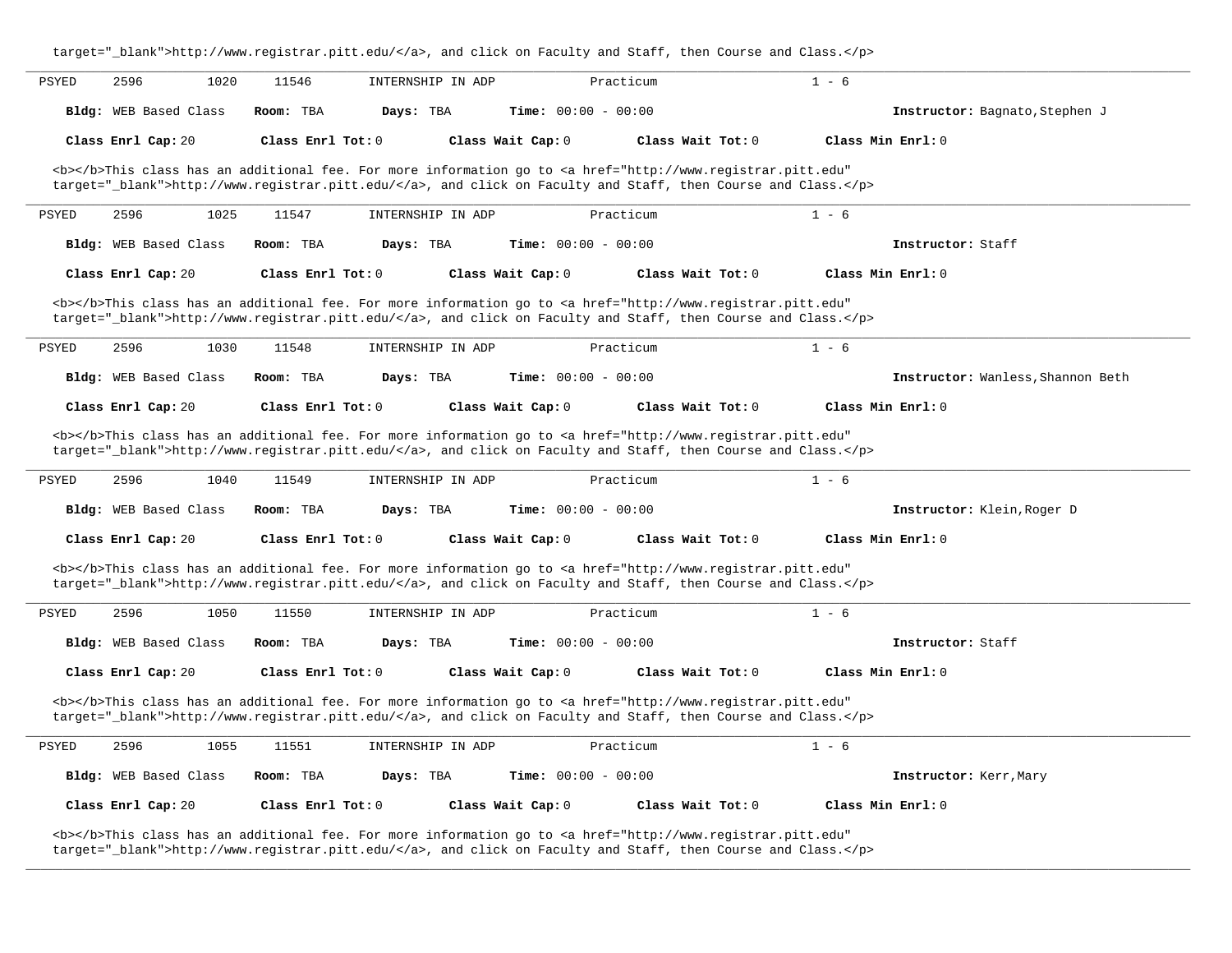| Time: $00:00 - 00:00$<br><b>Bldg:</b> WEB Based Class<br>Room: TBA<br>Days: TBA<br>Instructor: Staff<br>Class Enrl Cap: 20<br>Class Enrl Tot: 0<br>Class Wait Cap: 0<br>Class Wait Tot: 0<br>Class Min Enrl: 0<br><b></b> This class has an additional fee. For more information go to <a <br="" href="http://www.registrar.pitt.edu">target="_blank"&gt;http://www.registrar.pitt.edu/</a> , and click on Faculty and Staff, then Course and Class.<br>$1 - 6$<br><b>PSYED</b><br>2596<br>1065<br>11610<br>Practicum<br>INTERNSHIP IN ADP |  |
|--------------------------------------------------------------------------------------------------------------------------------------------------------------------------------------------------------------------------------------------------------------------------------------------------------------------------------------------------------------------------------------------------------------------------------------------------------------------------------------------------------------------------------------------|--|
|                                                                                                                                                                                                                                                                                                                                                                                                                                                                                                                                            |  |
|                                                                                                                                                                                                                                                                                                                                                                                                                                                                                                                                            |  |
|                                                                                                                                                                                                                                                                                                                                                                                                                                                                                                                                            |  |
|                                                                                                                                                                                                                                                                                                                                                                                                                                                                                                                                            |  |
| <b>Time:</b> $00:00 - 00:00$<br>Bldg: WEB Based Class<br>Room: TBA<br>Days: TBA<br>Instructor: Popovich, Cynthia J                                                                                                                                                                                                                                                                                                                                                                                                                         |  |
|                                                                                                                                                                                                                                                                                                                                                                                                                                                                                                                                            |  |
| Class Enrl Cap: 20<br>Class Enrl Tot: 0<br>Class Wait Cap: 0<br>Class Wait Tot: 0<br>Class Min Enrl: 0                                                                                                                                                                                                                                                                                                                                                                                                                                     |  |
| <b></b> This class has an additional fee. For more information go to <a <br="" href="http://www.registrar.pitt.edu">target="_blank"&gt;http://www.registrar.pitt.edu/</a> , and click on Faculty and Staff, then Course and Class.                                                                                                                                                                                                                                                                                                         |  |
| 2598<br>15508<br>Directed Studies<br>$1 - 6$<br>PSYED<br>1010<br>DIRECTED STUDY                                                                                                                                                                                                                                                                                                                                                                                                                                                            |  |
|                                                                                                                                                                                                                                                                                                                                                                                                                                                                                                                                            |  |
| Bldg: WEB Based Class<br>Room: TBA<br>Days: TBA<br><b>Time:</b> $00:00 - 00:00$<br>Instructor: Wallace, N Tanner LeBaron                                                                                                                                                                                                                                                                                                                                                                                                                   |  |
| Class Enrl Tot: 0<br>Class Wait Cap: 0<br>Class Wait Tot: 0<br>Class Min Enrl: 0<br>Class Enrl Cap: 10                                                                                                                                                                                                                                                                                                                                                                                                                                     |  |
| Directed Studies<br>$1 - 6$<br>PSYED<br>2598<br>1020<br>15509<br>DIRECTED STUDY                                                                                                                                                                                                                                                                                                                                                                                                                                                            |  |
| Bldg: WEB Based Class<br>Days: TBA<br><b>Time:</b> $00:00 - 00:00$<br>Room: TBA<br>Instructor: Kerr, Mary                                                                                                                                                                                                                                                                                                                                                                                                                                  |  |
| Class Wait Cap: 0<br>Class Wait Tot: 0<br>Class Min Enrl: 0<br>Class Enrl Cap: 10<br>Class Enrl Tot: 0                                                                                                                                                                                                                                                                                                                                                                                                                                     |  |
| Directed Studies<br>$1 - 6$<br>PSYED<br>2598<br>1030<br>15510<br>DIRECTED STUDY                                                                                                                                                                                                                                                                                                                                                                                                                                                            |  |
| Bldg: WEB Based Class<br><b>Time:</b> $00:00 - 00:00$<br>Room: TBA<br>Days: TBA<br>Instructor: Bagnato, Stephen J                                                                                                                                                                                                                                                                                                                                                                                                                          |  |
| Class Enrl Tot: 0<br>Class Wait Cap: 0<br>Class Wait Tot: 0<br>Class Min Enrl: 0<br>Class Enrl Cap: 10                                                                                                                                                                                                                                                                                                                                                                                                                                     |  |
| $1 - 6$<br><b>PSYED</b><br>2598<br>1100<br>11488<br>DIRECTED STUDY<br>Directed Studies                                                                                                                                                                                                                                                                                                                                                                                                                                                     |  |
| Bldg: WEB Based Class<br>Time: $00:00 - 00:00$<br>Room: TBA<br>Days: TBA<br>Instructor: Bachman, Heather J                                                                                                                                                                                                                                                                                                                                                                                                                                 |  |
| Class Enrl Tot: 0<br>Class Min Enrl: 0<br>Class Enrl Cap: 10<br>Class Wait Cap: 0<br>Class Wait Tot: 0                                                                                                                                                                                                                                                                                                                                                                                                                                     |  |
| $1 - 6$<br><b>PSYED</b><br>2598<br>1110<br>11552<br>DIRECTED STUDY<br>Directed Studies                                                                                                                                                                                                                                                                                                                                                                                                                                                     |  |
| <b>Time:</b> $00:00 - 00:00$<br>Bldg: TO BE ARRANGED<br>Room: TBA<br>Days: TBA<br>Instructor: Sobolak, Michelle J                                                                                                                                                                                                                                                                                                                                                                                                                          |  |
| Class Min Enrl: 0<br>Class Enrl Cap: 10<br>Class Enrl Tot: 0<br>Class Wait Cap: 0<br>Class Wait Tot: 0                                                                                                                                                                                                                                                                                                                                                                                                                                     |  |
| $1 - 6$<br><b>PSYED</b><br>2598<br>1120<br>11553<br>DIRECTED STUDY<br>Directed Studies                                                                                                                                                                                                                                                                                                                                                                                                                                                     |  |
| <b>Time:</b> $00:00 - 00:00$<br>Bldg: WEB Based Class<br>Room: TBA<br>Days: TBA<br>Instructor: Staff                                                                                                                                                                                                                                                                                                                                                                                                                                       |  |
| Class Enrl Cap: 10<br>Class Enrl Tot: 0<br>Class Wait Cap: 0<br>Class Wait Tot: 0<br>Class Min Enrl: 0                                                                                                                                                                                                                                                                                                                                                                                                                                     |  |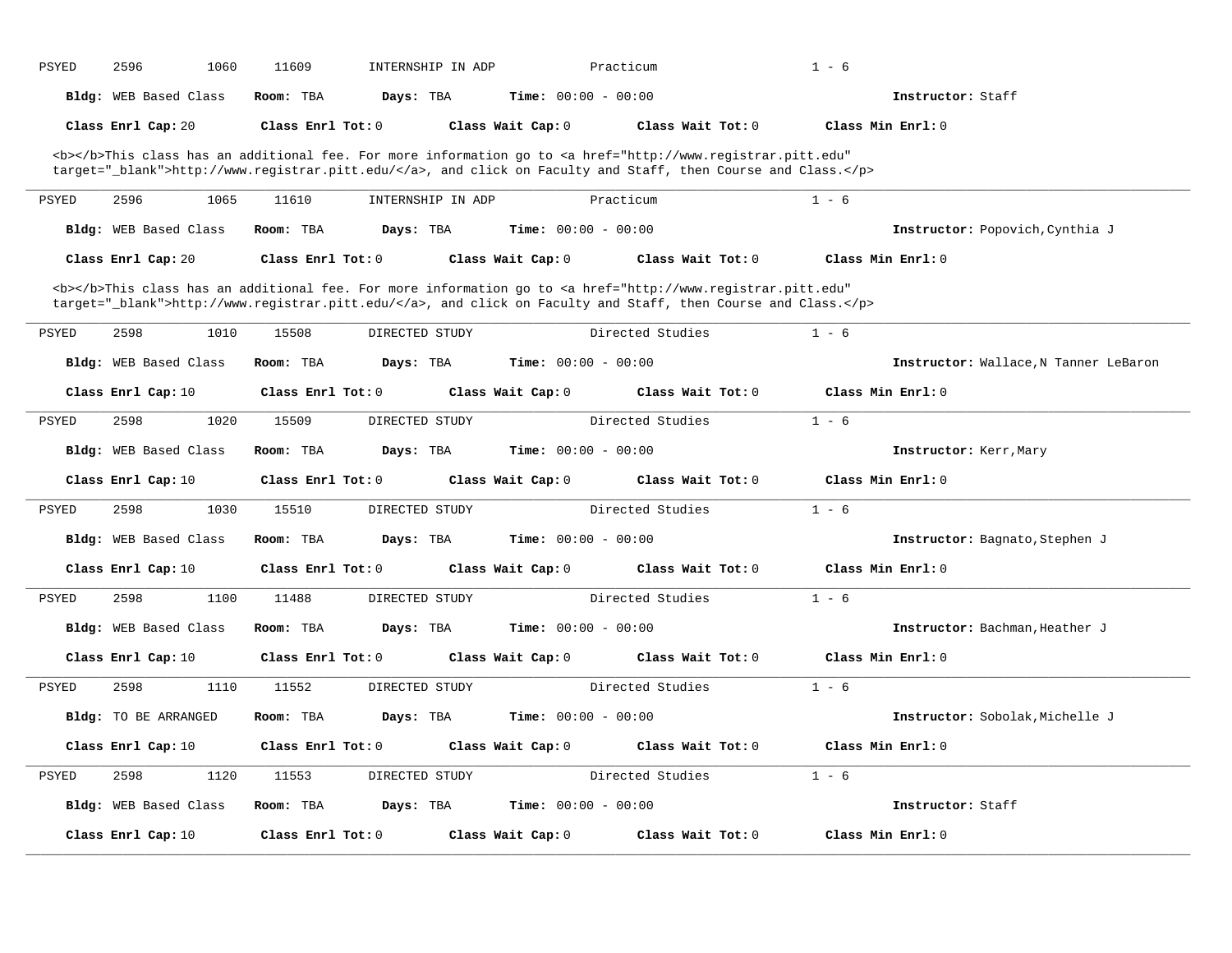#### Report ID: SR201 **University of Pittsburgh** Page No. 87 of 107 **Schedule of Classes for Summer Term 2020-2021** Run Date: 11/06/2020 **Summer Term** Run Time: 19:30:14

### **School of Education - Health and Human Development - Subject: Psychology in Education**

| Subject |                             | Catalog Nbr Section Class Nbr | Course Title          |                              | Component                                                                                                                                                                                                                          | Units   | Topics                             |
|---------|-----------------------------|-------------------------------|-----------------------|------------------------------|------------------------------------------------------------------------------------------------------------------------------------------------------------------------------------------------------------------------------------|---------|------------------------------------|
| PSYED   | 2598                        | 1130<br>11554                 | DIRECTED STUDY        |                              | Directed Studies                                                                                                                                                                                                                   | $1 - 6$ |                                    |
|         | Bldg: WEB Based Class       | Room: TBA                     | Days: TBA             | <b>Time:</b> $00:00 - 00:00$ |                                                                                                                                                                                                                                    |         | Instructor: Wanless, Shannon Beth  |
|         | Class Enrl Cap: 10          | Class Enrl Tot: 0             |                       | Class Wait Cap: 0            | Class Wait Tot: 0                                                                                                                                                                                                                  |         | Class Min Enrl: 0                  |
| PSYED   | 2598                        | 1140<br>11555                 | DIRECTED STUDY        |                              | Directed Studies                                                                                                                                                                                                                   | $1 - 6$ |                                    |
|         | Bldg: WEB Based Class       | Room: TBA                     | Days: TBA             | Time: $00:00 - 00:00$        |                                                                                                                                                                                                                                    |         | Instructor: Klein, Roger D         |
|         | Class Enrl Cap: 10          | Class Enrl Tot: 0             |                       | Class Wait Cap: 0            | Class Wait Tot: 0                                                                                                                                                                                                                  |         | Class Min Enrl: 0                  |
| PSYED   | 2598                        | 1150<br>11556                 | DIRECTED STUDY        |                              | Directed Studies                                                                                                                                                                                                                   | $1 - 6$ |                                    |
|         | Bldg: WEB Based Class       | Room: TBA                     | Days: TBA             | <b>Time:</b> $00:00 - 00:00$ |                                                                                                                                                                                                                                    |         | Instructor: Lane, Suzanne          |
|         | Class Enrl Cap: 10          | Class Enrl Tot: 0             |                       | Class Wait Cap: 0            | Class Wait Tot: 0                                                                                                                                                                                                                  |         | Class Min Enrl: 0                  |
| PSYED   | 2598                        | 1180<br>11557                 | DIRECTED STUDY        |                              | Directed Studies                                                                                                                                                                                                                   | $1 - 6$ |                                    |
|         | Bldg: WEB Based Class       | Room: TBA                     | Days: TBA             | <b>Time:</b> $00:00 - 00:00$ |                                                                                                                                                                                                                                    |         | Instructor: Staff                  |
|         | Class Enrl Cap: 10          | $Class$ $Enrl$ $Tot: 0$       |                       | Class Wait Cap: 0            | Class Wait Tot: 0                                                                                                                                                                                                                  |         | Class Min Enrl: 0                  |
| PSYED   | 2598                        | 1190<br>11558                 | DIRECTED STUDY        |                              | Directed Studies                                                                                                                                                                                                                   | $1 - 6$ |                                    |
|         | Bldg: WEB Based Class       |                               |                       |                              |                                                                                                                                                                                                                                    |         | Instructor: Staff                  |
|         |                             | Room: TBA                     | Days: TBA             | <b>Time:</b> $00:00 - 00:00$ |                                                                                                                                                                                                                                    |         |                                    |
|         | Class Enrl Cap: 10          | Class Enrl Tot: 0             |                       | Class Wait Cap: 0            | Class Wait Tot: 0                                                                                                                                                                                                                  |         | Class Min Enrl: 0                  |
| PSYED   | 2622                        | 1010<br>16841                 | CHILD LIFE PRACTICUM  |                              | Practicum                                                                                                                                                                                                                          | $1 - 3$ |                                    |
|         | Bldg: TO BE ARRANGED        | Room: TBA                     | Days: TBA             | <b>Time:</b> $00:00 - 00:00$ |                                                                                                                                                                                                                                    |         | Instructor: Gallen, Robert Timothy |
|         | Class Enrl Cap: 35          | Class Enrl Tot: 0             |                       | Class Wait Cap: 0            | Class Wait Tot: 0                                                                                                                                                                                                                  |         | Class Min $Enr1: 0$                |
|         |                             |                               |                       |                              | <b></b> This class has an additional fee. For more information go to <a <br="" href="http://www.registrar.pitt.edu">target="_blank"&gt;http://www.registrar.pitt.edu/</a> , and click on Faculty and Staff, then Course and Class. |         |                                    |
| PSYED   | 2722                        | 1050<br>16834                 | CHILD LIFE INTERNSHIP |                              | Internship                                                                                                                                                                                                                         | $1 - 6$ |                                    |
|         | <b>Bldg:</b> TO BE ARRANGED | Room: TBA                     | Days: TBA             | <b>Time:</b> $00:00 - 00:00$ |                                                                                                                                                                                                                                    |         | Instructor: Gallen, Robert Timothy |

**\_\_\_\_\_\_\_\_\_\_\_\_\_\_\_\_\_\_\_\_\_\_\_\_\_\_\_\_\_\_\_\_\_\_\_\_\_\_\_\_\_\_\_\_\_\_\_\_\_\_\_\_\_\_\_\_\_\_\_\_\_\_\_\_\_\_\_\_\_\_\_\_\_\_\_\_\_\_\_\_\_\_\_\_\_\_\_\_\_\_\_\_\_\_\_\_\_\_\_\_\_\_\_\_\_\_\_\_\_\_\_\_\_\_\_\_\_\_\_\_\_\_\_\_\_\_\_\_\_\_\_\_\_\_\_\_\_\_\_\_\_\_\_\_\_\_\_\_\_\_\_\_\_\_\_\_**

<b></b>This class has an additional fee. For more information go to <a href="http://www.registrar.pitt.edu" target="\_blank">http://www.registrar.pitt.edu/</a>, and click on Faculty and Staff, then Course and Class.</p>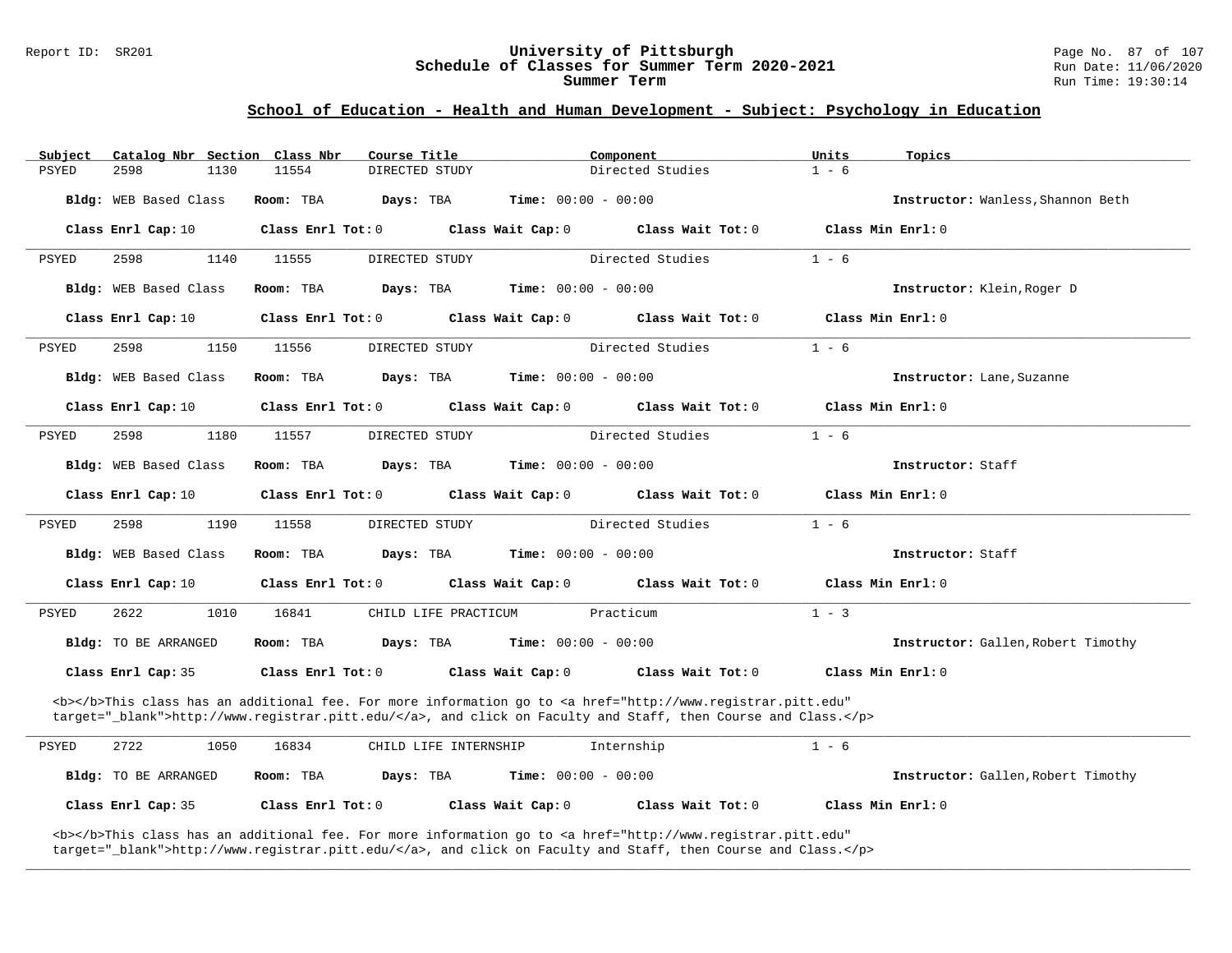| PSYED | 3197<br>1030          | 15545<br>INDEPENDENT STUDY                                                                             | Independent Study                                                                                                            | $1 - 3$                                    |
|-------|-----------------------|--------------------------------------------------------------------------------------------------------|------------------------------------------------------------------------------------------------------------------------------|--------------------------------------------|
|       | Bldg: TO BE ARRANGED  | Room: TBA $Days: TBA$ Time: $00:00 - 00:00$                                                            |                                                                                                                              | Instructor: Staff                          |
|       |                       | Class Enrl Cap: 35 Class Enrl Tot: 0 Class Wait Cap: 0 Class Wait Tot: 0 Class Min Enrl: 0             |                                                                                                                              |                                            |
| PSYED | 3197                  | 1035 16730                                                                                             | $\begin{minipage}[c]{0.9\linewidth} \textbf{INDEX} & \textbf{STUDY} \\ \textbf{Independent Study} & 1 - 3 \\ \end{minipage}$ |                                            |
|       | Bldg: TO BE ARRANGED  | Room: TBA $Days:$ TBA $Time: 00:00 - 00:00$                                                            |                                                                                                                              | Instructor: Akiva, Thomas Matthew Schweinh |
|       |                       | Class Enrl Cap: 35 Class Enrl Tot: 0 Class Wait Cap: 0 Class Wait Tot: 0 Class Min Enrl: 0             |                                                                                                                              |                                            |
| PSYED |                       | 3197 1040 16731 INDEPENDENT STUDY Independent Study 1 - 3                                              |                                                                                                                              |                                            |
|       | Bldg: TO BE ARRANGED  | Room: TBA $Days:$ TBA $Time:$ $00:00 - 00:00$                                                          |                                                                                                                              | Instructor: Staff                          |
|       |                       | Class Enrl Cap: 35 Class Enrl Tot: 0 Class Wait Cap: 0 Class Wait Tot: 0 Class Min Enrl: 0             |                                                                                                                              |                                            |
| PSYED |                       | 3197 1045 16732 INDEPENDENT STUDY                                                                      | Independent Study                                                                                                            | $1 - 3$                                    |
|       | Bldg: TO BE ARRANGED  | Room: TBA Days: TBA Time: 00:00 - 00:00                                                                |                                                                                                                              | Instructor: Staff                          |
|       |                       | Class Enrl Cap: 35 Class Enrl Tot: 0 Class Wait Cap: 0 Class Wait Tot: 0 Class Min Enrl: 0             |                                                                                                                              |                                            |
| PSYED |                       | 3491 1015 11589 SUPERVISED RSRCH IN RES METH Directed Studies 1 - 18                                   |                                                                                                                              |                                            |
|       | Bldg: WEB Based Class | Room: TBA $\rule{1em}{0.15mm}$ Days: TBA Time: $00:00 - 00:00$                                         |                                                                                                                              | Instructor: Page, Lindsay Coleman          |
|       |                       | Class Enrl Cap: 20 Class Enrl Tot: 0 Class Wait Cap: 0 Class Wait Tot: 0 Class Min Enrl: 0             |                                                                                                                              |                                            |
| PSYED | 3491<br>1020          | 11590 SUPERVISED RSRCH IN RES METH Directed Studies 1 - 18                                             |                                                                                                                              |                                            |
|       |                       | Bldg: WEB Based Class Room: TBA Days: TBA Time: 00:00 - 00:00                                          |                                                                                                                              | Instructor: Lane, Suzanne                  |
|       |                       | Class Enrl Cap: 20 Class Enrl Tot: 0 Class Wait Cap: 0 Class Wait Tot: 0 Class Min Enrl: 0             |                                                                                                                              |                                            |
| PSYED | 3491 34               | 1030 11591                                                                                             | SUPERVISED RSRCH IN RES METH Directed Studies 1 - 18                                                                         |                                            |
|       | Bldg: WEB Based Class | Room: TBA $\rule{1em}{0.15mm}$ Days: TBA $\rule{1.5mm}{0.15mm}$ Time: $00:00 - 00:00$                  |                                                                                                                              | Instructor: Qin, Xu                        |
|       |                       | Class Enrl Cap: 20 Class Enrl Tot: 0 Class Wait Cap: 0 Class Wait Tot: 0 Class Min Enrl: 0             |                                                                                                                              |                                            |
| PSYED | 3491                  | 1035 11592                                                                                             | SUPERVISED RSRCH IN RES METH Directed Studies 1 - 18                                                                         |                                            |
|       |                       | Bldg: WEB Based Class Room: TBA Days: TBA Time: 00:00 - 00:00                                          |                                                                                                                              | Instructor: Staff                          |
|       |                       | Class Enrl Cap: 20 		 Class Enrl Tot: 0 		 Class Wait Cap: 0 		 Class Wait Tot: 0 		 Class Min Enrl: 0 |                                                                                                                              |                                            |
| PSYED |                       | 3498 1015 11581 DIRECTED STUDY IN RES METH Directed Studies 1 - 3                                      |                                                                                                                              |                                            |
|       |                       | Bldg: WEB Based Class Room: TBA Days: TBA Time: 00:00 - 00:00                                          |                                                                                                                              | Instructor: Page, Lindsay Coleman          |
|       | Class Enrl Cap: 10    | Class Enrl Tot: $0$ Class Wait Cap: $0$ Class Wait Tot: $0$                                            |                                                                                                                              | Class Min Enrl: 0                          |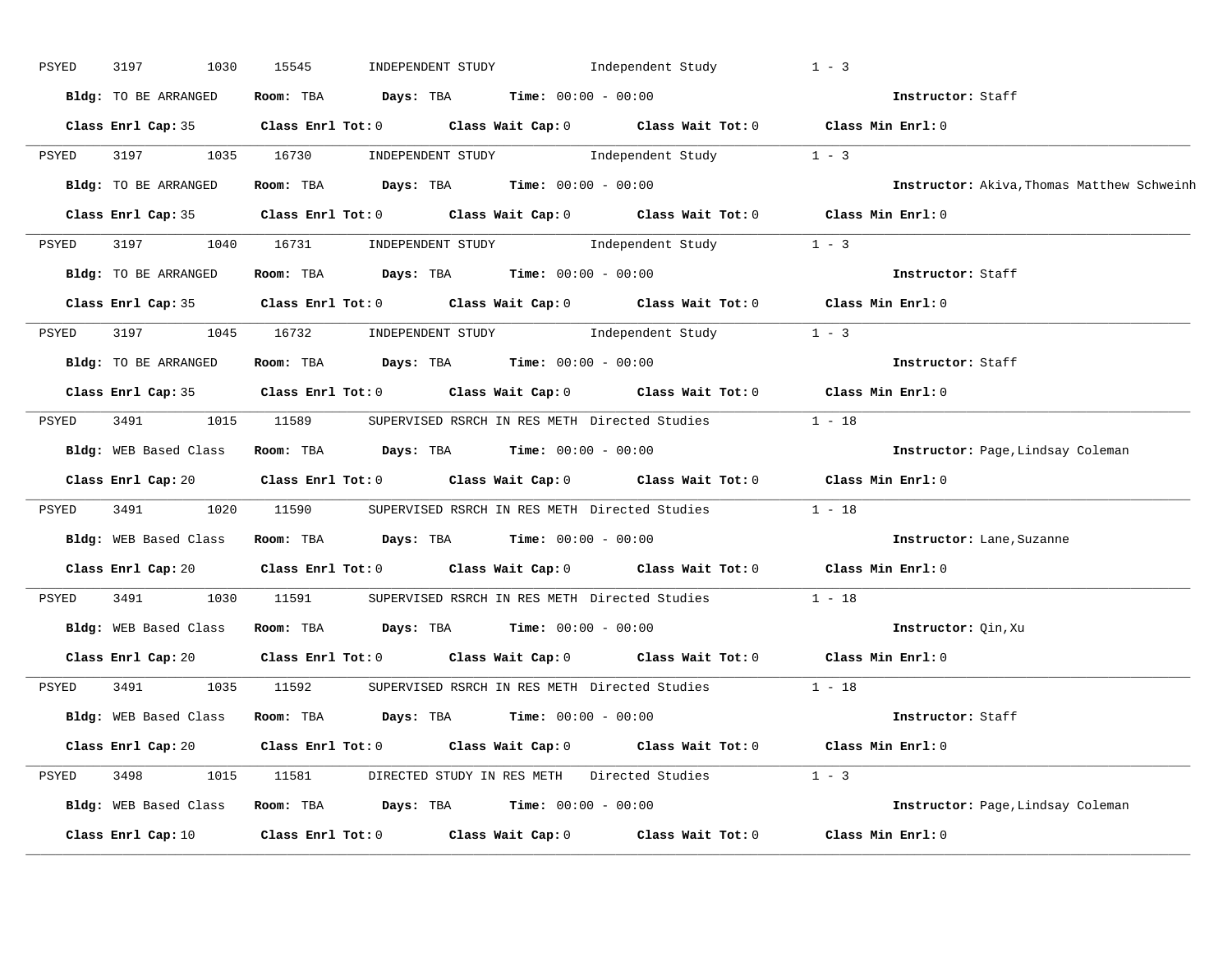#### Report ID: SR201 **University of Pittsburgh** Page No. 89 of 107 **Schedule of Classes for Summer Term 2020-2021** Run Date: 11/06/2020 **Summer Term** Run Time: 19:30:14

# **School of Education - Health and Human Development - Subject: Psychology in Education**

| Catalog Nbr Section Class Nbr<br>Subject | Course Title                                                                                                                   | Units<br>Component          | Topics                            |
|------------------------------------------|--------------------------------------------------------------------------------------------------------------------------------|-----------------------------|-----------------------------------|
| <b>PSYED</b><br>3498<br>1020             | 11582<br>DIRECTED STUDY IN RES METH                                                                                            | $1 - 3$<br>Directed Studies |                                   |
| Bldg: WEB Based Class                    | <b>Room:</b> TBA $Days:$ TBA $Time: 00:00 - 00:00$                                                                             |                             | Instructor: Lane, Suzanne         |
|                                          | Class Enrl Cap: 10 $\qquad$ Class Enrl Tot: 0 $\qquad$ Class Wait Cap: 0 $\qquad$ Class Wait Tot: 0 $\qquad$ Class Min Enrl: 0 |                             |                                   |
| PSYED<br>3498 1030 11583                 | DIRECTED STUDY IN RES METH Directed Studies                                                                                    | $1 - 3$                     |                                   |
| Bldg: WEB Based Class                    | Room: TBA $Days: TBA$ Time: $00:00 - 00:00$                                                                                    |                             | Instructor: Qin, Xu               |
|                                          | Class Enrl Cap: 10 Class Enrl Tot: 0 Class Wait Cap: 0 Class Wait Tot: 0 Class Min Enrl: 0                                     |                             |                                   |
| 3498 3498<br>PSYED                       | 1035 11584 DIRECTED STUDY IN RES METH Directed Studies                                                                         | $1 - 3$                     |                                   |
|                                          | Bldg: WEB Based Class Room: TBA Days: TBA Time: 00:00 - 00:00                                                                  |                             | Instructor: Staff                 |
|                                          | Class Enrl Cap: 10 $\qquad$ Class Enrl Tot: 0 $\qquad$ Class Wait Cap: 0 $\qquad$ Class Wait Tot: 0 $\qquad$ Class Min Enrl: 0 |                             |                                   |
| PSYED                                    | 3499 1015 11564 DISSERTATION RES IN RES METH Thesis Research                                                                   | $1 - 18$                    |                                   |
|                                          | Bldg: WEB Based Class Room: TBA Days: TBA Time: 00:00 - 00:00                                                                  |                             | Instructor: Page, Lindsay Coleman |
|                                          | Class Enrl Cap: 10 $\qquad$ Class Enrl Tot: 0 $\qquad$ Class Wait Cap: 0 $\qquad$ Class Wait Tot: 0 $\qquad$ Class Min Enrl: 0 |                             |                                   |
| 3499 1020 11565<br>PSYED                 | DISSERTATION RES IN RES METH Thesis Research                                                                                   | $1 - 18$                    |                                   |
|                                          | Bldg: WEB Based Class Room: TBA Days: TBA Time: 00:00 - 00:00                                                                  |                             | Instructor: Lane, Suzanne         |
|                                          | Class Enrl Cap: 10 $\qquad$ Class Enrl Tot: 0 $\qquad$ Class Wait Cap: 0 $\qquad$ Class Wait Tot: 0 $\qquad$ Class Min Enrl: 0 |                             |                                   |
| 3499<br>PSYED<br>1030                    | 11566<br>DISSERTATION RES IN RES METH Thesis Research                                                                          | $1 - 18$                    |                                   |
|                                          | Bldg: WEB Based Class Room: TBA Days: TBA Time: 00:00 - 00:00                                                                  |                             | Instructor: Qin, Xu               |
|                                          | Class Enrl Cap: 10 $\qquad$ Class Enrl Tot: 0 $\qquad$ Class Wait Cap: 0 $\qquad$ Class Wait Tot: 0 $\qquad$ Class Min Enrl: 0 |                             |                                   |
| PSYED                                    | 3499 1035 11567 DISSERTATION RES IN RES METH Thesis Research 1 - 18                                                            |                             |                                   |
| Bldg: WEB Based Class                    | Room: TBA $Days:$ TBA $Time: 00:00 - 00:00$                                                                                    |                             | Instructor: Staff                 |
|                                          | Class Enrl Cap: 10 $\qquad$ Class Enrl Tot: 0 $\qquad$ Class Wait Cap: 0 $\qquad$ Class Wait Tot: 0 $\qquad$ Class Min Enrl: 0 |                             |                                   |
| PSYED<br>3591<br>1010                    | 11465 SUPV RES APPLIED DEVELM PSY Directed Studies                                                                             | $1 - 18$                    |                                   |
|                                          | Bldg: WEB Based Class Room: TBA Days: TBA Time: 00:00 - 00:00                                                                  |                             | Instructor: Bachman, Heather J    |
|                                          | Class Enrl Cap: 20 $\qquad$ Class Enrl Tot: 0 $\qquad$ Class Wait Cap: 0 $\qquad$ Class Wait Tot: 0                            |                             | Class Min Enrl: 0                 |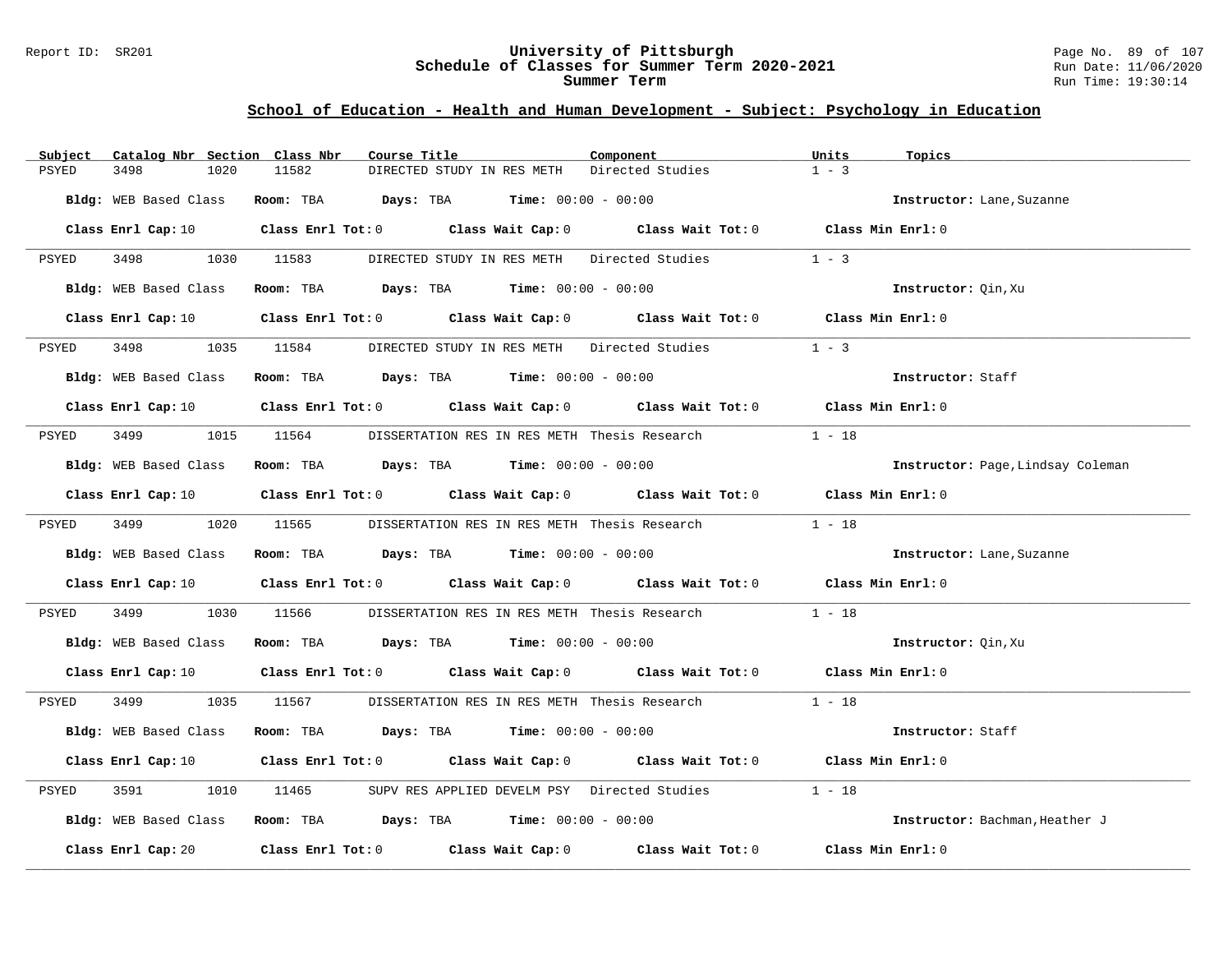| PSYED | 3591<br>1015          | 11559                   |                                               |                              | SUPV RES APPLIED DEVELM PSY Directed Studies          | $1 - 18$                                   |
|-------|-----------------------|-------------------------|-----------------------------------------------|------------------------------|-------------------------------------------------------|--------------------------------------------|
|       | Bldg: WEB Based Class | Room: TBA               | Days: TBA                                     | <b>Time:</b> $00:00 - 00:00$ |                                                       | Instructor: Wanless, Shannon Beth          |
|       | Class Enrl Cap: 20    | $Class$ $Enr1$ $Tot: 0$ |                                               | Class Wait Cap: 0            |                                                       | Class Wait Tot: 0 Class Min Enrl: 0        |
| PSYED | 3591<br>1020          | 11560                   |                                               |                              | SUPV RES APPLIED DEVELM PSY Directed Studies          | $1 - 18$                                   |
|       | Bldg: WEB Based Class | Room: TBA               | Days: TBA                                     | <b>Time:</b> $00:00 - 00:00$ |                                                       | Instructor: Wallace, N Tanner LeBaron      |
|       | Class Enrl Cap: 20    | Class Enrl Tot: 0       |                                               | Class Wait Cap: 0            | Class Wait Tot: 0                                     | Class Min Enrl: 0                          |
| PSYED | 3591<br>1030          | 11561                   |                                               |                              | SUPV RES APPLIED DEVELM PSY Directed Studies          | $1 - 18$                                   |
|       | Bldg: WEB Based Class | Room: TBA               | Days: TBA                                     | $Time: 00:00 - 00:00$        |                                                       | Instructor: Klein, Roger D                 |
|       | Class Enrl Cap: 20    | Class Enrl Tot: 0       |                                               |                              | Class Wait Cap: 0 Class Wait Tot: 0                   | Class Min Enrl: 0                          |
| PSYED | 3591<br>1045          | 11562                   |                                               |                              | SUPV RES APPLIED DEVELM PSY Directed Studies          | $1 - 18$                                   |
|       | Bldg: WEB Based Class | Room: TBA               | <b>Days:</b> TBA <b>Time:</b> $00:00 - 00:00$ |                              |                                                       | Instructor: Galla, Brian Matthew           |
|       | Class Enrl Cap: 20    | Class Enrl Tot: 0       |                                               |                              | Class Wait Cap: 0 Class Wait Tot: 0                   | Class Min Enrl: 0                          |
| PSYED | 3591<br>1050          | 11563                   |                                               |                              | SUPV RES APPLIED DEVELM PSY Directed Studies          | $1 - 18$                                   |
|       | Bldg: WEB Based Class | Room: TBA               | Days: TBA                                     | <b>Time:</b> $00:00 - 00:00$ |                                                       | Instructor: Bagnato, Stephen J             |
|       | Class Enrl Cap: 20    | $Class$ $Enr1$ $Tot: 0$ |                                               | Class Wait Cap: 0            | Class Wait Tot: 0                                     | Class Min Enrl: 0                          |
| PSYED | 3591<br>1055          | 14286                   |                                               |                              | SUPV RES APPLIED DEVELM PSY Directed Studies          | $1 - 18$                                   |
|       | Bldg: WEB Based Class | Room: TBA               | <b>Days:</b> TBA <b>Time:</b> $00:00 - 00:00$ |                              |                                                       | Instructor: Wang, Ming-Te                  |
|       | Class Enrl Cap: 25    |                         |                                               |                              | Class Enrl Tot: 0 Class Wait Cap: 0 Class Wait Tot: 0 | Class Min Enrl: 0                          |
| PSYED | 3598<br>1010          | 11469                   |                                               |                              | DIRECTED STDY APPLD DEVELM PSYDirected Studies        | $1 - 6$                                    |
|       | Bldg: WEB Based Class | Room: TBA               | <b>Days:</b> TBA <b>Time:</b> $00:00 - 00:00$ |                              |                                                       | Instructor: Bachman, Heather J             |
|       | Class Enrl Cap: 10    | $Class$ $Enr1$ $Tot: 0$ |                                               |                              | Class Wait Cap: 0 Class Wait Tot: 0                   | Class Min Enrl: 0                          |
| PSYED | 1015<br>3598          | 11572                   |                                               |                              | DIRECTED STDY APPLD DEVELM PSYDirected Studies        | $1 - 6$                                    |
|       | Bldg: WEB Based Class | Room: TBA               | Days: TBA                                     | $Time: 00:00 - 00:00$        |                                                       | Instructor: Akiva, Thomas Matthew Schweinh |
|       | Class Enrl Cap: 10    | $Class$ $Enr1$ $Tot: 0$ |                                               | Class Wait Cap: 0            | Class Wait Tot: 0                                     | Class Min Enrl: 0                          |
| PSYED | 3598<br>1020          | 11573                   |                                               |                              | DIRECTED STDY APPLD DEVELM PSYDirected Studies 1 - 6  |                                            |
|       | Bldg: TO BE ARRANGED  | Room: TBA               | <b>Days:</b> TBA <b>Time:</b> $00:00 - 00:00$ |                              |                                                       | Instructor: Wanless, Shannon Beth          |
|       | Class Enrl Cap: 10    | Class Enrl Tot: 0       |                                               | Class Wait Cap: 0            | Class Wait Tot: 0                                     | Class Min Enrl: 0                          |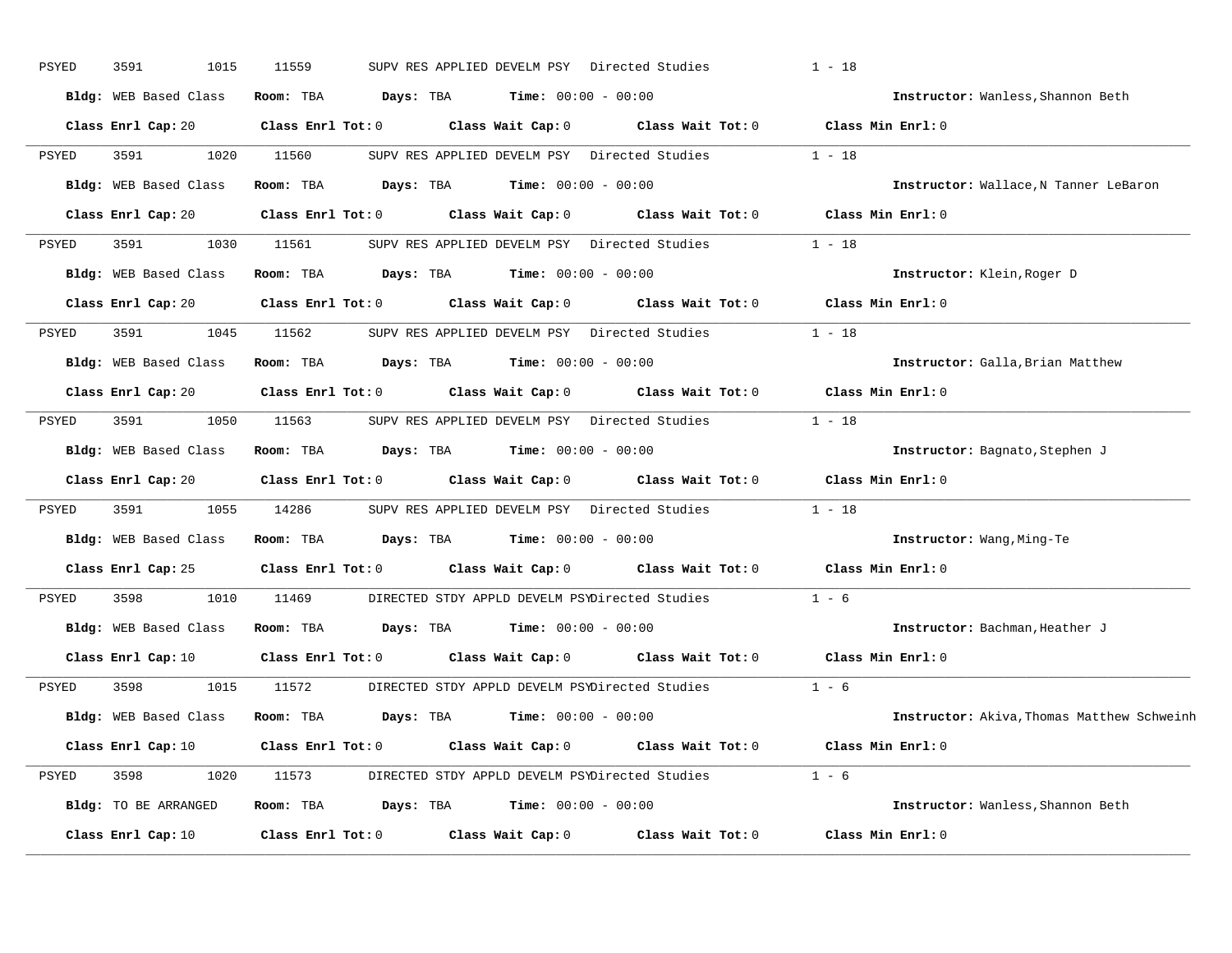#### Report ID: SR201 **University of Pittsburgh** Page No. 91 of 107 **Schedule of Classes for Summer Term 2020-2021** Run Date: 11/06/2020 **Summer Term** Run Time: 19:30:14

# **School of Education - Health and Human Development - Subject: Psychology in Education**

| Subject            |                              | Catalog Nbr Section Class Nbr | Course Title                                                 | Component                                      |                                                                                                     | Units             | Topics                            |
|--------------------|------------------------------|-------------------------------|--------------------------------------------------------------|------------------------------------------------|-----------------------------------------------------------------------------------------------------|-------------------|-----------------------------------|
| 3598<br>PSYED      | 1025                         | 11574                         |                                                              | DIRECTED STDY APPLD DEVELM PSYDirected Studies |                                                                                                     | $1 - 6$           |                                   |
|                    | Bldg: WEB Based Class        | Room: TBA                     | <b>Days:</b> TBA <b>Time:</b> $00:00 - 00:00$                |                                                |                                                                                                     |                   | Instructor: Wanless, Shannon Beth |
|                    |                              |                               |                                                              |                                                | Class Enrl Cap: 10 $\qquad$ Class Enrl Tot: 0 $\qquad$ Class Wait Cap: 0 $\qquad$ Class Wait Tot: 0 | Class Min Enrl: 0 |                                   |
| 3598<br>PSYED      | 1030                         | 11575                         |                                                              | DIRECTED STDY APPLD DEVELM PSYDirected Studies |                                                                                                     | $1 - 6$           |                                   |
|                    | Bldg: WEB Based Class        |                               | <b>Room:</b> TBA <b>Days:</b> TBA <b>Time:</b> 00:00 - 00:00 |                                                |                                                                                                     |                   | Instructor: Galla, Brian Matthew  |
|                    | Class Enrl Cap: 10           |                               | Class Enrl Tot: $0$ Class Wait Cap: $0$ Class Wait Tot: $0$  |                                                |                                                                                                     | Class Min Enrl: 0 |                                   |
| 3599<br>PSYED      |                              | 1010 11468                    |                                                              | DISSER RES APPLD DEVELM PSYCH Thesis Research  |                                                                                                     | $1 - 18$          |                                   |
|                    | <b>Bldg:</b> WEB Based Class |                               | Room: TBA $Days:$ TBA $Time: 00:00 - 00:00$                  |                                                |                                                                                                     |                   | Instructor: Bachman, Heather J    |
|                    |                              |                               |                                                              |                                                | Class Enrl Cap: 30 Class Enrl Tot: 0 Class Wait Cap: 0 Class Wait Tot: 0 Class Min Enrl: 0          |                   |                                   |
| 3599<br>PSYED      | 1015                         | 11576                         |                                                              | DISSER RES APPLD DEVELM PSYCH Thesis Research  |                                                                                                     | $1 - 18$          |                                   |
|                    | Bldg: WEB Based Class        |                               | Room: TBA $Days:$ TBA $Time: 00:00 - 00:00$                  |                                                |                                                                                                     |                   | Instructor: Bagnato, Stephen J    |
|                    | Class Enrl Cap: 30           |                               | Class Enrl Tot: 0 Class Wait Cap: 0 Class Wait Tot: 0        |                                                |                                                                                                     | Class Min Enrl: 0 |                                   |
| PSYED              | 3599 75                      | 1020 11577                    |                                                              |                                                | DISSER RES APPLD DEVELM PSYCH Thesis Research                                                       | $1 - 18$          |                                   |
|                    | Bldg: WEB Based Class        |                               | Room: TBA $Days:$ TBA $Time: 00:00 - 00:00$                  |                                                |                                                                                                     |                   | Instructor: Wanless, Shannon Beth |
|                    | Class Enrl Cap: 30           |                               | Class Enrl Tot: 0 Class Wait Cap: 0 Class Wait Tot: 0        |                                                |                                                                                                     | Class Min Enrl: 0 |                                   |
| 3599<br>PSYED      | 1025                         | 11578                         |                                                              | DISSER RES APPLD DEVELM PSYCH Thesis Research  |                                                                                                     | $1 - 18$          |                                   |
|                    | Bldg: WEB Based Class        |                               | Room: TBA $Days:$ TBA $Time: 00:00 - 00:00$                  |                                                |                                                                                                     |                   | Instructor: Wang, Ming-Te         |
|                    | Class Enrl Cap: 30           |                               |                                                              |                                                | Class Enrl Tot: 0 Class Wait Cap: 0 Class Wait Tot: 0 Class Min Enrl: 0                             |                   |                                   |
| 3599<br>PSYED      | 1030                         | 11579                         |                                                              |                                                | DISSER RES APPLD DEVELM PSYCH Thesis Research                                                       | $1 - 18$          |                                   |
|                    | Bldg: WEB Based Class        |                               | Room: TBA $Days: TBA$ Time: $00:00 - 00:00$                  |                                                |                                                                                                     |                   | Instructor: Klein, Roger D        |
|                    | Class Enrl Cap: 30           |                               | Class Enrl Tot: 0 Class Wait Cap: 0 Class Wait Tot: 0        |                                                |                                                                                                     | Class Min Enrl: 0 |                                   |
| PSYED<br>3599      | 1045                         | 11580                         |                                                              | DISSER RES APPLD DEVELM PSYCH Thesis Research  |                                                                                                     | $1 - 18$          |                                   |
|                    | Bldg: WEB Based Class        |                               | Room: TBA $Days:$ TBA $Time: 00:00 - 00:00$                  |                                                |                                                                                                     |                   | Instructor: Kerr, Mary            |
| Class Enrl Cap: 30 |                              |                               | Class Enrl Tot: 0 Class Wait Cap: 0                          |                                                | Class Wait Tot: 0                                                                                   | Class Min Enrl: 0 |                                   |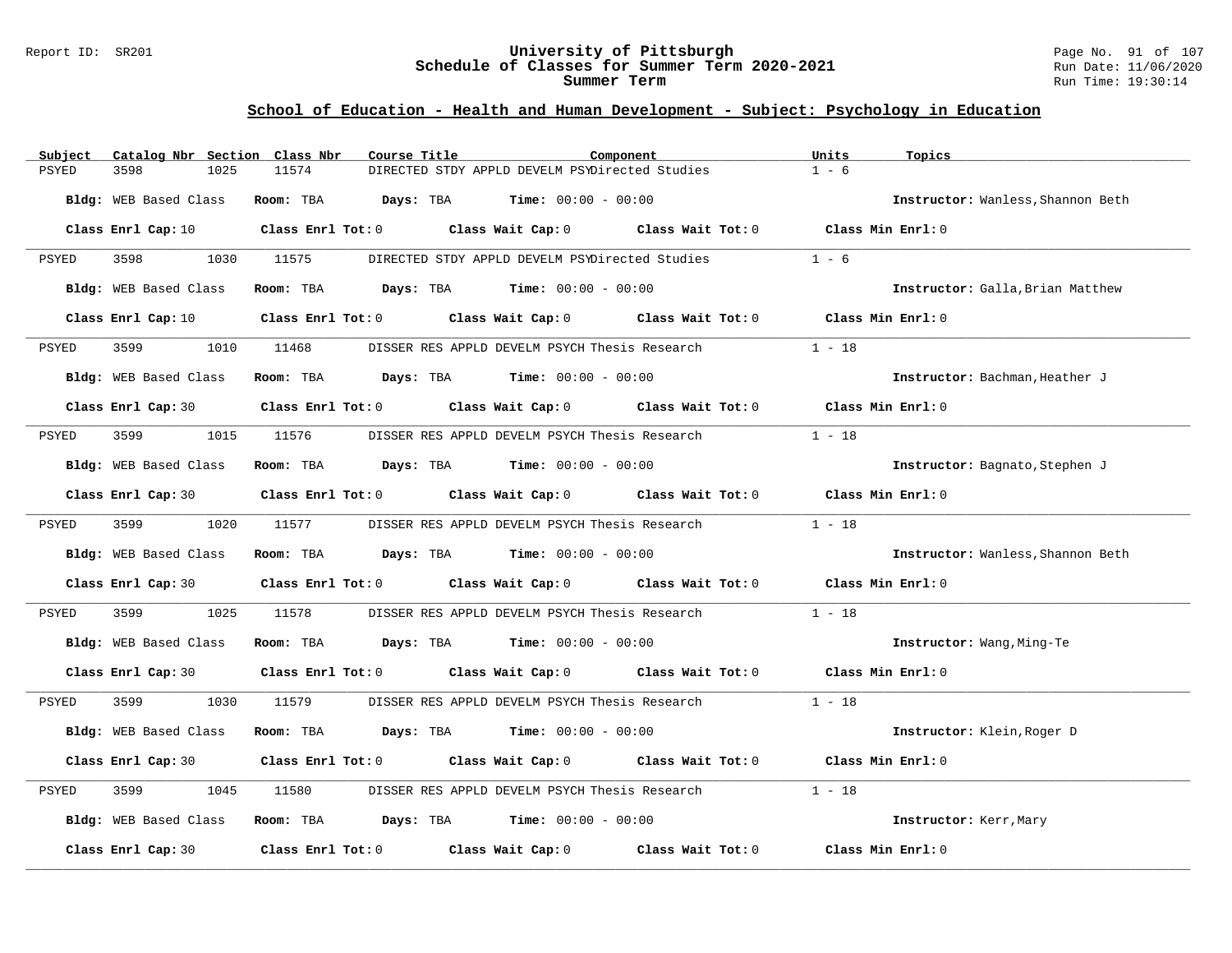| PSYED | 3599                         | 1050 | 14748               |           | DISSER RES APPLD DEVELM PSYCH Thesis Research |                     | $1 - 18$                                          |  |
|-------|------------------------------|------|---------------------|-----------|-----------------------------------------------|---------------------|---------------------------------------------------|--|
|       | <b>Bldg:</b> WEB Based Class |      | Room: TBA           | Days: TBA | <b>Time:</b> $00:00 - 00:00$                  |                     | Instructor: Wallace, N Tanner LeBaron             |  |
|       | Class Enrl Cap: 35           |      | Class Enrl Tot: $0$ |           | Class Wait Cap: 0                             | Class Wait $Tot: 0$ | Class Min $Enrl: 0$                               |  |
| PSYED | 3599                         | 1055 | 17875               |           | DISSER RES APPLD DEVELM PSYCH Thesis Research |                     | $1 - 18$                                          |  |
|       | <b>Bldg:</b> TO BE ARRANGED  |      | Room: TBA           | Days: TBA | <b>Time:</b> $00:00 - 00:00$                  |                     | <b>Instructor:</b> Akiva, Thomas Matthew Schweinh |  |
|       | Class Enrl Cap: 35           |      | Class Enrl Tot: $0$ |           | Class Wait Cap: 0                             | Class Wait $Tot: 0$ | Class Min $Enrl: 0$                               |  |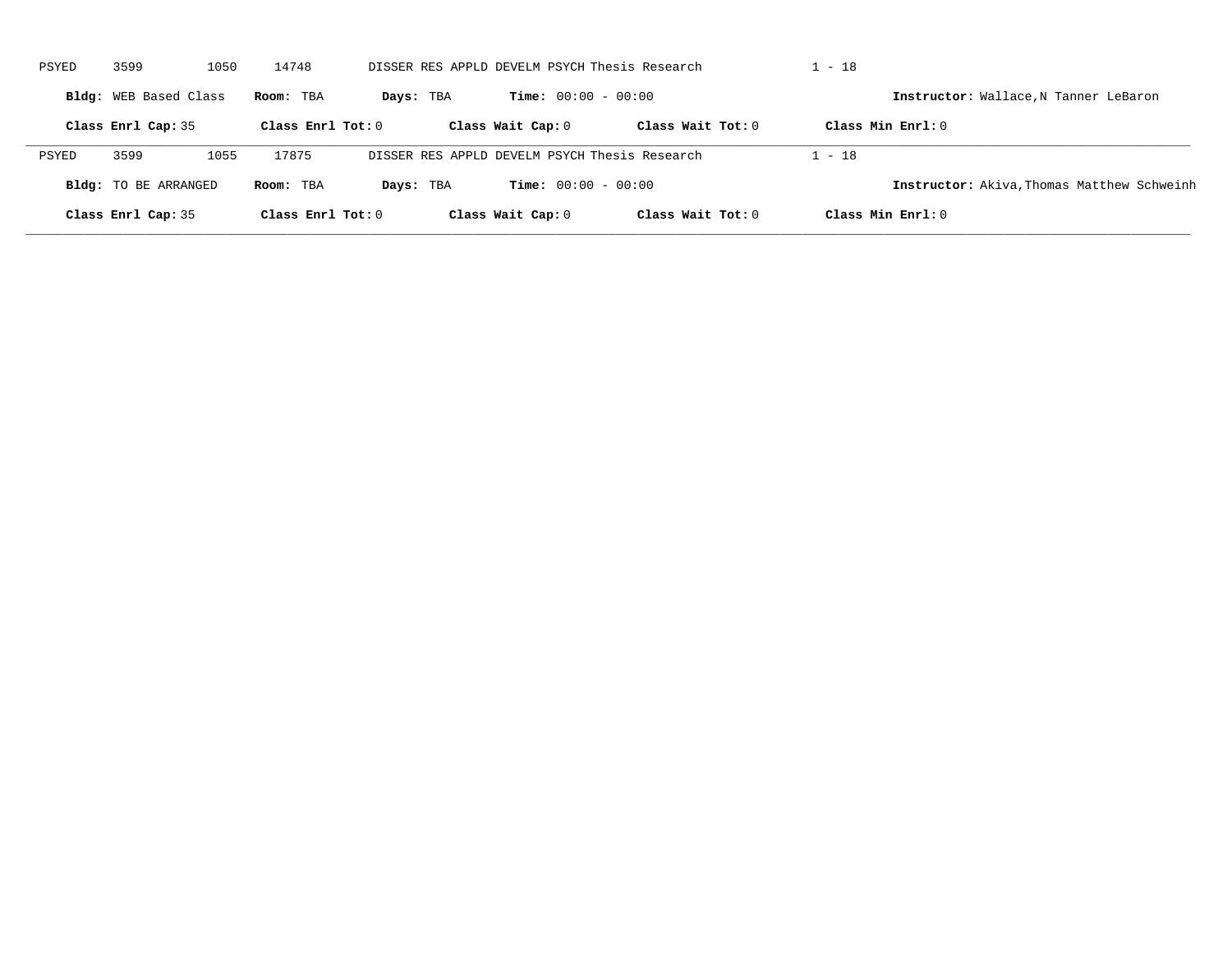#### Report ID: SR201 **University of Pittsburgh** Page No. 93 of 107 **Schedule of Classes for Summer Term 2020-2021** Run Date: 11/06/2020 **Summer Term** Run Time: 19:30:14

| Subject | Catalog Nbr Section Class Nbr                                                |                         | Course Title                                                        | Component                    | Units<br>Topics          |                                      |
|---------|------------------------------------------------------------------------------|-------------------------|---------------------------------------------------------------------|------------------------------|--------------------------|--------------------------------------|
| IL      | 1042<br>1050                                                                 | 17082                   | LANGUAGE & LIT FOR YOUNG CHILDSeminar                               |                              | 3                        |                                      |
|         | Bldg: TO BE ARRANGED                                                         | Room: TBA               | Days: TBA                                                           | <b>Time:</b> $00:00 - 00:00$ |                          | Instructor: Arlotta-Guerrero, Anna M |
|         | Class Enrl Cap: 25                                                           | Class Enrl Tot: 0       | Class Wait Cap: 20                                                  | Class Wait Tot: 0            | Class Min Enrl: 0        |                                      |
| IL      | 1045<br>1050                                                                 | 17081                   | YOUNG ENGLISH LANGUAGE LEARNRSLecture                               |                              | $\mathbf{3}$             |                                      |
|         | Bldg: TO BE ARRANGED                                                         | Room: TBA               | <b>Days:</b> TBA <b>Time:</b> $00:00 - 00:00$                       |                              |                          | Instructor: Arlotta-Guerrero, Anna M |
|         | Class Enrl Cap: 25                                                           | Class Enrl Tot: 0       | Class Wait Cap: 20                                                  | Class Wait Tot: 0            | Class Min Enrl: 0        |                                      |
| IL      | 1257<br>1250                                                                 | 15417                   | TEACHING ENGLISH LANG LEARNERSLecture                               |                              | $\overline{3}$           |                                      |
|         | Bldg: WEB Based Class                                                        | Room: TBA               | Days: TBA                                                           | $Time: 00:00 - 00:00$        | Instructor: Hua, Yuanhao |                                      |
|         | Class Enrl Cap: 5<br>Attributes: Online                                      | Class Enrl Tot: 0       | Class Wait Cap: 5                                                   | Class Wait Tot: 0            | Class Min Enrl: 0        |                                      |
|         | Combined Section ID: 0024(IL/1257/2257) - IL 2257(#14719)                    |                         |                                                                     |                              |                          |                                      |
| IL      | 1580<br>1050                                                                 | 16689                   | FOUNDATIONS OF SPECIAL EDUC Lecture                                 |                              | 3                        |                                      |
|         | Bldg: WEB Based Class                                                        | Room: TBA               | Days: TBA                                                           | <b>Time:</b> $00:00 - 00:00$ | Instructor: Srsic, Amy   |                                      |
|         | Class Enrl Cap: 10<br>Attributes: Online                                     | Class Enrl Tot: 0       | Class Wait Cap: 10                                                  | Class Wait Tot: 0            | Class Min Enrl: 0        |                                      |
|         | <b>Combined Section ID:</b> $0080(IL/1580/2500)$ - IL $2500(\text{\#}16690)$ |                         |                                                                     |                              |                          |                                      |
| IL      | 1580<br>1100                                                                 | 18229                   | FOUNDATIONS OF SPECIAL EDUC Lecture                                 |                              | $\mathbf{3}$             |                                      |
|         | Bldg: WEB Based Class                                                        | Room: TBA               | Days: TBA                                                           | <b>Time:</b> $00:00 - 00:00$ | Instructor: Srsic, Amy   |                                      |
|         | Class Enrl Cap: 15                                                           | $Class$ $Enrl$ $Tot: 0$ | Class Wait Cap: 10                                                  | Class Wait Tot: 0            | Class Min Enrl: 0        |                                      |
|         | Attributes: Online                                                           |                         | <b>Combined Section ID:</b> 0081(IL 2500/IL 1580) - IL 2500(#18228) |                              |                          |                                      |
| IL      | 2098<br>1040                                                                 | 13909                   | DIRECTED STUDY - SCIENCE                                            | Directed Studies             | $1 - 9$                  |                                      |
|         | Bldg: WEB Based Class                                                        | Room: TBA               | Days: TBA                                                           | <b>Time:</b> $00:00 - 00:00$ |                          | Instructor: Forman, Ellice A         |
|         | Class Enrl Cap: 10                                                           | Class Enrl Tot: 0       | Class Wait Cap: 0                                                   | Class Wait Tot: 0            | Class Min Enrl: 0        |                                      |
| IL      | 2098<br>1050                                                                 | 20299                   | DIRECTED STUDY - SCIENCE                                            | Directed Studies             | $1 - 9$                  |                                      |
|         | Bldg: TO BE ARRANGED                                                         | Room: TBA               | Days: TBA                                                           | <b>Time:</b> $00:00 - 00:00$ |                          | Instructor: Quigley, Cassie Fay      |
|         | Class Enrl Cap: 10                                                           | Class Enrl Tot: 0       | Class Wait Cap: 0                                                   | Class Wait Tot: 0            | Class Min Enrl: 0        |                                      |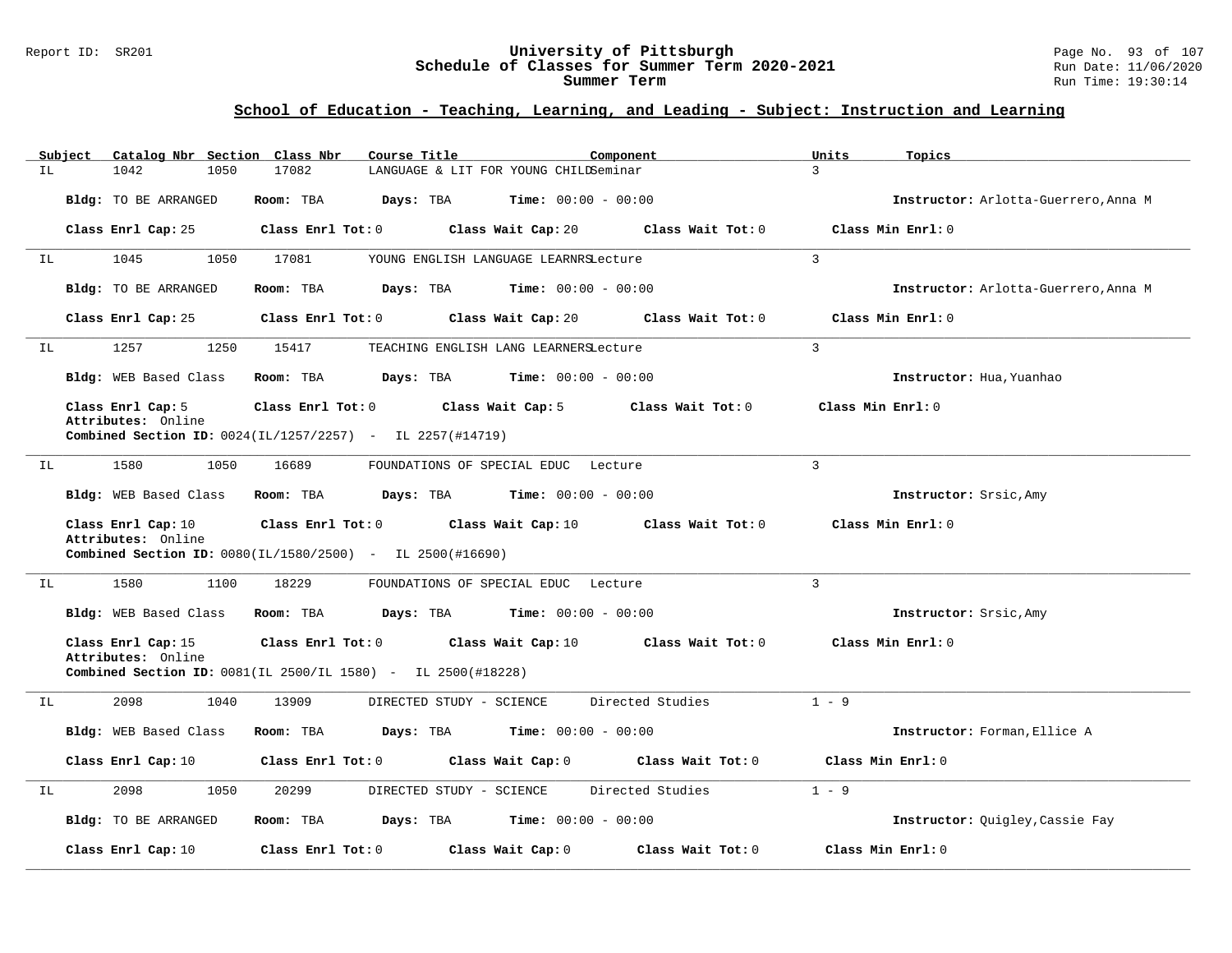| ΙL  | 2257<br>1030                                                                                                       | 14719             | TEACHING ENG LANG LEARNERS           |                              | Lecture                                        | 3                                  |
|-----|--------------------------------------------------------------------------------------------------------------------|-------------------|--------------------------------------|------------------------------|------------------------------------------------|------------------------------------|
|     | Bldg: WEB Based Class                                                                                              | Room: TBA         | Days: TBA                            | <b>Time:</b> $00:00 - 00:00$ |                                                | Instructor: Hua, Yuanhao           |
|     | Class Enrl Cap: 15<br>Attributes: Online<br><b>Combined Section ID:</b> $0024 (IL/1257/2257)$ - IL $1257 (#15417)$ | Class Enrl Tot: 0 |                                      | Class Wait Cap: 0            | Class Wait Tot: 0                              | Class Min Enrl: 0                  |
| IL. | 2291<br>1020                                                                                                       | 13910             |                                      |                              | SUPERVISED RESEARCH - READING Directed Studies | $1 - 6$                            |
|     | Bldg: WEB Based Class                                                                                              | Room: TBA         | Days: TBA                            | <b>Time:</b> $00:00 - 00:00$ |                                                | Instructor: Sobolak, Michelle J    |
|     | Class Enrl Cap: 10                                                                                                 | Class Enrl Tot: 0 |                                      | Class Wait Cap: 0            | Class Wait Tot: 0                              | Class Min Enrl: 0                  |
| IL  | 2298<br>1040                                                                                                       | 13911             | DIRECTED STUDY - READING             |                              | Directed Studies                               | $1 - 9$                            |
|     | Bldg: WEB Based Class                                                                                              | Room: TBA         | Days: TBA                            | <b>Time:</b> $00:00 - 00:00$ |                                                | Instructor: Jacobs, Katharine E B  |
|     | Class Enrl Cap: 10                                                                                                 | Class Enrl Tot: 0 |                                      | Class Wait Cap: 0            | Class Wait Tot: 0                              | Class Min Enrl: 0                  |
| IL  | 2491<br>1010                                                                                                       | 20475             | SUPERVISED RESEARCH - MATH           |                              | Directed Studies                               | $1 - 3$                            |
|     | <b>Bldg:</b> WEB Based Class                                                                                       | Room: TBA         | Days: TBA                            | <b>Time:</b> $00:00 - 00:00$ |                                                | Instructor: Kokka, Karen Naomi     |
|     | Class Enrl Cap: 35<br>Attributes: Online                                                                           | Class Enrl Tot: 0 |                                      | Class Wait Cap: 0            | Class Wait Tot: 0                              | Class Min Enrl: 0                  |
| IL  | 2500<br>1050                                                                                                       | 16690             | FOUNDATIONS OF SPECIAL EDUC Lecture  |                              |                                                | $\mathbf{3}$                       |
|     | Bldg: WEB Based Class                                                                                              | Room: TBA         | Days: TBA                            | <b>Time:</b> $00:00 - 00:00$ |                                                | Instructor: Srsic, Amy             |
|     | Class Enrl Cap: 8<br>Attributes: Online<br><b>Combined Section ID:</b> $0080(IL/1580/2500)$ - IL $1580(H16689)$    | Class Enrl Tot: 0 |                                      | Class Wait Cap: 0            | Class Wait Tot: 0                              | Class Min Enrl: 0                  |
| IL  | 2500<br>1100                                                                                                       | 18228             | FOUNDATIONS OF SPECIAL EDUC Lecture  |                              |                                                | $\mathbf{3}$                       |
|     | Bldg: WEB Based Class                                                                                              | Room: TBA         | Days: TBA                            | <b>Time:</b> $00:00 - 00:00$ |                                                | Instructor: Srsic, Amy             |
|     | Class Enrl Cap: 8<br>Attributes: Online<br>Combined Section ID: 0081(IL 2500/IL 1580) - IL 1580(#18229)            | Class Enrl Tot: 0 |                                      | Class Wait Cap: 0            | Class Wait Tot: 0                              | Class Min Enrl: 0                  |
| IL  | 2532<br>1010                                                                                                       | 20256             | EARLY INTRV CHILDREN WITH VI Lecture |                              |                                                | $\overline{3}$                     |
|     | Bldg: WEB Based Class                                                                                              | Room: TBA         | Days: TBA                            | <b>Time:</b> $00:00 - 00:00$ |                                                | Instructor: D'Andrea, Frances Mary |
|     | Class Enrl Cap: 35<br>Attributes: Online                                                                           | Class Enrl Tot: 0 |                                      | Class Wait Cap: 0            | Class Wait Tot: 0                              | Class Min Enrl: 0                  |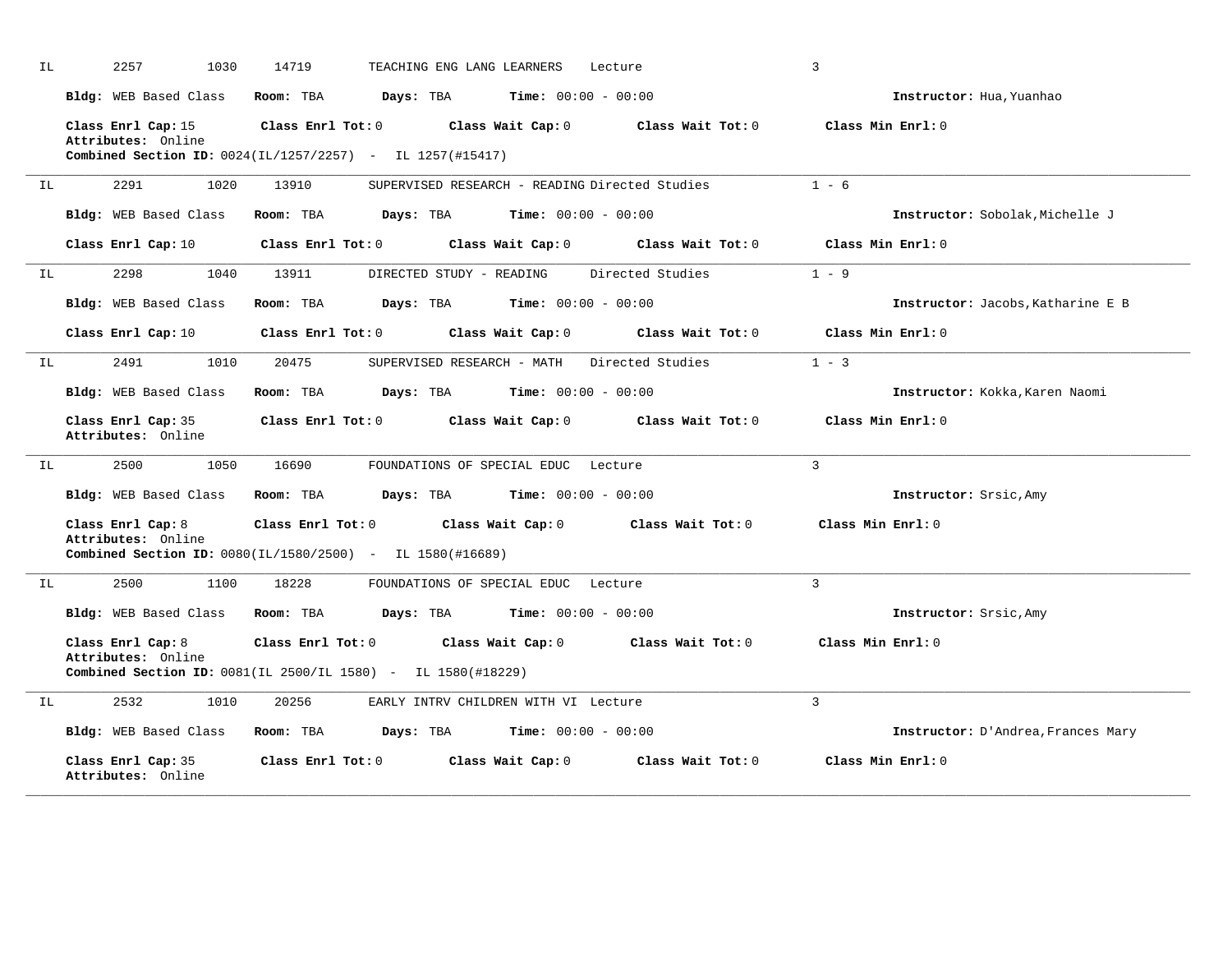### Report ID: SR201 **University of Pittsburgh** Page No. 95 of 107 **Schedule of Classes for Summer Term 2020-2021** Run Date: 11/06/2020 **Summer Term** Run Time: 19:30:14

| Subject    | Catalog Nbr Section Class Nbr           |                                                                                                                | Course Title                                                                                        | Component         | Units<br>Topics             |
|------------|-----------------------------------------|----------------------------------------------------------------------------------------------------------------|-----------------------------------------------------------------------------------------------------|-------------------|-----------------------------|
| ΙL         | 2569<br>1020                            | 19810                                                                                                          | APPLIED BEHAVIORAL ANAL PRAC Internship                                                             |                   | $1 - 3$                     |
|            | Bldg: WEB Based Class Room: TBA         |                                                                                                                | <b>Days:</b> W <b>Time:</b> $20:00 - 21:30$                                                         |                   | Instructor: Knoll, Diana M  |
|            |                                         |                                                                                                                |                                                                                                     |                   | Ampuero, Miguel E           |
|            | Class Enrl Cap: 10                      |                                                                                                                | Class Enrl Tot: 0 Class Wait Cap: 0                                                                 | Class Wait Tot: 0 | Class Min Enrl: 0           |
| IL         | 2596                                    | 1010 18196                                                                                                     | INTERNSHIP IN SPECIAL EDUCATN Internship                                                            |                   | $1 - 3$                     |
|            | Bldg: WEB Based Class                   |                                                                                                                | $\texttt{Room:}$ TBA $\texttt{DayS:}$ TBA $\texttt{Time:}$ 00:00 - 00:00                            |                   | Instructor: Srsic, Amy      |
|            | Class Enrl Cap: 5<br>Attributes: Online |                                                                                                                | Class Enrl Tot: 0 Class Wait Cap: 0 Class Wait Tot: 0                                               |                   | Class Min Enrl: 0           |
|            |                                         | <b>Combined Section ID:</b> $0012(IL/2596/3596)$ - IL 3596(#11491)                                             |                                                                                                     |                   |                             |
| 2598<br>IL | 1010                                    | 19190                                                                                                          | DIRECTED STUDY IN SP ED Directed Studies                                                            |                   | $1 - 6$                     |
|            | Bldg: TO BE ARRANGED                    |                                                                                                                | Room: TBA $Days:$ TBA $Time: 00:00 - 00:00$                                                         |                   | Instructor: Staff           |
|            | Class Enrl Cap: 5                       |                                                                                                                | Class Enrl Tot: 0 Class Wait Cap: 0 Class Wait Tot: 0                                               |                   | Class Min Enrl: 0           |
| ΙL         | 2598<br>1030                            | 14025                                                                                                          | DIRECTED STUDY IN SP ED Directed Studies                                                            |                   | $1 - 6$                     |
|            | Bldg: WEB Based Class                   |                                                                                                                | Room: TBA $Days: TBA$ Time: $00:00 - 00:00$                                                         |                   | Instructor: Staff           |
|            | Class Enrl Cap: 10                      |                                                                                                                | Class Enrl Tot: 0 Class Wait Cap: 0 Class Wait Tot: 0                                               |                   | Class Min $Enr1:0$          |
| IL         | 2598 and $\sim$<br>1060                 | 14026                                                                                                          | DIRECTED STUDY IN SP ED                                                                             | Directed Studies  | $1 - 6$                     |
|            | Bldg: WEB Based Class                   | Room: TBA                                                                                                      | $Days: TBA$ $Time: 00:00 - 00:00$                                                                   |                   | Instructor: Staff           |
|            |                                         |                                                                                                                | Class Enrl Cap: 10 $\qquad$ Class Enrl Tot: 0 $\qquad$ Class Wait Cap: 0 $\qquad$ Class Wait Tot: 0 |                   | Class Min Enrl: 0           |
| ΙL         | 2598<br>1080                            | 14785                                                                                                          | DIRECTED STUDY IN SP ED                                                                             | Directed Studies  | $1 - 6$                     |
|            | Bldg: WEB Based Class Room: TBA         |                                                                                                                | $\texttt{DayS:}$ TBA $\texttt{Time:}$ 00:00 - 00:00                                                 |                   | Instructor: Staff           |
|            | Class Enrl Cap: 5                       | <b>Combined Section ID:</b> 0031(IL/2598/3598) - IL 3598(#14787)                                               | Class Enrl Tot: 0 Class Wait Cap: 0 Class Wait Tot: 0                                               |                   | Class Min Enrl: 0           |
| IL         | 2798<br>1010                            | 18069                                                                                                          | DIRECTED STUDY - FOREIGN LANG Directed Studies                                                      |                   | $1 - 9$                     |
|            |                                         |                                                                                                                | Bldg: TO BE ARRANGED Room: TBA Days: TBA Time: 00:00 - 00:00                                        |                   | Instructor: Donato, Richard |
|            | Class Enrl Cap: 5                       | $Class$ $Enr1$ $Tot: 0$<br><b>Combined Section ID:</b> $0082(\text{IL}/2798/\text{IL}/3798)$ - IL 3798(#11487) | Class Wait Cap: 0                                                                                   | Class Wait Tot: 0 | Class Min Enrl: 0           |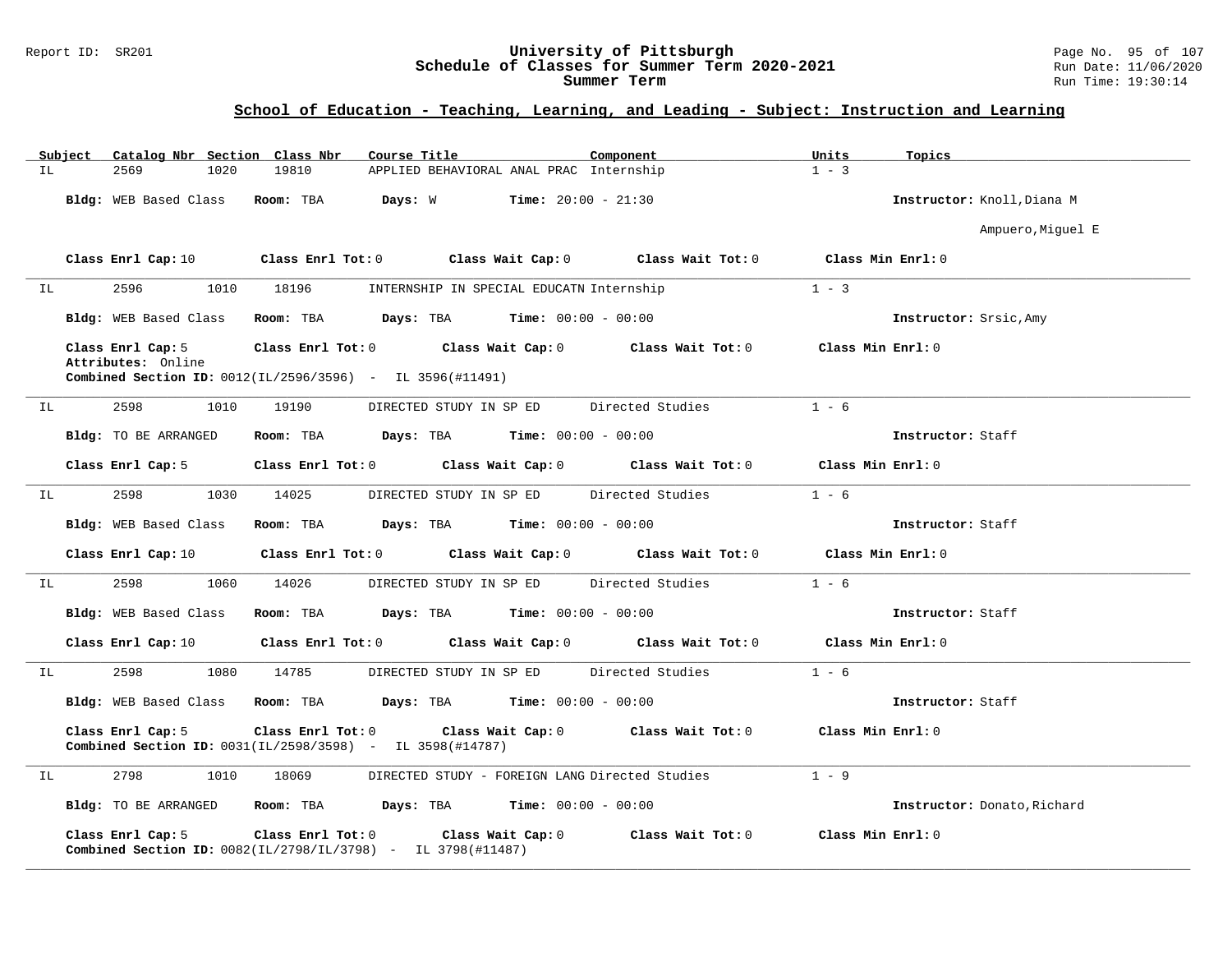| ΙL | 2850<br>1010                    | 11463<br>PRACTICUM - PRESCHOOL                                                                  |                                               | Practicum                                      | $1 - 3$                           |
|----|---------------------------------|-------------------------------------------------------------------------------------------------|-----------------------------------------------|------------------------------------------------|-----------------------------------|
|    | Bldg: WEB Based Class Room: TBA | <b>Days:</b> Tu <b>Time:</b> $20:00 - 21:30$                                                    |                                               |                                                | Instructor: Knoll, Diana M        |
|    | Class Enrl Cap: 10              | $Class$ $Enr1$ $Tot: 0$<br><b>Combined Section ID:</b> $0015(IL/2850/2852)$ - IL $2852(#11464)$ |                                               | Class Wait Cap: 0 Class Wait Tot: 0            | Class Min Enrl: 0                 |
| IL | 2852<br>1010                    | 11464                                                                                           | PRACTICUM - INFANTS & TODDLERSPracticum       |                                                | $1 - 3$                           |
|    | Bldg: WEB Based Class           | Room: TBA<br><b>Days:</b> Tu <b>Time:</b> $20:00 - 21:30$                                       |                                               |                                                | Instructor: Knoll, Diana M        |
|    | Class Enrl Cap: 15              | $Class$ $Enrl$ $Tot: 0$<br>Combined Section ID: 0015(IL/2850/2852) - IL 2850(#11463)            |                                               | Class Wait Cap: 0 Class Wait Tot: 0            | Class Min Enrl: 0                 |
| IL | 2890<br>1030                    | 15507                                                                                           | ADVANCED TEACHING PRACTICUM Directed Studies  |                                                | $1 - 9$                           |
|    | Bldg: WEB Based Class           | $Days: TBA$ $Time: 00:00 - 00:00$<br>Room: TBA                                                  |                                               |                                                | Instructor: Crawford, Patricia A  |
|    | Class Enrl Cap: 35              | Class Enrl Tot: 0 Class Wait Cap: 0 Class Wait Tot: 0                                           |                                               |                                                | Class Min Enrl: 0                 |
| IL | 2898<br>1010                    | 11482                                                                                           |                                               | DIRCTED STUDY - SOCIAL STUDIESDirected Studies | $1 - 9$                           |
|    | Bldg: WEB Based Class           | $\texttt{Davis:}$ TBA $\texttt{Time:}$ 00:00 - 00:00<br>Room: TBA                               |                                               |                                                | Instructor: Staff                 |
|    | Class Enrl Cap: 10              | $Class$ $Enrl$ $Tot: 0$                                                                         |                                               | Class Wait Cap: 0 Class Wait Tot: 0            | Class Min $Enr1:0$                |
| IL | 3091<br>1010                    | 14029                                                                                           |                                               | SUPERVISED RESEARCH - SCIENCE Directed Studies | $1 - 6$                           |
|    | Bldg: WEB Based Class           | <b>Days:</b> TBA <b>Time:</b> $00:00 - 00:00$<br>Room: TBA                                      |                                               |                                                | Instructor: Forman, Ellice A      |
|    | Class Enrl Cap: 10              | Class Enrl Tot: 0 Class Wait Cap: 0 Class Wait Tot: 0                                           |                                               |                                                | Class Min Enrl: 0                 |
| IL | 3098<br>1010                    | 14028<br>DIRECTED STUDY - SCIENCE                                                               |                                               | Directed Studies                               | $1 - 9$                           |
|    | Bldg: WEB Based Class           | Room: TBA<br><b>Days:</b> TBA <b>Time:</b> $00:00 - 00:00$                                      |                                               |                                                | Instructor: Forman, Ellice A      |
|    | Class Enrl Cap: 10              | Class Enrl Tot: 0                                                                               |                                               | Class Wait Cap: 0 Class Wait Tot: 0            | Class Min Enrl: 0                 |
| IL | 3099<br>1010                    | 14027<br>DCRL DISSER RES - SCIENCE                                                              |                                               | Directed Studies                               | $1 - 15$                          |
|    | <b>Bldg:</b> WEB Based Class    | Room: TBA<br><b>Days:</b> TBA <b>Time:</b> $00:00 - 00:00$                                      |                                               |                                                | Instructor: Forman, Ellice A      |
|    | Class Enrl Cap: 10              | Class Enrl Tot: 0 Class Wait Cap: 0 Class Wait Tot: 0                                           |                                               |                                                | Class Min Enrl: 0                 |
| IL | 3291<br>1011                    | 20252<br>SUPERVISED RESEARCH-LLC                                                                |                                               | Directed Studies                               | $1 - 6$                           |
|    | Bldg: TO BE ARRANGED            | Room: TBA                                                                                       | <b>Days:</b> TBA <b>Time:</b> $00:00 - 00:00$ |                                                | Instructor: Jacobs, Katharine E B |
|    | Class Enrl Cap: 35              | $Class$ $Enr1$ $Tot: 0$                                                                         | Class Wait Cap: 0                             | Class Wait Tot: 0                              | Class Min Enrl: 0                 |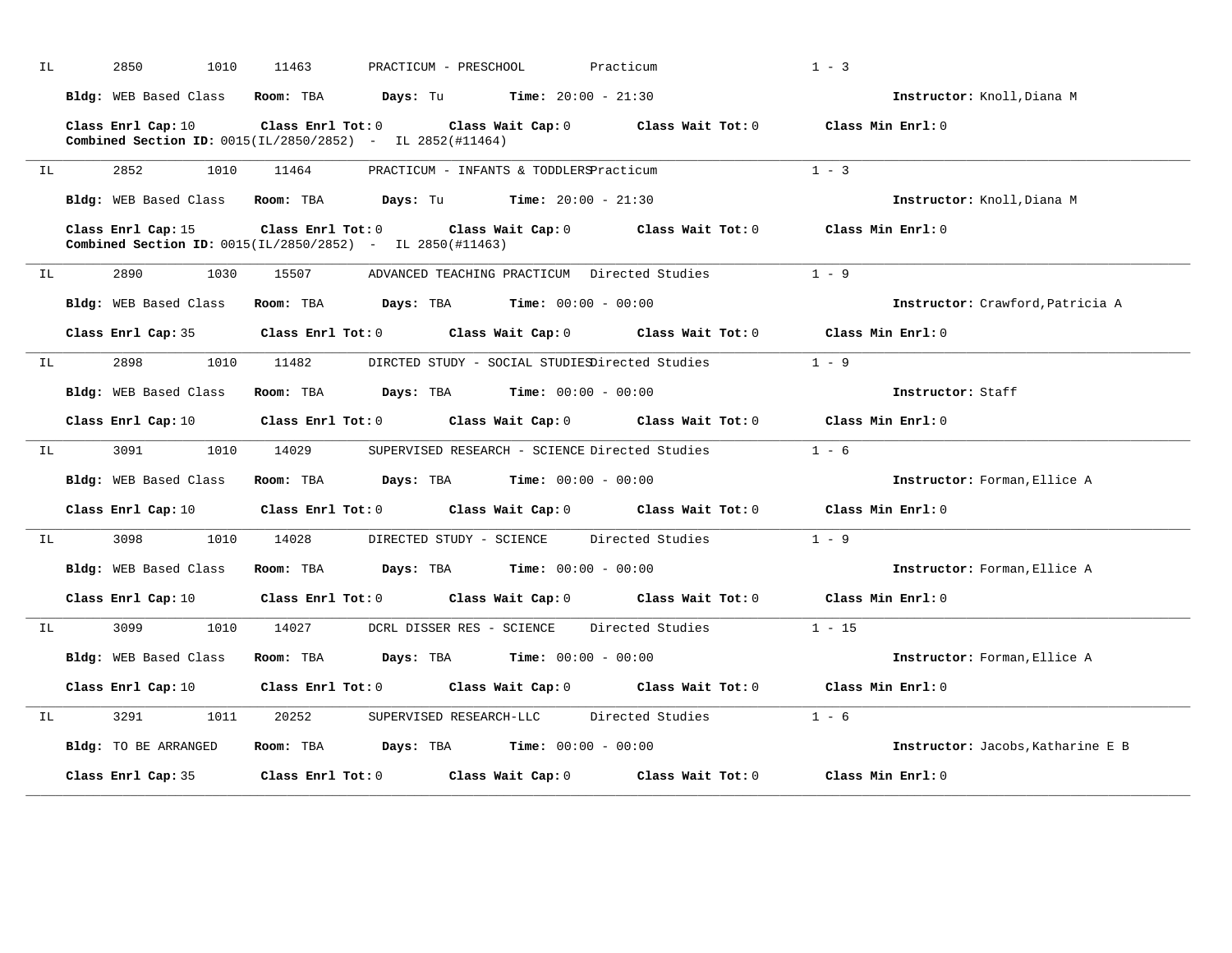#### Report ID: SR201 **University of Pittsburgh** Page No. 97 of 107 **Schedule of Classes for Summer Term 2020-2021** Run Date: 11/06/2020 **Summer Term** Run Time: 19:30:14

| Subject | Catalog Nbr Section Class Nbr | Course Title                                                                                        | Component                                                  | Units<br>Topics                     |
|---------|-------------------------------|-----------------------------------------------------------------------------------------------------|------------------------------------------------------------|-------------------------------------|
| IL      | 3291<br>1012                  | 20253<br>SUPERVISED RESEARCH-LLC                                                                    | Directed Studies                                           | $1 - 6$                             |
|         | Bldg: TO BE ARRANGED          | Room: TBA<br><b>Days:</b> TBA <b>Time:</b> $00:00 - 00:00$                                          |                                                            | Instructor: Staff                   |
|         |                               | Class Enrl Cap: 35 Class Enrl Tot: 0 Class Wait Cap: 0 Class Wait Tot: 0 Class Min Enrl: 0          |                                                            |                                     |
| IL      | 3291 320<br>1013              | 20254<br>SUPERVISED RESEARCH-LLC                                                                    | Directed Studies                                           | $1 - 6$                             |
|         | Bldg: TO BE ARRANGED          | Room: TBA $Days:$ TBA $Time: 00:00 - 00:00$                                                         |                                                            | Instructor: Staff                   |
|         |                               | Class Enrl Cap: 35 Class Enrl Tot: 0 Class Wait Cap: 0 Class Wait Tot: 0                            |                                                            | Class Min Enrl: 0                   |
| IL      | 3291                          | 1021 14036<br>SUPERVISED RESEARCH-LLC Directed Studies                                              |                                                            | $1 - 6$                             |
|         | Bldg: TO BE ARRANGED          | <b>Room:</b> TBA $Days: TBA$ <b>Time:</b> $00:00 - 00:00$                                           |                                                            | Instructor: Kucan, Linda L.         |
|         |                               | Class Enrl Cap: 10 $\qquad$ Class Enrl Tot: 0 $\qquad$ Class Wait Cap: 0 $\qquad$ Class Wait Tot: 0 |                                                            | Class Min Enrl: 0                   |
| IL      | 3291                          | 1022 20251<br>SUPERVISED RESEARCH-LLC Directed Studies                                              |                                                            | $1 - 6$                             |
|         | Bldg: TO BE ARRANGED          | Room: TBA $Days:$ TBA $Time: 00:00 - 00:00$                                                         |                                                            | Instructor: Cho, Byeong-Young       |
|         |                               | Class Enrl Cap: 35 Class Enrl Tot: 0 Class Wait Cap: 0 Class Wait Tot: 0                            |                                                            | Class Min Enrl: 0                   |
| IL      | 3296 32                       | 1010 19859                                                                                          | DC DISSER RES LANG LITRCY CULTFull Time Dissertation       | $1 - 9$                             |
|         | Bldg: TO BE ARRANGED          | Room: TBA<br><b>Days:</b> TBA <b>Time:</b> $00:00 - 00:00$                                          |                                                            | Instructor: Godley, Amanda Joan     |
|         | Class Enrl Cap: 5             | Class Enrl Tot: 0 Class Wait Cap: 0 Class Wait Tot: 0                                               |                                                            | Class Min Enrl: 0                   |
| IL      | 3296<br>1011                  | 20247<br>DC DISSER RES LANG LITRCY CULTFull Time Dissertation                                       |                                                            | $1 - 9$                             |
|         | Bldg: TO BE ARRANGED          | Room: TBA $Days:$ TBA $Time: 00:00 - 00:00$                                                         |                                                            | Instructor: Cho, Byeong-Young       |
|         |                               | Class Enrl Cap: 35 Class Enrl Tot: 0 Class Wait Cap: 0 Class Wait Tot: 0                            |                                                            | Class Min Enrl: 0                   |
| IL      | 3296 32<br>1012               | 20248                                                                                               | DC DISSER RES LANG LITRCY CULTFull Time Dissertation 1 - 9 |                                     |
|         | Bldg: TO BE ARRANGED          | Room: TBA $Days:$ TBA $Time: 00:00 - 00:00$                                                         |                                                            | Instructor: Kucan, Linda L.         |
|         |                               | Class Enrl Cap: 35 Class Enrl Tot: 0 Class Wait Cap: 0 Class Wait Tot: 0                            |                                                            | Class Min Enrl: 0                   |
| IL      | 3296<br>1013                  | 20249<br>DC DISSER RES LANG LITRCY CULTFull Time Dissertation                                       |                                                            | $1 - 9$                             |
|         | Bldg: TO BE ARRANGED          | Room: TBA $Days:$ TBA $Time: 00:00 - 00:00$                                                         |                                                            | Instructor: Rainey, Emily Catherine |
|         | Class Enrl Cap: 35            | Class Enrl Tot: 0 Class Wait Cap: 0                                                                 | Class Wait Tot: 0                                          | Class Min Enrl: 0                   |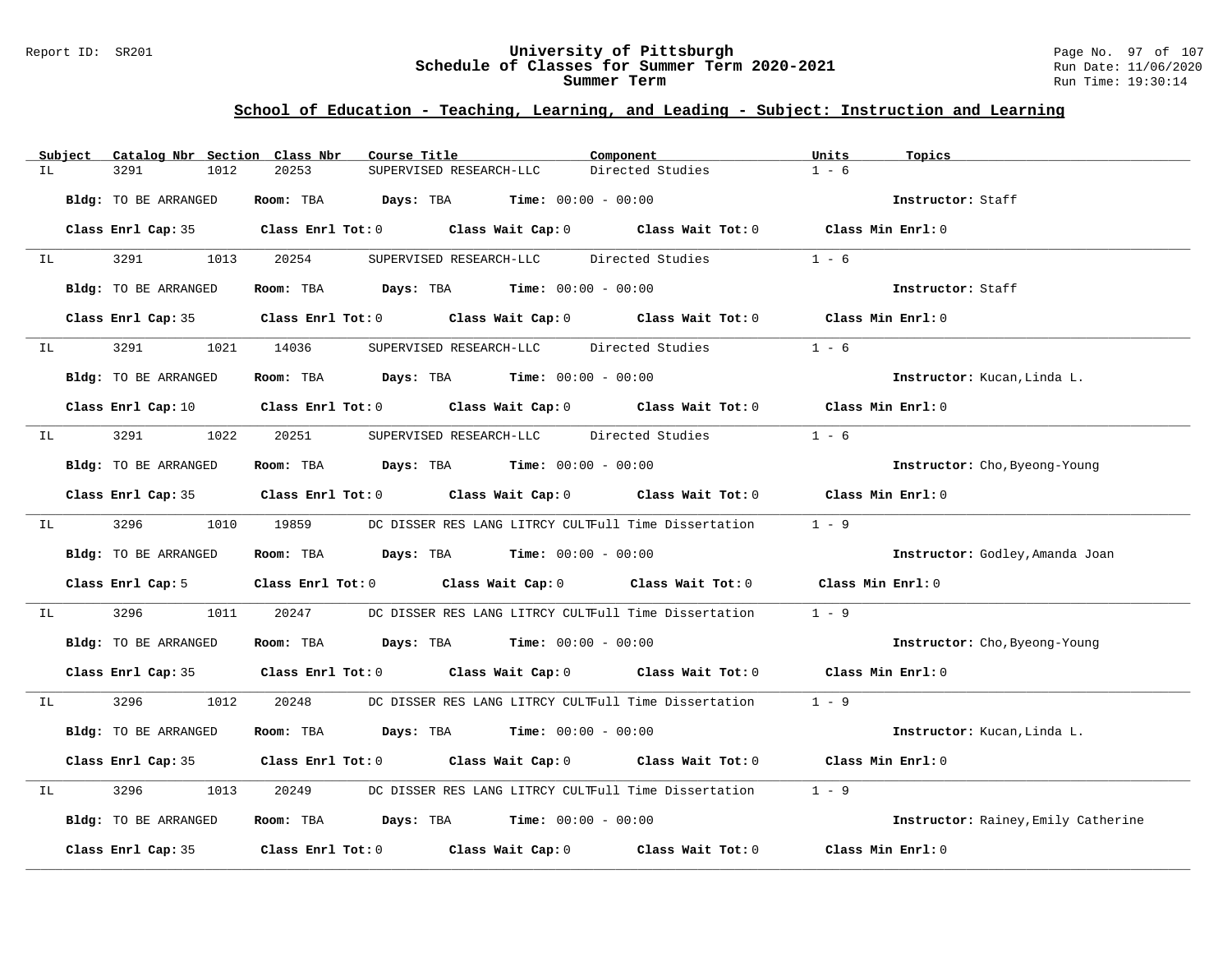| IL | 3298                                     | 1020 | 14035                                                                                               | DIRECTED STUDY - READING                                                         |                       | Directed Studies                                                                                                               | $1 - 9$           |                                   |
|----|------------------------------------------|------|-----------------------------------------------------------------------------------------------------|----------------------------------------------------------------------------------|-----------------------|--------------------------------------------------------------------------------------------------------------------------------|-------------------|-----------------------------------|
|    | Bldg: WEB Based Class                    |      |                                                                                                     | Room: TBA $Days:$ TBA $Time: 00:00 - 00:00$                                      |                       |                                                                                                                                |                   | Instructor: Kucan, Linda L.       |
|    | Class Enrl Cap: 10                       |      |                                                                                                     |                                                                                  |                       | Class Enrl Tot: 0 $\qquad$ Class Wait Cap: 0 $\qquad$ Class Wait Tot: 0 $\qquad$ Class Min Enrl: 0                             |                   |                                   |
|    | IL 3299                                  |      | 1020 14033                                                                                          |                                                                                  |                       | DOCTORAL DISSER RES - READING Thesis Research 1 - 15                                                                           |                   |                                   |
|    | Bldg: WEB Based Class                    |      |                                                                                                     | Room: TBA Days: TBA                                                              | $Time: 00:00 - 00:00$ |                                                                                                                                |                   | Instructor: Kucan, Linda L.       |
|    | Class Enrl Cap: 10                       |      |                                                                                                     |                                                                                  |                       | Class Enrl Tot: 0 $\qquad$ Class Wait Cap: 0 $\qquad$ Class Wait Tot: 0 $\qquad$ Class Min Enrl: 0                             |                   |                                   |
| IL |                                          |      | 3299 1030 14034                                                                                     |                                                                                  |                       | DOCTORAL DISSER RES - READING Thesis Research 1 - 15                                                                           |                   |                                   |
|    | Bldg: WEB Based Class                    |      |                                                                                                     | Room: TBA $Days:$ TBA $Time: 00:00 - 00:00$                                      |                       |                                                                                                                                |                   | Instructor: Jacobs, Katharine E B |
|    |                                          |      |                                                                                                     |                                                                                  |                       | Class Enrl Cap: 10 $\qquad$ Class Enrl Tot: 0 $\qquad$ Class Wait Cap: 0 $\qquad$ Class Wait Tot: 0 $\qquad$ Class Min Enrl: 0 |                   |                                   |
| IL |                                          |      |                                                                                                     |                                                                                  |                       | 3299 1040 15550 DOCTORAL DISSER RES - READING Thesis Research 1 - 15                                                           |                   |                                   |
|    |                                          |      | Bldg: WEB Based Class Room: TBA Days: TBA Time: 00:00 - 00:00                                       |                                                                                  |                       |                                                                                                                                |                   | Instructor: Crawford, Patricia A  |
|    |                                          |      |                                                                                                     |                                                                                  |                       | Class Enrl Cap: 5 $\qquad$ Class Enrl Tot: 0 $\qquad$ Class Wait Cap: 0 $\qquad$ Class Wait Tot: 0                             | Class Min Enrl: 0 |                                   |
| IL |                                          |      | 3398 1030 14242                                                                                     |                                                                                  |                       | DIRECTED STUDY IN LLC Directed Studies 1 - 6                                                                                   |                   |                                   |
|    |                                          |      | <b>Bldg:</b> Wesley W Posvar Hal <b>Room:</b> $05300$ <b>Days:</b> TBA <b>Time:</b> $00:00 - 00:00$ |                                                                                  |                       |                                                                                                                                |                   | Instructor: Godley, Amanda Joan   |
|    |                                          |      |                                                                                                     |                                                                                  |                       |                                                                                                                                |                   |                                   |
|    |                                          |      |                                                                                                     |                                                                                  |                       | Class Enrl Cap: 10 $\qquad$ Class Enrl Tot: 0 $\qquad$ Class Wait Cap: 0 $\qquad$ Class Wait Tot: 0                            | Class Min Enrl: 0 |                                   |
| IL |                                          |      |                                                                                                     |                                                                                  |                       | 3399 1020 14032 DOCTORAL DISSERTATN RES IN ENGThesis Research 1 - 18                                                           |                   |                                   |
|    |                                          |      | Bldg: WEB Based Class Room: TBA Days: TBA Time: 00:00 - 00:00                                       |                                                                                  |                       |                                                                                                                                |                   | Instructor: Godley, Amanda Joan   |
|    |                                          |      |                                                                                                     |                                                                                  |                       | Class Enrl Cap: 10 Class Enrl Tot: 0 Class Wait Cap: 0 Class Wait Tot: 0 Class Min Enrl: 0                                     |                   |                                   |
| IL |                                          |      |                                                                                                     |                                                                                  |                       | 3491 1010 20476 SUPERVISED RESEARCH - MATH Directed Studies 1 - 6                                                              |                   |                                   |
|    | Bldg: WEB Based Class                    |      |                                                                                                     | Room: TBA $Days: TBA$ Time: $00:00 - 00:00$                                      |                       |                                                                                                                                |                   | Instructor: Kokka, Karen Naomi    |
|    | Class Enrl Cap: 35<br>Attributes: Online |      |                                                                                                     |                                                                                  |                       | Class Enrl Tot: 0 Class Wait Cap: 0 Class Wait Tot: 0 Class Min Enrl: 0                                                        |                   |                                   |
| IL | 3498 1010                                |      | 11466                                                                                               |                                                                                  |                       | DIRECTED STUDY - MATH Directed Studies 1 - 9                                                                                   |                   |                                   |
|    | Bldg: WEB Based Class                    |      |                                                                                                     | <b>Room:</b> TBA $\qquad \qquad$ Days: TBA $\qquad \qquad$ Time: $00:00 - 00:00$ |                       |                                                                                                                                |                   | Instructor: Ansell, Ellen Sue     |
|    | Class Enrl Cap: 10                       |      |                                                                                                     |                                                                                  |                       | Class Enrl Tot: 0 Class Wait Cap: 0 Class Wait Tot: 0 Class Min Enrl: 0                                                        |                   |                                   |
| IL |                                          |      |                                                                                                     |                                                                                  |                       | 3498 1030 14031 DIRECTED STUDY - MATH Directed Studies 1 - 9                                                                   |                   |                                   |
|    |                                          |      | Bldg: WEB Based Class Room: TBA Days: TBA Time: 00:00 - 00:00                                       |                                                                                  |                       |                                                                                                                                |                   | Instructor: Kokka, Karen Naomi    |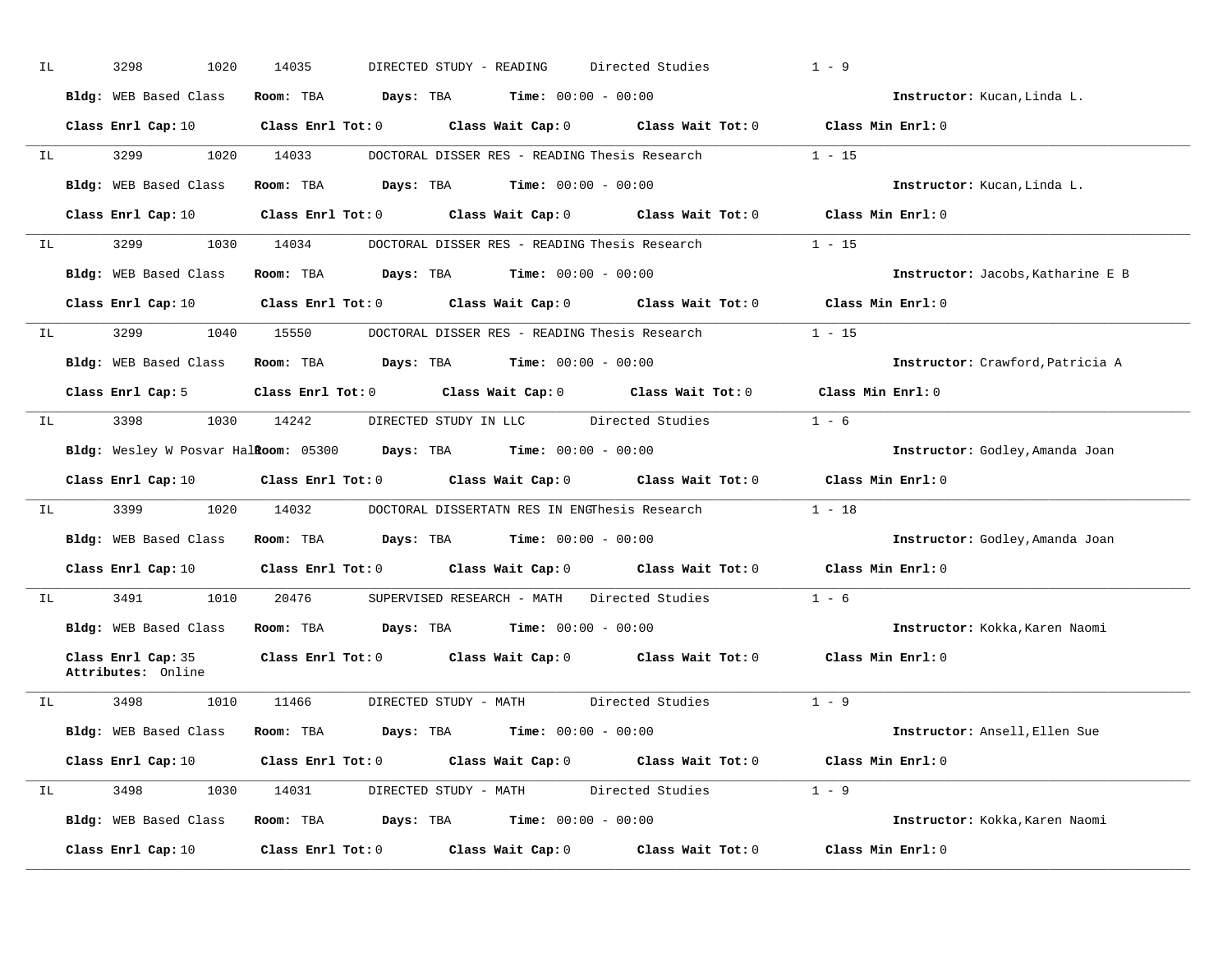| IL |                                                                                                                                                                                                                                       | 3499 | 1010                                                          | 11467 |  | DOCTORAL DISSER RES - MATH Thesis Research                                            |                                                                          | $1 - 15$                                                                                                                       |                                  |
|----|---------------------------------------------------------------------------------------------------------------------------------------------------------------------------------------------------------------------------------------|------|---------------------------------------------------------------|-------|--|---------------------------------------------------------------------------------------|--------------------------------------------------------------------------|--------------------------------------------------------------------------------------------------------------------------------|----------------------------------|
|    |                                                                                                                                                                                                                                       |      | Bldg: WEB Based Class                                         |       |  | Room: TBA $Days:$ TBA Time: $00:00 - 00:00$                                           |                                                                          | Instructor: Ansell, Ellen Sue                                                                                                  |                                  |
|    |                                                                                                                                                                                                                                       |      |                                                               |       |  |                                                                                       |                                                                          | Class Enrl Cap: 10 $\qquad$ Class Enrl Tot: 0 $\qquad$ Class Wait Cap: 0 $\qquad$ Class Wait Tot: 0 $\qquad$ Class Min Enrl: 0 |                                  |
|    | IL DESCRIPTION OF REAL PROPERTY.                                                                                                                                                                                                      |      |                                                               |       |  |                                                                                       | 3499 1020 14030 DOCTORAL DISSER RES - MATH Thesis Research 1 - 15        |                                                                                                                                |                                  |
|    |                                                                                                                                                                                                                                       |      | Bldg: WEB Based Class                                         |       |  | Room: TBA $\rule{1em}{0.15mm}$ Days: TBA $\rule{1.5mm}{0.15mm}$ Time: $00:00 - 00:00$ |                                                                          | Instructor: Staff                                                                                                              |                                  |
|    |                                                                                                                                                                                                                                       |      |                                                               |       |  |                                                                                       |                                                                          | Class Enrl Cap: 10 $\qquad$ Class Enrl Tot: 0 $\qquad$ Class Wait Cap: 0 $\qquad$ Class Wait Tot: 0 $\qquad$ Class Min Enrl: 0 |                                  |
|    |                                                                                                                                                                                                                                       |      |                                                               |       |  |                                                                                       | IL 3526 1010 11478 PRACTICUM IN COLLEGE TEACHING Independent Study 1 - 3 |                                                                                                                                |                                  |
|    |                                                                                                                                                                                                                                       |      | Bldg: WEB Based Class                                         |       |  | Room: TBA $Days:$ TBA $Time: 00:00 - 00:00$                                           |                                                                          | Instructor: Staff                                                                                                              |                                  |
|    |                                                                                                                                                                                                                                       |      |                                                               |       |  |                                                                                       |                                                                          | Class Enrl Cap: 35 Class Enrl Tot: 0 Class Wait Cap: 0 Class Wait Tot: 0 Class Min Enrl: 0                                     |                                  |
|    | $\mathbb{I}$ Lemma $\mathbb{I}$ . In the set of the set of the set of the set of the set of the set of the set of the set of the set of the set of the set of the set of the set of the set of the set of the set of the set of the s |      |                                                               |       |  |                                                                                       | 3526 1020 16254 PRACTICUM IN COLLEGE TEACHING Independent Study 1 - 3    |                                                                                                                                |                                  |
|    |                                                                                                                                                                                                                                       |      | Bldg: WEB Based Class Room: TBA Days: TBA Time: 00:00 - 00:00 |       |  |                                                                                       |                                                                          | Instructor: Staff                                                                                                              |                                  |
|    |                                                                                                                                                                                                                                       |      |                                                               |       |  |                                                                                       |                                                                          | Class Enrl Cap: 35 Class Enrl Tot: 0 Class Wait Cap: 0 Class Wait Tot: 0 Class Min Enrl: 0                                     |                                  |
|    | IL DESCRIPTION OF REAL PROPERTY.                                                                                                                                                                                                      |      | 3591 359                                                      |       |  |                                                                                       | 1010 11470 SUPRVSD RSRCH IN SPECIAL EDUC Directed Studies 1 - 9          |                                                                                                                                |                                  |
|    |                                                                                                                                                                                                                                       |      | Bldg: WEB Based Class Room: TBA Days: TBA Time: 00:00 - 00:00 |       |  |                                                                                       |                                                                          |                                                                                                                                | Instructor: Kostewicz, Douglas E |
|    |                                                                                                                                                                                                                                       |      |                                                               |       |  |                                                                                       |                                                                          | Class Enrl Cap: 10 $\qquad$ Class Enrl Tot: 0 $\qquad$ Class Wait Cap: 0 $\qquad$ Class Wait Tot: 0 $\qquad$ Class Min Enrl: 0 |                                  |
|    |                                                                                                                                                                                                                                       |      |                                                               |       |  |                                                                                       | IL 3591 1020 14042 SUPRVSD RSRCH IN SPECIAL EDUC Directed Studies 1 - 9  |                                                                                                                                |                                  |
|    |                                                                                                                                                                                                                                       |      | Bldg: WEB Based Class Room: TBA Days: TBA Time: 00:00 - 00:00 |       |  |                                                                                       |                                                                          |                                                                                                                                | Instructor: Robertson, Rachel E  |
|    |                                                                                                                                                                                                                                       |      |                                                               |       |  |                                                                                       |                                                                          | Class Enrl Cap: 10 Class Enrl Tot: 0 Class Wait Cap: 0 Class Wait Tot: 0 Class Min Enrl: 0                                     |                                  |
|    |                                                                                                                                                                                                                                       |      |                                                               |       |  |                                                                                       | IL 3591 1030 14043 SUPRVSD RSRCH IN SPECIAL EDUC Directed Studies        | $1 - 9$                                                                                                                        |                                  |
|    |                                                                                                                                                                                                                                       |      | Bldg: WEB Based Class Room: TBA Days: TBA Time: 00:00 - 00:00 |       |  |                                                                                       |                                                                          | Instructor: Staff                                                                                                              |                                  |
|    |                                                                                                                                                                                                                                       |      |                                                               |       |  |                                                                                       |                                                                          | Class Enrl Cap: 10 $\qquad$ Class Enrl Tot: 0 $\qquad$ Class Wait Cap: 0 $\qquad$ Class Wait Tot: 0 $\qquad$ Class Min Enrl: 0 |                                  |
| IL |                                                                                                                                                                                                                                       |      | 3591 359                                                      |       |  |                                                                                       | 1040 14044 SUPRVSD RSRCH IN SPECIAL EDUC Directed Studies 1 - 9          |                                                                                                                                |                                  |
|    |                                                                                                                                                                                                                                       |      | Bldg: WEB Based Class Room: TBA Days: TBA Time: 00:00 - 00:00 |       |  |                                                                                       |                                                                          | Instructor: Staff                                                                                                              |                                  |
|    |                                                                                                                                                                                                                                       |      |                                                               |       |  |                                                                                       |                                                                          | Class Enrl Cap: 10 $\qquad$ Class Enrl Tot: 0 $\qquad$ Class Wait Cap: 0 $\qquad$ Class Wait Tot: 0 $\qquad$ Class Min Enrl: 0 |                                  |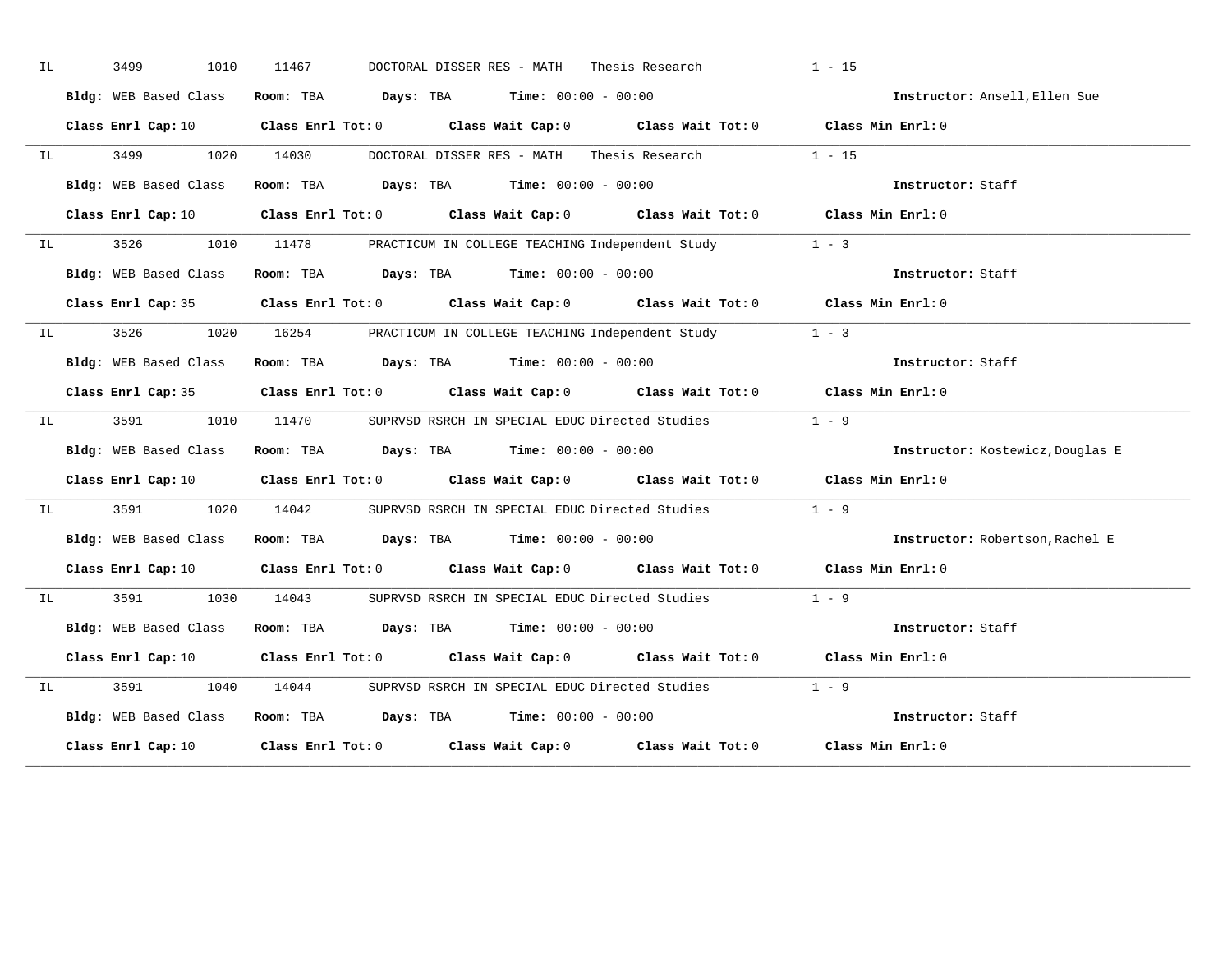#### Report ID: SR201 **University of Pittsburgh** Page No. 100 of 107 **Schedule of Classes for Summer Term 2020-2021** Run Date: 11/06/2020 **Summer Term** Run Time: 19:30:14

|     | Subject | Catalog Nbr Section Class Nbr            |           | Course Title                                                                                     | Component |                                                                                 | Units             | Topics                              |
|-----|---------|------------------------------------------|-----------|--------------------------------------------------------------------------------------------------|-----------|---------------------------------------------------------------------------------|-------------------|-------------------------------------|
| IL  |         | 3596<br>1010                             | 11491     | INTERNSHIP IN SPECIAL EDUCATN Internship                                                         |           |                                                                                 | $1 - 3$           |                                     |
|     |         | Bldg: WEB Based Class                    | Room: TBA | <b>Days:</b> TBA <b>Time:</b> $00:00 - 00:00$                                                    |           |                                                                                 |                   | Instructor: Srsic, Amy              |
|     |         | Class Enrl Cap: 10<br>Attributes: Online |           | Class Enrl Tot: $0$ $\qquad$ Class Wait Cap: $0$ $\qquad$ Class Wait Tot: $0$                    |           |                                                                                 | Class Min Enrl: 0 |                                     |
|     |         |                                          |           | <b>Combined Section ID:</b> $0012(\text{IL}/2596/3596)$ - IL $2596(\text{\#}18196)$              |           |                                                                                 |                   |                                     |
| IL. |         | 3598<br>1030                             | 14040     | DIRECTED STUDY IN SP ED                                                                          |           | Directed Studies                                                                | $1 - 6$           |                                     |
|     |         | Bldg: WEB Based Class                    | Room: TBA | <b>Days:</b> TBA <b>Time:</b> $00:00 - 00:00$                                                    |           |                                                                                 |                   | Instructor: Robertson, Rachel E     |
|     |         | Class Enrl Cap: 10                       |           | Class Enrl Tot: 0 Class Wait Cap: 0                                                              |           | Class Wait Tot: 0                                                               | Class Min Enrl: 0 |                                     |
| IL  |         | 3598<br>1040                             | 14041     | DIRECTED STUDY IN SP ED Directed Studies                                                         |           |                                                                                 | $1 - 6$           |                                     |
|     |         | Bldg: WEB Based Class                    | Room: TBA | $\texttt{Days:}$ TBA $\texttt{Time:}$ 00:00 - 00:00                                              |           |                                                                                 |                   | Instructor: Staff                   |
|     |         | Class Enrl Cap: 10                       |           | Class Enrl Tot: 0 Class Wait Cap: 0 Class Wait Tot: 0                                            |           |                                                                                 | Class Min Enrl: 0 |                                     |
| IL  |         | 3598<br>1060                             | 14787     | DIRECTED STUDY IN SP ED Directed Studies                                                         |           |                                                                                 | $1 - 6$           |                                     |
|     |         | Bldg: WEB Based Class                    | Room: TBA | $\texttt{Davis:}$ TBA $\texttt{Time:}$ 00:00 - 00:00                                             |           |                                                                                 |                   | Instructor: Staff                   |
|     |         | Class Enrl Cap: 5                        |           | Class Enrl Tot: 0 Class Wait Cap: 0<br>Combined Section ID: 0031(IL/2598/3598) - IL 2598(#14785) |           | Class Wait Tot: 0                                                               | Class Min Enrl: 0 |                                     |
| IL  |         | 3599<br>1020                             | 14037     | DOCTRL DISSER RES - SPECIAL EDThesis Research                                                    |           |                                                                                 | $1 - 15$          |                                     |
|     |         | Bldg: WEB Based Class                    | Room: TBA | $\texttt{DayS:}$ TBA $\texttt{Time:}$ 00:00 - 00:00                                              |           |                                                                                 |                   | Instructor: McCarthy, Tessa Shannon |
|     |         | Class Enrl Cap: 10                       |           | Class Enrl Tot: 0 Class Wait Cap: 0 Class Wait Tot: 0                                            |           |                                                                                 | Class Min Enrl: 0 |                                     |
| IL  |         | 3599<br>1030                             | 14038     |                                                                                                  |           | DOCTRL DISSER RES - SPECIAL EDThesis Research                                   | $1 - 15$          |                                     |
|     |         | Bldg: WEB Based Class                    |           | Room: TBA $Days:$ TBA $Time: 00:00 - 00:00$                                                      |           |                                                                                 |                   | Instructor: Kostewicz, Douglas E    |
|     |         | Class Enrl Cap: 10                       |           |                                                                                                  |           | Class Enrl Tot: $0$ Class Wait Cap: $0$ Class Wait Tot: $0$ Class Min Enrl: $0$ |                   |                                     |
| IL  |         | 3599<br>1040                             | 14039     | DOCTRL DISSER RES - SPECIAL EDThesis Research                                                    |           |                                                                                 | $1 - 15$          |                                     |
|     |         | Bldg: WEB Based Class                    |           | Room: TBA $Days:$ TBA $Time: 00:00 - 00:00$                                                      |           |                                                                                 |                   | Instructor: Staff                   |
|     |         | Class Enrl Cap: 10                       |           | Class Enrl Tot: 0 Class Wait Cap: 0                                                              |           | Class Wait Tot: 0                                                               | Class Min Enrl: 0 |                                     |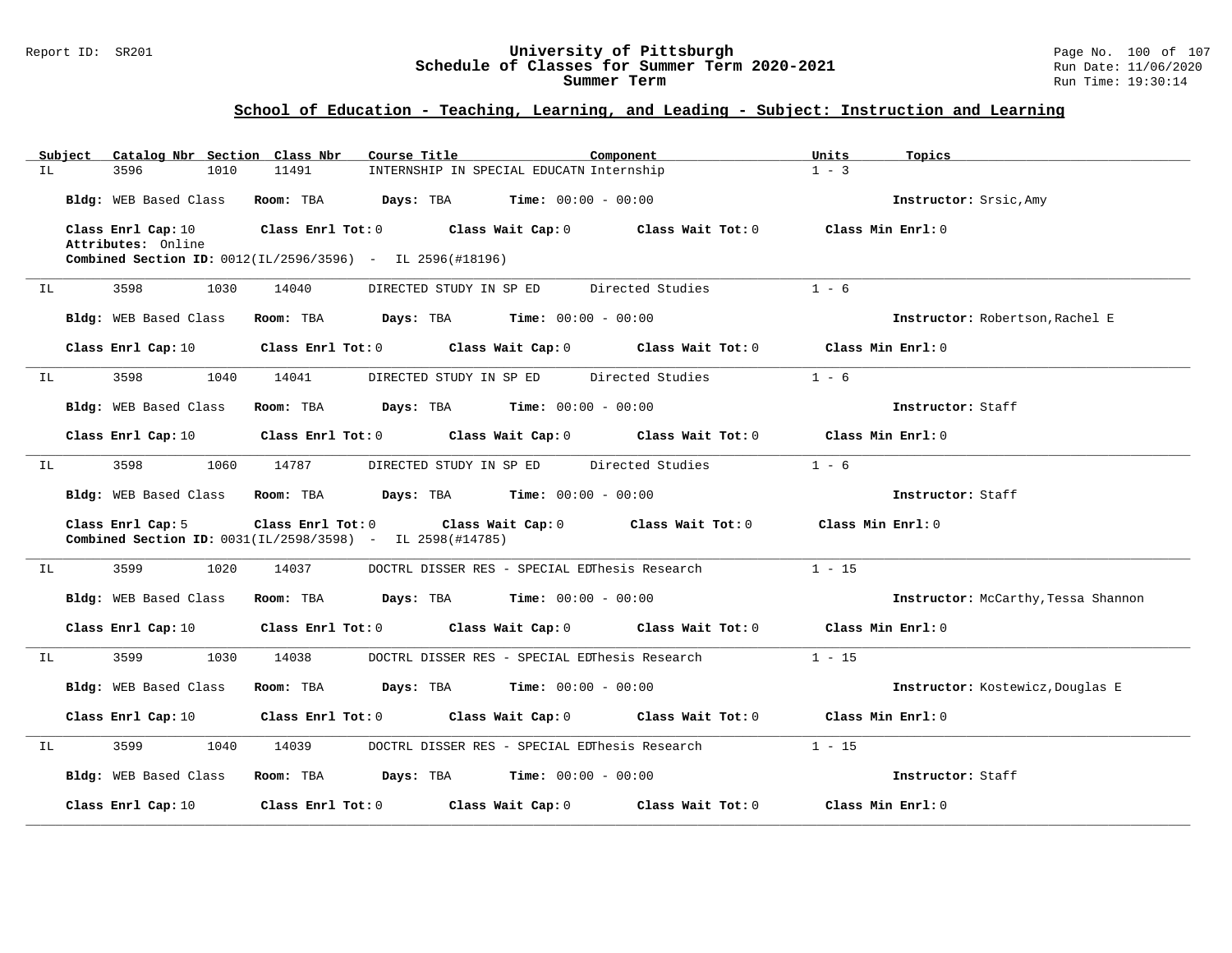#### Report ID: SR201 **University of Pittsburgh** Page No. 101 of 107 **Schedule of Classes for Summer Term 2020-2021** Run Date: 11/06/2020 **Summer Term** Run Time: 19:30:14

|                       | Subject Catalog Nbr Section Class Nbr | Course Title                                                                                        | Component         | Units<br>Topics                  |
|-----------------------|---------------------------------------|-----------------------------------------------------------------------------------------------------|-------------------|----------------------------------|
| IL.<br>3599           | 13903<br>1220                         | DOCTRL DISSER RES - SPECIAL EDThesis Research                                                       |                   | $1 - 15$                         |
| Bldg: WEB Based Class | Room: TBA                             | <b>Days:</b> TBA <b>Time:</b> $00:00 - 00:00$                                                       |                   | Instructor: Kostewicz, Douglas E |
| Class Enrl Cap: 10    | Class Enrl Tot: 0                     | Class Wait Cap: 0 Class Wait Tot: 0                                                                 |                   | Class Min Enri: 0                |
| 3791<br>IL.           | 1040<br>11529                         | SUPERVISED RES - FOREIGN LANG Independent Study                                                     |                   | $1 - 6$                          |
| Bldg: TO BE ARRANGED  | Room: TBA                             | <b>Days:</b> TBA <b>Time:</b> $00:00 - 00:00$                                                       |                   | Instructor: Donato, Richard      |
| Class Enrl Cap: 35    | Class Enrl Tot: 0                     | Class Wait Cap: $0$ Class Wait Tot: $0$                                                             |                   | Class Min Enri: 0                |
| 3798<br>ΙL            | 1010<br>11487                         | DIRECTED STUDY - FOREIGN LANG Directed Studies                                                      |                   | $1 - 9$                          |
| Bldg: TO BE ARRANGED  | Room: TBA                             | <b>Days:</b> TBA <b>Time:</b> $00:00 - 00:00$                                                       |                   | Instructor: Donato, Richard      |
| Class Enrl Cap: 10    | Class Enrl Tot: 0                     | Class Wait Cap: 0 Class Wait Tot: 0<br>Combined Section ID: 0082(IL/2798/IL/3798) - IL 2798(#18069) |                   | Class Min Enrl: 0                |
| 3898<br>ΙL            | 1010<br>11486                         | DIRCTED STUDY - SOCIAL STUDIESDirected Studies                                                      |                   | $1 - 9$                          |
| Bldg: WEB Based Class | Room: TBA                             | <b>Days:</b> TBA <b>Time:</b> $00:00 - 00:00$                                                       |                   | Instructor: Staff                |
| Class Enrl Cap: 10    | Class Enrl Tot: 0                     | Class Wait Cap: 0 Class Wait Tot: 0                                                                 |                   | Class Min Enrl: 0                |
| 3899<br>IL            | 1010<br>11484                         | DOCTRL DISSER RES-SOCL STUDIESThesis Research                                                       |                   | $1 - 15$                         |
| Bldg: WEB Based Class | Room: TBA                             | <b>Days:</b> TBA <b>Time:</b> $00:00 - 00:00$                                                       |                   | Instructor: Staff                |
| Class Enrl Cap: 10    | Class Enrl Tot: 0                     | Class Wait Cap: 0                                                                                   | Class Wait Tot: 0 | Class Min Enrl: 0                |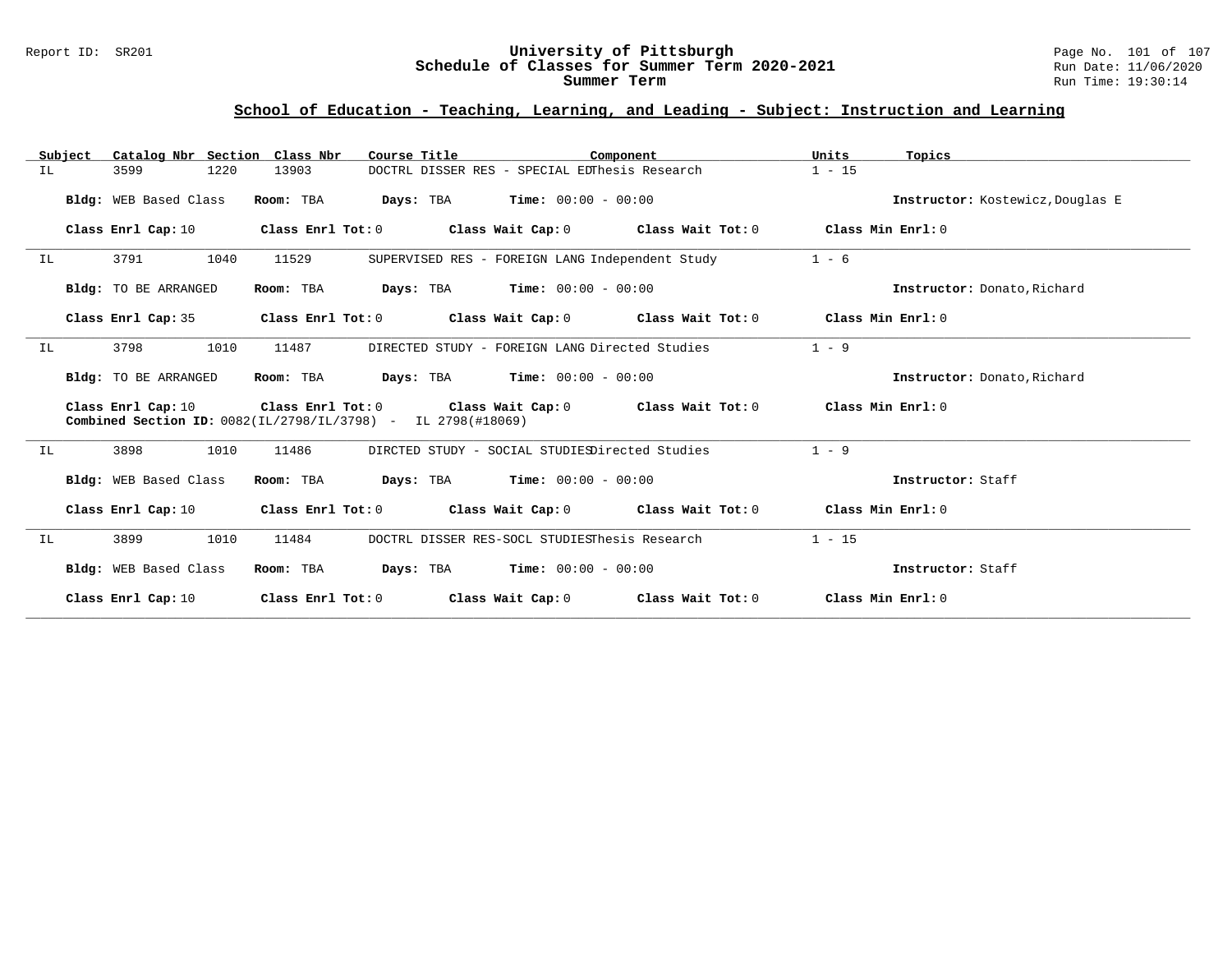#### Report ID: SR201 **University of Pittsburgh** Page No. 102 of 107 **Schedule of Classes for Summer Term 2020-2021** Run Date: 11/06/2020 **Summer Term** Run Time: 19:30:14

# **School of Education - Institute for Practice and Research in Education - Subject: Education**

| Catalog Nbr Section Class Nbr<br>Subject     | Course Title                                                                               | Component         | Units<br>Topics                     |
|----------------------------------------------|--------------------------------------------------------------------------------------------|-------------------|-------------------------------------|
| $\mathop{\rm EDUC}\nolimits$<br>3099<br>1151 | GUIDANCE IN SCHOLARLY PRACTICEIndependent Study<br>20290                                   |                   | $1 - 15$                            |
| Bldg: TO BE ARRANGED                         | Room: TBA<br>Days: TBA<br><b>Time:</b> $00:00 - 00:00$                                     |                   | Instructor: Rainey, Emily Catherine |
|                                              | Class Enrl Cap: 35 Class Enrl Tot: 0 Class Wait Cap: 0 Class Wait Tot: 0 Class Min Enrl: 0 |                   |                                     |
| 3099<br>1152<br>EDUC                         | 20291<br>GUIDANCE IN SCHOLARLY PRACTICEIndependent Study                                   |                   | $1 - 15$                            |
| Bldg: TO BE ARRANGED                         | <b>Days:</b> TBA <b>Time:</b> $00:00 - 00:00$<br>Room: TBA                                 |                   | Instructor: Russell, Jennifer Lin   |
| Class Enrl Cap: 35                           | Class Enrl Tot: 0<br>Class Wait Cap: 0                                                     | Class Wait Tot: 0 | Class Min Enrl: 0                   |
| 3099<br>1154<br><b>EDUC</b>                  | 20293<br>GUIDANCE IN SCHOLARLY PRACTICEIndependent Study                                   |                   | $1 - 15$                            |
| Bldg: TO BE ARRANGED                         | Room: TBA $Days:$ TBA $Time: 00:00 - 00:00$                                                |                   | Instructor: Trovato, Charlene       |
| Class Enrl Cap: 35                           | Class Enrl Tot: $0$ Class Wait Cap: $0$ Class Wait Tot: $0$                                |                   | Class Min Enrl: 0                   |
| 3099<br>1155<br>EDUC                         | 20294<br>GUIDANCE IN SCHOLARLY PRACTICEIndependent Study                                   |                   | $1 - 15$                            |
| Bldg: TO BE ARRANGED                         | $\texttt{Davis:}$ TBA $\texttt{Time:}$ 00:00 - 00:00<br>Room: TBA                          |                   | Instructor: Dancy, Theodis Elon     |
| Class Enrl Cap: 35                           | Class Wait Cap: 0<br>Class Enrl Tot: 0                                                     | Class Wait Tot: 0 | Class Min Enrl: 0                   |
| 3099<br>1156<br>EDUC                         | 20295<br>GUIDANCE IN SCHOLARLY PRACTICEIndependent Study                                   |                   | $1 - 15$                            |
| Bldg: TO BE ARRANGED                         | Room: TBA<br>Days: TBA<br>$Time: 00:00 - 00:00$                                            |                   | Instructor: Shafiq, Mohammad Najeeb |
| Class Enrl Cap: 35                           | Class Enrl Tot: $0$ Class Wait Cap: $0$ Class Wait Tot: $0$                                |                   | Class Min Enrl: 0                   |
| 3099<br><b>EDUC</b><br>1157                  | 20296<br>GUIDANCE IN SCHOLARLY PRACTICEIndependent Study                                   |                   | $1 - 15$                            |
| Bldg: TO BE ARRANGED                         | Room: TBA<br><b>Days:</b> TBA <b>Time:</b> $00:00 - 00:00$                                 |                   | Instructor: Staff                   |
| Class Enrl Cap: 35                           | Class Enrl Tot: 0<br>Class Wait Cap: 0 Class Wait Tot: 0                                   |                   | Class Min Enrl: 0                   |
| 3099<br>1158<br><b>EDUC</b>                  | 20297<br>GUIDANCE IN SCHOLARLY PRACTICEIndependent Study                                   |                   | $1 - 15$                            |
| Bldg: TO BE ARRANGED                         | Room: TBA<br>Days: TBA<br><b>Time:</b> $00:00 - 00:00$                                     |                   | Instructor: Staff                   |
| Class Enrl Cap: 35                           | Class Enrl Tot: 0 Class Wait Cap: 0 Class Wait Tot: 0                                      |                   | Class Min Enrl: 0                   |
| 3099<br><b>EDUC</b><br>1159                  | 20298<br>GUIDANCE IN SCHOLARLY PRACTICEIndependent Study                                   |                   | $1 - 15$                            |
| Bldg: TO BE ARRANGED                         | $\texttt{Days:}$ TBA Time: $00:00 - 00:00$<br>Room: TBA                                    |                   | Instructor: Staff                   |
| Class Enrl Cap: 35                           | Class Enrl Tot: 0<br>Class Wait Cap: 0                                                     | Class Wait Tot: 0 | Class Min Enrl: 0                   |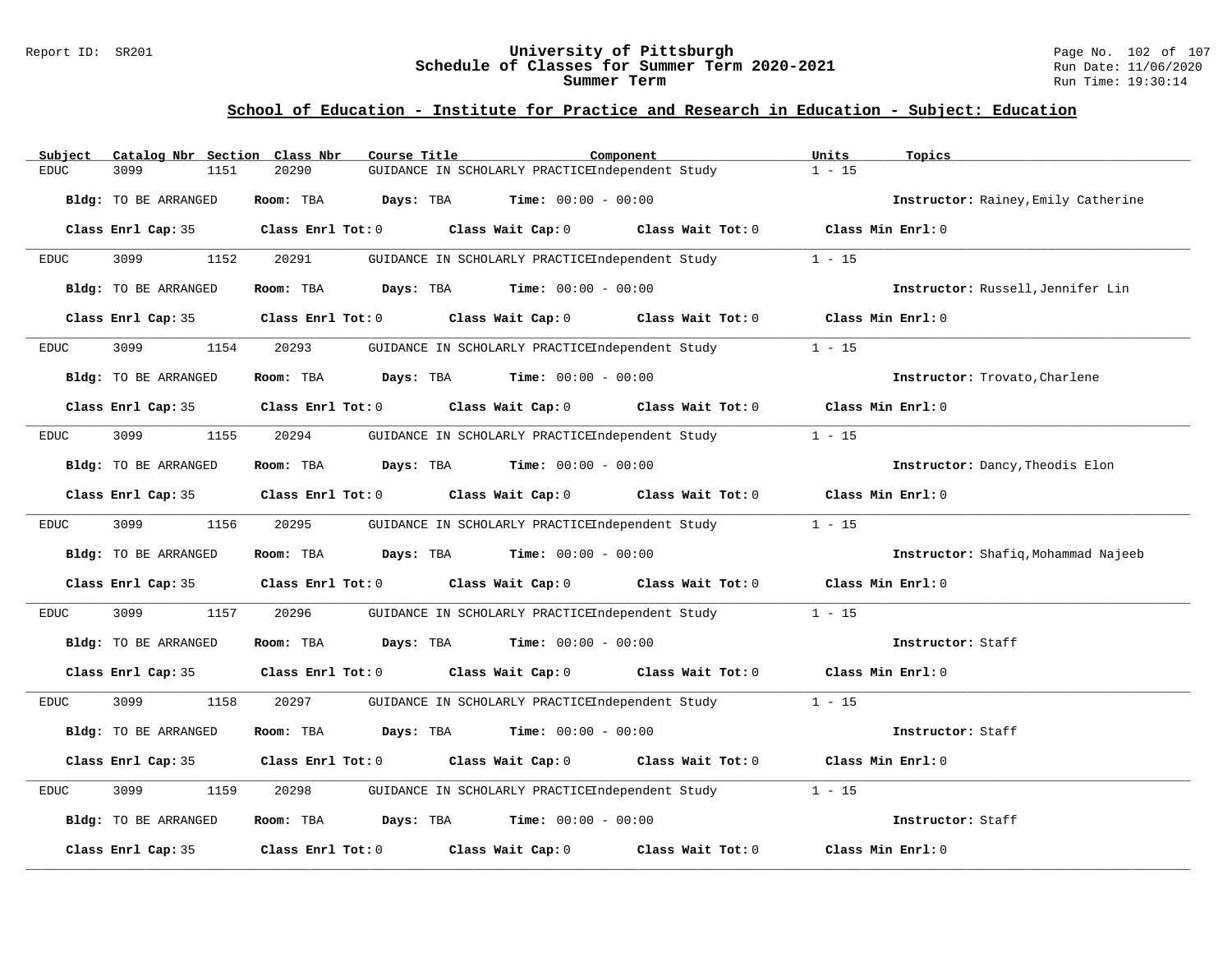| <b>EDUC</b> | 3099<br>1160<br>20367<br>GUIDANCE IN SCHOLARLY PRACTICEIndependent Study |      |                     |           | $1 - 15$                                        |                     |                     |  |
|-------------|--------------------------------------------------------------------------|------|---------------------|-----------|-------------------------------------------------|---------------------|---------------------|--|
|             | Bldg: TO BE ARRANGED                                                     |      | Room: TBA           | Days: TBA | <b>Time:</b> $00:00 - 00:00$                    |                     | Instructor: Staff   |  |
|             | Class Enrl Cap: 35                                                       |      | Class Enrl Tot: $0$ |           | Class Wait Cap: 0                               | Class Wait $Tot: 0$ | Class Min $Enrl: 0$ |  |
| EDUC        | 3099                                                                     | 1165 | 20368               |           | GUIDANCE IN SCHOLARLY PRACTICEIndependent Study |                     | $1 - 15$            |  |
|             | <b>Bldg:</b> TO BE ARRANGED                                              |      | Room: TBA           | Days: TBA | <b>Time:</b> $00:00 - 00:00$                    |                     | Instructor: Staff   |  |
|             | Class Enrl Cap: 35                                                       |      | Class Enrl Tot: $0$ |           | Class Wait Cap: 0                               | Class Wait $Tot: 0$ | Class Min $Enrl: 0$ |  |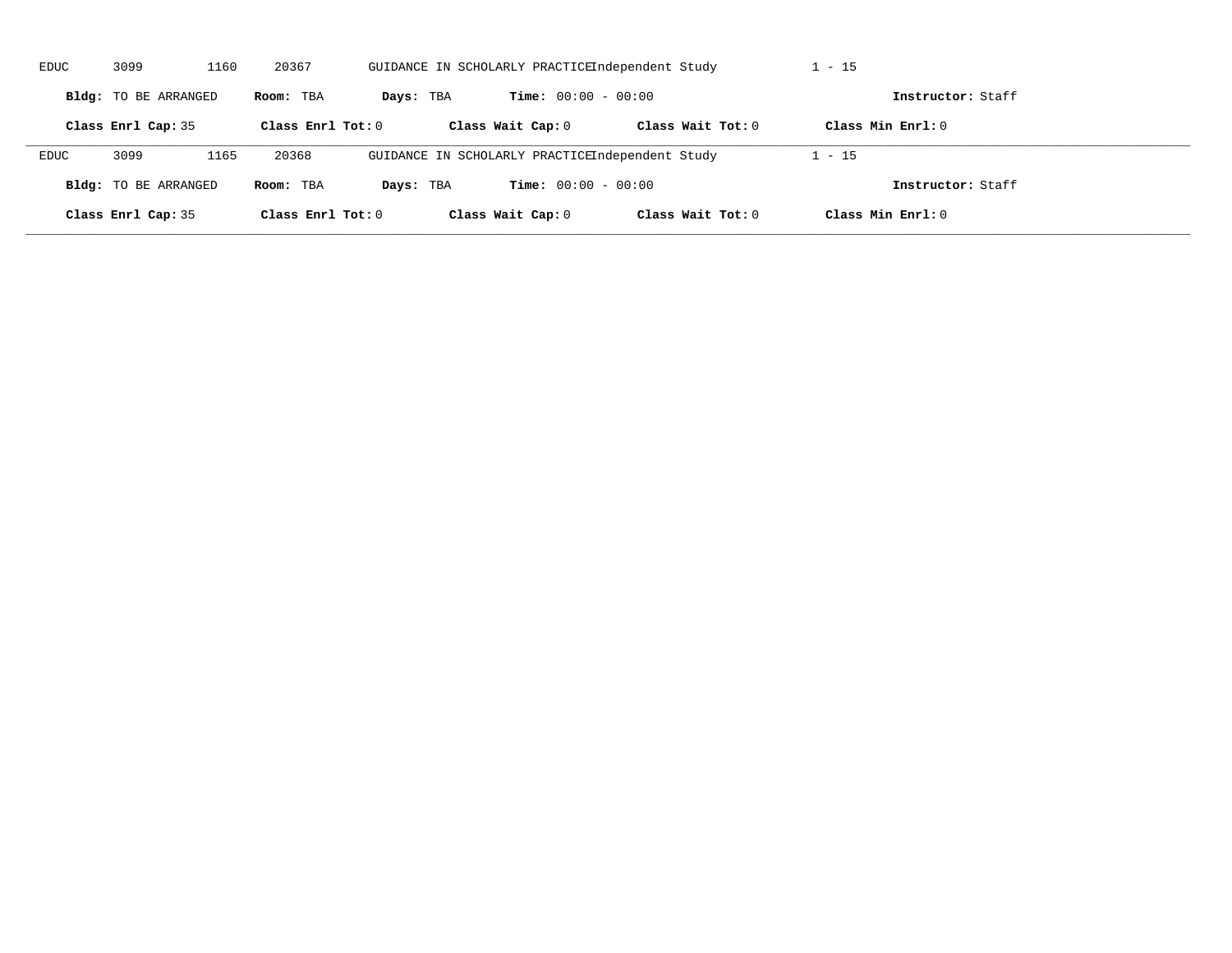# Report ID: SR201 **1988 Manusia Content Content Content Content Content Content Content Content Content Content**<br>
Schedule of Classes for Summer Term 2020-2021 1999 Run Date: 11/06/2020 Schedule of Classes for Summer Term 2020-2021

# **School of Education - Institute for Practice and Research in Education - Subject: Inst for Prac & Res in Educ**

| Subject | Catalog Nbr Section Class Nbr                   |      |                     | Course Title |                   | Component                             |                   | Units              | Topics                          |
|---------|-------------------------------------------------|------|---------------------|--------------|-------------------|---------------------------------------|-------------------|--------------------|---------------------------------|
| IPRE    | 9257                                            | 1010 | 11525               |              |                   | EAST ASIA: YESTERDAY AND TODAWOrkshop |                   |                    |                                 |
|         | Bldg: TO BE ARRANGED                            |      | Room: TBA           | Days: Sa     |                   | <b>Time:</b> $09:00 - 11:55$          |                   |                    | Instructor: Jordan, Brenda Gail |
|         | Class Enrl Cap: 10<br>Attributes: Asian Studies |      | Class Enrl Tot: $0$ |              | Class Wait Cap: 0 |                                       | Class Wait Tot: 0 | Class Min Ernst: 0 |                                 |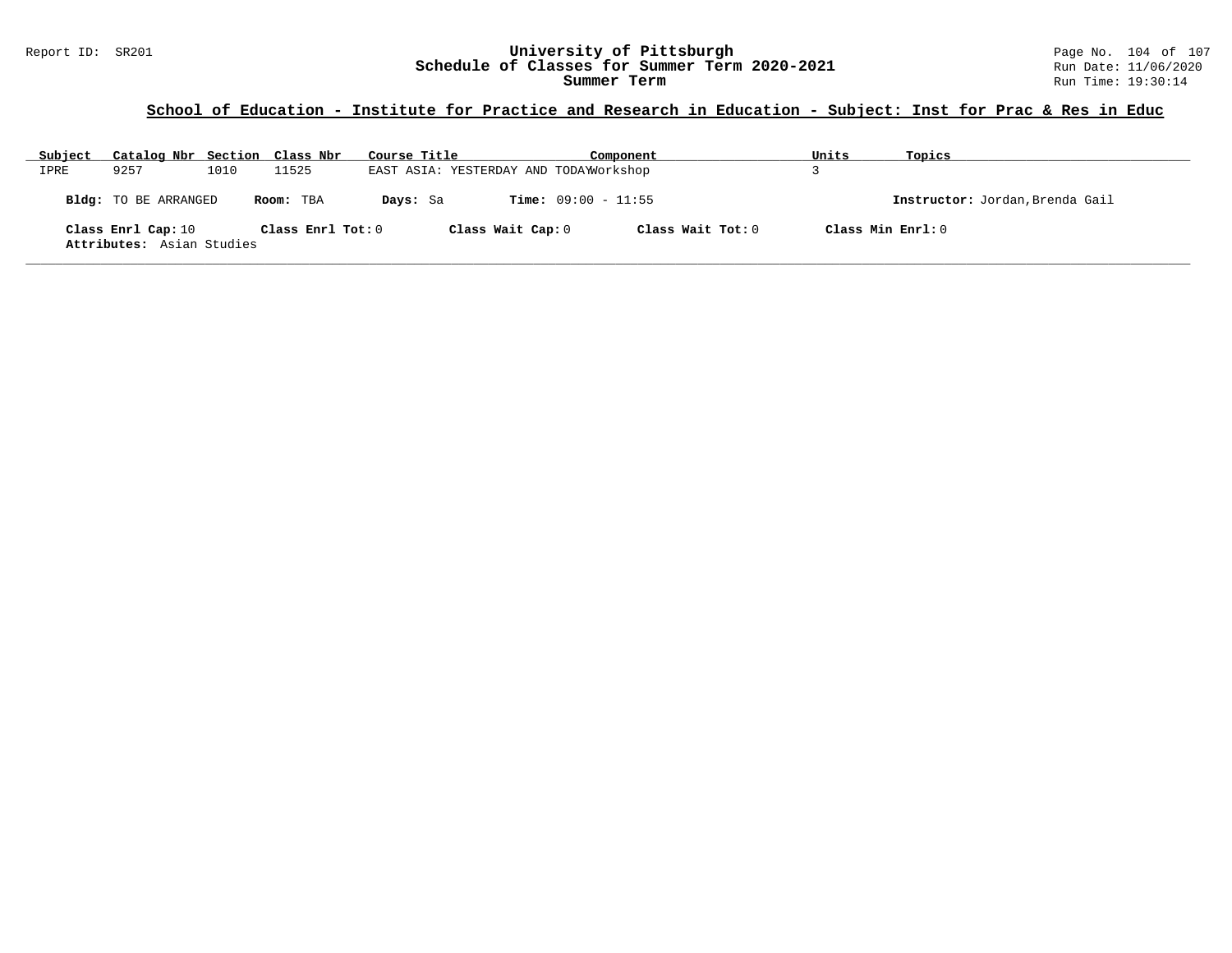# Report ID: SR201 **1998 Mixersity of Pittsburgh University of Pittsburgh** Page No. 105 of 107<br>**Schedule of Classes for Summer Term 2020-2021** Run Date: 11/06/2020 Schedule of Classes for Summer Term 2020-2021

# **School of Education - Institute for Practice and Research in Education - Subject: Learning Science and Policy**

| Catalog Nbr Section Class Nbr<br>Subject | Course Title                                                                               | Component                                | Units<br>Topics                      |
|------------------------------------------|--------------------------------------------------------------------------------------------|------------------------------------------|--------------------------------------|
| LSAP<br>3097<br>1020                     | 15533<br>SUPERVISED RESEARCH                                                               | Directed Studies                         | $1 - 6$                              |
| Bldg: TO BE ARRANGED                     | <b>Days:</b> TBA <b>Time:</b> $00:00 - 00:00$<br>Room: TBA                                 |                                          | Instructor: Stein, Mary Kay          |
|                                          | Class Enrl Cap: 35 Class Enrl Tot: 0 Class Wait Cap: 0 Class Wait Tot: 0 Class Min Enrl: 0 |                                          |                                      |
| 3097<br>LSAP                             | 1030 15534<br>SUPERVISED RESEARCH                                                          | Directed Studies                         | $1 - 6$                              |
| Bldg: TO BE ARRANGED                     | Room: TBA $Days: TBA$ Time: $00:00 - 00:00$                                                |                                          | Instructor: Crowley, Kevin J         |
|                                          | Class Enrl Cap: 35 Class Enrl Tot: 0 Class Wait Cap: 0 Class Wait Tot: 0 Class Min Enrl: 0 |                                          |                                      |
| 3097 300<br>LSAP                         | 1040 16217<br>SUPERVISED RESEARCH Directed Studies                                         |                                          | $1 - 6$                              |
| Bldg: TO BE ARRANGED                     | Room: TBA $Days:$ TBA $Time: 00:00 - 00:00$                                                |                                          | Instructor: Quigley, Cassie Fay      |
|                                          | Class Enrl Cap: 35 Class Enrl Tot: 0 Class Wait Cap: 0 Class Wait Tot: 0 Class Min Enrl: 0 |                                          |                                      |
| 3097<br>LSAP                             | 1050 16218                                                                                 | SUPERVISED RESEARCH Directed Studies     | $1 - 6$                              |
| Bldg: TO BE ARRANGED                     | Room: TBA $Days:$ TBA $Time: 00:00 - 00:00$                                                |                                          | Instructor: Russell, Jennifer Lin    |
|                                          | Class Enrl Cap: 35 Class Enrl Tot: 0 Class Wait Cap: 0 Class Wait Tot: 0 Class Min Enrl: 0 |                                          |                                      |
| LSAP 3097                                | 1070 16220                                                                                 | SUPERVISED RESEARCH Directed Studies     | $1 - 6$                              |
| Bldg: TO BE ARRANGED                     | Room: TBA $Days: TBA$ Time: $00:00 - 00:00$                                                |                                          | Instructor: Matsumura, Lindsay Clare |
|                                          | Class Enrl Cap: 35 Class Enrl Tot: 0 Class Wait Cap: 0 Class Wait Tot: 0                   |                                          | Class Min Enrl: 0                    |
| 3097<br>1080<br>LSAP                     | 16221                                                                                      | SUPERVISED RESEARCH Directed Studies     | $1 - 6$                              |
| Bldg: TO BE ARRANGED                     | Room: TBA $Days:$ TBA $Time: 00:00 - 00:00$                                                |                                          | Instructor: Correnti, Richard James  |
|                                          | Class Enrl Cap: 35 Class Enrl Tot: 0 Class Wait Cap: 0 Class Wait Tot: 0 Class Min Enrl: 0 |                                          |                                      |
| 3098 300<br>LSAP                         | 1220 14794 DIRECTED STUDIES - LSAP Directed Studies 1 - 6                                  |                                          |                                      |
| Bldg: TO BE ARRANGED                     | Room: TBA $Days:$ TBA $Time: 00:00 - 00:00$                                                |                                          | Instructor: Russell, Jennifer Lin    |
|                                          | Class Enrl Cap: 35 Class Enrl Tot: 0 Class Wait Cap: 0 Class Wait Tot: 0                   |                                          | Class Min Enrl: 0                    |
| 3098<br>LSAP<br>1230                     | 14795                                                                                      | DIRECTED STUDIES - LSAP Directed Studies | $1 - 6$                              |
| Bldg: TO BE ARRANGED                     | Room: TBA $Days: TBA$ Time: $00:00 - 00:00$                                                |                                          | Instructor: Crowley, Kevin J         |
| Class Enrl Cap: 35                       | Class Enrl Tot: $0$ Class Wait Cap: $0$ Class Wait Tot: $0$                                |                                          | Class Min Enrl: 0                    |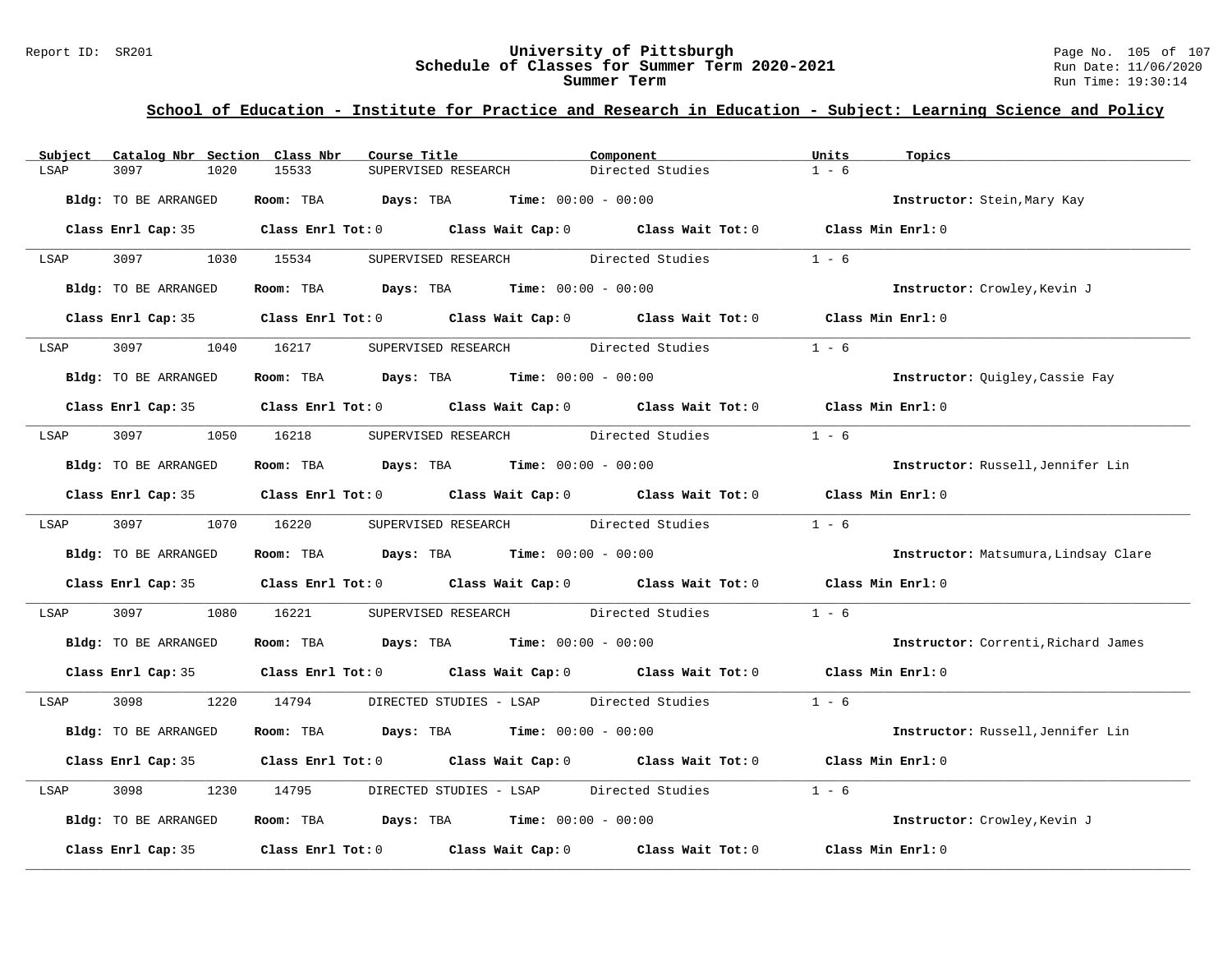| LSAP | 3098<br>1250                | 14796<br>DIRECTED STUDIES - LSAP                           | Directed Studies                                          | $1 - 6$                              |
|------|-----------------------------|------------------------------------------------------------|-----------------------------------------------------------|--------------------------------------|
|      | Bldg: TO BE ARRANGED        | Room: TBA<br>Days: TBA                                     | <b>Time:</b> $00:00 - 00:00$                              | Instructor: Matsumura, Lindsay Clare |
|      | Class Enrl Cap: 35          | $Class$ $Enrl$ $Tot: 0$<br>Class Wait Cap: 0               |                                                           | Class Wait Tot: 0 Class Min Enrl: 0  |
| LSAP | 3098<br>1260                | 15960<br>DIRECTED STUDIES - LSAP                           | Directed Studies                                          | $1 - 6$                              |
|      | <b>Bldg:</b> TO BE ARRANGED | Room: TBA<br>Days: TBA                                     | <b>Time:</b> $00:00 - 00:00$                              | Instructor: Schunn, Christian Dieter |
|      | Class Enrl Cap: 35          | Class Enrl Tot: 0                                          | Class Wait Cap: 0 Class Wait Tot: 0 Class Min Enrl: 0     |                                      |
| LSAP | 3098<br>1270                | 15961<br>DIRECTED STUDIES - LSAP Directed Studies          |                                                           | $1 - 6$                              |
|      | <b>Bldg:</b> TO BE ARRANGED | Room: TBA<br><b>Days:</b> TBA <b>Time:</b> $00:00 - 00:00$ |                                                           | Instructor: Stein, Mary Kay          |
|      | Class Enrl Cap: 35          | $Class$ $Enrl$ $Tot: 0$                                    | Class Wait Cap: 0 Class Wait Tot: 0                       | Class Min Enrl: 0                    |
| LSAP | 3098<br>1280                | 15965<br>DIRECTED STUDIES - LSAP                           | Directed Studies                                          | $1 - 6$                              |
|      | <b>Bldg:</b> TO BE ARRANGED | <b>Days:</b> TBA <b>Time:</b> $00:00 - 00:00$<br>Room: TBA |                                                           | Instructor: Correnti, Richard James  |
|      | Class Enrl Cap: 35          | $Class$ $Enr1$ $Tot: 0$<br>Class Wait Cap: 0               | Class Wait Tot: 0                                         | Class Min Enrl: 0                    |
| LSAP | 3099<br>1020                | 15542                                                      | DOCTORAL DISSER RES IN LSAP Full Time Dissertation        | $1 - 18$                             |
|      | Bldg: TO BE ARRANGED        | <b>Days:</b> TBA <b>Time:</b> $00:00 - 00:00$<br>Room: TBA |                                                           | Instructor: Crowley, Kevin J         |
|      | Class Enrl Cap: 35          | $Class$ $Enr1$ $Tot: 0$<br>Class Wait Cap: 0               | Class Wait Tot: 0                                         | Class Min Enrl: 0                    |
| LSAP | 3099<br>1030                | 15543                                                      | DOCTORAL DISSER RES IN LSAP Full Time Dissertation        | $1 - 18$                             |
|      | <b>Bldg:</b> TO BE ARRANGED | <b>Days:</b> TBA <b>Time:</b> $00:00 - 00:00$<br>Room: TBA |                                                           | Instructor: Matsumura, Lindsay Clare |
|      | Class Enrl Cap: 35          | $Class$ $Enr1$ $Tot: 0$<br>Class Wait Cap: 0               | Class Wait Tot: 0                                         | Class Min Enrl: 0                    |
| LSAP | 3099<br>1040                | 15544                                                      | DOCTORAL DISSER RES IN LSAP Full Time Dissertation        | $1 - 18$                             |
|      | Bldg: TO BE ARRANGED        | Room: TBA<br><b>Days:</b> TBA <b>Time:</b> $00:00 - 00:00$ |                                                           | Instructor: Correnti, Richard James  |
|      | Class Enrl Cap: 35          | Class Enrl Tot: 0<br>Class Wait Cap: 0                     | Class Wait Tot: 0                                         | Class Min Enrl: 0                    |
| LSAP | 3099<br>1050                | 15964                                                      | DOCTORAL DISSER RES IN LSAP Full Time Dissertation        | $1 - 18$                             |
|      | <b>Bldg:</b> TO BE ARRANGED | Room: TBA<br><b>Days:</b> TBA <b>Time:</b> $00:00 - 00:00$ |                                                           | Instructor: Russell, Jennifer Lin    |
|      | Class Enrl Cap: 35          | $Class$ $Enr1$ $Tot: 0$<br>Class Wait Cap: 0               | Class Wait Tot: 0                                         | Class Min Enrl: 0                    |
| LSAP | 3099<br>1060                | 16752                                                      | DOCTORAL DISSER RES IN LSAP Full Time Dissertation 1 - 18 |                                      |
|      | Bldg: TO BE ARRANGED        | <b>Days:</b> TBA <b>Time:</b> $00:00 - 00:00$<br>Room: TBA |                                                           | Instructor: Stein, Mary Kay          |
|      |                             | Class Enrl Tot: 0<br>Class Wait Cap: 0                     | Class Wait Tot: 0                                         | Class Min Enrl: 0                    |